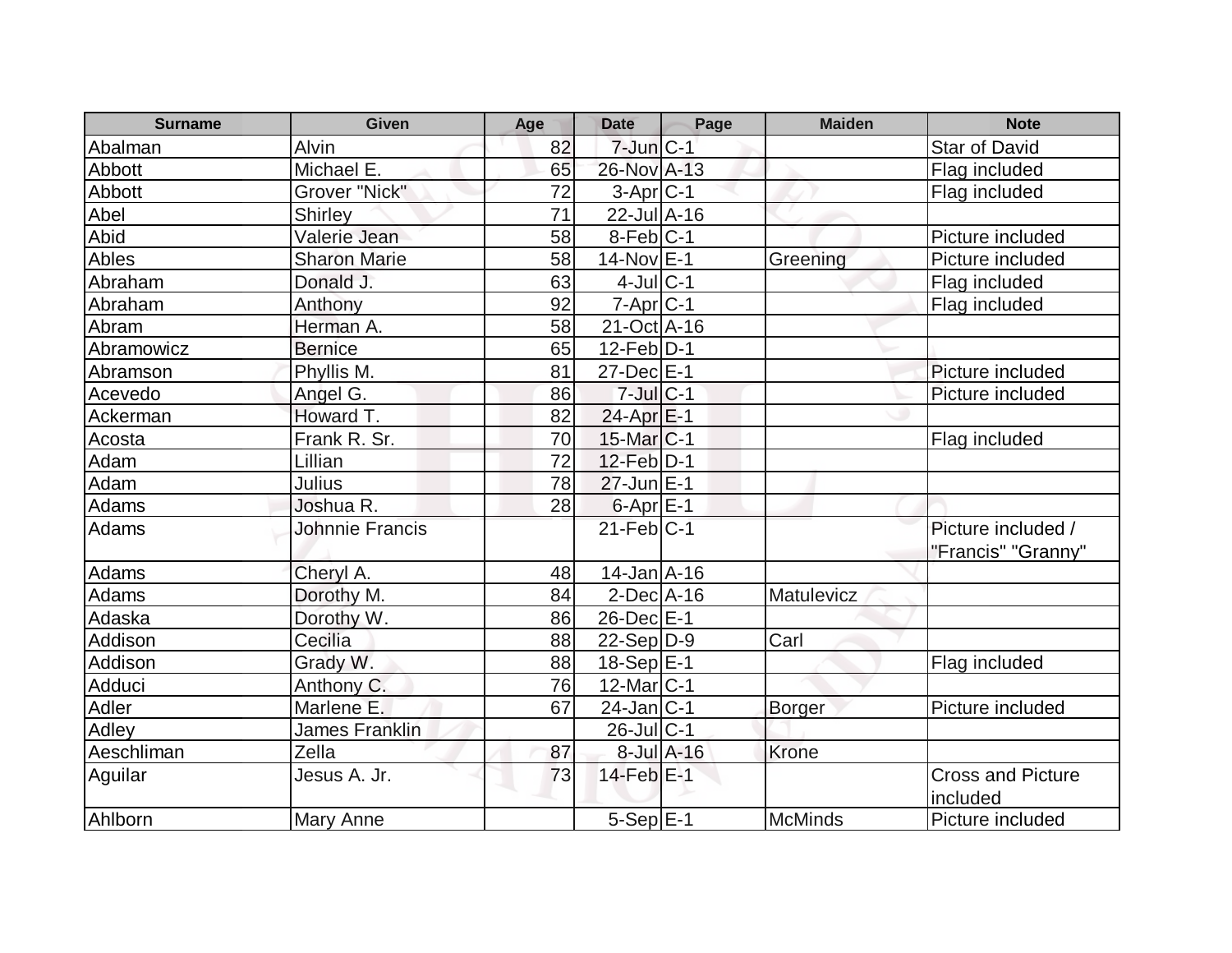| Ahlgrim         | Everett R.              | 89 | 18-Nov A-16           |          | Flag included                        |
|-----------------|-------------------------|----|-----------------------|----------|--------------------------------------|
| Aiello          | <b>Brenda Kay</b>       | 48 | 18-Jul E-1            | Weland   |                                      |
| Aiken           | Nancy S.                | 62 | $21$ -Jun $ C-1 $     |          |                                      |
| Ailes           | John Jr.                | 69 | $29$ -Jan D-1         |          |                                      |
| Ailes           | M. Neil                 |    | 22-Aug $E-1$          |          | Picture included                     |
| Aker            | Cleatus C.              | 75 | $4$ -Mar $A$ -16      |          | Picture included                     |
| <b>Akers</b>    | Bobby G.                | 44 | $29-Sep D-3$          |          |                                      |
| <b>Akinczyk</b> | Vincent Sr.             | 78 | $29$ -Jan D-1         |          |                                      |
| Alavanja        | George M. D.            | 37 | $28$ -Apr $ C-1 $     |          | <b>Cross and Picture</b><br>included |
| Alb             | Donald G.               | 57 | $10$ -Jun $A$ -16     |          | Flag included                        |
| Alberti         | Angela                  | 91 | 24-Mar C-1            |          |                                      |
| Albertson       | Mary Opal               | 71 | $2$ -Jul $ C-1$       |          |                                      |
| Aldrin          | Kathryn L.              | 89 | $9$ -May $E-1$        | Hayman   |                                      |
| Aldrin          | Charles D.              | 65 | $4$ -Jun $ C-1$       |          |                                      |
| Aldrin          | Marion A.               | 86 | $9$ -Feb $E-1$        |          |                                      |
| Alessio         | <b>Steven James III</b> | 28 | $1-May$ $E-1$         |          |                                      |
|                 | "Bubba"                 |    |                       |          |                                      |
| Alexander       | Marie H.                | 83 | 26-Apr <sub>C-1</sub> |          |                                      |
| Alexander       | Vergie Mae              |    | $23$ -Feb $ C-1 $     |          |                                      |
| Alexander       | Helen                   | 95 | 20-Sep D-1            | Taylor   |                                      |
| Alexander       | Jule Jr.                |    | $24$ -Aug $C-1$       |          |                                      |
| Alexander       | Denver H.               | 77 | $16$ -Jul C-1         |          | Flag included                        |
| Alexander       | Sharon F.               | 64 | $4$ -Jul $E-1$        |          | Picture included                     |
| Alexanderson    | Doris Faye              | 86 | 19-Jul C-1            |          |                                      |
| Algrim          | Marie L                 | 90 | $28$ -Apr $ C-1$      | Langbehn |                                      |
| Aliff           | Nathan D.               | 54 | $3$ -Jun $A$ -16      |          |                                      |
| <b>Alkire</b>   | Don Dean                | 78 | 31-Aug C-1            |          |                                      |
| Alkire          | Phyllis L.              | 83 | $21$ -Mar $C-1$       |          |                                      |
| Allen           | Loretta                 |    | 14-Feb <sup>E-1</sup> |          | Picture included                     |
| Allen           | Violette                | 72 | 11-Nov A-16           | Lipke    |                                      |
| Allen           | Lee R.                  | 64 | 22-Oct A-14           |          |                                      |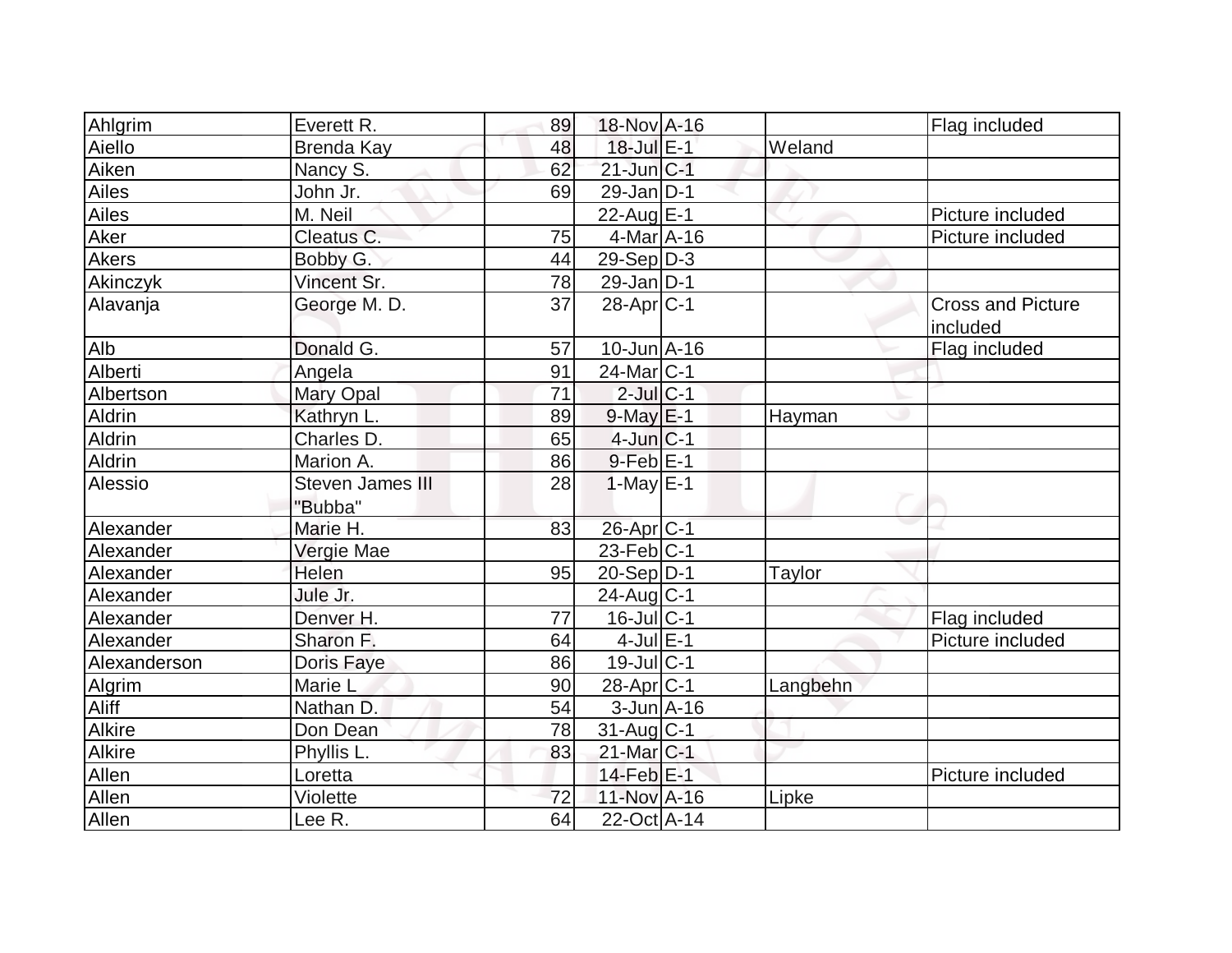| Allen    | Georgia A.             | 80        | $9-Sep$ A-16                 |                    |                                      |
|----------|------------------------|-----------|------------------------------|--------------------|--------------------------------------|
| Allen    | <b>Holly Lee</b>       | 33        | $10$ -Oct $D-3$              |                    |                                      |
| Allen    | <b>Chris William</b>   | 47        | $21-Apr$ $C-1$               |                    | Picture included                     |
| Allender | <b>Helen Darlene</b>   | 60        | $11-Sep$ $E-1$               | Danciu             |                                      |
| Alliod   | <b>Adeline Barbara</b> | 81        | $27$ -Aug C-1                | <b>Janisiewicz</b> |                                      |
| Allison  | Harry C. Jr. "Coach"   | 83        | $7$ -Jul $ C-1 $             |                    | Flag and Picture<br>included         |
| Allison  | John M.                | 33        | $9$ -May $E-1$               |                    |                                      |
| Allman   | <b>Betty Lou</b>       |           | $17$ -Jan $ C-1$             | Covalt             |                                      |
| Alonzo   | <b>Rene Anthony</b>    | 33        | $20-Sep D-1$                 |                    | Picture included                     |
| Alsup    | <b>Jesse Wayne</b>     | 82        | 31-Dec A-15                  |                    |                                      |
| Altomere | Dorothy                | 89        | $18$ -Jun $ C-1$             |                    |                                      |
| Alvarado | Robert "Bobby"         | 19        | 20-Jun E-1                   |                    | Picture included                     |
| Alvarez  | Laurie Anne            | 39        | 26-Apr C-1                   |                    | Picture included                     |
| Alvarez  | Aureliano              | 85        | 13-Sep C-1                   |                    |                                      |
| Alyea    | Jodie                  |           | 31-Jul C-1                   |                    |                                      |
| Amacher  | Evelyn Maxine "Lyn"    | 87        | 8-Dec D-4                    | <b>Bowen</b>       | Picture included                     |
| Amendola | Rosemary               | 64        | $12$ -Dec $E-1$              | <b>Taylor</b>      |                                      |
| Amendt   | Eleanor A.             | 89        | $3-Apr C-1$                  |                    |                                      |
| Amenta   | Gertrude "Trudy"       | 93        | $15$ -Jul $\overline{A}$ -16 |                    | Picture included                     |
| Amey     | Laureva S.             | 92        | $31$ -May C-1                |                    |                                      |
| Amos     | Henry T. "Hank"        | 75        | $20$ -May A-16               |                    |                                      |
| Amos     | Aiden Jermy            | 4 1/2 mo. | $21$ -Mar $C-1$              |                    |                                      |
| Anast    | Mary                   | 59        | $2$ -Dec $A$ -16             |                    |                                      |
| Anderko  | Sylvia                 | 89        | 19-Nov A-13                  |                    | Picture included                     |
| Andersen | Irene Ann              |           | $12$ -Aug A-16               | <b>Sramek</b>      | Picture included                     |
| Anderson | Karen                  | 63        | $20$ -Apr $ C-1 $            | <b>Hallfrisch</b>  | Full name Karen<br>Randazzo Anderson |
| Anderson | Dean F. Jr. "Deany"    | 25        | $29$ -Jan $D-3$              |                    |                                      |
| Anderson | Leroy C.               | 81        | 16-Jan E-1                   |                    |                                      |
| Anderson | George W.              | 96        | $17-Oct$ D-3                 |                    | Flag included                        |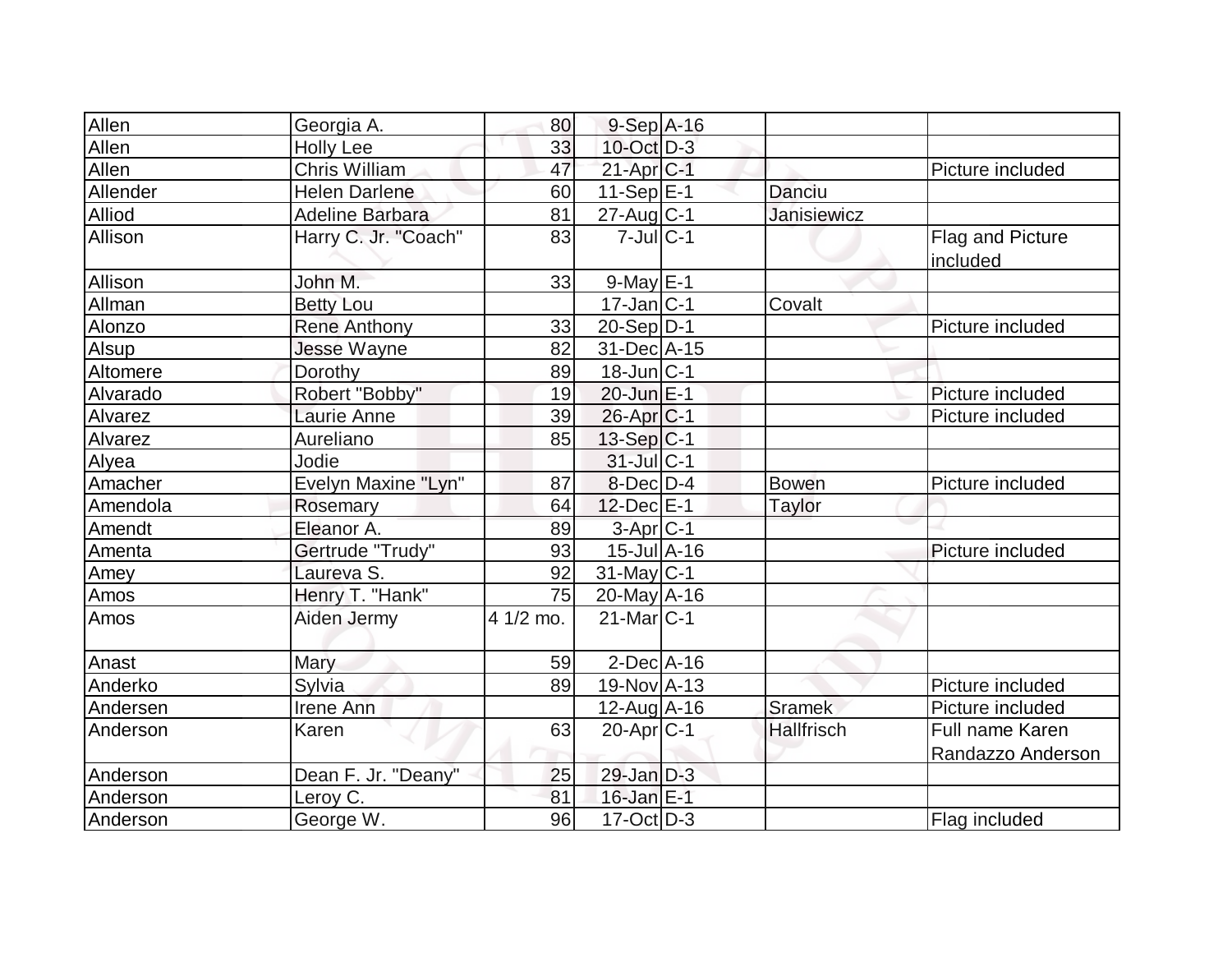| Anderson           | Ned A. D.D.S.           | 65 | $24$ -Jul C-1                |                  |                    |                  |
|--------------------|-------------------------|----|------------------------------|------------------|--------------------|------------------|
| Anderson           | Brett S.                | 16 | $10$ -Feb $ C-1$             |                  |                    |                  |
| Anderson           | Vincent V.              |    | $16$ -Jan $E-1$              |                  |                    |                  |
| Anderson           | Helen L.                | 89 | $7-Sep$ $E-1$                |                  | Schlobohm          |                  |
| Anderson           | Carolyn J.              | 88 | $2$ -Jul $ C-1 $             |                  |                    |                  |
| Anderson           | Donna Ruth              |    | 29-Oct A-12                  |                  | Linderman          |                  |
| Anderson           | Betty J.                | 78 | $14$ -Apr $ C-1$             |                  | Maihley            |                  |
| Anderson           | Edward S.               | 79 | $10$ -Mar $ C-1 $            |                  |                    | Flag included    |
| Andino             | Gilbert                 |    | 28-Oct A-16                  |                  |                    |                  |
| Andrade            | Joseph                  | 86 | 31-Oct E-1                   |                  |                    |                  |
| Andreoli           | <b>Melissa</b>          | 57 | $23$ -Jun $ C-1 $            |                  | Lunghofer          | Picture included |
| Andress            | Norman E.               | 84 | $11 - Dec$ $D-3$             |                  |                    | Flag included    |
| Andrews            | Ann M.                  | 70 | 28-Aug E-1                   |                  |                    |                  |
| Andrews            | Kenzie F. "Andy"        | 85 | $16$ -Jul $C$ -1             |                  |                    |                  |
| Andrews            | Lillian A. "Lempi"      | 85 | $10$ -Oct $ D-3 $            |                  |                    |                  |
| Andrews            | Oliver "Bud"            |    | 13-Oct D-5                   |                  |                    | Picture included |
| Andrews            | Norma                   |    | $22$ -Mar $ C-1 $            |                  | Seehausen          | Picture included |
| Andrzejak          | Pearl Ann               | 76 | $29$ -Jul $\overline{A}$ -16 |                  | Macudzinski        |                  |
| Andrzejewski       | Richard E.              | 64 | $15$ -Jan $ C-1 $            |                  |                    |                  |
| Angel              | Jim                     | 74 | $19$ -Jun $ C-1$             |                  |                    |                  |
| Angelini           | Alfred M., Sr.          | 84 | $15$ -Dec $ D-4$             |                  |                    | Flag included    |
| Anglen             | Clifford M. Sr. "Cliff" | 91 |                              | $8$ -Jul $A$ -16 |                    |                  |
| Anguiano (Plumber) | Frank                   | 75 | $3$ -Jun $A$ -16             |                  |                    |                  |
| Angulo             | Linda M.                |    | $24$ -Jan C-1                |                  |                    |                  |
| Anjanos            | Sandra A.               | 57 | $22$ -Jul $\overline{A}$ -16 |                  | <b>Tussey</b>      |                  |
| Antilla            | Albert E.               | 79 | $5$ -Jan $ C-1 $             |                  |                    | Cross included   |
| Antkiewicz         | Mary A.                 | 90 | $31$ -Aug C-1                |                  |                    |                  |
| Antonello          | Mary Jane               | 88 | $20$ -Feb $E-1$              |                  |                    |                  |
| Antos              | <b>Joseph</b>           | 87 | 26-Aug A-16                  |                  |                    |                  |
| Antrim             | Pyllis J.               | 78 | $3$ -Jan $E-1$               |                  | <b>Butterworth</b> |                  |
| Apathy             | Robert S.               | 80 | $9 - Apr$ $D-1$              |                  |                    | Flag included    |
| Applegate          | Michael R.              | 46 | 18-Mar A-16                  |                  |                    | Flag included    |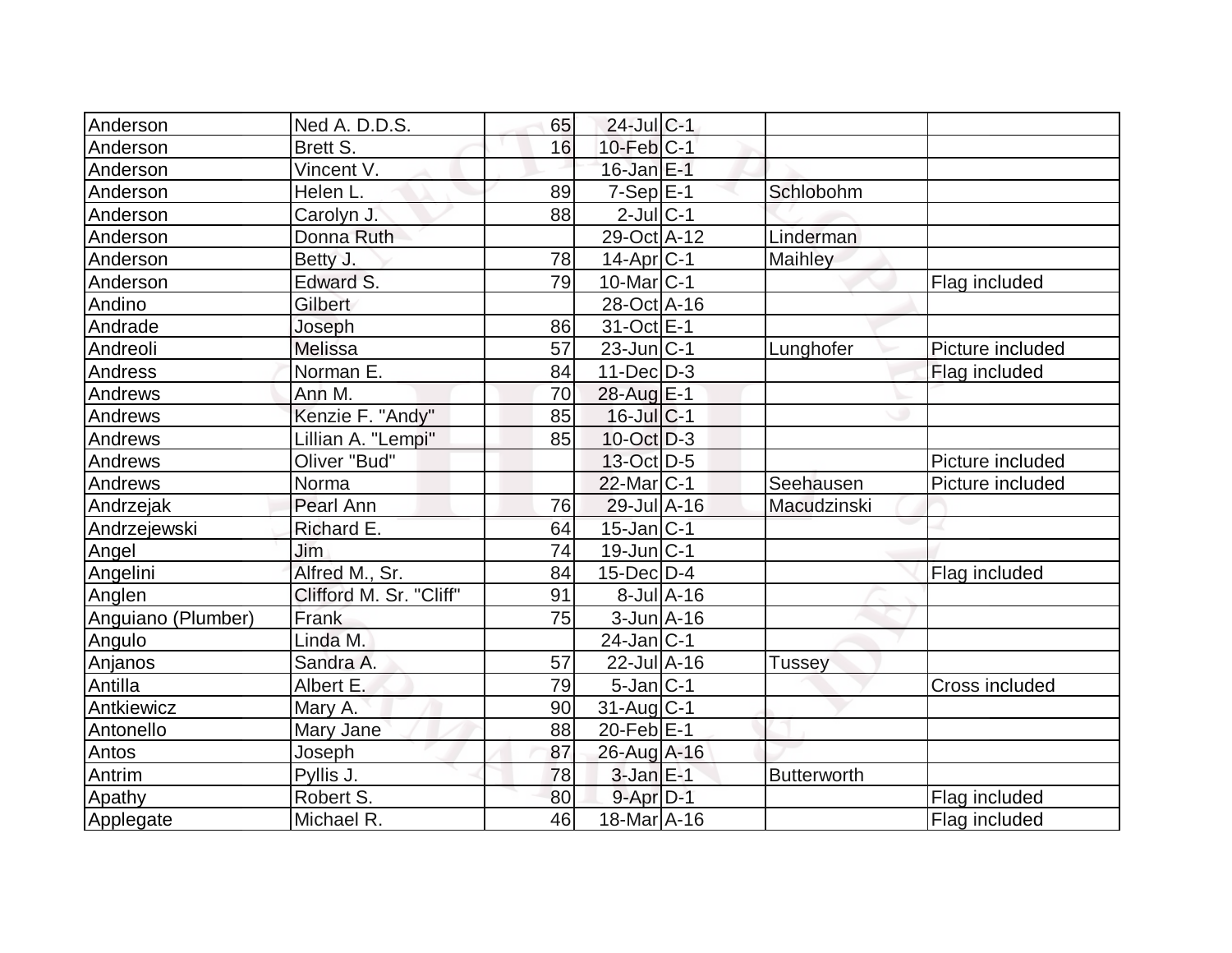| Appleton    | Charles E.             | 67 | $1-Apr$ A-16      |                | Flag included            |
|-------------|------------------------|----|-------------------|----------------|--------------------------|
| Araiza      | Ricardo R. "Pocho"     | 64 | $23$ -Jul $C-1$   |                |                          |
| Archer      | Paul H.                | 56 | 15-Jul A-16       |                |                          |
| Arechiga    | Alfonso A.             | 80 | $15$ -Apr $A$ -16 |                | Flag included            |
| Argadine    | <b>Otto David</b>      | 86 | $17$ -Jan $ C-1 $ |                |                          |
| Argue       | <b>Michael Anthony</b> | 50 | 22-Aug E-1        |                |                          |
| Arias       | Rafael G. II "Pito"    |    | 24-Sep A-14       |                |                          |
| Armangost   | <b>Kaitlin Elsie</b>   |    | $17$ -Jan $ C-1 $ |                |                          |
| Armstrong   | Mary E.                | 93 | $8-Apr$ A-16      |                |                          |
| Arnold      | Eulene "Pat"           | 83 | $10$ -Nov $ D-5 $ |                |                          |
| Arnold      | Elsie B.               | 91 | $16$ -Nov $ D-3 $ |                |                          |
| Arnold      | Ronald J.              | 68 | $16$ -Aug C-3     |                | Picture included         |
| Arrighi     | Josephine M.           | 73 | 25-Dec D-3        | Spiccia        | <b>Cross and Picture</b> |
|             |                        |    |                   |                | included                 |
| Arroyo      | Luis A.                | 36 | $5$ -Jul $C-1$    |                |                          |
| Arsenault   | Raymond J. "Archie"    | 83 | $9$ -May $E-1$    |                | Flag included            |
| Arsulich    | Michael                |    | $11-Nov1 - 16$    |                |                          |
| Arthofer    | John O.                | 89 | $19$ -Feb $ D-1 $ |                | Flag included            |
| Arvay       | Monica                 | 85 | $22$ -Feb $ C-1 $ | <b>Babinec</b> |                          |
| Asanovich   | Rudolph                | 89 | 14-Oct A-16       |                |                          |
| Ashby       | James C. Sr.           | 87 | 25-Jul E-1        |                | Flag included            |
| Asher       | Sari                   |    | $14$ -Nov $E-1$   |                | Picture included         |
| Atkinson    | Jack F.                | 79 | $12-Oct$ D-3      |                | Flag included            |
| Atzhorn     | <b>Ruth Anna</b>       | 86 | $30$ -Aug $C-1$   |                |                          |
| Aube        | Donald C.              | 77 | $3-Sep D-1$       |                |                          |
| Audric      | Tanja                  |    | $16$ -Jun $ C-1 $ |                | Cross included           |
| Auerbach    | Walter S.              | 72 | $17$ -Jun $A-16$  |                |                          |
| Augustynek  | Sylvester S.           | 90 | $26$ -Jan $ C-1$  |                |                          |
| Augustyniak | Raymond M. "Augie"     | 75 | $25-Sep D-1$      |                | Flag included            |
| Ault        | Todd A.                | 57 | 23-Aug C-1        |                |                          |
| Aurand      | Violet M.              | 82 | $7$ -May $C-1$    |                |                          |
| Austgen     | Lisa Rae               | 40 | 14-May D-1        |                |                          |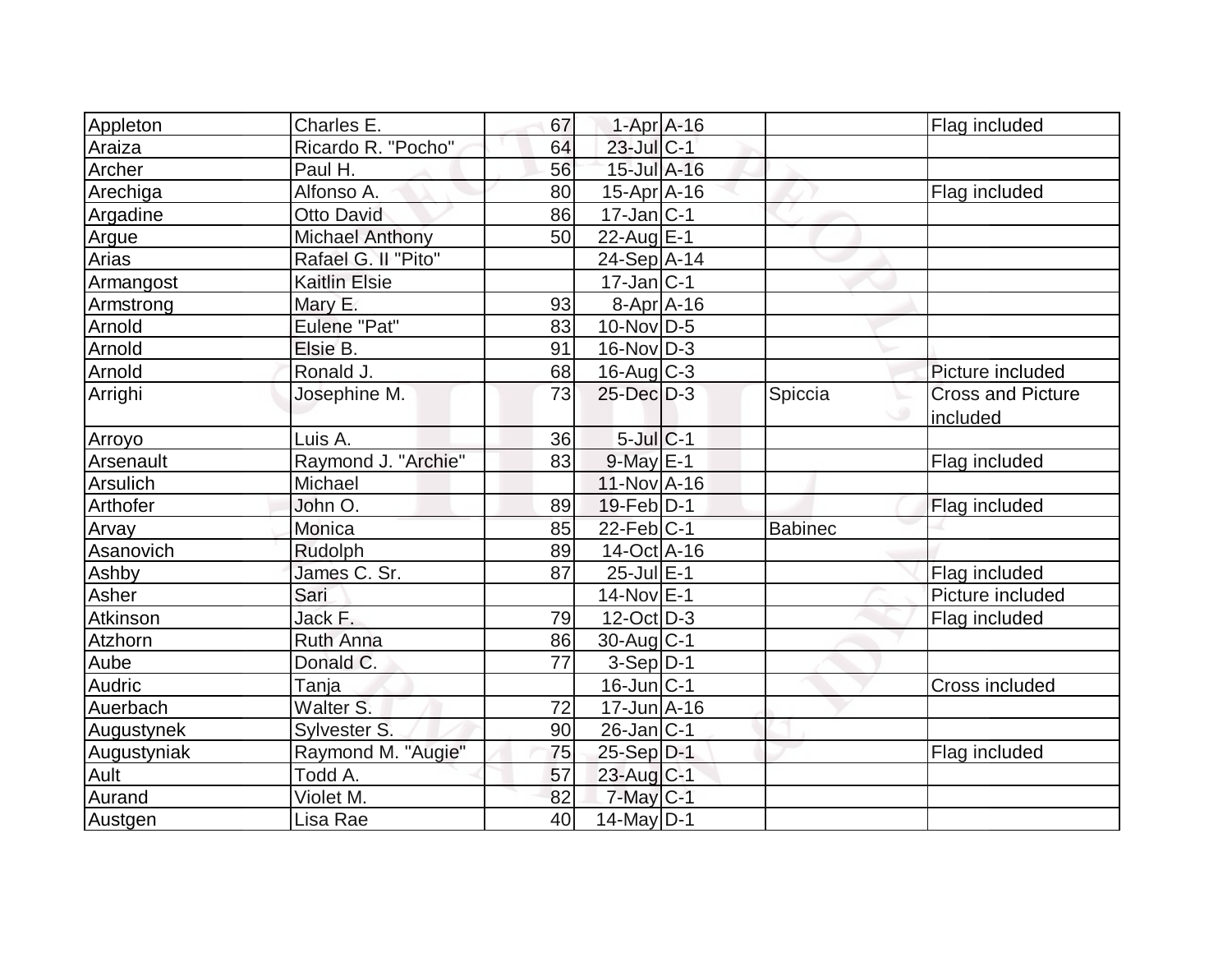| Austin           | Gloria F.             | 76     | 15-Aug E-1        |              |                                       |
|------------------|-----------------------|--------|-------------------|--------------|---------------------------------------|
| Austin           | Lorraine Catherine    | 83     | $15$ -Feb $ C-1 $ |              |                                       |
| Avery            | Katharine K.          | 92     | 19-Jul C-1        | <b>Kuss</b>  | see correction: July<br>20, 2007      |
| Ayres            | Shirley L.            | 76     | $9-Sep$ A-16      |              |                                       |
| <b>Babbitt</b>   | Ivan Westley          | 89     | $4$ -Jul $E-1$    |              |                                       |
| <b>Babich</b>    | <b>Betty</b>          | 90     | $7$ -Jun $ C-1 $  | Scheunemann  | Full name Betty<br>(Lindstrom) Babich |
| <b>Babich</b>    | <b>Thomas Michael</b> | 62     | $19-Apr$ $C-1$    |              |                                       |
| Bac              | Sadie "Busia"         | 83     | $5$ -Dec $E-1$    | Rzepczynski  |                                       |
| Bacan            | <b>Bacan Michael</b>  | 70     | $2$ -Oct $D-3$    |              |                                       |
| <b>Baccino</b>   | Joseph Dustin         | 24     | $2$ -Oct $D-3$    |              |                                       |
| <b>Bach</b>      | Anne H.               | 78     | 19-Nov A-13       | Krajnak      |                                       |
| Bacha            | <b>Myung Sook</b>     | 69     | $16$ -Nov $D-3$   |              |                                       |
| <b>Badgley</b>   | <b>Bernice Faye</b>   | 88     | $8$ -Jun $E-1$    |              |                                       |
| <b>Badovinac</b> | Nicholas "Nick"       | 93     | 30-Dec A-16       |              | Flag included                         |
| <b>Baepler</b>   | Simone Francoise      |        | $19$ -Jun $ C-1 $ | Meyer        |                                       |
| <b>Bafia</b>     | Rosemarie             | 68     | 30-Dec A-16       | <b>Narus</b> |                                       |
| <b>Bailey</b>    | John B.               | 85     | $13$ -Dec $D-3$   |              |                                       |
| <b>Bailey</b>    | David William         | 77     | 30-Aug C-1        |              | Flag included                         |
| Bailey           | <b>Mae Carol</b>      |        | $25$ -Oct $D-3$   |              |                                       |
| <b>Bailey</b>    | Sarah                 | 82     | $2$ -Jun $E-1$    | Dorman       |                                       |
| <b>Baird</b>     | Virginia M. "Jinny"   | 89     | $30$ -Nov $ C-1$  |              |                                       |
| Bajo             | John "Jack"           | 62     | $11$ -Jun $ C-1$  |              |                                       |
| <b>Baker</b>     | Frederick P.          | 93     | $6$ -Jul $C-1$    |              |                                       |
| <b>Baker</b>     | Merle Romaine         | 88     | $24$ -Nov $ D-4$  |              |                                       |
| <b>Baker</b>     | <b>Nathan Daniel</b>  | Infant | $8-Jan$ $D-1$     |              |                                       |
| <b>Baker</b>     | Harry C.              | 92     | $11$ -Jun $ C-1 $ |              |                                       |
| <b>Bakker</b>    | Lucille               | 85     | $22$ -Dec $D-3$   |              |                                       |
| <b>Bakker</b>    | Jennie                | 93     | $21$ -Jan $A-16$  | Lolkema      |                                       |
| <b>Bakota</b>    | Edward S.             | 89     | 16-Jan E-1        |              |                                       |
| Bakouris         | Louis J.              |        | 17-May C-1        |              | Flag included                         |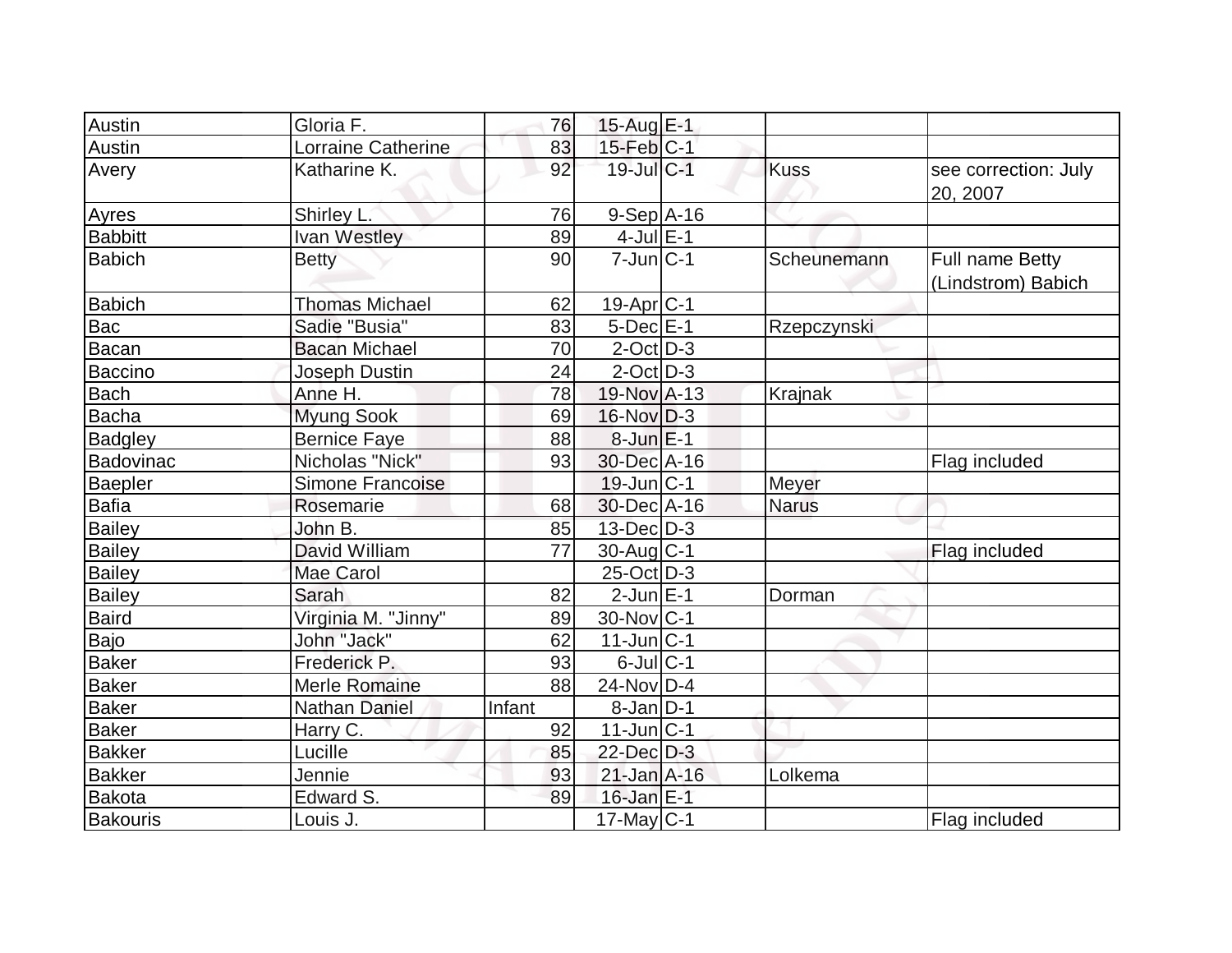| <b>Bala</b>                                  | Florence                 | 86  | $12$ -Mar $ C-1 $       | Suchocki       |                          |
|----------------------------------------------|--------------------------|-----|-------------------------|----------------|--------------------------|
| <b>Balac</b>                                 | <b>Djuro</b>             | 85  | $4$ -Jun $C-1$          |                | Cross included           |
| Balcerzak                                    | Irene V.                 | 84  | 16-Oct D-3              |                |                          |
| <b>Balderrama</b>                            | Sandi L.                 | 63  | $12$ -Jan $ C-1 $       | Moberg         |                          |
| Baldwin                                      | John Joseph              | 80  | $19-Oct$ D-3            |                |                          |
| Balfour                                      | <b>Marjorie Beatrice</b> | 86  | $8-Apr$ $A-16$          | <b>Dickey</b>  |                          |
| <b>Balio</b>                                 | Elsie T.                 | 84  | $9-Sep$ A-16            |                |                          |
| Balitewicz                                   | Barbara J.               | 70  | $10$ -Dec $ A-13$       | Adamczyk       |                          |
| <b>Baljak</b>                                | <b>Branko Petar</b>      | 55  | $20-Sep D-1$            |                | Cross included           |
| Balka<br>Balka                               | Florence Irene           | 76  | $11-Aug$ <sub>C-1</sub> |                |                          |
|                                              | Maureen M.               | 75  | $16-Sep$ A-16           |                |                          |
| Ball                                         | Victoria F.              | 87  | $21$ -Dec $D-3$         |                |                          |
| Ball                                         | Granvill E. "Gene"       | 66  | $31$ -Jul $C-1$         |                |                          |
|                                              | "Papaw"                  |     |                         |                |                          |
| Ball                                         | Cecil Jr.                | 57  | $9$ -Dec $A$ -16        |                |                          |
| $\frac{\overline{\text{Ball}}}{\text{Ball}}$ | Frances H.               | 64  | 27-Dec E-1              |                |                          |
|                                              | William R.               | 68  | $7-Nov D-3$             |                | Flag included            |
| Ball<br>Ball<br>Ball                         | <b>Doris Roberts</b>     | 100 | $11$ -Nov $A$ -16       |                |                          |
|                                              | <b>Phillip Dee</b>       | 63  | $9-Jan$ $E-1$           |                |                          |
| Ball                                         | Helen                    | 80  | $8$ -Mar $C-1$          | <b>Buckner</b> |                          |
| Ballantyne                                   | Dorothy Mae              |     | $3$ -Jul $E-1$          | Dunning        |                          |
| <b>Ballard</b>                               | Ruth J.                  | 90  | 25-May C-1              |                |                          |
| Ballinger                                    | Rose                     | 80  | $6$ -Jan $ C-2 $        | Keilman        | <b>Full name Rose</b>    |
|                                              |                          |     |                         |                | <b>Ballinger Kleppen</b> |
| Ballweg                                      | Ronald A. "Ron"          | 68  | $16$ -May $E-1$         |                |                          |
| Balok                                        | Mary                     | 88  | $4$ -Jan $ C-2 $        |                | Mary Duglokinski         |
|                                              |                          |     |                         |                | Bodnar-Balok             |
| Balon                                        | Kathleen A.              | 62  | $8$ -May $E-1$          | Yohe           |                          |
| <b>Baltrusis</b>                             | Georgette Vivian         | 57  | 20-Feb E-1              |                |                          |
| Balunda                                      | Mary M.                  | 86  | 23-Oct D-3              |                |                          |
| Bamesberger                                  | Harry F.                 | 100 | $14$ -Feb $E-1$         |                |                          |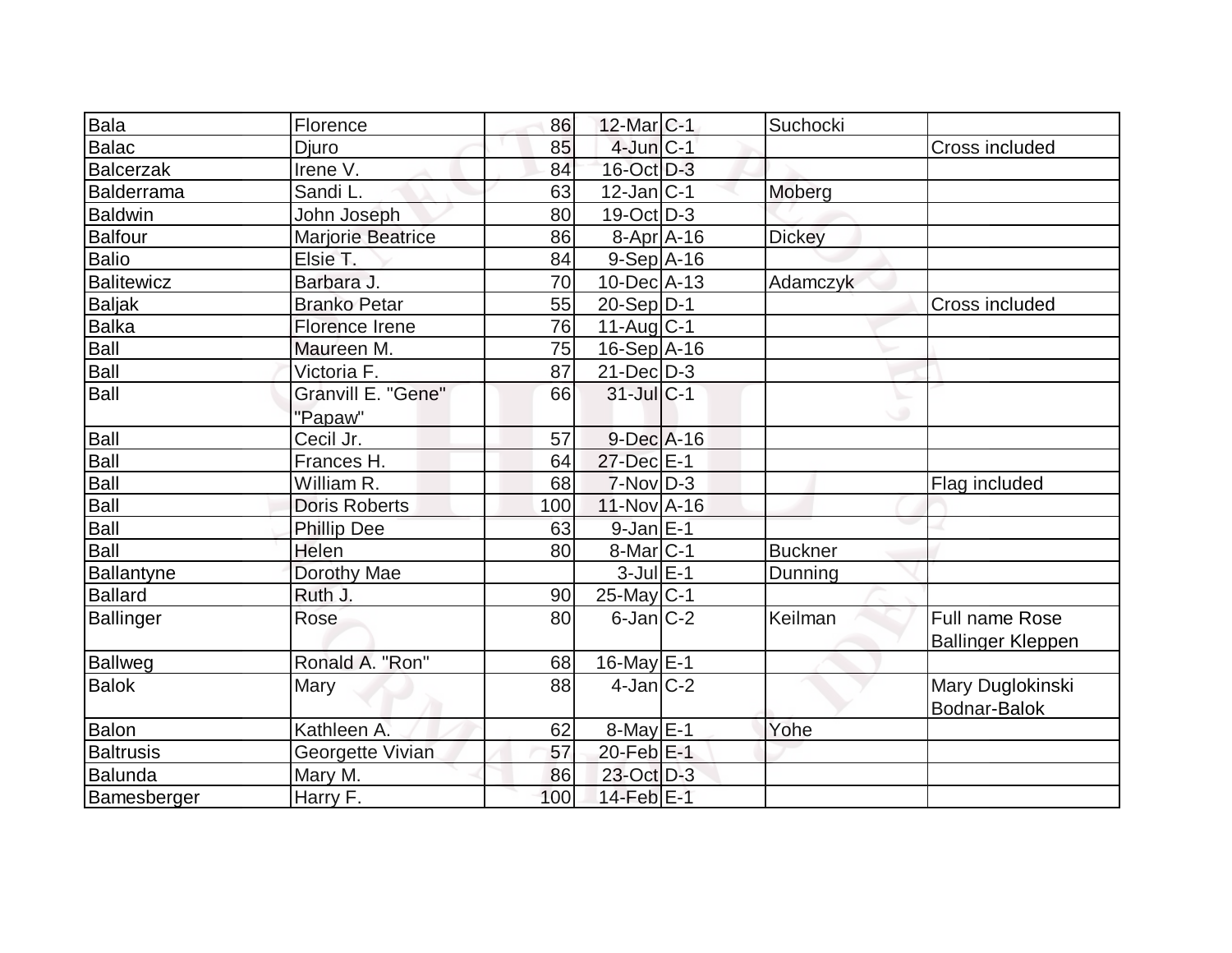| Bancroft          | Mary Dora            |    | 23-Dec A-17       |         | Full name Mary Dora     |
|-------------------|----------------------|----|-------------------|---------|-------------------------|
|                   |                      |    |                   |         | <b>Bancroft Kincaid</b> |
| <b>Bankert</b>    | Jon                  |    | 28-Sep D-4        |         | Br. Jon Banert, S.S.    |
|                   |                      |    |                   |         | F.                      |
| <b>Banks</b>      | Mary Ellen           | 45 | $23$ -May $E$ -1  |         |                         |
| <b>Banks</b>      | John Wesley II       | 77 | $12$ -Dec $E-1$   |         | Picture included        |
| <b>Bannister</b>  | <b>Lowell Neal</b>   | 73 | $12$ -Feb $ D-1$  |         |                         |
| Banta             | Leanne               | 59 | $7-Feb C-1$       |         |                         |
| Bapst             | David A.             | 62 | 23-Nov D-4        |         |                         |
| <b>Barajas</b>    | Alfredo C. Sr.       | 81 | $20$ -Jul $C-1$   |         |                         |
| Barankiewicz      | Eugene J.            | 73 | 24-Dec A-13       |         |                         |
| Baranowski        | Mary C.              | 83 | $13$ -Dec $D-3$   |         |                         |
| Barbeauld/Zatarga | Jacqueline Marie     | 75 | $2$ -Aug $C-3$    | Ward    |                         |
| Bardoczi          | Stephen E.           | 86 | $30$ -Jul $C-1$   |         |                         |
| <b>Barhart</b>    | Oscar                | 81 | 18-Feb A-16       |         | Flag included           |
| <b>Barisic</b>    | Anton "Tony"         | 80 | 15-Aug E-1        |         |                         |
| <b>Barker</b>     | Eugene               | 81 | $10$ -Mar $ C-1 $ |         | <b>Flag and Picture</b> |
|                   |                      |    |                   |         | included                |
| <b>Barker</b>     | Mary June            | 78 | 18-Nov A-16       |         |                         |
| Barker            | Pearl Ann            | 88 | $5-Feb D-1$       |         |                         |
| <b>Barker</b>     | <b>Robert Lee</b>    | 81 | $26$ -Feb $ C-1$  |         | Flag included           |
| <b>Barkey</b>     | Linda K.             | 65 | $25-Sep D-1$      | Vaupel  |                         |
| <b>Barkley</b>    | Betty L.             | 80 | $19-Sep \, E-1$   | Shobe   |                         |
| <b>Barnes</b>     | <b>Nancy Lucille</b> | 68 | $26$ -Feb $ C-1$  |         |                         |
| <b>Barnes</b>     | Robert R.            | 72 | $12$ -Dec $E-1$   |         | Picture included        |
| <b>Barnhill</b>   | Frederick, Dr."Fred" | 57 | 14-Oct A-17       |         |                         |
| <b>Baron</b>      | Judv                 | 64 | $25$ -Aug C-1     |         |                         |
| Baron             | Josephine            | 98 | 19-Aug A-16       |         |                         |
| <b>Barreda</b>    | John G.              | 42 | 28-May C-1        |         |                         |
| Barrett           | Austin C. Sr.        | 79 | $9$ -Aug $C-1$    |         |                         |
| Barrett           | Marilyn Jean         | 81 | 25-Jul E-1        | Elliott |                         |
| Barrientez        | Adam                 | 86 | $16$ -Jul $C-1$   |         |                         |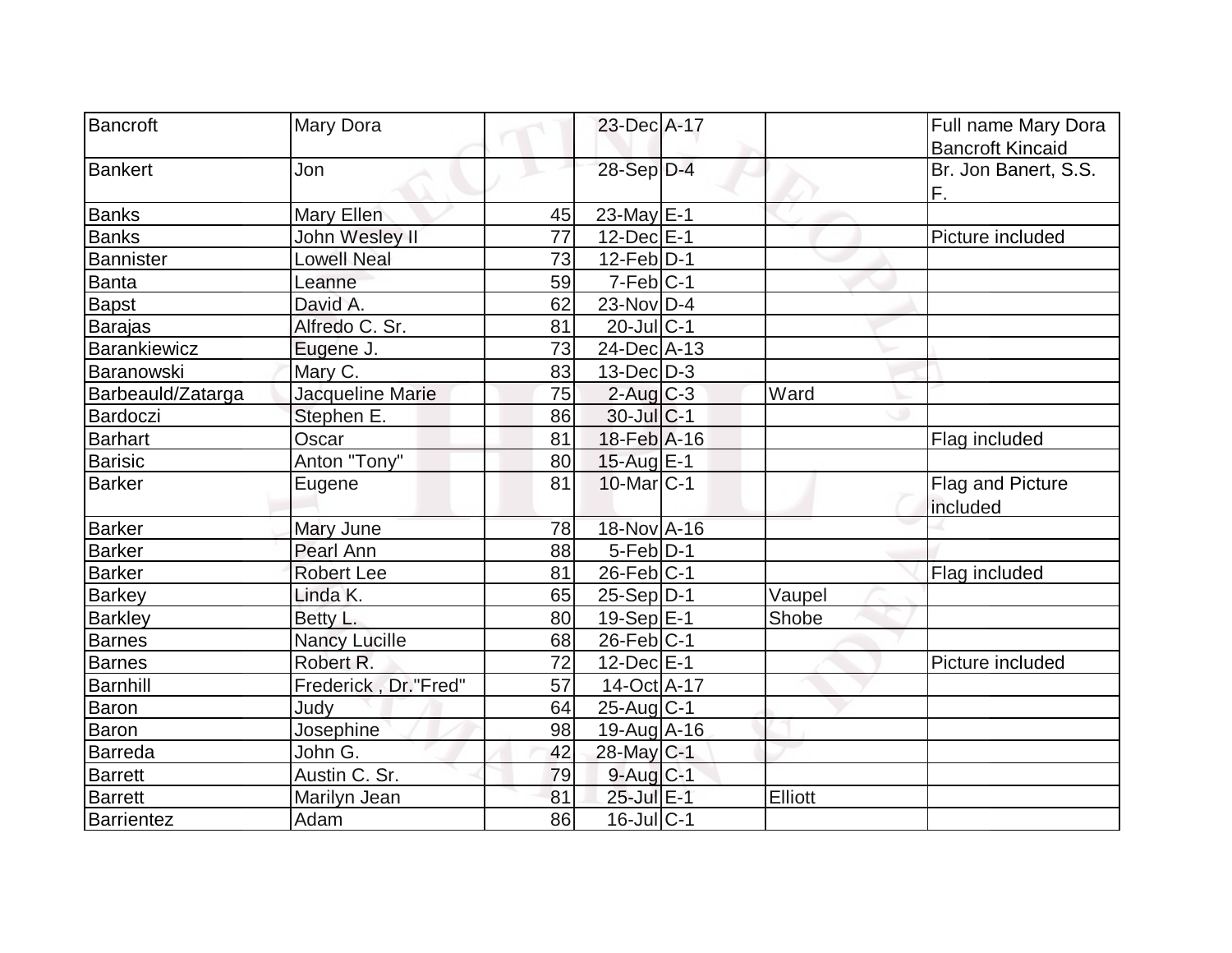| Barriga<br>$21$ -Jun $ C-1 $<br>Consuelo<br>87                        |                                           |
|-----------------------------------------------------------------------|-------------------------------------------|
| <b>Barron</b><br>24-Apr <sub>E-1</sub><br>Hile<br>85<br>Leona Marie   | Flag included                             |
| 22-May E-3<br>86<br><b>Barrow</b><br>Lonela                           | Full name Leonela<br><b>Barrow Westby</b> |
| <b>Bartelmann</b><br>25-Mar A-16<br>Helen<br>88<br><b>Baumruk</b>     |                                           |
| $5$ -Feb $ D-1 $<br>Vincent P.<br>81<br>Bartelmo                      | Flag included                             |
| Carlene<br><b>Bartelt</b><br>$17$ -Jun $\overline{A}$ -16             |                                           |
| <b>Bartelt</b><br>Louis Franklin Jr.<br>$5$ -Jan $ C-1 $              |                                           |
| 15-Aug E-1<br><b>Barth</b><br>Leona "Lee"<br>86                       |                                           |
| <b>Barthel</b><br>Richard P.<br>68<br>$14$ -Jul $ C-1$                | Flag included                             |
| 30-May E-1<br>Bartholomew<br>Mary E.<br>86                            |                                           |
| C. Robert "Digger"<br>85<br>$17$ -Mar $ C-1$<br>Bartholomew           |                                           |
| Pasqualina "Lina"<br>89<br>$23$ -Jun $ C-1$<br>Bartolomeo             | <b>Cross included</b>                     |
| <b>Bartoszek</b><br>$30$ -Jul $C-1$<br><b>Ruth Mae</b><br>86          |                                           |
| $25$ -Jan $ C-2 $<br><b>Stanley Patrick</b><br>65<br><b>Bartoszek</b> | Flag included                             |
| John Michael<br>55<br>28-May C-1<br>Barzycki                          |                                           |
| Bastie<br>$3$ -Aug $E-1$<br>27<br>Bryan M.                            |                                           |
| Basz<br>$7-Feb C-1$<br>Melita R.<br>94                                |                                           |
| 87<br>$13$ -Dec $D-3$<br>Batacan<br>George A. M.D.                    |                                           |
| Bateman<br>57<br>$26$ -Jan $E-1$<br>Richard K.                        |                                           |
| 28-Aug E-1<br><b>Bates</b><br><b>Bonnie</b><br>93                     |                                           |
| $4$ -Jun $ C-1$<br><b>Davies</b><br>Bateson<br>Alice Lydia            |                                           |
| Batterman<br><b>Rufus</b><br>$23$ -Mar $E-1$<br>90                    |                                           |
| <b>Battle</b><br>74<br>$10$ -Aug $C-1$<br>Veola                       |                                           |
| Clifford G.<br>15-Mar <sub>IC-1</sub><br><b>Battle</b><br>56          |                                           |
| <b>Battle</b><br>$31$ -Aug C-1<br>Abe                                 |                                           |
| $2$ -Apr $D-1$<br><b>Batusic</b><br>Anna M.<br>95                     |                                           |
| <b>Bauer</b><br>Lois E.<br>94<br>$26$ -Aug A-16                       | Full name Lois E.                         |
| $17-Nov$ D-3<br>Edward M. "Cotton"<br>74<br>Bauer                     | (Cusick) Bauer                            |
| 14-Jul C-1<br>Baugher<br><b>Lucile Pearl</b><br>92                    |                                           |
| Baumgartner<br>$7-Nov D-3$<br>62<br>Barbara J.                        |                                           |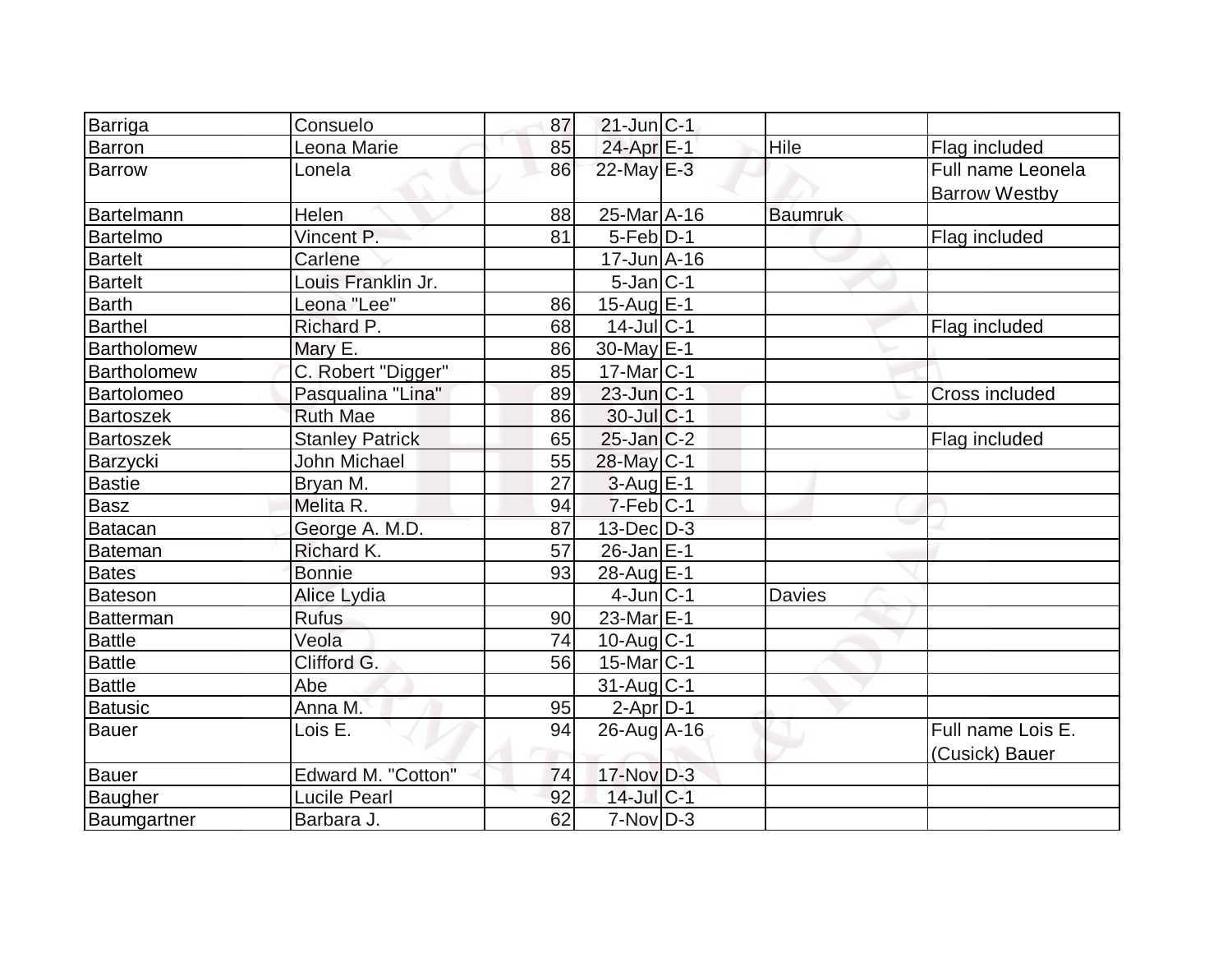| Baut            | Florence C.            | 92  | $9 - Apr$ $D-1$             |                |                  |
|-----------------|------------------------|-----|-----------------------------|----------------|------------------|
| <b>Bay</b>      | John H. Jr.            | 71  | $2$ -Apr $D-1$              |                | Flag included    |
| Beason          | <b>Brandie</b>         | 24  | 23-Oct D-3                  | Malerich       |                  |
| <b>Beattie</b>  | Clive C.               | 71  | 29-Nov D-4                  |                |                  |
| Beatty          | Marcia J.              | 65  | $23$ -Jan $ E-1 $           | Schaw          | Picture included |
| <b>Beaty</b>    | <b>Rex Paxton</b>      | 95  | $9$ -Jan $E-1$              |                |                  |
| <b>Beck</b>     | Marguerite             | 100 | $24$ -Apr $E-1$             |                |                  |
| Beckett         | Kathyrn Adell "Kay"    | 95  | $15$ -Nov $ D-4$            | Ramsay         |                  |
| <b>Beckett</b>  | Eddie C. "Kay"         | 82  | $24$ -Jul $ C-1$            |                | Picture included |
| Beckman         | Richard H.             | 75  | $5-Sep$ $E-1$               |                | Picture included |
| Beckman         | Anne L.                | 88  | $22-Sep D-1$                | <b>Bukhart</b> |                  |
| Becknell        | Robert F., Dr.         | 70  | $22$ -Jun $ C-1 $           |                |                  |
| Beda            | Michael A.             | 25  | 24-Dec A-13                 |                |                  |
| Bedalow         | <b>Stephan Frances</b> | 74  | $15$ -Feb $ C-1 $           |                | "Sonny Boy"      |
| Bedell          | Jane A.                | 77  | $1-AugE-1$                  |                |                  |
| Bednara         | Victoria Norma         |     | $9-Sep$ $A-16$              |                | Angel included   |
| Bednarek        | Robert S.              | 83  | $8$ -Jan $D-1$              |                | Flag included    |
| Bednarz         | Lois I.                |     | $23$ -Apr $D-1$             | Jones          |                  |
| Bednasz         | Frank S.               | 82  | $6$ -Jun $E-1$              |                | Flag and Picture |
|                 |                        |     |                             |                | included         |
| Bedner          | George M.              | 71  | $25$ -Jun $\overline{D}$ -1 |                |                  |
| Bedroya         | <b>Esther</b>          | 57  | $27$ -Jan $ C-1$            |                |                  |
| Beerling        | Charles W. "Chuck"     | 67  | $13$ -May C-1               |                |                  |
| <b>Beil</b>     | <b>Susan Lorraine</b>  | 95  | $11$ -Dec $ D-3 $           | Nemcek         |                  |
| Bein            | Catherine C.           | 60  | $26$ -Aug A-16              | Crider         |                  |
| Beird           | Michael W. "Mikey"     | 41  | $8$ -Feb $ C-1 $            |                |                  |
| Belaschky       | Donald R.              | 81  | $20$ -Apr $ C-1 $           |                |                  |
| <b>Belaskas</b> | Mark A.                | 49  | 18-May C-1                  |                | Flag included    |
| Belcher         | <b>Billy Ray</b>       | 75  | $27$ -Nov $D-3$             |                | Flag included    |
| Belford         | <b>Ruey Esco</b>       | 79  | $24$ -Jul $ C-1$            |                |                  |
| Bell            | <b>John David</b>      | 72  | 27-Jul C-1                  |                |                  |
| Bell            | Richard E. "Dick"      | 76  | 28-Nov E-1                  |                | Flag included    |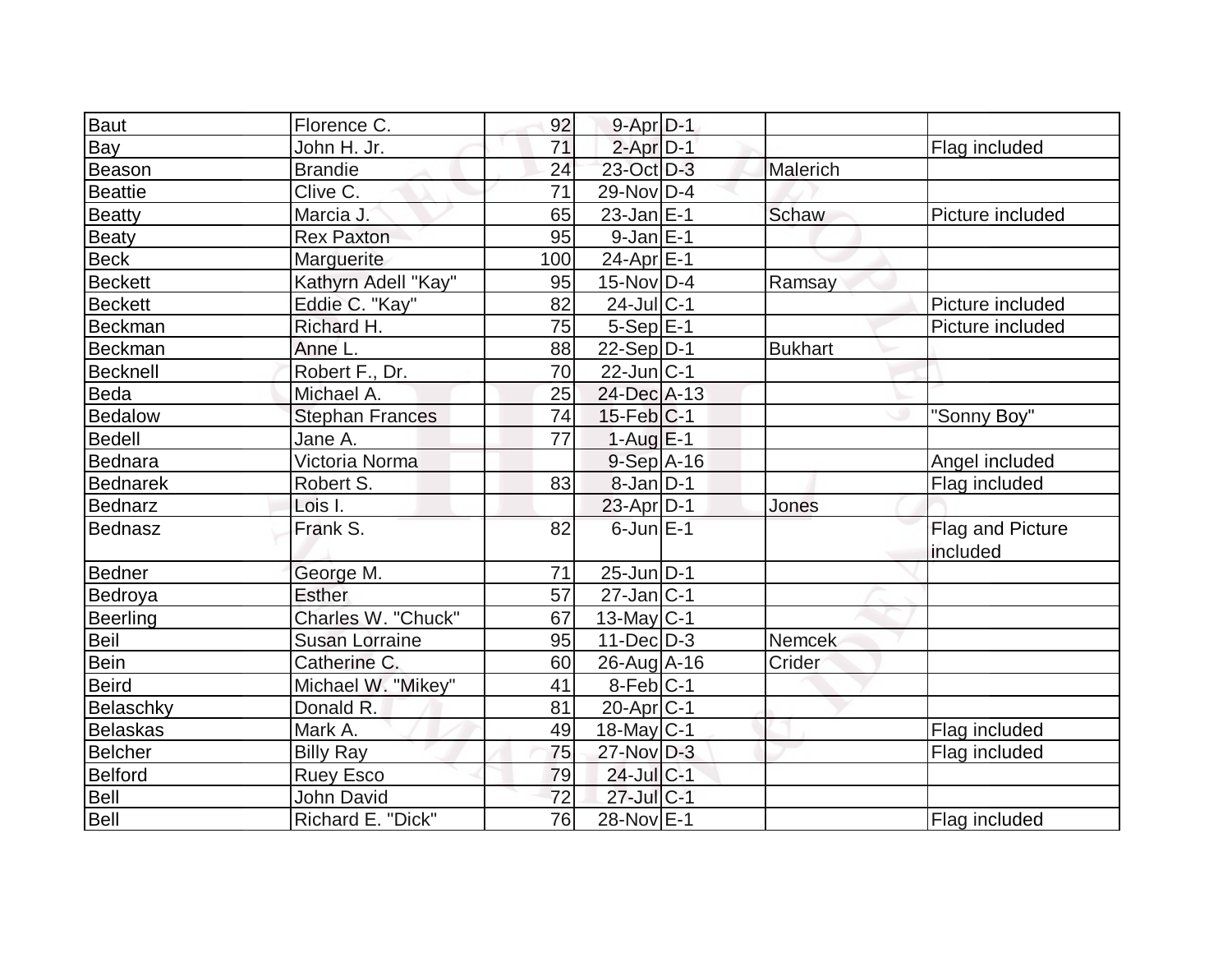| Bell            | Germaine "Tootie" | 71 | 23-May E-1            |               |                                            |
|-----------------|-------------------|----|-----------------------|---------------|--------------------------------------------|
| Bell            | James David       | 72 | 25-Jul E-1            |               |                                            |
| Bell            | Mary Helen        | 79 | $11$ -Dec $D-3$       | <b>Frye</b>   |                                            |
| Bell            | Arlene J.         | 75 | $7$ -Jan $A$ -16      |               | Picture included                           |
| Bellamy         | Winifred B.       | 76 | $3-Nov D-4$           |               |                                            |
| Bellamy         | Maxine M.         | 89 | $4$ -Oct $D-3$        |               |                                            |
| Bellamy         | Mary M.           | 89 | $7$ -May $ C-1 $      |               | Full name Mary M.<br><b>Bellamy Chaney</b> |
| Bellovich       | Joseph L.         | 83 | 23-May $E-1$          |               | Flag included                              |
| <b>Belz</b>     | Margaret M.       | 72 | 18-Dec D-3            | Gilmore       |                                            |
| Bender          | Thomas E.         | 72 | $15$ -Oct A-14        |               | Flag included                              |
| <b>Benedict</b> | Pauline A.        | 79 | $3-Jan$ $E-1$         |               |                                            |
| Benedict        | Ruth A.           | 79 | 20-May A-16           | <b>Barret</b> | Full name Ruth A.<br>Larson-Benedict       |
| Benedict        | <b>Kirk James</b> | 38 | 30-Dec A-16           |               |                                            |
| <b>Benich</b>   | Ann M.            | 86 | $7$ -Jun $ C-1$       | Saczawa       |                                            |
| Benko           | Emil Ludwig       | 94 | $17$ -Nov $ D-4$      |               | Flag included                              |
| Benko           | Paul M.           | 91 | $4-Apr C-1$           |               |                                            |
| <b>Bennett</b>  | Lora Lee          | 77 | $6$ -Dec $D-4$        |               |                                            |
| Bennett         | Martha J.         | 54 | $25-Sep D-1$          |               |                                            |
| <b>Bennett</b>  | Clifford L.       | 58 | 4-Jan C-2             |               |                                            |
| Bennett         | Doris I.          | 86 | $21-Sep D-1$          |               | Star of David included                     |
| Benoit          | Marjorie C.       | 94 | 19-Apr <sub>C-1</sub> |               |                                            |
| <b>Bente</b>    | Joseph Neil       | 46 | $1-May$ $E-1$         |               |                                            |
| Berendt         | Jeanette F.       | 82 | $14$ -Dec $ C-1 $     | Quigley       |                                            |
| Berens          | Alfreda C.        | 93 | 28-Aug E-1            |               |                                            |
| <b>Beres</b>    | Gerald S.         | 62 | 15-May E-1            |               |                                            |
| <b>Berg</b>     | <b>Janet Sue</b>  | 71 | 13-Nov $D-4$          | Albertson     |                                            |
| Berger          | Helen             | 81 | 29-Jul A-16           |               |                                            |
| Berger          | James T. "Jim"    | 87 | $7$ -Jul $C-1$        |               |                                            |
| Bergner         | Jerome Lee "Buzz" | 65 | $17$ -Aug C-1         |               | Flag included                              |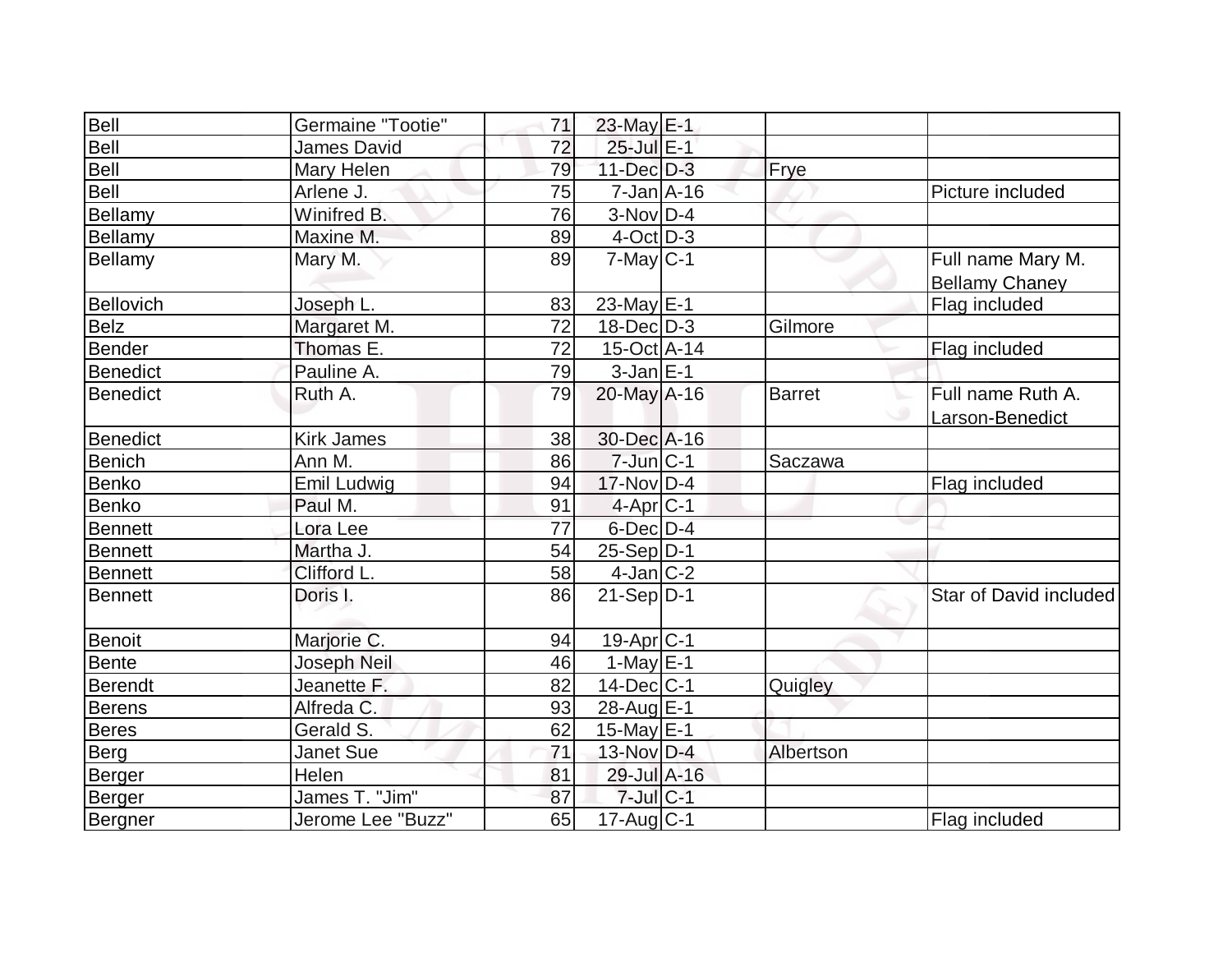| Bergner            | <b>Ryan Lee</b>       | 41 | $15$ -Nov D-5         |          |                  |
|--------------------|-----------------------|----|-----------------------|----------|------------------|
| <b>Berkos</b>      | Stella C.             | 88 | $10$ -Feb $ C-1 $     |          | Cross included   |
| Berkoski           | Robert A.             | 71 | $7 - Aug$ E-1         |          |                  |
| Bermingham         | Edward J.             | 42 | $7$ -Jun $ C-1$       |          |                  |
| Bernacki           | Walter W.             | 88 | $20$ -Jan $ C-1 $     |          | Flag included    |
| Bernard            | Leslie Cosby Jr.      |    | $7-Mar \E-1$          |          | Picture included |
| <b>Bernard</b>     | Mary K.               | 86 | $3-Sep D-1$           |          |                  |
| Bernardi           | Domenic               | 69 | 10-Apr $E$ -1         |          | Flag included    |
| <b>Berndt</b>      | Lorraine Selma        | 87 | $4$ -Aug $A$ -18      | Watters  | "Auntie Wayne"   |
| <b>Bernhardt</b>   | Rose D.               | 86 | $31$ -Jan D-3         |          |                  |
| <b>Berrones</b>    | Estela                | 66 | $9$ -Dec $A$ -16      |          |                  |
| <b>Berry</b>       | Gertrude O.           | 89 | $14$ -Aug $C-1$       | Young    |                  |
| <b>Berta</b>       | Flora                 | 90 | 29-Nov D-4            |          |                  |
| Bessigano          | Leonard R."Bob"       | 68 | $5$ -Mar $D-1$        |          | Flag included    |
| Betczynski         | Edna                  |    | $25$ -Jun $D-1$       |          |                  |
| <b>Bethel</b>      | Jeffery D.            | 36 | 10-Apr E-1            |          |                  |
| <b>Beverly</b>     | Felicia D. "Punchie"  | 20 | $30$ -Jan $E-1$       |          |                  |
| <b>Beverly</b>     | Tense S. "Nina"       | 38 | $30$ -Jan $E-1$       |          |                  |
| Bezhold            | <b>Calvin Bruce</b>   | 66 | $5$ -Jul $C-1$        |          |                  |
| <b>Bialek</b>      | Effie C.              | 87 | $25$ -Jul $E-1$       |          |                  |
| Bianco             | Helen L.              | 73 | $8-Apr$ $A-16$        |          |                  |
| <b>Bias</b>        | <b>Marianne</b>       | 42 | $16$ -Nov $ D-3 $     | Lukaszyk |                  |
| Bicanic            | <b>Peter Michael</b>  | 60 | $13$ -Jun $E-1$       |          |                  |
| <b>Bice</b>        | James E.              | 91 | 26-Jul C-1            |          |                  |
| <b>Bicek</b>       | Arlene M.             | 71 | $6$ -Jul $C-1$        |          |                  |
| <b>Bickel</b>      | <b>Robert Lee</b>     | 66 | $8-Oct$ A-13          |          |                  |
| <b>Bickerstaff</b> | <b>Beatrice "Bea"</b> | 84 | $2$ -Aug C-1          |          |                  |
| <b>Biddings</b>    | Carl Mays Sr.         | 80 | $16$ -Aug $C-1$       |          |                  |
|                    | "Bochie"              |    |                       |          |                  |
| <b>Bieker</b>      | Linda J.              | 47 | 27-Oct D-5            |          | Picture included |
| <b>Bieker</b>      | Leldon Earl "Bo"      | 74 | 13-Mar <sub>E-1</sub> |          |                  |
| Bieker             | Ardala D.             | 71 | $10$ -Jan $ E-1 $     |          |                  |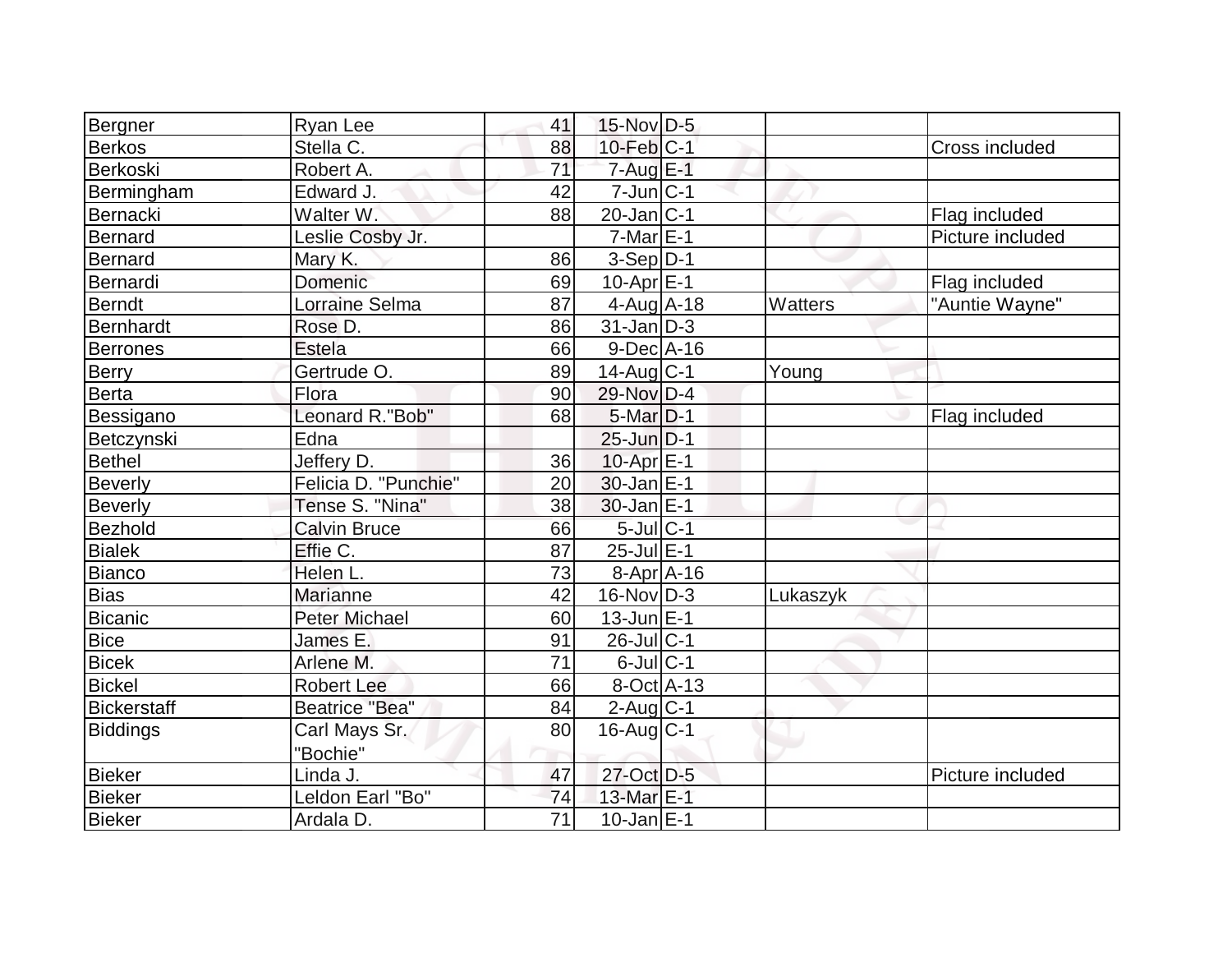| Bienko        | Audrey M.             | 81              | 26-Apr <sub>C-1</sub> |                 |                  |
|---------------|-----------------------|-----------------|-----------------------|-----------------|------------------|
| Bieschke      | Jean Marie            |                 | $27$ -Feb $E-1$       |                 |                  |
| <b>Biggs</b>  | <b>Timothy Lee</b>    | 54              | 13-Mar <sub>E-1</sub> |                 |                  |
| Bigler        | Moya F.               | 83              | $17$ -Apr $E-1$       | McLaughlin      |                  |
| <b>Bikoff</b> | Spencer J.            | 31              | $1-Sep C-1$           |                 |                  |
| <b>Bilek</b>  | Dolores H.            | 81              | $4$ -Dec $D-3$        | Kritzer         | Picture included |
| <b>Bilik</b>  | Anastasia             | 80              | 29-Apr A-16           |                 |                  |
| Billings      | George W.             | 78              | $11-NovA-16$          |                 |                  |
| <b>Binder</b> | Mary Eileen           | 86              | $27$ -Nov $ D-5 $     | Helfrich        | Picture included |
| Bingham       | Margaret "Trudy"      | 83              | $12$ -Apr $ C-1 $     |                 |                  |
| Binhammer     | Kathryn A.            | 93              | $1-FebE-1$            | Newlin          | Picture included |
| <b>Bires</b>  | Andrew Jr.            | 93              | $16$ -May $E-1$       |                 | Picture included |
| <b>Bish</b>   | Roy William "Bill"    | 83              | 15-Nov D-4            |                 |                  |
| <b>Bishop</b> | Earrol                | 70              | $26$ -Jan $E-2$       |                 |                  |
| Bishop        | Robert L. Sr.         | 81              | $12$ -Dec $E-1$       |                 | Flag included    |
| Bixeman       | Joan                  | 78              | $13$ -Jun $E-1$       | Ryan            |                  |
| <b>Bizik</b>  | Helen                 | 89              | 23-Oct D-3            | <b>Datsko</b>   |                  |
| <b>Bizzle</b> | James L.              | 69              | $27$ -Dec $E-1$       |                 |                  |
| <b>Black</b>  | <b>Betty</b>          | 93              | 22-Mar C-1            | Sabo            |                  |
| <b>Black</b>  | Dolores F. "Dee" "Ma" | $\overline{77}$ | $21$ -Jul C-1         |                 |                  |
| <b>Blacke</b> | Kathryn               | 81              | $21$ -Jan $A$ -16     | <b>Richards</b> | Picture included |
| Blackford     | <b>Bertha Leonice</b> | 103             | $6-Sep C-1$           | Medsker         |                  |
| Blackstone    | Vera M.               | 95              | $16$ -Oct $ D-3 $     |                 |                  |
| Blair         | Alberta               | 92              | $3-Apr$ $C-1$         |                 | Picture included |
| <b>Blair</b>  | Ethel N.              | 91              | $4$ -Jan $ C-2 $      |                 |                  |
| Blair         | Carma                 | 78              | $2$ -Mar $ C-1$       |                 |                  |
| <b>Blaker</b> | David B.              | 56              | $28$ -Jun $ C-1$      |                 | Flag included    |
| Blaker        | Barbara E.            | 86              | $17$ -Jul $C-1$       |                 |                  |
| Blakesley     | Dorothy Mae           |                 | 31-Jul C-1            | Jackson         |                  |
| Blanchard     | Ruby                  | 89              | 7-Oct A-16            |                 |                  |
| <b>Blaney</b> | Judith J.             | 65              | $17$ -Dec $A$ -13     |                 |                  |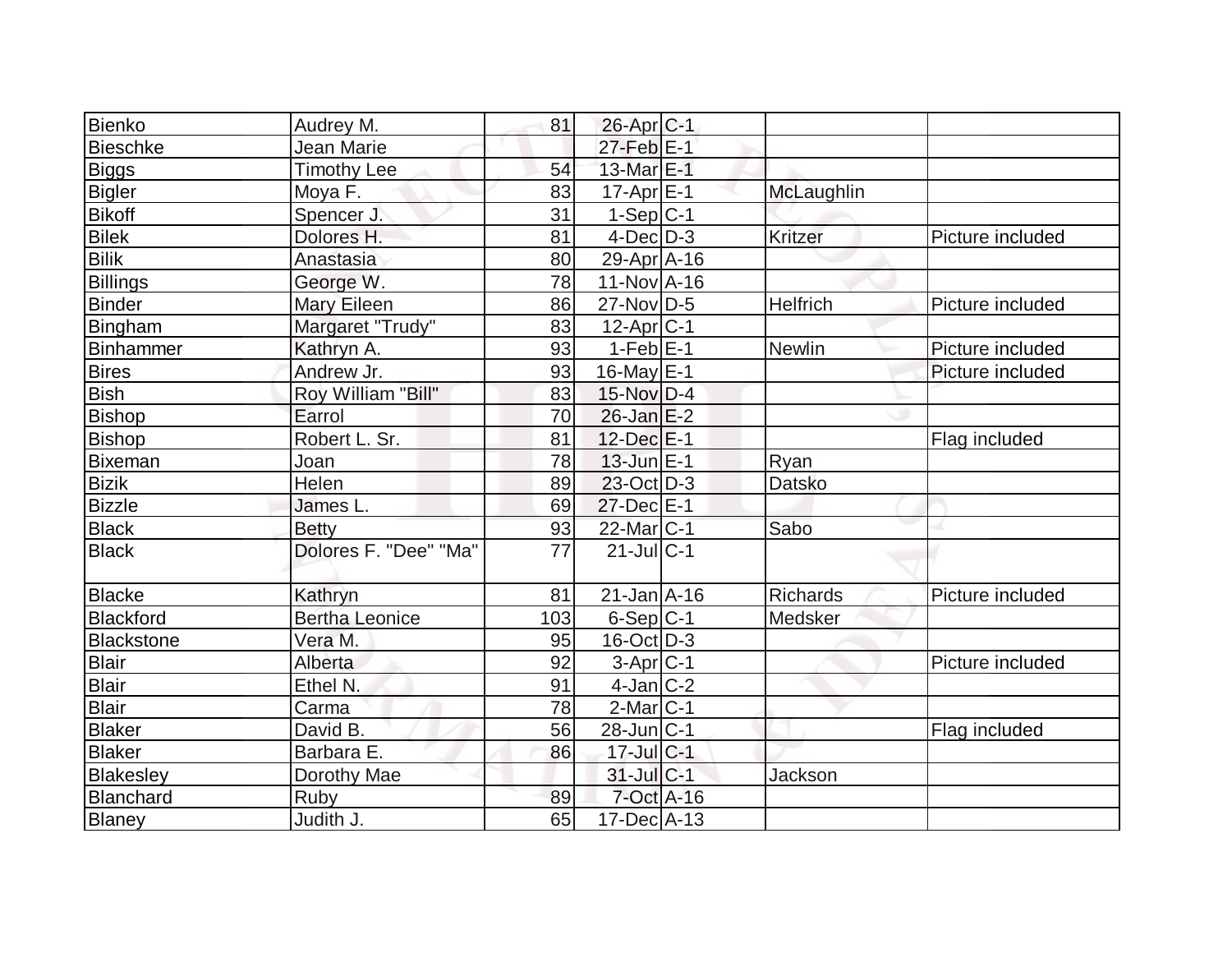| <b>Blank</b>      | Martin L.            | 90              | 16-May $E-1$            |               | Flag included                           |
|-------------------|----------------------|-----------------|-------------------------|---------------|-----------------------------------------|
| Blankespoor       | Julia                | 91              | $6$ -Jun $E-1$          | Altena        |                                         |
| Blasingame        | Albert J.            | 84              | $13$ -Dec $D-3$         |               | Picture includeed                       |
| <b>Blastick</b>   | Adele G.             | 68              | $21$ -Feb $ C-1$        | <b>Kusbel</b> |                                         |
| <b>Blastick</b>   | Daniel J.            | 57              | 30-Jul C-1              |               |                                         |
| <b>Blazak</b>     | Thomas W.            | 62              | $17 - Feb$ E-1          |               | Picture included                        |
| <b>Bley</b>       | Albert T.            | 81              | 14-Nov E-1              |               | Flag included                           |
| <b>Bliss</b>      | Grover J.            | $\overline{77}$ | $15$ -Jan $ C-1 $       |               |                                         |
| <b>Bliss</b>      | Eileen L.            | 85              | 15-Dec D-4              |               |                                         |
| <b>Blockland</b>  | Marjorie J.          | 73              | $16$ -Jun $ C-1$        |               |                                         |
| <b>Blomiley</b>   | <b>Evelyn Marie</b>  | 97              | 20-Apr <sub>C-1</sub>   |               |                                         |
| <b>Bloom</b>      | Lisa Ann             | 30              | $27$ -Aug $C-1$         |               |                                         |
| <b>Bloomfield</b> | Mary Lois            | 81              | 22-Dec D-3              |               |                                         |
| <b>Blue</b>       | Cecil "Ted"          | 83              | $5$ -Dec $E-1$          |               | Flag and Picture<br>included            |
| <b>Blue</b>       | <b>Shaun Michael</b> | 25              | $21-Apr$ <sub>C-1</sub> |               | Picture included                        |
| <b>Bluett</b>     | Joan Evelyn          | 80              | $8-Nov D-4$             |               |                                         |
| <b>Blumenthal</b> | Gary C.              | 61              | $21$ -Jan $A$ -16       |               | Flag included                           |
| Blumenthal        | Hope P.              | 86              | 14-Jan A-16             |               |                                         |
| <b>Board</b>      | Margaret M.          | 78              | 5-Dec E-2               | <b>Baasab</b> | Full name Margaret<br>M. Williams Board |
| Boardway          | <b>Alice Berry</b>   |                 | $26-Sep D-1$            |               |                                         |
| <b>Boatman</b>    | Violet M.            | 72              | $31$ -May C-1           | Kvenich       |                                         |
| <b>Bobalik</b>    | David W.             | 49              | $3$ -Jun $A$ -16        |               |                                         |
| <b>Bober</b>      | Joseph P.            | 87              | 24-Dec A-13             |               | Flag included                           |
| <b>Bochenek</b>   | Barbara J.           | 64              | 16-May $E-2$            | Jakubczyk     |                                         |
| Bockelman         | Marie                | 94              | $1$ -Jul $A$ -16        | Mussa         | Picture included                        |
| <b>Bocken</b>     | George Leroy         | 84              | $13$ -Jan $ C-1 $       |               | Flag and Picture<br>included            |
| <b>Bocken</b>     | E. Joanne            | 80              | 25-Apr <sub>E-1</sub>   |               |                                         |
| <b>Bodah</b>      | Renea L.             | 27              | $6$ -Jan $ C-1$         | Bogdanich     | Picture included                        |
| <b>Bodak</b>      | Mary Margaret        | 88              | 19-Mar <sub>IC-1</sub>  | Plafcan       |                                         |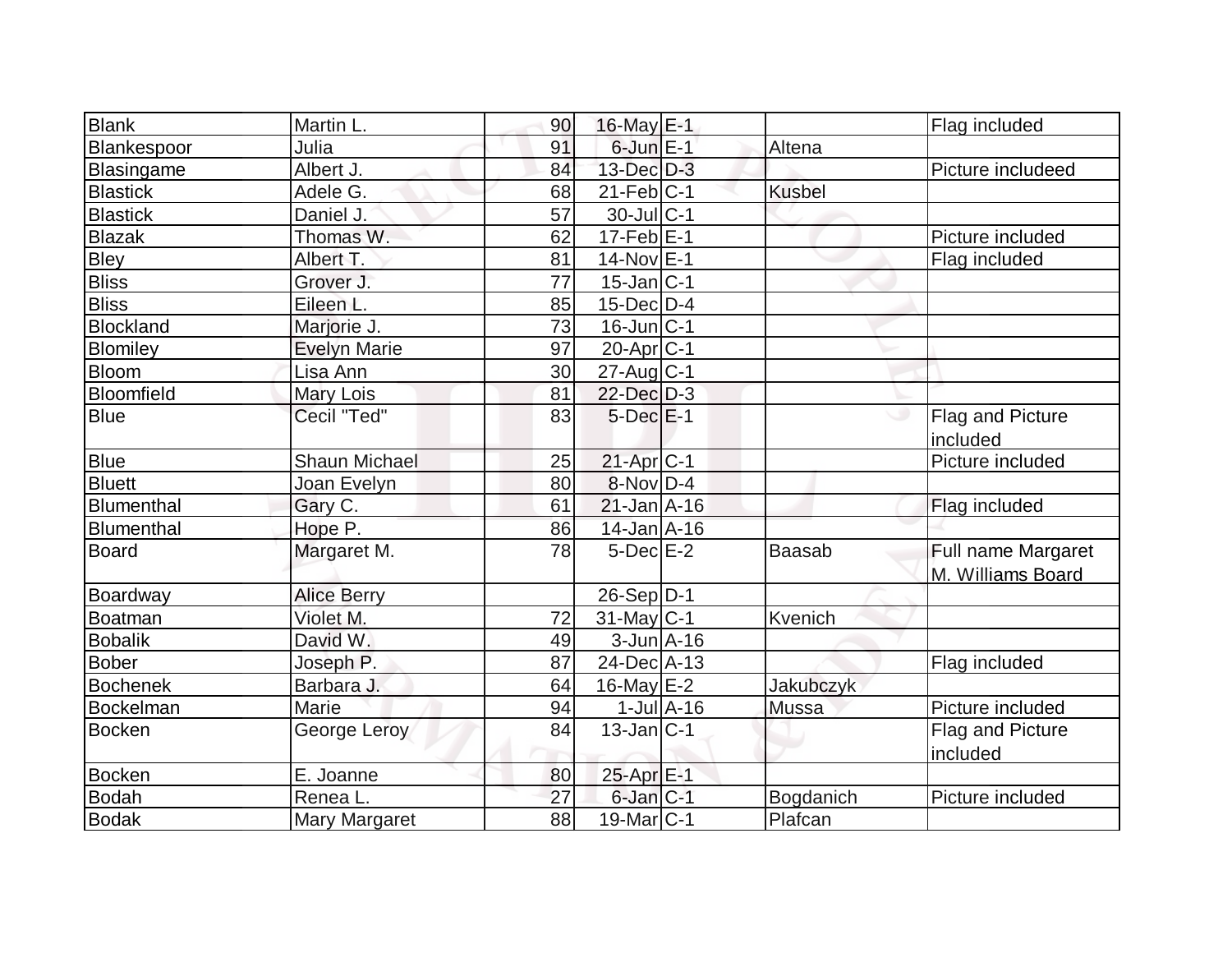| Boden               | Karen Rae              | 62  | 28-Oct A-16       | Jones       |                                              |
|---------------------|------------------------|-----|-------------------|-------------|----------------------------------------------|
| Boden               | Karen Rae              | 62  | 25-Nov A-16       | Jones       | Picture included                             |
| Bodie               | Jeanette               | 82  | 15-Apr A-16       |             |                                              |
| <b>Bodley</b>       | Jane C.                |     | $22$ -May E-1     | Reardon     |                                              |
| Bodnar              | George Sonny           | 64  | $5$ -Jan $ C-1 $  |             |                                              |
| <b>Bodnar-Balok</b> | Mary                   | 88  | $4$ -Jan $ C-2 $  |             | Mary Duglokinski<br>Bodnar-Balok             |
| Boender             | Cora                   | 101 | 29-Aug $D-1$      | Vandervaart |                                              |
| Bogan               | William J.             | 86  | $20$ -May $A$ -16 |             |                                              |
| Bogash              | Pamela Elaine          | 52  | $3-Apr C-1$       | Gaskins     |                                              |
| Boggs               | Cecelia I.             | 85  | $19$ -Mar $ C-1 $ | August      |                                              |
| <b>Boisvert</b>     | <b>Doris</b>           | 81  | $2-Sep$ A-16      |             |                                              |
| Bojanowski          | Juanita                | 65  | $18-Sep$ $E-1$    | Jercha      |                                              |
| Bolanos             | Crystal                | 11  | $6-Sep C-1$       |             |                                              |
| <b>Bolanos</b>      | Anahi                  | 8   | $6-Sep C-1$       |             |                                              |
| <b>Bolcis</b>       | Joseph                 | 91  | $8$ -Dec $D-3$    |             | Flag included                                |
| Boldi               | Virginia Francis       | 77  | $15$ -Jan $ C-1 $ |             |                                              |
| <b>Boles</b>        | Garnet L.              | 88  | $1-Aug$ $E-1$     |             |                                              |
| <b>Boleski</b>      | John                   | 87  | $5$ -Oct $D-3$    |             | Flag included                                |
| <b>Boliker</b>      | David John             | 84  | $24$ -Jun $A$ -16 |             | Flag included                                |
| <b>Boling</b>       | Earl Lloyd             | 88  | $22$ -Feb $ C-2 $ |             |                                              |
| Bolinger            | Shirley A.             | 78  | $13-Nov D-3$      |             |                                              |
| Boller              | Leila Pahe             |     | $10$ -Nov $ D-5 $ | Collins     | Full name Leila Phae<br><b>Boller Watson</b> |
| Bolsega             | <b>Stanley Michael</b> |     | 22-Nov A-16       |             |                                              |
| Bombassaro          | Margaret M.            | 88  | $27$ -May $A$ -16 |             |                                              |
| Bonaventura         | Ottorina "Trina"       | 80  | $19$ -Aug A-16    |             |                                              |
| Bonczek             | Stella M.              | 95  | $1-Feb$ $E-1$     | Lesniak     |                                              |
| Bond                | Nathan M. "Nate"       | 21  | $16$ -Jan $E-1$   |             |                                              |
| <b>Bond</b>         | Florence I.            | 94  | $4$ -Dec $D-3$    |             |                                              |
| Bonham              | Russell A.             | 77  | $19$ -Jun $ C-1$  |             |                                              |
| Bonin               | Leonard J.             | 85  | $3-Jan$ $E-1$     |             | Flag included                                |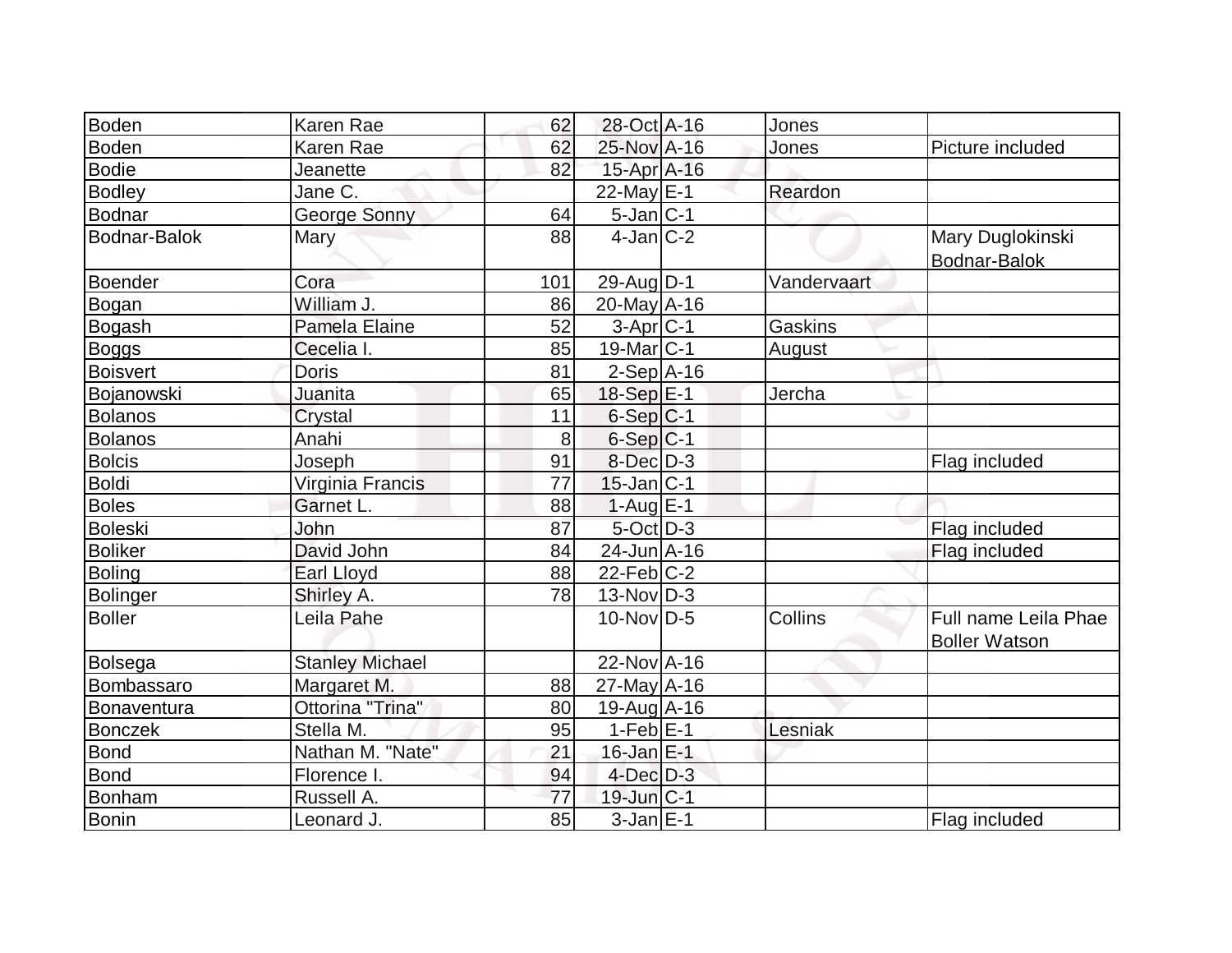| <b>Bonior</b>           | Mary                 | 73  | $20$ -Jun $E-1$            |                |                                       |
|-------------------------|----------------------|-----|----------------------------|----------------|---------------------------------------|
| <b>Bonk</b>             | Edward L.            |     | 10-Dec A-13                |                | Flag included / U.S.<br>Army WWII Vet |
| Bonkowski               | Richard J.           | 85  | 20-Apr C-1                 |                | Flag included                         |
| <b>Bonnell-Williams</b> | Patricia R.          | 75  | $18$ -May $\overline{C-1}$ | <b>Mueller</b> | Cross included                        |
| Bonnema                 | <b>Burton Henry</b>  | 87  | $15$ -Nov $ D-5 $          |                |                                       |
| Bono                    | Mable L.             | 76  | $6$ -Jan $ C-1 $           | <b>Barneko</b> | Picture included                      |
| Book                    | <b>Bertis Eugene</b> | 84  | $17-Feb$ E-1               |                |                                       |
| <b>Boos</b>             | Donald G.            | 74  | $2$ -Aug $C-1$             |                |                                       |
| Boose                   | Lucille              | 87  | $20-Sep D-1$               |                |                                       |
| Booth                   | Gordan               | 70  | $9$ -Jan $E-1$             |                |                                       |
| <b>Booth</b>            | Paul E.              | 77  | $19$ -Apr $ C-1$           |                | Flag included                         |
| <b>Boothe</b>           | <b>Alice Darlene</b> | 67  | 31-Oct E-1                 |                |                                       |
| <b>Borchert</b>         | Marilouise           | 101 | $18$ -Aug $C-1$            |                |                                       |
| <b>Borchert</b>         | Kathryne D. "Kay"    |     | $11-Aug C-1$               |                | Picture included                      |
| Borg                    | Robert W.            | 50  | $22$ -Apr $A$ -16          |                |                                       |
| Borgmeier               | Chestine B.          | 81  | $3-Sep$ D-1                | <b>Skalba</b>  |                                       |
| <b>Bornholt</b>         | Robert W.            |     | 18-Apr E-1                 |                | Picture included                      |
| <b>Borom</b>            | Lucille "Honey"      | 82  | $1-FebE-1$                 |                |                                       |
| Borowski                | Marie C.             | 85  | $1-Aug$ E-1                | Kania          |                                       |
| <b>Borys</b>            | Raymond J.           | 78  | $17$ -Aug C-2              |                | Flag included                         |
| Boskamp                 | Hendrick "Hank"      | 48  | $10$ -Jul $ C-1$           |                |                                       |
| Boston                  | Sheila M.            | 62  | 3-Mar E-1                  | Knighton       |                                       |
| Botman                  | George Jr.           | 83  | $23-Sep$ A-16              |                | Flag and Picture<br>included          |
| Boudi                   | John J.              | 88  | $8-Auq$ $E-1$              |                |                                       |
| <b>Boufis</b>           | Dorothy              | 77  | $4-Feb$ A-16               |                | Cross included                        |
| <b>Bourrell</b>         | <b>Martha Sue</b>    | 56  | 20-Nov D-3                 | Gentry         |                                       |
| <b>Bowen</b>            | Barbara May          | 76  | 28-Jul C-1                 |                | Picture included                      |
| <b>Bowles</b>           | Samuel E.            | 77  | 8-Feb C-1                  |                | Flag and Masonic<br>included          |
| Bowman                  | Joan Louise          |     | $29$ -Jan D-1              |                |                                       |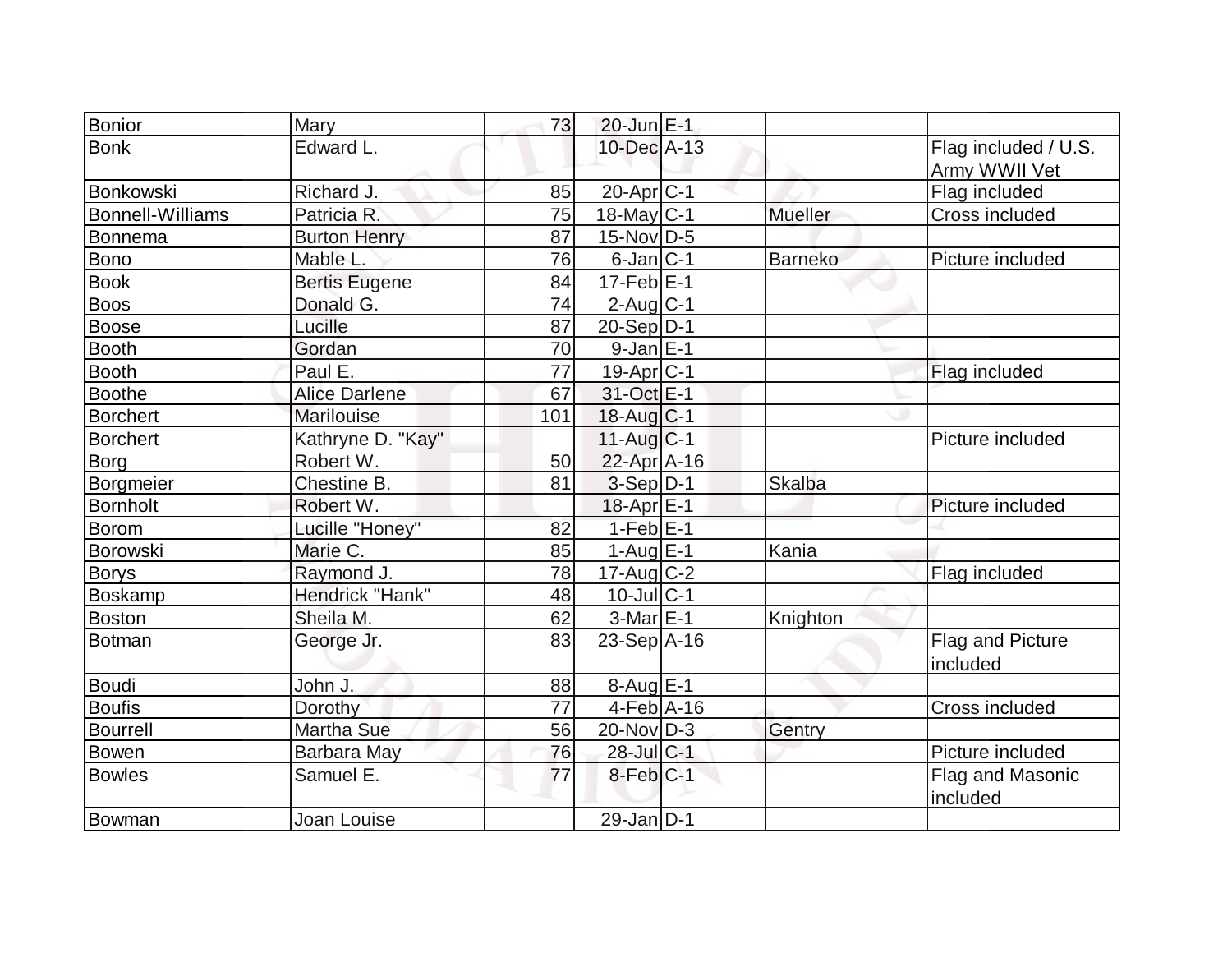| Boy             | Bonnie J.             | 55 | $15$ -Feb $ C-1 $ |             |                                                |
|-----------------|-----------------------|----|-------------------|-------------|------------------------------------------------|
| Boyd            | <b>Rose Mary</b>      | 62 | $10-Sep C-1$      |             | <b>Cross included</b>                          |
| <b>Boyd</b>     | Louise                | 68 | 16-Aug C-1        |             |                                                |
| Boyda           | Genevieve M.          | 89 | $7$ -Jun $ C-1 $  | Wisniewski  |                                                |
| <b>Boyer</b>    | Ethel T.              |    | $10-Sep C-1$      | Pieters     |                                                |
| <b>Bradford</b> | Alan H.               | 86 | $18$ -Aug C-1     |             | Flag included                                  |
| <b>Bradley</b>  | Bernard M.            | 93 | $15$ -Mar $ C-1 $ |             | Masonic emblem<br>included                     |
| Bradshaw        | <b>Donald Frank</b>   | 62 | $21$ -Feb $ C-1$  |             |                                                |
| Braggs          | G.A., General         | 80 | 20-Jun E-1        |             |                                                |
| Braidman        | Carole A.             | 73 | $28$ -May C-1     | Davis       |                                                |
| <b>Brainard</b> | Patricia A.           | 70 | $7-Nov D-3$       |             |                                                |
| <b>Braith</b>   | Pamela K.             | 44 | $20$ -Jan $ C-1 $ | Nicholson   | Full name Pamela K.<br><b>Braith (Stevens)</b> |
| <b>Brakulis</b> | <b>Nitra Ruth</b>     | 71 | 19-Sep E-1        | Tomerlin    |                                                |
| Bramer          | Paul S. "Butch" "Doc" | 68 | $27$ -Apr $ C-1 $ |             |                                                |
| Brandt          | <b>Beverly June</b>   | 79 | $6$ -Nov $D-3$    | Janus       | Picture included                               |
| <b>Brandush</b> | Kathryn               | 83 | $23$ -Aug $C-1$   | <b>Buck</b> |                                                |
| Branham         | Phyllis J.            | 69 | $15$ -Aug $E-1$   |             |                                                |
| Brannon         | Wilbur J.             | 48 | $18$ -Apr $E-1$   |             |                                                |
| <b>Branson</b>  | James E.              | 78 | $4$ -Jul $E-1$    |             |                                                |
| <b>Brasich</b>  | George M.             | 86 | $4$ -May $E-1$    |             |                                                |
| Brawjewski      | Helen M.              | 84 | $16$ -Jan $E-1$   | Murac       |                                                |
| <b>Brayton</b>  | Ronald D.             | 73 | $25$ -Jun $ D-1 $ |             |                                                |
| <b>Brechner</b> | Kenneth E. "Breck"    | 88 | $19$ -Jun $ C-1 $ |             | Flag and Picture<br>included                   |
| <b>Breck</b>    | Dagmar E.             | 89 | $10$ -Jul $ C-1 $ |             | Picture included                               |
| <b>Bredesen</b> | George C.             | 93 | 24-Apr E-1        |             |                                                |
| <b>Breece</b>   | Mildred F.            | 97 | $27$ -May A-16    |             |                                                |
| Breedlove       | David L.              | 68 | $4$ -Jun $C-1$    |             | Flag included                                  |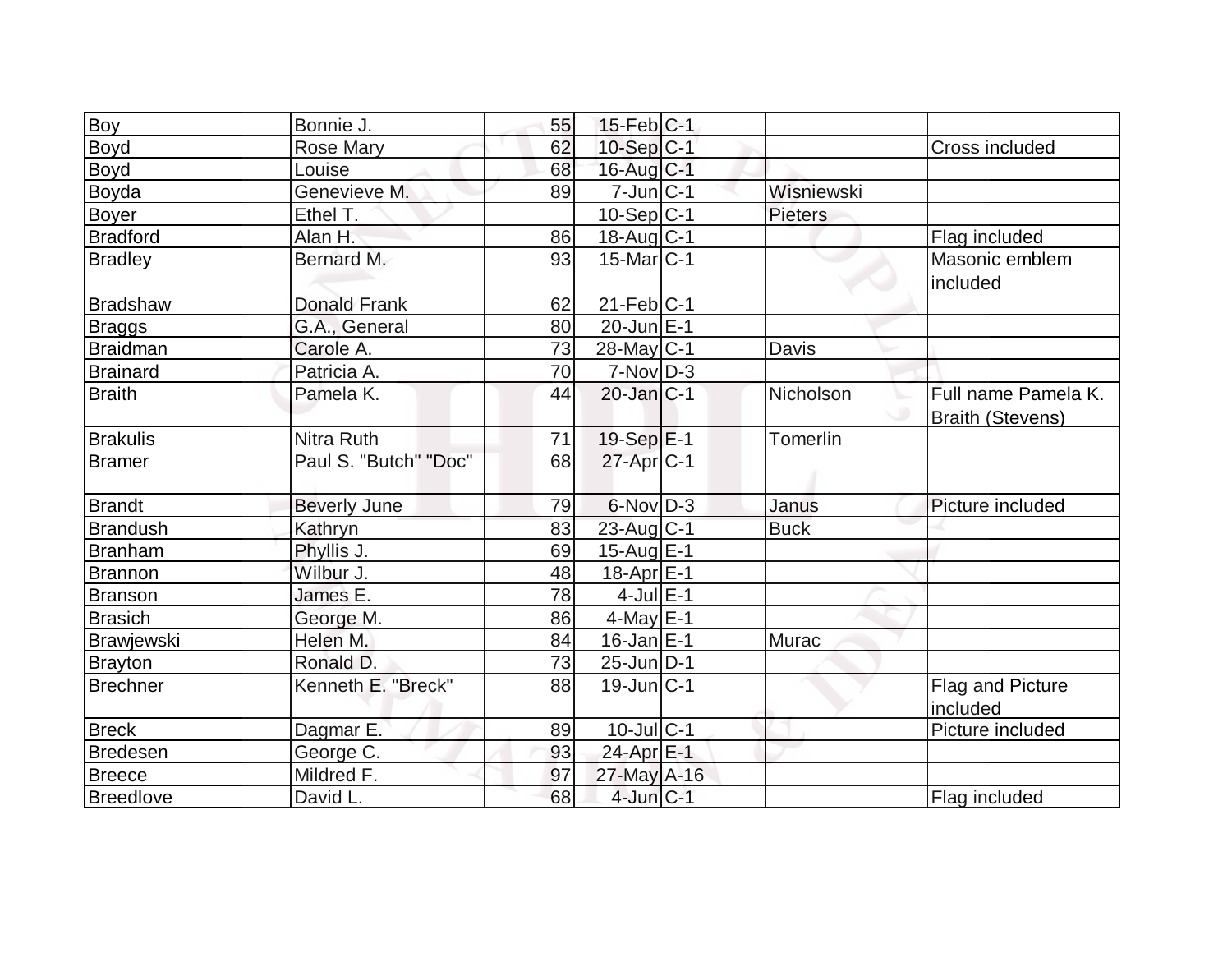| Brenman           | Agnes T.          | 93  | $14$ -Apr $ C-1 $     |                | Star of David included                 |
|-------------------|-------------------|-----|-----------------------|----------------|----------------------------------------|
| Brenman           | Stephen M.        | 62  | $12$ -Apr $C-2$       |                | Star of David included                 |
| Brennan           | Susan             | 70  | $6$ -Mar $E-1$        |                | Full name Susan<br><b>Brennan Burt</b> |
| Breslauer         | Jean A.           | 83  | $19$ -Aug A-16        | <b>Stevens</b> |                                        |
| <b>Brezene</b>    | Dario M.          | 62  | $9-Apr$ D-1           |                |                                        |
| <b>Bridgeman</b>  | Patricia Ann      | 64  | 18-Sep E-1            |                |                                        |
| <b>Briggs</b>     | Mary K.           | 85  | $14$ -Aug C-1         |                |                                        |
| <b>Briney</b>     | Daniel C.         | 78  | 24-Jun A-16           |                |                                        |
| <b>Brist</b>      | Kenneth Anthony   | 63  | $13-Sep C-1$          |                | Picture included                       |
| <b>Britton</b>    | Charles A. Sr.    |     | $3$ -Jan $E-1$        |                | Picture included                       |
| <b>Brizendine</b> | Synetta Ivory     |     | $9-Sep$ A-17          |                |                                        |
| <b>Brkovich</b>   | Mathew P. "Matt"  | 81  | $6$ -Dec $D-4$        |                |                                        |
| <b>Brobeck</b>    | Fred J.           | 81  | $16$ -Feb $ C-1$      |                |                                        |
| <b>Brockly</b>    | Mary              | 104 | $22$ -Feb $ C-1 $     | <b>Mack</b>    |                                        |
| <b>Brockus</b>    | Doris Ann         | 63  | $26$ -Nov $A$ -13     | Gantt          |                                        |
| <b>Brodin</b>     | Shirley M.        | 77  | 29-Jul A-16           |                |                                        |
| Broelmann         | Gary S.           | 43  | $17$ -Jan $ C-1 $     |                |                                        |
| Brogdon           | Melvin            |     | $16$ -Jan $E-1$       |                |                                        |
| <b>Bronson</b>    | William H.        | 80  | $1-Auq$ $E-1$         |                | Flag included                          |
| <b>Brookover</b>  | Mildred M.        | 92  | 19-Aug A-16           |                |                                        |
| <b>Brooks</b>     | Linda G.          | 67  | $23$ -Mar $ E-1 $     |                |                                        |
| <b>Brooks</b>     | Ralph H.          | 88  | $22-Sep D-1$          |                |                                        |
| <b>Broomhead</b>  | Delores R.        | 74  | $15$ -Dec $D-4$       |                |                                        |
| <b>Brosseau</b>   | <b>Judith Ann</b> | 65  | $10$ -Jun $A-16$      |                |                                        |
| Brouwenstyn       | Doris J.          | 74  | $3-Apr$ $C-1$         |                |                                        |
| Brouwer           | Alice A.          | 89  | $27$ -Jan $C-1$       |                |                                        |
| <b>Brouwer</b>    | Preston L.        | 82  | 12-Mar <sub>C-1</sub> |                | Flag included                          |
| <b>Brown</b>      | William S.        | 82  | $10$ -May $C-1$       |                |                                        |
| Brown             | Ben               | 78  | 25-Jul E-1            |                | Flag included                          |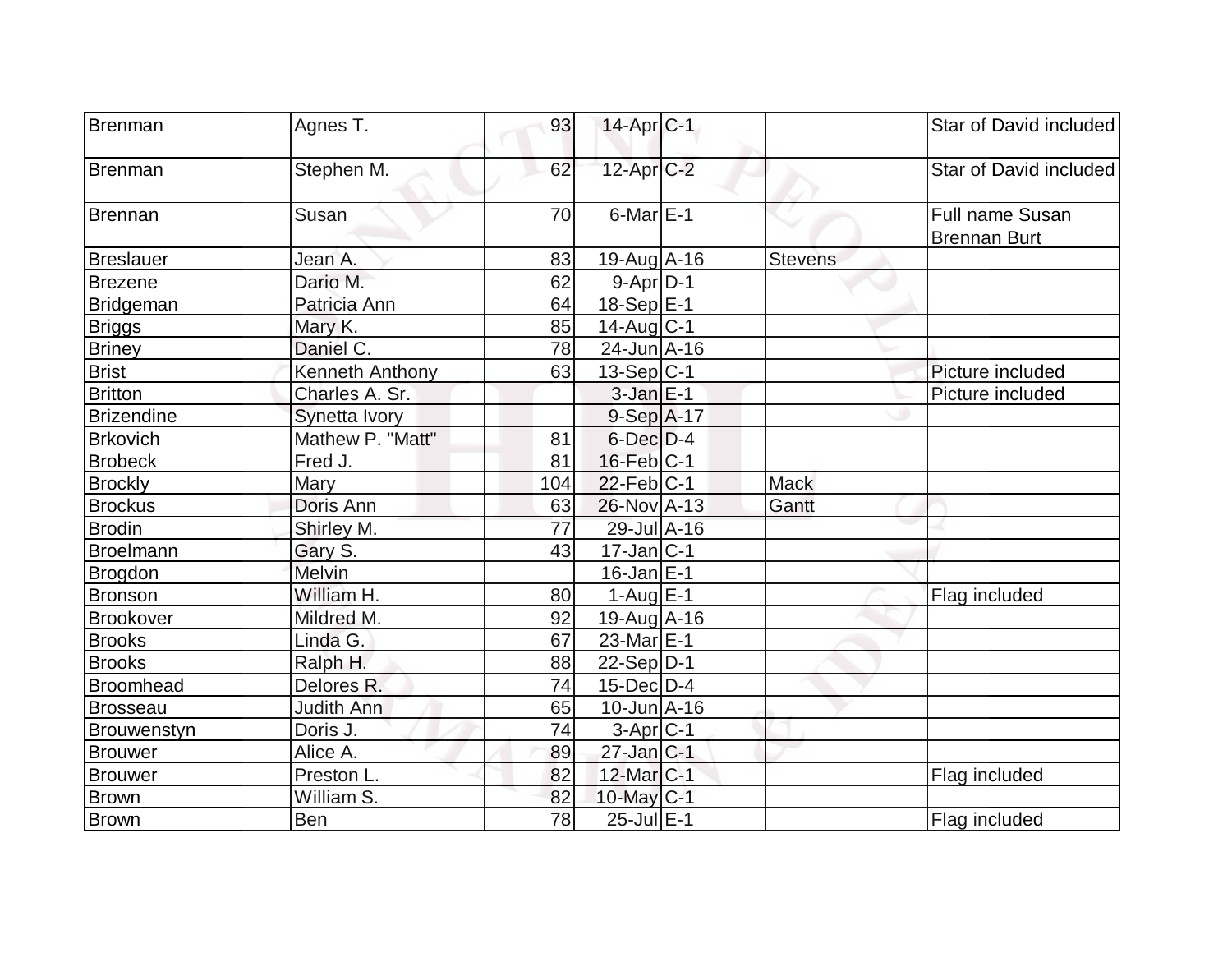| <b>Brown</b>      | Tris J.             | 89 | $9$ -Mar $ C-1$              |        |                            |
|-------------------|---------------------|----|------------------------------|--------|----------------------------|
| <b>Brown</b>      | Earl F. Sr.         | 68 | $27$ -Apr $C-1$              |        |                            |
| <b>Brown</b>      | Ruth P.             |    | $3$ -Aug $E-2$               | Melson | Full name Ruth P.          |
|                   |                     |    |                              |        | <b>Brown Hawkins</b>       |
| <b>Brown</b>      | <b>Larry Dale</b>   | 67 | $27$ -Nov $ D-3 $            |        |                            |
| <b>Brown</b>      | Susie A.            | 69 | 27-Nov D-5                   | Vinson |                            |
| <b>Brown</b>      | <b>Goldie Ruth</b>  | 75 | $22$ -Feb $ C-1$             |        |                            |
| <b>Brown</b>      | Essie B.            | 75 | $30-Apr$ $C-1$               |        | Picture included           |
| <b>Brown</b>      | Kenneth C.          | 87 | $3$ -Jul $E-1$               |        |                            |
| Brown             | <b>Agnes Louise</b> | 88 | $9$ -Jan $ C-1$              |        | Picture included           |
| <b>Brown</b>      | Perry               | 86 | $20$ -Apr $ C-1 $            |        |                            |
| <b>Brown</b>      | George W. "Snookie" | 83 | $13-Nov D-3$                 |        |                            |
|                   |                     |    |                              |        |                            |
| <b>Brown</b>      | Darrell P. Sr.      | 57 | $19-Oct$ D-3                 |        |                            |
| Brown             | Perry               | 86 | $19-Apr$ $C-1$               |        |                            |
| <b>Brown</b>      | Virginia            | 82 | 18-May C-1                   |        | Cross included             |
| <b>Brown</b>      | Randy B.            | 51 | $20$ -Nov $ D-3 $            |        |                            |
| <b>Brown</b>      | Mary E.             | 91 | $16$ -Mar $ C-1$             |        |                            |
| <b>Brown</b>      | Charles M.          | 18 | $7-Feb$ C-1                  |        |                            |
| <b>Brown</b>      | Ada V.              | 94 | 28-Apr <sub>C-1</sub>        |        |                            |
| <b>Brown</b>      | Dorothy J.          | 74 | $25$ -Jan $ C-2 $            |        |                            |
| <b>Brownewell</b> | Lawrence            | 49 | $17$ -Jul $C-1$              |        |                            |
| Brownewell        | Elizabeth           | 84 | $3$ -Jun $A$ -16             |        | <b>Full name Elizabeth</b> |
|                   |                     |    |                              |        | De St. Jean                |
|                   |                     |    |                              |        | (Brownewell)               |
| Brownfield        | Troy B.             | 75 | 24-Oct E-1                   |        |                            |
| Browning          | Clara L.            | 95 | $9$ -Dec $A$ -16             |        |                            |
| Brozovic          | Rose E.             |    | $25$ -Mar $\overline{A}$ -16 |        |                            |
| <b>Brubacher</b>  | Roland              | 82 | 11-Aug C-1                   |        |                            |
| <b>Bruce</b>      | John Edward Sr.     | 63 | $18$ -Jun $ C-1 $            |        |                            |
| Brueggemann       | Elizabeth (Betty)   |    | $2$ -Jan $E-1$               | Kunde  |                            |
| <b>Bruner</b>     | John C. "Chris"     | 28 | 26-Jun C-1                   |        |                            |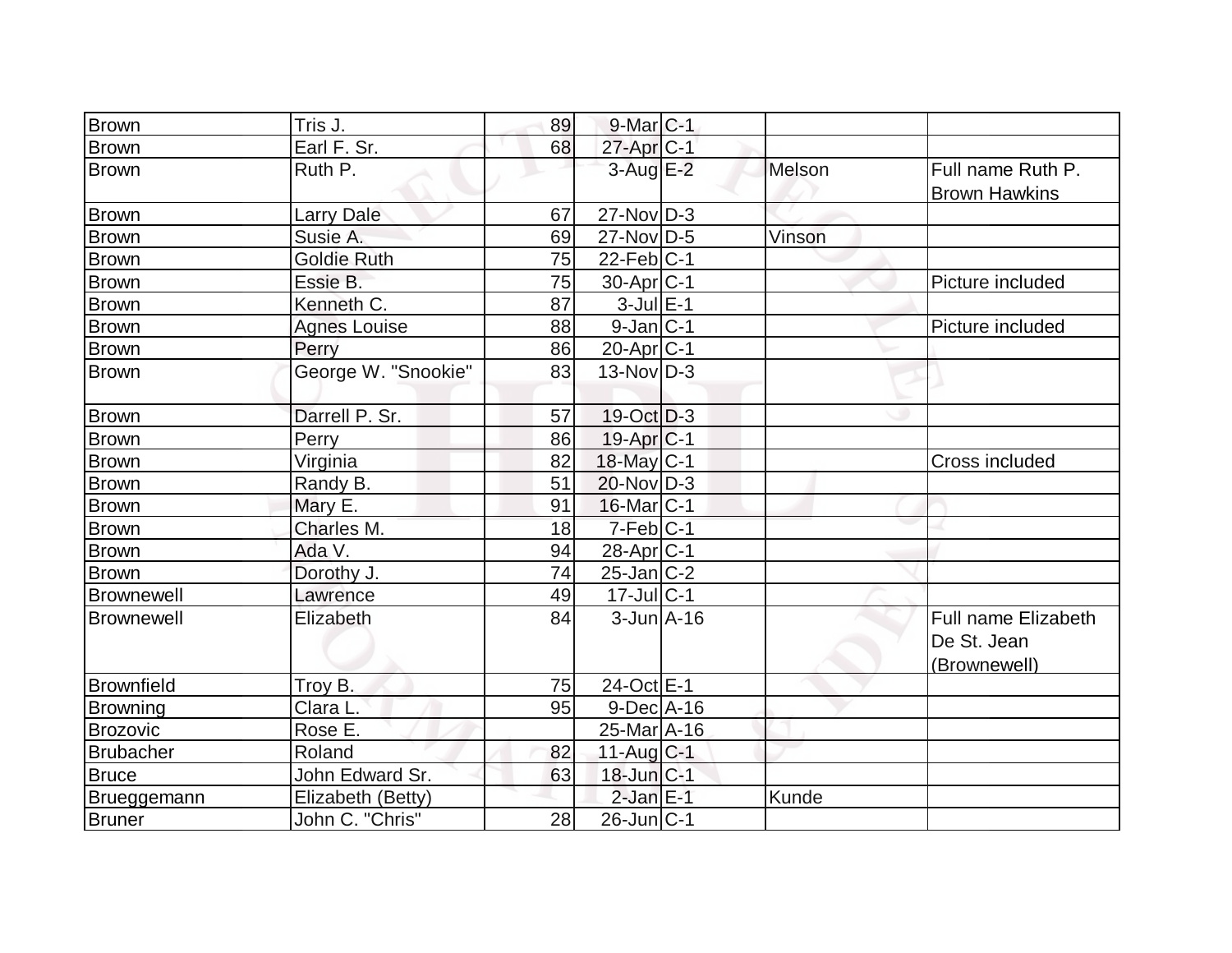| Brunner             | Viola M.             | 64 | $5$ -Feb $ D-1$         |           |                                                     |
|---------------------|----------------------|----|-------------------------|-----------|-----------------------------------------------------|
| <b>Bruno</b>        | Michael E.           | 79 | 20-Sep D-1              |           | Flag included                                       |
| <b>Bruno</b>        | Frank J.             | 65 | $13$ -Jan $C-1$         |           |                                                     |
| <b>Bruns</b>        | Mabel I.             | 94 | $26$ -Feb $ C-1$        |           |                                                     |
| <b>Bruzdzinski</b>  | Casimer E.           | 82 | $4$ -Mar $A$ -16        |           | Flag included                                       |
| Bryant              | Henry V.             | 82 | 25-Nov A-16             |           |                                                     |
| <b>Bryant</b>       | Mary E.              | 67 | $16$ -Feb $ C-1$        | Gallagher |                                                     |
| <b>Bryant</b>       | Francis E.           | 83 | $17$ -May C-1           |           | Picture included                                    |
| <b>Brzozkiewicz</b> | Mary                 | 58 | $22$ -Jul $A-16$        |           |                                                     |
| Bucha               | Louis J.             | 89 | $20$ -Aug $C-1$         |           |                                                     |
| <b>Buchi</b>        | Patricia A.          | 73 | $6$ -Aug $D-1$          | Goginski  |                                                     |
| <b>Buckley</b>      | <b>Merritt</b>       | 87 | $3$ -Jul $E-1$          |           | Picture included                                    |
| <b>Buckner</b>      | Rudolph F.           | 85 | $10$ -Jun $A-16$        |           | Flag included                                       |
| Buczynski           | Jolan M.             | 93 | $30$ -May $E-1$         | Matolcsi  |                                                     |
| <b>Budd</b>         | Christine L.         | 54 | $13-Nov D-3$            |           |                                                     |
| <b>Budner</b>       | Raymond J. "Big Bud" | 72 | $7$ -Jan $A-16$         |           | Flag and Picture<br>included                        |
| <b>Buehrle</b>      | Herman D. II         | 90 | $8$ -Jul $A$ -16        |           | Flag included                                       |
| Buergermeier        | Ethel A.             | 67 | $14$ -Jan $A$ -16       |           | Full name Ethel A.<br>Buergermeier<br>(Kazmierczak) |
| Bugajski            | Stanely A. "Butch"   | 88 | 19-May C-1              |           | Flag included                                       |
| <b>Buggs</b>        | Regina L.            |    | Septemb   D-3<br>er 290 | Dumas     |                                                     |
| Buha                | Mildred              | 82 | $9-Sep$ A-16            |           | Cross included                                      |
| <b>Bukala</b>       | Phillip J.           | 63 | 27-Oct D-4              |           |                                                     |
| <b>Bukur</b>        | Craig Allen          | 21 | 31-Mar C-1              |           |                                                     |
| <b>Bulanda</b>      | Joseph J.            | 77 | $24$ -Jun $A-16$        |           |                                                     |
| <b>Bulanda</b>      | Bruno F.             | 92 | 28-Jan A-16             |           |                                                     |
| <b>Bulczak</b>      | Frank L.             | 51 | $16$ -Jun $ C-1 $       |           |                                                     |
| <b>Bull</b>         | Robert A.            | 60 | 10-May C-1              |           |                                                     |
| <b>Bull</b>         | Mary L.              | 64 | $15$ -Nov $ D-5$        |           |                                                     |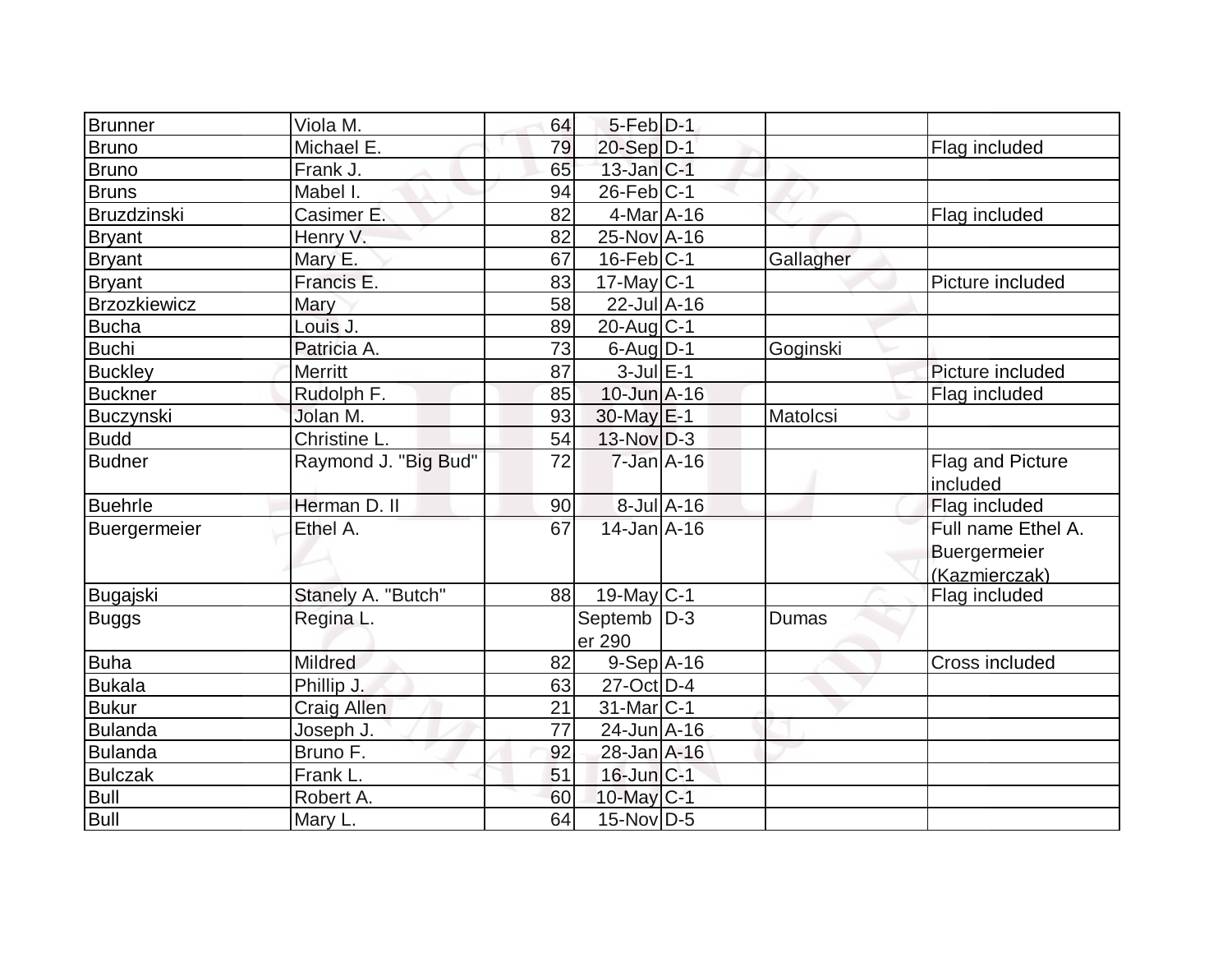| <b>Bullard</b>    | Simon                   | 79 | 15-Mar <sub>C-1</sub>  |          |                                                              |
|-------------------|-------------------------|----|------------------------|----------|--------------------------------------------------------------|
| <b>Bullington</b> | Ruby A.                 | 73 | $7-Sep \nE-1$          |          | Full name Ruby A.<br>Butler Bullington /<br>Picture included |
| <b>Bultema</b>    | Chester P. "Chick"      | 68 | $17-Oct$ D-3           |          | Flag included                                                |
| <b>Bultema</b>    | Allen                   | 77 | $13$ -Jan $ C-1 $      |          | Flag and Picture<br>included                                 |
| <b>Bultema</b>    | Harriet                 | 94 | $9$ -May $E-1$         | Zeilenga |                                                              |
| <b>Bultema</b>    | Henrietta A.            | 90 | $16$ -Aug $C-3$        |          | Henrietta A.<br>(Bultema) Stavenger                          |
| <b>Bulza</b>      | Henrietta               | 91 | $27$ -May A-16         | Weber    | Angel included                                               |
| <b>Bunich</b>     | Jean E.                 | 82 | $22$ -Feb $ C-1$       |          |                                                              |
| <b>Buoscio</b>    | Sharon A.               | 65 | $23$ -Aug C-1          | Crunow   |                                                              |
| <b>Buoscio</b>    | Beth S.                 | 33 | $15$ -Nov D-5          |          | Picture included                                             |
| <b>Burba</b>      | Jackie                  | 53 | $4$ -Aug $C-1$         | Bajac    |                                                              |
| <b>Burback</b>    | Robert "Bob"            | 91 | 31-Oct E-1             |          |                                                              |
| <b>Burbes</b>     | <b>Billie Marie</b>     | 85 | $3-May$ <sub>C-1</sub> |          |                                                              |
| <b>Burbridge</b>  | Jackie Ray Jr.          | 34 | $3-Dec A-13$           |          |                                                              |
| <b>Burch</b>      | <b>Albert Leo</b>       | 76 | 16-Aug C-1             |          | Flag included                                                |
| <b>Burch</b>      | <b>Natalie</b>          | 32 | $6$ -Nov $D-3$         | Rhyne    |                                                              |
| <b>Burcher</b>    | Inajean                 |    | 30-May $E-1$           | Davison  |                                                              |
| <b>Burchfield</b> | <b>Bobby Gene</b>       | 77 | 28-Apr <sub>C-1</sub>  |          |                                                              |
| Burden            | H. Keith                | 65 | $20$ -Feb $E-1$        |          | Picture included                                             |
| <b>Burger</b>     | Patricia Anne           | 68 | 31-Dec A-15            |          | Cross included                                               |
| <b>Burger</b>     | Verna M.                | 69 | $30$ -Jul $ C-1$       |          |                                                              |
| <b>Burger</b>     | Joyce Mae "Ms<br>Jovce" | 69 | $18$ -Jun $ C-1 $      | Erb      |                                                              |
| <b>Burghardt</b>  | Lee A.                  | 92 | 26-Oct D-3             |          |                                                              |
| <b>Burk</b>       | Eleanor T.              | 90 | $9$ -Oct $D-3$         |          | Picture included                                             |
| <b>Burke</b>      | Lulu Modean             | 88 | 28-Jul C-1             |          | Picture included                                             |
| <b>Burkeen</b>    | William D. "Keeno"      | 77 | 31-Jan C-1             |          |                                                              |
| <b>Burkholder</b> | Joyce L.                |    | 30-Jan E-1             |          | Picture included                                             |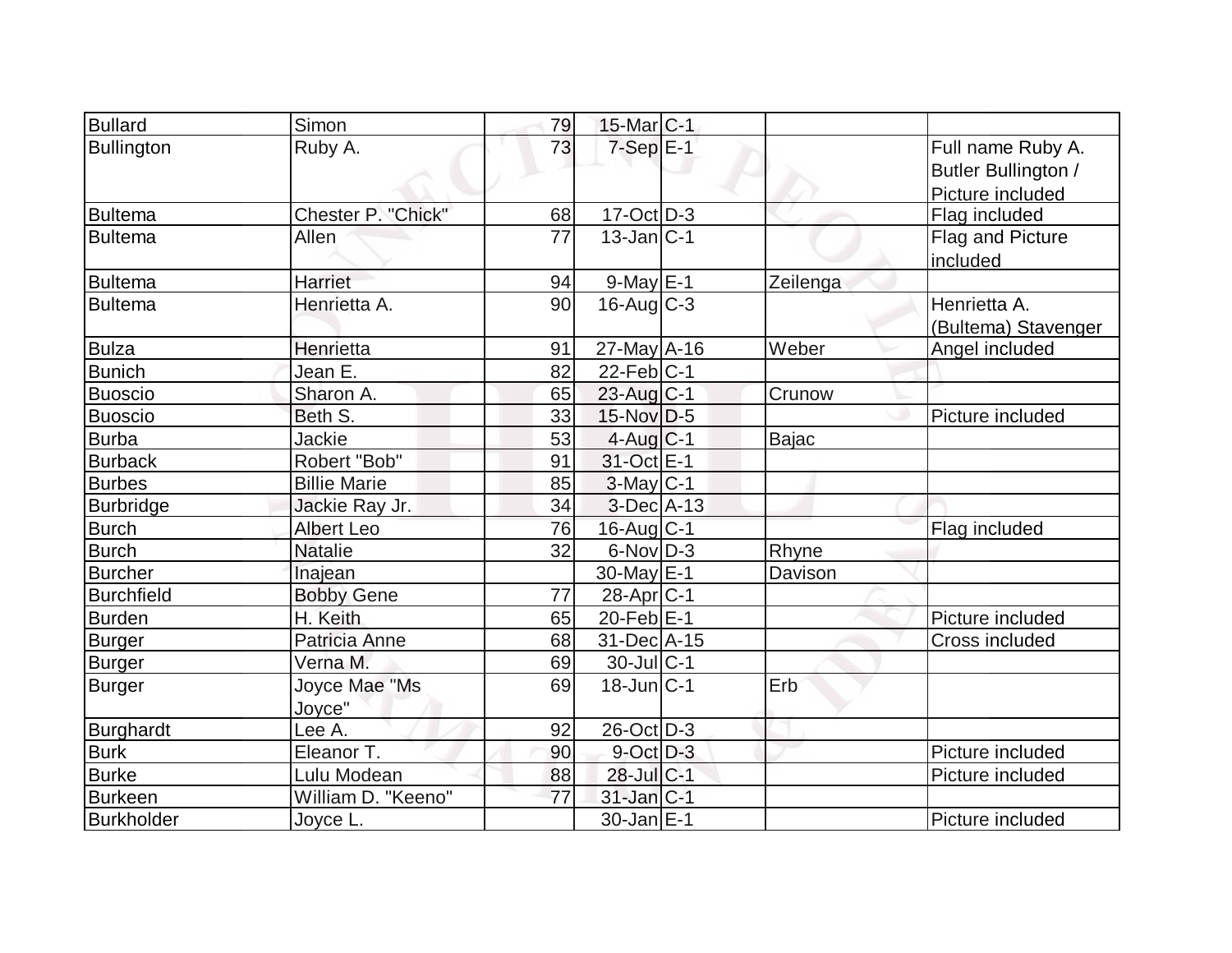| <b>Burklow</b>    | Lois M.             | 80              | $31$ -Aug C-1                |            | Picture included       |
|-------------------|---------------------|-----------------|------------------------------|------------|------------------------|
| <b>Burnham</b>    | Dale E.             | 77              | $14$ -Feb $E-1$              |            |                        |
| <b>Burns</b>      | <b>Tina Marie</b>   | 23              | $15-Sep C-1$                 |            |                        |
| <b>Burns</b>      | Wendy A.            | 35              | 23-May $E-1$                 |            |                        |
| <b>Burns</b>      | Clara               |                 | $13-Oct$ D-5                 |            |                        |
| <b>Burrier</b>    | Jay D.              |                 | $11-Feb$ A-16                | Lukich     |                        |
| <b>Burroughs</b>  | Mary Lou            | 63              | $12$ -Apr $ C-1 $            |            |                        |
| <b>Bursua</b>     | Miriam              | 86              | $30$ -Jan $E-2$              | Rankin     |                        |
| <b>Burt</b>       | Darryl C.           | 62              | 1-Apr A-16                   |            |                        |
| <b>Burt</b>       | Susan               | 70              | $6$ -Mar $E-1$               |            | <b>Full name Susan</b> |
|                   |                     |                 |                              |            | <b>Brennan Burt</b>    |
| <b>Burton</b>     | Paul C.             | 67              | 16-Apr D-1                   |            |                        |
| <b>Burton</b>     | <b>Arlene Betty</b> | 84              | $19$ -Jul $C-1$              |            | Picture included       |
| <b>Busch</b>      | William C.          | 84              | 25-Nov A-16                  | ە          | Flag and Masonic       |
|                   |                     |                 |                              |            | emblem included        |
| <b>Busch</b>      | James A.            | 87              | $8$ -Dec $D-3$               |            | Flag included          |
| <b>Bush</b>       | James T. Sr. "Jim"  | 79              | 16-May E-1                   |            | Flag included          |
| <b>Bush</b>       | Mary S.             | 99              | 23-Mar E-1                   | Peifer     |                        |
| <b>Bush</b>       | Reilly C.           | $5\overline{)}$ | $10$ -Feb $ C-1$             |            |                        |
| Buss              | Heribert H.         | 68              | $28$ -May C-1                |            | Flag included          |
| <b>Bustos</b>     | Guadalupe C.        | 74              | $3$ -Jun $A$ -16             |            |                        |
| <b>Butcher</b>    | Lillian H.          | 96              | $13$ -May C-1                |            |                        |
| <b>Butkiewicz</b> | Richard             | 50              | $16$ -Aug $C-1$              |            |                        |
| <b>Butkiewicz</b> | <b>Xavier</b>       | 57              | $9$ -Mar $ C-1 $             |            | Flag included          |
| <b>Butkosky</b>   | John "Johnnie"      | 86              | $22$ -Jan C-1                |            |                        |
| <b>Butler</b>     | Charles W.          | 86              | $15$ -Jul $\overline{A}$ -16 |            |                        |
| <b>Butler</b>     | Ruby A.             | 73              | $7-Sep$ $E-1$                |            | Full name Ruby A.      |
|                   |                     |                 |                              |            | Butler Bullington /    |
|                   |                     |                 |                              |            | Picture included       |
| <b>Butler</b>     | Erika S.            | 19              | 10-Jun A-16                  |            |                        |
| <b>Buttram</b>    | Jo Ann              | 79              | 28-Jan A-17                  | Sidebender |                        |
| <b>Buwa</b>       | Shirley M.          | $\overline{78}$ | $17-Feb$ E-1                 |            |                        |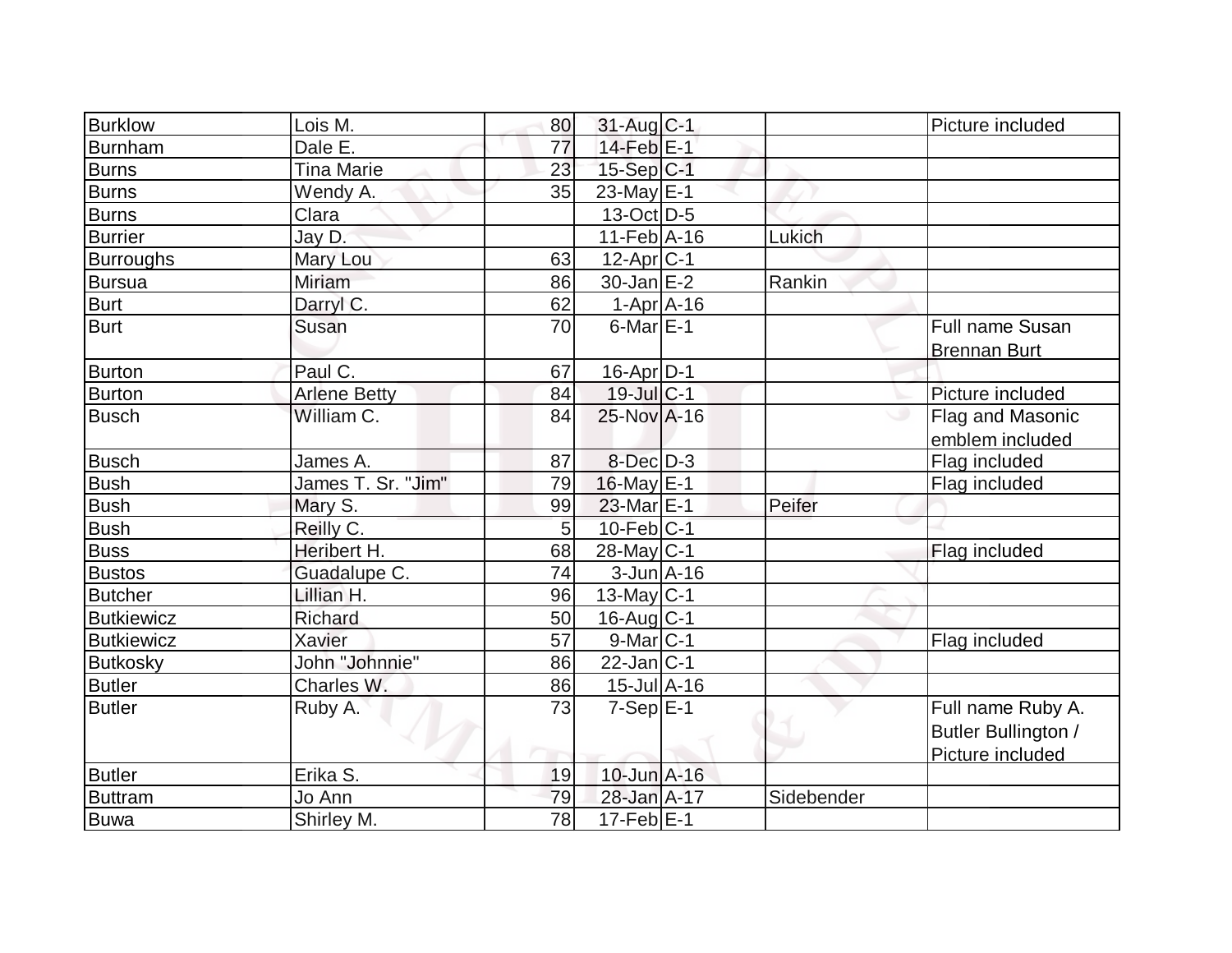| <b>Bybee</b>   | Donald G.               | 73     | 22-Mar <sub>IC-1</sub> |          |                  |
|----------------|-------------------------|--------|------------------------|----------|------------------|
| <b>Byrne</b>   | Allan D., Rev.          | 76     | $25-Sep D-1$           |          | Picture included |
| <b>Byvoets</b> | Arjen A.                | 66     | 31-Jul C-1             |          |                  |
| Cabaj          | <b>Harriet Florence</b> | 79     | $8-Apr$ A-16           | Zurek    |                  |
| Cable          | Millard F.              | 85     | $3-Nov$ D-4            |          | Flag included    |
| Cable          | Edward D.               | 69     | $20$ -Apr $ C-1 $      |          |                  |
| Cabson         | Delbert K. "Del"        | 69     | $10$ -Jul $ C-1$       |          |                  |
| Cada           | Marie L.                |        | $9-Sep$ $A-16$         |          |                  |
| Cagle          | Eddie D.                | 54     | $27-Sep D-1$           |          |                  |
| Caldwell       | Antoinette A. "Toni"    | 90     | $1-Apr$ $A-16$         |          | Picture included |
| Caldwell       | Wesley D.               | 51     | $15$ -Apr $A$ -16      |          |                  |
| Caldwell       | Arlen                   | 74     | 19-Sep E-1             |          | Flag included    |
| Calhoun        | Frances M.              | 82     | $5 - Aug$ A-18         | Horvat   |                  |
| Callahan       | Elizabeth K. "Betty"    |        | $27$ -Apr $ C-1$       |          | Picture included |
| Callaway       | Kenneth E. Jr.          | 70     | $3$ -Dec $A$ -13       |          |                  |
| Callis         | <b>Mildred Mary</b>     | 85     | $6$ -Jan $ C-1$        | Fabianic |                  |
| Calmbacher     | Rosemary J.             | 61     | $3-Sep D-1$            |          |                  |
| Cameli         | Jack R.                 | 68     | $2$ -Jul $ C-1 $       |          |                  |
| Camisky        | Walter                  | 82     | 24-Jun A-16            |          |                  |
| Camp           | Marlene G.              | 72     | 29-Oct A-12            | Purcell  |                  |
| Campbell       | John C. "Fat Jack"      | 64     | $2-Sep$ A-16           |          |                  |
| Campbell       | Gary                    | 51     | $29$ -Jan D-2          |          |                  |
| Campbell       | <b>Agnes Marie</b>      | 58     | $11$ -Aug $C-1$        |          |                  |
| Campbell       | Edna C.                 | 95     | $2$ -Nov $ C-1$        |          |                  |
| Campbell       | David A.                | 48     | $27$ -JulC-2           |          |                  |
| Canada         | Larry D.                | 67     | $27$ -May A-16         |          | Flag included    |
| Canady         | Andrew                  | 95     | $15$ -Feb $ C-1$       |          | Picture included |
| Cannon         | Asalee                  | 88     | $22$ -Nov A-16         |          |                  |
| Cannon         | Sara (Betty Blue)       |        | $4$ -Aug C-1           |          |                  |
| Cannon         | Dennis R.               | 62     | $9$ -Feb $E-1$         |          |                  |
| Cano           | Marissa Nicole          | Infant | $1$ -Jun $E-1$         |          |                  |
| Canzoneri      | Nicholas John III       | 21     | $6$ -Nov $D-3$         |          |                  |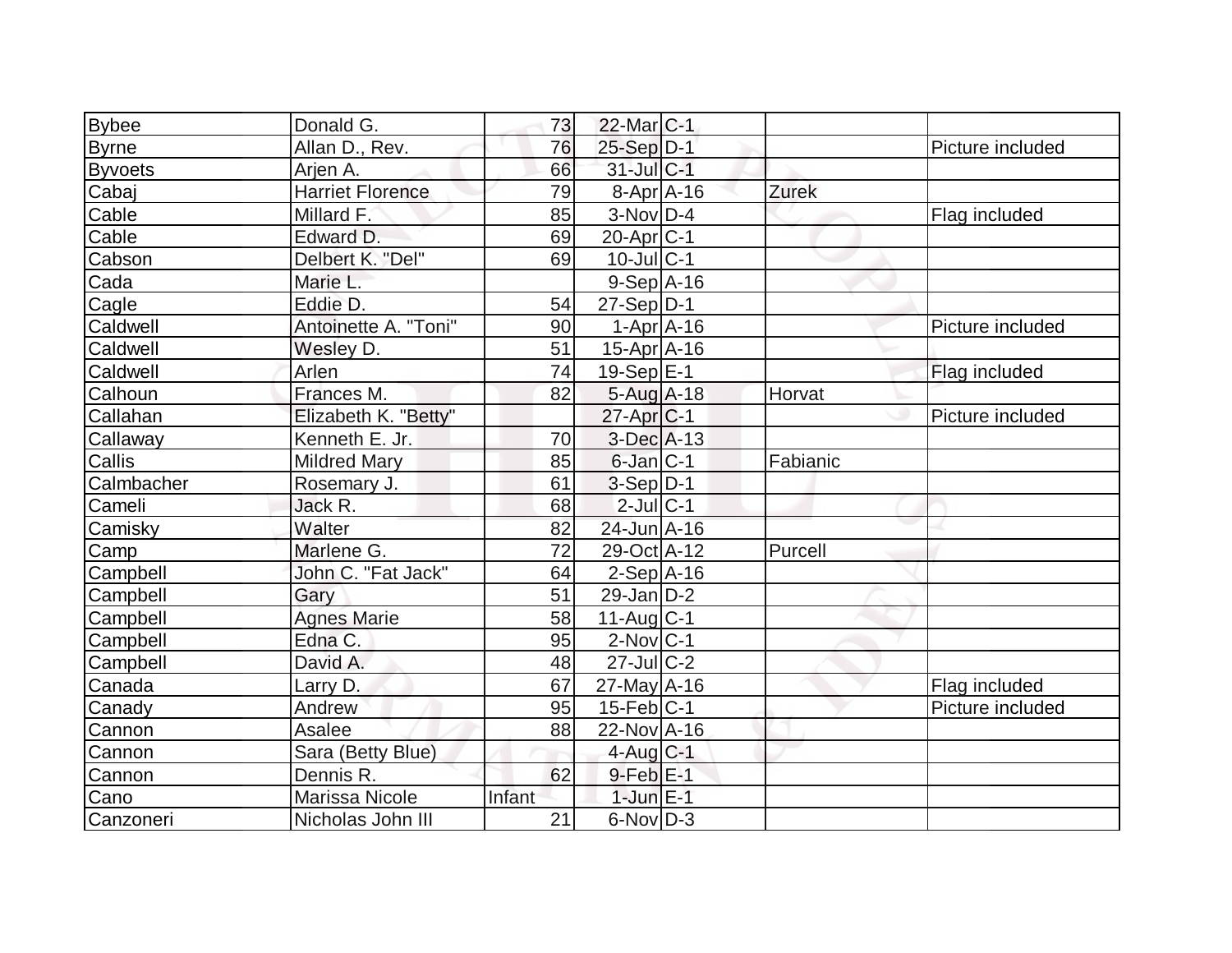| Capellari    | Doris L.                 | 80     | 28-Oct A-16       | <b>Bosse</b> |                       |
|--------------|--------------------------|--------|-------------------|--------------|-----------------------|
| Caravana     | Anthony C. "Tony"        | 68     | $6$ -Feb $E-1$    |              | Flag included         |
| Cardetti     | Marcia                   |        | $13-Sep C-1$      |              | Picture included      |
| Cardinale    | Joseph                   | 90     | $17$ -Nov $ D-3 $ |              | Flag included         |
| Carey        | Carol L.                 | 65     | $24$ -Jul C-1     | Foldi        |                       |
| Carich       | Martha                   | 94     | $27$ -Apr $C-2$   |              |                       |
| Carlberg     | Frank S.                 | 77     | $2$ -Feb $ E-1$   |              |                       |
| Carley       | Jayden                   | 2 days | $25$ -Jan $ C-2 $ |              | <b>Bear and Cross</b> |
|              |                          |        |                   |              | included              |
| Carley       | Neil R.                  | 78     | $21$ -Jan $A$ -16 |              |                       |
| Carlin       | George                   | 73     | $10$ -Feb $ C-1 $ |              |                       |
| Carlin       | Charlotte M. "Saerry"    | 85     | $3-Nov D-4$       |              |                       |
| Carlotta     | Lucy                     | 92     | 24-Jun A-16       |              |                       |
| Carlson      | <b>Susan Helen</b>       | 41     | $18$ -Apr $E-1$   |              |                       |
| Carlson      | Rose M.                  |        | $5-Sep$ $E-1$     |              |                       |
| Carlson      | Delores L.               | 75     | 18-Oct D-5        |              |                       |
| Carlson      | James N.                 | 76     | 21-Mar C-1        |              | Flag included         |
| Carlson      | Phillip C.               | 43     | 25-Nov A-16       |              |                       |
| Carlson      | Laura Viola              | 88     | $14$ -Dec $ C-1$  |              |                       |
| Carlton      | Anna M.                  | 76     | $13$ -Jul C-1     |              |                       |
| Carlton      | Mildred G.               | 80     | 5-Nov A-16        | Hanthorn     |                       |
| Carman       | <b>Helen Deloris</b>     | 74     | $6$ -Aug $D-1$    |              |                       |
| Carmichael   | Jerome F. "Jerry"        | 53     | $18$ -Dec $D-3$   |              | Flag included         |
| Carney       | Ida                      | 83     | $22-Sep D-1$      |              |                       |
| Carpenter    | <b>Christopher Allan</b> | 41     | $18$ -May C-1     |              |                       |
| Carr<br>Carr | John J.                  | 67     | $8$ -May $E-1$    |              |                       |
|              | Elizabeth M. "Betty"     | 84     | $3-Oct$ D-3       |              |                       |
| Carreras     | Rosa Gonzalez            | 98     | $16$ -Jun $ C-1$  |              |                       |
| Carrico      | Maxine                   | 92     | $25$ -Aug $C-1$   |              |                       |
| Carrillo     | Jose                     | 100    | $9-Sep$ A-16      |              | Picture included      |
| Carriveau    | John D.                  | 48     | $7$ -Mar $E-1$    |              |                       |
| Carter       | Krystyna                 | 70     | $4-Feb$ A-16      |              |                       |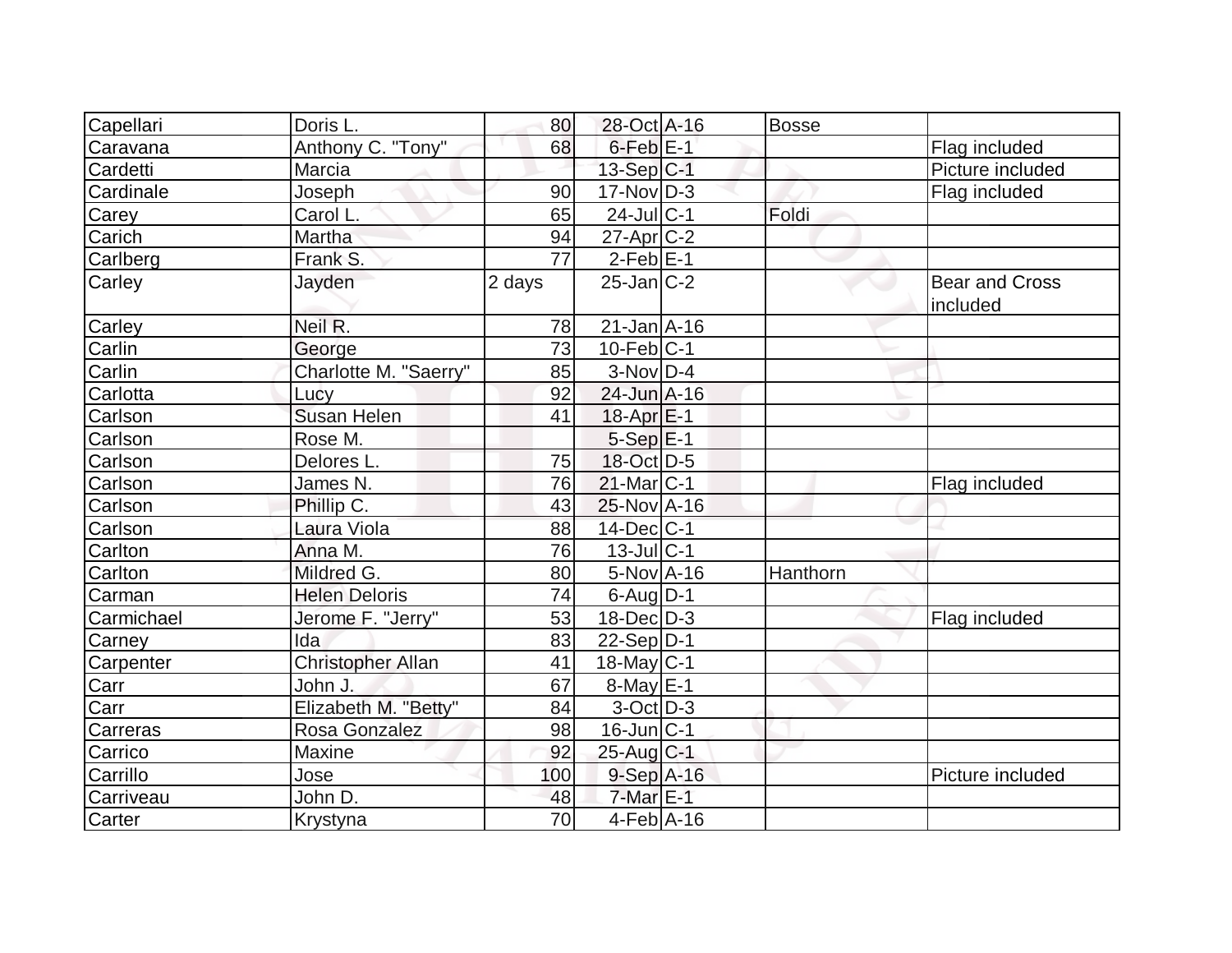| Carter            | <b>Raymond Earl</b>                | 49 | 18-Mar A-16       |                |                                      |
|-------------------|------------------------------------|----|-------------------|----------------|--------------------------------------|
| Carter            | Marcia L.                          | 67 | $17$ -Mar $C-1$   | Waggoner       |                                      |
| Cartwright        | <b>Howard Leonard</b>              | 90 | 10-Jun A-16       |                |                                      |
| Casas             | Lori                               | 49 | $24$ -Feb $ E-1 $ | Santacaterina  |                                      |
| Case              | Gladys                             | 76 | $5-Nov$ A-16      | Turnure        |                                      |
| Caserio-McCloskey | Annali                             | 92 | $5-Apr$ $E-2$     |                |                                      |
| Casey             | Frances A.                         | 72 | $30$ -Jan $E-2$   | Richmond       |                                      |
| Cashdollar        | Suzanne                            | 74 | $5$ -Jan $ C-1$   |                |                                      |
| Cashen            | <b>Dale</b>                        | 48 | 20-May A-16       |                |                                      |
| Cashman           | <b>Frederick Joseph</b><br>"Fritz" | 58 | $15$ -Aug $E-1$   |                |                                      |
| Casich            | Louis F.                           | 83 | $10$ -Jun $A$ -16 |                |                                      |
| Casillas          | Ramon L.                           | 53 | $4-Feb$ A-16      |                | <b>Cross and Picture</b><br>included |
| Casillas          | Arturo G.                          | 59 | $31$ -Jan D-3     |                |                                      |
| Cason             | <b>Mike</b>                        | 77 | $2$ -Feb $E-1$    |                |                                      |
| Cassady           | Betty M.                           | 79 | $3$ -Jan $E-1$    |                |                                      |
| Cassel            | Kelly                              | 43 | $25$ -Oct $D-3$   |                |                                      |
| Cassidy           | Eileen W.                          | 73 | $17-Oct$ D-3      | Hodorowicz     |                                      |
| Cassoday          | Terry Ray                          | 60 | $30$ -Jan $E-2$   |                | Picture included                     |
| Casteel           | James E.                           | 56 | $6$ -May $A$ -16  |                |                                      |
| Castellano        | Anaclita "Mom"                     | 81 | 18-Aug C-1        | Sanchez        |                                      |
| Castellarin       | Margaret M.                        | 72 | $29$ -May C-1     | Gorman         |                                      |
| Castillo          | <b>Denise</b>                      | 49 | $25-Sep D-1$      | Rakich         | Cross included                       |
| Castillo          | Joann                              | 50 | $8$ -May $E-1$    | Luna           | Cross included                       |
| Castongia         | <b>Bernie Francis</b>              | 75 | $7$ -Dec $C$ -1   |                |                                      |
| Castor            | Carlota M.                         | 55 | $16-Sep$ A-16     |                |                                      |
| Castro            | Victoria                           | 86 | $21$ -Jul $ C-1$  | <b>Basulto</b> |                                      |
| Castro            | Nicholas R.                        | 49 | 30-May $E-1$      |                |                                      |
| Catenazzo         | Barbara A.                         | 69 | 18-Apr E-1        | Mihal          |                                      |
| Causey            | Derenda                            | 63 | $19$ -Aug $A$ -16 | Perdue         |                                      |
| Cavallo           | Antoinette                         | 92 | $7$ -Dec $ C-1$   |                |                                      |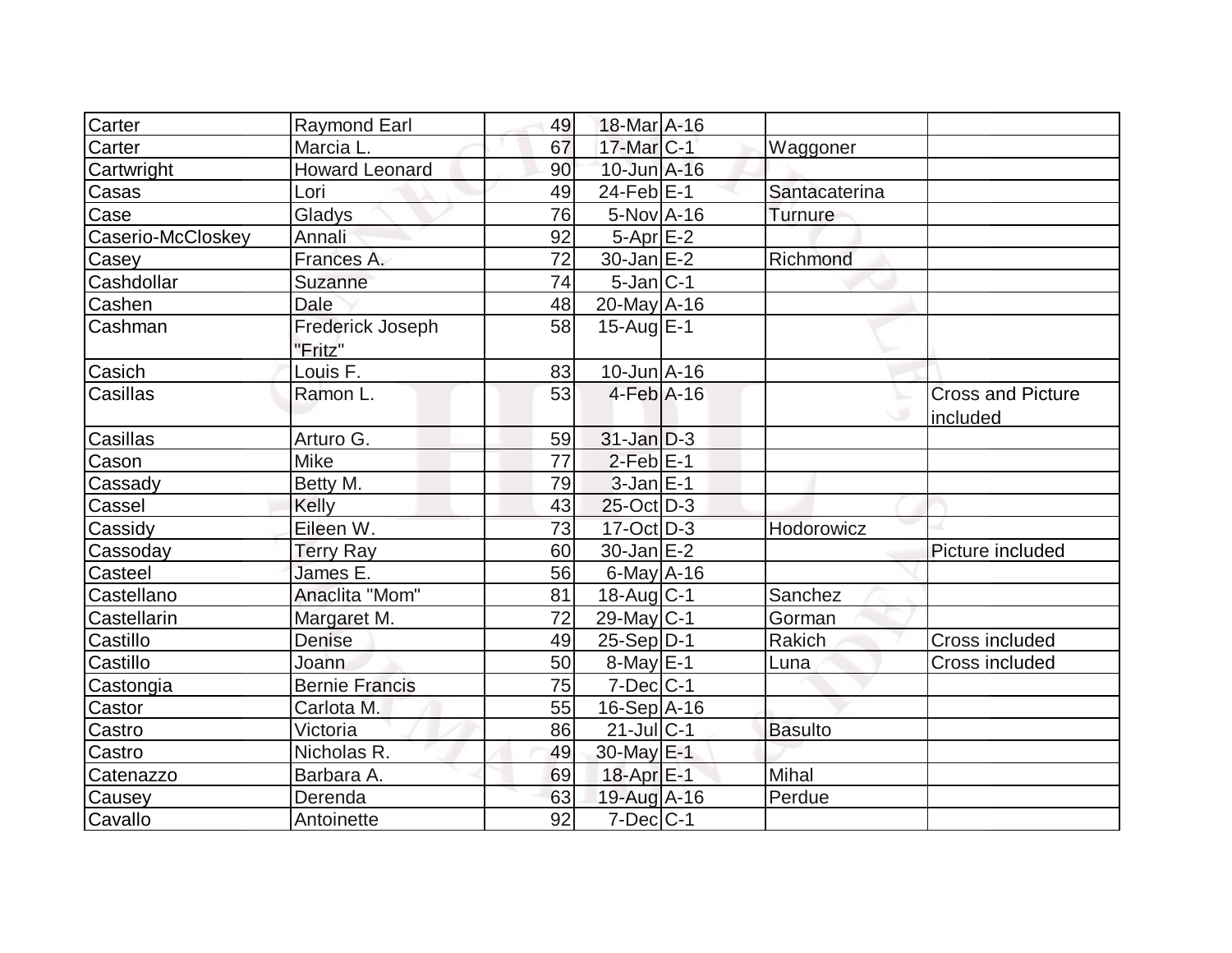| Cazares        | Ramiro                    | 60     | $14$ -Aug $C-1$        |                 |                       |
|----------------|---------------------------|--------|------------------------|-----------------|-----------------------|
| Cechovic       | Frank J.                  | 98     | $18$ -Jan $ C-1 $      |                 |                       |
| Ceja           | Alfonso                   | 81     | 5-Oct D-3              |                 |                       |
| Celich         | Helen "Jeka"              |        | $31$ -Jul $ C-1$       |                 | Cross included        |
| Centrowski     | Chester                   | 78     | 24-May $C-1$           |                 |                       |
| Ceperich       | Patricia                  | 71     | $5-Feb D-1$            |                 |                       |
| Cerajewski     | Antoinette M. "Toni"      | 90     | 20-Jun E-1             | Kolodziej       |                       |
| Cetnar         | Richard P. "Dick"         | 82     | $4$ -Jul $E-1$         |                 | Flag included         |
| Cetnar         | Dolores F.                | 65     | $24$ -Jan $ C-2 $      | Paholik, Ploetz | Flag included         |
| Chael          | Harold F.                 | 89     | $13$ -Aug $D-1$        |                 |                       |
| Chaja          | Barbara Jean "B.J"        | 71     | $6$ -Mar $E-1$         | <b>Koves</b>    | Picture included      |
| Chalifoux      | Bradley R.                | 25     | 16-Mar C-1             |                 |                       |
| Challman       | Rodney G. "Rod"           | 65     | $10$ -Aug $C-1$        |                 | Flag included         |
| Chalos         | <b>Bryce William</b>      | Infant | $15$ -May $E-1$        |                 |                       |
| Chamberlain    | Ruth                      | 87     | $31$ -JulC-1           |                 |                       |
| Champion       | Otelia Elizabeth          | 93     | 31-Mar C-1             | Simpson         | Picture included      |
| Chandler       | Kathryn V.                | 91     | 29-Aug $D-1$           |                 | Picture included      |
| Chandler       | Robert L. Sr.             | 67     | 29-Mar <sub>IC-1</sub> |                 |                       |
| Chandler       | <b>Dwight David Insco</b> | 53     | $27$ -Feb $E-2$        |                 |                       |
| Chandler       | Maeci Anna                | Infant | $13-Sep C-1$           |                 |                       |
| Chaney         | Mary M.                   | 89     | $7$ -May $ C-1$        |                 | Full name Mary M.     |
|                |                           |        |                        |                 | <b>Bellamy Chaney</b> |
| Chansler       | Helen M.                  | 86     | $24$ -Jul $ C-1$       |                 |                       |
| Chapa          | Ernesto                   | 28     | $10$ -Jul $ C-1$       |                 |                       |
| Chapine        | Consuelo "Connie"         | 65     | 26-Mar C-1             |                 |                       |
| <b>Charles</b> | Ellen                     | 76     | $10$ -Jul $C-1$        | Sons            |                       |
| Charlson       | Betty A.                  | 72     | $16$ -May $E-1$        |                 |                       |
| Charlson       | Evelyn                    | 94     | $8$ -Mar $ C-1$        | Sandine         |                       |
| Charnekar      | Morris "Morrie"           | 92     | $2$ -Dec $A$ -16       |                 |                       |
| Charpentier    | Rosemary                  | 87     | 23-Jul C-1             |                 |                       |
| Chavez         | Amber Lea                 | 30     | $1$ -Jun $E-1$         |                 |                       |
| Cheatham       | John A.                   | 76     | $25$ -Jun $ D-1$       |                 |                       |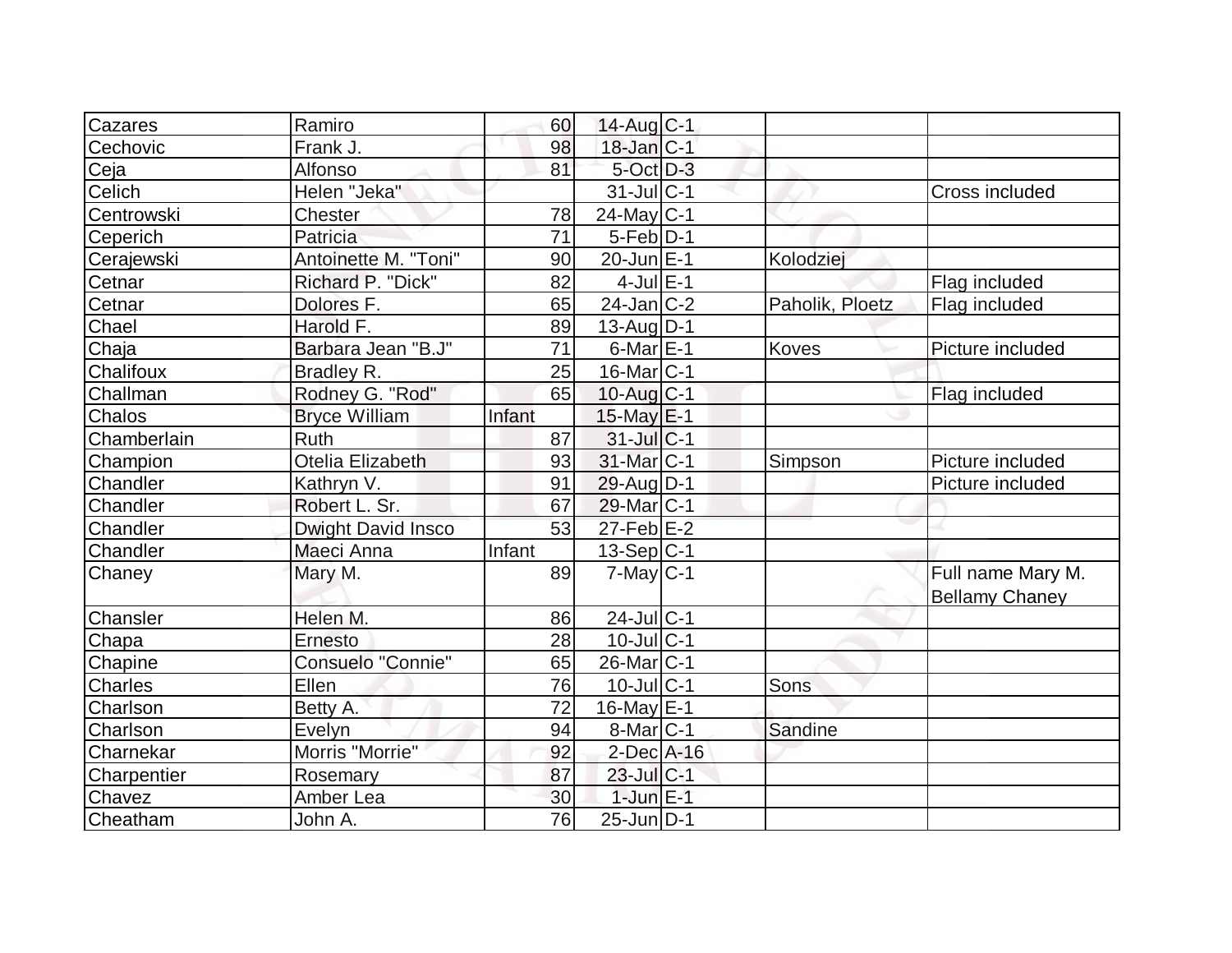| Cheatham         | David L.              | 49              | 15-Aug E-2                   |          | Picture included            |
|------------------|-----------------------|-----------------|------------------------------|----------|-----------------------------|
| Chechi           | Dante                 | 79              | $7$ -Mar $E-1$               |          |                             |
| Chelbana         | Joseph C.             | $\overline{77}$ | $1-Nov$ D-5                  |          | Flag and Picture            |
|                  |                       |                 |                              |          | included                    |
| Chepela          | Robert "Chips"        | 71              | 6-Oct D-3                    |          |                             |
| Cherechinsky     | Adolph L.             | 70              | $6$ -Mar $E-1$               |          |                             |
| Chester          | <b>Phyllis Yvonne</b> | 85              | $1-MarE-1$                   |          | Picture included            |
| Chew             | Frank R. II           | 42              | $2$ -Aug $C-1$               |          |                             |
| <b>Chick</b>     | William G.            | 69              | $2$ -Aug C-1                 |          | Flag included               |
| <b>Childress</b> | Walter Dickey Jr.     | 75              | $8$ -Jun $E-1$               |          |                             |
| <b>Childress</b> | Mildred E.            | 94              | $27$ -Jan $ C-1$             |          |                             |
| <b>Childs</b>    | Emma Michelle         | Infant          | $23$ -Jan $ E-1 $            |          | <b>Infant Emma Michelle</b> |
|                  |                       |                 |                              |          | Childs                      |
| Chismar          | Edward J.             | 86              | $23$ -Mar $E-1$              |          | Flag included               |
| Chmielik         | Frank W.              | 82              | $20$ -Apr $C-2$              |          |                             |
| Choate           | William E.            | 79              | 25-Apr E-1                   |          | Picture included            |
| Chochrek         | Sophie C.             | 85              | $27-Sep D-1$                 |          |                             |
| Chochrek         | Chester Jospeh Jr.    | 56              | $6-Sep C-1$                  |          |                             |
| Cholipski        | Richard J. "Red"      | 77              | 24-Apr E-1                   |          |                             |
| Chovanec         | Anthony E. "Tony"     | 90              | $10$ -Dec $ A-13$            |          | Flag included               |
| Chovanec         | Agnes M.              | 88              | $27$ -Apr $ C-1$             | Kaminsky |                             |
| <b>Christ</b>    | Nick G.               | 76              | $14$ -Apr $ C-1 $            |          |                             |
| Christie         | Sam                   | 87              | $5$ -Mar $ D-1 $             |          | "Spiro Chrisopulos" /       |
|                  |                       |                 |                              |          | Flag included               |
| Christman        | James                 | 29              | $9$ -Aug $ C-1 $             |          |                             |
| Christo          | Andy P.               | 86              | 31-May C-1                   |          | Flag included               |
| Chronister       | Billy D.              | 60              | $21$ -Feb $ C-1 $            |          |                             |
| <b>Chuick</b>    | Zora M.               | 89              | $15$ -Jul $\overline{A}$ -16 | Krga     | <b>Cross included</b>       |
| <b>Chupp</b>     | <b>Hudsin Scott</b>   | Infant          | $10$ -Oct $\overline{D}$ -3  |          |                             |
| Church           | Maralou               | 68              | $9$ -Mar $C-3$               | Grass    | <b>Full name Maralou</b>    |
|                  |                       |                 |                              |          | <b>Church Taylor</b>        |
| Church           | Walter R.             | 58              | $8-Aug$ $E-1$                |          | Flag included               |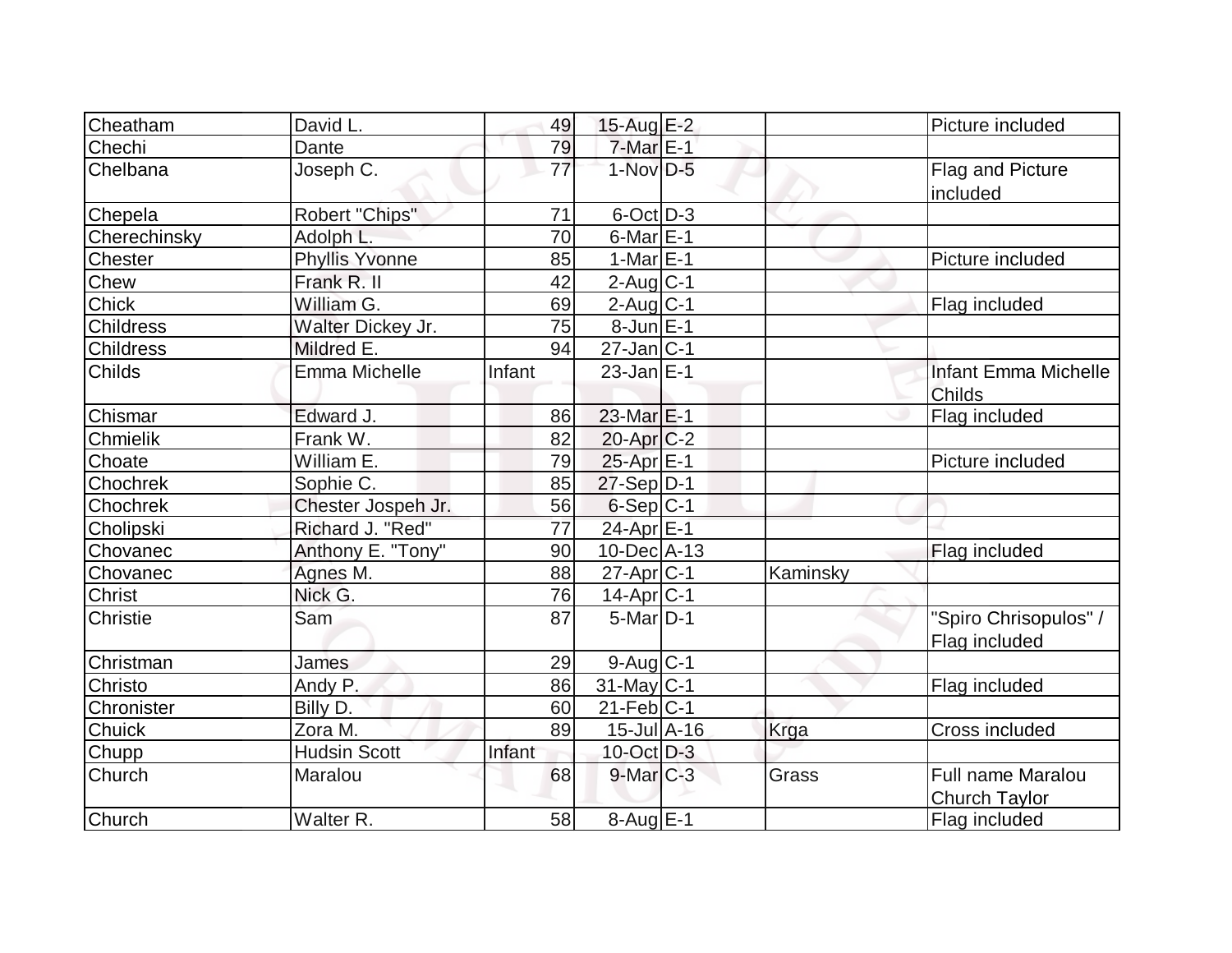| Church         | Paul Bright Jr.            | 82 | 13-Mar E-1             |                 |                                          |
|----------------|----------------------------|----|------------------------|-----------------|------------------------------------------|
| Churitch       | <b>Michael Robert</b>      | 52 | $21$ -Jul C-1          |                 |                                          |
| Cialdella      | Donna L.                   | 44 | 29-Mar C-1             | Slurff          | Flag included                            |
| Ciba           | Edward F. Sr.              |    | $19-Apr$ $C-1$         |                 |                                          |
| Cichocki       | Jacqueline A. "Jackie"     | 72 | $29$ -May C-1          | <b>Michalak</b> |                                          |
| Cichon         | Mary C.                    | 89 | $16$ -May $E-1$        | Zacny           |                                          |
| Ciechomski     | Robert J.                  | 49 | $7$ -Apr $ C-1$        |                 |                                          |
| Ciesielski     | Richard J.                 | 78 | 30-Nov C-1             |                 | Flag included                            |
| Ciesielski     | Joseph J.                  | 55 | $26$ -Mar $ C-1$       |                 |                                          |
| Ciesla         | Leo A.                     | 88 | $2$ -May $E-1$         |                 | Picture included                         |
| Cimbaljevich   | Glenna M.                  | 61 | $9-Jan$ $E-1$          |                 | Cross included                           |
| Cimbaljevich   | Radovan                    | 87 | $3$ -Jan $E-2$         |                 | Cross included                           |
| Ciochina       | Emil                       | 76 | 31-Aug C-1             |                 | Flag included                            |
| <b>Cisarik</b> | Ann                        | 84 | $21$ -Feb $C-3$        | Cihal           | Ann Cisarik Primich<br>/Picture included |
| Cisz           | Helen M.                   | 92 | 27-May A-16            |                 |                                          |
| Ciszewski      | Bernadette M.              | 68 | $27-Sep D-1$           |                 | (nee) Droski-<br>Zdrojewski              |
| Ciwiklinski    | Genevieve A.               | 83 | $7$ -Jun $ C-1$        | Richwalski      |                                          |
| Clapp          | David "Chip Chip"          | 34 | $10$ -Jun $A$ -16      |                 |                                          |
| Clark          | Roland J. (Joe)            | 68 | $3-Apr C-1$            |                 | Flag included                            |
| Clark          | Carl R.                    | 51 | 28-Mar <sub>IC-1</sub> |                 |                                          |
| Clark          | Marguerite L.              | 89 | $11-Apr$ $E-2$         | Cheney          |                                          |
| Clark          | Ted W.                     | 73 | $17$ -Dec $ A-13$      |                 |                                          |
| <b>Clark</b>   | Ella Ingeborg<br>"Eleanor" | 81 | $23$ -JulC-1           | Grublinger      |                                          |
| <b>Clark</b>   | Ronald Herbert             | 77 | 31-Oct E-1             |                 |                                          |
| Clark-Hobbs    | Elizabeth                  | 85 | $17$ -May C-1          |                 |                                          |
| Claus          | Judith L.                  | 64 | $21$ -May C-1          | Petrunich       |                                          |
| Clavey         | Martha Christine           | 90 | 14-May D-1             |                 |                                          |
| Clay           | Mary Jane                  | 61 | $4$ -Dec $D-3$         | Safstrom        |                                          |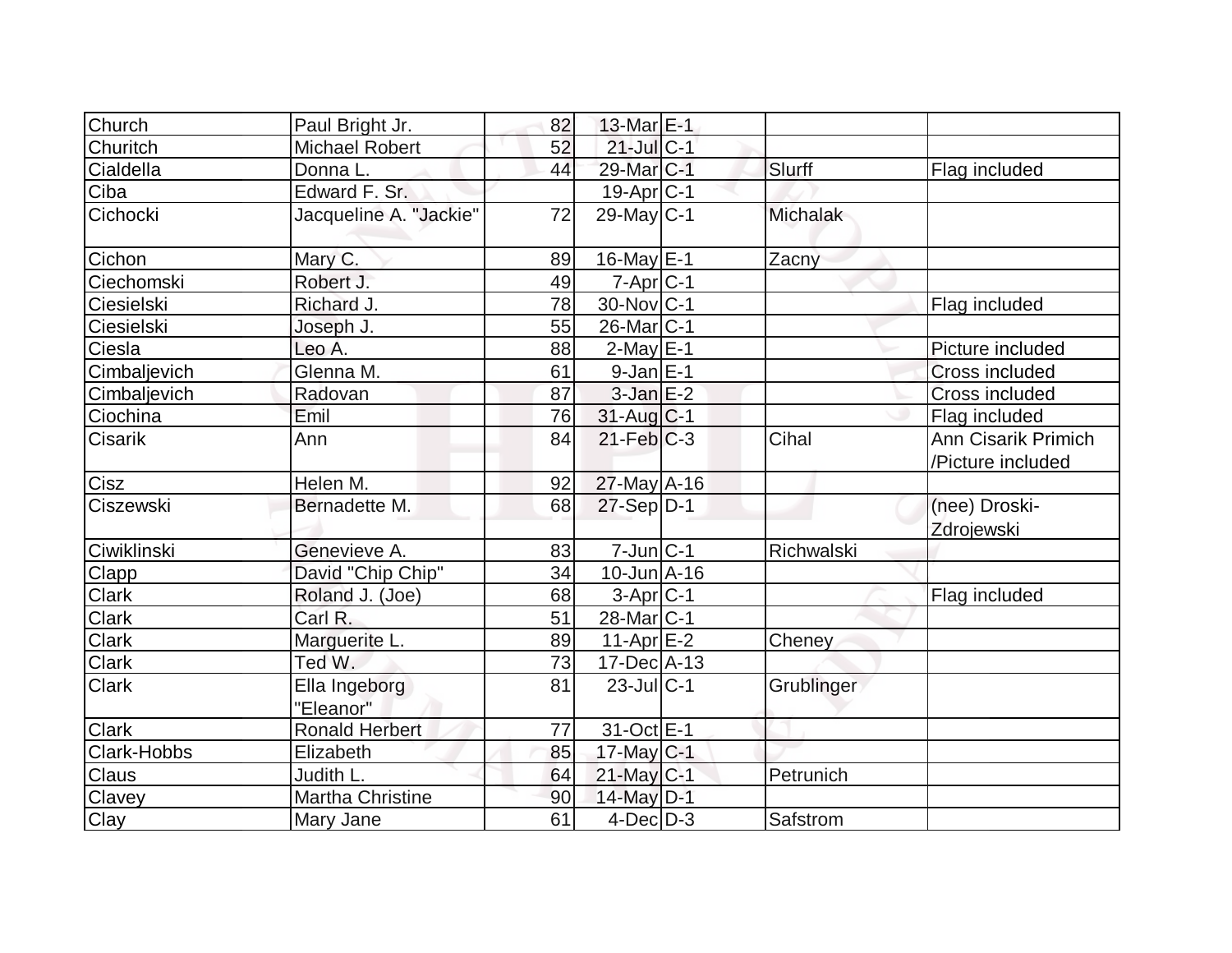| Clay            | Yolanda B.            | 58              | $23$ -Mar $E-1$        |          |                     |
|-----------------|-----------------------|-----------------|------------------------|----------|---------------------|
| Clay            | <b>William Robert</b> | 95              | 31-May C-1             |          |                     |
| Cleek           | Bob F.                | $\overline{71}$ | 31-Dec A-15            |          |                     |
| <b>Clem</b>     | Delbert Lee II        | 27              | $21$ -Aug E-1          |          | Picture included    |
| <b>Clem</b>     | Jack R.               | 73              | $6$ -Oct $D-4$         |          | Flag and Masonic    |
|                 |                       |                 |                        |          | emblem included     |
| <b>Clement</b>  | <b>Bettee</b>         | 84              | $27$ -Feb $ E-1$       |          | Picture included    |
| <b>Clemons</b>  | Danny W.              | 59              | 28-Aug E-1             |          |                     |
| Clendenin       | Ellen L.              |                 | $15$ -Mar $ C-1 $      |          |                     |
| Clevland        | Arizona               | 73              | 14-Oct A-16            |          |                     |
| <b>Clifford</b> | <b>Opel Leone</b>     | 91              | $24$ -Feb $ E-1 $      | Proctor  |                     |
| <b>Clifford</b> | Lorraine              | 94              | $10-Apr \, \text{E-1}$ | Sanders  |                     |
| Clingan         | Viola Mae             |                 | 30-Mar <sub>IC-2</sub> |          | Full name Viola Mae |
|                 |                       |                 |                        |          | Turner (Clngan)     |
| Clough          | Catherine E.          | 60              | $3-Dec A-13$           | Raschick |                     |
| Cmielewski      | Anthony "Bop"         | 88              | 15-Dec D-4             |          |                     |
| Cobb            | Michael J.            | 45              | 23-May $E-1$           |          |                     |
| Cobb            | <b>Jo-Ann Carole</b>  | 63              | 4-Nov A-16             | Leavitt  |                     |
| Coburn          | Edver W.              | 80              | $5$ -Jan $ C-1 $       |          | Flag included       |
| Cocheu          | Elizabeth G.          | 95              | $18$ -Jul $E-1$        |          | Picture included    |
| Cody            | Mary D.               | 81              | 10-May C-1             |          |                     |
| Coe             | Alice F.              | 94              | $2$ -Dec $A$ -16       |          |                     |
| Coff            | Danny M. "Wolf"       | 53              | $23$ -Aug C-1          |          |                     |
| Coffey          | Robert L.             | 80              | $5$ -Jan $ C-2 $       |          | Masonic emblem      |
|                 |                       |                 |                        |          | included            |
| Coffield        | John Clifford         | 78              | $18$ -Dec $D-3$        |          |                     |
| Colantonio      | Ella Ann "Babe"       | 89              | $25$ -Apr $E$ -2       |          |                     |
| Colaras         | Lamprinio             |                 | $13$ -Feb $ E-1$       |          | Cross included      |
| Colberg         | Harry C.              | 77              | $31$ -Jan $D-3$        |          |                     |
| <b>Colbert</b>  | Martin Ralph "Bud"    | 66              | 12-Dec E-2             |          |                     |
| Cole            | Wayne L.              | 71              | $7-Feb C-1$            |          | Flag included       |
| Cole            | Joan A.               | 89              | $15$ -Nov $ D-4$       |          |                     |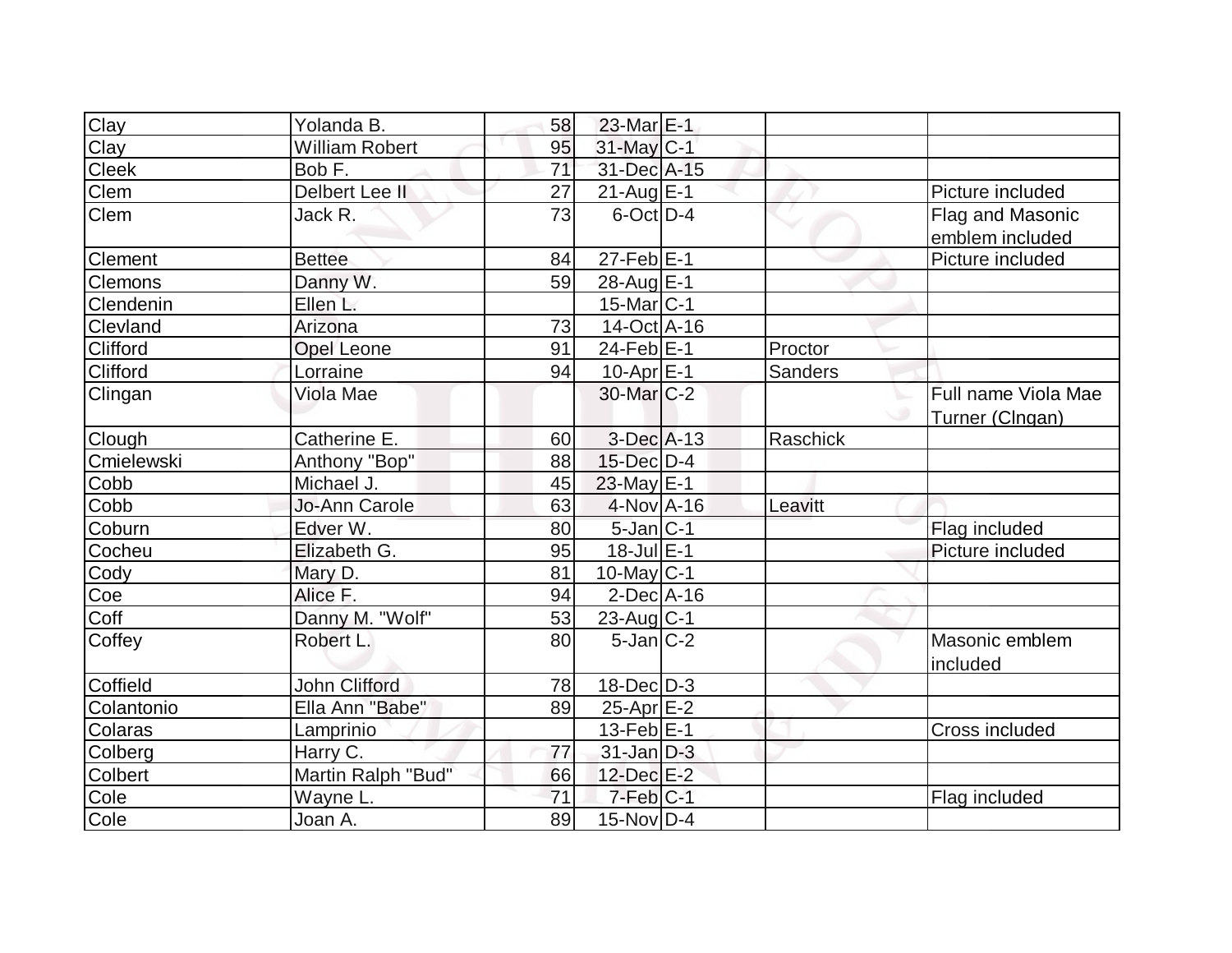| Cole     | Annie M.                       | 50 | 22-Apr A-16       |                   |                                                          |
|----------|--------------------------------|----|-------------------|-------------------|----------------------------------------------------------|
| Coleman  | Ronald                         | 82 | $3$ -Aug $E-1$    |                   |                                                          |
| Coleman  | Debra Marie                    |    | $8$ -Dec $D-3$    | Alamillo / Alonso |                                                          |
| Coleman  | Patricia Ann "Pat"             | 76 | $12-Sep$ E-1      |                   | Patricia Schlitz-<br>Coleman / Picture<br>included       |
| Coleman  | Debery                         | 58 | $16$ -Mar $ C-1$  |                   | Picture included                                         |
| Coleman  | Nathaniel "Boe" "Boe<br>Jack"  | 82 | $18$ -Oct $ D-6 $ |                   |                                                          |
| Colias   | Emily                          | 76 | 14-Aug C-1        |                   | Cross included                                           |
| Collier  | <b>Viola Mable</b>             | 91 | $24$ -Nov $ D-4 $ | <b>Jackson</b>    |                                                          |
| Collins  | Christine A.                   | 59 | $13-Sep C-1$      | Sartori           |                                                          |
| Collins  | Laverne Eleanor                | 74 | 27-Mar E-1        | Fisher            |                                                          |
| Collins  | Martha M.                      |    | $2$ -Aug $C-1$    |                   |                                                          |
| Collins  | Yolanda                        | 49 | $11$ -Jun $ C-1$  |                   |                                                          |
| Collins  | James D. "Jim"                 | 56 | $3$ -May $ C-1$   |                   |                                                          |
| Collins  | Dorothy A.                     | 72 | $1-Sep C-1$       |                   |                                                          |
| Collins  | Dixie Mae                      | 70 | $17-Sep C-1$      |                   |                                                          |
| Collins  | <b>Mary Catherine</b>          | 88 | $20-Sep D-1$      |                   |                                                          |
| Colvin   | Theresa K.                     | 57 | $14$ -Jan $A$ -16 |                   | Flag included                                            |
| Combs    | Richard J., Dr.                | 80 | $10$ -Apr $E-1$   |                   | Picture included                                         |
| Comings  | Ruth                           |    | $20-Sep D-1$      | <b>Horst</b>      | <b>Ruth Meisterling</b><br>Comings / Picture<br>included |
| Cominus  | Helen E.                       | 83 | $25-Sep D-4$      | Pannos            |                                                          |
| Comstock | David J.                       | 59 | $4-Feb$ A-16      |                   | Flag included                                            |
| Coniglio | Cosimo                         | 72 | $10$ -Aug $C-2$   |                   | Cross included                                           |
| Conley   | <b>Ethel Elizabeth "Betty"</b> | 85 | $4$ -Nov $A$ -16  |                   |                                                          |
| Connor   | Christine M.                   | 85 | 28-Mar C-1        | Paris             |                                                          |
| Connors  | <b>Grace Evelyn</b>            |    | $5$ -Jun $E-1$    |                   | Picture included                                         |
| Conquest | <b>Edith Josephine</b>         | 87 | $29$ -Jun $ C-1$  | Swanson           |                                                          |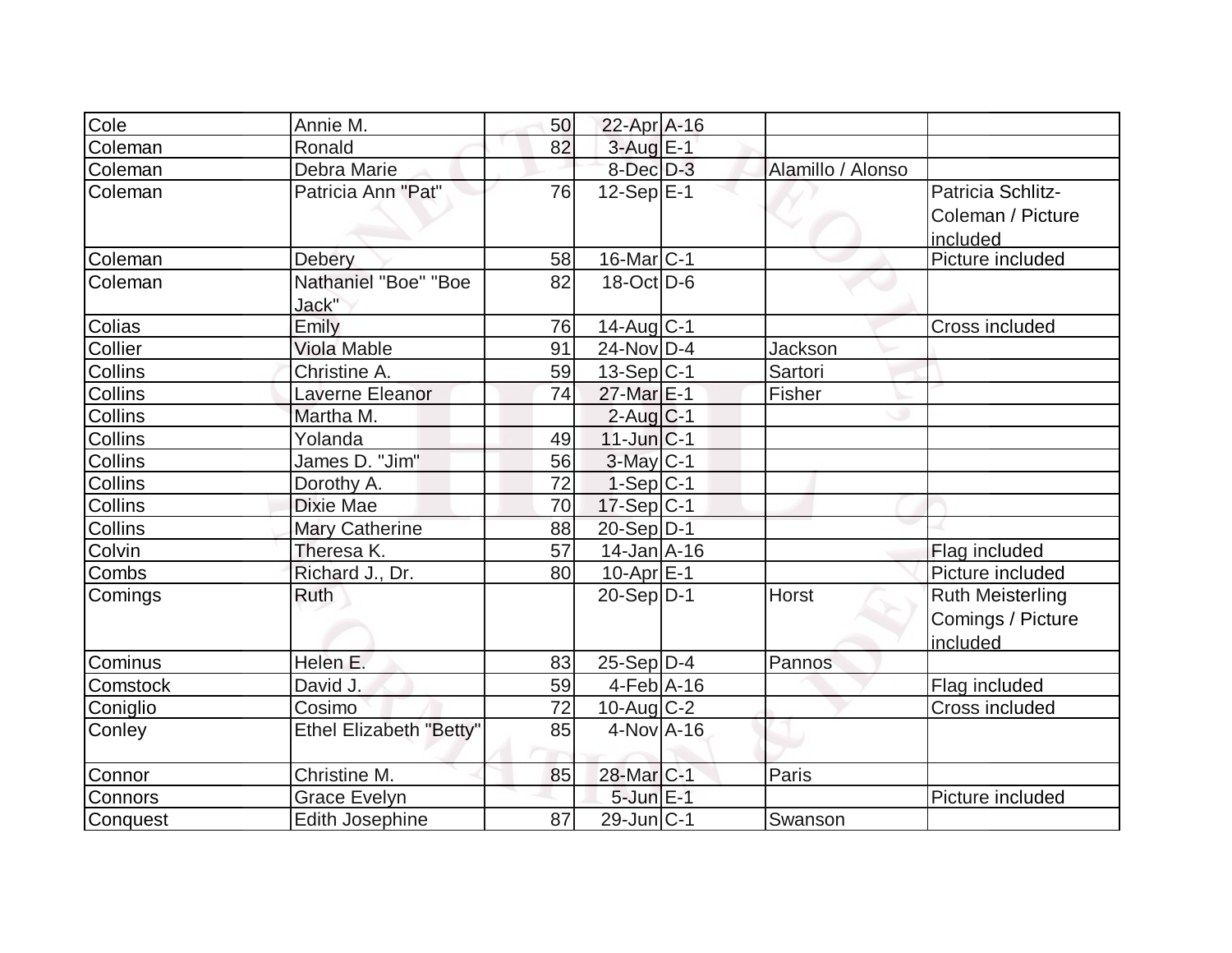| Conquest        | <b>Edith Josephine</b> | 87 | $3$ -Jun $A-17$       | Swanson        |                              |
|-----------------|------------------------|----|-----------------------|----------------|------------------------------|
| Conrad          | Lewis Maxwell "Mac"    | 95 | $5$ -Dec $E-1$        |                |                              |
| Conroy          | Janet Rose             | 66 | $15$ -Dec $D-4$       | Edlebeck       | Picture included             |
| Constant        | Jack                   | 80 | $26-Sep D-1$          |                |                              |
| <b>Contreas</b> | Guadalupe              | 37 | $1-Jan C-1$           |                |                              |
| Conway          | <b>James</b>           | 78 | $23$ -Jul C-1         |                |                              |
| Conwell         | <b>Betty</b>           | 68 | 18-Apr <sub>E-2</sub> | Lightsey       | Picture included             |
| Cook            | Joseph J. Sr.          | 68 | $1-Nov D-4$           |                | Flag and Picture<br>included |
| Cook            | Lavell "Lil Man"       | 21 | $19$ -Jul $ C-1$      |                | Picture included             |
| Cook            | <b>Willie Russell</b>  | 56 | 30-Sep A-16           |                |                              |
| Cooper          | Carl E.                | 83 | $2-Feb$ $E-1$         |                | Flag included                |
| Cooper          | Edward A.              | 68 | 31-Oct E-1            |                | Flag included                |
| Copley          | John E.                | 62 | 29-Jun C-1            |                |                              |
| Coppage         | Opal M                 | 89 | $14$ -Jan $A$ -17     |                |                              |
| Coppold         | Alastair J.            | 89 | $15$ -Feb $ C-1$      |                |                              |
| Coram           | Margaret A. "Peggy"    | 72 | $20$ -Jan $ C-1$      |                |                              |
| Corbeille       | Eleanor L.             | 84 | 27-Nov D-4            | Webdell        |                              |
| <b>Corbett</b>  | <b>Edward Jackson</b>  | 76 | 22-May E-1            |                | Flag included                |
| Cord-Cruz       | Manuel R.              | 77 | $16$ -Nov $ D-4$      |                | Picture included             |
| Corder          | Arnold "Babe"          |    | $14$ -Nov $E-2$       |                | Masonic emblem<br>included   |
| Cordova         | Julia                  | 77 | $11$ -Jan $ C-1 $     | Perez          |                              |
| Corduneanu      | George                 | 85 | $28$ -Apr $C-2$       |                | Cross included               |
| Corneiller      | Roy James              | 43 | $7-Sep$ $E-1$         |                | Flag and Picture<br>included |
| Cornish         | William H.             | 76 | $3-Feb$ $E-1$         |                |                              |
| Cornwell        | Paul Joseph "PJ"       | 77 | $9$ -Dec $A$ -16      |                | Flag included                |
| Cornwell        | Lowell C.              | 97 | $31$ -Jan $ C-1 $     |                |                              |
| Corsiglia       | Robert J.              | 72 | 27-Dec E-2            |                | Picture included             |
| Cort            | Norma J.               | 81 | 25-Nov A-16           |                |                              |
| Cortese         | Eleanor M.             | 69 | $25$ -Jan $C-2$       | <b>Rodgers</b> |                              |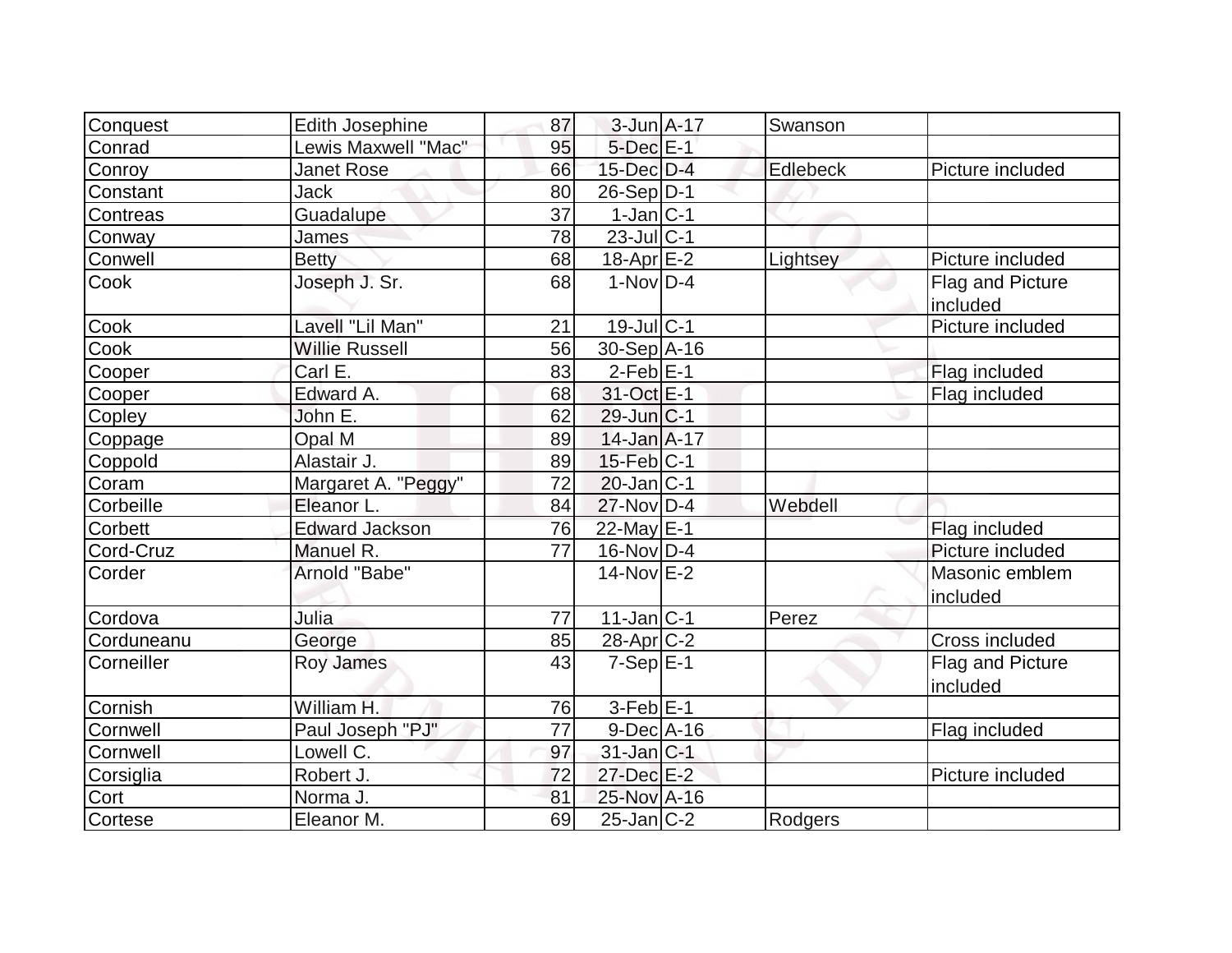| Cortez           | Veronica April        | 34             | 5-Nov A-17        |                |                                                               |
|------------------|-----------------------|----------------|-------------------|----------------|---------------------------------------------------------------|
| Cortright        | Barbara J.            | 64             | $30$ -Jan $E-2$   |                |                                                               |
| Corwin           | Bruce L.              | 50             | 19-Nov A-13       |                |                                                               |
| Costa            | Kimberly S., RN       | 43             | $30$ -Apr $ C-1 $ | <b>Kotecki</b> | Picture included                                              |
| Costello         | Cheryl A.             | 60             | $17 - Jan$ $C-2$  |                |                                                               |
| Couglin          | <b>Grace Patricia</b> | $\overline{7}$ | $6$ -Aug $D-1$    |                |                                                               |
| Coulter          | Daniel Shayne         | 16             | $8-Apr$ A-16      |                |                                                               |
| Council-Sadelack | Karen                 | 63             | $4$ -Jan $ C-2 $  | Council        |                                                               |
| Courtney         | Donald R.             | 72             | $28$ -May C-1     |                | Flag included                                                 |
| Covarrubias      | Regino F.             | 95             | $25-Sep D-4$      |                |                                                               |
| Covault          | Clarence R.           | 97             | $9-Apr D-1$       |                | Masonic emblem<br>included                                    |
| Covelli          | Elizabeth             | 92             | 18-Oct D-5        |                | Elizabeth (Panozzo)<br>$\circ$<br>Covelli / Cross<br>included |
| Cowan            | Paul                  | 22             | 28-Feb E-1        |                |                                                               |
| Cowser           | Dortha R.             | 74             | $20$ -Feb $ E-1 $ | <b>Sanders</b> |                                                               |
| Cox              | Ora M., Rev.          | 84             | $11-Sep$ $E-1$    |                | Picture included                                              |
| Cox              | Dora June             | 77             | 26-Nov A-14       |                |                                                               |
| Cox              | <b>Mishie</b>         | 91             | $24$ -Jun $A$ -16 | Cochran        | Full name Mishie Cox<br>Flanagan                              |
| Cozad            | Clara M.              | 72             | $3-Sep D-1$       |                |                                                               |
| Craig            | Jess H.               | 85             | $28$ -Apr $C-2$   |                |                                                               |
| Craig            | John G.               | 56             | 24-Oct E-1        |                |                                                               |
| Craig            | Robert Joseph         | 73             | $10$ -Jul $C-1$   |                |                                                               |
| Cramer           | Norman M.             | 88             | $31$ -Aug $C-1$   |                |                                                               |
| Crawford         | Laura J.              | 40             | $12$ -Dec $E-2$   |                |                                                               |
| Crawford         | David A.              | 63             | $2-Apr D-1$       |                |                                                               |
| Crawford         | Genevieve E.          | 88             | $22$ -Feb $ C-1$  |                |                                                               |
| Crawford         | Clarence C. "Chuck"   | 81             | 16-May E-2        |                |                                                               |
| Creasbaum        | Donald R.             | 82             | $3$ -Jul $E-1$    |                | Flag included                                                 |
| Cribben          | Stanleigh C.          | 89             | $18-Sep \E-1$     |                |                                                               |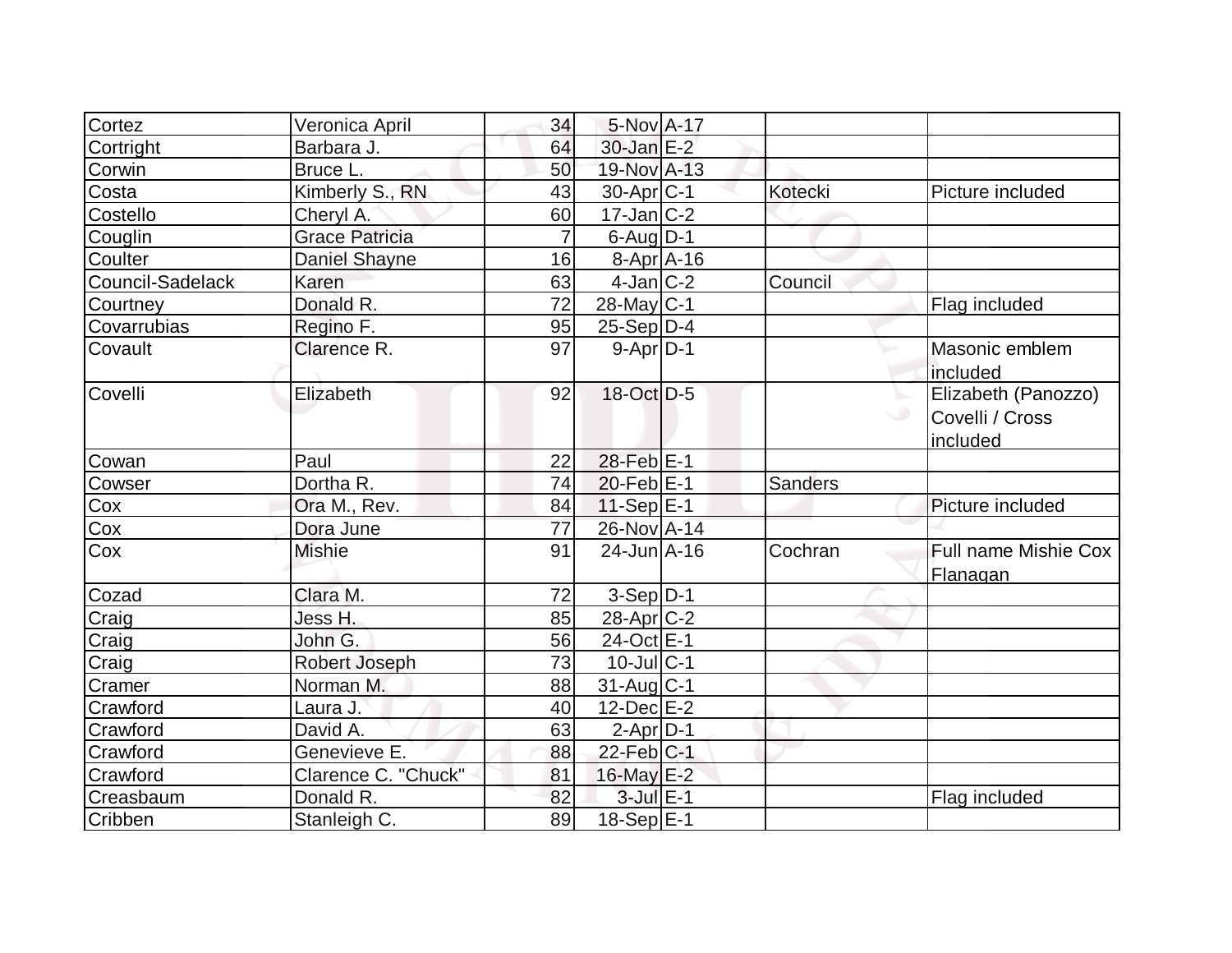| Crider          | <b>Melvin Lewis</b>             | 67 | $13$ -Dec $D-3$       |                |                                                       |
|-----------------|---------------------------------|----|-----------------------|----------------|-------------------------------------------------------|
| Crider          | Livy B.                         | 76 | 9-Dec A-16            |                |                                                       |
| Cripe           | <b>Edna Gertrude</b>            | 92 | 20-Dec D-3            | <b>Sanders</b> | Cross included                                        |
| Crittenden      | Mary Lee "Mae"                  | 82 | $24$ -Mar $ C-1 $     |                | Mary Lee Dillard-<br>Crittenden / Picture<br>included |
| Crocker         | <b>Bernice Lewis</b>            | 81 | 5-Mar D-1             | Vigil          |                                                       |
| <b>Crockett</b> | Helen L.                        | 88 | $1-Jan C-1$           |                |                                                       |
| Croell          | Sharon Lynn                     | 56 | $17$ -Jan $ C-1$      |                |                                                       |
| Croft           | Anna L.                         | 91 | $13$ -Dec $ D-4 $     | Volper         |                                                       |
| Cronin          | Patrick                         | 67 | $13$ -Feb $E-2$       |                | Flag included                                         |
| Crook           | <b>Judith Lee</b>               | 66 | $10$ -JulC-1          |                |                                                       |
| Crook           | Irene                           | 82 | 12-Aug A-17           |                | Full name Irene<br>(Crook) Podgorski                  |
| Crose           | Jay D.                          | 89 | $1$ -Jun $E-1$        |                | Flag and Picture<br>included                          |
| <b>Crosek</b>   | Lawrence                        | 68 | $14$ -Jan $A$ -17     |                |                                                       |
| Cross           | Richard Marston, Rev.<br>"Dick" |    | $29$ -Jun $ C-1 $     |                |                                                       |
| Crossman        | Carole A.                       | 69 | $13$ -Dec $D-4$       | <b>Stump</b>   | Full name Carole A.<br><b>Thrall Crossman</b>         |
| Crouch          | Mryrtle A.                      | 93 | 24-Oct E-1            |                |                                                       |
| Crouse          | Theodore "Ted"                  | 90 | $8-Nov D-4$           |                | Elks emblem and<br>Picture included                   |
| Crownover       | <b>Christon Charles</b>         | 39 | $2$ -Dec $A$ -16      |                | Flag included                                         |
| Crozier         | Mada                            | 89 | $24$ -Jun $A$ -16     |                |                                                       |
| Crumpacker      | Mary M.                         | 93 | 22-Jul A-16           |                |                                                       |
| Cruz            | <b>Peter Anthony</b>            | 44 | 20-Mar <sub>E-1</sub> |                | Picture included                                      |
| Cruz            | Ana                             | 84 | 1-Aug $E-1$           |                |                                                       |
| Cruz            | Jesus E.                        | 89 | $7-Nov$ D-4           |                |                                                       |
| Csonka          | Steve J.                        | 91 | 17-Jul C-1            |                | Picture included                                      |
| Cuban           | <b>Betty</b>                    | 68 | 22-May $E-1$          |                |                                                       |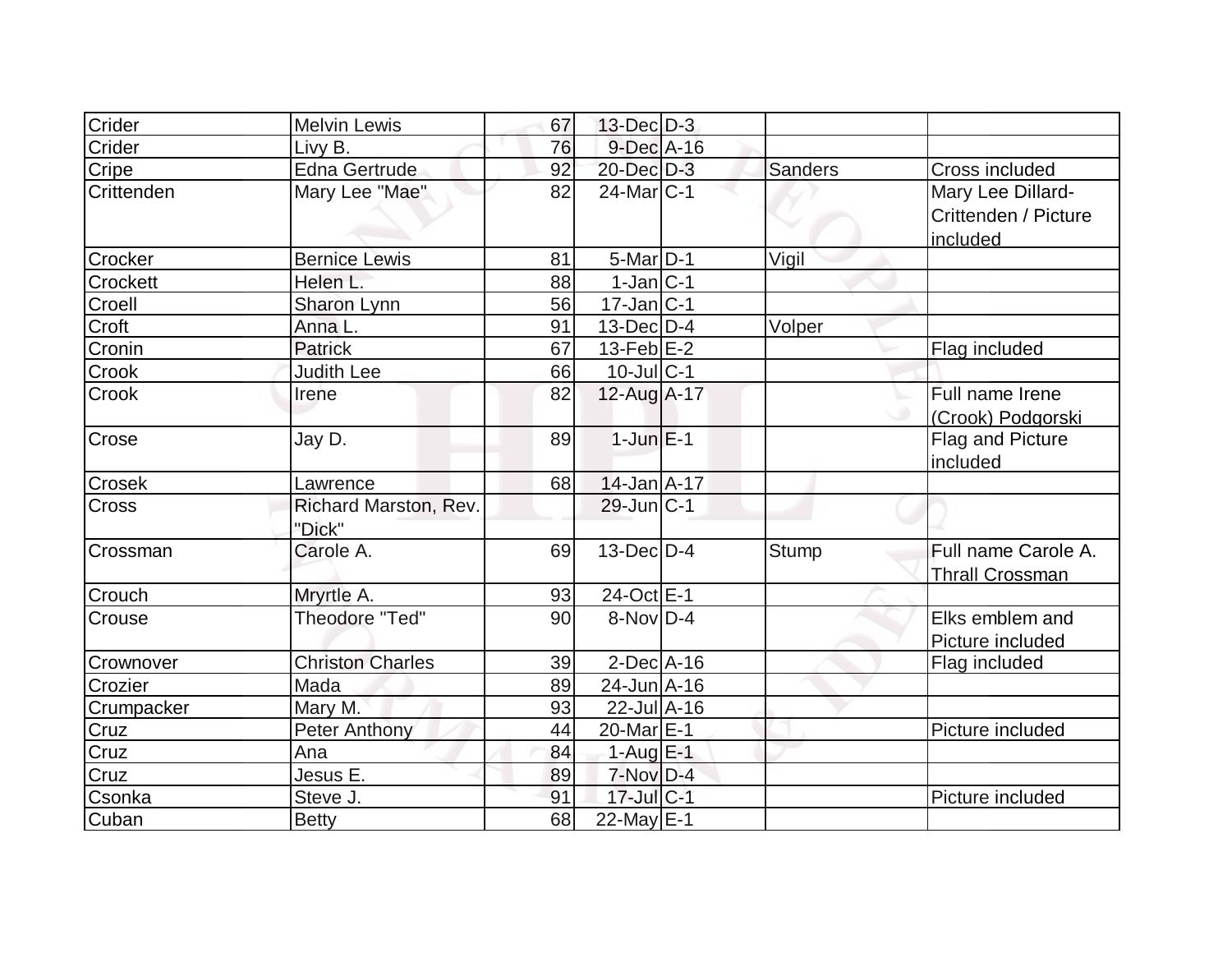| Cubranich      | Mary                  | 95             | $14$ -Nov $E-3$        |                 |                  |
|----------------|-----------------------|----------------|------------------------|-----------------|------------------|
| Culp           | Howard L.             | 86             | 14-Aug C-1             |                 |                  |
| Culpepper      | Carol J.              | 71             | 27-Nov D-4             | Clingan         |                  |
| <b>Cummins</b> | <b>Lilian Hope</b>    | $\overline{2}$ | $19$ -Jul $ C-1$       |                 |                  |
| Cummins        | <b>James Sherrill</b> | 73             | $10$ -Aug C-2          |                 | Picture included |
| Cundiff        | Darryl B.             | 50             | $14$ -Jun $ C-1 $      |                 |                  |
| Cunningham     | Irene J. "Rene"       | 92             | $9-Sep$ $A-16$         |                 |                  |
| Cunningham     | Jack A.               |                | $8-Feb C-1$            |                 | Flag included    |
| Cunningham     | Estalee J.            | 76             | $27$ -Jan $ C-2 $      |                 | Picture included |
| Cunningham     | <b>Jeffrey Neil</b>   | 37             | $25$ -May C-1          |                 |                  |
| Curry          | George Edward         | 59             | 19-Mar <sub>IC-1</sub> |                 |                  |
| Curtin         | Patricia F.           | 77             | $1-Sep C-1$            |                 |                  |
| Curtis         | Billy D.              | 79             | 23-Aug C-1             |                 |                  |
| Cusumano       | Maxine E.             | 85             | $3$ -Jul $E-1$         |                 |                  |
| Cwetna         | Josephine T.          | 90             | $8$ -Feb $ C-1$        | Banach          |                  |
| Cyganowski     | Pauline               |                | $3$ -Aug $E-1$         |                 |                  |
| Czajka         | Mary                  | 98             | $18$ -Dec $D-3$        | Pannitto        |                  |
| Czajka         | Alfred J.             | 74             | $14$ -Jun $ C-1$       |                 |                  |
| Dabertin       | Rita L.               | 82             | 1-Mar $E-1$            | <b>Stasny</b>   |                  |
| Dabrowski      | Mark J.               | 44             | $15$ -Apr $A$ -16      |                 |                  |
| Daggett        | Andrew J. "Andy"      | 89             | $4$ -Mar $A$ -16       |                 | Flag included    |
| Dahl           | Kenneth R.            | 85             | $1-MavE-1$             |                 |                  |
| Daily          | <b>Edward Daniel</b>  | 51             | $17$ -Jul $C-1$        |                 | Picture included |
| Dal Corobbo    | Peter A.              | 81             | 30-Jul C-1             |                 |                  |
| Dalfonso       | Josephine             | 89             | $26$ -Feb $ C-1$       |                 |                  |
| Dallavalla     | Alfred F.             | 87             | 29-Oct A-12            |                 |                  |
| Daly           | <b>Beverly June</b>   | 78             | 29-Jan D-1             |                 |                  |
| Damico         | Ellen                 | 70             | $19$ -Feb $ D-1$       | <b>Michaels</b> |                  |
| Damron         | Linda Marie           | 8              | 14-Nov E-2             |                 |                  |
| Dancer         | Nadine                | 78             | $11$ -Jul $E-1$        | Flowers         |                  |
| D'Angelo       | Barbara A.            | 71             | 24-Nov D-4             | Eubank          |                  |
| Daniel         | Pearlie M.            | 80             | $1-Jan C-1$            |                 |                  |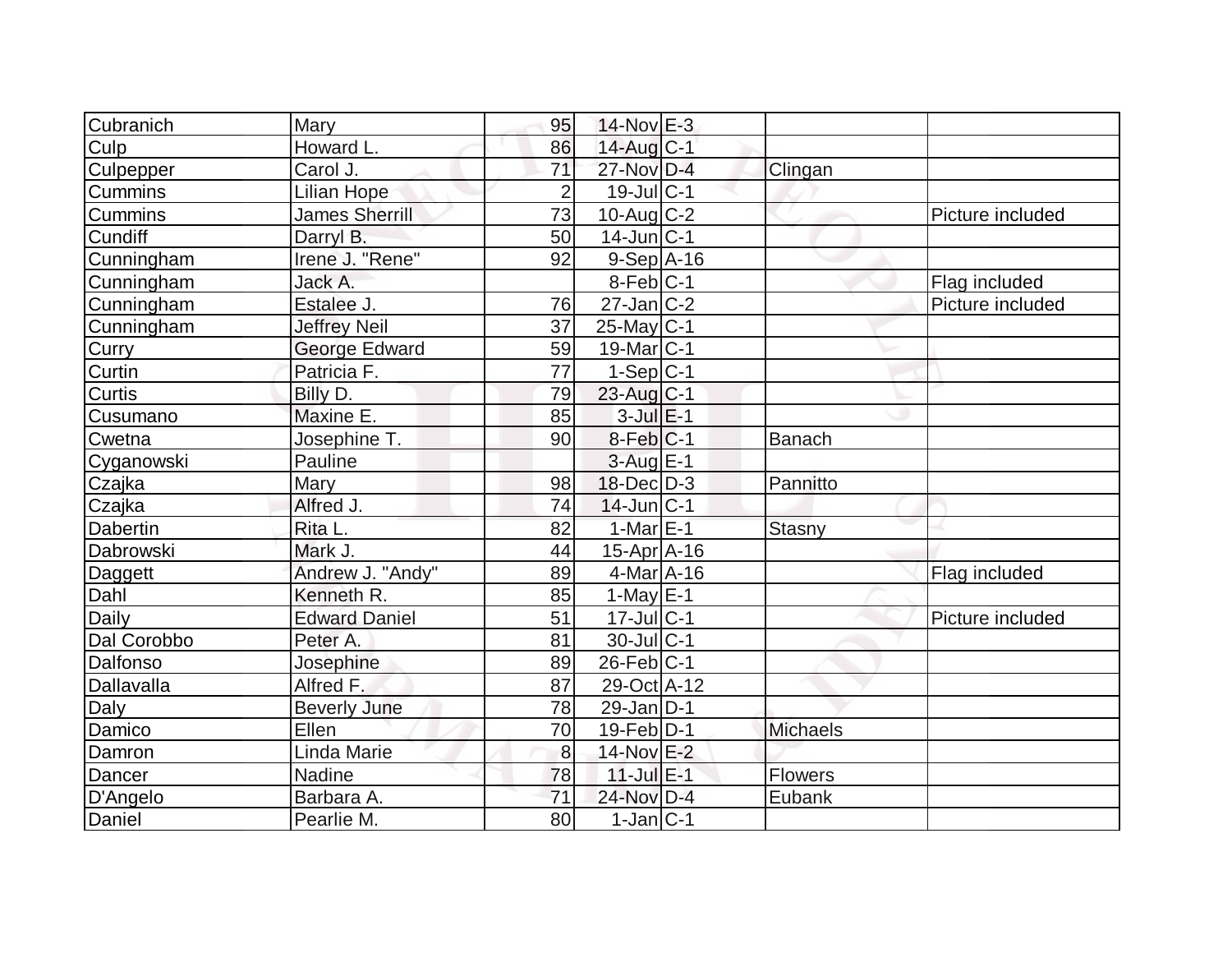| Daniel         | Emil J.              | 91       | $10$ -Jun $A-16$       |              |                  |
|----------------|----------------------|----------|------------------------|--------------|------------------|
| Daniel         | Thomas Lee Jr.       | 75       | $18$ -Jan $ C-1 $      |              | Picture included |
| <b>Daniels</b> | Eva R.               | 84       | 25-Oct D-3             |              |                  |
| Danko          | Retha E.             | 69       | $27$ -Jun $E-1$        |              | Picture included |
| Danskin        | <b>Shirley Mae</b>   |          | 28-Dec D-7             | <b>Baker</b> |                  |
| Danskin        | Jack "Skip"          | 56       | $30$ -Jul $ C-1$       |              |                  |
| Darrah         | Marie A.             | 75       | $7-Oct$ A-16           |              |                  |
| Darrell        | Estelle              | 93       | $6$ -Dec $D-4$         |              |                  |
| Dartz          | Sophie Marie         | 85       | $8-Apr$ $A-16$         |              |                  |
| Daugherty      | Andrew H.            | 86       | $13$ -Dec $D-4$        |              |                  |
| Davich         | Johnathan D.         | 42       | $23$ -Feb $ C-1 $      |              |                  |
| David          | John M.              | 79       | $9$ -Dec $A$ -16       |              |                  |
| David          | Rita B.              | 84       | $17$ -Jan $ C-2 $      |              |                  |
| David          | Willi                | 79       | $5$ -Jan $ C-1 $       |              | Flag included    |
| <b>Davids</b>  | Doreen A.            | 64       | $12$ -Aug A-16         |              |                  |
| Davidson       | <b>Bertha Violet</b> | 98       | $15$ -Jan $ C-2 $      |              |                  |
| Davidson       | Sharon Anne          | 62       | 25-Mar A-16            | White        |                  |
| Davidson       | Dolores F. "Dee"     | 73       | $24$ -Jun $A-16$       | Geisen       |                  |
| Davis          | <b>Walter Dwight</b> | 61       | $6$ -Feb $E-1$         |              |                  |
| <b>Davis</b>   | Albert D. Sr. "Tex"  | 76       | $31$ -Aug $C-1$        |              | Flag included    |
| <b>Davis</b>   | <b>Charles "Wes"</b> | 71       | 29-Aug D-1             |              |                  |
| <b>Davis</b>   | George W.            | 86       | $20$ -Jan $ C-2 $      |              |                  |
| Davis          | Kathy                |          | $7-MarE-1$             | Johnson      | Picture included |
| Davis          | <b>Harley Nicole</b> | 6        | $8-Apr$ $A-16$         |              |                  |
| Davis          | Stephanie V.         | 4 months | $10$ -Jan $ E-1 $      |              | Picture included |
| <b>Davis</b>   | Norma L.             | 80       | $14$ -May D-3          | Tremper      |                  |
| Davis          | Nancy V.             | 67       | $22$ -Feb $ C-1$       |              |                  |
| Davis          | Jeanne B.            | 95       | 8-Apr A-16             |              |                  |
| Davis          | Leola Christine      | 84       | 28-Mar <sub>IC-1</sub> | Macalpine    |                  |
| <b>Davis</b>   | Dale H.              | 41       | $20$ -Jul $C-1$        |              |                  |
| Davis          | Dale F.              | 52       | 20-Jul C-1             |              |                  |
| <b>Davis</b>   | <b>Beverly Diane</b> | 62       | $29$ -Jun $ C-1$       | Stevenson    |                  |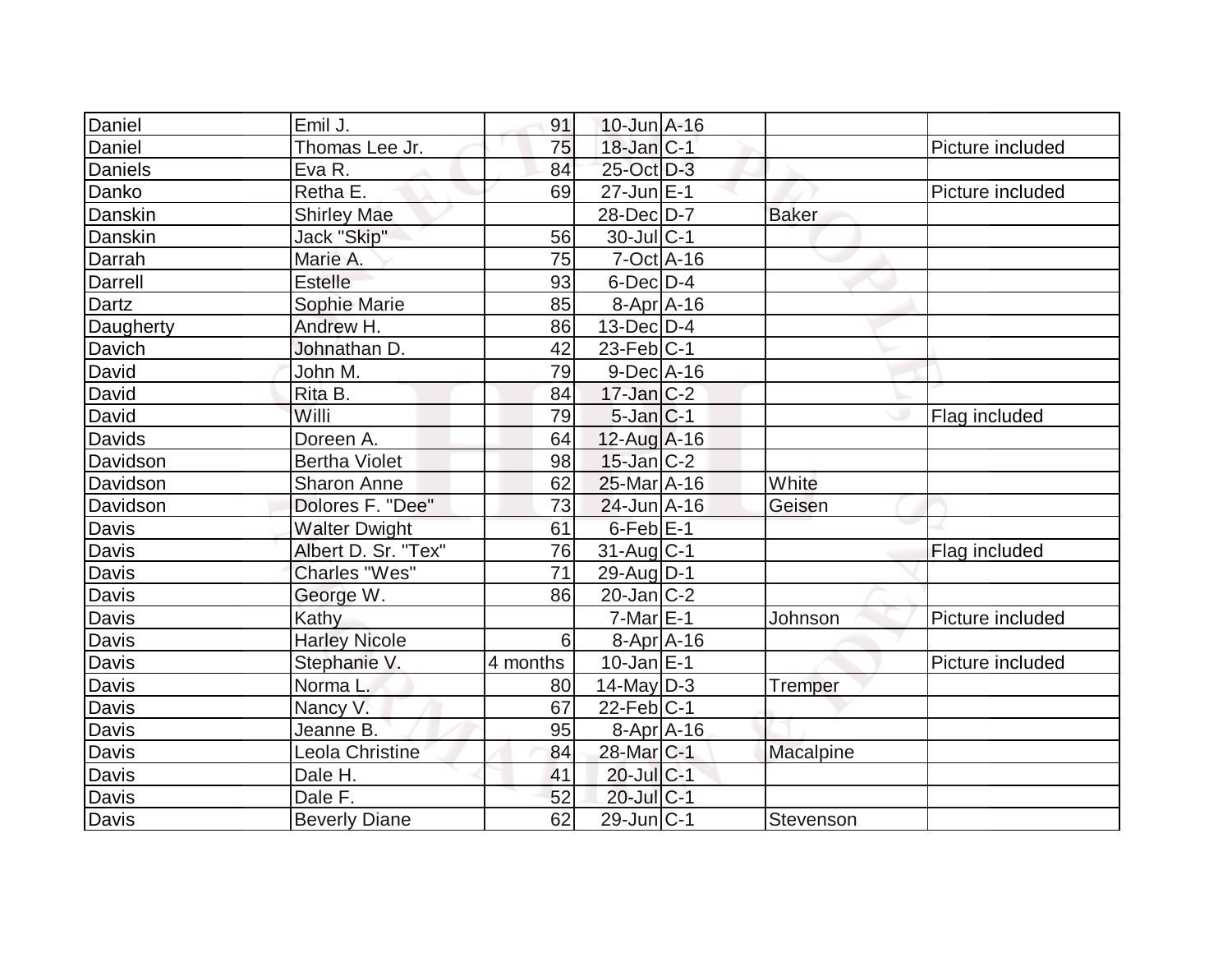| Davis          | Walter                            | 66 | 11-Dec D-3        |              | Cross included      |
|----------------|-----------------------------------|----|-------------------|--------------|---------------------|
|                |                                   |    |                   |              |                     |
| Davis          | Waymond"Bud"<br>Stanley R. "Stan" | 90 | 16-Oct D-3        |              |                     |
| Davis-Lyon     | Dorothy Jean                      | 85 | 19-Nov A-13       | Worley       |                     |
|                |                                   |    |                   |              | Full name Dorothy   |
| Davutovic      | Matthew Jr.                       | 90 | $6$ -Jan $ C-2 $  |              | Jean Davis-Lyon     |
|                |                                   | 77 |                   |              |                     |
| Dawson         | Rosemary                          | 57 | $17$ -May C-2     | Rosdil       |                     |
| Day            | Donald B.                         |    | $20$ -May A-16    |              |                     |
| De Bie         | Mary Cathrine                     | 55 | $21$ -Dec $D-3$   |              |                     |
| De Fur         | Charles E. "Chuck"                | 84 | $12$ -Oct $ D-3 $ |              |                     |
| De St. Jean    | Elizabeth                         | 84 | $3 - Jun$ A-16    |              | Full name Elizabeth |
|                |                                   |    |                   |              | De St. Jean         |
|                |                                   |    |                   |              | (Brownewell)        |
| De Tirado      | Perla                             | 53 | $10$ -Aug $C-3$   | Anguiano     | Picture included    |
| De Vries       | Garrett "Garry"                   | 61 | 24-Dec A-13       |              |                     |
| Deal           | Dorothy M.                        |    | $25$ -Jan $ C-1 $ |              |                     |
| DeBarge        | John A.                           | 83 | $3-Oct$ D-3       |              |                     |
| Deboer         | Lorraine F.                       | 81 | $24$ -May C-1     |              |                     |
| <b>Deck</b>    | Nancy Jean                        | 67 | $13$ -May C-1     |              | Picture included    |
| Decker         | Garland L.                        | 69 | $4$ -Jun $ C-1$   |              |                     |
| Deenik         | Laurence N. "Larry"               | 83 | $12$ -Mar $ C-1$  |              |                     |
| Deering        | <b>William Marion</b>             | 69 | $20$ -Feb $E-1$   |              | Flag included       |
| <b>DeGraff</b> | Warren D.                         | 62 | $2$ -Oct $ D-4 $  |              |                     |
| Deichen        | <b>Thomas</b>                     | 56 | $23$ -May E-1     |              |                     |
| <b>DeJesus</b> | Ignacia                           | 79 | $22$ -Apr $ A-16$ |              |                     |
| DeJong         | Joanne H.                         | 91 | 12-Dec E-2        | <b>Heyns</b> |                     |
| Dekema         | Wilbur E. "Deke"                  | 89 | $18$ -Feb $ A-16$ |              |                     |
| Del Re         | <b>Jane Carrico</b>               |    | $9$ -Jul $D-1$    |              |                     |
| Del Rico       | Roy A. "Peco"                     | 80 | $26-Sep D-1$      |              |                     |
| Del Rio        | Maria Guadalupe                   | 60 | $6-Sep C-1$       |              |                     |
| Delaney        | Andrea E.                         | 49 | 25-Mar A-16       |              |                     |
| Delhaye        | Annabelle                         | 80 | $5$ -Mar $ D-1$   |              |                     |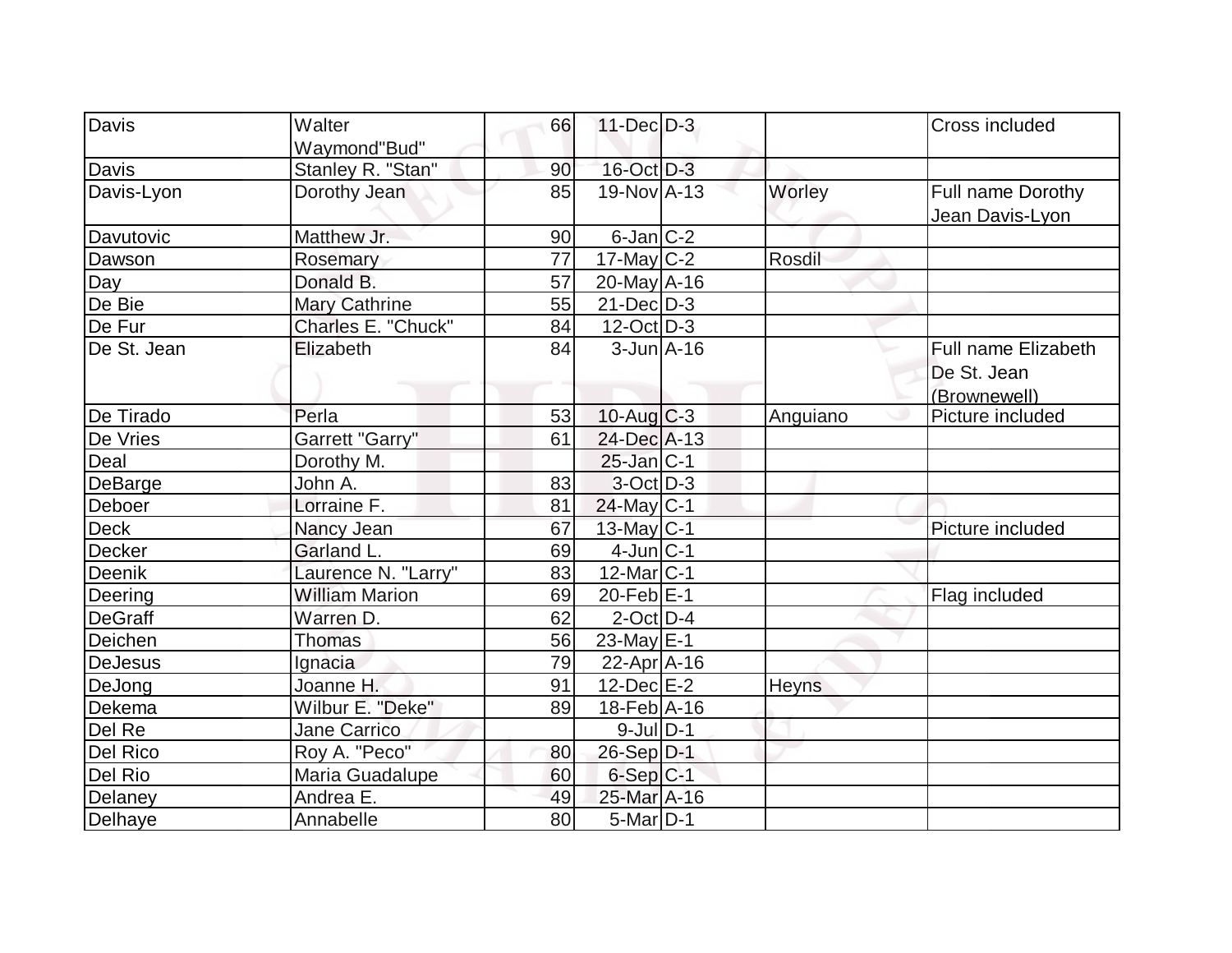| <b>Delich</b> | <b>Steve</b>           | 81 | $21-Sep D-1$      |           |                                                     |
|---------------|------------------------|----|-------------------|-----------|-----------------------------------------------------|
| Deliget       | John H.                | 74 | $2$ -Apr $D-1$    |           | Flag included                                       |
| Delitko       | Theodore J. "Ted"      | 76 | $1-Aug$ $E-3$     |           |                                                     |
| Delmage       | <b>Rita Nell</b>       | 66 | $13$ -Aug $D-1$   |           |                                                     |
| Delph         | Jeanette F.            | 79 | $17$ -May C-2     |           |                                                     |
| DeLuise       | Lucy                   | 86 | $21-Apr$ $C-1$    | Pampalone |                                                     |
| Deluna        | Mary                   | 80 | $5$ -Jan $ C-2 $  | Borroel   |                                                     |
| Delworth      | John J. Jr.            | 81 | $13$ -Dec $D-4$   |           | Flag included                                       |
| Dembosz       | Joseph J.              | 67 | $5-Aug$ A-18      |           |                                                     |
| Demeter       | <b>Francis Anthony</b> | 77 | $14$ -Oct $ A-16$ |           |                                                     |
| Demitroulas   | Victoria               | 88 | $30-Apr$ C-1      |           | Cross included                                      |
| Demko         | Edward E.              | 78 | $21$ -Mar $ C-1$  |           | Flag included                                       |
| Demkovich     | Carol J.               | 78 | $6$ -Aug $D-1$    | Schmittel |                                                     |
| Demkovich     | Dorothy M. Lee         | 84 | $31$ -Mar $ C-1 $ | پ         | Full name Dorothy M.<br>Lee (Rotolo)<br>(Demkovich) |
| Demopoulos    | Theodore               | 81 | $3$ -Jan $E-2$    |           | Picture included                                    |
| Demps         | Allen S. Sr.           | 68 | $6$ -Jan $ C-1$   |           |                                                     |
| Dempsey       | Kathryn Adella         | 82 | 13-Mar $E-1$      |           |                                                     |
| Demske        | Peggy A.               |    | $19$ -Feb $D-2$   | Lanigan   | Full name Peggy A.<br>Demske Plankey                |
| Dennis        | Nancy J.               | 60 | $21$ -May C-1     |           |                                                     |
| Denson        | <b>Kattie Mae</b>      | 52 | $25$ -Aug $C-1$   |           |                                                     |
| Depczynski    | Mary E.                | 87 | $29-Sep D-3$      |           |                                                     |
| <b>Derks</b>  | <b>Alex Matthew</b>    | 21 | $20$ -Jun $E-2$   |           | Dove included                                       |
| Dermody       | Mary Rita              | 86 | $21$ -AugD-1      | Miller    |                                                     |
| Derolf        | Robert M.              | 83 | $28$ -Feb $E-1$   |           | Flag included                                       |
| Derolf        | David B.               | 48 | $5-Nov$ A-16      |           |                                                     |
| Derolf        | Owen W.                | 90 | 14-Mar E-1        |           | Masonic emblem<br>included                          |
| Derrico       | <b>Shirley Anne</b>    | 75 | 26-Jun C-1        | Walsh     |                                                     |
| Derring       | Vernona "Nona"         | 96 | $15$ -Mar $ C-1 $ |           |                                                     |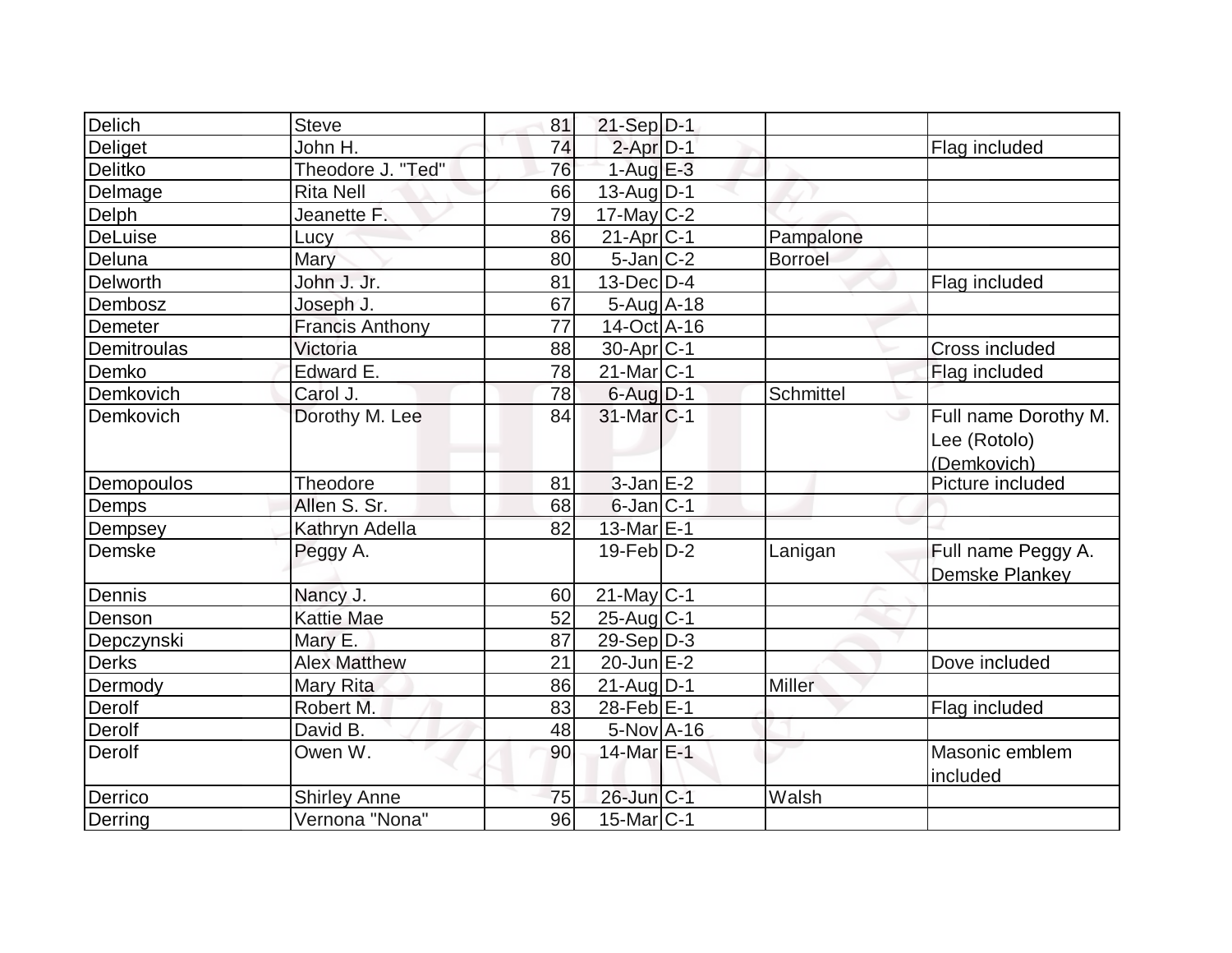| Derucki        | Mariann E.             | 76 | $5$ -Jul $C-2$    |                |                  |
|----------------|------------------------|----|-------------------|----------------|------------------|
| <b>DeSanto</b> | <b>Robert Todd</b>     | 36 | 3-Oct D-4         |                | Picture included |
| DeTirado       | Perla Anguiano         | 53 | $9$ -Aug $C-2$    |                |                  |
| Deuberry       | <b>Ruth</b>            | 82 | $3-Mar \E-1$      |                |                  |
| Deuring        | Thomas W.              |    | $4$ -Mar $A$ -16  |                |                  |
| DeVany         | John W.                | 79 | $8-Apr$ A-17      |                | Flag included    |
| Devereaux      | Orville J. "Bud"       | 78 | 30-May E-1        |                | Flag included    |
| Devine         | Sandra J.              | 65 | $21$ -Feb $ C-1 $ | <b>Barto</b>   |                  |
| Devine-Skeggs  | Bettie E.              | 76 | $5$ -Jan $ C-3 $  | <b>Teets</b>   |                  |
| Devore         | Ray R.                 | 63 | $3$ -Jun $A$ -16  |                | Flag included    |
| Devoy          | <b>William Edward</b>  |    | $19$ -May C-1     |                |                  |
| <b>DeVries</b> | Patricia "Pat"         | 76 | $20$ -Aug $C-1$   |                |                  |
| <b>DeVries</b> | Gwendolyn A.           | 62 | 14-Oct A-16       |                |                  |
| <b>DeWitt</b>  | Anna M.                | 76 | $27$ -Oct D-4     |                |                  |
| DeYoung        | Blanche G.             | 82 | 8-Apr A-17        | Jansen         |                  |
| DeYoung        | Wayne                  | 83 | $20$ -JulC-1      |                |                  |
| Di Carlo       | <b>Bessie</b>          | 66 | $12$ -Oct $ D-3 $ |                | Picture included |
| Di Cesare      | <b>Audrey Virginia</b> | 80 | $16$ -Feb $ C-1 $ | <b>Shaffer</b> |                  |
|                | "Rickie"               |    |                   |                |                  |
| Diamond        | Henry                  | 83 | $18$ -May C-1     |                |                  |
| <b>Diasio</b>  | Jennifer June          | 36 | $23$ -Aug C-1     |                |                  |
| Diaz           | Dora                   |    | 8-Oct A-12        |                |                  |
| <b>Diaz</b>    | Gregoria Rosa          | 96 | $28-NovE-1$       |                |                  |
|                | "Gollin"               |    |                   |                |                  |
| Diaz           | Gonzalo                | 28 | $27$ -Feb $E-1$   |                |                  |
| <b>Dibbert</b> | Susan Jean             |    | $5-Aug$ A-18      | Fatch          |                  |
| <b>Dicarlo</b> | Venanzio               | 80 | $18$ -May C-2     |                |                  |
| <b>Dicarlo</b> | Mary F.                | 75 | 25-Nov A-17       | <b>DiCarlo</b> |                  |
| Dickerson      | Thelma L.              | 79 | $4$ -Jun $ C-1 $  |                |                  |
| Dicosola       | Frank M.               |    | 8-Feb C-1         |                | Flag included    |
| <b>Dieck</b>   | William H.             | 85 | 14-Mar E-1        |                | Flag included    |
| Diehl          | Daniel W.              | 88 | $13$ -Apr $ C-1$  |                |                  |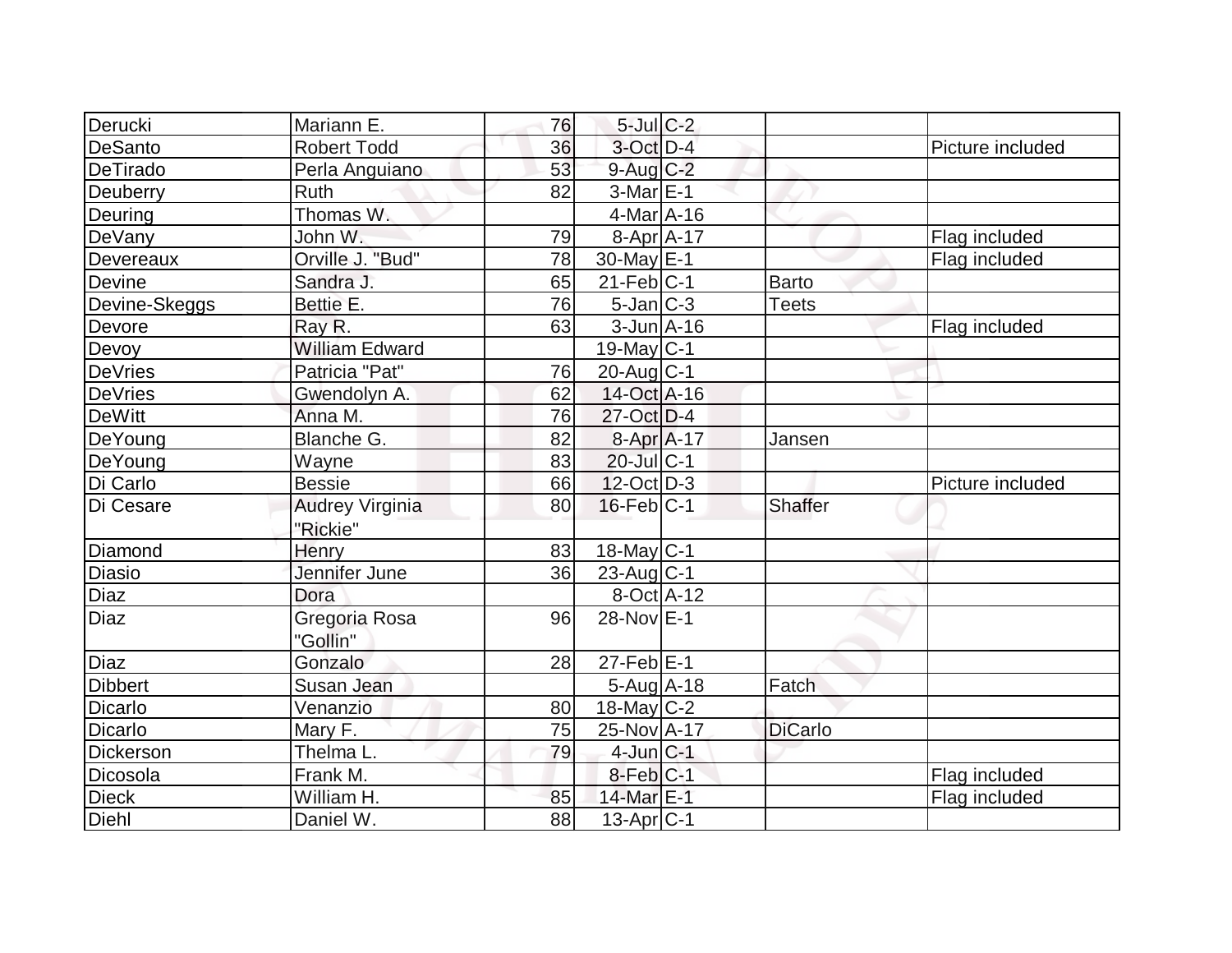| Diehl              | Lois E.                             | 83             | $9$ -Oct $D-3$         |               |                                            |
|--------------------|-------------------------------------|----------------|------------------------|---------------|--------------------------------------------|
| <b>Dietz</b>       | Albertina C.                        | 94             | 25-Oct D-3             |               | (Born Christmas Day<br>1912)               |
| Dietzman           | <b>Arthur Dawn</b>                  | 74             | $6-Sep C-1$            |               |                                            |
| <b>DiGiacomo</b>   | Mark J.                             | 42             | $18 -$ Jul $E-1$       |               | Flag included                              |
| <b>Dilbeck</b>     | Freeda N.                           | 85             | $9$ -Jun $ C-1$        |               |                                            |
| Dillard-Crittenden | Mary Lee "Mae"                      | 82             | $24$ -Mar $ C-1$       |               | Picture included                           |
| <b>Dillon</b>      | <b>Anna Louise</b>                  | 73             | $5-Apr \overline{E-1}$ |               |                                            |
| <b>Dillon</b>      | <b>Timothy Louis Michael</b><br>Jr. | 17             | $24$ -JulC-1           |               | "TJ"                                       |
| <b>Dills</b>       | Raymond A.                          | 52             | 29-Nov D-4             |               | Picture included                           |
| Dishmon            | Kenneth E. Sr.                      | 54             | $31$ -JulC-2           |               |                                            |
|                    | "Kenny"                             |                |                        |               |                                            |
| <b>Dittmer</b>     | Carol N.                            | 78             | $17$ -Jan $C-2$        |               |                                            |
| <b>Diwyk</b>       | Carol                               | 60             | $21$ -Dec $D-4$        | <b>Kukuch</b> | Picture included                           |
| Dixon              | Kenneth B. Jr.                      | 70             | $4$ -Mar $A$ -16       |               |                                            |
| Dixon              | Marjorie V.                         | 88             | $21$ -Feb $ C-1$       |               |                                            |
| <b>Djokic</b>      | Bozidar J.                          | 85             | $31$ -Jan C-1          |               | Cross included                             |
| Djordjevic         | Viseslav "Willy"                    | 31             | $17$ -May C-2          |               | <b>Cross and Picture</b><br>included       |
| <b>Djudjic</b>     | Alexandar                           | 82             | $20-Sep D-1$           |               | <b>Cross included</b>                      |
| <b>Dobras</b>      | David L. Jr.                        | 4 months       | 15-Nov D-5             |               | Picture included                           |
| Dobrolecki         | Claude "Doby"                       | 69             | 28-Nov E-1             |               |                                            |
| <b>Dobronics</b>   | Estelle (Penny)                     | 82             | $17 - Jan$ $C-2$       | Lampa         |                                            |
| Dobrowolski        | Judith L.                           | 65             | $20$ -Apr $C-3$        | Wells         | Ful name Judith L.<br>Salain (Dobrowolski) |
| Dobrowski          | Madison D.                          | $\overline{2}$ | 30-Jul C-1             |               |                                            |
| Dockweiler         | Lois                                | 77             | 8-Nov D-5              |               | Picture included                           |
| Dodd               | Rita G.                             | 69             | 19-Oct D-3             |               |                                            |
| Dodd               | William "Larry"                     | 72             | $2$ -May $E-1$         |               |                                            |
| Doeing             | William M.                          | 70             | 30-Dec A-16            |               |                                            |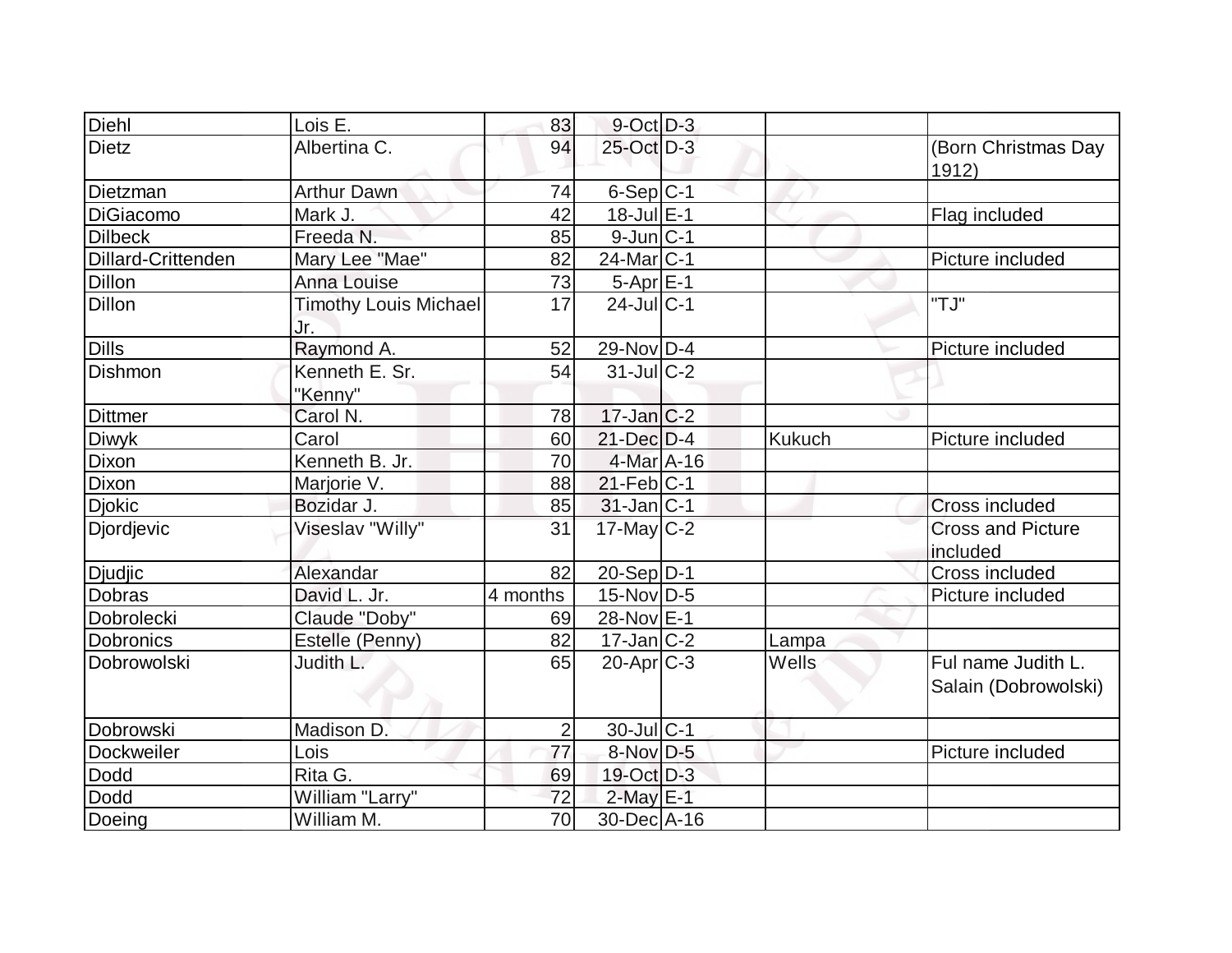| Doffin      | Genevieve C.        | 89              | $8-Auq$ $E-1$              |               |                          |
|-------------|---------------------|-----------------|----------------------------|---------------|--------------------------|
| Dolansinski | Rose E.             | 84              | $17$ -Nov $D-3$            |               |                          |
| Dolbear     | David L.            | 61              | 23-Dec A-16                |               |                          |
| Domagalski  | Gladys M.           | 81              | $19$ -Jun $ C-1 $          | <b>Huxley</b> |                          |
| Dombrowski  | Connie J.           |                 | $10$ -Oct $\overline{D-3}$ |               | Picture included         |
| Dombrowski  | Henry S.            | 84              | 30-Oct D-3                 |               | Flag included            |
| Dombrowski  | Josephine T.        | 82              | 19-Mar <sub>IC-1</sub>     |               |                          |
| Domincik    | <b>Larry Carl</b>   | 60              | $22$ -Apr $A$ -16          |               |                          |
| Dominguez   | Irene               | 89              | $22$ -Jul $A-16$           |               |                          |
| Dommer      | Louis <sub>H.</sub> | 89              | $25$ -Jan $ C-2 $          |               |                          |
| Domoras     | Katherine L. "Kay"  | 60              | $30$ -Aug $C-1$            |               |                          |
| Donahue     | <b>Elsie</b>        | 90              | $17-Sep C-1$               |               |                          |
| Donahue     | Earl John           | 86              | 28-Nov E-1                 |               | Flag included            |
| Donahue     | Shirley L.          | 86              | 27-Dec E-1                 |               |                          |
| Donahue     | Mary J.             | 88              | $19$ -Jan $ C-1 $          |               |                          |
| Donelan     | Joseph E.           | 54              | 8-Apr A-17                 |               | Flag included            |
| Donnelly    | Richard J.          | 88              | $23$ -Jan $ E-1 $          |               |                          |
| Donner      | Beverly A.          |                 | $23$ -Aug C-1              | Ginther       |                          |
| Dopiniak    | Ervin R.            | 80              | 22-Feb C-2                 |               | Flag included            |
| Dore        | James M., Rev. O.S. |                 | $9$ -Feb $E-1$             |               | <b>Cross and Picture</b> |
|             | M.                  |                 |                            |               | included                 |
| Dorge       | Annemarie           | 76              | $7 - Aug$ <sub>E-1</sub>   |               |                          |
| Dorneker    | Stephanie           | 53              | $25$ -Oct $D-3$            |               |                          |
| Dorothy     | Priscilla           | 84              | $29$ -Mar $ C-1$           |               |                          |
| Dorsch      | <b>Beth Cameron</b> |                 | $5-Sep E-1$                |               |                          |
| Dosen       | Katherine M.        | 69              | $11$ -Feb $ A-16$          | Pavlovich     |                          |
| Dotson      | Johnnie Louis "JD"  | 58              | $31$ -Jan $ D-3 $          |               |                          |
| Douglas     | Herman L.           | 69              | $14$ -Apr $ C-1$           |               |                          |
| Douville    | Cecelia "Dolly"     | 87              | 27-Jun E-1                 | Rhein         |                          |
| Dowling     | John "JD"           | 59              | $19$ -Jul $C-2$            |               |                          |
| Downey      | Gary A.             | 53              | 11-Jul E-1                 |               |                          |
| Downs       | Andy                | $\overline{51}$ | $10$ -Feb $ C-1 $          |               |                          |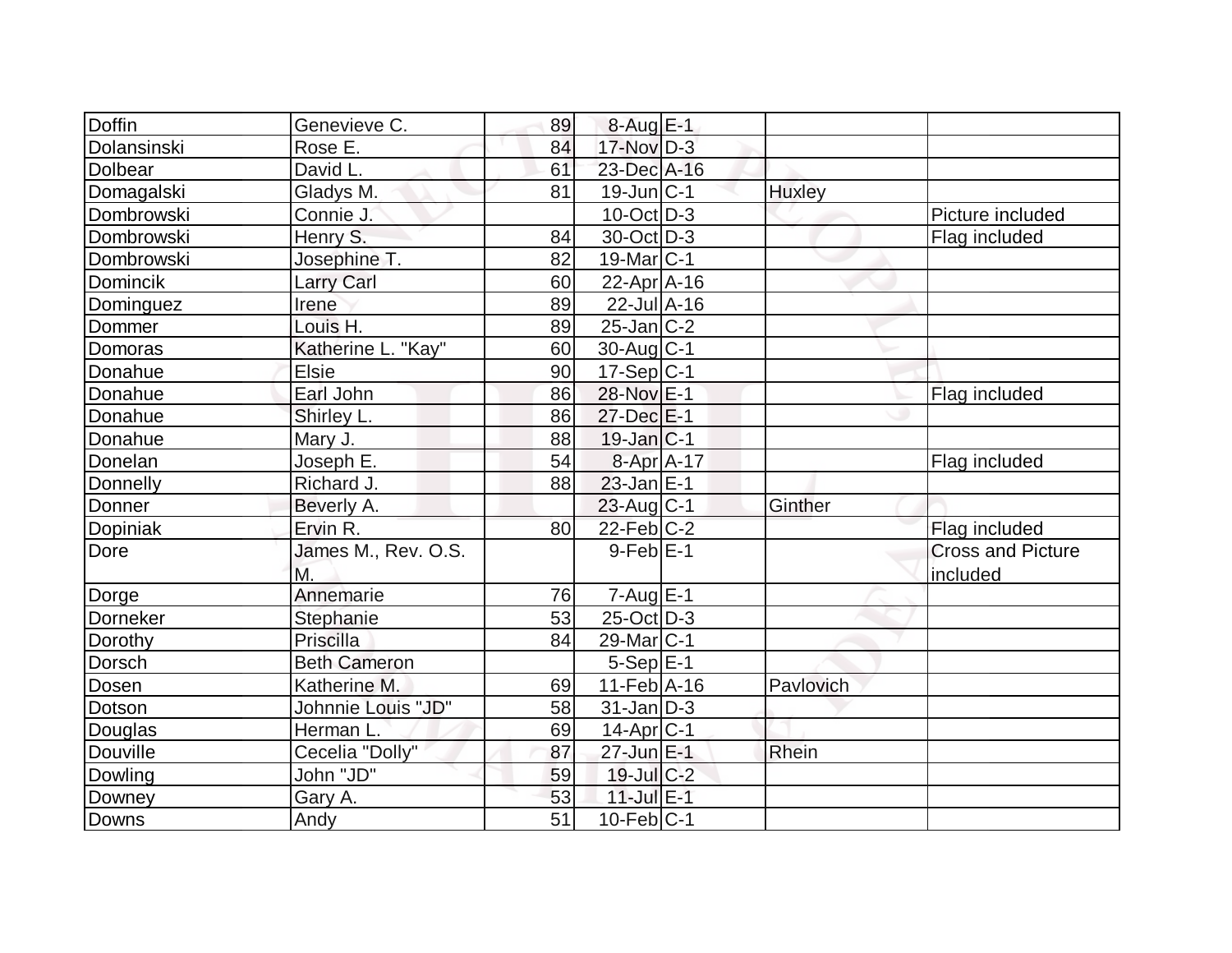| Downs           | George Calvin        | 86  | 18-Nov A-16            |           |                       |
|-----------------|----------------------|-----|------------------------|-----------|-----------------------|
| Downs           | Susan Lynn           | 63  | $5$ -Feb $D-1$         |           |                       |
| <b>Doyle</b>    | Glenn E.             | 61  | $23$ -Aug $C-1$        |           | Flag included         |
| Drag            | John S.              | 87  | $23$ -JulC-1           |           | Flag included         |
| Dragovich       | Rita N.              | 58  | $27$ -Apr $ C-1 $      |           |                       |
| <b>Drake</b>    | Gladys               |     | $16$ -Oct $ D-4 $      | Makovshy  | Full name Gladys      |
|                 |                      |     |                        |           | <b>Drake Mitchell</b> |
| Draper          | Dennis Sr.           |     | $11-Feb$ A-16          |           |                       |
| Dreesen         | Deanna Lynn          | 27  | $18$ -Aug $C-1$        |           | Picture included      |
| <b>Dreger</b>   | Henry C.             | 93  | $18$ -Jun $ C-1$       |           | Flag included         |
| Dreiling        | Cheryl "Sheri"       | 50  | $13-Sep C-1$           |           |                       |
| Drenckpohl      | Dean H.              | 81  | 29-Nov D-5             |           | Flag included         |
| <b>Dressler</b> | Henry                | 88  | 14-Mar E-1             |           |                       |
| Drewenski       | Frank M.             | 72  | $27$ -Aug C-1          |           |                       |
| Drewno          | John F.              | 73  | $5-Sep$ $E-2$          |           |                       |
| <b>Drinski</b>  | Virginia             | 82  | $10$ -Jun $A-16$       | Saberniak |                       |
| <b>Driscoll</b> | William P.           | 85  | $25-Sep D-1$           |           | Flag included         |
| <b>Driscoll</b> | James W.             | 71  | $20-Sep D-6$           |           | Flag included         |
| Drljaca         | Vojislav             | 72  | 21-Apr <sub>C-2</sub>  |           | Cross included        |
| Droege          | <b>Thomas</b>        | 75  | $12$ -Apr $ C-1 $      |           |                       |
| <b>Drost</b>    | Carol M.             | 78  | 22-Mar <sub>IC-1</sub> | Wilk      | Picture included      |
| Droza           | Henry (Andreas)      | 79  | $20-Sep D-6$           |           | Cross included        |
| <b>Drux</b>     | <b>Raymond Henry</b> |     | $13-Nov D-3$           |           | Picture included      |
| <b>Drux</b>     | Judith M.            | 52  | 28-Jan A-17            |           |                       |
| <b>Dryer</b>    | Margaret V.          | 98  | $19-Sep$ $E-1$         |           |                       |
| Du Charme       | Robert W. "Bob"      | 81  | 28-Sep D-4             |           |                       |
| <b>Dubert</b>   | Kathleen             | 66  | $11$ -Jul E-2          |           | Full name Kathleen    |
|                 |                      |     |                        |           | Dubert (Hiles)        |
| <b>Dubich</b>   | George A.            | 90  | $2-Sep$ A-16           |           | Flag included         |
| <b>Dubois</b>   | Edna                 | 100 | $2-FebE-1$             |           |                       |
| <b>Duck</b>     | Mary E.              | 70  | 26-Nov A-14            | Huelsman  |                       |
| Duda            | Stanley J.           | 86  | 18-Nov A-17            |           | Picture included      |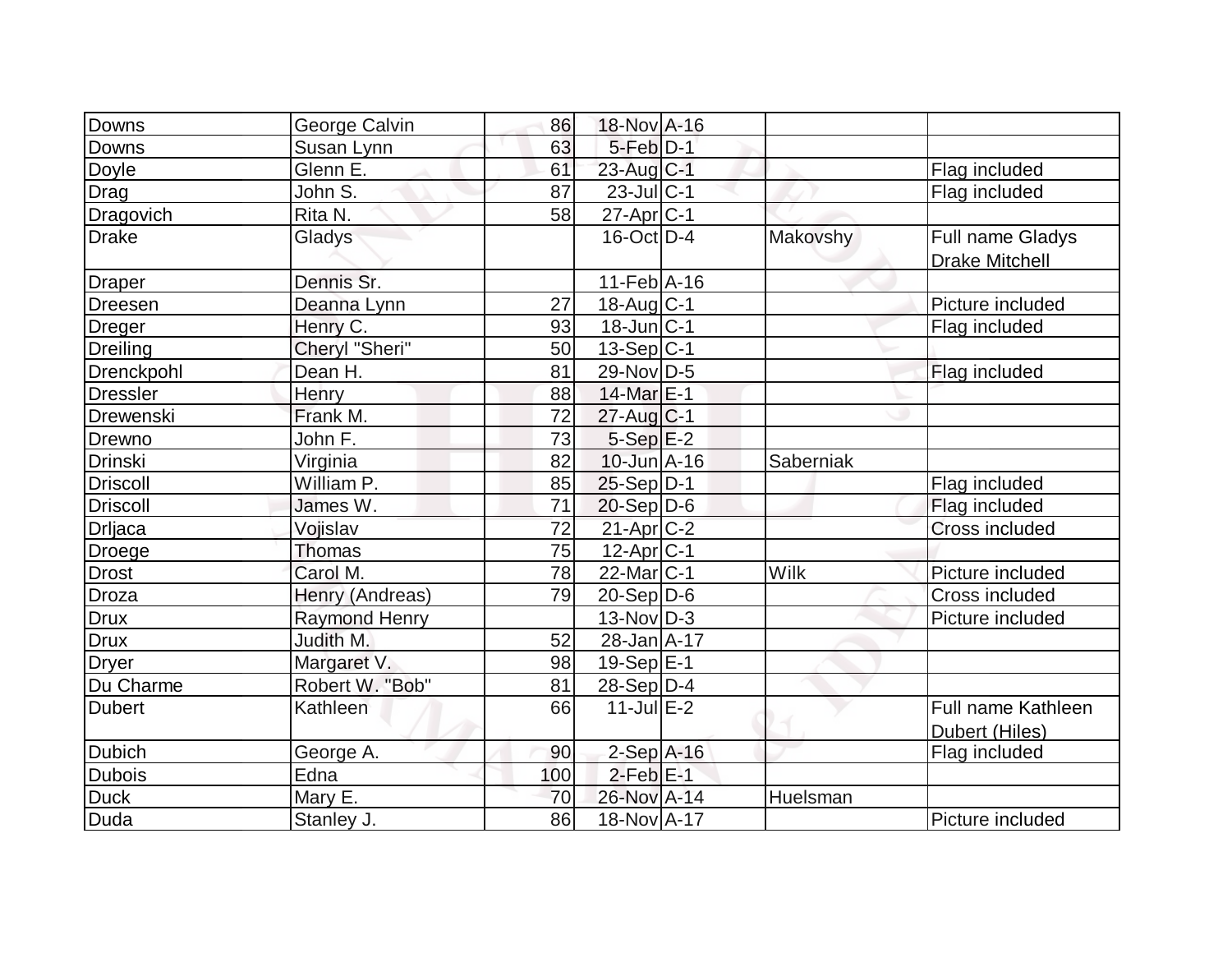| Dudzik        | Richard               | 83       | 12-May $E-1$          |          |                        |
|---------------|-----------------------|----------|-----------------------|----------|------------------------|
| <b>Dudzik</b> | Loretta               | 83       | $21$ -Jan $A-16$      |          | Cross included         |
| Duffey        | Archie C.             | 84       | $12$ -Jun $ C-1 $     |          | Flag included          |
| Duffy         | John Patrick "Matt"   | 75       | $8$ -Mar $ C-1$       |          | Cross included         |
| <b>Dufon</b>  | Robert                | 86       | 26-Apr <sub>C-1</sub> |          |                        |
| Dugan         | Ted                   | 76       | $13$ -Jan $C-1$       |          | Flag included          |
| Duggan        | Charles F. Jr.        | 49       | $1$ -Jan $ C-1 $      |          |                        |
| Duggins       | Madison E.            | 3 months | $23$ -Jan $E-1$       |          | Infant Madison E.      |
|               |                       |          |                       |          | Duggins / Picture      |
|               |                       |          |                       |          | included               |
| Duglokinski   | Mary                  | 88       | $4-Jan$ $C-2$         |          | Mary Duglokinski       |
|               |                       |          |                       |          | Bodnar-Balok           |
| Dujmovich     | Tony B.               | 64       | 28-Apr <sub>C-2</sub> |          | Flag and Picture       |
|               |                       |          |                       |          | included               |
| <b>Dukes</b>  | <b>Michael Steven</b> |          | 31-Aug C-1            |          | Picture included       |
| <b>Duley</b>  | Arline B.             | 82       | $11$ -Jul $E-1$       |          |                        |
| <b>Dulios</b> | Joan                  | 76       | 12-May E-1            | Sacketos | Cross included         |
| <b>Dumas</b>  | Frederick J. Jr.      | 81       | $4$ -Mar $A$ -17      |          | Flag included          |
| Dunajeski     | Joseph George         | 57       | 30-May E-1            |          |                        |
| Duncan        | <b>Jacqueline</b>     | 58       | $28$ -Apr $ C-2 $     |          |                        |
| Duncan        | Wallace F. "Wally"    | 75       | $12$ -Jul $ C-1$      |          |                        |
| Dunham        | Theodore R. Sr.       | 91       | $30$ -Nov $ C-1$      |          | Picture included       |
| Dunlap        | Leland B.             | 91       | 28-Dec D-5            |          | Flag included          |
| Dunn          | Lucille               | 78       | 30-Dec A-16           |          | Praying hands          |
|               |                       |          |                       |          | included               |
| Dunning       | Joseph Thomas         | 89       | 25-Mar A-16           |          |                        |
| Dunning       | Joanne "Jo", "Judy",  |          | $30$ -May $E-2$       |          | Full name Joanne       |
|               | "Mom"                 |          |                       |          | <b>Dunning Hartwig</b> |
| Duracz        | Lottie                | 89       | $2$ -Apr $D-1$        | Kowal    |                        |
| Duray         | Marian E.             | 86       | $13$ -Jun $E-1$       | Gelalya  |                        |
| <b>Durfee</b> | David                 | 50       | 15-May E-1            |          |                        |
| Dust          | Roy "Shorty"          | 69       | $2$ -Oct $ D-4 $      |          |                        |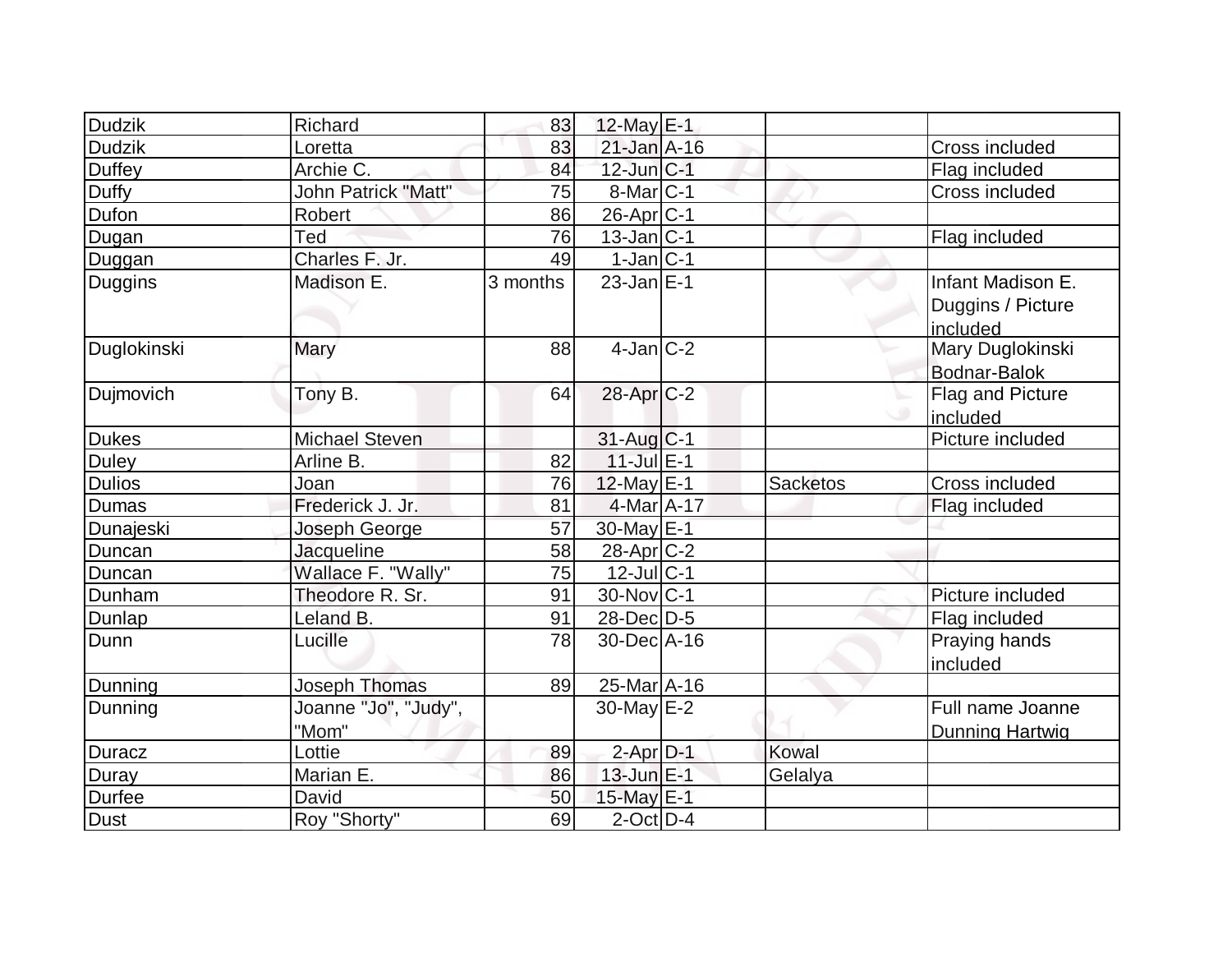| Duszynski       | Irene W. "Renee"       | 84 | 17-Dec A-13           | <b>Kirker</b> |                  |
|-----------------|------------------------|----|-----------------------|---------------|------------------|
| Duszynski       | Leonard A. "Ducks"     | 84 | $16$ -Jun $ C-1 $     |               | Flag included    |
| Duttlinger      | Charles J.             | 90 | 28-Mar <sub>C-1</sub> |               |                  |
| <b>Duvall</b>   | Donald J. "Butch"      | 67 | $23$ -Jan $E-1$       |               |                  |
| <b>Dvorscak</b> | George J.              |    | $19-Aug$ $A-16$       |               |                  |
| <b>Dvorscak</b> | Rita M.                |    | 19-Aug A-16           |               | Rita M. (Kashak) |
|                 |                        |    |                       |               | <b>Dvorscak</b>  |
| <b>Dvorscak</b> | Irene                  | 80 | $9-FebE-1$            |               |                  |
| <b>Dwornik</b>  | Frank C.               | 90 | $21$ -Jun $ C-2 $     |               | Flag included    |
| <b>Dybel</b>    | Edmund J. "Kelly"      | 85 | $16$ -Apr $D-1$       |               | Flag included    |
| <b>Dybel</b>    | Frank E.               |    | $21$ -Feb $ C-1$      |               | Flag included    |
| <b>Dybel</b>    | <b>Helen Elizabeth</b> | 91 | 14-Oct A-17           | Badar         |                  |
| <b>Dye</b>      | <b>Bryan William</b>   | 56 | 22-May E-2            |               |                  |
| Dye             | <b>Betty</b>           | 67 | $26$ -Jul $C-1$       |               | Picture included |
| <b>Dyer</b>     | Sidney A.              | 88 | 29-May C-1            |               | Flag included    |
| Dykeman         | Donald D. II           | 61 | $12$ -Aug A-16        |               |                  |
| <b>Dykhuis</b>  | <b>Marvin Edward</b>   | 91 | $15$ -Dec $D-5$       |               |                  |
| <b>Dykstra</b>  | Richard                | 92 | $12$ -Jun $ C-1$      |               |                  |
| <b>Dzik</b>     | Martha J.              | 84 | $1-MarE-1$            | Sosnowski     |                  |
| Eagen           | Jerome C. "Jerry"      | 63 | $27$ -Jul C-1         |               |                  |
| Eaglin          | Eugene F. "Gene"       | 65 | $16$ -Nov $ D-4$      |               |                  |
| Earp            | <b>Betty Sue</b>       | 72 | 8-Oct A-12            |               |                  |
| Eartly          | Margaret A.            | 74 | $25$ -Jun $D-1$       | <b>Szot</b>   |                  |
| Eastling        | Jacqueline E.          | 69 | $3$ -Jan $E-2$        |               |                  |
| Eastling        | Enola L.               | 93 | $19$ -Mar $ C-1$      |               |                  |
| Eastwood        | John H., Dr., D.D.     | 95 | $15$ -Feb $ C-1$      |               | Picture included |
| Eaton           | Dorothy Mae            | 78 | 22-Aug $E-1$          |               | Picture included |
| <b>Ebbers</b>   | Vera Ann               | 73 | $6$ -Feb $E-2$        |               |                  |
| Ebel            | Mary Ann               | 77 | 22-Aug E-1            | Zuffa         |                  |
| <b>Eberhart</b> | George A.              | 80 | 10-Jun A-16           |               | Flag included    |
| <b>Ebert</b>    | Edwin O.D.             |    | 27-Jul C-1            |               | Flag and Picture |
|                 |                        |    |                       |               | included         |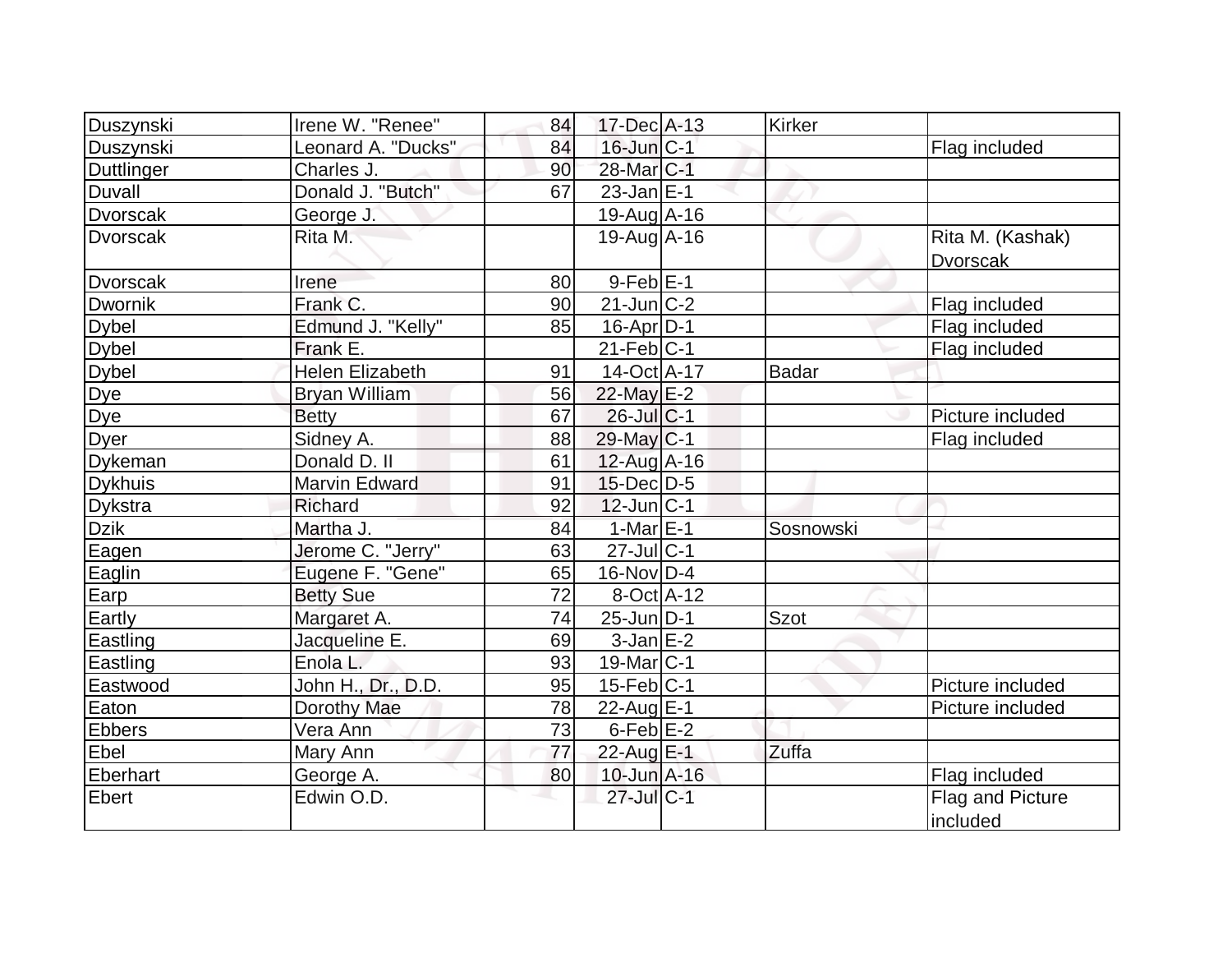| Eckhardt      | Grace D.                | 86  | $10$ -Feb $ C-2 $ |                 | Aumann |                  |
|---------------|-------------------------|-----|-------------------|-----------------|--------|------------------|
| Eckman        | Millard A.              | 93  |                   | $1$ -Jul $A-16$ |        |                  |
| Edders        | Ralph B.                | 83  | 8-Oct A-13        |                 |        | Flag included    |
| Edelen        | Darrell K.              | 50  | 24-Apr $E-1$      |                 |        |                  |
| Edgington     | Olga A.                 | 83  | $14$ -Jan $A$ -17 |                 |        |                  |
| Edmonds       | Michelle L.             | 35  | $27$ -Jul C-1     |                 |        |                  |
| Edstrom       | Ed                      | 82  | $29$ -Mar $ C-1$  |                 |        | Picture included |
| Edwards       | Christine               | 63  | $22$ -Mar $C-2$   |                 | Borom  |                  |
| Edwards       | Marie A.                | 90  | $26-Sep D-1$      |                 |        | Flag included    |
| Eenigenburg   | Richard John Sr.        | 64  | $15$ -Nov $ D-5$  |                 |        |                  |
| Efstathiou    | Emma M.                 | 100 | $16$ -May $E-2$   |                 |        |                  |
| <b>Ehlers</b> | Fred                    | 60  | $3-Oct$ D-4       |                 |        |                  |
| Ehnen         | Eva L.                  | 93  | $18$ -Jan $ C-2 $ |                 |        |                  |
| Ehrlich       | Barbara A.              | 70  | 30-Dec A-17       |                 |        |                  |
| Eisenhutt     | Catherine M.            | 77  | $9-Oct$ D-3       |                 |        |                  |
| Eland         | Joyce                   | 65  | $13$ -Jun $E-1$   |                 |        |                  |
| Elkins        | Willena Patrica "Pat"   | 77  | $13-Oct$ D-5      |                 |        |                  |
| <b>Elkins</b> | Jean M.                 | 58  | $12$ -Jun $ C-1$  |                 |        |                  |
| <b>Elkins</b> | Robert L. Jr. "Bob"     | 39  | 30-Nov C-1        |                 |        |                  |
| Ellch         | <b>James Michael</b>    | 47  | $19$ -Jul $C-1$   |                 |        |                  |
| Ellenson      | Virginia Margaret       | 87  | $1-Sep C-1$       |                 | Storey |                  |
| Ellet         | Barbara Jo              |     | $12$ -Dec $E-1$   |                 | Grant  |                  |
| Elliott       | George Herman           | 82  | $27$ -Oct $D-4$   |                 |        |                  |
| Ellis         | Charles R.              | 40  | $17$ -Jun $A$ -16 |                 |        |                  |
| Ellis         | Ann T.                  | 73  | $16$ -Apr $ D-1 $ |                 |        |                  |
| Ellison       | Evelyn L.               |     | $2-Sep$ A-16      |                 |        |                  |
| Elston        | Ronald D.               | 94  | $27$ -Dec $E-1$   |                 |        |                  |
| Ely           | <b>Delton</b>           | 92  | $2$ -Jun $E-1$    |                 |        | Flag included    |
| Elzinga       | <b>Cornelius Edward</b> | 90  | $4$ -Feb $A$ -16  |                 |        |                  |
| Embury        | <b>Scott Allan</b>      | 59  | $20$ -Dec $D-3$   |                 |        | Flag included    |
| Emerson       | Robert Joseph "Bob"     |     | $20-Sep$ D-6      |                 |        | Flag and Picture |
|               |                         |     |                   |                 |        | included         |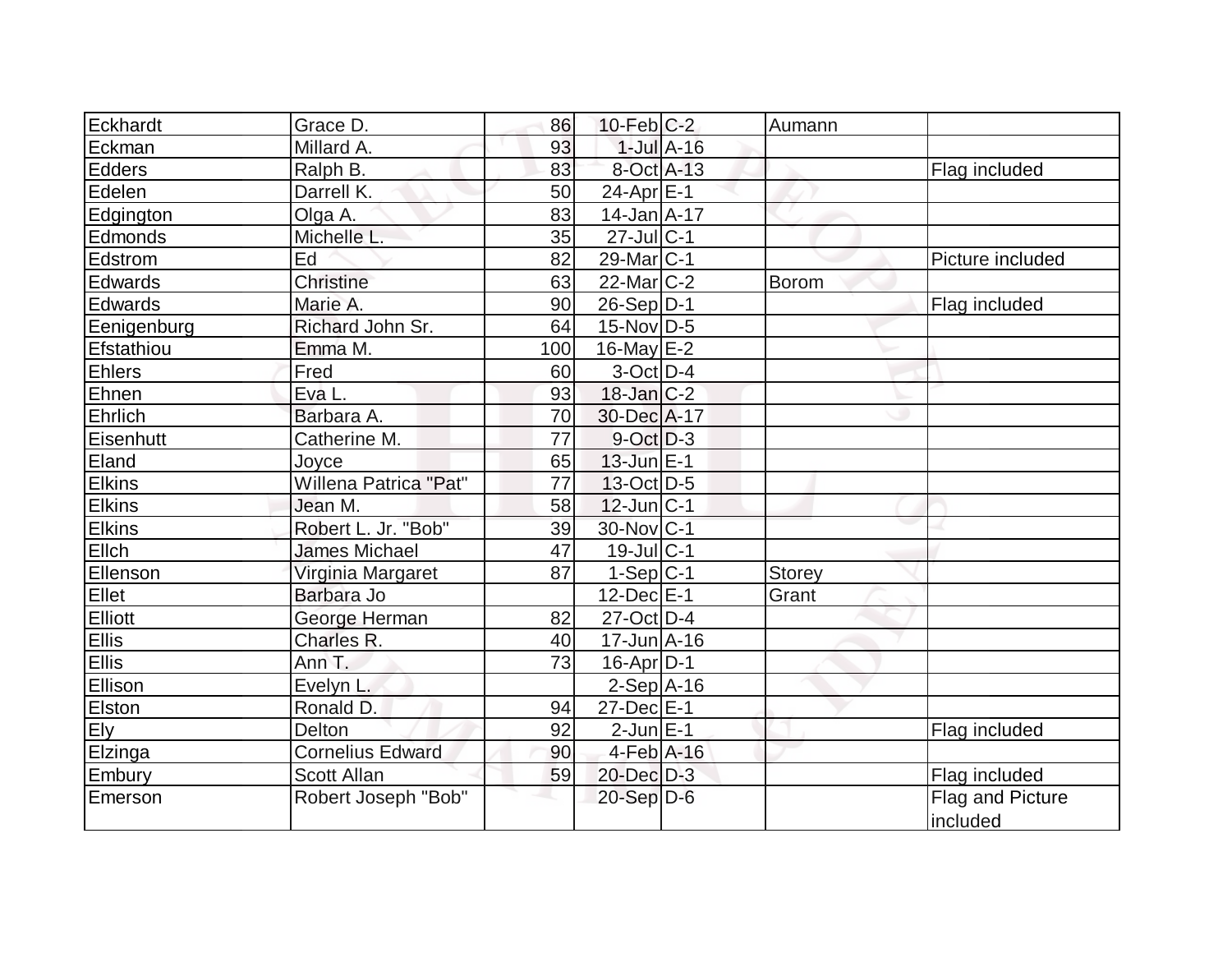| Emmet           | John F. "Jack"        | 61              | $8-Aug$ $E-1$            |               |                  |
|-----------------|-----------------------|-----------------|--------------------------|---------------|------------------|
| Emro            | Marie D.              | 92              | 12-Sep E-1               |               |                  |
| Enber           | Darlene M.            | 78              | 12-May E-1               | Enander       |                  |
| <b>Endres</b>   | Carole A.             | 63              | $11-Sep$ $E-1$           | Sadler        |                  |
| Engel           | <b>Timothy Allen</b>  | 56              | $8$ -Jun $E-2$           |               |                  |
| Engel           | Marian H.             | 88              | $10$ -Aug C-1            |               |                  |
| Englert         | Irene B. "Granny"     | 94              | $30$ -Jun $ C-1$         | Jordon        |                  |
| Enlow           | Darlene               | $\overline{57}$ | $13$ -May C-1            | <b>Kelsey</b> |                  |
| Enrico          | Sophie M.             | 90              | 22-Apr A-17              | Woloszyn      |                  |
| Ensign          | Arthur J. Jr.         | 51              | $11-Apr$ $E-1$           |               |                  |
| Ensweiler       | Marguerite            | 75              | $23-Oct$ D-3             |               |                  |
| <b>Epps</b>     | <b>Yolanda Denise</b> | 51              | $15$ -Jun $ C-1 $        |               |                  |
| Ericks          | Emily M.              | 93              | $3$ -Jul $E-2$           | Keessen       | Picture included |
| <b>Ericks</b>   | Garrett               | 75              | 24-Jun A-16              |               |                  |
| Erickson        | Edward A. Jr.         | 49              | 29-Jan D-1               |               |                  |
| Eriks           | Garrett               | 75              | 25-Jun D-1               |               |                  |
| Ernst           | Jack C.               | 81              | $15$ -Dec $D-5$          |               | Flag included    |
| Ervin           | Joseph R., Rev.       | 87              | 26-Mar <sub>IC-1</sub>   |               | Flag included    |
| Erwin           | <b>Daniel Derett</b>  | 87              | $13-Nov$ D-3             |               | Picture included |
| <b>Escobedo</b> | Apolonia              | 84              | $6$ -Mar $E-1$           |               |                  |
| Estanovich      | <b>Ann Marie</b>      | 86              | $7 - Aug$ <sub>E-1</sub> | Farkas        |                  |
| <b>Estes</b>    | <b>David</b>          | 48              | $8$ -Jul $A$ -16         |               |                  |
| <b>Estes</b>    | Obine                 | 84              | $9$ -Mar $ C-1 $         | <b>Mask</b>   |                  |
| <b>Estes</b>    | Barbara F.            | 62              | $19$ -Dec $D-3$          |               |                  |
| Etcherling      | Margaret "Maggie"     | 85              | $24-Sep$ A-14            | <b>Miller</b> | Flag included    |
| <b>Ettema</b>   | <b>Larry Scott</b>    | 55              | $11$ -May C-1            |               |                  |
| Eurley          | Marjorie R.           | 90              | $8-Auq$ $E-1$            |               |                  |
| Euvino          | Joseph A. Jr.         | 77              | $4$ -Oct $ D-3 $         |               | Flag included    |
| Evanos          |                       |                 | $31$ -May C-2            |               |                  |
|                 | Christina             | 86              |                          |               |                  |
| Evans           | Kenneth A.            | 45              | $12$ -Jul C-1            |               |                  |
| Evans<br>Evans  | Annie Mae             | 98              | $9$ -Dec $A$ -16         | Junigan       |                  |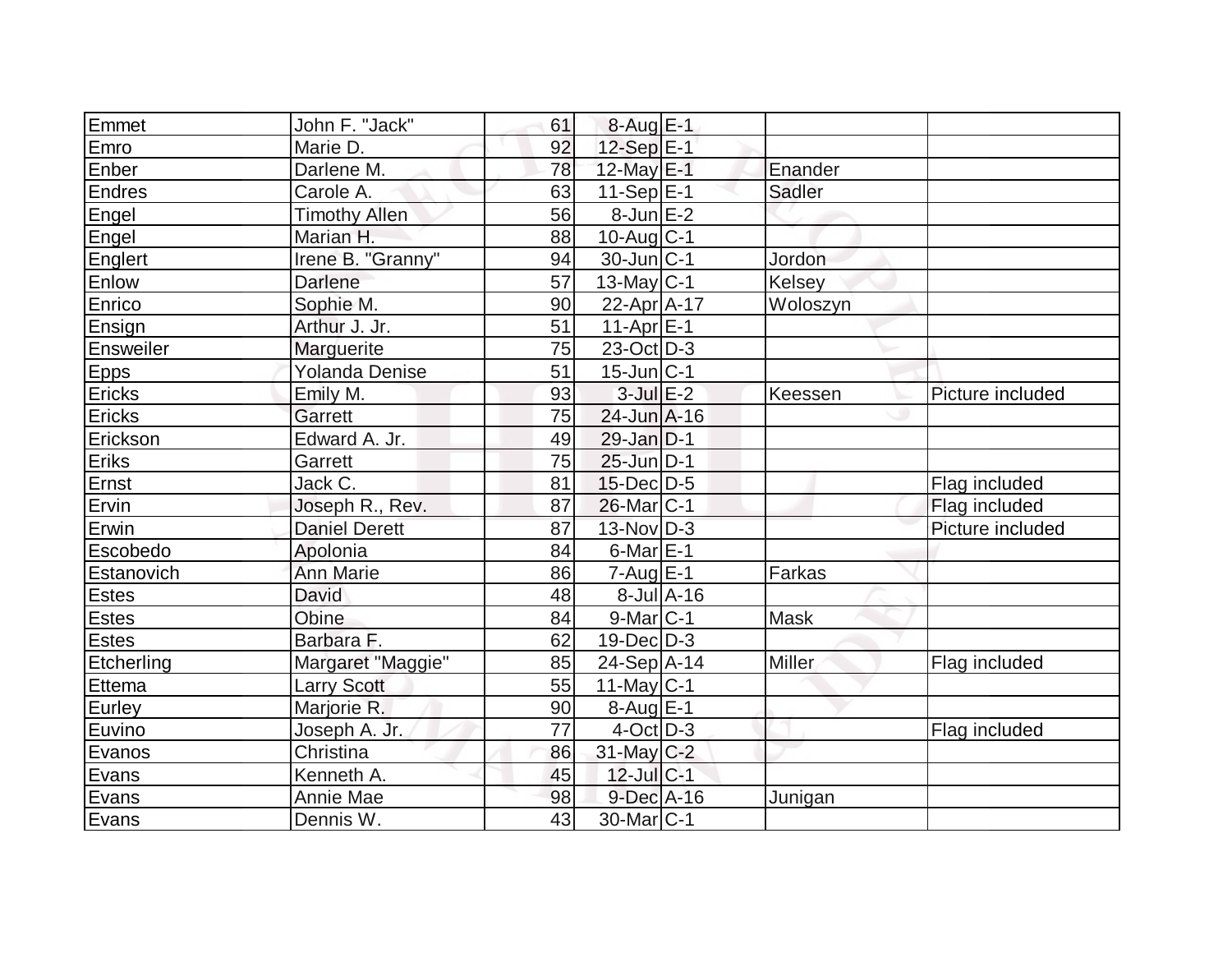| Evans             | Garry R.                      | 55  | $6$ -Nov $D-3$    |                |                  |
|-------------------|-------------------------------|-----|-------------------|----------------|------------------|
| Evans             | <b>Nancy Grace</b>            | 48  | $9$ -Aug $C$ -2   |                |                  |
| Evans             | Lewis                         | 84  | 22-Apr A-17       |                | Flag included    |
| Everett           | <b>Frances Mary</b>           | 100 | $31$ -JulC-2      | <b>Scott</b>   |                  |
| Evon              | Eli C.                        | 83  | $2-JunE-1$        |                |                  |
| Evon              | Daniel D. Sr.                 |     | $19-Apr$ $C-2$    |                |                  |
| Ewen              | <b>Donald Elmer</b>           | 85  | $10$ -Feb $ C-1$  |                | Picture included |
| Ewen              | Elinor A.                     | 88  | $21$ -Aug $E$ -1  | Fleck          |                  |
| Ewing             | <b>Robert Lee</b>             | 73  | $21$ -Aug $E-1$   |                | Flag included    |
| Fabian            | Joseph John "Joe"             | 60  | $5-Oct$ D-3       |                | Picture included |
| Fabian            | Helen C.                      | 78  | 10-Dec A-13       |                |                  |
| Fabian            | Andrew S. "Andy"              | 68  | $25$ -Jul $E-2$   |                | Picture included |
| Fabian            | Helen C.                      | 78  | $11 - Dec$ $D-3$  |                |                  |
| Fabrici           | Milan A.                      | 92  | $17-Oct$ D-3      |                |                  |
| Fadda             | Deodata                       | 93  | $2$ -Jan $E-1$    | Muni           |                  |
| Fagan             | <b>Billy Joe</b>              | 82  | $15-Sep C-1$      |                | Flag included    |
| Fairbairn         | Marian V.                     | 81  | 14-Nov E-2        | <b>Masters</b> |                  |
| Faire             | Walter                        | 81  | $13$ -Feb $E-2$   |                | Flag included    |
| Falaschetti       | Susan                         | 89  | 16-Jul C-1        | Nemcek         |                  |
| Falaschetti       | Margaret Jean                 | 90  | $7$ -Dec $ C-1$   | O'Drobinak     |                  |
| Falcone           | Lottie (Charlotte)<br>Cristea |     | $11-Oct$ D-5      | Kielbasa       |                  |
| <b>Falkenthal</b> | Sadie J.                      | 76  | $10$ -Apr $E-1$   |                |                  |
| Falli             | Lawrence A., Dr.              | 62  | $2$ -Jun $E-1$    |                |                  |
| Falls             | Dorothy Mae                   | 81  | $9$ -Jul $D-1$    |                |                  |
| Fankhauser        | <b>Harold Ray</b>             | 86  | $15-Sep C-1$      |                | Flag included    |
| Fanning           | <b>Jessie Alvie</b>           | 99  | $15$ -Nov $ D-5 $ |                |                  |
| Faoro             | Frieno                        | 90  | $2$ -Jul $ C-1$   |                | Flag included    |
| Farley            | Dwayne E.                     | 44  | $22$ -Feb $C-2$   |                |                  |
| Farmer            | Barbara M.                    | 59  | $27$ -Feb $E-1$   |                |                  |
| Farmer            | Clay                          | 66  | 30-Dec A-16       |                |                  |
| Farmer            | Margaret                      |     | $10$ -Jan $E-1$   | Sotak          |                  |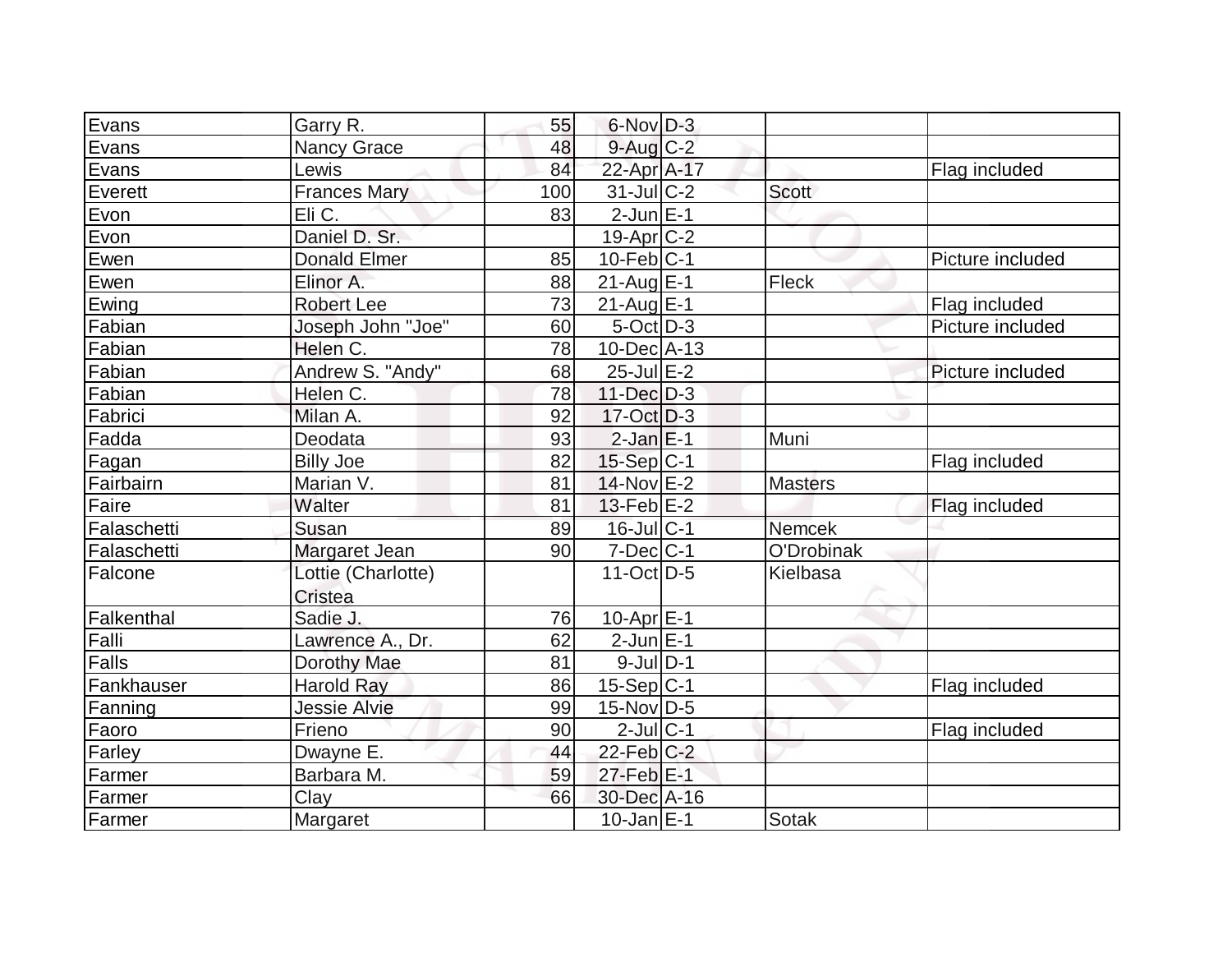| Farnum          | <b>Dustin Andrews</b> | 29 | 28-Apr C-2                 |           |                        |
|-----------------|-----------------------|----|----------------------------|-----------|------------------------|
| Faron           | Albert P.             | 81 | 18-Aug C-1                 |           | Flag included          |
| Farrar          | Renee                 | 83 | 10-Mar C-1                 |           |                        |
| Farrell         | Deborah J.            | 47 | $22$ -Jul $A-18$           |           |                        |
| Farrell         | Dolores V.            | 76 | $4$ -Oct $\overline{D}$ -3 | Vieu      |                        |
| Farrell         | Barbara V.            | 85 | $17$ -May $C-2$            |           |                        |
| Farrell         | James E.              | 85 | 24-Dec A-13                |           |                        |
| Farris          | Thomas S. Sr.         | 93 | $27$ -Feb $ E-1 $          |           | Picture included       |
| Farum           | <b>Dustin Andrews</b> | 29 | 27-Apr C-1                 |           |                        |
| Fath            | Mary                  | 94 | $8$ -Mar $ C-2 $           |           |                        |
| Faught          | Charles W. Jr.        | 53 | 28-Mar <sub>IC-1</sub>     |           |                        |
| Faulkner        | Dorothy               | 87 | $23$ -Feb $ C-2 $          | Austgen   |                        |
| Fauser          | Mona Ray (Sally)      |    | 28-Aug E-1                 | Atkinson  |                        |
| Fawbush         | Marcellene M.         | 95 | $11$ -Jan $ C-1$           | Ruszowski |                        |
| Fazio           | Frederic A.           | 67 | 12-Nov A-16                |           |                        |
| Fech            | Angeline M.           | 91 | $12$ -Jul C-1              | Schabo    |                        |
| Fedak           | Catherine L. "Auntie  | 92 | $18$ -May C-2              |           |                        |
|                 | Kay"                  |    |                            |           |                        |
| Feder           | Lucile M.             | 95 | $21$ -Jul C-1              |           |                        |
| Fedornock       | <b>Michael Wilson</b> | 19 | $2$ -Oct $D-3$             |           | Picture included       |
| Fedornock       | Peter J.              | 92 | $14$ -Jan $A$ -17          |           |                        |
| Fedrick-Podraza | Shirley R.            | 64 | $20-Sep D-7$               | Long      |                        |
| Feere           | Francis C.            | 86 | $11-Nov$ A-16              |           |                        |
| Feere           | <b>Estelle</b>        | 84 | 22-Apr A-17                |           |                        |
| Feerst          | Robert "Bob" E.       | 83 | $14$ -Oct $ A-16$          |           | Flag included          |
| Felder          | Thomas D.             | 59 | $19$ -Jun $C-2$            |           |                        |
| Feldman         | Pauline J.            | 80 | $26-Sep D-4$               |           | Star of David included |
|                 |                       |    |                            |           |                        |
| Felling         | Ronald P.             | 75 | 18-Apr E-1                 |           | Flag included          |
| Feltgen         | <b>Ronald Emil</b>    | 77 | $1-Feb$ $E-1$              |           | Flag included          |
| Feltzer         | Georgia A.            |    | 5-Mar D-1                  |           |                        |
| Fennema         | John K.               |    | $21$ -Mar $ C-2 $          |           |                        |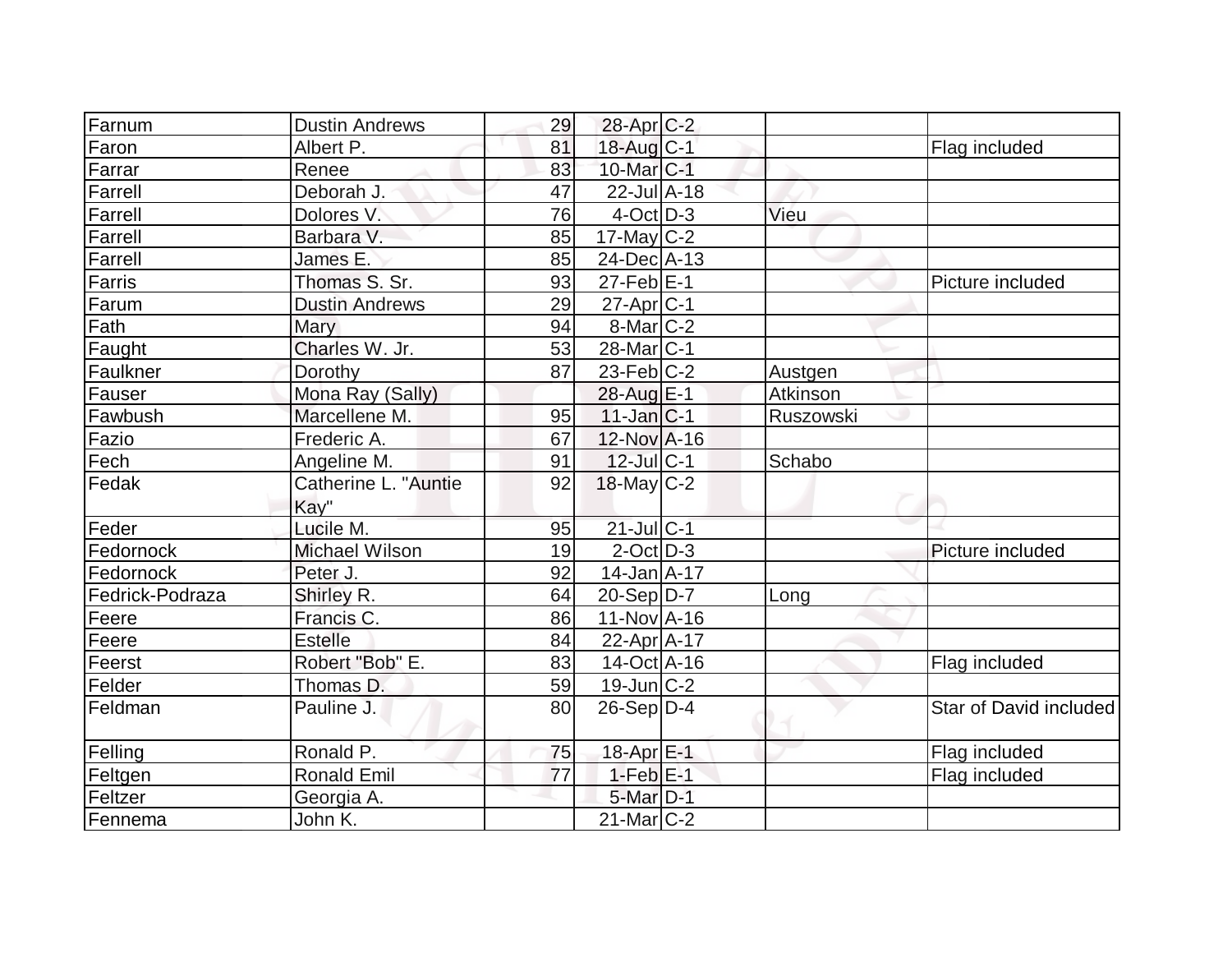| Fenstermaker | Gwendolyn J.           | 93  | $9$ -Aug C-2      |               |                                        |
|--------------|------------------------|-----|-------------------|---------------|----------------------------------------|
| Fenten       | <b>Bobbie</b>          | 69  | 10-Jun A-17       | <b>Sims</b>   |                                        |
| Fenton       | Robert E.              | 87  | $1$ -Dec $D-3$    |               |                                        |
| Fentress     | Denver "Paw"           | 102 | 19-May C-1        |               | Flag included                          |
| Fentress     | James D.               | 81  | $5$ -Jan $ C-2 $  |               |                                        |
| Fentress     | Ann L.                 | 79  | $12$ -Apr $ C-1 $ | <b>Blythe</b> | Full name Ann L.<br>(Fentress) Jones   |
| Ferber       | <b>Elaine Marie</b>    |     | $26$ -Feb $ C-1$  | Smoltz        |                                        |
| Ferguson     | Pearl                  | 87  | $11-Nov1 - 16$    |               |                                        |
| Ferguson     | <b>Shirley Ann</b>     | 71  | $21$ -Nov $E-1$   | Norman        |                                        |
| Ferguson     | Barbara J.             | 75  | 8-Oct A-12        |               |                                        |
| Ferrel       | Donna A.               | 58  | $21$ -Oct A-16    |               |                                        |
| Ferry        | Stoy "Bill"            | 75  | 17-Feb E-1        |               | Mr. Stoy Ferry                         |
| Fetterick    | Marie E.               | 90  | $10$ -Oct D-3     |               |                                        |
| Fetters      | Agnes C.               | 93  | $30$ -May $E-2$   |               |                                        |
| Fidler       | <b>James Neal</b>      |     | 28-Mar C-2        |               |                                        |
| Fiegle       | Nona J.                |     | $17$ -May C-2     | <b>Muller</b> |                                        |
| Field        | Dorothy R.             | 93  | $4-Sep E-1$       |               |                                        |
| Field        | Eleanore Jean          |     | $27-Sep$ D-1      | <b>Banfy</b>  |                                        |
| Fielder      | <b>Theodis</b>         | 87  | $26$ -Jan $E-2$   |               |                                        |
| Fielder      | <b>John Thomas III</b> | 43  | 24-Nov D-4        |               | Flag included                          |
| Fields       | <b>Versie Oliver</b>   | 89  | $12-Sep E-1$      |               |                                        |
| Fields       | <b>David Earl</b>      | 60  | $17$ -Jul $ C-2 $ |               |                                        |
| Fifield      | <b>William Henry</b>   |     | $11-Feb$ A-17     |               | Picture included                       |
| Figurski     | Alice B.               | 84  | $10$ -Apr $E-1$   |               |                                        |
| Filipowski   | Anthony Sr.            | 83  | 18-Jun C-2        |               |                                        |
| Findeisen    | John L.                | 76  | $5-Apr$ $E-1$     |               |                                        |
| Findling     | <b>Betty Jean</b>      | 81  | $9$ -Mar $ C-2 $  |               | <b>Betty Jean Frazier</b><br>Findling  |
| Fireme       | Alma May               | 94  | $1-Feb$ $E-1$     | <b>Platt</b>  | Full name Alma May<br>Fireme Halvorson |
| Fischer      | Kathryn P.             | 96  | $23$ -Feb $ C-2 $ |               |                                        |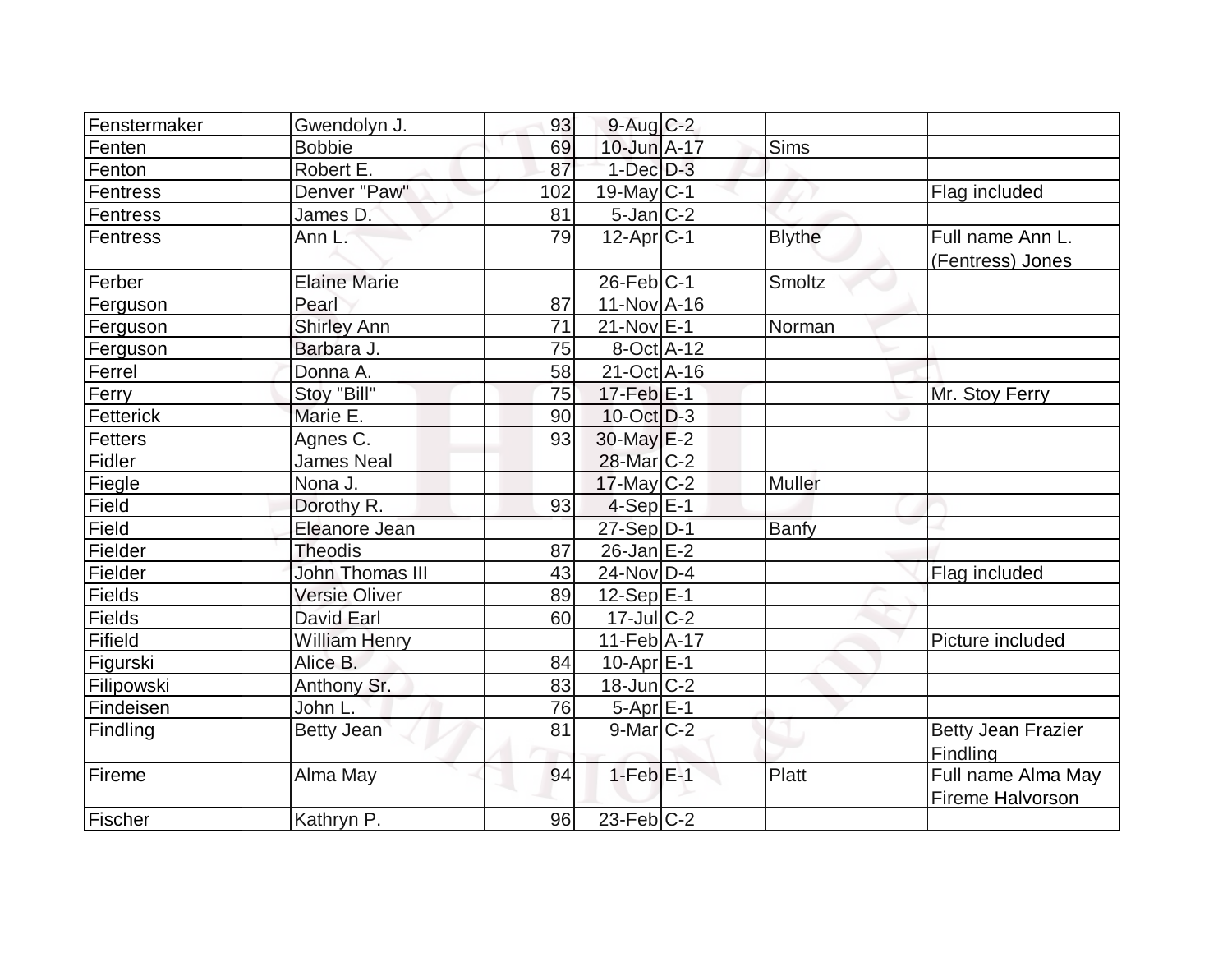| Fischer      | Peter M.                   | 83 | $15$ -Jun $C-1$       |           |                                  |
|--------------|----------------------------|----|-----------------------|-----------|----------------------------------|
| Fisher       | Oliver L.                  | 82 | 26-Sep D-4            |           |                                  |
| Fisher       | Carolyn Louise             | 65 | 28-Mar <sub>C-1</sub> |           |                                  |
| Fisher       | John A.                    | 59 | $5$ -Jan $ C-2 $      |           | Flag included                    |
| Fisher       | Dolores Irene              |    | $26$ -Jan $E-2$       | Hecht     |                                  |
| Fisher       | Myrtle M.                  | 88 | $6$ -Dec $D-5$        |           |                                  |
| <b>Fites</b> | <b>Esther</b>              |    | $8$ -Mar $C-2$        | Anderson  |                                  |
| Fitousis     | Fotios N. "Freddie"<br>(Y) | 79 | $5$ -Jul $C-2$        |           |                                  |
| Fitzgerald   | Wanda J.                   | 74 | $22$ -Jan C-1         |           |                                  |
| Fitzgerald   | Margaret L.                | 68 | $1-FebE-1$            |           |                                  |
| Fitzhugh     | Jeannine                   | 78 | $4$ -Dec $D-3$        |           |                                  |
| Fitzpatrick  | Helen S.                   | 91 | $27$ -May $A-16$      |           |                                  |
| Fitzpatrick  | Patricia                   | 52 | $28$ -Dec $D-4$       | Roll      |                                  |
| Fivecoat     | <b>Mary Frances</b>        | 80 | $10$ -Nov $D-5$       | Rush      |                                  |
| Flagg        | Virginia                   | 85 | 26-Dec E-1            |           |                                  |
| Flaherty     | John C. "Jack"             | 61 | $15$ -Feb $ C-1 $     |           | Flag included                    |
| Flanagan     | <b>Mary Dolly</b>          |    | $26$ -Mar $C-3$       | Horton    | Full name Mary Dolly             |
|              |                            |    |                       |           | Trpezanovich<br>Flanagan         |
| Flanagan     | <b>Mishie</b>              | 91 | $24$ -Jun $A-16$      | Cochran   | Full name Mishie Cox<br>Flanagan |
| Flannery     | Anne E.                    |    | $6$ -Jun $E-1$        | Quilligan |                                  |
| <b>Fleck</b> | Edwin H.                   | 95 | $5-Sep E-1$           |           |                                  |
| Fleischman   | <b>Leon Russell</b>        | 72 | $19$ -Feb $ D-1 $     |           |                                  |
| Fleming      | Keith A.                   | 73 | $15$ -Dec $ D-5$      |           |                                  |
| Fletcher     | <b>Walter Daniel</b>       | 53 | $27 - Dec$ $E-2$      |           | Flag included                    |
| Fletcher     | <b>Betty Jean</b>          | 60 | $25$ -May C-1         |           |                                  |
| Flint        | Virginia Mae               | 60 | $3$ -Jun $A$ -17      |           |                                  |
| Flipowicz    | Elanora "Nora"             | 86 | $25$ -Dec $D-3$       |           |                                  |
| Flitter      | Clarence J.                | 91 | 3-Jun A-17            |           |                                  |
| Florek       | Valerie                    | 84 | $18$ -Apr $E-1$       |           |                                  |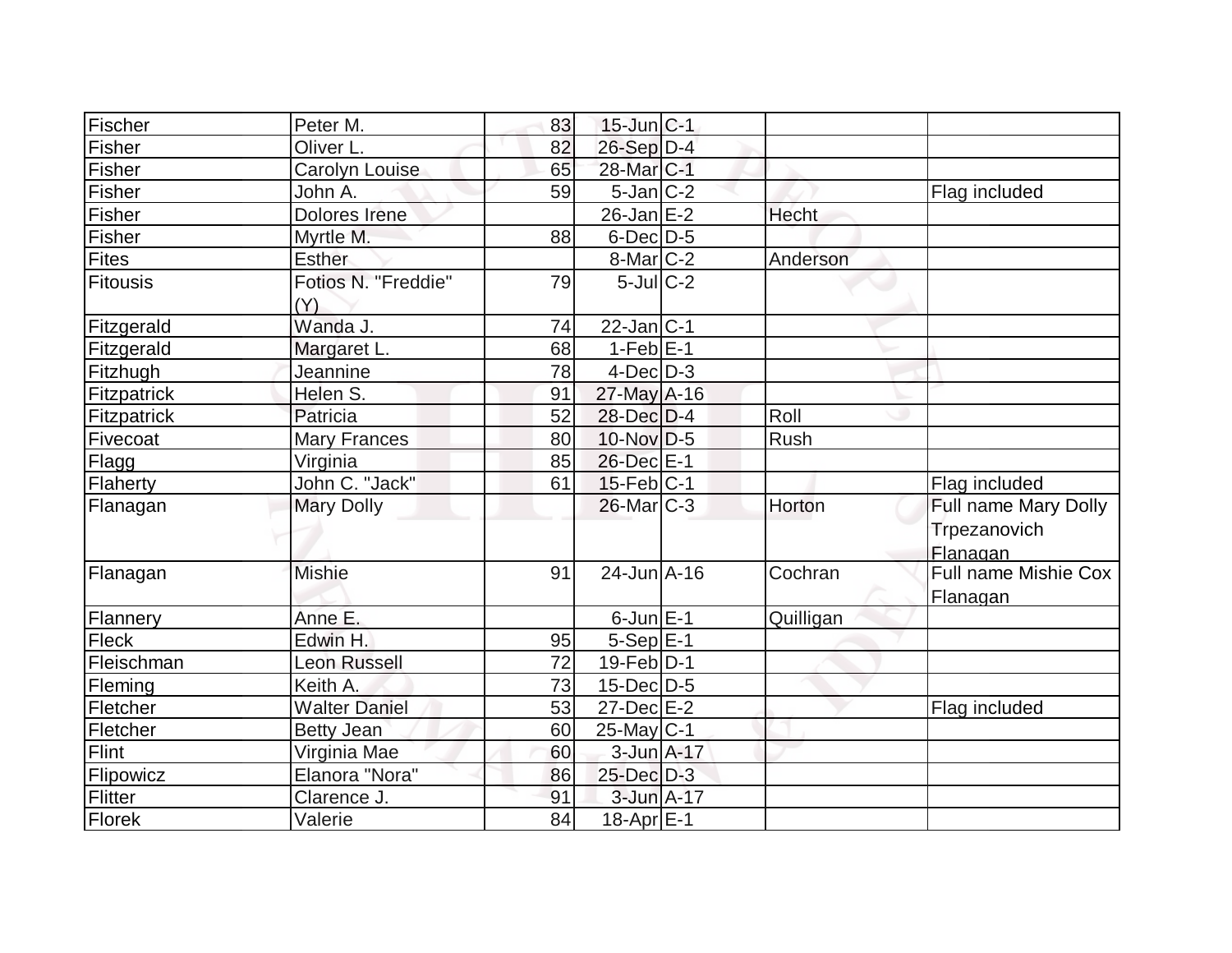| <b>Flores</b>  | Jesus R.                   | 55 | $7-Feb C-1$       |               | Full name Jose Jesus<br><b>Flores Reigalado</b> |
|----------------|----------------------------|----|-------------------|---------------|-------------------------------------------------|
| Flores         | Susan F., RN               | 36 | 22-Nov A-16       |               |                                                 |
| Flores         | Ramon Jr.                  | 48 | $5-Sep$ $E-2$     |               |                                                 |
| <b>Flowers</b> | Richard T.                 | 89 | 27-Jun E-1        |               |                                                 |
| Flowers        | Dennis A.                  | 31 | 27-Aug C-1        |               |                                                 |
| <b>Flowers</b> | Myrtlene                   | 56 | $14$ -Dec $ C-2 $ | Babair        |                                                 |
| Fluellen       | <b>Hattie Belle</b>        | 80 | $2$ -Aug C-2      |               | Picture included                                |
| Foldesy        | Ramona Mae "Ricki"         | 73 | $1-Nov D-4$       |               |                                                 |
| Foley          | Paul M. II                 | 63 | $13$ -Jul $C-2$   |               | Picture included                                |
| Fonner         | Marvin Lee                 | 69 | 24-Oct E-2        |               |                                                 |
| Forbes         | Janice                     | 72 | $2$ -Mar $C-1$    |               | Picture included                                |
| Ford           | Nancy                      | 65 | $27$ -Dec $E-2$   | Marrant       |                                                 |
| Ford           | Gerald                     | 61 | $5$ -Mar $D-2$    |               | Flag included                                   |
| Ford           | Glenn                      | 61 | $6$ -Mar $E-1$    |               | Flag included                                   |
| Ford           | Daniel J. III              | 80 | 9-Dec A-17        |               |                                                 |
| Ford           | <b>Carol Ann</b>           | 65 | $14$ -Aug C-2     | <b>Midock</b> | Full name Carol Ann<br><b>Fod Marrant</b>       |
| Forecki        | Cecelia Barbara            | 84 | $19-Oct$ D-3      | Gargula       |                                                 |
| Forrest        | Don C. "Red"               | 82 | $30$ -Aug C-1     |               | Flag included                                   |
| Forrest        | Anita Darlene<br>"Dearest" | 57 | $6$ -Feb $E-1$    |               |                                                 |
| Foster         | Dorothy Ann                | 85 | $3$ -Jan $E-2$    | Schilling     |                                                 |
| Foust          | Carl F.                    | 73 | $26-Sep D-4$      |               |                                                 |
| Fowble         | William D. Jr. "Bill"      | 66 | $6$ -Aug $D-1$    |               | Flag included                                   |
| Fox            | Roger A.                   | 46 | $26$ -Mar $C-2$   |               |                                                 |
| Fragale        | James John                 | 49 | $23$ -Mar $E-1$   |               |                                                 |
| <b>Fraggos</b> | Peter G.                   |    | 20-Nov D-4        |               | Flag and Picture<br>included                    |
| Fraire         | Gloria C.                  | 83 | $26-Sep$ D-4      | Guerrero      | <b>Flag and Picture</b><br>included             |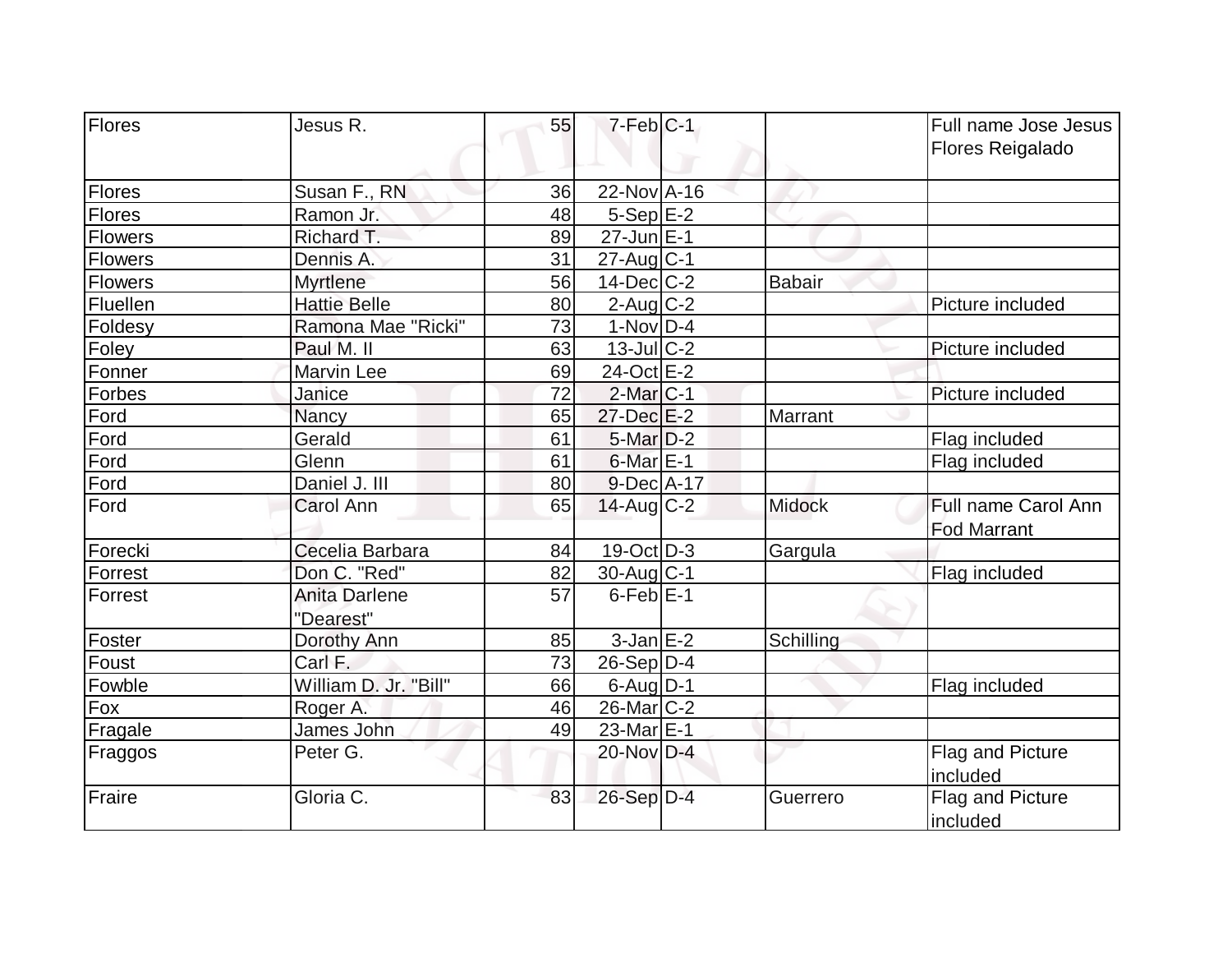| Frame        | Elsie L.                          | 90      | $24$ -Dec $A-13$      |                |                                               |
|--------------|-----------------------------------|---------|-----------------------|----------------|-----------------------------------------------|
| Frame        | Elnora                            | 70      | 13-Aug D-1            |                |                                               |
| Francis      | Charles M. Jr.                    | 63      | $2$ -Jan $E-1$        |                |                                               |
| Francis      | Grace F.                          | 90      | $2$ -May $E-1$        |                |                                               |
| Franczak     | Anita J.                          | 73      | $25-Sep D-4$          | <b>Torres</b>  | Full name Anita<br>Jeanette Franczak-<br>Laco |
| Franke       | Priscilla D.                      | 85      | 23-Dec A-17           |                |                                               |
| Frankovich   | Ruth A.                           | 90      | $12$ -May $E-1$       | <b>Barrett</b> |                                               |
| Frankowiak   | Dorothy L.                        | 88      | $31$ -Mar $ C-1 $     | Jez            | Picture included                              |
| Franz        | William                           | 85      | $3-Feb$ $E-1$         |                |                                               |
| Frazier      | Jacob Anthony                     | Infant  | $22$ -Jul $A-16$      |                |                                               |
| Fredrickson  | <b>Richard Lawrence</b>           | 82      | 27-Mar E-1            |                |                                               |
| Fredy        | Laura D.                          | 83      | $24$ -Nov $D-4$       | Verville       |                                               |
| Freeman      | Sheryl Lynn                       |         | $29-Sep D-3$          | Thorgren       |                                               |
| Freeman      | <b>Richard Anthony</b><br>"Eagle" | 56      | $26$ -Dec $E-2$       |                |                                               |
| Freitag      | Svea H.                           | 64      | $1$ -Dec $D-3$        |                |                                               |
| French       | Evelyn                            | 81      | $26$ -Jul $C-2$       |                |                                               |
| Frey         | James A.                          | 73      | $7$ -May $C-1$        |                | Flag included                                 |
| Freyenberger | Edward                            | 83      | $14$ -Nov $E-2$       |                |                                               |
| Friedman     | Ida                               |         | $6$ -Nov $D-3$        | Ander          | <b>Star of David included</b>                 |
| Friend       | Leonard E. Jr.                    | 70      | 10-Mar <sub>C-1</sub> |                | Flag included                                 |
| Frischbutter | <b>Paul Terry</b>                 | 60      | $27$ -Apr $C-2$       |                |                                               |
| Fritz        | Barry E.                          | 67      | $8-Sep C-1$           |                | Picture included                              |
| Fritz        | Frank J.                          | 80      | $8$ -May $E-1$        |                | Flag included                                 |
| Fritz        | <b>Callie George</b>              | 1 month | $9$ -Aug $C-2$        |                |                                               |
| Frogge       | Veva M.                           | 89      | $15$ -Jun $ C-1 $     |                |                                               |
| Fron         | Matt E.                           | 79      | $3$ -Jun $A-17$       |                |                                               |
| Frunk        | Frances M.                        |         | $22-Sep D-1$          | <b>Kaszak</b>  |                                               |
| Frybort      | Jessie E.                         | 73      | $29$ -Aug $D-1$       |                |                                               |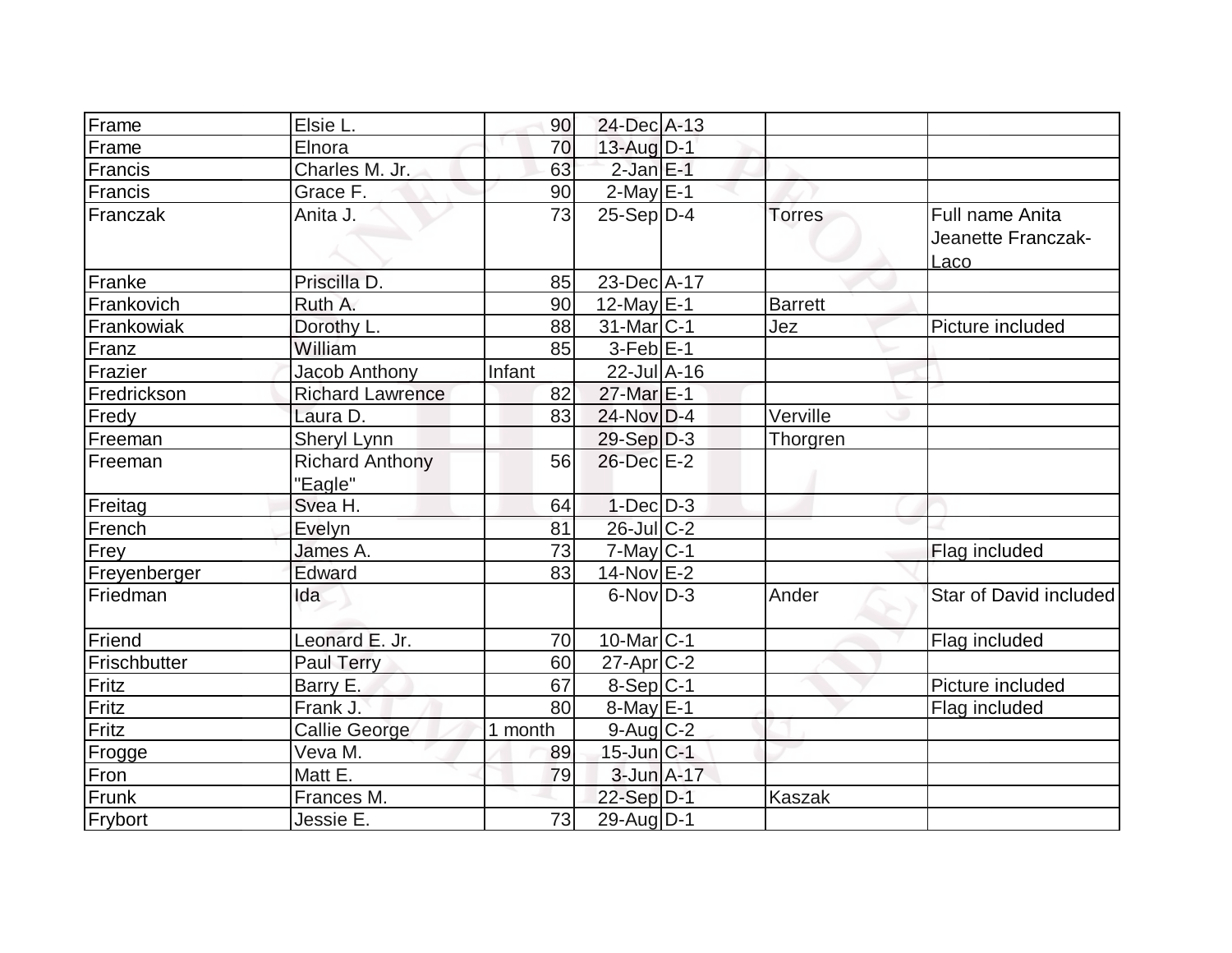| Frye          | Dorma L                      | 76 | 15-May E-1        |                |                                                  |
|---------------|------------------------------|----|-------------------|----------------|--------------------------------------------------|
| Frye          | <b>Gregory Sigler</b>        | 55 | 31-Aug C-2        |                |                                                  |
| Fuehrmeyer    | Herman J.                    | 74 | 14-Mar E-1        |                | Flag included                                    |
| Fuhrmark      | Alan Glen                    |    | $14$ -Jul $ C-1$  |                | Picture included                                 |
| Fulka         | Joseph P.                    | 90 | $8$ -May $E-1$    |                | Flag included                                    |
| Fuller        | Josephine Grace              | 88 | $25$ -Jun $ D-1 $ |                |                                                  |
| Fullerton     | Celia P.                     | 86 | $23$ -Jul $ C-1$  |                |                                                  |
| Fultz         | <b>Ruth "Beloved</b>         |    | $27$ -Dec $E-4$   | Stamper        | Full name Ruth Fultz<br>Schmidt                  |
| Funke         | Betty J.                     |    | $13-Oct$ D-5      |                |                                                  |
| Funke         | Kenneth R.                   | 79 | $10$ -Aug $C-2$   |                |                                                  |
| <b>Furiak</b> | <b>Evaline</b>               | 64 | $19$ -Dec $ D-3 $ | Polkinghorn    |                                                  |
| Furman        | Frank P.                     | 84 | 16-Oct D-3        |                | Flag included                                    |
| <b>Furry</b>  | Thomas C.                    | 65 | 19-Nov A-13       |                |                                                  |
| Furto         | Joseph R.                    | 82 | $12-Sep$ $E-1$    |                | Flag included                                    |
| <b>Fusner</b> | Evelyn C.                    | 77 | 31-Dec A-16       |                |                                                  |
| Fusner        | John D. "Fuzz"               | 18 | $9$ -May $E-1$    |                |                                                  |
| Gabbard       | William C.                   | 87 | $21-Apr$ $C-2$    |                |                                                  |
| Gabrish       | Mariane                      | 67 | 30-Dec A-17       | <b>Tegosik</b> | <b>Full name Mariane</b><br><b>Gabrish Magro</b> |
| Gabrys        | August F. "Gus"              | 81 | $13$ -Feb $ E-1 $ |                | Flag and Picture<br>included                     |
| Gaddy         | Michael K.                   | 52 | $4$ -Jul $E-1$    |                |                                                  |
| Gagle         | Jacqueline                   | 68 | $2$ -Aug C-1      |                |                                                  |
| Gagna         | Bonnie E.                    | 57 | $5$ -May $C-1$    | McClellan      | Picture included                                 |
| Gagne         | Sharon D.                    | 62 | $20$ -Jan $ C-1 $ |                |                                                  |
| Gajdos        | Esther F.                    | 80 | 28-Mar C-2        | Konowent       |                                                  |
| Galison       | John Michael                 | 49 | $29$ -Jun $ C-1$  |                | Flag and Picture<br>included                     |
| Gall          | Sylvester "Mickey"<br>"Papa" | 86 | 26-Aug A-17       |                | Flag included                                    |
| Gallagher     | Margery Jean                 | 66 | $2-Sep$ A-16      | Sestrich       |                                                  |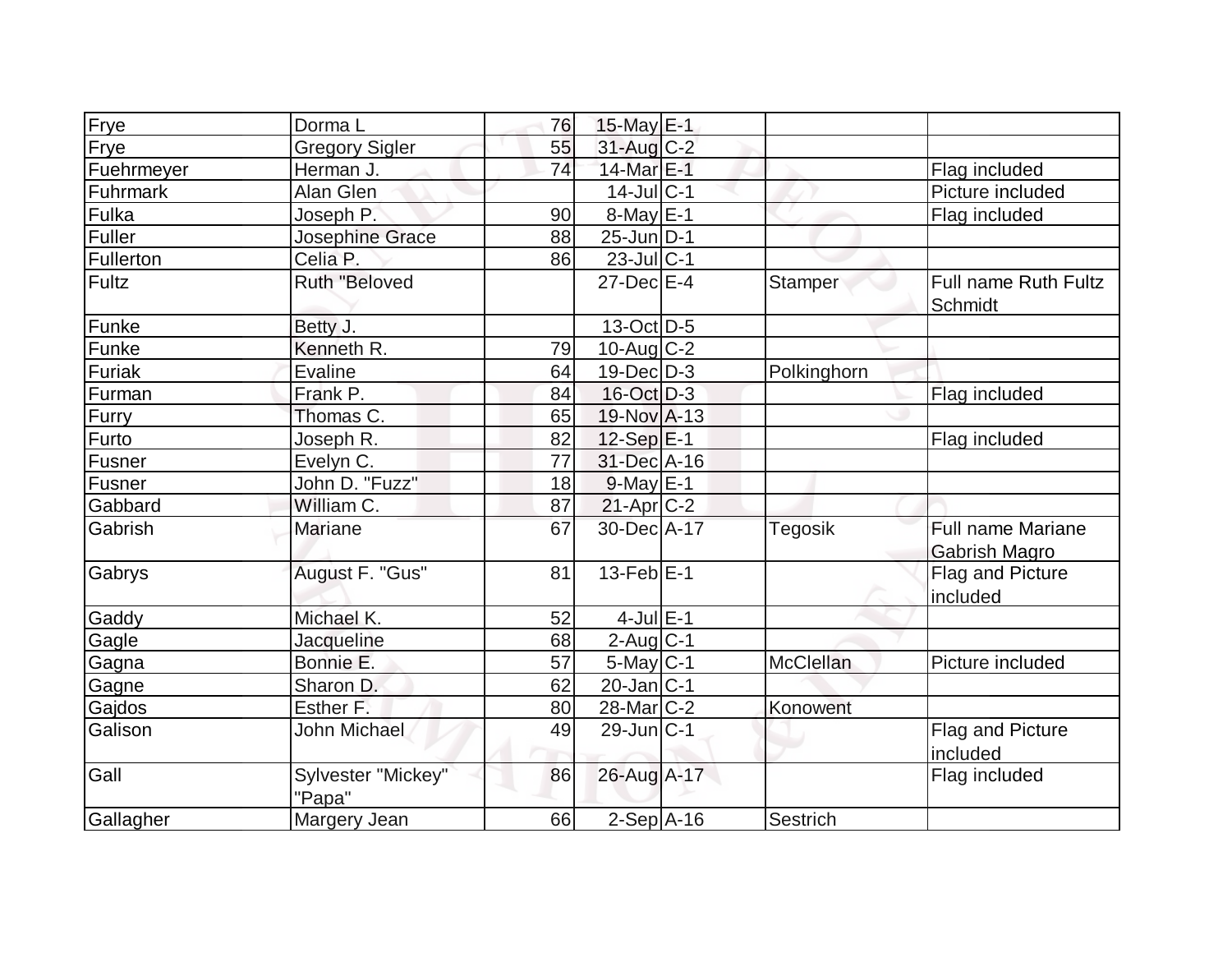| Gallagher | <b>Michael Patrick</b>   |    | $22$ -Feb $ C-2$         |            | Flag included                                      |
|-----------|--------------------------|----|--------------------------|------------|----------------------------------------------------|
| Gallegos  | Rolando                  | 58 | $1-MarE-1$               |            |                                                    |
| Galletti  | Reno                     | 96 | 8-Nov D-5                |            | Flag included                                      |
| Gallion   | Theodore T.              | 81 | $10$ -Oct $ D-3 $        |            | Flag included                                      |
| Gallo     | Charles                  | 85 | $20$ -Jun $E-2$          |            | Picture included                                   |
| Galvan    | George D. "Geo"          |    | $23-Nov$ D-4             |            | <b>Cross included</b>                              |
| Galvin    | Ann M.                   | 94 | $13$ -Jun $E-1$          |            |                                                    |
| Galvin    | Anna Mary "Anne"         | 83 | $13-Nov D-4$             | Emmett     | Picture included                                   |
| Gamble    | Daniel J.                | 36 | 18-Aug C-2               |            |                                                    |
| Gamblin   | Arthur R.                | 70 | $22$ -May E-1            |            |                                                    |
| Gamblin   | <b>Scott Allan</b>       | 27 | $7 - Aug$ <sub>E-1</sub> |            |                                                    |
| Gamblin   | Nelda D.                 | 78 | $21$ -Mar $ C-1 $        | Bridegroom |                                                    |
| Gammon    | Gordon G. Jr.            | 54 | $1-Dec$ $D-3$            |            |                                                    |
| Gann      | Reba Ann                 | 64 | $25$ -Jun $D-2$          |            |                                                    |
| Gansinger | Marguerite M.            |    | $21-Apr C-1$             | Frenchik   | Full name Marguerite<br>M. Gansinger<br>(Morrison) |
| Gantz     | Michael M.               | 97 | $25$ -Jul $E-2$          |            |                                                    |
| Garcia    | Krystina                 | 16 | 22-Oct A-15              |            |                                                    |
| Garcia    | Maria Delia              | 76 | $31$ -May C-1            |            | Cross included                                     |
| Garcia    | David J.                 | 26 | 8-Nov D-5                |            |                                                    |
| Garcia    | <b>Nelly</b>             | 35 | $7-Nov D-4$              |            |                                                    |
| Garcia    | Adolph (Papa Garcia)     | 74 | $5$ -Oct $ D-3 $         |            | Flag included                                      |
| Garcia    | Lupe                     | 80 | 8-Feb C-2                |            | Picture included                                   |
| Garcia    | Mario                    | 45 | $17-NovD-4$              |            | Picture included                                   |
| Garcia    | <b>Constantino Perez</b> | 36 | $5$ -Dec $E-1$           |            |                                                    |
| Gardner   | Anita Marie              | 85 | 23-Apr D-1               |            | Star of David included                             |
| Gardner   | Roland E. "Rollie"       | 69 | 4-Nov A-17               |            | Flag included                                      |
| Gardner   | <b>Claude Thomas</b>     | 91 | $13-Oct$ D-5             |            | Picture included                                   |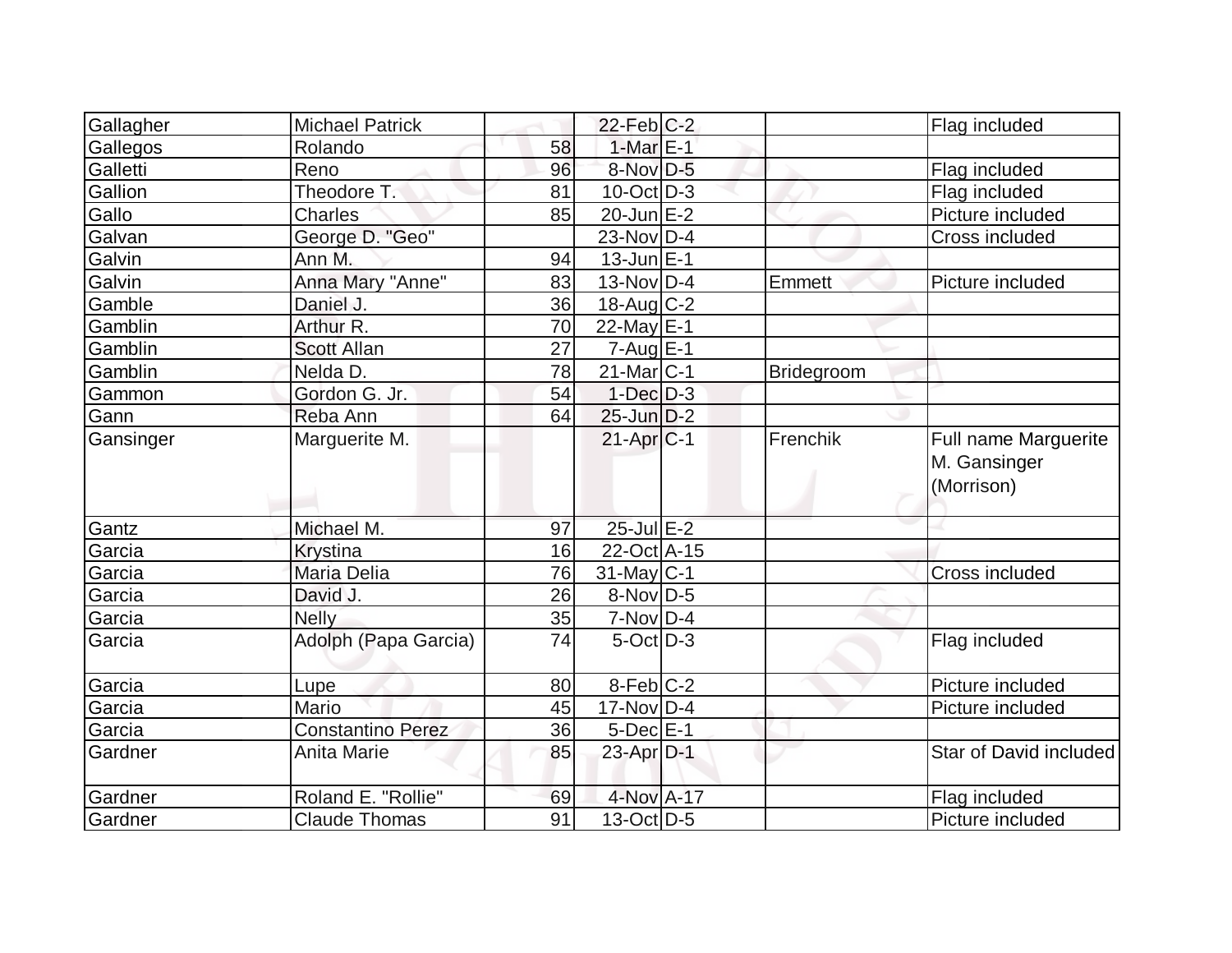| Gargas     | <b>John Martin</b>   | 83 | $17$ -Jul $C-1$         |            | Flag included      |
|------------|----------------------|----|-------------------------|------------|--------------------|
| Gariup     | Michael A.           |    | 28-Jan A-16             |            | Flag and Picture   |
|            |                      |    |                         |            | included           |
| Garner     | J.W.                 | 74 | $3-Mar \E-1$            |            | Flag included      |
| Garrard    | Sonny Lynn           | 44 | $9$ -Feb $E-2$          | Seuberling |                    |
| Garriott   | Leota Berniece       | 94 | $11-Sep \overline{E-1}$ |            |                    |
| Garriott   | <b>Marian Ruth</b>   | 87 | $3$ -May $C-1$          |            |                    |
| Garza      | Maria G.             | 81 | $2$ -May $E-1$          | Guitierrez | Picture included   |
| Garza      | Aurora G.            | 87 | $7$ -Apr $C-1$          |            |                    |
| Gasaway    | Kathleen Diane       | 52 | 30-Dec A-17             |            |                    |
| Gasiecki   | Walter John          | 90 | $7$ -Mar $E-2$          |            |                    |
| Gasparovic | Caroline E.          | 96 | 16-Nov D-4              | Luick      |                    |
| Gass       | Paul                 | 49 | 28-Jan A-17             |            |                    |
| Gauler     | Lawrence J."Larry"   | 71 | $19$ -Mar $ C-1$        |            |                    |
| Gault      | Ralph W. Sr.         | 91 | $15$ -Nov D-5           |            | Flag included      |
| Gavin      | John Austin Jr.      | 53 | $13-Sep C-2$            |            |                    |
| Gavura     | Keith                | 54 | $7-Oct$ A-16            |            |                    |
| Gavura     | Veda                 | 77 | $21$ -Jan $A-16$        | Emmond     |                    |
| Gawron     | John P.              | 77 | $3-May C-1$             |            | Flag and of K of C |
|            |                      |    |                         |            | emblem included    |
| Gawthrop   | <b>Albert Leroy</b>  | 89 | 20-Mar $E-1$            |            |                    |
| Gay        | <b>Shawn Michael</b> | 45 | 26-Nov A-14             |            |                    |
| Gayda      | Jennie "Nana"        | 84 | $12-Sep$ $E-2$          | D'Aloisio  | Picture included   |
| Gbur       | <b>Nickolas</b>      | 84 | $5$ -Jun $E-1$          |            | Flag included      |
| Gbur       | Paul A. Sr.          | 51 | $22$ -Dec $D-3$         |            |                    |
| Geer       | Thomas G. "Tom"      | 71 | 5-Apr E-1               |            |                    |
| Gehrt      | Ernest H.            | 84 | $17$ -Apr $E-1$         |            | Flag included      |
| Geiselman  | <b>David Miles</b>   | 30 | $28-Sep D-5$            |            |                    |
| Gembala    | Betty A.             | 77 | $10$ -Jul $C-2$         |            |                    |
| Genard     | Robert D.            | 69 | $11$ -Jan $ C-1 $       |            |                    |
| Gensel     | Phyllis J.           | 62 | 18-Aug C-2              | Gearman    |                    |
| George     | Neseab               | 92 | $14$ -Feb $E-1$         |            |                    |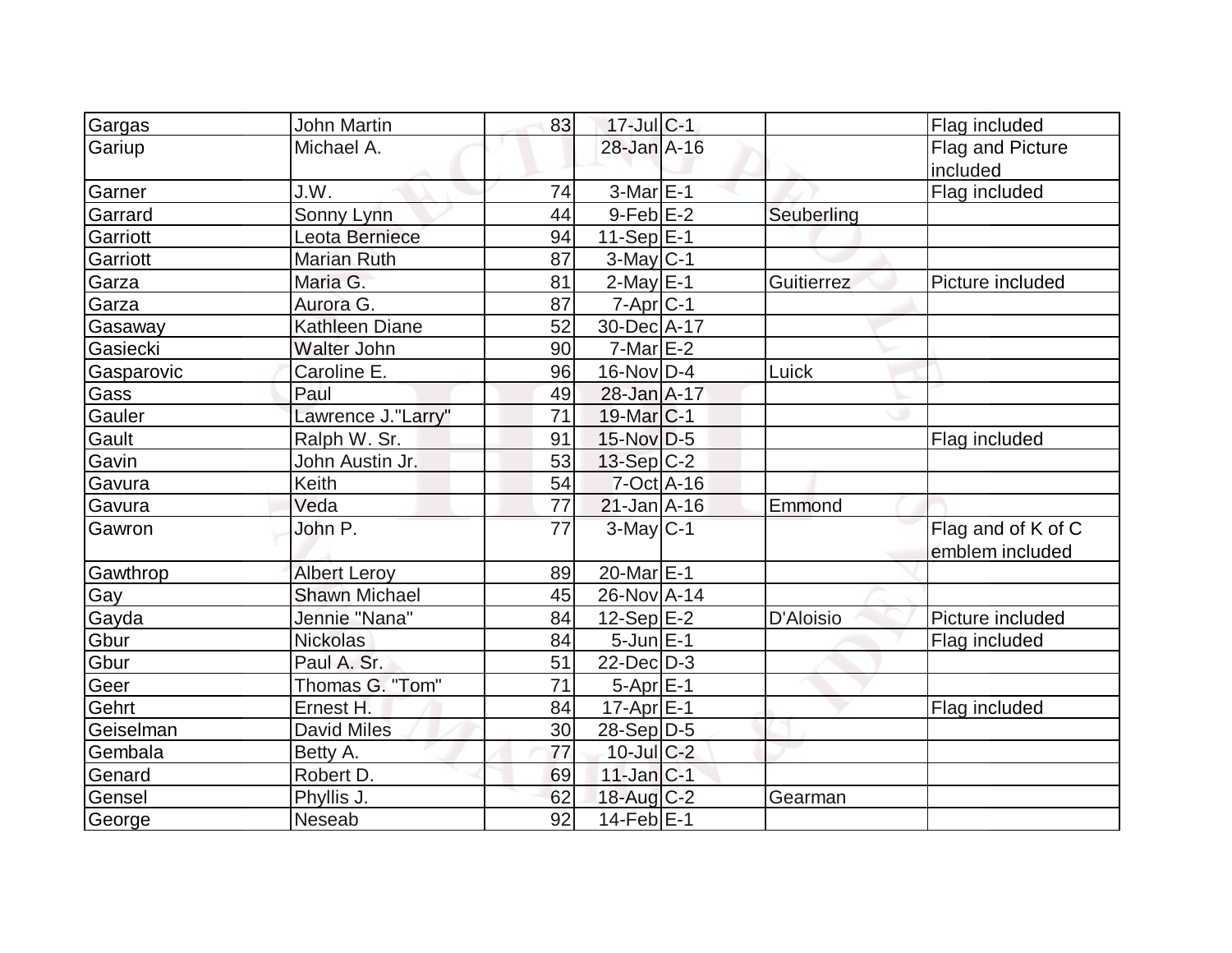| George         | Anna W.                | 95     | 4-Nov A-16        | Karageorge     | Cross included          |
|----------------|------------------------|--------|-------------------|----------------|-------------------------|
| Georgevich     | Lucia                  | 82     | $16$ -Jan $E-2$   |                |                         |
| Gerber         | William Jr. "Bill"     | 71     | $2$ -Apr $D-1$    |                |                         |
| Gerdich        | Mike                   |        | $29$ -Mar $C-2$   |                |                         |
| Gerenda        | Bruce E.               | 56     | 24-Nov D-5        |                |                         |
| Gericke        | Lee                    |        | $8$ -Mar $ C-2 $  |                |                         |
| Gericke        | Elanda "Lee"           |        | $17$ -Jan $ C-1 $ |                |                         |
| Gericke        | Julius J. Jr.          | 78     | $21-Apr$ $C-2$    |                | Flag included           |
| Germeraad      | Harriet                | 87     | $6$ -Apr $E-1$    | <b>Brown</b>   |                         |
| <b>Germick</b> | Maryann                | 67     | $22-Sep D-1$      | <b>Bolek</b>   |                         |
| Gernenz        | <b>Marvin Fredrick</b> | 72     | $6$ -Nov $D-3$    |                | Flag included           |
| Gerrity        | Paul F., Honarable     | 80     | $15$ -Aug $E-2$   |                | Flag included           |
| Gesse          | Helen D.               | 86     | 12-May $E-1$      |                |                         |
| Getty          | Gracia                 | 95     | $29$ -Mar $C-2$   | Gibbs          | Full name Gracia        |
|                |                        |        |                   |                | <b>Kragness Getty</b>   |
| Gibbs          | Catherine A.           | 50     | 31-Aug C-2        | Carnett        | Picture included        |
| Gibson         | <b>Betty Joan</b>      | 73     | $2$ -Mar $ C-1 $  |                |                         |
| Gibson         | Louis W.               | 80     | $28-Sep D-5$      |                | <b>Flag and Picture</b> |
|                |                        |        |                   |                | included                |
| Gielow         | Sylvia                 | 92     | $22$ -Mar $C-2$   | <b>Nastoff</b> |                         |
| Giemzik        | Eugene F.              | 74     | 8-Feb C-1         | Speedo         |                         |
| Gikas          | Catherine              |        | $25$ -Jun $D-2$   | Rogiokos       | Cross included          |
| Gildersleeve   | Roy                    | 65     | $6$ -Mar $E-2$    |                |                         |
| Gill           | <b>Shirley Mae</b>     | 83     | $27-Sep D-1$      | Thompson       |                         |
| Gill           | David L. "Doc Dav"     | 71     | $25$ -Jun $D-2$   |                |                         |
| Gillaspie      | Jane S.                |        | $7-Mar$ $E-2$     |                |                         |
| Gilpin         | <b>Scarlett Grace</b>  | infant | $4$ -Jan $C-2$    |                |                         |
| Giordano       | Carol B.               | 77     | $2$ -Mar $ C-1$   | Maglis         |                         |
| Gismondi       | John J.                | 82     | $9$ -Oct $D-4$    |                | Flag included           |
| Gjoreska       | Liljana                | 47     | $31$ -Jan $D-4$   |                | Cross included          |
| Gjorgjioska    | Mitra                  | 79     | $26-Sep$ D-4      |                | Cross included          |
| Gladish        | Dorothy                | 76     | 29-Jul A-16       | Geci           |                         |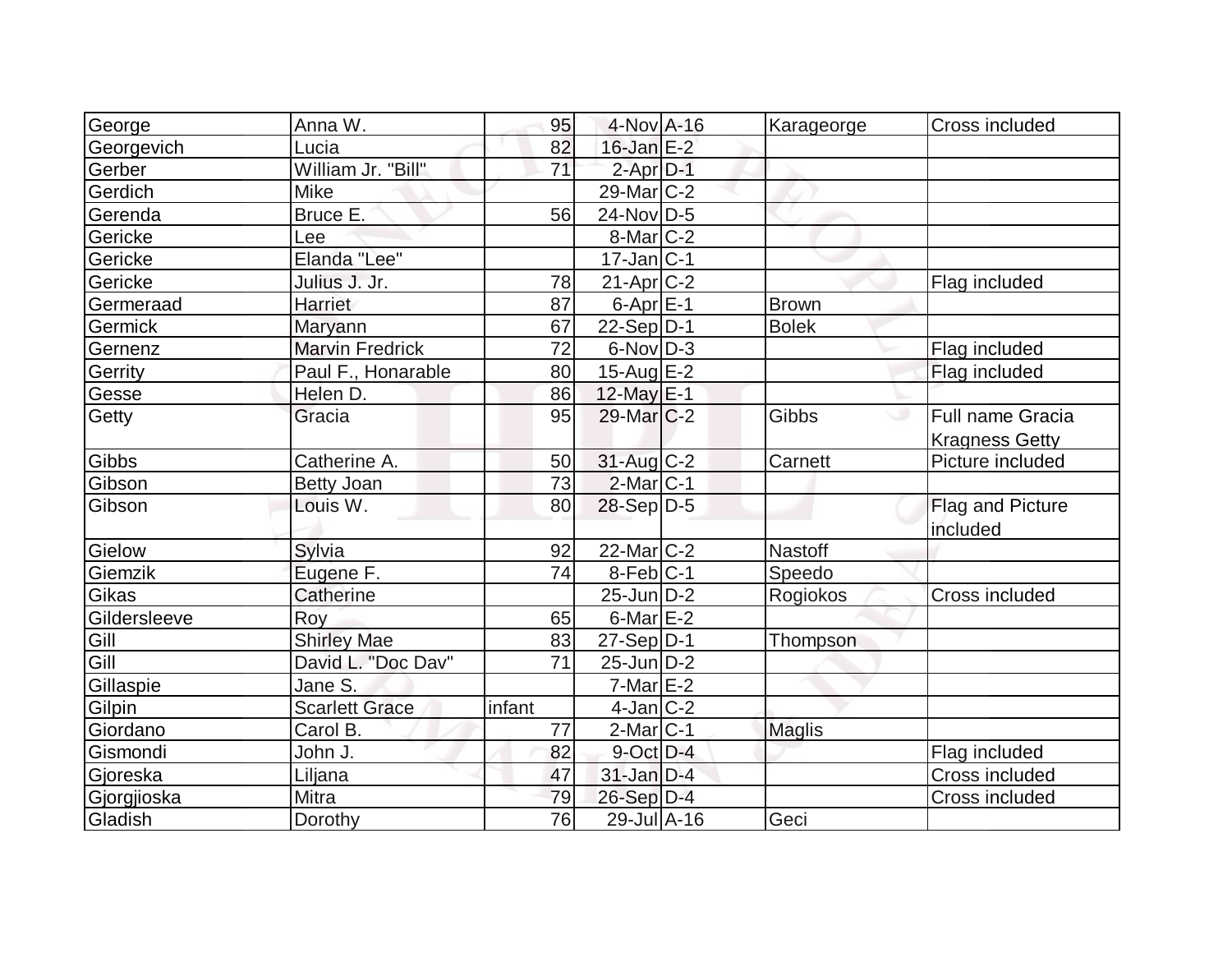| Gladish     | Stephania "Betty"     | 93              | $20$ -Oct D-4         | Mindala       | Cross included                      |
|-------------|-----------------------|-----------------|-----------------------|---------------|-------------------------------------|
| Glancy      | Dean R. Sr.           | 87              | 16-Sep A-16           |               | Flag included                       |
| Gland       | Jeanne                | 82              | 11-Apr $E-1$          |               |                                     |
| Glascow     | Michael "Da Limey"    | 48              | $21$ -Nov $E-1$       |               |                                     |
| Glasgow     | Albert A.             | $\overline{77}$ | $7 - Aug$ E-1         |               |                                     |
| Glass       | <b>Ronald William</b> | 59              | $11-Apr \mathsf{E-1}$ |               | "Ronnie/Ron"                        |
| Glasshagel  | <b>Billie Marie</b>   | 78              | $13-Nov D-3$          |               |                                     |
| Gleghorn    | Alfred H. Jr.         | 75              | $24$ -JulC-2          |               | Flag included                       |
| Glesne      | Jean                  | 83              | $1-Jan C-1$           |               | Jean Holloway<br>Glesne             |
| Glick       | Thomas F.             | 84              | $25$ -Jan $C-2$       |               | Flag included                       |
| Glorioso    | Nancy                 | 87              | $27$ -Feb $ E-1 $     |               |                                     |
| Glorioso    | John                  | 88              | $17-Oct$ D-3          |               |                                     |
| <b>Glos</b> | Harold G. Jr.         | 78              | 28-Dec D-4            |               |                                     |
| Gloyd       | Jane                  | 82              | $25$ -Apr $E-1$       |               |                                     |
| Gnemi       | Betty L.              | 80              | 29-Mar C-2            | Colvin        | Full name Betty L.<br>(Gnemi) Jesko |
| Goad        | Andrew B.             | 56              | $30$ -Apr $ C-2 $     |               |                                     |
| Goebel      | <b>Grace Marie</b>    | 45              | $22$ -Jul $A-16$      |               |                                     |
| Goebel      | Clyde A.              | 92              | $13$ -Jan $ C-1 $     |               |                                     |
| Goff        | Kaylie Samantha       | 13<br>months    | 26-Nov A-14           |               |                                     |
| Gohring     | George W.             | 81              | $28$ -Dec $D-4$       |               |                                     |
| Gohus       | Theodore M.           | 65              | $2$ -Jan $E-1$        |               | Flag included                       |
| Golarz      | Sylvia L.             | 87              | $30$ -Aug C-2         |               | Picture included                    |
| Golarz      | Chestine L.           | 86              | 19-Jun C-2            | Maka          |                                     |
| Gold        | Clarence              | 85              | 28-Nov E-1            |               |                                     |
| Goldman     | Ann                   | 75              | 24-Jun A-16           | <b>Azimow</b> | Picture included                    |
| Goldschmidt | Audrey                | 79              | 20-Nov D-4            |               | Star of David included              |
| Golec       | Agnes K.              | 77              | $13$ -Jul $C-2$       |               |                                     |
| Golly       | Sue T.                |                 | 4-Nov A-17            | Klocek        |                                     |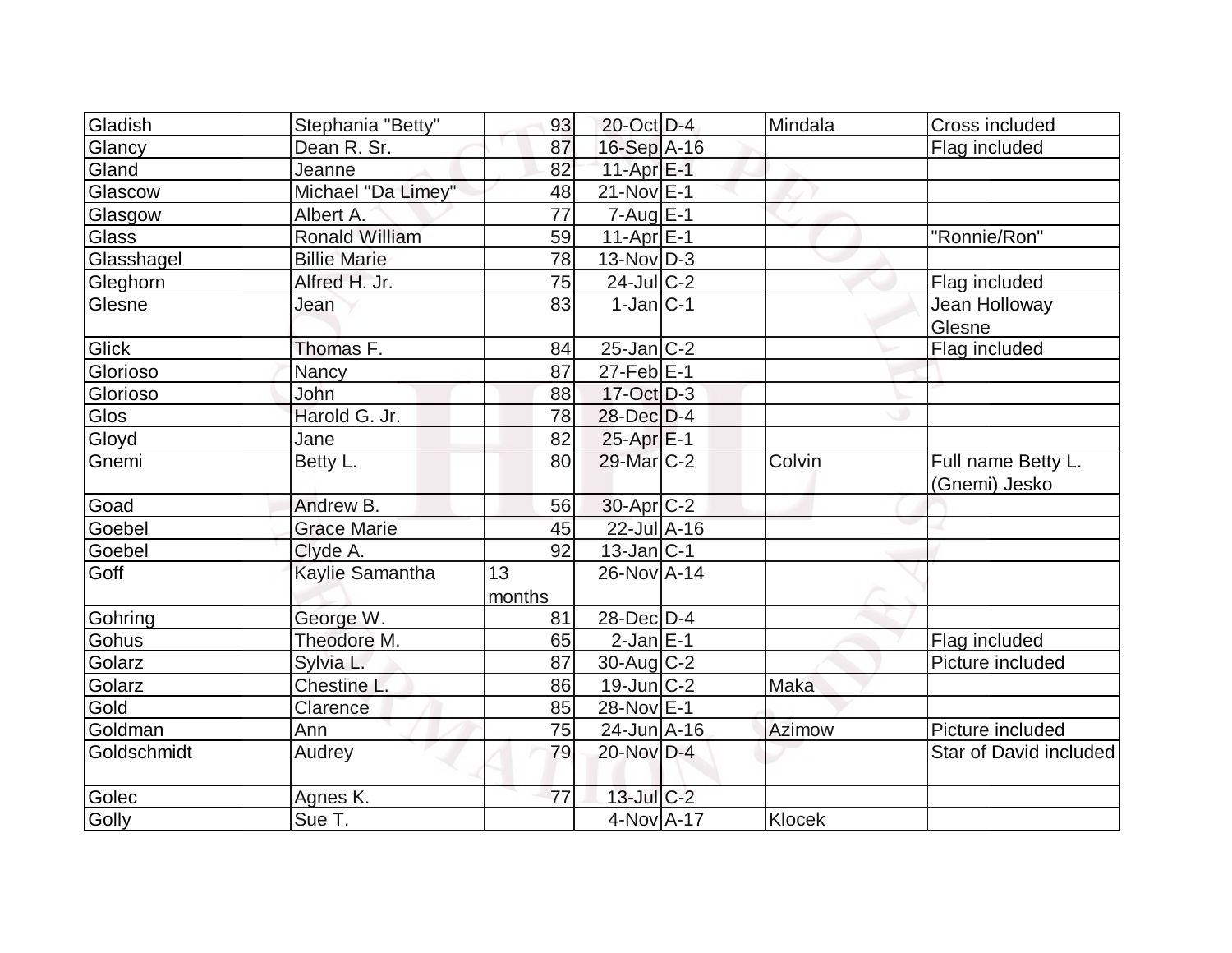| Golon        | Lorraine              | 47 | $11-Sep$ $E-2$    | <b>Bundy</b>  | Picture included                                        |
|--------------|-----------------------|----|-------------------|---------------|---------------------------------------------------------|
| Golubiewski  | Marian                | 93 | $4$ -Jan $C-2$    |               | Flag included                                           |
| Gomez        | Peter Anthony Jr.     | 85 | 24-Jul C-2        |               | Flag included                                           |
| Gomez        | Jose J.               | 83 | 20-Dec D-3        |               |                                                         |
| Gomez        | Maria                 | 75 | 29-Oct A-13       |               |                                                         |
| Gonczy       | John T.               | 89 | $7$ -Dec $C$ -2   |               | Flag included                                           |
| Gonsiorowski | Stella A.             | 96 | $4$ -Dec $D-3$    | Wojtena       |                                                         |
| Gonzalez     | Sally                 | 72 | $17$ -Dec $A$ -13 | <b>McEvoy</b> |                                                         |
| Gonzalez     | Jeanne                | 77 | $10$ -Oct $ D-4 $ |               |                                                         |
| Gonzalez     | Jennifer M.           | 34 | $21$ -Jan $A$ -16 |               |                                                         |
| Gonzalez     | <b>Augustin Perez</b> | 55 | $4$ -Dec $D-4$    |               | Picture included                                        |
| Gonzalez     | Alejandro             | 91 | $10$ -Jan $ E-1 $ |               |                                                         |
| Gonzalez     | Israel V.             | 80 | $3$ -Jan $E-2$    |               | Picture included                                        |
| Gonzalez     | Rafael                | 70 | $15$ -Jan $ C-2 $ |               |                                                         |
| Gonzalez     | Marian F.             | 81 | $4$ -Jan $C-2$    |               |                                                         |
| Gooch        | Catherine             | 93 | $6$ -Mar $E-2$    | Fanno         | <b>Catherine Samblis</b><br>Gooch / Picture<br>included |
| Goode        | <b>Steven George</b>  | 41 | $13$ -Aug $D-1$   |               |                                                         |
| Goodman      | Maude E.              | 92 | $14$ -Jan $A$ -17 | Prichard      |                                                         |
| Goodman      | Phil, DDS             | 84 | $16$ -Oct $ D-3 $ |               | Star of David included                                  |
| Goodman      | Rose M.               | 76 | 3-Oct D-4         |               |                                                         |
| Goodman      | Roy L. Sr.            |    | $9$ -Mar $ C-2 $  |               |                                                         |
| Goodson      | <b>Kenneth David</b>  | 52 | $20$ -Jan $ C-1 $ |               | Picture included                                        |
| Goodus       | Paul W.               | 92 | $29$ -Jan D-2     |               |                                                         |
| Gorby        | Jeffrey T.            | 48 | $22$ -Dec $D-3$   |               |                                                         |
| Gorby        | Halwyn C. "Hal"       | 69 | $7-Nov$ D-4       |               |                                                         |
| Gordon       | Mickey W.             | 42 | $14$ -Jun $ C-1 $ |               |                                                         |
| Gordon       | James R.              |    | 18-Nov A-17       |               |                                                         |
| Gordon       | Pamela Sue            | 60 | 24-Sep A-14       | Clifford      |                                                         |
| Gordon       | James Rankin Jr.      | 60 | $1-Oct$ $A-12$    |               |                                                         |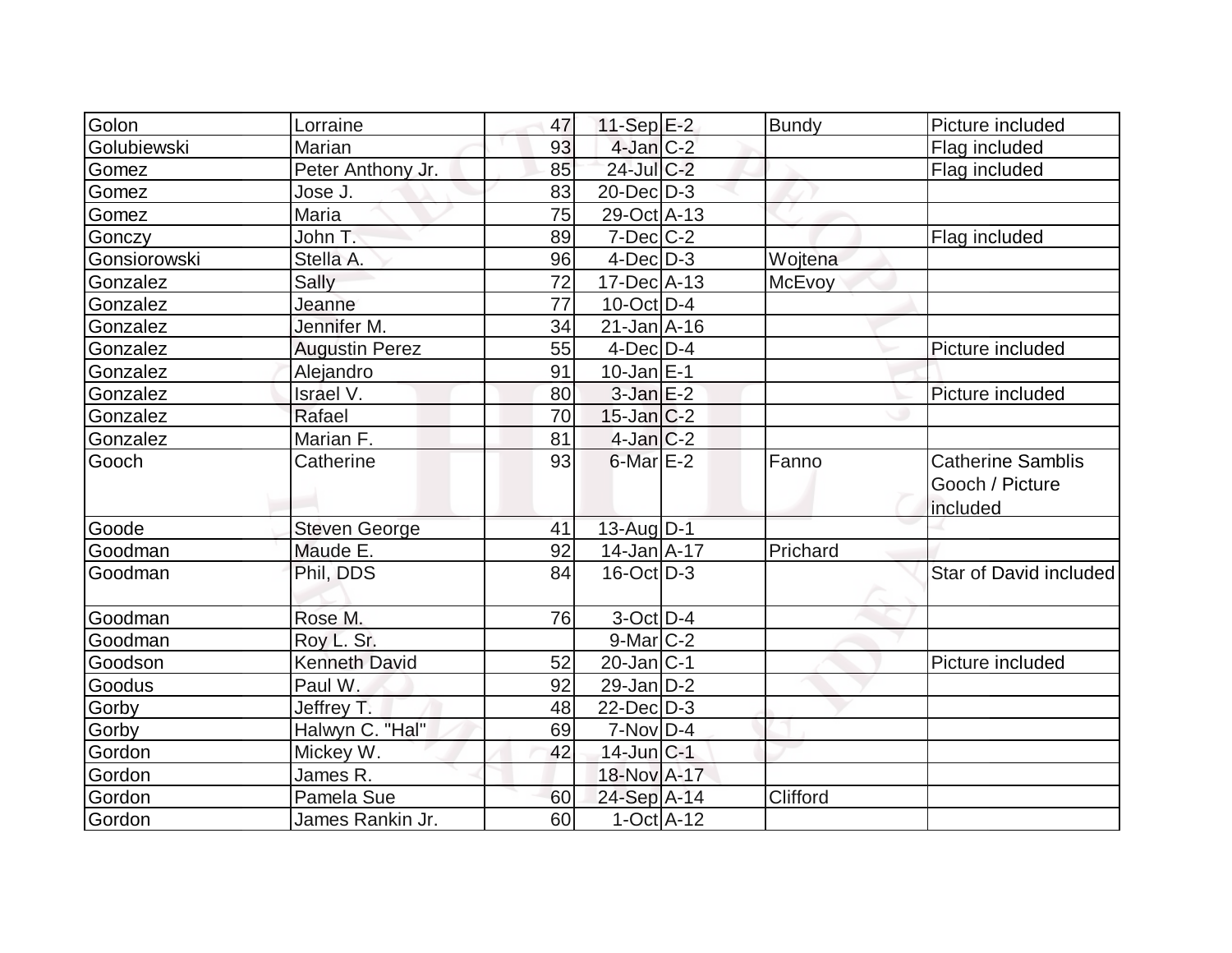| Gorincen   | John R.                       | 65 | $14$ -Dec $C$ -2      |         |                              |
|------------|-------------------------------|----|-----------------------|---------|------------------------------|
| Gorney     | Mary L.                       | 88 | 10-Nov D-5            |         |                              |
| Gorny      | Dolores K.                    | 76 | 27-May A-16           | Swetlik |                              |
| Gorsich    | Helen A.                      | 92 | $2$ -Mar $ C-1 $      |         |                              |
| Gorski     | Margaret                      | 92 | 18-Apr <sub>E-1</sub> | Kish    | Picture included             |
| Gorski     | Patricia A.                   | 66 | 19-Nov A-14           | Warran  |                              |
| Gorski     | Edward                        | 88 | $25$ -Oct $D-3$       |         | Flag included                |
| Gossetti   | Emily Joan                    | 92 | $10$ -May C-1         | Gawlik  |                              |
| Gourley    | William L.                    | 86 | 15-Aug $E-2$          |         | Flag and Picture<br>included |
| Gouwens    | Charlene E.                   | 72 | $27$ -Mar $E-1$       |         |                              |
| Gouwens    | Tys T. "Bud"                  | 90 | $7$ -Dec $ C$ -2      |         |                              |
| Gower      | Joan P. "Pat"                 | 69 | $3-Sep$ $D-1$         |         |                              |
| Grabek     | Elizabeth "Helen"             | 80 | $9$ -Dec $A$ -17      |         |                              |
| Grabinski  | Ann L.                        | 70 | 8-Apr A-17            | Larson  |                              |
| Grabowski  | Julia A.                      | 79 | 28-Nov E-1            | Gaik    |                              |
| Grams      | E.J. "AI"                     | 89 | $17$ -Apr $E-1$       |         |                              |
| Granack    | <b>Frank Andrew</b>           | 87 | $4$ -Nov $A$ -17      |         | Flag included                |
| Granat     | Mary M.                       | 63 | $15-Sep C-1$          |         |                              |
| Grankowski | Anne                          | 80 | $17$ -Jan $ C-2 $     |         |                              |
| Grankowski | Slyvia Patricia "Aunt<br>Pat" |    | $28$ -Apr $ C-1 $     |         |                              |
| Grant      | Perry O.                      | 76 | $16-Sep$ A-16         |         |                              |
| Grant      | Elnora                        | 51 | $29$ -Aug $D-4$       |         |                              |
| Grant      | Tommie Lee "Lil Gal"          | 76 | $11$ -Jul $E-1$       |         |                              |
| Grant      | Hattie L.                     | 91 | $2$ -May $E$ -1       | Millsap |                              |
| Grass      | Glenda K.                     | 49 | $22$ -Mar $C-2$       |         |                              |
| Graves     | Edwin H.                      | 87 | $24$ -May C-2         |         | Flag included                |
| Graykowski | Harry                         | 75 | $9$ -Aug $C-1$        |         | Picture included             |
| Grdinich   | Anthony                       | 77 | $12$ -Oct D-3         |         | Flag included                |
| Greavu     | Robert "Bob"                  | 40 | $21-Oct$ A-16         |         |                              |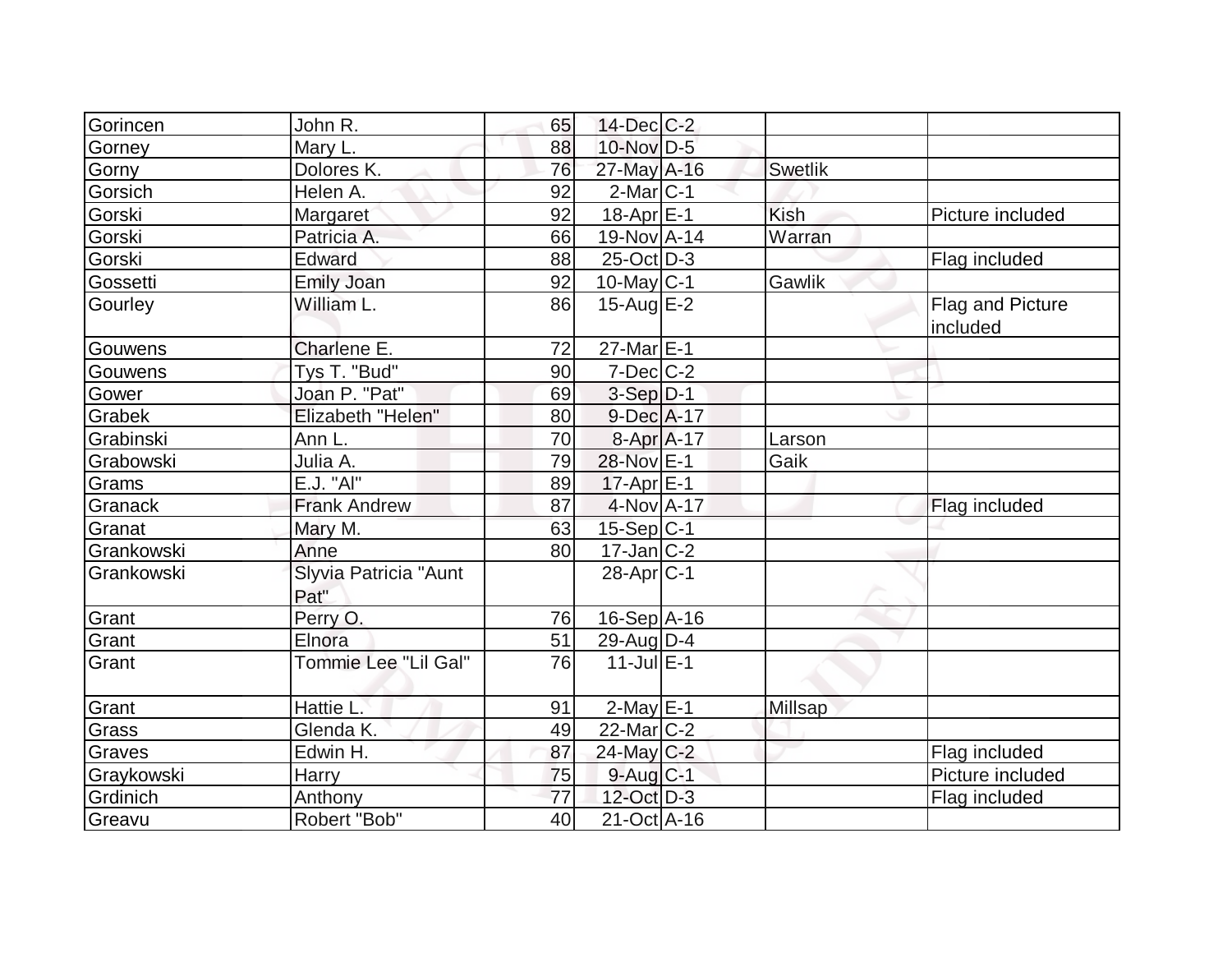| Green       | <b>Bertha</b>         | 90 | $17$ -May C-2     |              |                                                 |
|-------------|-----------------------|----|-------------------|--------------|-------------------------------------------------|
| Green       | Mary                  | 59 | $2$ -Jul $C-1$    | Spitz        |                                                 |
| Green       | Evelyn A.             | 81 | 30-Nov C-1        |              |                                                 |
| Greenberg   | Shirley K.            | 86 | $12$ -Apr $ C-1 $ |              |                                                 |
| Greenburg   | Helen J.              | 87 | $4$ -May E-1      |              |                                                 |
| Greene      | Leonette A.           | 89 | $9-Nov C-1$       |              |                                                 |
| Greene      | Nancy J.              | 52 | 20-Aug C-1        | Westforth    |                                                 |
| Greene      | James E.              | 84 | $29$ -Dec $ D-4 $ |              |                                                 |
| Greenleaf   | Elaine J.             | 82 | 28-Aug E-1        |              |                                                 |
| Greenwell   | Joseph                | 50 | $2-Feb$ $E-1$     |              | Flag included                                   |
| Greer       | <b>Karen</b>          | 60 | $28$ -Apr $C-2$   | Carlisle     |                                                 |
| Greer       | Earl                  |    | $14$ -Jun $ C-1 $ |              |                                                 |
| Greer       | Jo                    | 78 | $27$ -Jul C-1     | Rusher       |                                                 |
| Greer       | Glen A.               | 42 | $9$ -May $E-2$    |              |                                                 |
| Gregoline   | Marguerite            | 90 | $8-AugE-2$        |              |                                                 |
| Gregson     | Martha S.             | 79 | 9-Sep A-17        |              | Husbands: Trask-<br>Gregson-Jones-<br>Pendleton |
| Greiving    | Kathryn               | 84 | $8-Mar$ $C-2$     |              |                                                 |
| Grelecki    | <b>Stanley</b>        | 92 | $15-Sep C-1$      |              | Flag included                                   |
| Grendzinski | Ronald A. Sr.         | 71 | 19-Mar C-1        |              |                                                 |
| Grennis     | Vincent J.            | 87 | $25$ -Jun $D-2$   |              | <b>Flag and Picture</b><br>included             |
| Gresham     | Susan Kay             |    | $13-Sep C-2$      | <b>Myers</b> | Full name Susan Kay<br>Surovek-Gresham          |
| Greski      | Richard J. Sr. "Dick" | 83 | $24$ -May C-2     |              | Flag included                                   |
| Grezovski   | Kathy                 | 29 | 15-Nov D-6        |              | Coss included                                   |
| Gribschaw   | Catherine M.          | 53 | 17-Apr E-1        |              |                                                 |
| Grieger     | Doris Lee             | 75 | $8-Aug$ $E-2$     |              |                                                 |
| Griesel     | Vera                  |    | $26-Sep$ D-4      |              |                                                 |
| Griesel     | Dale H.               | 71 | 27-Nov D-4        |              |                                                 |
|             |                       |    |                   |              |                                                 |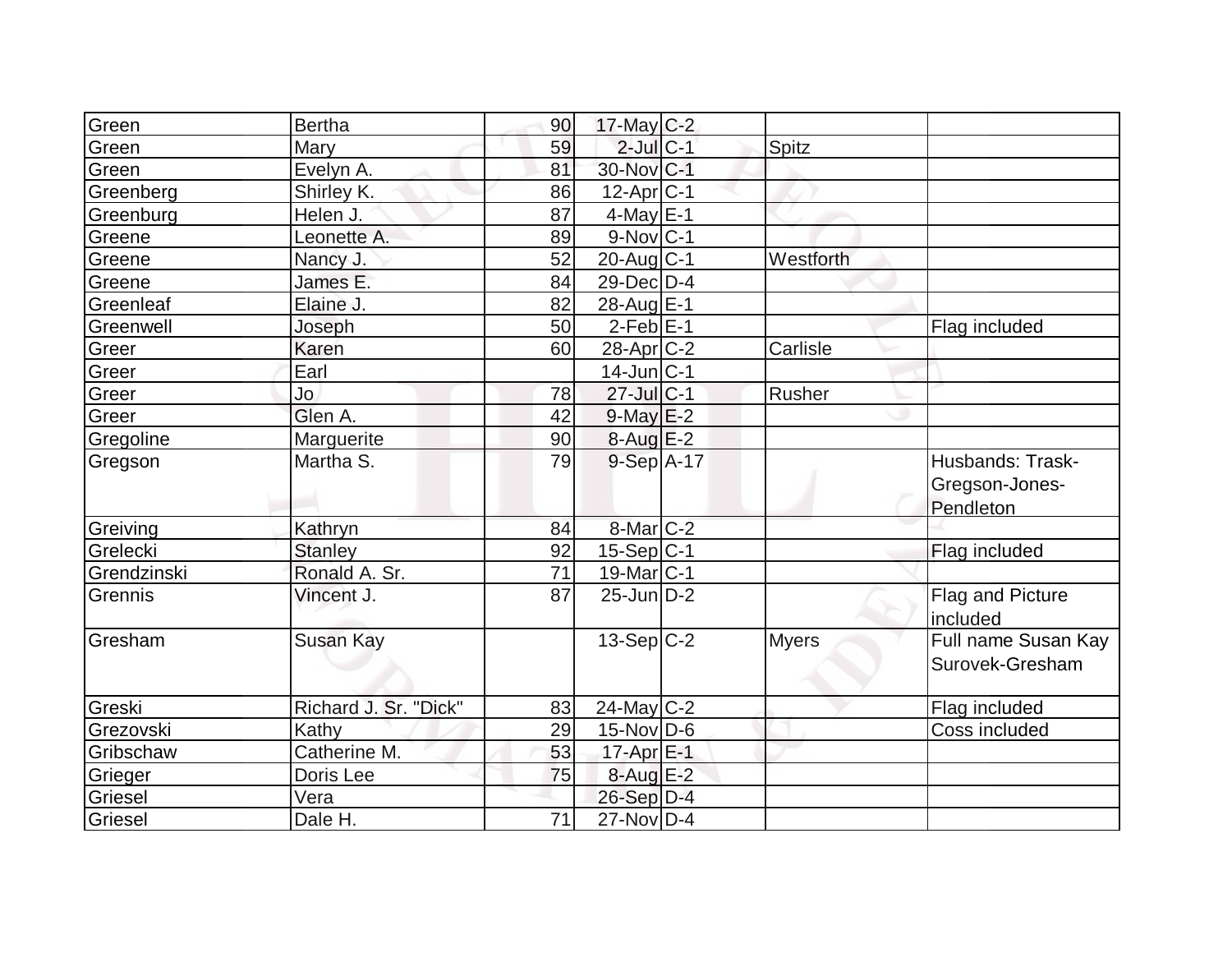| Griffey         | Homer Wayne          | 76 | $6$ -Feb $E-1$         |                  |                                                     |
|-----------------|----------------------|----|------------------------|------------------|-----------------------------------------------------|
| Griffin         | Ruby J.              | 92 | 25-May C-1             | Anderson         |                                                     |
| Griffin         | Gloria A.            | 53 | 8-Feb C-2              |                  |                                                     |
| Griffith        | Doris Lorie          | 91 | $13$ -Jun $E-2$        |                  | <b>Full name Doris Lorie</b><br><b>Shaw Griffin</b> |
| Grillon         | Dianne M.            | 50 | 28-Nov E-2             |                  |                                                     |
| Grimaldo        | <b>Immanuel Jose</b> | 64 | $10$ -JulC-2           |                  | Picture included                                    |
| Grimler         | Vernon G.            | 72 | $15-Apr$ A-18          |                  | Flag included                                       |
| Grimmer         | Edward J. Jr.        | 57 | $24$ -Jan $ C-2 $      |                  | Flag included                                       |
| Grinis          | Bruno B., Rev.       |    | $24$ -May C-2          |                  | Cross included                                      |
| Griswold        | Gregory J.           | 61 | $21$ -Aug $E-1$        |                  |                                                     |
| <b>Gritters</b> | Kathryn              | 72 | $4$ -Jan $ C-2 $       |                  |                                                     |
| <b>Grkinich</b> | Dara                 | 81 | $6$ -Oct $D-4$         |                  | Cross included                                      |
| Groeger         | <b>Alice Faye</b>    | 86 | $18$ -Dec $D-3$        |                  |                                                     |
| Groen           | Bruce A.             | 45 | $5$ -May $C-1$         |                  |                                                     |
| Gromala         | Olga A.              | 86 | $26$ -Jul $ C-2 $      | Kucharski        |                                                     |
| Gronkiewicz     | Edward J. "Mr. G."   | 75 | $11$ -Jul $E-2$        |                  | Picture included                                    |
| <b>Gross</b>    | Zygmunt R. "Ziggie"  | 97 | $12$ -Dec $E-2$        |                  | Picture included                                    |
| Gross           | <b>Jill Marie</b>    | 26 | 14-Mar <sub>E-1</sub>  |                  | Picture included                                    |
| Gross           | Irmgard              | 83 | $16$ -Aug $C-2$        |                  |                                                     |
| Grothouse       | Marguerite A.        | 85 | $24$ -Mar $ C-1 $      |                  |                                                     |
| Gruber          | Jean C.              | 74 | $22$ -Aug E-2          |                  |                                                     |
| Gruchalski      | Lawrence J.          | 60 | $20$ -May $A$ -16      |                  | Flag included                                       |
| Grudzien        | Mary L.              | 83 | $7-Feb$ $C-2$          | Adamus           |                                                     |
| Grudzien        | Gregory J.           | 58 | $1-Dec D-3$            |                  |                                                     |
| Gryczewski      | <b>Isabelle R.</b>   | 74 | 18-Mar <sub>A-16</sub> | <b>Binkowski</b> |                                                     |
| Grynovich       | Joan Evelyn          | 75 | $24$ -Jan $ C-1 $      |                  |                                                     |
| Grzesiak        | Alfreda R.           | 81 | $28$ -JulC-2           |                  |                                                     |
| Grzybowski      | Joseph               | 64 | 18-Feb A-16            |                  |                                                     |
| Grzych          | Marie "Ree"          | 51 | $1$ -Dec $D-3$         |                  |                                                     |
| Guadagnino      | Raymond "Nino"       | 62 | 25-Feb A-16            |                  |                                                     |
| Guadiana        | Lazaro "Chito"       | 80 | $19$ -Jan $ C-1 $      |                  |                                                     |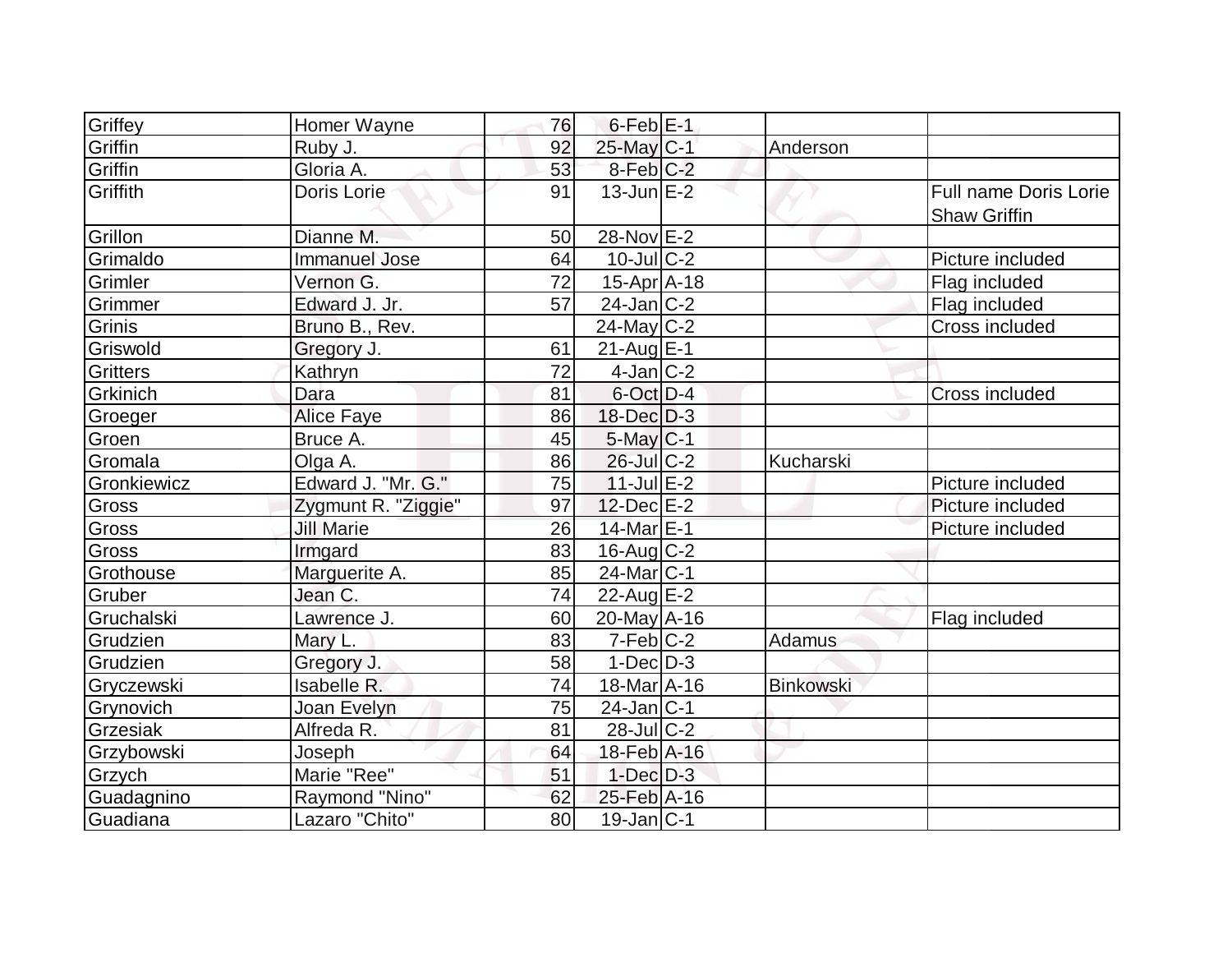| Gue        |                                 | 68 |                   |                 |         | Masonic emblem         |
|------------|---------------------------------|----|-------------------|-----------------|---------|------------------------|
|            | Larry                           |    | $13$ -May C-1     |                 |         | included               |
| Guerra     | Sarah E.                        | 81 | 27-Apr C-2        |                 |         |                        |
| Guerra     | Mona                            | 52 | 19-Mar C-1        |                 | Garza   | Picture included       |
| Guerra     | Amelia                          | 73 | $2-MayE-2$        |                 |         |                        |
| Guerrero   | <b>Manuel DeJesus</b><br>"Papi" | 80 | $13$ -Jan $ C-1 $ |                 |         | Picture included       |
| Guerrero   | Georginna "Ginna"               | 44 | $13$ -Jan $ C-2 $ |                 |         |                        |
| Guettner   | <b>Jane Marie</b>               | 70 | $26$ -Jun $ C-1$  |                 |         |                        |
| Gugala     | Walter S. "Wally"               | 69 | $19$ -Jul $C-2$   |                 |         | Flag included          |
| Guild      | Dolores "Jean"                  | 87 | $10-Sep C-1$      |                 |         |                        |
| Gulaboff   | Nicholas "Kole"                 | 80 | $21$ -Mar $ C-1$  |                 |         | <b>Cross included</b>  |
| Gulassa    | <b>Rita</b>                     | 73 |                   | $1$ -Jul $A-16$ | Johnson |                        |
| Gulford    | Kevin J.                        | 58 | $8$ -Jun $E-2$    |                 |         |                        |
| Gulotta    | Rose M.                         | 85 | $1-Nov$ D-4       |                 | Pomilia |                        |
| Gumulauski | Robert J.                       | 69 | $18$ -Apr $E-2$   |                 |         | Flag included          |
| Gunderson  | Margaret A.                     |    | $12$ -Oct $D-3$   |                 |         |                        |
| Gunlogson  | Doris E.                        | 90 | $26$ -Jan $E-2$   |                 |         |                        |
| Gunter     | Merretta J.                     | 76 | $17$ -Jan $ C-2 $ |                 |         |                        |
| Gunter     | <b>Raymond Junior</b><br>"Ray"  | 82 | $21-Nov$ E-1      |                 |         |                        |
| Gunther    | Ruth H.                         | 88 | 22-Oct A-15       |                 |         |                        |
| Guptill    | George R.                       | 85 | $2$ -May $E-2$    |                 |         | Cross included         |
| Gurevitz   | Joel B.                         | 61 | 21-Oct A-16       |                 |         | Star of David included |
| Gurnak     | Suzanne "Sue"                   | 95 | 22-Nov A-17       |                 |         |                        |
| Gursky     | Martha Kern                     | 91 | 24-Mar C-1        |                 |         |                        |
| Guska      | Sava                            | 86 | $25$ -Jan $ C-2 $ |                 |         | Cross included         |
| Guthrie    | Shelila                         | 48 | 13-Mar E-2        |                 |         |                        |
| Gutierrez  | Mary R.                         | 92 | $4$ -Aug $C-1$    |                 |         |                        |
| Gutierrez  | Gloria Y. "Yolanda"             | 61 | 13-Aug D-1        |                 |         |                        |
| Gutierrez  | Ramon                           | 47 | $9$ -May $E-2$    |                 |         | Flag included          |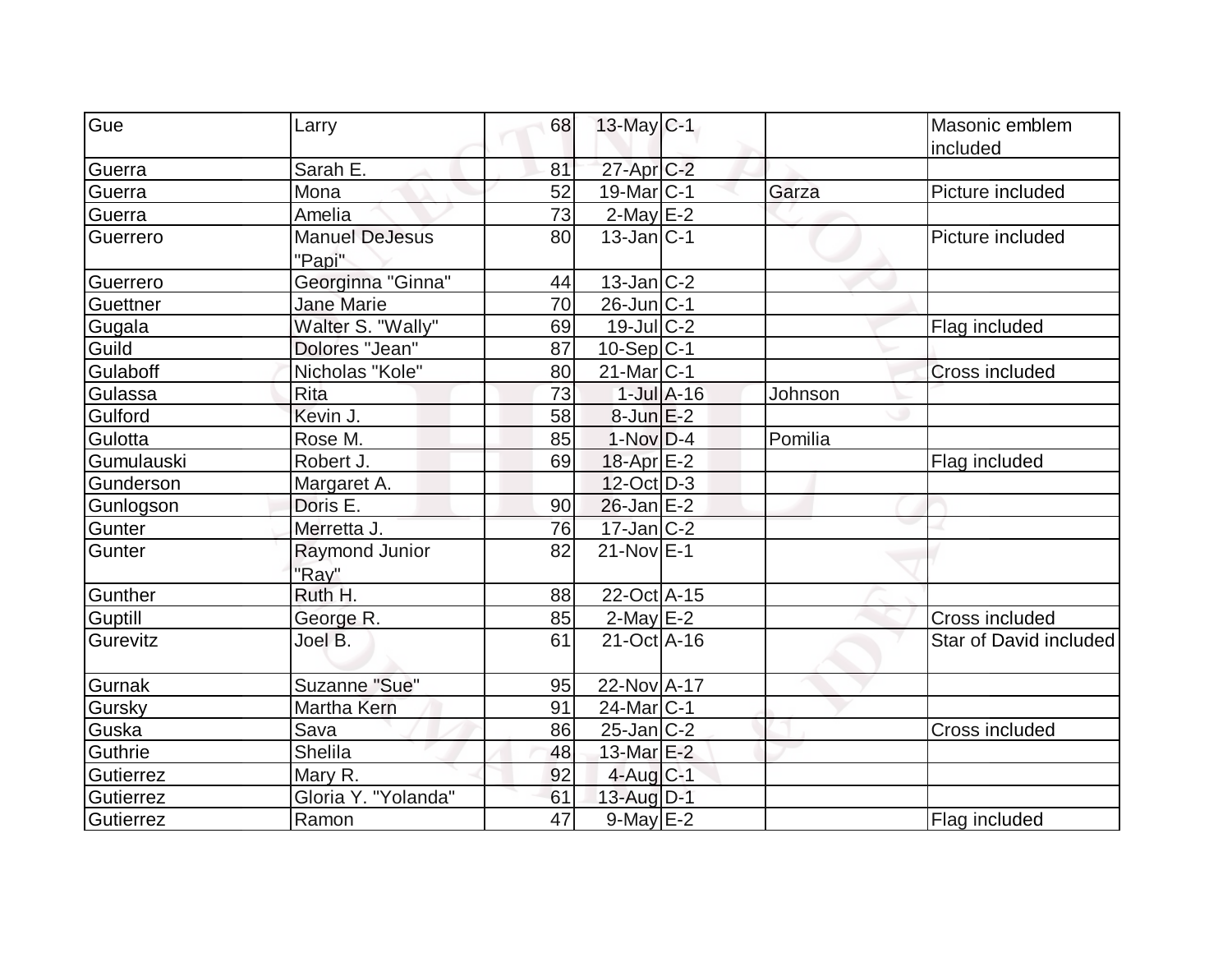| Guzman           | Jose "Tony"         | 61 | $15-Sep C-1$      |               | Flag included                             |
|------------------|---------------------|----|-------------------|---------------|-------------------------------------------|
| Gyura            | Martin J. Jr.       | 89 | 15-Apr A-16       |               | Flag included                             |
| Gyure            | Scott S.            | 53 | $3-Sep$ D-1       |               |                                           |
| Gyure            | Helen E.            | 85 | $12$ -Oct $ D-3 $ |               |                                           |
| Gyurko           | Joseph              | 88 | $16$ -Oct $ D-3 $ |               |                                           |
| <b>Haack</b>     | Robert G.           | 86 | $12$ -Dec $E-2$   |               | Flag included                             |
| Haak             | Marie J.            | 89 | $18$ -Dec $D-3$   |               |                                           |
| Haas             | <b>Carol Louise</b> | 49 | 15-May E-1        |               | Picture included                          |
| Habell           | <b>Anne Marie</b>   | 88 | $8-Nov D-5$       | Seman         |                                           |
| <b>Habzansky</b> | Paul A.             | 49 | 1-Mar $E-2$       |               |                                           |
| Hac              | Walter R. "Sonny"   | 71 | 29-Dec D-4        |               |                                           |
| Hacek            | Florence M.         | 89 | $4$ -Oct $D-3$    | Szymanski     |                                           |
| Hachlica         | <b>Betty</b>        | 85 | 20-Oct D-3        |               |                                           |
| Hack             | Elizabeth "Betty"   | 86 | 13-Aug D-1        | ت             | Full name Elizabeth<br><b>Hedwig Hack</b> |
| Haczynski        | Elizabeth A.        | 87 | $15$ -Mar $ C-2 $ | Trawczynski   |                                           |
| Hadarich         | Bertha M.           | 85 | $25$ -Jun $D-2$   | Gavura        |                                           |
| Haddad           | R. Jeanne           | 82 | $8$ -Jun $E-1$    |               | Picture included                          |
| Hager            | Wilma               | 85 | $1-MarE-1$        |               |                                           |
| Haggard          | Loretta B.          | 99 | $5-Apr$ $E-1$     |               |                                           |
| <b>Hahn</b>      | Margaret A.         | 54 | $4$ -Aug C-1      |               | Picture included                          |
| Haislip          | Sally Ann           | 77 | 30-May $E-2$      |               |                                           |
| Halal            | Frank               | 90 | 19-May $C-2$      |               | Flag included                             |
| Halbach          | Elizabeth A.        | 28 | 22-Jul A-17       | Urban         |                                           |
| Halberstadt      | Nancy               |    | $19$ -Feb $ D-1 $ |               |                                           |
| Halberstadt      | Charles C.          | 89 | 18-Mar A-16       |               |                                           |
| Halcarz          | Frank S. Sr.        | 89 | $3-NovD-4$        |               |                                           |
| Hale             | Roma Louise         | 96 | $31$ -Mar $ C-1 $ | <b>Benner</b> |                                           |
| Hale             | W. Glen             | 89 | $6$ -Feb $E-2$    |               | Flag included                             |
| Haley            | Lucille N.          | 84 | $6$ -Feb $E-1$    |               |                                           |
| Hall             | William E.          | 61 | 28-Nov E-2        |               |                                           |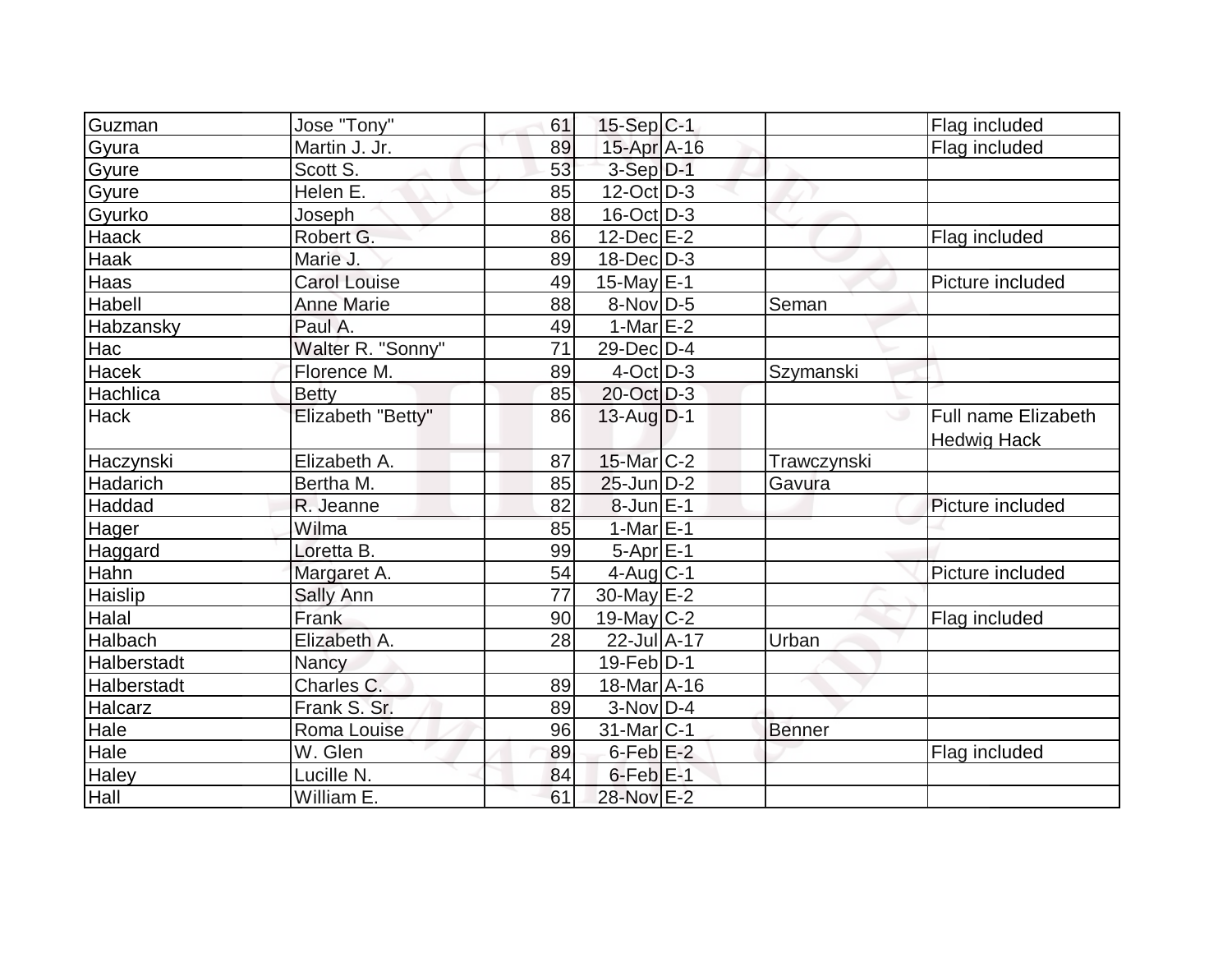| Hall             | Gerald                  | 59 | 28-Aug E-2             |              | Br. Gerald Hall,   |
|------------------|-------------------------|----|------------------------|--------------|--------------------|
|                  |                         |    |                        |              | C.PP.S. / Picture  |
|                  |                         |    |                        |              | included           |
| Hall             | <b>Diane</b>            | 60 | $5-AprE-1$             |              |                    |
| Hall             | Richard L. Sr.          | 61 | $16$ -Mar $ C-1$       |              |                    |
| Hall             | William H. "Bill"       | 80 | $5$ -Jul $C-2$         |              | Flag included      |
| Hall             | <b>William Robert</b>   | 52 | $27$ -Dec $E-2$        |              | Flag included      |
| Hall             | Edna F.                 | 90 | $1-Feb$ $E-2$          |              |                    |
| Hall             | Creston                 | 83 | 12-Dec E-2             |              |                    |
| Hall             | James C. "Jim"          | 78 | $31$ -Jan $ C-1$       |              |                    |
| Hall             | Gloria "Dessa"          |    | $5$ -Jul $C-2$         | Harvey       | Picture included   |
| Halliburton      | James R. III            | 50 | $17-Oct$ D-4           |              | Picture included   |
|                  | "Squeeky"               |    |                        |              |                    |
| Hallman          | Marcella M.             | 81 | 23-May E-1             |              |                    |
| <b>Hallock</b>   | Ronald                  | 69 | $10$ -Jan $E-1$        |              |                    |
| <b>Hallowell</b> | Daniel R.               | 78 | $13$ -Feb $E-1$        |              |                    |
| <b>Halton</b>    | Lorraine R.             | 76 | $15$ -Apr $A$ -16      | Mola         | Flag included      |
| Haluska          | Eleanor "Louise"        | 86 | $6$ -Oct $D-4$         |              |                    |
| Halvorson        | Alma May                | 94 | $1-FebE-1$             | <b>Platt</b> | Full name Alma May |
|                  |                         |    |                        |              | Fireme Halvorson   |
| Ham              | <b>Coy Stallings</b>    | 92 | $25$ -Jul $E-1$        |              |                    |
| Hamady           | Susan                   | 87 | $18$ -May C-2          |              |                    |
| Hamann           | M. Lorraine             | 79 | $5-Apr$ $E-1$          |              |                    |
| Hamel            | Garnet D.               | 69 | $18$ -Jul $E-1$        | Geary        |                    |
| Hamilton         | Darreyl Wayne           | 53 | $26$ -Feb $ C-1$       |              |                    |
| <b>Hamilton</b>  | Howard F.               | 77 | $18-Sep$ E-1           |              |                    |
| Hamilton         | Opal M.                 | 91 | $2$ -Dec $A$ -17       |              |                    |
| Hammonds         | Edward P.               | 56 | 27-Mar E-1             |              |                    |
| Hampton          | Ldora "Pat"             | 67 | 28-Mar <sub>C</sub> -2 |              |                    |
| Hampton          | Wesley I. Jr.           | 71 | $16$ -May $E-2$        |              |                    |
| Haner            | <b>Rachel Elizabeth</b> | 19 | 13-Mar E-2             |              |                    |
| Hanlon           | Margaret                | 88 | 30-May $E-2$           |              | Picture included   |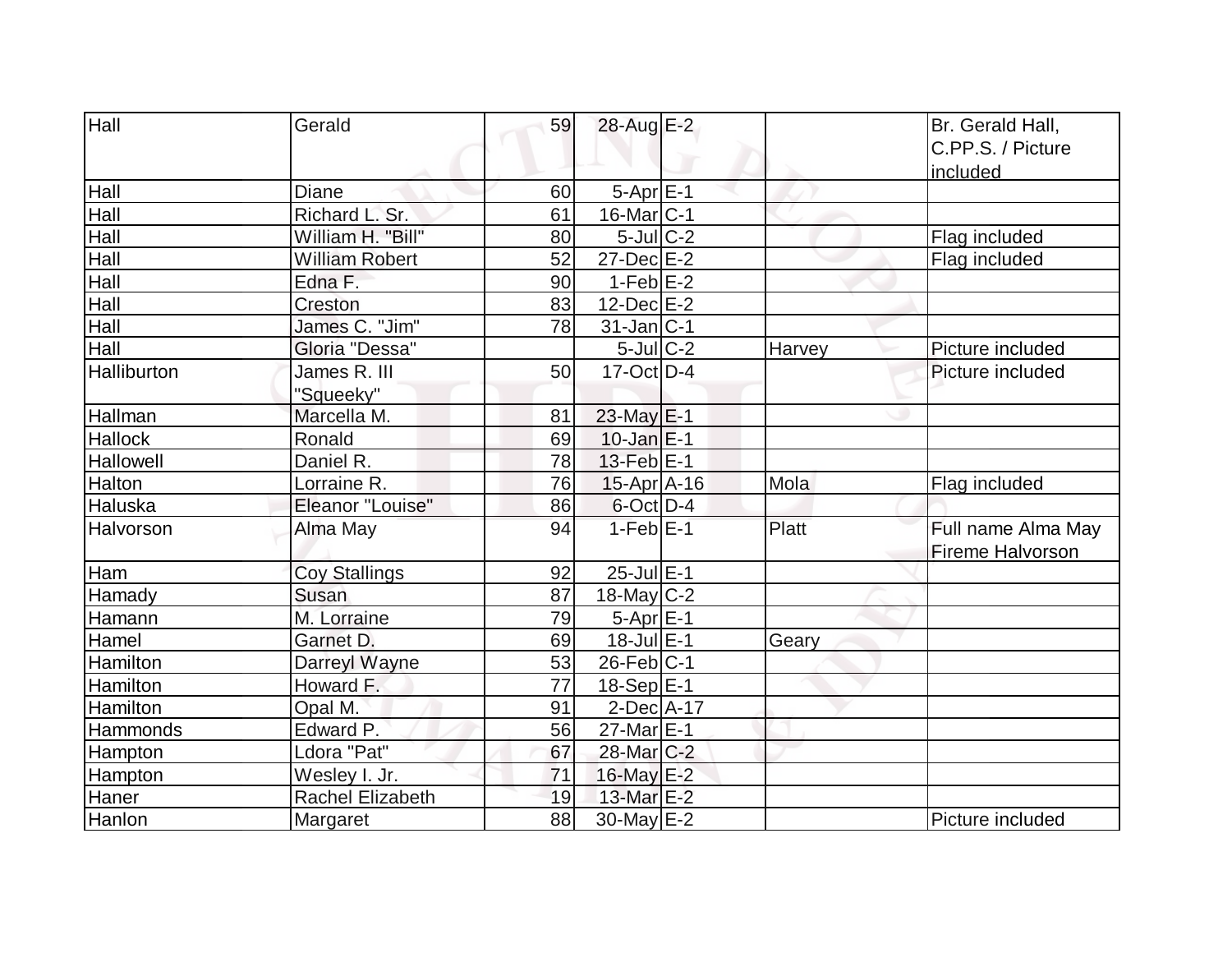| Hanmer          | James A.                    | 71     | 19-Nov A-13                  |              |                              |
|-----------------|-----------------------------|--------|------------------------------|--------------|------------------------------|
| Hanna           | Laurence T.                 | 42     | $2$ -Nov $ C-1 $             |              |                              |
| Hanna           | Mildred "Lucille"           | 91     | 3-Nov D-4                    |              |                              |
| Hanner          | <b>Robert Laverne "Bob"</b> | 82     | $3-May C-1$                  |              | Picture included             |
| Hannon          | Frank J.                    | 81     | $24$ -JulC-2                 |              |                              |
| Hanoln          | <b>Margaret</b>             | 88     | $29$ -May C-1                |              |                              |
| Hanrahan        | Helen                       | 95     | $26-Sep D-1$                 |              |                              |
| Hansen          | Elsie G.                    | 88     | $9-Feb$ $E-1$                |              |                              |
| Hansen          | Jane G.                     |        | $19-Sep$ $E-1$               | Schutz       |                              |
| Hansen          | Rose J.                     | 83     | $15$ -Jul $\overline{A}$ -16 |              |                              |
| Harakal         | <b>Frances</b>              | 66     | $13$ -Apr $ C-1 $            |              |                              |
| <b>Harbut</b>   | Theodore F.                 | 85     | $31$ -Jan $ C-2 $            |              | Flag included                |
| <b>Hard</b>     | Dorothy M.                  | 95     | 13-Jun E-2                   |              |                              |
| Hard            | <b>Nicholas</b>             | 53     | 18-Nov A-17                  |              |                              |
| Harding         | Rose E.                     |        | $25$ -Jan $C-2$              |              |                              |
| Harding         | William E.                  | 82     | $6$ -Feb $E-2$               |              | Flag included                |
| Hardy           | Joan B.                     | 68     | $2$ -Apr $D-2$               | <b>Bruno</b> |                              |
| Hardy           | Elias Jr. "Jr. Boy"         | 59     | 19-Mar $ C-2 $               |              |                              |
| Hargrove        | James W. III                | 65     | 19-Apr <sub>C-1</sub>        |              |                              |
| <b>Harkabus</b> | Allan F.                    | 60     | $10$ -Jun $A$ -17            |              |                              |
| <b>Harkness</b> | Joan                        | 78     | $8$ -Jun $E-2$               |              | Picture included             |
| <b>Harkness</b> | Joan                        | 78     | $18$ -Apr $E-2$              |              |                              |
| Harlacker       | Craig                       | 48     | $22$ -Jan C-1                |              | <b>Cross included</b>        |
| Harmon          | Gerald H. "Big Jeff"        | 67     | $2$ -Jan $E-2$               |              |                              |
| Harnung         | Martin J.                   | 93     | $5$ -Jul $C-2$               |              |                              |
| Harring         | Marjorie I.                 | 83     | $10$ -Apr $E-1$              |              |                              |
| Harris          | Eddie James (Nade)          |        | $11$ -May C-1                |              |                              |
| <b>Harris</b>   | James "Pops"                | 79     | 8-Nov D-5                    |              |                              |
| <b>Harris</b>   | <b>Faith Elisabeth</b>      | Infant | 13-Mar $E-2$                 |              |                              |
| <b>Harris</b>   | Charles R. "Chuck"          | 60     | 14-Sep C-1                   |              | Picture and Flag<br>included |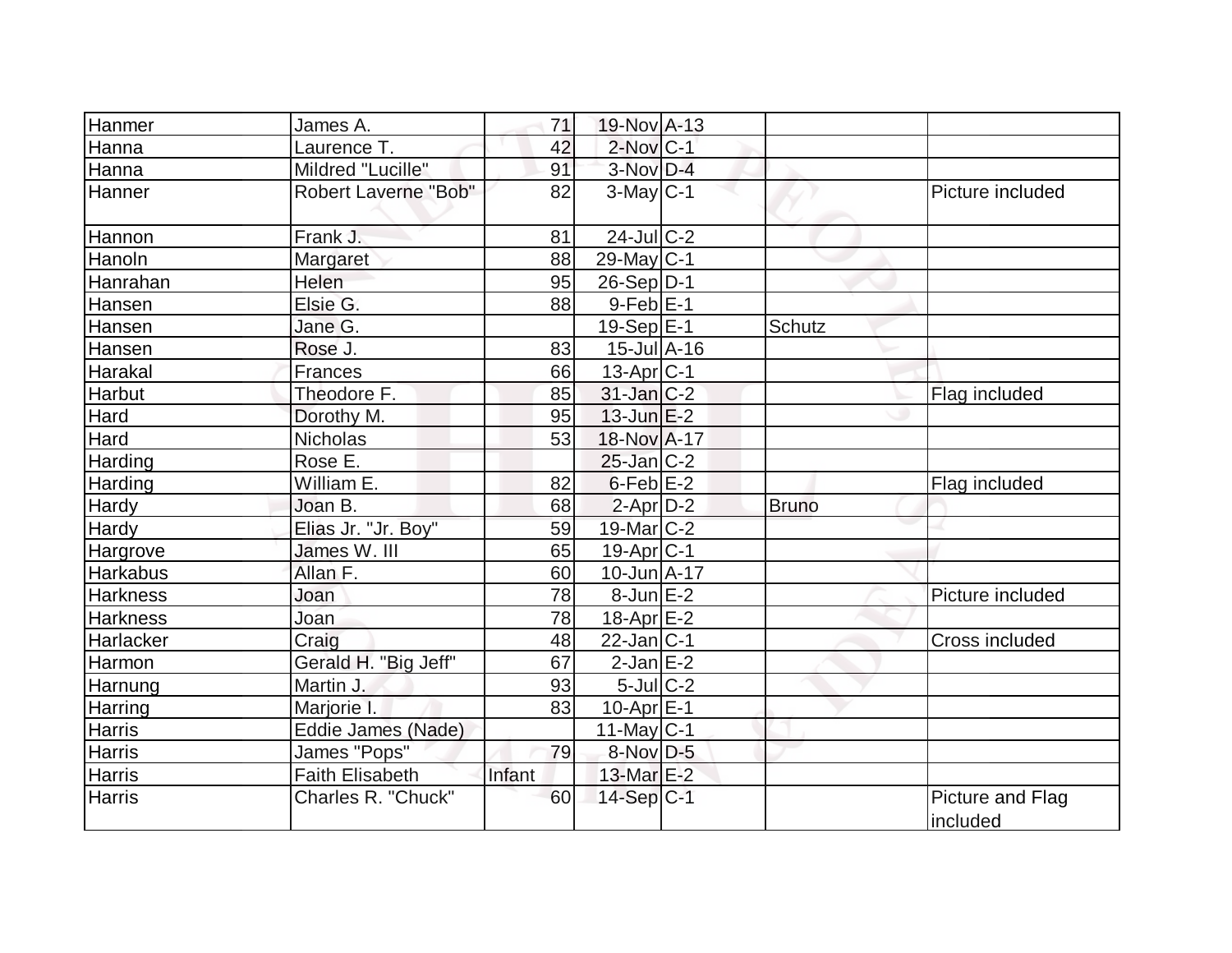| <b>Harris</b>  | <b>Bryon Dante "Tootie"</b> | 45     | $8$ -Jan $D-1$       |         |                                             |
|----------------|-----------------------------|--------|----------------------|---------|---------------------------------------------|
| Harris         | <b>Mildred</b>              |        | 31-Dec A-15          |         | Full name Mildred<br>Harris Hill            |
| <b>Harris</b>  | Rose M.                     | 94     | $9-Sep$ A-16         | Palla   |                                             |
| <b>Harris</b>  | Freda I.                    | 93     | $26$ -Jun $ C-1 $    |         |                                             |
| Harrison       | Mary L                      | 87     | $21$ -Jan $A$ -17    |         |                                             |
| Harroun        | Marjorie G.                 | 80     | $29$ -Jan $D-1$      | Knapp   |                                             |
| <b>Harry</b>   | Ethel                       |        | $17$ -Mar $C-2$      |         |                                             |
| Harston        | James "Jim"                 | 61     | 22-Jul A-17          |         |                                             |
| Hart           | William "Scotty"            | 82     | $13$ -Jun $E-1$      |         |                                             |
| Hart           | Robert J. Jr.               | 65 1/2 | $13-Oct$ D-6         |         | Flag included                               |
| Hart           | Hallie M.                   |        | $17 - Jun$ A-17      | Mudro   |                                             |
| Hart           | Barbara F.                  | 69     | 25-Mar A-16          | Bailey  |                                             |
| Hartig         | Susan M.                    | 62     | 28-Jan A-17          |         |                                             |
| Hartley        | Lillian                     | 97     | 30-Sep A-16          |         |                                             |
| Hartley        | Delbert L.                  | 90     | $31$ -Jan D-3        |         | <b>Police Department</b><br>emblem included |
| <b>Hartley</b> | Martha                      | 84     | $23$ -Jun $ C-1 $    |         |                                             |
| <b>Hartley</b> | Raymond                     | 94     | $12$ -Jan $ C-1 $    |         |                                             |
| Hartman        | <b>David Paul</b>           | 69     | 30-Dec A-16          |         | Picture included                            |
| Hartman        | <b>Marquis Dee</b>          | 76     | 27-Nov D-4           |         |                                             |
| Hartman        | Carl Jahn                   | 82     | $14$ -Dec $ C-2 $    |         |                                             |
| Hartwig        | Joanne                      |        | 30-May E-2           |         | Full name Joanne<br><b>Dunning Hartwig</b>  |
| <b>Hartz</b>   | Mildred E. "Millie"         | 85     | $6$ -Aug $D-1$       |         |                                             |
| Harvey         | Gail V.                     | 54     | $7-Oct$ $A-16$       |         |                                             |
| <b>Harvey</b>  | Linda                       | 58     | 1-May $E-2$          | Donohew | Picture included                            |
| Harvey         | Velma L. "Mama<br>Wright"   | 81     | $8$ -Dec $D-3$       |         |                                             |
| Haryasz        | Josephine                   | 79     | 19-Jul C-2           |         |                                             |
| Hasch          | Irene Florence              | 83     | 6-Feb <sup>E-2</sup> |         |                                             |
| Hashagen       | Lula Mae                    | 82     | $8-Oct$ A-13         |         |                                             |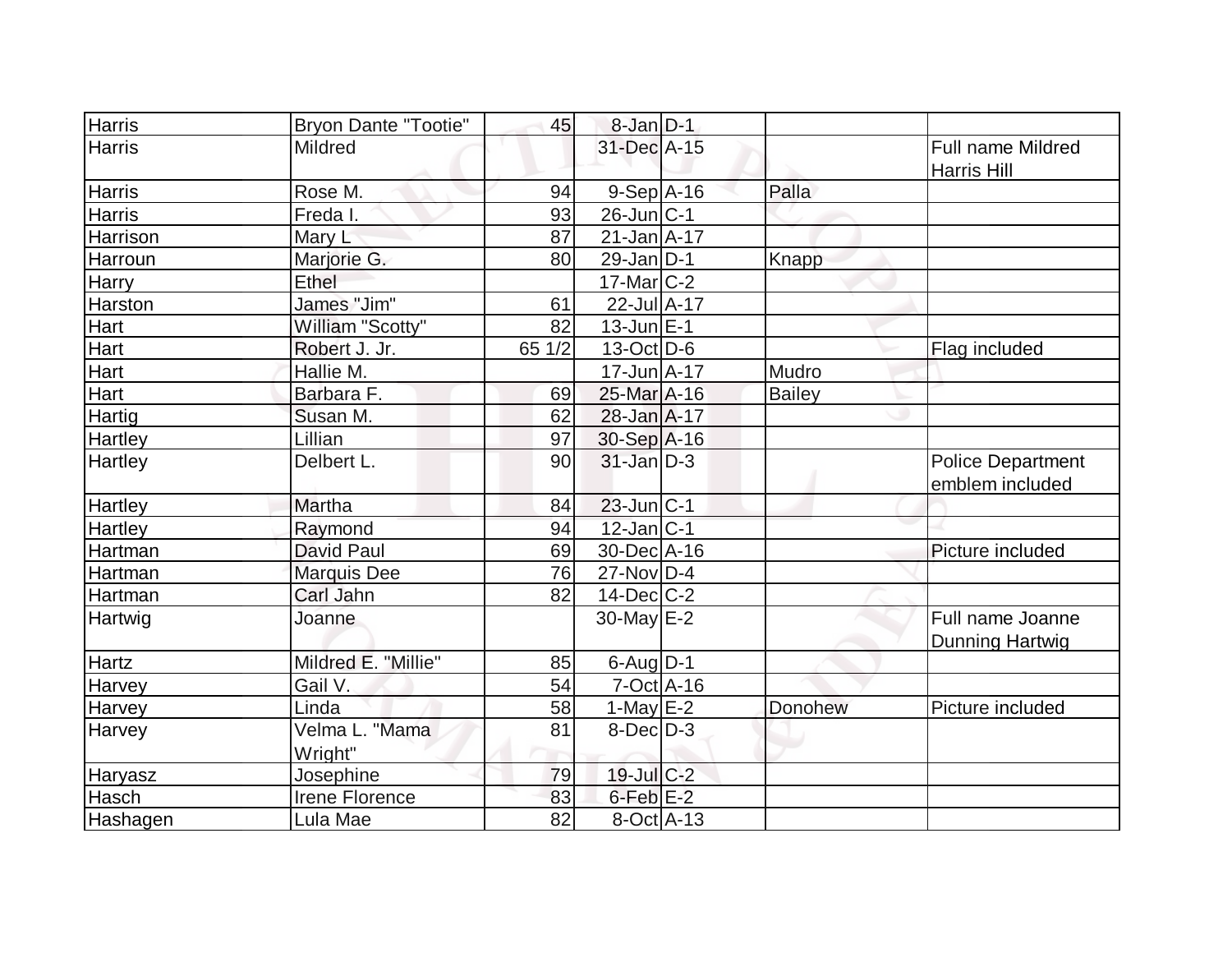| Hashu          | William F.                | 84 | $9-JanE-1$            |              | Flag included                              |
|----------------|---------------------------|----|-----------------------|--------------|--------------------------------------------|
| Haskell        | <b>Cathy Diane</b>        | 48 | 10-May C-2            | Haley        |                                            |
| Hasza          | Mary N.                   | 93 | $12$ -Jun $ C-1 $     |              |                                            |
| Hatch          | Leo T. Sr.                | 79 | $7 - Aug$ $E-2$       |              |                                            |
| Hattendorf     | Dawn                      | 51 | $14$ -Dec $ C-2 $     | Crumpacker   | Picture included                           |
| Hatton         | Joseph Lee                | 51 | $8$ -Jun $E-2$        |              | "Jumping Jack Flash"                       |
| Hauer          | Edward J. Jr.             | 78 | $16$ -Feb $ C-2 $     |              | Flag and Picture<br>included               |
| Haughton       | Ronald D.                 | 50 | $22-Sep D-1$          |              | Flag included                              |
| Hauser         | <b>Elsie</b>              |    | $6-Sep$ $C-2$         | Kellams      |                                            |
| Haviley        | Elva                      |    | 30-Oct D-4            | Campbell     | Elva Luedtke-Haviley<br>/ Picture included |
| Havner         | <b>Ronald Gene</b>        | 49 | 30-Apr <sub>C-2</sub> |              |                                            |
| <b>Hawkins</b> | Ruth P.                   |    | $3$ -Aug $E-2$        | Melson       | Full name Ruth P.<br><b>Brown Hawkins</b>  |
| <b>Hawkins</b> | Margie L.                 | 73 | $22$ -Feb $C-2$       | Pitts        |                                            |
| Haxton         | Margaret Elizabeth<br>Ann | 68 | $31$ -JulC-2          |              |                                            |
| Hayden         | William "Bud"             | 73 | $23$ -Nov D-6         |              |                                            |
| Hayden         | <b>Richard "Dick"</b>     | 62 | 24-Dec A-13           |              |                                            |
| <b>Hayes</b>   | Karin M.                  | 63 | $21-Sep D-5$          | Weber        |                                            |
| Hayes          | Harry Robert (Bob)        | 91 | $11$ -Jan $ C-1 $     |              |                                            |
| Haywood        | Leroy                     | 81 | $22$ -Jun $ C-1 $     |              |                                            |
| Heath          | <b>Helen Ruby</b>         | 90 | $23$ -Jun $ C-1 $     |              |                                            |
| Heath          | Betty R.                  | 81 | $2$ -Nov $ C-1 $      |              |                                            |
| Heatherly      | John D.                   | 78 | $2$ -Aug $C-2$        |              | Flag included                              |
| Heavilon       | Gabriel L.                |    | 26-Oct D-3            |              |                                            |
| Hecht          | <b>Geraldine Marie</b>    | 68 | $2$ -Feb $E-2$        | <b>Molik</b> | Picture included                           |
| Hecimovich     | William A.                | 70 | 20-May A-17           |              |                                            |
| Heckman        | Eldon I.                  | 73 | $3-Apr$ $C-1$         |              | Picture included                           |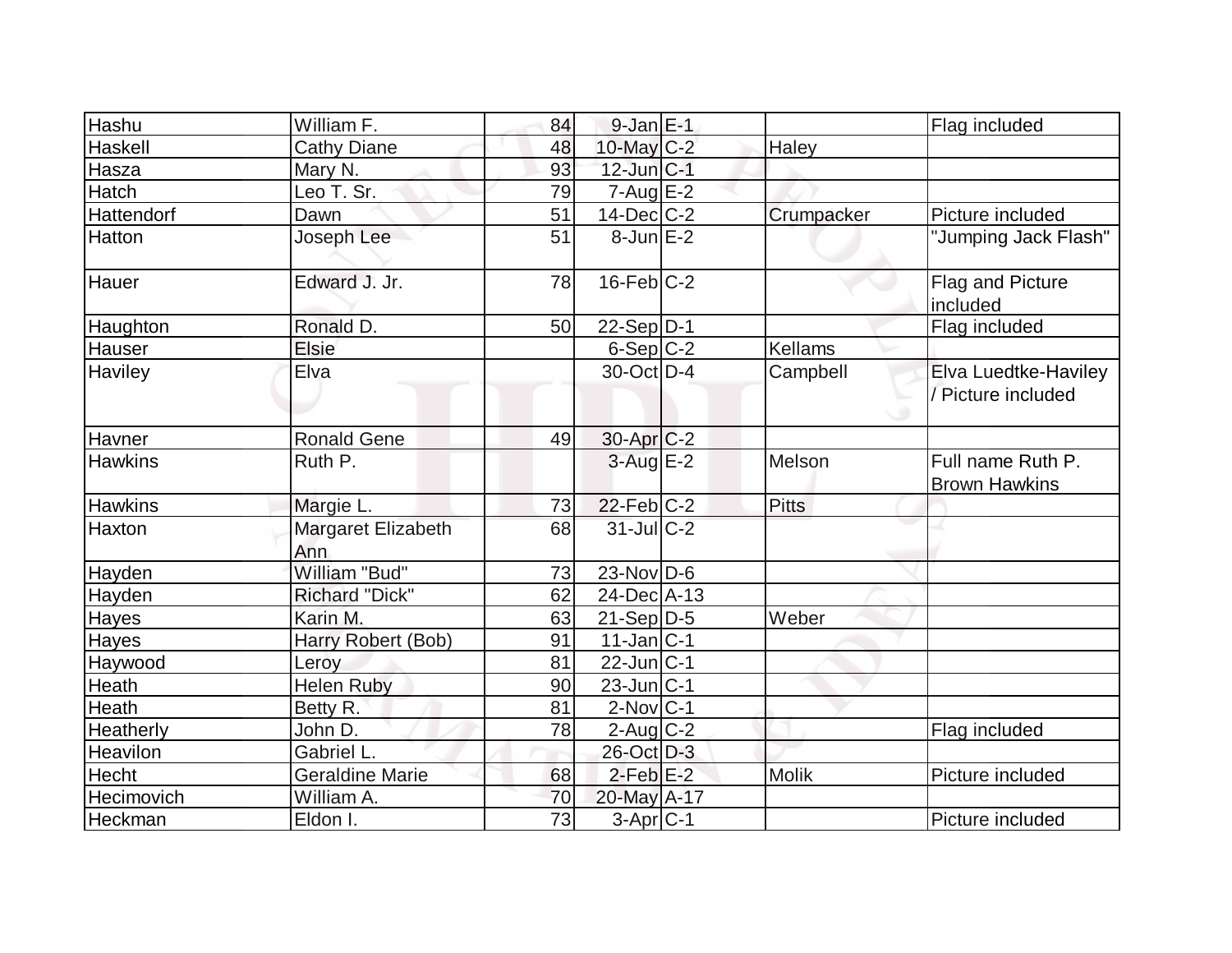| Hedger        | Emma Jean            | 76 | $10$ -Feb $ C-1$  |                |                              |
|---------------|----------------------|----|-------------------|----------------|------------------------------|
| Hedwig        | Elizabeth "Betty"    | 86 | $13$ -Aug $D-1$   | Hack           |                              |
| Heeringa      | Nancy J.             | 82 | $14$ -Mar $E-2$   | Olsen          |                              |
| Heims         | Gertrude B. "Gertie" | 78 | $20$ -Feb $E-2$   |                |                              |
| Hein          | <b>Nancy Marie</b>   | 66 | $30$ -Apr $ C-2 $ |                |                              |
| <b>Heinek</b> | John Jr.             |    | $11$ -Jul $E-1$   |                |                              |
| Heiniger      | Sylvia Louise        | 90 | 22-May $E-1$      |                |                              |
| Heino         | John J.              | 52 | 22-Aug $E-1$      |                |                              |
| Heinold       | <b>Philip Duane</b>  | 68 | $24$ -Feb $E-1$   |                |                              |
| Heistand      | Russell Jr.          | 74 | $7$ -Mar $ E-1 $  |                | Flag included                |
| <b>Hekkel</b> | Goldie K.            | 79 | $1-Auq$ $E-1$     | <b>Balta</b>   |                              |
| <b>Held</b>   | Gilbert "Gib"        | 77 | $20$ -Feb $E-2$   |                | Flag and Picture<br>included |
| <b>Heldt</b>  | Morris C.            | 88 | $3$ -May $C-1$    |                | Cross included               |
| Helen         | Vinovich             | 80 | $12$ -Mar $C-3$   |                | Cross included               |
| Heller        | <b>Brian Douglas</b> | 32 | $8$ -Jun $E-2$    |                |                              |
| Hellickson    | <b>Lorraine Rose</b> |    | $9-Sep$ A-17      |                | Picture included             |
| Helm          | Donald               | 59 | $6$ -Jun $E-1$    |                |                              |
| Helminski     | Robert F.            | 54 | 20-Mar E-1        |                |                              |
| Helsel        | Judy                 | 64 | $19-Apr$ $C-2$    | Smallfield     | Picture included             |
| Helton        | Loretta M.           | 87 | $13$ -Jun $E-2$   |                | Cross included               |
| Helton        | Gerrette S.          | 53 | $31$ -Aug C-2     |                |                              |
| Hembree       | <b>Henry Clifton</b> | 74 | $12$ -Jun $ C-1 $ |                |                              |
| Hembroff      | Nancy A.             | 69 | $2-Apr D-2$       |                |                              |
| Heminger      | Whitfield E.         | 91 | $13$ -Jan $ C-2 $ |                |                              |
| Henderson     | John M. "Jack"       |    | 28-Aug E-1        |                | Flag included                |
| Henderson     | <b>Betty Jean</b>    | 46 | $14$ -Aug C-2     | <b>Neilson</b> |                              |
| Henderson     | Jim                  | 79 | $26$ -Feb $ C-1$  |                | Picture included             |
| Henderson     | Scott James          | 33 | $9-Nov$ $C-1$     |                |                              |
| Henderson     | Bill R.              | 72 | $6$ -Jan $C-2$    |                |                              |
| Henderson     | Beulah Mae "Tee"     | 57 | 14-Nov E-2        |                |                              |
| Hendrickson   | Patrica Ann          | 63 | $11$ -Dec $D-3$   |                |                              |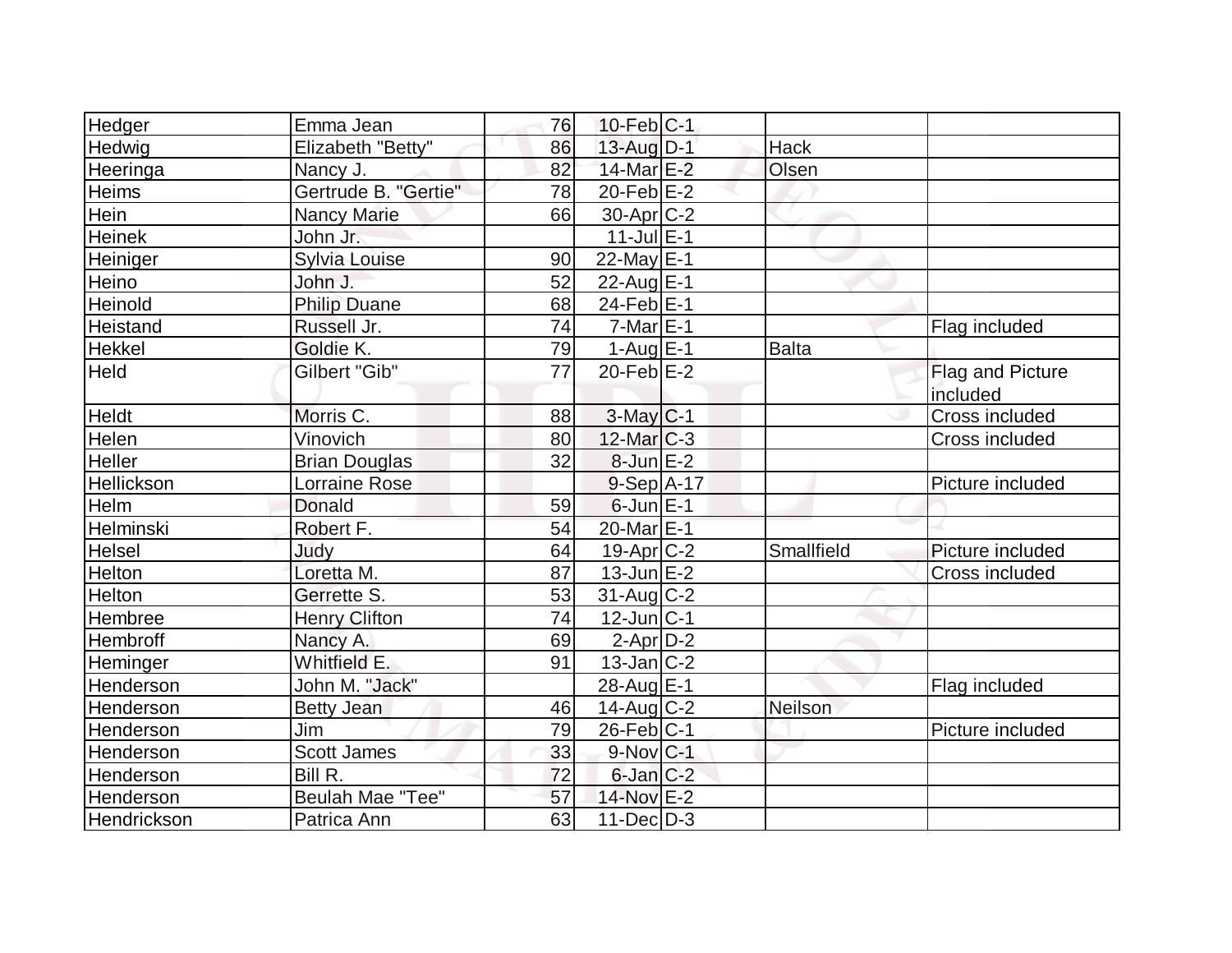| Hendron      | <b>Frank Edward</b>                   | 82 | 17-Sep C-2        |          |                                      |
|--------------|---------------------------------------|----|-------------------|----------|--------------------------------------|
| Henion       | Lucas P.                              | 31 | $5$ -Jan $C-2$    |          |                                      |
| Henke        | Virginia L.                           | 80 | 23-May E-2        |          |                                      |
| Henning      | Janet A.                              | 65 | $19$ -May C-2     |          |                                      |
| Henricy      | Elizabeth "Chick"                     | 64 | 31-Dec A-16       |          | <b>Serbian Cross</b><br>included     |
| Henrikson    | William M.                            | 75 | 13-May $C-2$      |          |                                      |
| Hensel       | <b>Glenn George</b>                   | 70 | $2-Sep$ A-16      |          |                                      |
| Hensley      | Irene                                 | 83 | $1-Oct$ $A-12$    |          | Irene A. Kopacka-<br>Hensley-Wilking |
| Hensley      | <b>Larry Glen</b>                     | 61 | $5$ -Jun $E-1$    |          | Picture included                     |
| Henson       | Thomas E.                             | 59 | $11$ -Jan $ C-2 $ |          |                                      |
| Henson       | Elza L.                               | 83 | $14$ -Jun $ C-1$  |          |                                      |
| Henson       | Chester O.                            | 81 | $2$ -Jun $E-1$    |          | Flag included                        |
| Herbst       | Claudia L.                            | 80 | $4$ -Aug $C-1$    |          |                                      |
| Heredia      | <b>Carole Susan</b>                   | 56 | 19-Feb D-1        | Evans    |                                      |
| Hernandez    | Dianne "DeeDee"                       | 41 | $18-Sep$ $E-1$    |          |                                      |
| Hernandez    | Gertrude                              | 86 | $27$ -Jun $E-1$   |          |                                      |
| Hernandez    | Jesse                                 | 68 | 25-Jan C-2        |          |                                      |
| Hernandez    | Edelmiro Sr.                          | 75 | $2$ -Nov $C-2$    |          | Flag included                        |
| Hernandez    | Patrick D.                            | 52 | $29-Sep D-3$      |          |                                      |
| Hernandez    | Evangeline (Eva)                      | 80 | $10$ -Dec $A$ -14 |          |                                      |
| Hernandez    | Evangeline                            | 80 | $9-Dec A-17$      | Verduzco |                                      |
| Hernandez    | Ausencia                              | 86 | $14$ -Apr $ C-1$  |          | Picture included                     |
| Herndobler   | Daniel C.                             | 26 | $6-Sep C-2$       |          |                                      |
| Herndon      | Lubirdia                              |    | $11-Oct D-5$      |          |                                      |
| Herod        | Marie J.                              | 85 | $10$ -Jul $C-2$   |          |                                      |
| Herr         | Arthur P.                             | 79 | $6$ -Oct $D-4$    |          |                                      |
| Herrera      | Maria M.                              | 88 | $5$ -Jan $ C-1 $  | Nevarez  |                                      |
| Herrin       | Frances G. "Fran"                     | 84 | 21-Mar C-2        | Garrett  |                                      |
| Herschberger | <b>Clarence Bertram III</b><br>"Bill" |    | $2$ -Mar $C-2$    |          | Picture included                     |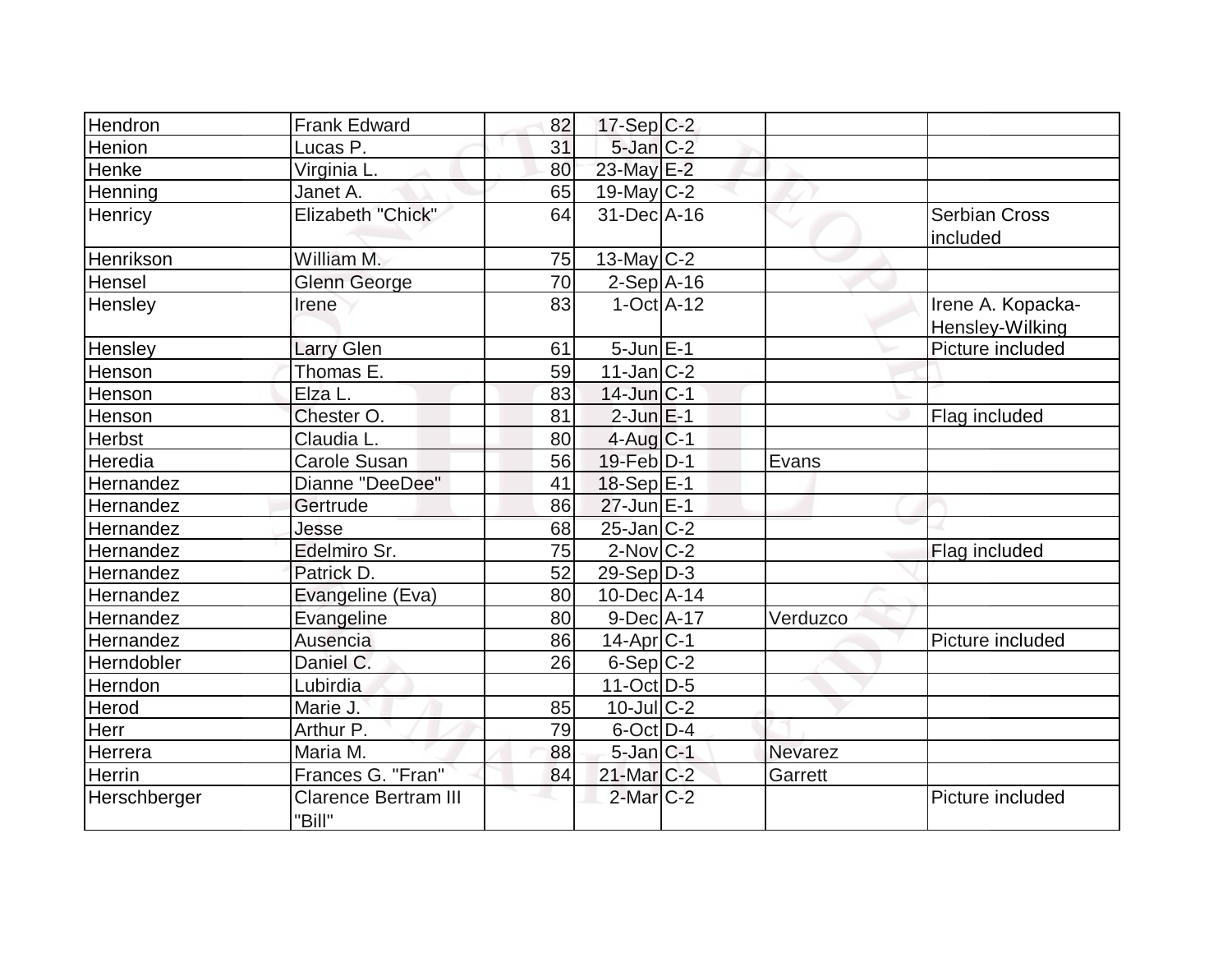| <b>Hesky</b>   | Edward A.           | 90 | $7$ -Apr $ C-1 $       |                | Flag included            |
|----------------|---------------------|----|------------------------|----------------|--------------------------|
| Hess           | Edith               | 94 | 27-Nov D-4             | <b>Daniels</b> |                          |
| Hester         | Melvin              | 82 | 26-Apr <sub>IC-1</sub> |                |                          |
| Hester-Johnson | Theresa             | 48 | $12-Sep$ $E-2$         | Cord-Cruz      | Picture included         |
| Hesterman      | Melvin H.           | 94 | 29-Nov D-5             |                |                          |
| Hevezi         | Michael J.          | 23 | $7 - Jan$ A-16         |                |                          |
| Hewitt         | Lois G.             | 89 | $27$ -Apr $C-2$        |                |                          |
| <b>Hewitt</b>  | Lois G.             | 89 | $9-Apr2$               |                |                          |
| Hickey         | Martin J.           | 68 | $9$ -Aug $C$ -2        |                |                          |
| Hickman        | Robert L.           | 76 | $31$ -Jan D-3          |                | Picture included         |
| <b>Hicks</b>   | Joann S.            | 61 | $11-Oct$ D-5           |                | Picture included         |
| <b>Hicks</b>   | Ethel D.            | 80 | $28 - Jan A - 17$      | <b>Click</b>   |                          |
| <b>Hicks</b>   | Lee Edward          | 53 | 20-Dec D-3             |                |                          |
| Higareda       | Luis A.             | 44 | $9-Sep$ A-17           |                |                          |
| Higgins        | Barbara A.          | 70 | $20$ -Dec $D-3$        |                |                          |
| Higgins        | Marjorie M.         | 87 | $26$ -Jul C-2          |                |                          |
| <b>Higgins</b> | Ann T.              | 79 | $14$ -Feb $ E-2 $      |                |                          |
| Higgins        | Edward E.           | 78 | $14$ -Feb $E-2$        |                |                          |
| Highlands      | David F.            | 54 | 26-Apr <sub>C-2</sub>  |                |                          |
| Hildebrandt    | <b>Melvin Henry</b> | 87 | $17$ -Mar $C-1$        |                | Flag included            |
| <b>Hiles</b>   | Kathleen            | 66 | $11$ -Jul $E-2$        |                | Full name Kathleen       |
|                |                     |    |                        |                | Dubert (Hiles)           |
| Hill           | Alan                | 81 | 16-Mar C-2             |                |                          |
| Hill           | Matilda             | 86 | $13$ -Feb $ E-1 $      | <b>Bolla</b>   | Picture included         |
| <b>Hill</b>    | Timothy W.          | 58 | $12$ -Aug $A$ -16      |                |                          |
| Hill           | Mildred             |    | 31-Dec A-15            |                | <b>Full name Mildred</b> |
|                |                     |    |                        |                | <b>Harris Hill</b>       |
| Hill           | Waveline            | 70 | $17$ -Jul $C-2$        | Smith          |                          |
| Hill           | Edwin C.            | 63 | $14$ -Feb $E-2$        |                |                          |
| Hill           | Terrry L.           | 46 | 25-Feb A-16            |                |                          |
| Hill           | Loretta L.          | 59 | 12-Jun C-1             |                | Picture included         |
| Hill           | Annie B.            | 81 | $1-Apr$ A-16           |                |                          |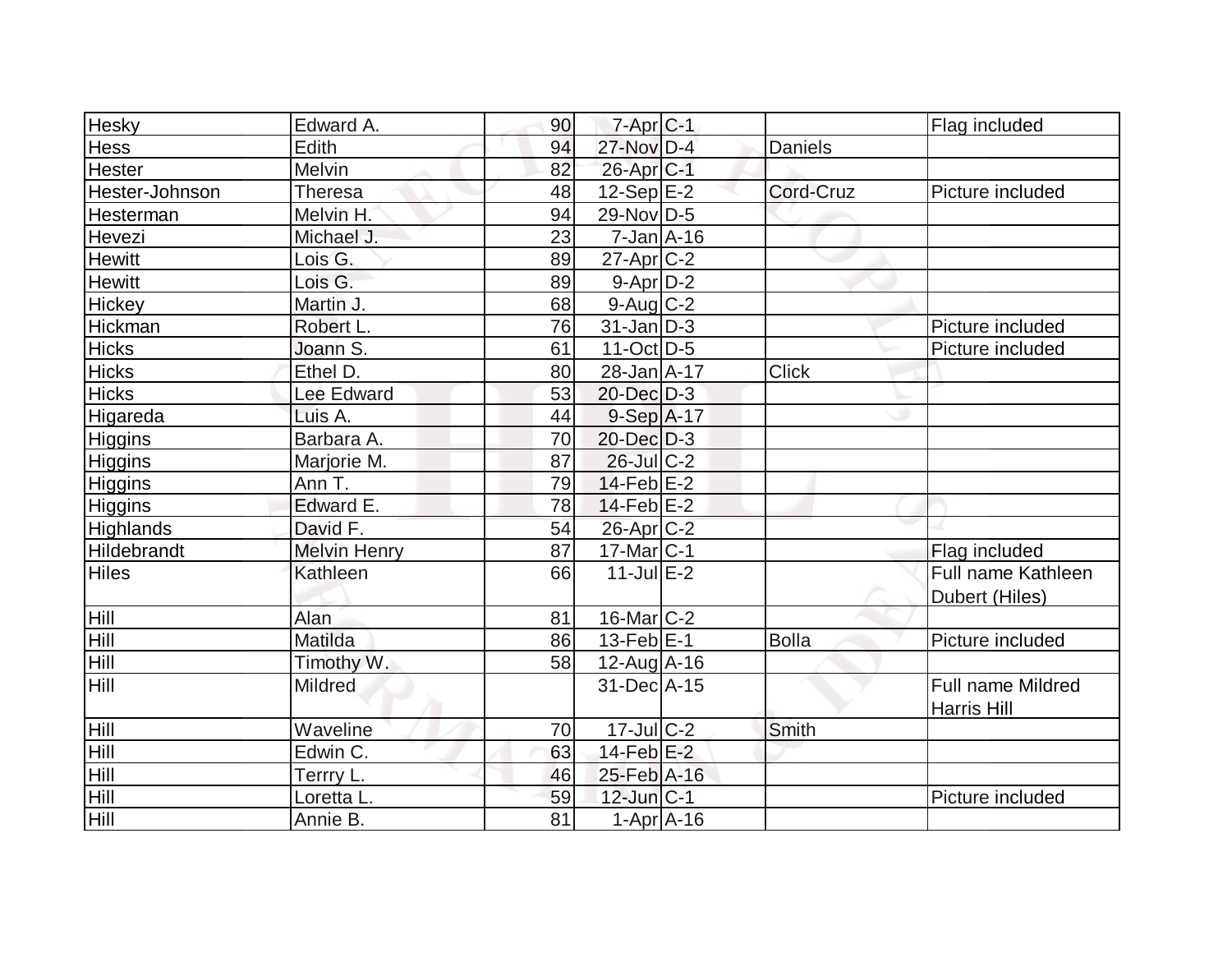| <b>Hiller</b>  | Robert A.                              | 60 | $12$ -Feb $D-1$   |                  |                     |
|----------------|----------------------------------------|----|-------------------|------------------|---------------------|
| Hillgoth       | Gene G.                                | 59 | $4$ -Jan $C-2$    |                  |                     |
| <b>Hillier</b> | <b>James Daniel Patrick</b><br>"Piney" | 50 | $7 - Aug$ $E-2$   |                  |                     |
| Hillila        | <b>Esther Pauline</b>                  | 86 | 25-Oct D-4        | <b>Halttunen</b> | Picture included    |
| Hilton         | Ronda K.                               | 37 | $14$ -Jul C-1     | Wilding          |                     |
| Hinderer       | <b>Bertha Lenora</b>                   | 87 | $19$ -Jun $ C-2 $ |                  |                     |
| Hinga          | Joyce Ann                              | 66 | $10$ -Aug C-2     | Flanders         |                     |
| Hinkle         | Marvin                                 | 72 | $5-Feb D-1$       |                  |                     |
| <b>Hiple</b>   | Mark L.                                | 55 | $27$ -Aug C-1     |                  |                     |
| <b>Hlaner</b>  | Frank P.                               | 83 | $19$ -Dec $D-3$   |                  | Flag included       |
| Hlaner         | Frank P.                               | 83 | $20$ -Dec $D-3$   |                  | Flag included       |
| Hlavaty        | John Gregory "Greg"                    | 60 | $25$ -Apr $E-2$   |                  |                     |
| Hlodnicki      | G. Deane                               |    | $14$ -Jan $A$ -17 |                  | Picture included    |
| Hoagland       | <b>Annette Marie</b>                   | 64 | $7 - Aug$ $E-2$   |                  |                     |
| Hoard          | Raymond Wayne                          | 80 | $18$ -Aug C-2     |                  |                     |
| Hobart         | Joseph Rater                           | 80 | $24$ -May C-2     |                  |                     |
| <b>Hobbs</b>   | Elizabeth                              | 85 | $17$ -May C-1     |                  | Full name Elizabeth |
|                |                                        |    |                   |                  | Clark-Hobbs         |
| Hobscheid      | John                                   | 55 | $14$ -Jan $A$ -17 |                  |                     |
| Hockberger     | <b>Beverly Ann</b>                     |    | 24-Oct E-1        |                  |                     |
| Hodge          | Bertram E. "Sonny<br>Boy"              | 73 | $1-MarE-1$        |                  | Flag included       |
| Hodges         | Cathy E.                               | 48 | $18$ -May C-2     |                  |                     |
| Hodges         | James N.                               | 59 | $24$ -May C-2     |                  |                     |
| Hoeksema       | <b>Bernice Henrietta</b>               |    | $31$ -May C-2     | Rehberg          |                     |
| Hoeksema       | Joan A.                                | 68 | $6$ -Mar $E-2$    | Koesema          | Full name Joan A.   |
|                |                                        |    |                   |                  | Ten Hove Hoeksema   |
| Hoekstra       | James A.                               | 53 | 16-Oct D-3        |                  |                     |
| Hoelscher      | Isabel M.                              | 87 | $13$ -Apr $ C-1 $ |                  |                     |
| Hoff           | Betty A.                               | 76 | 4-Mar A-17        | Perry            |                     |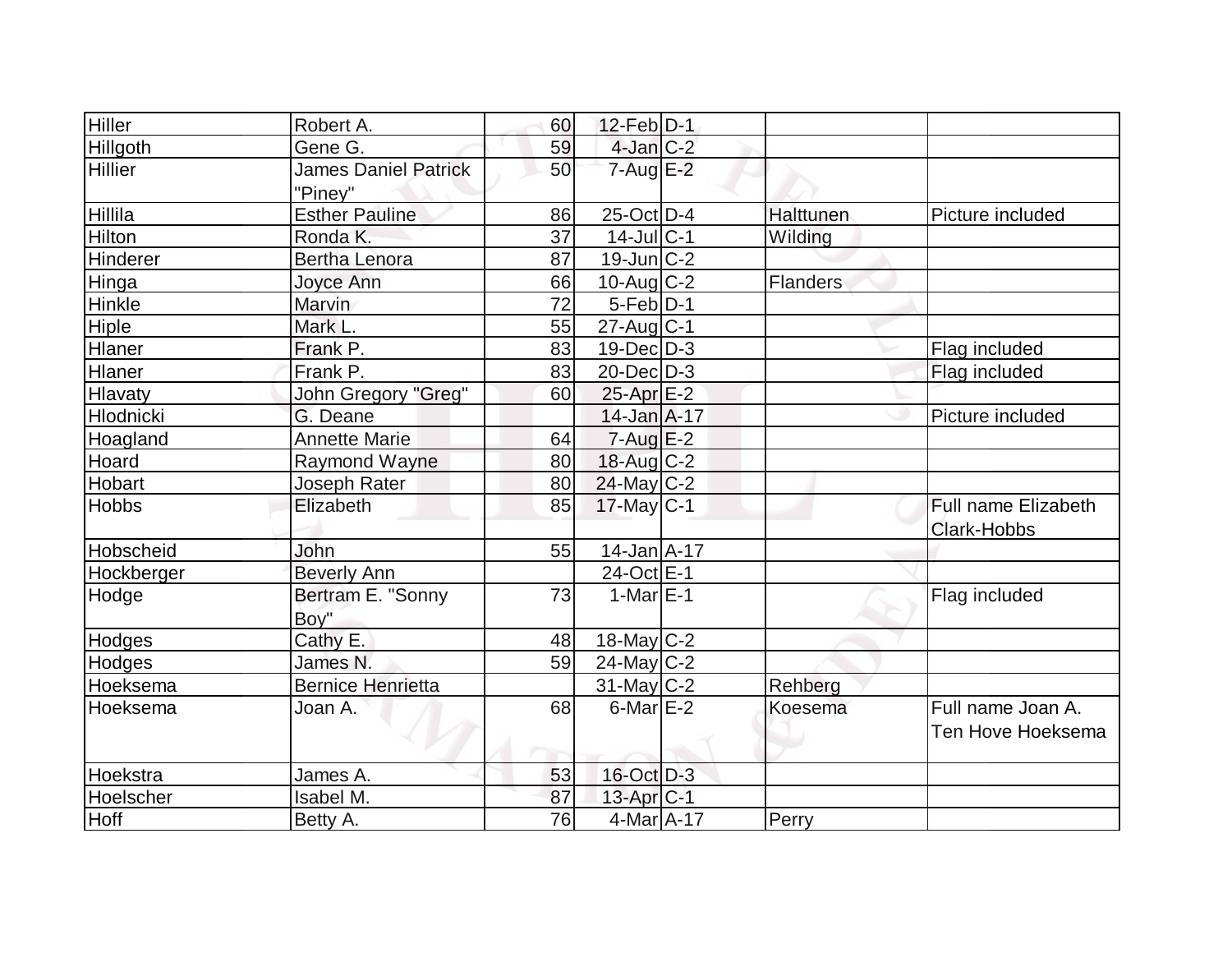| Hoff           | Audrey E.                | 60 | 10-Nov D-5           |          |                  |
|----------------|--------------------------|----|----------------------|----------|------------------|
| Hoffer         | Marlene M.               | 74 | $8$ -Jan $D-1$       |          |                  |
| Hofferber      | Paul R. Sr.              | 79 | 20-Mar E-2           |          | Flag included    |
| Hofferth       | Evelyn Anne              | 74 | $1-Sep C-1$          |          |                  |
| Hoffman        | Virgil R.                | 83 | $7-MarE-2$           |          |                  |
| Hoffman        | Eythelbelle "Billie"     |    | $12-Sep$ E-2         |          |                  |
| Hoffman        | Matthew J.               | 90 | 16-Sep A-17          |          |                  |
| Hoffman        | Robert C.                | 64 | $1-Oct$ $A-12$       |          |                  |
| Hoffman        | Nicholas Ray "Nick"      | 27 | $4$ -Jan $ C-2 $     |          | Picture included |
| Hoffman        | Benny J.                 | 79 | $12$ -Oct $ D-3 $    |          | Flag included    |
| Hoffman        | <b>Thomas Andrew</b>     | 79 | $9$ -Jan $E-2$       |          | Picture included |
| Hoffner        | Sue                      | 71 | $28$ -Jun $ C-1 $    | Tobin    |                  |
| Hofstra        | Edward A.                | 79 | 30-Aug C-2           |          | Flag included    |
| Hogan          | Clarence H. "Pete"       | 86 | $1-Sep C-2$          |          | Flag included    |
| Hogan          | <b>Charles "Patrick"</b> | 59 | 26-Nov A-14          |          |                  |
| Hogue          | <b>Helen Elizabeth</b>   | 88 | $10$ -Apr $E-2$      |          | Picture included |
| Hojnacki       | Walter J. "Slick"        | 65 | $21$ -Mar $C-2$      |          |                  |
| Hojnacki       | Virgina M.               | 88 | $12$ -Jun $ C-1 $    |          |                  |
| Holcolmb       | Frank H.                 | 90 | $8-Nov$ D-5          |          | Flag included    |
| Holechko       | Mary Grace               |    | $17$ -Dec $A$ -13    | Santelli |                  |
| <b>Holicky</b> | John C.                  | 88 | $5$ -Jul $C-2$       |          | Flag included    |
| Holl           | Jack W.                  | 80 | $4$ -Nov $A$ -16     |          | Flag included    |
| Holland        | <b>Irene Kay</b>         | 90 | $9-Nov$ $C-2$        |          |                  |
| Holleman       | Viola                    | 77 | $18$ -Aug C-2        |          |                  |
| Holleman       | Susan                    | 45 | $3$ -Jul $E-1$       |          |                  |
| Holler         | Zachary H. Sr.           | 30 | 6-Feb <sup>E-2</sup> |          |                  |
| Holley         | <b>Frieda Louise</b>     | 89 | $23$ -Nov D-4        |          | Picture included |
| Holliday       | Alfonso David II, M.D.   | 75 | $24$ -Jan $ C-1 $    |          | Flag and Picture |
|                |                          |    |                      |          | included         |
| Hollingsworth  | L. Bethel "Bess"         |    | $21-Sep D-5$         |          | Picture included |
| <b>Hollis</b>  | George J.                | 83 | 19-Oct D-3           |          | Flag included    |
| Holloway       | <b>John Richard</b>      | 67 | 25-Feb A-16          |          |                  |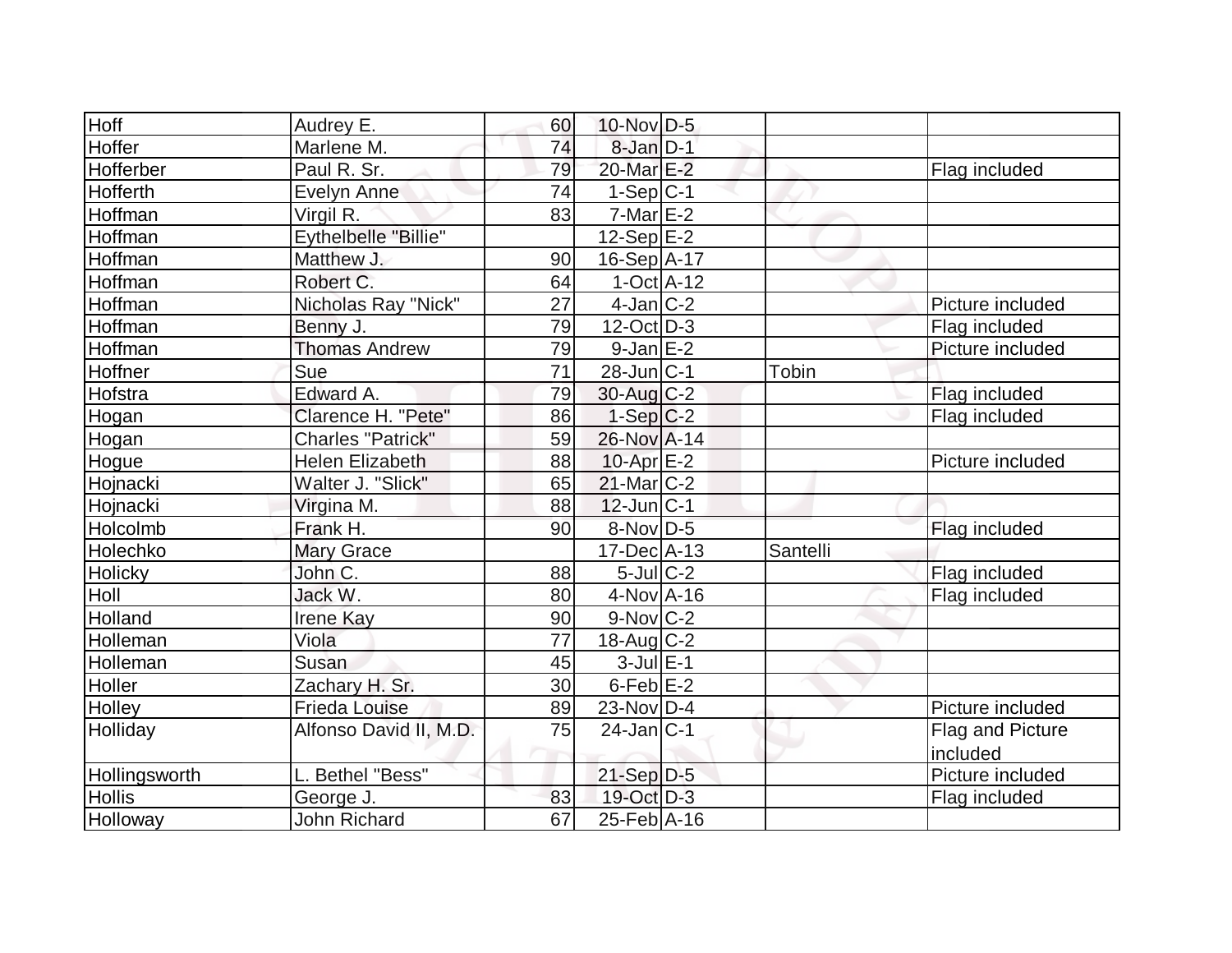| Holm             | Herman M.              | 71 | $24$ -May C-2     |                 |            |                                              |
|------------------|------------------------|----|-------------------|-----------------|------------|----------------------------------------------|
| Holt             | Donald G.              | 78 | $29$ -Jun $ C-1 $ |                 |            |                                              |
| Holt             | Eunice "Betty"         | 86 | 28-May C-1        |                 |            | <b>Full name Eunice</b><br><b>Sacks Holt</b> |
| Holthausen       | Gunter                 | 79 | $27-Sep D-5$      |                 |            | Flag and Picture<br>included                 |
| Holtz            | <b>William Edward</b>  | 55 | $23$ -Apr $ D-1$  |                 |            |                                              |
| Holubec          | <b>Bohdan</b>          | 83 | $4$ -Dec $D-3$    |                 |            |                                              |
| Homans           | Sharon M.              | 64 | $25$ -Jul $E-2$   |                 | Wiers      |                                              |
| Homeyer          | Laura G.               | 51 | $15$ -Aug $E-2$   |                 |            |                                              |
| Homfeld          | Nancy Romaine          | 84 | $23$ -Mar $E-1$   |                 | Wyman      |                                              |
| Honeycutt        | James Christopher      | 41 | $26$ -Apr $C$ -1  |                 |            |                                              |
| Hook             | Lois Marie             | 86 | 16-Aug C-2        |                 |            |                                              |
| Hook             | <b>Richard William</b> | 91 | $21$ -Aug $E-1$   |                 |            |                                              |
| Hooker           | Jeffrey L.             | 50 | $2$ -Jan $E-2$    |                 |            | Flag included                                |
| Hooper           | Barbara C.             | 69 |                   | $1$ -Jul $A-16$ | Hazlegrove |                                              |
| Hoover           | Marilyn S.             | 62 | $31$ -Jan $ C-2 $ |                 | Beggs      |                                              |
| Hoover           | Clifford J. "Bear"     | 63 | $5-Sep$ $E-2$     |                 |            |                                              |
| Hoover           | Zana                   | 92 | $3-Sep D-2$       |                 | Knight     |                                              |
| <b>Hopkins</b>   | James L.               | 76 | 4-Mar A-17        |                 |            | Flag included                                |
| Hopper           | Mary Ann               | 63 | $4$ -Jul $E-2$    |                 |            |                                              |
| Hopper           | John H.                | 70 | 21-Oct A-16       |                 |            |                                              |
| Hopper           | Kyle Joseph            | 19 | $8$ -May $E-2$    |                 |            |                                              |
| Hopson           | Willie Jr. "Peaches"   | 74 | $15$ -Feb $C-2$   |                 |            |                                              |
| Hora             | Irene (Aurelia)        | 97 | $3$ -May $C-1$    |                 |            |                                              |
| <b>Horak</b>     | Wanda J.               | 89 | $23$ -Nov $ID-4$  |                 | Maka       | Full name Wanda J.<br>Horak (Michalski)      |
| <b>Horinchuk</b> | Raymond A.             | 78 | $26$ -Feb $ C-1$  |                 |            | Flag included                                |
| Horkavi          | Victor C. "Bud"        | 84 | $9$ -Aug C-2      |                 |            | Flag included                                |
| Horn             | Virginia M.            |    | $5$ -Dec $E-1$    |                 |            |                                              |
| Hornak           | James Dennis           | 56 | 16-May E-2        |                 |            | Picture included                             |
| Hornyak          | John A.                | 82 | $14$ -Nov $E-3$   |                 |            | Flag included                                |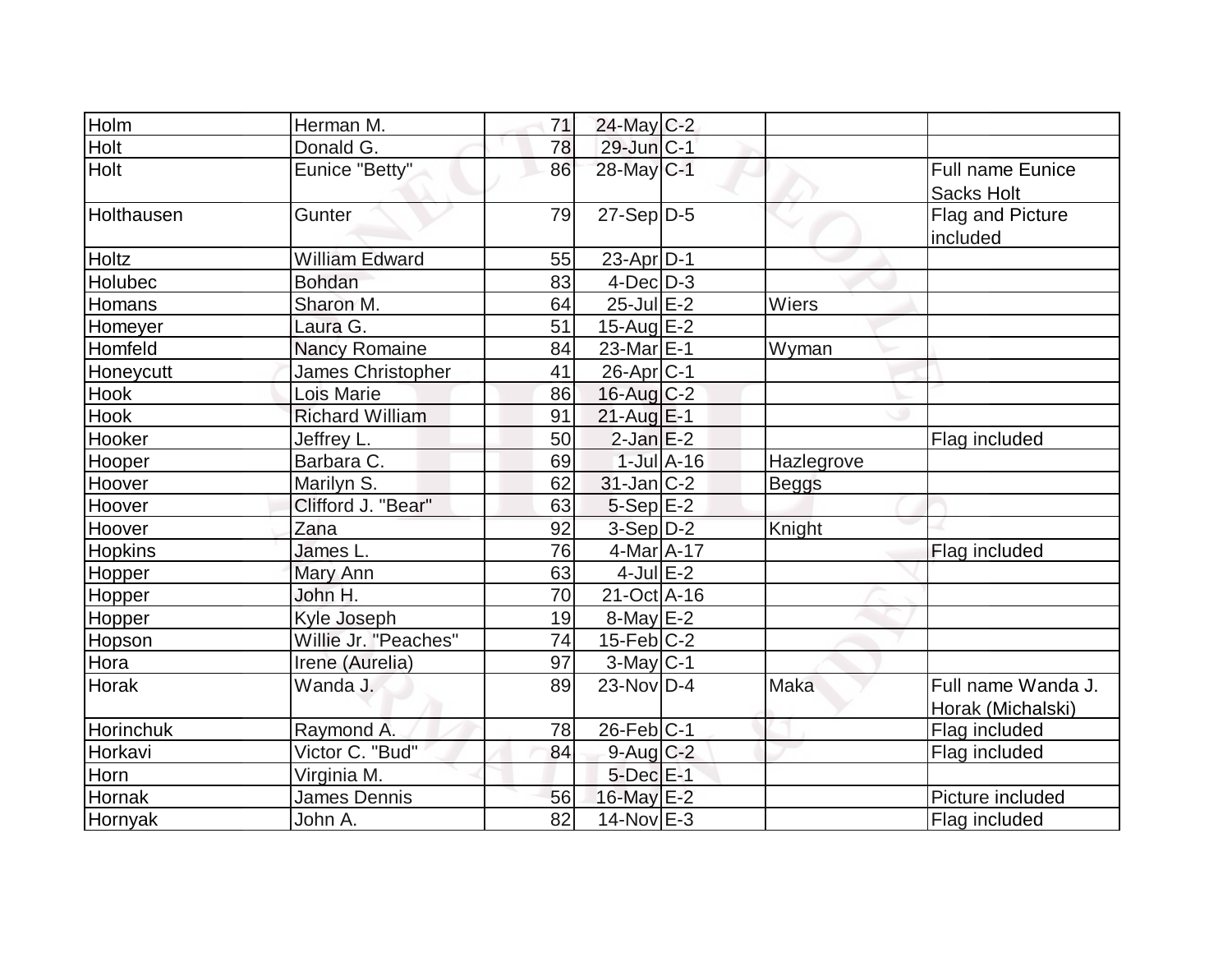| Horvath        | Olga V.                | 85 | 25-May C-2            | Valach |                              |
|----------------|------------------------|----|-----------------------|--------|------------------------------|
| Horvath        | Louis                  | 84 | $11$ -Dec $D-4$       |        | <b>Fire Department</b>       |
|                |                        |    |                       |        | emblem included              |
| Horvath        | Nandor                 | 75 | $9$ -Apr $D-2$        |        |                              |
| Horvath        | <b>Lawrence Victor</b> | 67 | $10$ -Jul $C-2$       |        |                              |
| Hosch          | Brandon S.             | 27 | 28-Aug $E-2$          |        |                              |
| <b>Hoskins</b> | Florence M.            | 73 | 20-Apr <sub>C-2</sub> |        |                              |
| Hotkiewicz     | <b>Bennie</b>          | 83 | $13$ -Jan $ C-2 $     |        | Flag included                |
| Housler        | <b>Judith Marie</b>    | 65 | $2$ -Mar $ C-2 $      |        |                              |
| Housman        | Donald R.              | 75 | $7-Nov D-5$           |        |                              |
| Houston        | Neil Aaron "Nalon"     |    | 25-Nov A-17           |        |                              |
| Houston        | John W.                | 74 | $18$ -Jul $E-1$       |        | Flag and Picture             |
|                |                        |    |                       |        | included                     |
| Houwing        | Edward                 | 87 | $20$ -Apr $C-2$       |        | Flag included                |
| Hovanec        | George                 | 85 | 29-Apr A-17           |        | Flag included                |
| Howard         | Laverne Elizabeth      | 87 | 20-Mar E-2            | Snip   |                              |
| Howard         | Caroll E.              | 72 | $4$ -Feb $A$ -16      |        | Flag included                |
| Howard         | Olga                   | 93 | $8-Nov D-5$           |        |                              |
| Howard         | Gilbert                | 88 | $21$ -Feb $ C-2 $     |        |                              |
| Howard         | David James            | 82 | 20-Feb $E-2$          |        |                              |
| Howard         | Mary                   | 85 | $6$ -Feb $E-2$        | Jaeger |                              |
| Howarth        | Robert M.              | 54 | $17$ -Nov $ D-3 $     |        |                              |
| Howell         | Esther A.              | 85 | $11$ -Jan $ C-1$      |        |                              |
| Howkinson      | Harriet                |    | $18$ -Dec $ D-4 $     | Tatman |                              |
| Howland        | Edwin J.               | 80 | $9-Feb$ $E-2$         |        |                              |
| Howlett        | Thomas W. Jr.          | 84 | $9$ -Aug $C$ -2       |        | Flag included                |
| Howsare        | William T. "Bill"      | 75 | 28-Aug E-2            |        | Flag included                |
| Hoyt           | <b>Richard DeWayne</b> | 64 | $18$ -Jan $ C-2 $     |        |                              |
| Hozdovich      | George G.              | 84 | 14-Nov E-3            |        | Flag included / Greg<br>Hoze |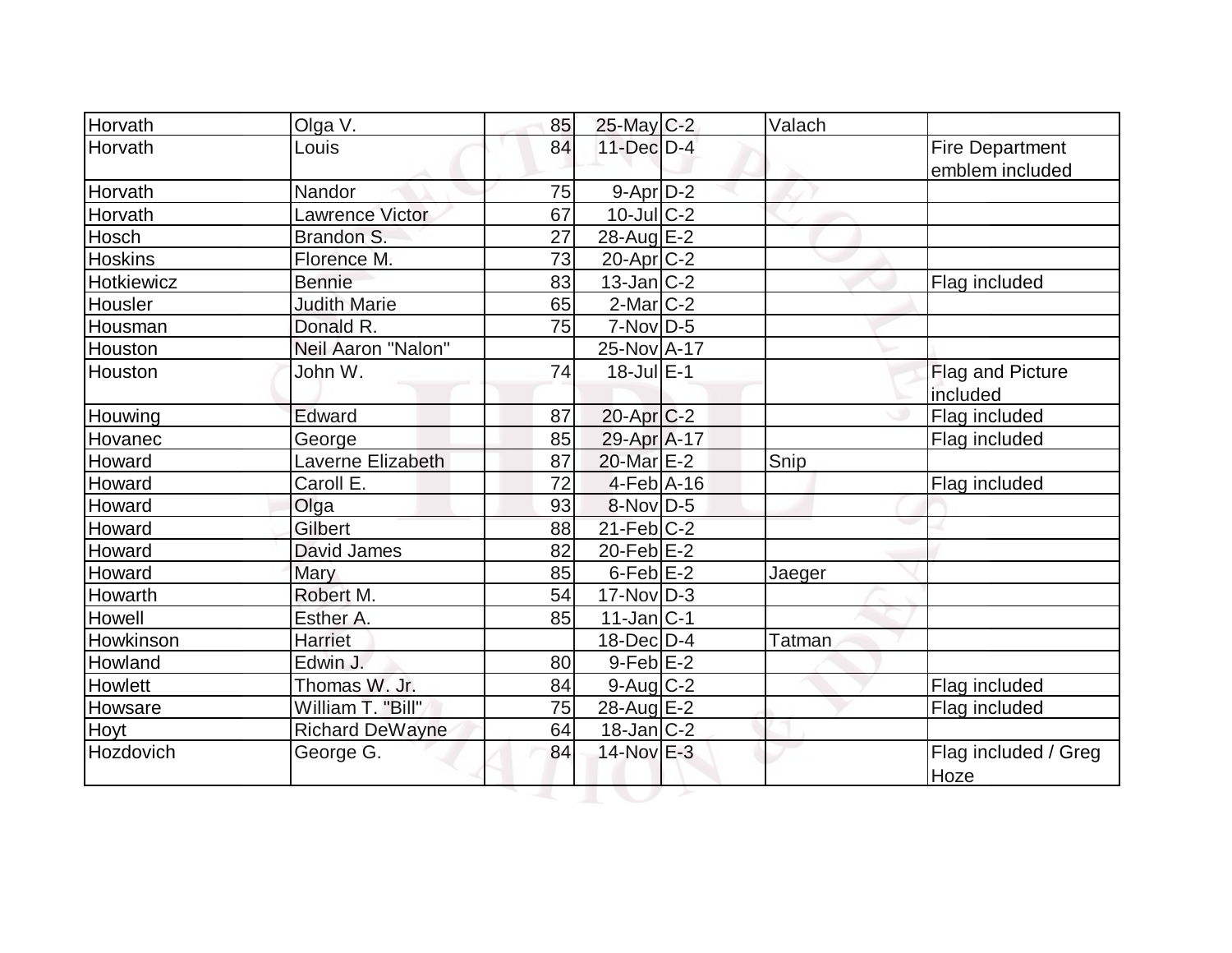| Hoze            | George G.                   | 84 | $14$ -Nov $E-3$   |               | Flag included /<br>George G. Hozdovich |
|-----------------|-----------------------------|----|-------------------|---------------|----------------------------------------|
| <b>Hrapek</b>   | Crystal M.                  | 84 | $10$ -Oct $ D-4 $ |               |                                        |
| <b>Hric</b>     | Doris Ann                   | 76 | $21$ -Feb $ C-2 $ |               |                                        |
| Hruska          | Rudolph F.                  | 80 | 29-Nov D-5        |               |                                        |
| <b>Hruskocy</b> | Theresa Ann                 | 75 | $12$ -Jan $ C-1 $ | Krieger       |                                        |
| Hsu             | Chufu                       |    | $7$ -Oct $A$ -15  |               |                                        |
| Hubbard         | Marjorie A.                 | 65 | $11$ -Jan $ C-2 $ |               | Cross included                         |
| Huber           | Warren C.                   | 66 | 26-Oct D-3        |               |                                        |
| <b>Huber</b>    | Jerome "Jerry"              | 88 | 18-Feb A-16       |               | Flag included                          |
| Huckabay        | Margaret "Margie"           | 40 | 22-Nov A-16       |               |                                        |
| Hudi            | <b>Steve</b>                | 76 | 27-Dec E-2        |               | Picture included                       |
| <b>Hudnall</b>  | Morris Leonard "Leo"        | 79 | $28$ -Jul $C-1$   |               |                                        |
| Hudson          | Rose Elenor                 | 96 | 15-Oct A-14       | Carr          |                                        |
| Hudson          | Michael Joseph              | 41 | $10$ -Aug $C-2$   |               |                                        |
| Hudson          | Jerry D. Sr.                | 65 | $17$ -JulC-2      |               |                                        |
| <b>Huey</b>     | <b>Betty Lou</b>            | 81 | $17$ -Jul $C-2$   | <b>Steele</b> |                                        |
| <b>Huff</b>     | Charles R. Sr.<br>"Charlie" | 56 | $18$ -Jul $E-2$   |               |                                        |
| <b>Huff</b>     | James Dean                  |    | $16$ -Feb $ C-2 $ |               | Flag included                          |
| Huffnagle       | Charles G.                  | 79 | 20-Aug C-1        |               |                                        |
| <b>Hughes</b>   | Blayn E. "Papa"             | 71 | $7$ -May $ C-1 $  |               | Flag included                          |
| <b>Hughes</b>   | <b>Melissa</b>              | 29 | $18$ -Jul $E-2$   | Winn          | Picture included                       |
| <b>Hughes</b>   | James Wesley Sr.            | 74 | $27$ -Jan $C-2$   |               |                                        |
| Hultgren        | Mary                        | 88 | $8$ -Jul $A$ -17  | Galambos      |                                        |
| Humpfer         | Ida Mae                     | 83 | $3$ -Jan $E-4$    | Scherer       |                                        |
| Humpfer         | William J. "Jack"           | 90 | 16-Sep A-17       |               |                                        |
| Humphrey        | Houston C.                  | 76 | $7$ -Jun $C-1$    |               |                                        |
| Humphrey        | Joseph                      | 57 | 11-Mar A-16       |               |                                        |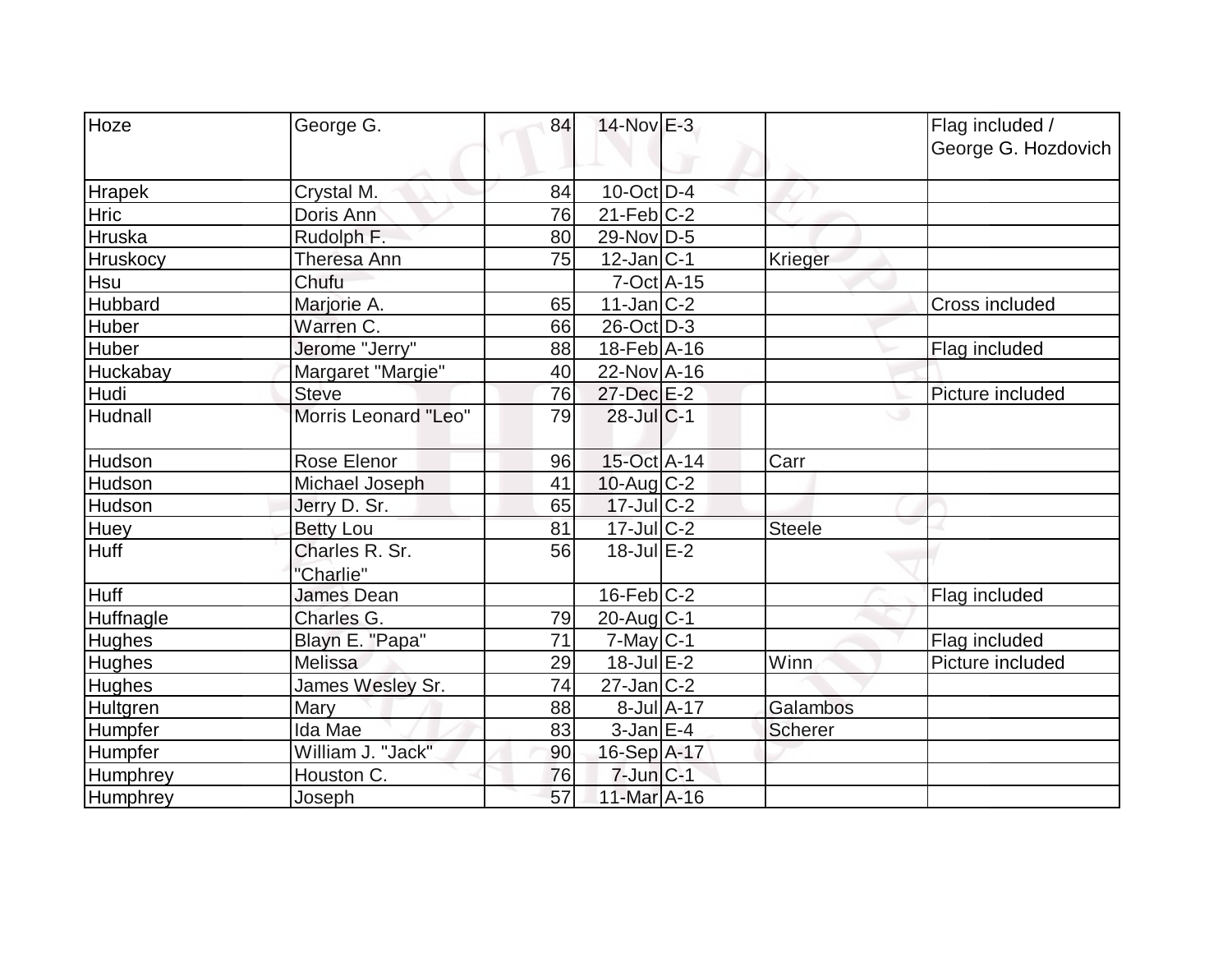| Humphreys         | Mary Kay               | 68 | $27-Sep D-5$      | Mehan      | Full name Dr. Mary<br>Kay Kramp |
|-------------------|------------------------|----|-------------------|------------|---------------------------------|
|                   |                        |    |                   |            | Humphreys                       |
| Hunley            | <b>Rachel Renee</b>    | 15 | 13-Aug $D-2$      |            |                                 |
| Hunsley           | Donald H.              | 74 | $20$ -Mar $E$ -2  |            |                                 |
| Hunt              | Margaret M. "Peggy"    | 72 | 22-May $E-1$      | Marconi    |                                 |
| Hunt              | Joan M.                | 68 | $17$ -Jun $A$ -17 |            |                                 |
| <b>Hunt</b>       | Lucille M.             | 91 | $11-Apr$ $E-2$    |            |                                 |
| Hunter            | Curtis E.              | 70 | 9-Dec A-17        |            | Flag included                   |
| Hurley            | Joseph E.              | 48 | $20$ -Jun $E-2$   |            |                                 |
| Hurley            | John O.                | 81 | $16$ -Dec $ A-16$ |            | Flag included                   |
| <b>Hurst-Peck</b> | Marlene H.             | 75 | $7$ -Jun $ C-1 $  | Dowd       |                                 |
| Hutcheson         | Azalee A.              | 84 | $21$ -Feb $ C-2$  | Stooksbury |                                 |
| <b>Hutchins</b>   | <b>Wilbur Hover</b>    | 94 | $6$ -Jun $E-1$    |            |                                 |
| Hutchinson        | Kumi N. Yoshida        | 93 | $10$ -Nov $D-6$   |            |                                 |
| Hutman            | George James           | 59 | 31-Oct E-1        |            |                                 |
| <b>Hutny</b>      | Waldemar "Wally"       | 49 | $7$ -Jan $A$ -16  |            |                                 |
| Hutton            | Robert E.              | 84 | $10$ -Jan $E-2$   |            | Picture included                |
| Hutton            | Georgia Bell           | 69 | 18-Sep E-1        | Johnson    |                                 |
| <b>Hutton</b>     | James R.               |    | 25-Nov A-17       |            |                                 |
| Hyde              | <b>Doris</b>           | 79 | $20$ -Jun $E-2$   |            |                                 |
| Hygema            | <b>Sterling Warren</b> | 63 | $5$ -Jan $ C-2 $  |            |                                 |
| Hyle              | Marion E.              | 85 | $17$ -Oct $ D-4 $ |            |                                 |
| <b>Hylek</b>      | Mary T.                | 69 | 28-Nov E-2        |            |                                 |
| <b>Hyzy</b>       | Timothy J.             | 42 | $8-Apr$ A-17      |            |                                 |
| lem               | Gilbert                | 77 | 17-Nov D-4        |            |                                 |
| <b>Iffland</b>    | Alice R.               | 59 | $26$ -May C-1     |            |                                 |
| Ignazito          | Mary A.                | 94 | $23$ -JulC-2      |            |                                 |
| Ikins             | Robert J.              | 50 | $16$ -Apr $D-1$   |            |                                 |
| <b>Ilich</b>      | Zivana                 |    | 18-Mar A-17       | Ristovic   | <b>Cross included</b>           |
| Ilievska          | Fanija                 | 94 | $10$ -Jan $E-2$   |            | <b>Cross included</b>           |
| <b>Iliff</b>      | Dora                   | 63 | $7$ -Jan $A$ -16  |            |                                 |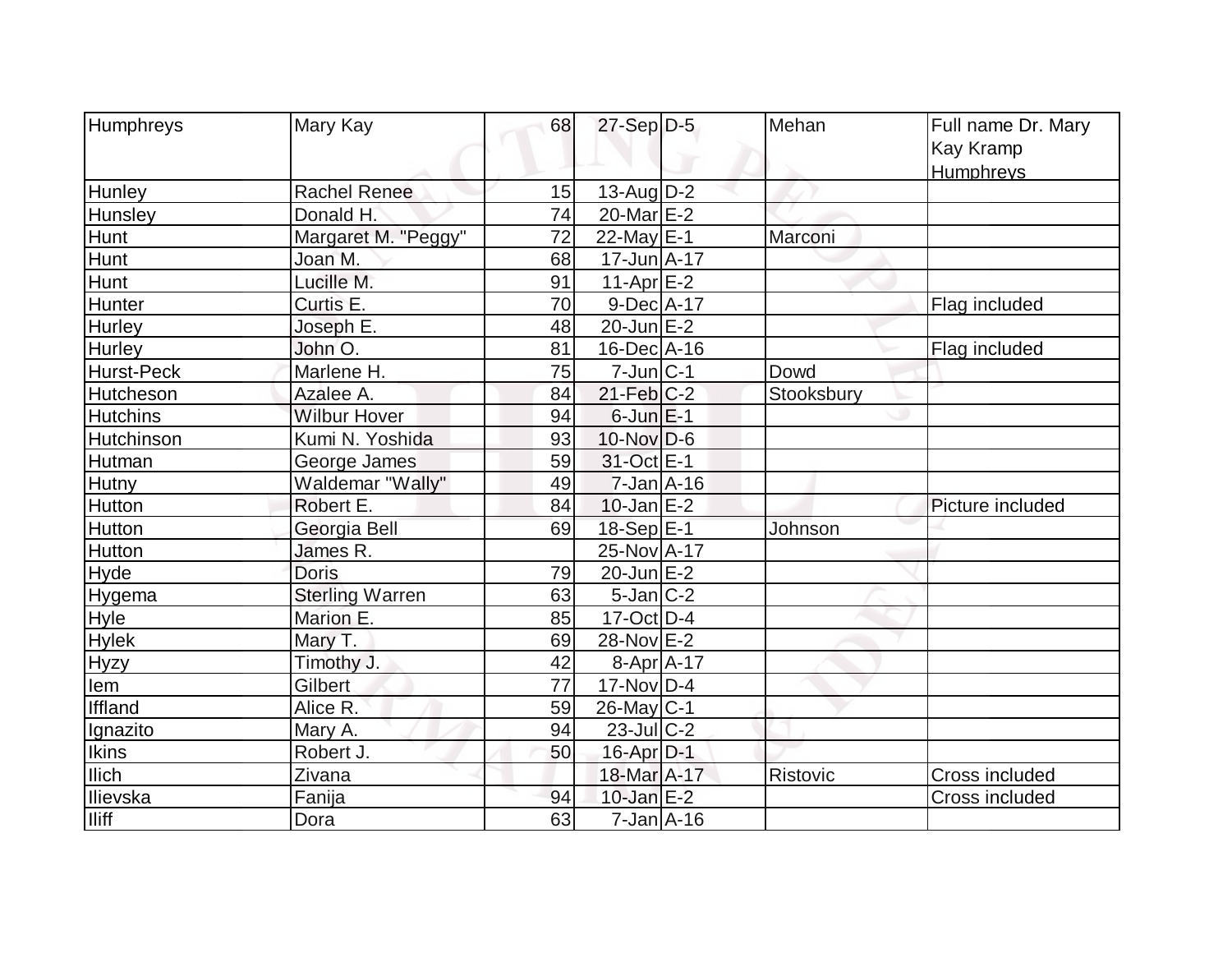| Imhof       | Gerald L. (Jerry)  | 67 | $8$ -May $E-2$              |          | Flag included                        |
|-------------|--------------------|----|-----------------------------|----------|--------------------------------------|
| Imre        | <b>Ethel</b>       | 93 | 13-Dec D-4                  |          |                                      |
| Indrysek    | Daniel A.          | 79 | 13-Nov D-4                  |          | Flag included                        |
| Ipcinski    | Phyllis F. H.      | 79 | $21$ -Jan $A$ -17           |          |                                      |
| Irish       | <b>James Riley</b> | 86 | $13-Oct$ D-6                |          | Flag and Picture<br>included         |
| Irwin       | Barbara M.         | 54 | 30-Dec A-17                 |          | Picture included                     |
| Iseminger   | Joan Helen         | 65 | $27$ -May A-16              | Nowatzke |                                      |
| Islay       | Betty L.           | 72 | 15-Aug $E-2$                | Sherman  |                                      |
| Isom        | Larry G.           | 70 | $10$ -May C-2               |          |                                      |
| Ison        | <b>Mavis</b>       | 84 | $5$ -Oct $D-3$              |          |                                      |
| Ivak        | Loretta Rose       |    | $18-Sep$ E-1                |          |                                      |
| Ivan        | Thomas A.          | 67 | $2$ -Apr $D-2$              |          |                                      |
| Ivancich    | Edward J.          | 79 | $17-Oct$ D-4                |          |                                      |
| Ivankovich  | Nichole M.         | 29 | $10$ -Jan $E-2$             | Schaefer | <b>Cross and Picture</b><br>included |
| Ivanus      | Theodore B.        | 91 | $20$ -Dec $D-4$             |          | Picture included                     |
| <b>Ivey</b> | Frances            | 85 | $21$ -Mar $ C-2 $           |          |                                      |
| Iwachiw     | Mykola "Nick"      | 82 | 19-Nov A-13                 |          |                                      |
| Jabb        | Loretta A.         | 90 | $10$ -Feb $ C-2 $           | Guzinski |                                      |
| Jabczynski  | Amelia F.          | 77 | $20$ -Jan $ C-1 $           | Karas    |                                      |
| Jablonski   | <b>Chester</b>     | 91 | $26$ -May C-1               |          | Flag and Picture<br>included         |
| Jablonski   | Stanley W.         | 59 | $12$ -Oct $\overline{D}$ -3 |          |                                      |
| Jablonski   | Leonard V.         | 47 | $16$ -Aug C-2               |          |                                      |
| Jabowski    | Matty              | 89 | 30-Dec A-17                 |          |                                      |
| Jachim      | Sylvester P.       | 93 | $11$ -Aug $C-1$             |          | Flag included                        |
| Jachim      | Frank M.           | 76 | $3$ -May C-2                |          |                                      |
| Jackson     | <b>Mary Helen</b>  | 75 | 18-Feb A-17                 |          |                                      |
| Jackson     | Lisa               | 44 | 25-Oct D-3                  |          |                                      |
| Jackson     | Kenneth Wayne      |    | $9$ -Jan $E-2$              |          | Picture included                     |
| Jackson     | Roger M.           | 47 | $31$ -Jul $C-1$             |          |                                      |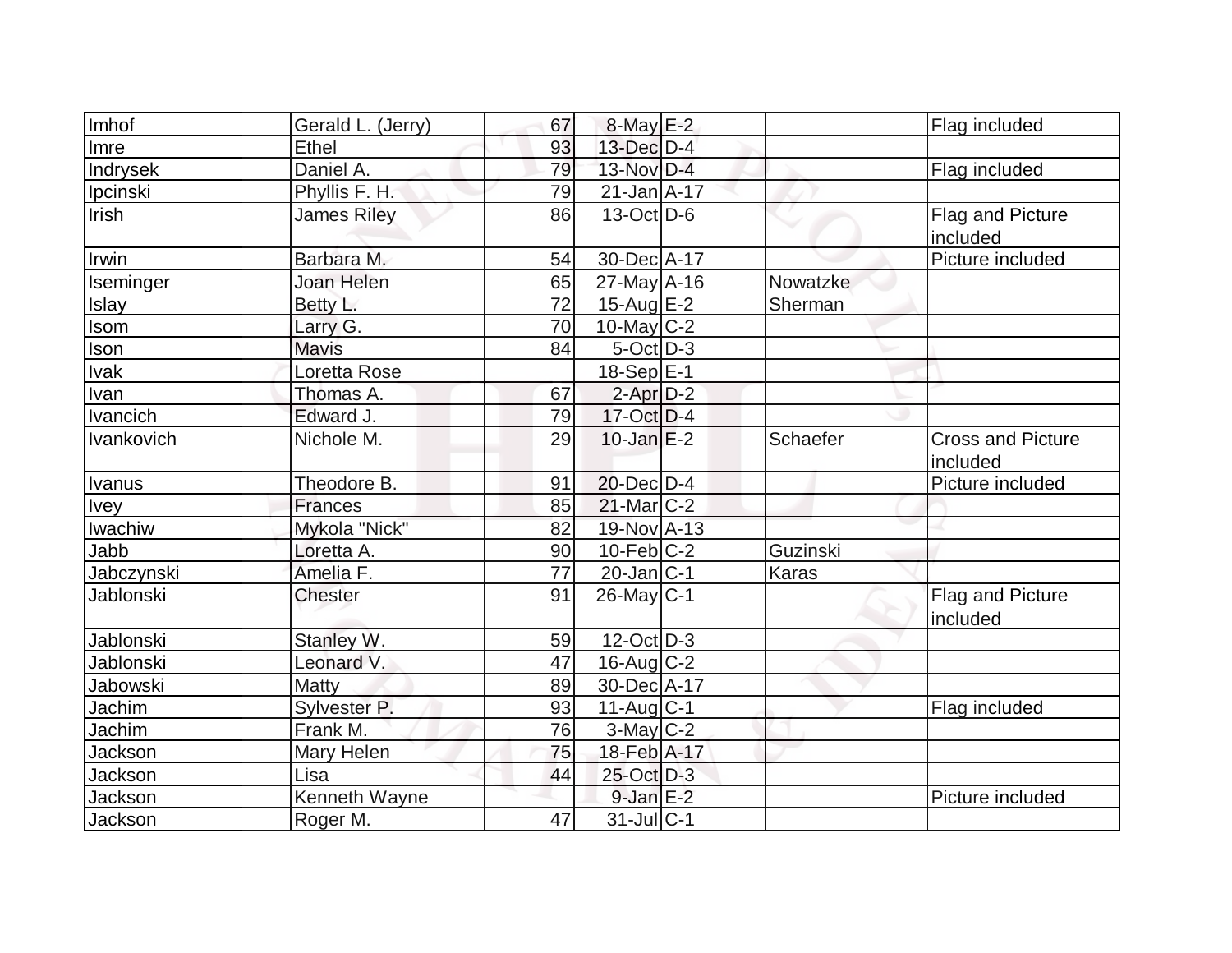| Jackson    | Raymond J. "Corky"              | 76 | 11-May $C-1$      |                | Flag included                         |
|------------|---------------------------------|----|-------------------|----------------|---------------------------------------|
| Jackson    | Jeffrey Lamar                   | 45 | 17-Mar C-1        |                |                                       |
| Jackson    | Richard L.                      | 35 | $22$ -Feb $C-2$   |                |                                       |
| Jackson    | Leona M.                        | 95 | 15-Aug $E-2$      |                |                                       |
| Jackson    | Donna "Diva"                    | 49 | $12$ -Jul C-1     | <b>Blakely</b> | Picture included                      |
| Jackson    | L.M.                            | 63 | $13-Oct$ D-6      |                |                                       |
| Jacobi     | Paul A.                         | 73 | 28-Nov E-2        |                |                                       |
| Jacobs     | Marguerite                      |    | $22$ -Jun $C-2$   | Chasteler      | Full name Marguerite<br>Miller Jacobs |
| Jacobsen   | Anton B.                        | 89 | 29-Oct A-12       |                | Flag included                         |
| Jacobsma   | Johanna                         | 87 | $23$ -Jan $ E-1 $ | Van Noort      |                                       |
| Jacusis    | Louis                           | 56 | $22-Sep D-4$      |                |                                       |
| Jaeger     | Anthony J. Sr. "Tony"           | 88 | $9$ -May $E-2$    |                |                                       |
| Jagielo    | Anna T.                         | 82 | $2$ -Apr $D-2$    |                |                                       |
| Jagielski  | Chester A.                      | 85 | 29-May C-1        |                |                                       |
| Jajic      | Ljubisa "Louie"                 |    | $16$ -Oct $ D-3 $ |                | Cross included                        |
| Jajic      | Milka                           |    | $13$ -Jun $E-2$   |                | Cross included                        |
| Jakubowicz | <b>Betty</b>                    | 74 | 13-Mar E-2        | <b>Billen</b>  |                                       |
| James      | Genevieve M.                    | 93 | $3-Oct$ D-3       |                |                                       |
| James      | Eddie Jr.                       | 67 | $22$ -Mar $C-2$   |                | Picture included                      |
| James      | <b>Nell Jane</b>                | 86 | 24-Apr E-1        |                |                                       |
| James      | Donald D. "Don"                 | 73 | $10$ -Jan $E-2$   |                |                                       |
| Jamrose    | <b>Marlene</b>                  | 74 | $10$ -Oct D-4     | Radloff        |                                       |
| Jamrose    | Loretta M.                      |    | $7$ -May $ C-1 $  | <b>Kulik</b>   |                                       |
| Jamrose    | Lucretia                        | 85 | $7 - Jan$ A-16    | Sielski        |                                       |
| Jancarich  | <b>Anne Theresa</b><br>"Shorty" | 89 | $26$ -Jun $C-2$   |                |                                       |
| Jancho     | Edward <sub>C.</sub>            | 81 | $9$ -Mar $C-2$    |                | Flag included                         |
| Jania      | Patricia                        |    | $17$ -May C-1     | Lopez          |                                       |
| Janicki    | Regina F.                       |    | $27$ -Aug C-1     |                |                                       |
| Janiga     | Joseph "Tim"                    | 50 | $7$ -May C-1      |                |                                       |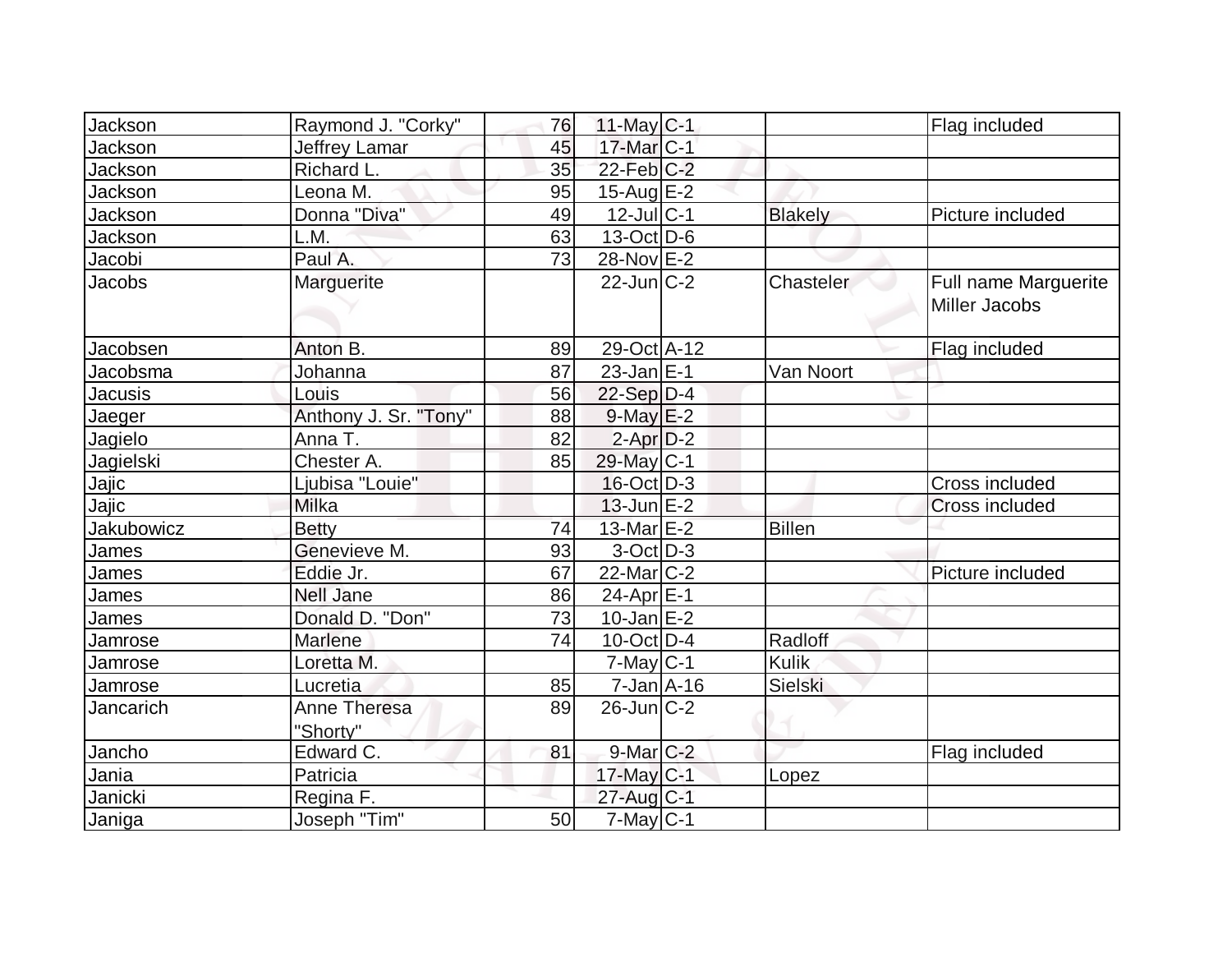| Janka           | Margaret M.                  | 101 | $18$ -Jul $E-2$        |             |                       |
|-----------------|------------------------------|-----|------------------------|-------------|-----------------------|
| Janke           | Kenneth F.                   | 80  | $9-Nov$ $C-2$          |             |                       |
| Jankovich       | Dusanka                      | 81  | $1$ -Jun $E-2$         |             |                       |
| Janowski        | James P.                     | 67  | $14$ -Jan $A$ -17      |             | Picture included      |
| Jansen          | <b>Walter Martin "Wally"</b> | 65  | $13-Nov D-4$           |             | Picture included      |
| Jansma          | Norma C.                     | 81  | 18-Mar A-17            |             |                       |
| Janulis         | Leona Rita                   | 83  | $7 - Aug$ E-2          |             | Picture included      |
| Janus           | Christopher J.               | 15  | $13$ -Jun $E-2$        |             | Picture included      |
| Janusas         | Jessica J.                   | 15  | $14$ -Jun $ C-2 $      |             |                       |
| Jaquet          | <b>Peter Erich</b>           | 64  | $23$ -Apr $ D-1 $      |             | Flag included         |
| Jaranowski      | Frank W.                     | 80  | $15$ -Mar $ C-2 $      |             | Picture included      |
| Jarchow         | Gloria A.                    | 67  | $14$ -Jan $A$ -18      |             |                       |
| Jaroszewski     | Alexis E.                    | 26  | $7-Feb$ <sub>C-2</sub> |             |                       |
| <b>Jasaitis</b> | Peter A.                     | 85  | $11-Apr$ $E-2$         |             | Flag included         |
| Jasek           | Stanley K.                   | 51  | $26$ -Feb $ C-1 $      |             |                       |
| Jasin           | Dave W.                      | 47  | 2-Apr D-2              |             |                       |
| Jaske           | <b>Donald Edward</b>         | 78  | $1-MarE-2$             |             | <b>Donald Edward</b>  |
|                 |                              |     |                        |             | (Jaskulski) Jaske /   |
|                 |                              |     |                        |             | Flag included         |
| <b>Jaskutis</b> | <b>Vitautas</b>              |     | $22$ -Feb $ C-2 $      |             |                       |
| <b>Jatczak</b>  | Chester F.                   | 89  | $30$ -Aug C-1          |             |                       |
| Jaynes          | Henrietta E.                 | 77  | $26$ -Jun $ C-2 $      |             | Eastern Star included |
|                 |                              |     |                        |             |                       |
| <b>Jeffress</b> | Candice A.                   | 53  | $10$ -Dec $ A-14$      | Pierce      |                       |
| <b>Jeffries</b> | <b>Mary Catherine</b>        | 82  | $21$ -Jun $ C-2 $      |             |                       |
| Jellison        | William L. "Red"             | 85  | $8$ -Mar $C-2$         |             |                       |
| Jelski          | Adam E.                      | 79  | $17$ -Oct $ D-4$       |             | Flag included         |
| Jendreas        | Loretta T.                   | 83  | $15$ -Dec $D-5$        | Gobeck      |                       |
| Jendreas        | Mary Ann                     | 64  | 26-Apr C-2             | Swiatkowski |                       |
| <b>Jenkins</b>  | John W. Sr. "Bill"           | 70  | $24$ -Jan $C-2$        |             | Flag included         |
| <b>Jenkins</b>  | Albert E.                    | 90  | $7$ -Mar $E-2$         |             | Flag included         |
| Jenkins         | <b>Bret Wilson</b>           | 48  | 26-Dec E-2             |             |                       |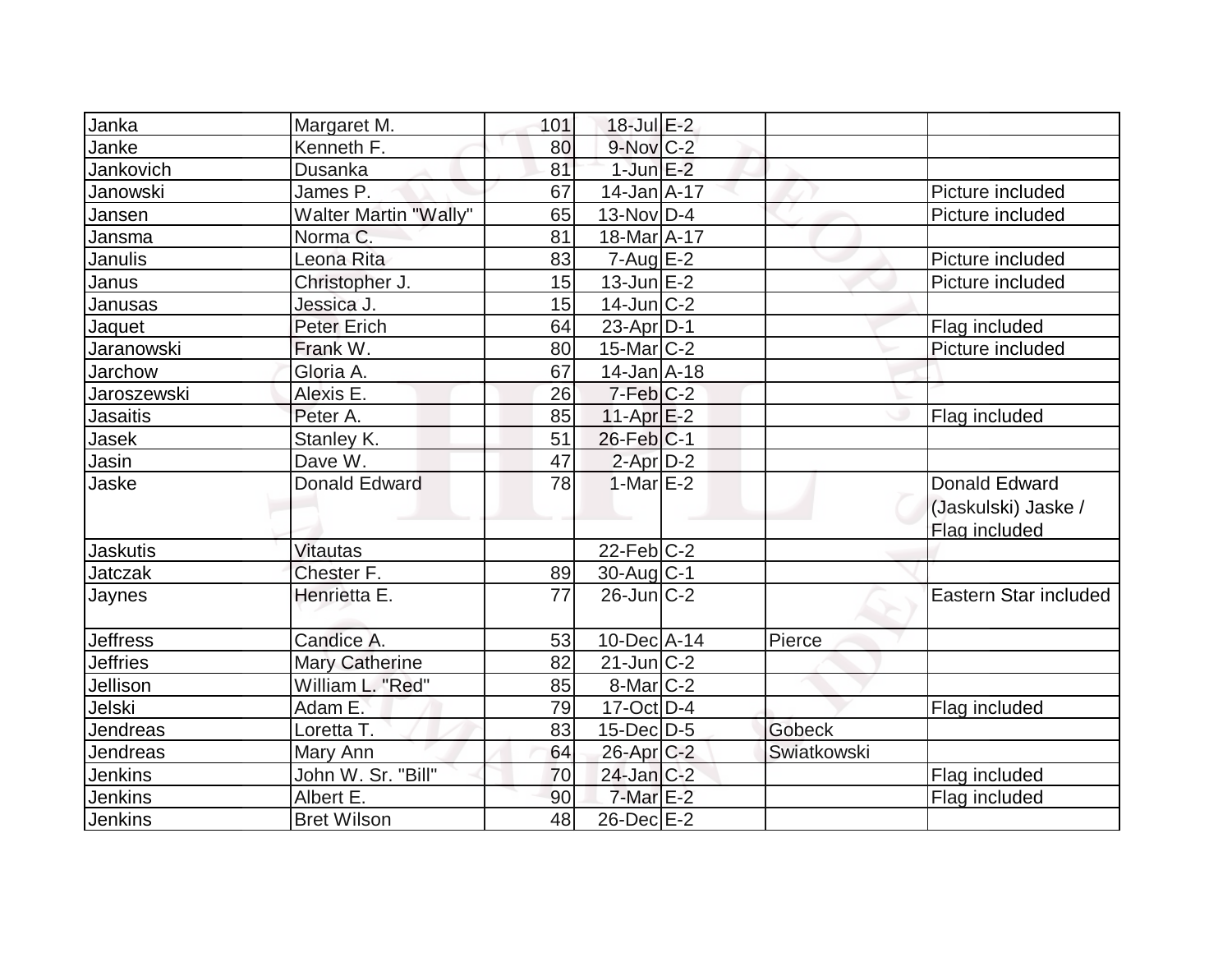| Jenkins          | <b>William Burnell</b>      | 64 | 30-Dec A-17            |                             |                |                                     |
|------------------|-----------------------------|----|------------------------|-----------------------------|----------------|-------------------------------------|
|                  | "Butch" "Rico"              |    |                        |                             |                |                                     |
| Jennings         | Leroy M.                    | 85 | $22$ -Feb $C-2$        |                             |                | Picture included                    |
| Jennings         | Barbara E.                  | 87 | 15-Sep C-1             |                             |                |                                     |
| Jensen           | <b>Ruth Jeanette</b>        | 96 | $18-Apr$ $E-2$         |                             |                |                                     |
| Jernas           | Lucille Kathryn             | 88 | $10$ -Nov $ D-6 $      |                             |                |                                     |
| Jesko            | Betty L.                    | 80 | $29$ -Mar $C-2$        |                             | Colvin         | Full name Betty L.<br>(Gnemi) Jesko |
| Jewell           | <b>Orville Stewart</b>      | 88 | 31-Aug C-2             |                             |                | Picture included                    |
| Jimenez          | Feliciano Dr., M.D "F"      | 75 | $27$ -Mar $E-2$        |                             |                | Picture included                    |
| <b>Jinkerson</b> | Ralph C.                    |    | $25$ -Feb A-16         |                             |                | Flag included                       |
| <b>Jinkinson</b> | Mary Elizabeth Ann          | 83 | 19-Jul C-2             |                             | <b>Nichter</b> |                                     |
| Jiron            | Gloria Ann                  | 67 | $22$ -Jul A-17         |                             |                |                                     |
| Johns            | William L. "Bill"           | 88 | $16$ -Mar $C-2$        |                             |                | Flag included                       |
| Johnson          | John T.                     | 70 | $11$ -Aug C-1          |                             |                | Cross and Flag<br>included          |
| Johnson          | Ida "Nana"                  | 96 | $4-Sep E-1$            |                             | Blumenhagen    |                                     |
| Johnson          | Raymond H. Jr.              | 69 | $20$ -Jun $E-1$        |                             |                |                                     |
| Johnson          | Devon Donyeal               | 32 | 13-Apr <sub>IC-1</sub> |                             |                |                                     |
| Johnson          | Floyd E.                    | 87 | 23-Mar <sub>E-2</sub>  |                             |                | Picture included                    |
| Johnson          | Patricia Jane               | 75 | $22$ -May $E-2$        |                             | Craig          |                                     |
| Johnson          | <b>Evalyon May</b>          | 89 |                        | $1$ -Jul $\overline{A}$ -16 |                |                                     |
| Johnson          | Cartha V.                   | 92 | $17$ -Jan $ C-2 $      |                             |                |                                     |
| Johnson          | <b>Robert</b>               | 89 | $25$ -Feb A-16         |                             |                |                                     |
| Johnson          | Ethel                       | 91 | 21-Oct A-16            |                             |                | Picture included                    |
| Johnson          | Donald L. "D.L.J."          | 76 | $11-Apr$ $E-2$         |                             |                | Flag included                       |
| Johnson          | Dorsey D. "Chicken<br>Wing" | 42 | $2$ -Jul $ C-2 $       |                             |                |                                     |
| Johnson          | Green "Son"                 | 84 | 10-Jul C-2             |                             |                |                                     |
|                  | Virginia L.                 | 72 | 30-Dec A-17            |                             |                |                                     |
| Johnson          |                             |    |                        |                             |                |                                     |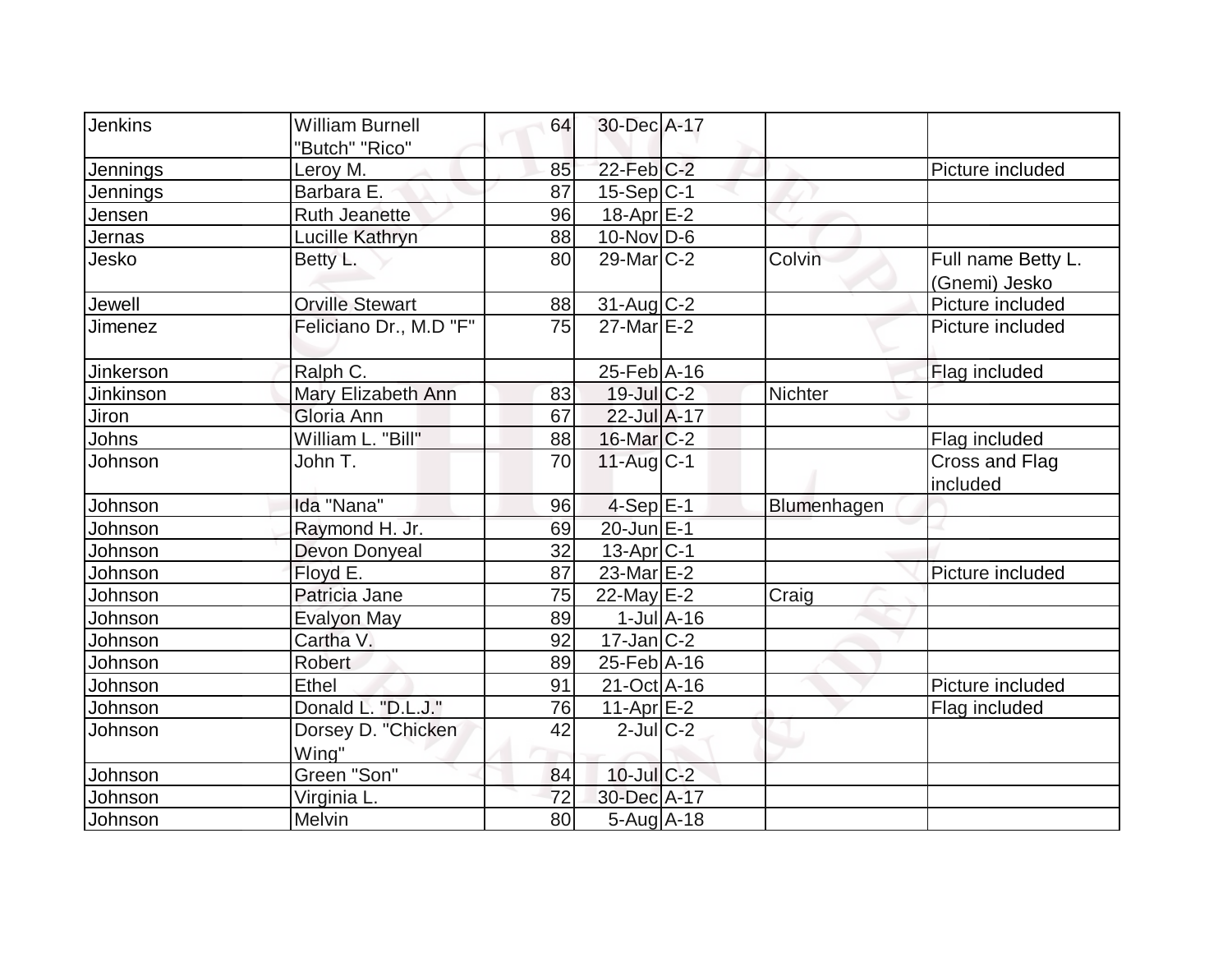| Johnson   | Jeffrey H.                   | 65 | 28-Dec D-5                  |           |                                      |
|-----------|------------------------------|----|-----------------------------|-----------|--------------------------------------|
| Johnson   | James O.                     | 77 | $17$ -Mar $C-2$             |           | Flag included                        |
| Johnson   | Irene M.                     | 81 | $23$ -Jul C-2               |           | (nee) Feczko, Fesko                  |
| Johnson   | Ardis "AJ"                   |    | $16$ -Dec $A$ -16           |           |                                      |
| Johnson   | Gregg Fehrmann               | 84 | 28-Jan A-17                 |           |                                      |
| Johnson   | John W.                      | 91 | $23-Sep$ A-17               |           |                                      |
| Johnson   | Lona Viola                   | 78 | $10$ -Jul $C-2$             | Woosley   | Picture included                     |
| Johnson   | Edith M.                     | 87 | $5-Sep$ $E-2$               |           |                                      |
| Johnson   | <b>Faith Ann</b>             | 44 | 28-Nov E-2                  |           | Picture included                     |
| Johnson   | Lester                       |    | 13-May $C-2$                |           |                                      |
| Johnson   | Cindy R. "CJ"                | 57 | $5$ -May $ C-1 $            | Guinn     |                                      |
| Johnson   | Robert L. "Butch"            | 82 | 16-Dec A-17                 |           | Flag included                        |
| Johnson   | Theresa                      | 48 | $12-Sep$ $E-2$              | Cord-Cruz | Picture included                     |
| Johnson   | Arthur C.                    | 89 | 4-Mar A-17                  |           | Flag included                        |
| Johnson   | Linda C.                     | 60 | $9$ -Feb $E-2$              |           |                                      |
| Johnson   | Janet Sue                    | 64 | $10$ -May C-1               | Pruiett   |                                      |
| Johnson   | Nancy M.                     | 72 | 19-Nov A-14                 |           |                                      |
| Johnson   | Russell A.                   | 89 | $20$ -Nov $ D-4 $           |           |                                      |
| Johnson   | <b>Roxy Ann</b>              | 89 | $1-Oct$ A-12                |           |                                      |
| Johnson   | Hazel G.                     | 88 | $1$ -Jun $E-2$              |           |                                      |
| Johnston  | <b>John Frederick "Fred"</b> | 70 | $11$ -Oct $\overline{D}$ -6 |           |                                      |
| Johnston  | Allien                       | 89 | $26$ -Jan $E-2$             |           |                                      |
| Johnston  | Richard                      | 72 | $21-Apr$ $C-2$              |           |                                      |
| Johnston  | Mary E.                      | 83 | $27$ -Nov $ D-5 $           | Apolzan   | <b>Cross and Picture</b><br>included |
| Johnstone | Thomas Sr. "'Tom"            | 72 | 29-May C-2                  |           |                                      |
| Jonaitis  | <b>Bruno</b>                 | 84 | $31$ -Aug C-2               |           |                                      |
| Jones     | Josephine P.                 | 90 | $1$ -Jan $C-1$              |           |                                      |
| Jones     | Teresa D.                    | 91 | $27$ -Jan $C-2$             |           |                                      |
| Jones     | Teresa                       | 91 | 28-Jan A-16                 |           | <b>Teresa Duhon Jones</b>            |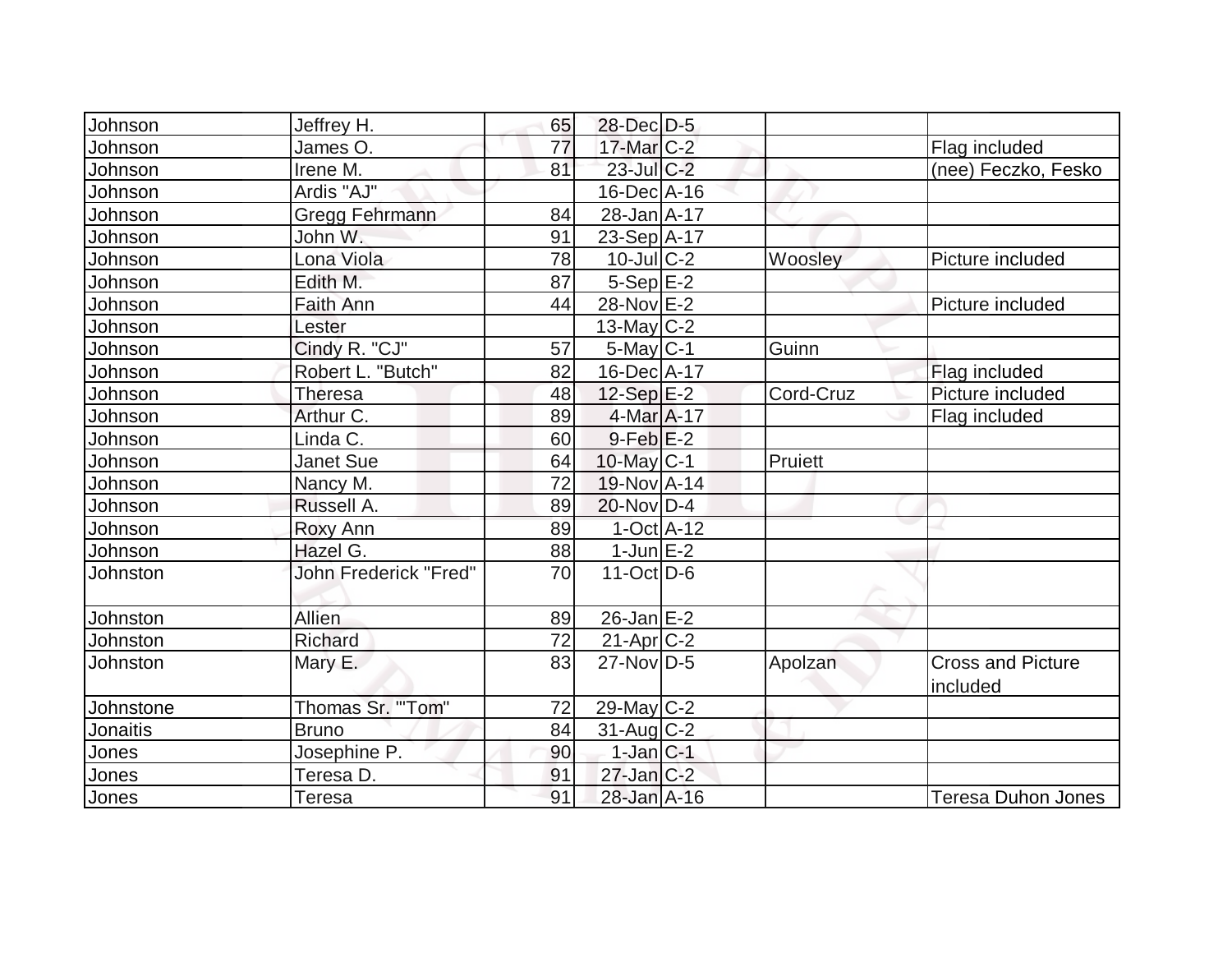| Jones         | Martha S.               | 79  | 9-Sep A-17                  |                             |               | Husbands: Trask- |
|---------------|-------------------------|-----|-----------------------------|-----------------------------|---------------|------------------|
|               |                         |     |                             |                             |               | Gregson-Jones-   |
|               |                         |     |                             |                             |               | Pendleton        |
| Jones         | Marvin                  | 57  | 27-Sep D-5                  |                             |               |                  |
| Jones         | <b>Judith Ann</b>       | 68  | $14$ -Jul $ C-1$            |                             |               | Picture included |
| Jones         | Ramona                  | 81  | $6$ -Jul $C$ -2             |                             |               |                  |
| Jones         | <b>Thomas Mike</b>      | 54  |                             | $1$ -Jul $\overline{A}$ -16 |               |                  |
| Jones         | <b>Willliam Lewis</b>   | 75  | $5-Aug$ A-18                |                             |               |                  |
| Jones         | James M.                | 102 | $17$ -Dec $ A-14$           |                             |               | Flag included    |
| Jones         | Ann L.                  | 79  | $12-Apr C-1$                |                             | <b>Blythe</b> | Full name Ann L. |
|               |                         |     |                             |                             |               | (Fentress) Jones |
| Jones         | Maggie "Granny"         | 87  | $9$ -Mar $C-2$              |                             |               | Picture included |
| Jones         | Michael J. "Mike"       | 47  | 29-Aug D-4                  |                             |               |                  |
| Jones         | Thelma V.               | 95  | $25$ -Jun $D-2$             |                             |               |                  |
| Jones         | Janet Ann "Prudie"      | 67  | $12$ -Dec $E-3$             |                             |               |                  |
| Jones         | Rosie Lee "Mama         | 101 | 16-Oct D-4                  |                             |               |                  |
|               | Rose"                   |     |                             |                             |               |                  |
| Jones         | Eolis I.                | 85  | $3$ -Jan $E-2$              |                             |               |                  |
| Jonhnston     | Marilou                 | 59  | 16-Aug C-3                  |                             |               |                  |
| Jonkman       | <b>Cornelius "Neal"</b> | 88  | $12$ -Dec $E-3$             |                             |               |                  |
| Joppek        | Mary Jane               | 79  | $10-Sep C-2$                |                             |               |                  |
| Jordan        | Eleanor                 | 76  | $2$ -Aug $C-2$              |                             |               |                  |
| Joslin-Thomas | Dorothy                 |     | $23-Sep$ A-16               |                             |               |                  |
| Josvai        | Margaret                |     | $23$ -Oct D-4               |                             |               |                  |
| Jovanovich    | Robert "Bud"            | 87  | $17$ -Apr $E-1$             |                             |               | Cross included   |
| Jovanovich    | Milan "Mile"            | 79  | 20-Apr <sub>C-2</sub>       |                             |               | Cross included   |
| Joy           | Karen S.                | 64  | $18$ -Dec $D-4$             |                             |               |                  |
| <b>Juarez</b> | Graciela M.             | 39  | $5-Apr \nightharpoonup 5-1$ |                             |               |                  |
| Jucius        | <b>Ruth Helen</b>       | 93  | 29-Mar C-2                  |                             | Hiemstra      |                  |
| Juhlin        | <b>Robert Edward</b>    | 81  | 24-Jul C-2                  |                             |               | Picture included |
| Julian        | Gerald F.               | 84  | $21$ -Feb $C-2$             |                             |               | Flag included    |
| Jumonville    | <b>Otis Pierre</b>      | 76  | 7-Apr C-1                   |                             |               | Flag included    |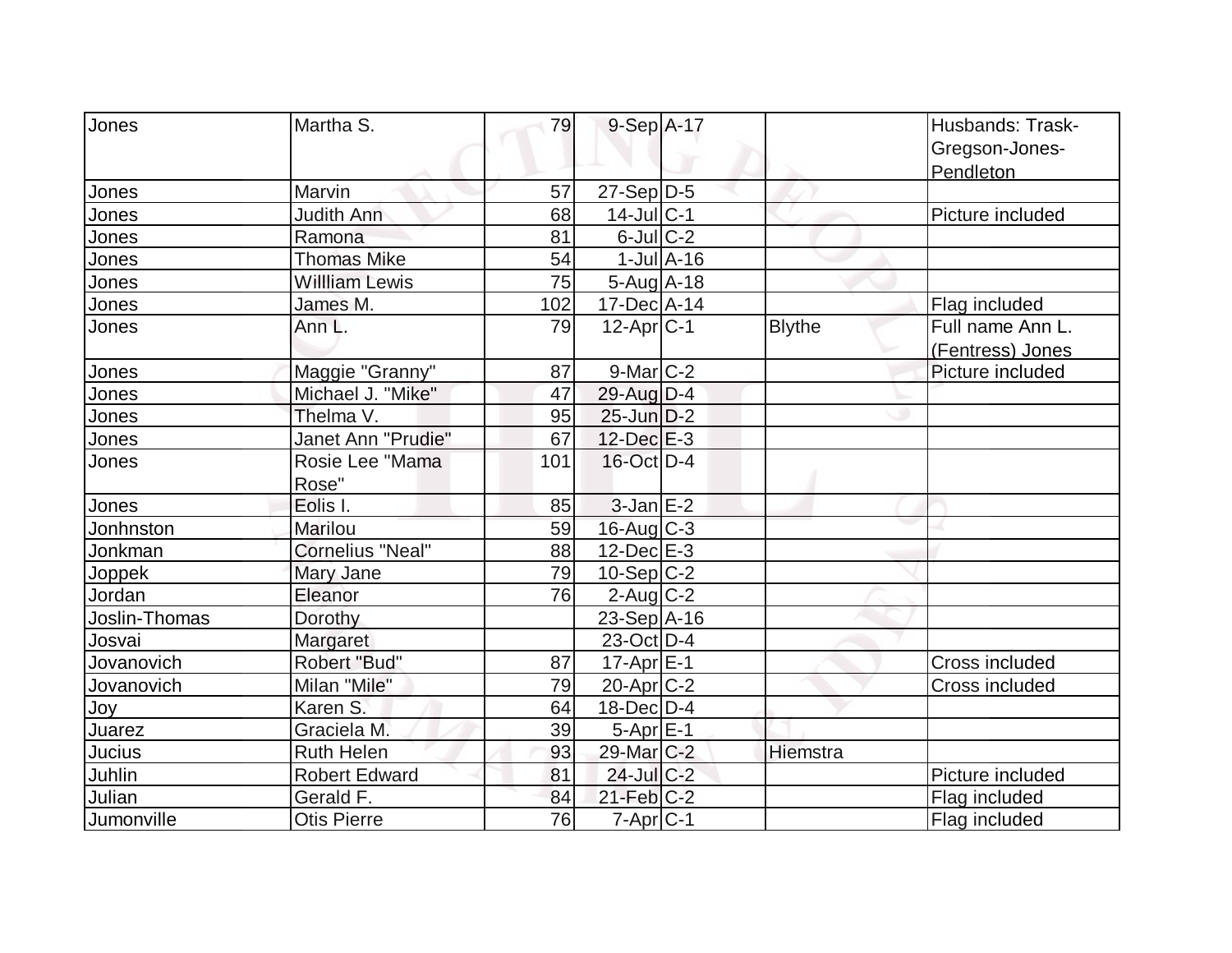| Junach       | Vincent                      | 74 | 17-Jul C-2        |               |                  |
|--------------|------------------------------|----|-------------------|---------------|------------------|
| Jung         | Daniel C.                    | 68 | $19$ -Jun $C-2$   |               |                  |
| Jures        | Helen A.                     | 84 | $25$ -Aug $C-1$   | Krajewski     |                  |
| Jurgens      | Jeanne D.                    |    | $19$ -Jul $C-2$   |               | Picture included |
| Jurkas       | Antoinette (Annette)         | 88 | $25$ -Oct $D-3$   | <b>Sefcik</b> |                  |
|              | (Toni)                       |    |                   |               |                  |
| Jusko        | John                         | 84 | $13$ -Dec $ D-4 $ |               |                  |
| Justnynski   | Joseph Anthony               | 82 | $17$ -Aug C-1     |               | Flag included    |
| Jutkus       | Hazel J.                     | 83 | $17 - Jun$ A-17   | <b>Beck</b>   |                  |
| Kaczmarcyk   | Ben E.                       | 87 | $3$ -May C-2      |               | Flag included    |
| Kaczmarek    | Irene S.                     | 80 | $26$ -Feb $ C-2 $ | Metaxas       |                  |
| Kaczmarski   | Helen J.                     | 83 | $6$ -Jun $E-1$    |               |                  |
| Kading       | Harold                       | 84 | $31$ -Aug C-2     |               |                  |
| Kalamir      | Nicholas J. "Nick"           | 69 | 20-Dec D-4        |               | Flag included    |
| Kalavaitis   | Leopold                      | 82 | $13$ -Jan $ C-2 $ |               |                  |
| Kalberer     | Edward A. Jr.                | 23 | 24-Feb E-1        |               |                  |
| Kaleta       | Marie V.                     | 84 | $11$ -Dec $D-4$   |               |                  |
| Kalina       | Andrew B. Jr.                | 86 | $8-Apr$ A-17      |               | Flag included    |
| Kalinowski   | Anne M.                      | 85 | $23$ -Mar $E-2$   | Wohadlo       |                  |
| Kallemeyn    | Alonzo                       | 89 | $28-Sep D-4$      |               | Flag included    |
| Kalmar       | Steve A.                     | 92 | $28$ -Mar $ C-2 $ |               | Flag included    |
| Kalvaitis    | Leopold                      | 82 | $12$ -Jan $C-2$   |               |                  |
| Kamaski      | Frank J.                     | 78 | $11-Mar2 - 17$    |               | Flag included    |
| Kaminski     | <b>Thomas</b>                | 73 | $28$ -Jun $ C-1 $ |               | Flag included    |
| Kammeraad    | Judith E.                    | 66 | $9-Nov$ C-2       | Spoolstra     |                  |
| Kandlstorfer | Stephen J.                   | 54 | $11$ -Jan $ C-2 $ |               |                  |
| Kaniewski    | Thomas A. Sr.                | 70 | $11$ -Jun $ C-1 $ |               | Flag included    |
| Kantor       | Mary                         | 84 | 13-Mar $E-2$      | <b>Bugyis</b> |                  |
| Kanwischer   | Mary Kay                     | 74 | $16$ -Feb $C-2$   |               |                  |
| Kapachinski  | Richard A. "Richie"<br>Kapa" | 69 | $11$ -May C-1     |               | Cross included   |
| Kapec        | Steve J.                     | 80 | $14$ -Feb $E-2$   |               |                  |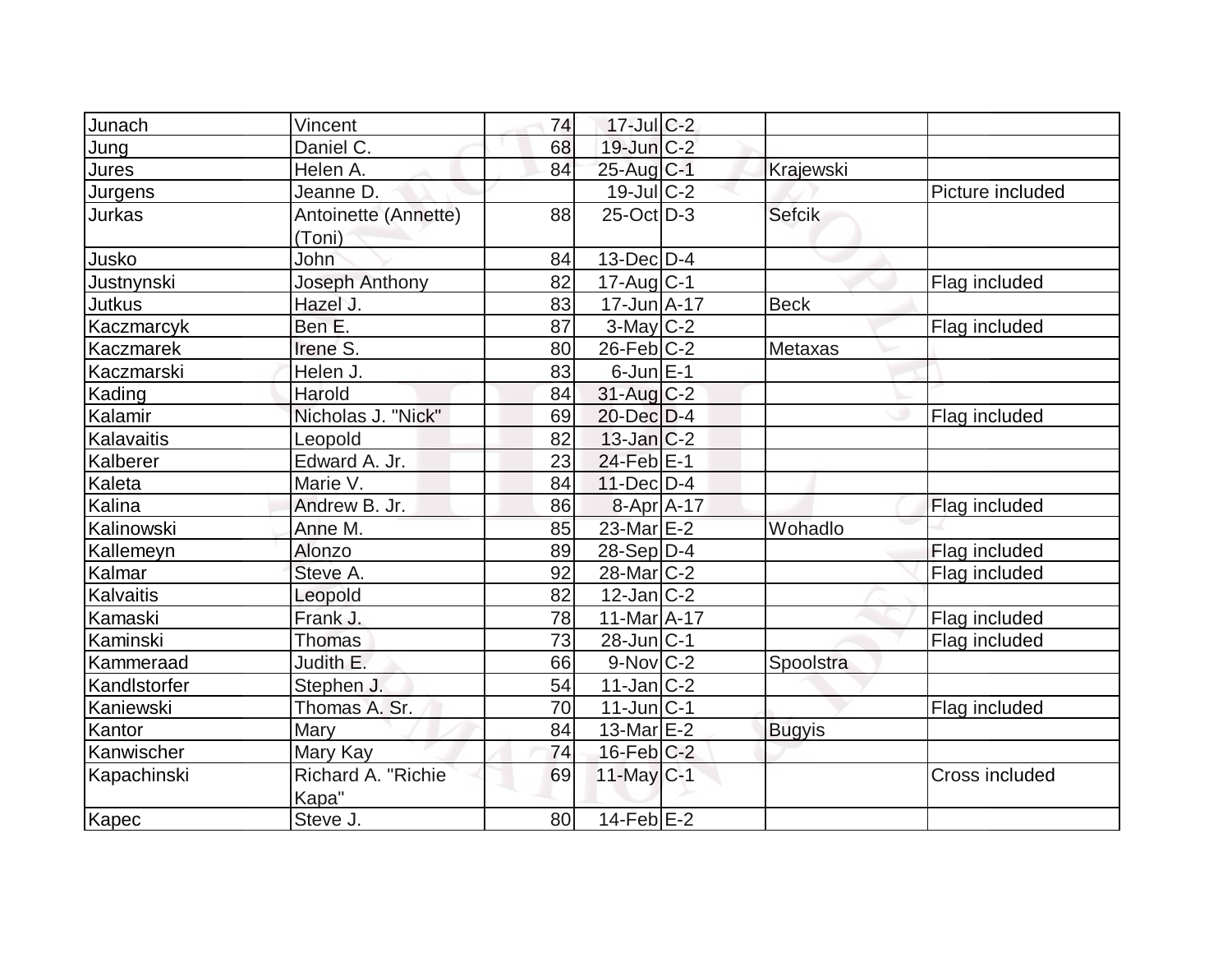| Kapitan       | Linnette B.               | 82 | 15-Nov D-5        |         |                                 |
|---------------|---------------------------|----|-------------------|---------|---------------------------------|
| Kaplan        | Marjorie J. "Marge"       | 85 | 25-Oct D-4        |         | Star of David included          |
| Karagias      | Alexander J.              | 49 | $24$ -Nov $ D-5$  |         |                                 |
| Karakozis     | Georgios (George)         | 61 | $27$ -Mar $E-2$   |         | Cross included                  |
| Kartz         | Joseph R.                 | 75 | $4$ -Aug $C-1$    |         |                                 |
| Kasper        | James E.                  | 57 | 29-Aug D-4        |         |                                 |
| Kasper        | Dorothy D.                | 81 | $13-Nov D-4$      | Vidman  |                                 |
| Kasprzycki    | Walter J. Sr.             | 91 | $16$ -Nov $ D-4$  |         | Polish eagle emblem<br>included |
| <b>Kaster</b> | <b>Susan Genelle</b>      |    | 24-Sep A-14       | Leah    |                                 |
| Katchmar      | Paul J.                   | 80 | $30$ -May $E-2$   |         |                                 |
| Katona        | Helen J.                  | 89 | 28-Feb E-2        |         |                                 |
| Katunich      | Julia "Jay"               | 91 | $29$ -Jul $A-16$  | Oresik  |                                 |
| Katz          | Rosalie "Rose"            | 94 | $18$ -Jan $ C-2 $ | Musin   |                                 |
| Kaufman       | Toby                      | 80 | $31$ -Jan D-4     | Evanson | Star of David included          |
| <b>Kaye</b>   | Helen B.                  | 99 | $9$ -Dec $A$ -17  |         |                                 |
| Kayorie       | Donnna Lee                | 65 | $9$ -Jun $C-1$    |         |                                 |
| Kazmierczak   | Ethel A.                  | 67 | $14$ -Jan $A$ -16 |         | Full name Ethel A.              |
|               |                           |    |                   |         | Buergermeier                    |
|               |                           |    |                   |         | (Kazmierczak)                   |
| Kazmierski    | Chester B. "Lujack"       | 80 | 16-May E-2        |         | Flag included                   |
| Kaznowski     | Walter P. Jr.             | 81 | $14$ -Jun $ C-1 $ |         | Flag included                   |
| <b>Keatts</b> | Daisy A.                  | 90 | 14-Aug C-2        |         |                                 |
| Keckich       | <b>Mary Lucille</b>       | 96 | 29-May C-2        |         |                                 |
| Keegan        | Jerry                     | 62 | 12-Aug A-16       |         |                                 |
| Keehn         | Harold Lee "Bud"<br>"Fox" | 79 | 28-Aug E-2        |         | Flag included                   |
| Keene         | Krystal Elizabeth         |    | 26-Mar C-1        |         |                                 |
| Keesee        | Dominique L.<br>"Frankie" | 19 | 23-Nov D-5        |         |                                 |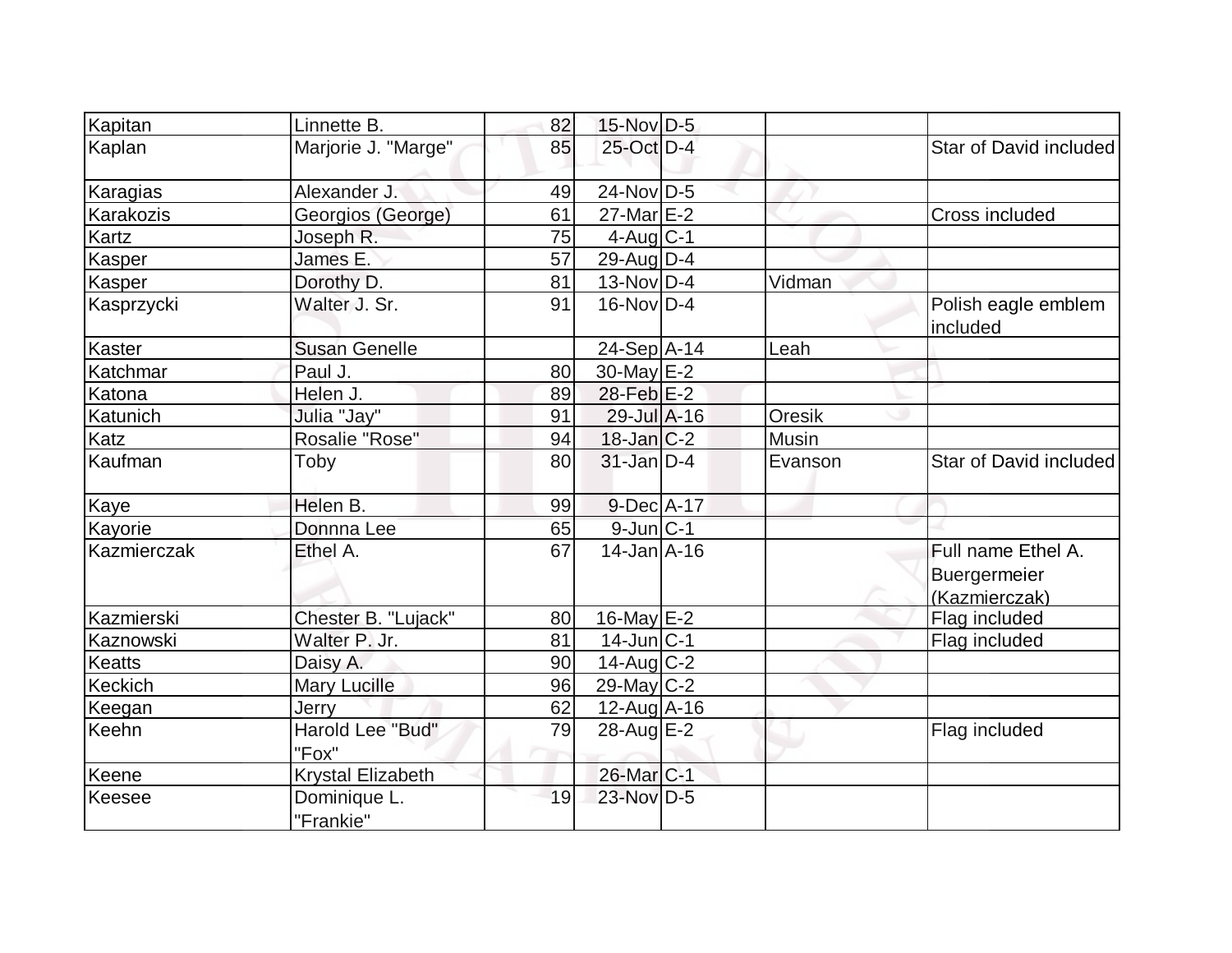| Keevil   | Margaret G.            |        | 25-May C-2        | <b>Jurek</b> |                            |
|----------|------------------------|--------|-------------------|--------------|----------------------------|
| Kegebein | Larry R. "Crusher"     | 69     | 18-Jul E-2        |              |                            |
| Keilman  | Roy E.                 | 83     | 26-Mar C-2        |              |                            |
| Keithley | Thelma "Audrey"        | 76     | $10$ -Oct $ D-3 $ |              |                            |
| Keithley | Karen Joanne           |        | $22$ -Feb $C-2$   | Chernan      |                            |
| Kellar   | Jean T.                | 84     | $10-Apr$ $E-2$    | Kapalka      |                            |
| Kelleher | Mark W.                | 45     | $19$ -Jun $ C-2 $ |              |                            |
| Kellen   | Christopher J. "Chris" | 44     | $2$ -Mar $ C-2 $  |              |                            |
| Kelley   | Louise                 | 79     | $27$ -Jun $E$ -2  |              |                            |
| Kelley   | Freddie L. "Soul       | 62     | 25-Oct D-4        |              |                            |
|          | Brother"               |        |                   |              |                            |
| Kelley   | Carrol G. "Spike"      | 72     | 13-Dec D-4        |              |                            |
| Kelly    | John D.                | 83     | $1-Apr$ $A-17$    |              | Flag included              |
| Kelly    | Richard E.             | 78     | $31$ -Jan D-4     |              | Flag included              |
| Kelly    | Martin T.              | 55     | $1-Aug$ $E-2$     |              |                            |
| Kemp     | Charles O.             | 47     | 8-Apr A-17        |              |                            |
| Kemper   | Mary Jane              | 89     | 14-Oct A-17       |              |                            |
| Kendall  | <b>Steven Allen</b>    | 52     | $5-$ Sep $E-2$    |              |                            |
| Kendt    | Harold                 | 99     | $6$ -Feb $E-2$    |              |                            |
| Keneson  | <b>Rose Marie</b>      | 86     | $20$ -Feb $E-2$   | Matson       |                            |
| Kennedy  | Thomas J. Sr. "T,K."   | 55     | $13$ -Jun $E-1$   |              |                            |
| Kennedy  | Edward J.              | 67     | $13$ -Feb $ E-2 $ |              | Picture included           |
| Kennedy  | Edward J., Father      | 67     | $12$ -Feb $ D-1 $ |              | Cross included             |
| Kennedy  | Edward                 | 85     | 22-Oct A-14       |              |                            |
| Kennedy  | Mary Lou               | 58     | $21$ -Feb $ C-2 $ | Moore        |                            |
| Kennedy  | Nicholas R.            | Infant | $2$ -Mar $ C-2 $  |              |                            |
| Kennedy  | Hershel                | 83     | $24-Sep$ A-14     |              | Masonic emblem<br>included |
| Kenny    | Carol J.               | 60     | 25-Jul E-2        | Pennington   |                            |
| Kent     | Clarence E., Rev.      | 77     | $12$ -Feb $D-2$   |              |                            |
| Kerekes  | Helen M.               | 77     | $9$ -May $E-2$    | Starosta     |                            |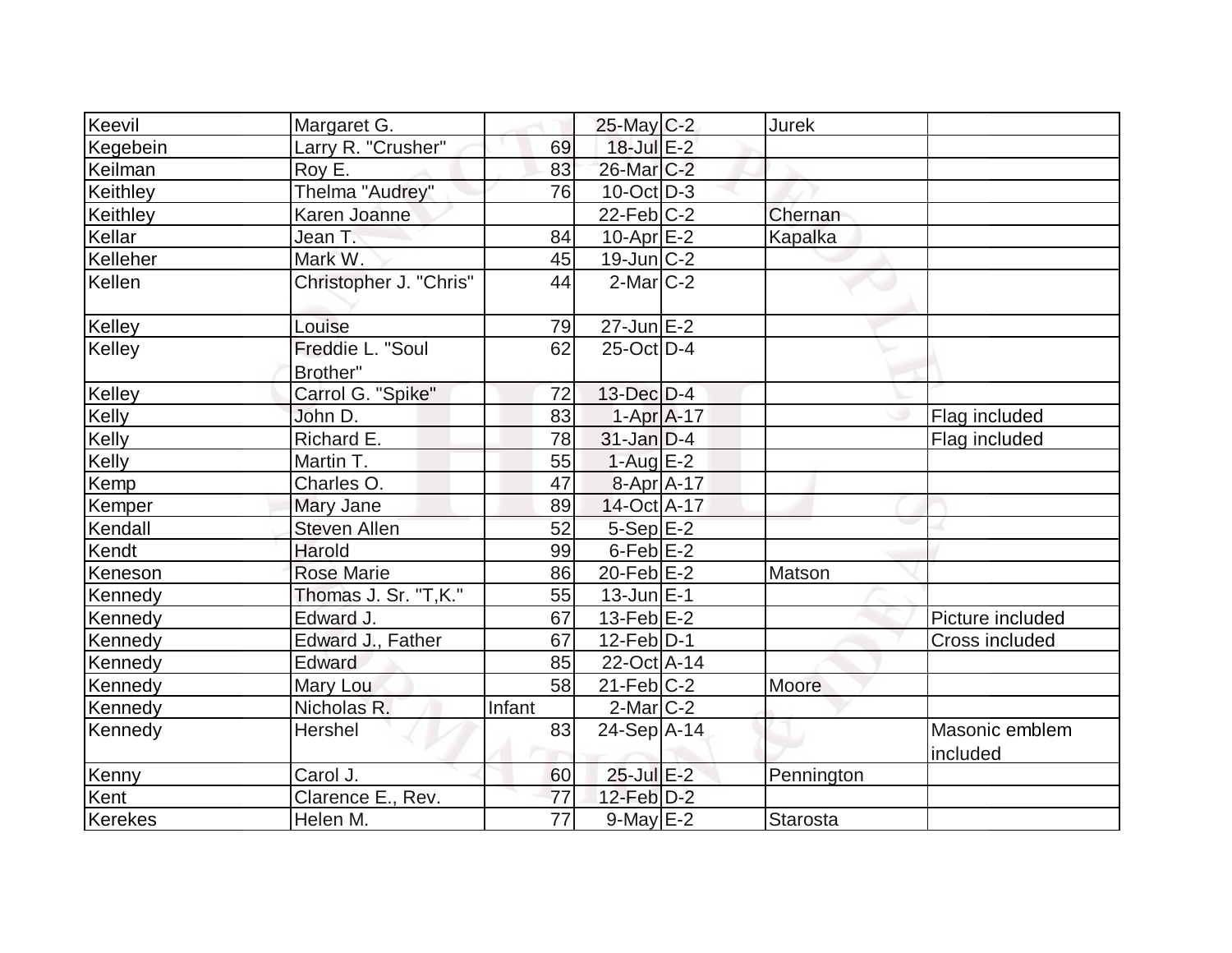| Kern          | Lois                          | 76 | $17$ -Jul C-2         | <b>Siebert</b>     | Picture included                               |
|---------------|-------------------------------|----|-----------------------|--------------------|------------------------------------------------|
| Kerr          | John C.                       | 64 | $4$ -Dec $D-4$        |                    |                                                |
| Kershaw       | Pauline A.                    | 77 | $22$ -Feb $C-2$       |                    |                                                |
| <b>Kertis</b> | Lucille E. "Pinky"            | 93 | $8-Nov D-5$           | Gilman             |                                                |
| Kesler        | Mary B.                       | 82 | $18$ -Jan $C-2$       |                    |                                                |
| Kesler        | Agnes M.                      | 99 | 28-Mar <sub>C-2</sub> |                    |                                                |
| Kesler        | Paul                          | 90 | $2$ -Aug C-2          |                    |                                                |
| Kester        | CharlotteAdeline              | 12 | $26-Sep D-4$          |                    |                                                |
| Kester        | Margene                       | 50 | $27$ -May $A$ -17     |                    |                                                |
| Ketelaar      | <b>Thomas Dale</b>            | 60 | $26-Sep D-4$          |                    |                                                |
| <b>Keys</b>   | Sean P.                       | 39 | $25$ -Apr $E-2$       |                    |                                                |
| Kic           | Edward S.                     | 70 | $14$ -Oct A-16        |                    | Flag included                                  |
| Kicho         | Mary P. "Mae"                 | 88 | $4$ -Dec $D-4$        | Pokrifcak          |                                                |
| Kielar        | Thaddeus F. Jr.               | 49 | $23$ -Jun $ C-1$      |                    |                                                |
| Kijak         | Julia                         | 82 | $15$ -Jan $C-2$       |                    |                                                |
| Kilbourne     | Darrel                        | 28 | $15$ -Jan $ C-2 $     |                    |                                                |
| Kilgore       | Sam Eddie "Tutti"             | 70 | 28-Oct A-16           |                    |                                                |
| Kilinski      | Nancy L.                      | 69 | $3-Mar$ E-1           | <b>Grove-Vitek</b> |                                                |
| Killeen       | George F.                     | 86 | 27-May A-17           |                    | Flag included                                  |
| Kim           | Nam Y.                        | 92 | $13$ -Jan $ C-2 $     |                    |                                                |
| Kimmel        | Richard A.                    | 37 | $27$ -Feb $E-2$       |                    |                                                |
| Kincaid       | <b>Mary Dora</b>              |    | 23-Dec A-17           |                    | Full name Mary Dora<br><b>Bancroft Kincaid</b> |
| Kincius       | Anthony J.                    | 87 | $15$ -Jan $ C-2 $     |                    |                                                |
| King          | Shirley J.                    | 77 | $4$ -Dec $D$ -6       |                    |                                                |
| King          | Anthony La'Mar Adam<br>"Head" | 20 | $7$ -Jun $ C-2 $      |                    |                                                |
| King          | Phillip D.                    | 60 | $5$ -Jun $E-1$        |                    |                                                |
| King          | Robert E. Sr.                 | 67 | $7$ -Apr $C-1$        |                    |                                                |
| King          | Jeff                          | 39 | $7$ -Mar $E-2$        |                    |                                                |
| King          | William E.                    | 77 | 29-May C-2            |                    |                                                |
| King          | Julia                         | 78 | $12$ -Nov $A$ -16     |                    | Gresko                                         |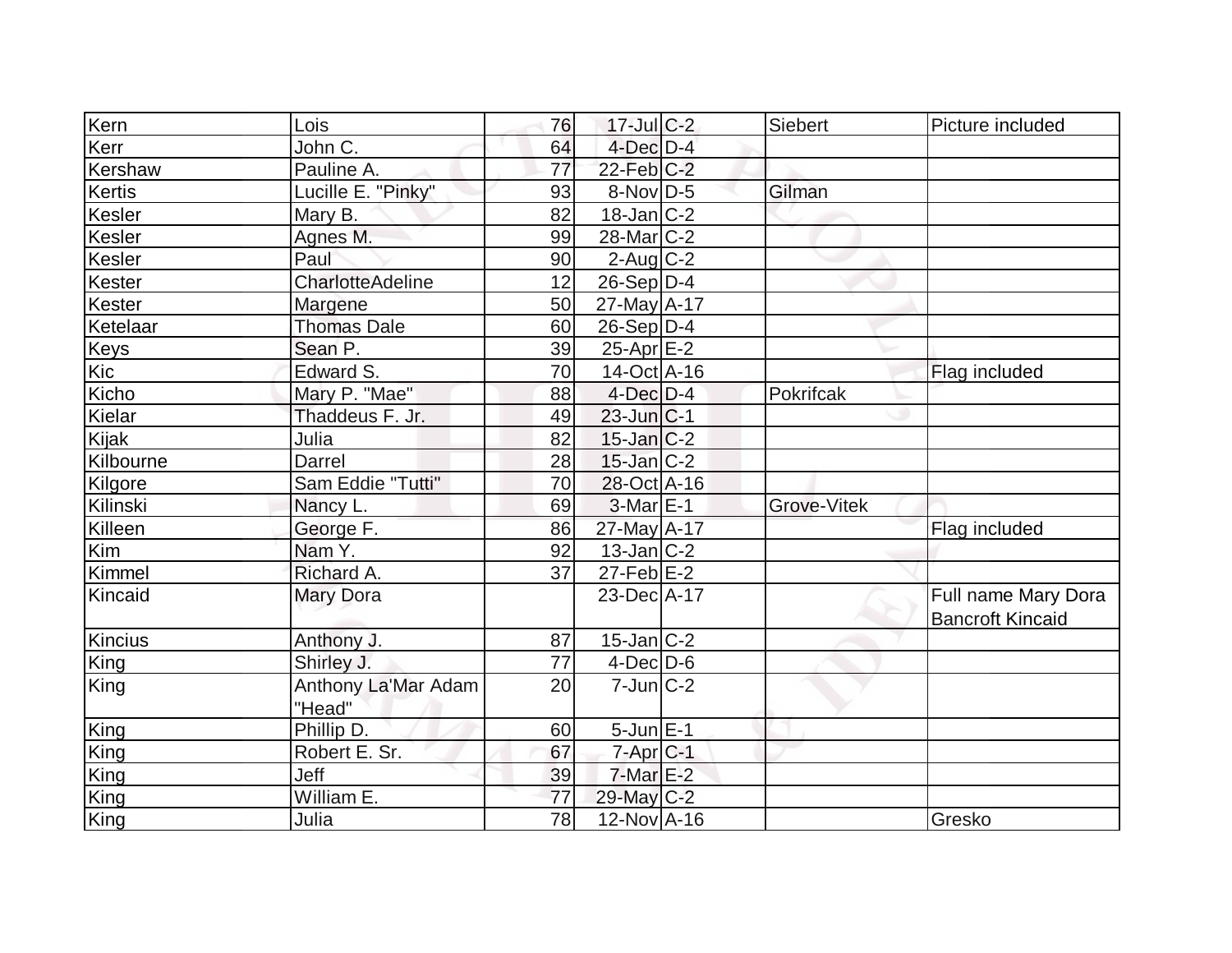| King           | Rita A.             | 58 | $10$ -Apr $E-2$   |             |                          |
|----------------|---------------------|----|-------------------|-------------|--------------------------|
| King           | Yolanda "Yoly"      | 57 | 30-Nov C-2        |             |                          |
| King-Ridgell   | Sarah Lee           | 80 | 31-May C-2        |             | Full name Sarah          |
|                |                     |    |                   |             | Leeking-Ridgell          |
| Kinkade        | Mary T.             | 83 | $17 - Jan$ $C-3$  |             |                          |
| Kinnis         | Lona M.             | 85 | $10$ -Nov $ D-5 $ |             |                          |
| Kintz          | Thomas D.           | 55 | $15$ -Dec $D-5$   |             | Flag included            |
| Kirin          | Walter P.           | 79 | $31$ -JulC-2      |             | Flag included            |
| <b>Kirkley</b> | Lawrence R.         | 84 | 19-Aug A-17       |             | Flag included            |
| Kiser          | <b>Bobbie Oral</b>  | 81 | $19$ -Apr $ C-2 $ |             |                          |
| Kish           | Agatha V "Aggie"    | 84 | $1-Feb$ $E-2$     | Ventimiglia |                          |
| Kitchell       | David C.            | 51 | $23$ -Nov D-5     |             |                          |
| Kiupelis       | Arlene H.           | 72 | $2$ -Nov $C-2$    | Korpan      |                          |
| Klacik         | Paul J.             | 55 | $2-Sep$ A-17      |             |                          |
| Klapak         | June "Judy"         | 69 | $12$ -May $E-1$   | Fortner     |                          |
| Klein          | Elmer S.            | 87 | 5-Nov A-17        |             | Flag included            |
| Klein          | James E. "Jim"      | 81 | $21-Oct$ A-16     |             | Flag included            |
| Klein          | Patricia J.         | 66 | $15$ -Nov $ D-6$  |             |                          |
| Klein          | Harry F.            | 88 | $1-NovD-4$        |             |                          |
| Klemczak       | Richard F. Sr.      | 62 | $22$ -Aug E-2     |             | Flag included            |
| Klemoff        | Albertina M. "Tina" | 83 | $9$ -Oct $ D-4 $  | Cabral      | Picture included         |
| Kleppen        | Rose                | 80 | $6$ -Jan $ C-2 $  | Keilman     | Full name Rose           |
|                |                     |    |                   |             | <b>Ballinger Kleppen</b> |
| Klimek         | Henry J.            | 87 | $14$ -May D-1     |             | Flag included            |
| Kloese         | Gerald H.           | 80 | 24-Dec A-13       |             | Flag included            |
| Klootwyk       | Marlene M.          | 69 | $7-Mar \, E-2$    |             |                          |
| Klora          | Arilda              | 55 | 28-Jan A-17       |             |                          |
| Kludzinski     | Thaddeus P.         | 93 | $17$ -Oct $ D-4 $ |             | Flag included            |
| Kluga          | Gloria              | 78 | $13$ -Apr $ C-1 $ |             | Picture included         |
| Klukas         | <b>Ruth Ann</b>     | 78 | 25-Dec D-3        | Riggert     |                          |
| Knapik         | John "Walking John" | 94 | 10-Mar $ C-2 $    |             |                          |
| Knapik         | Catherine "Kitty"   | 84 | $25$ -Apr $E-2$   |             | Picture included         |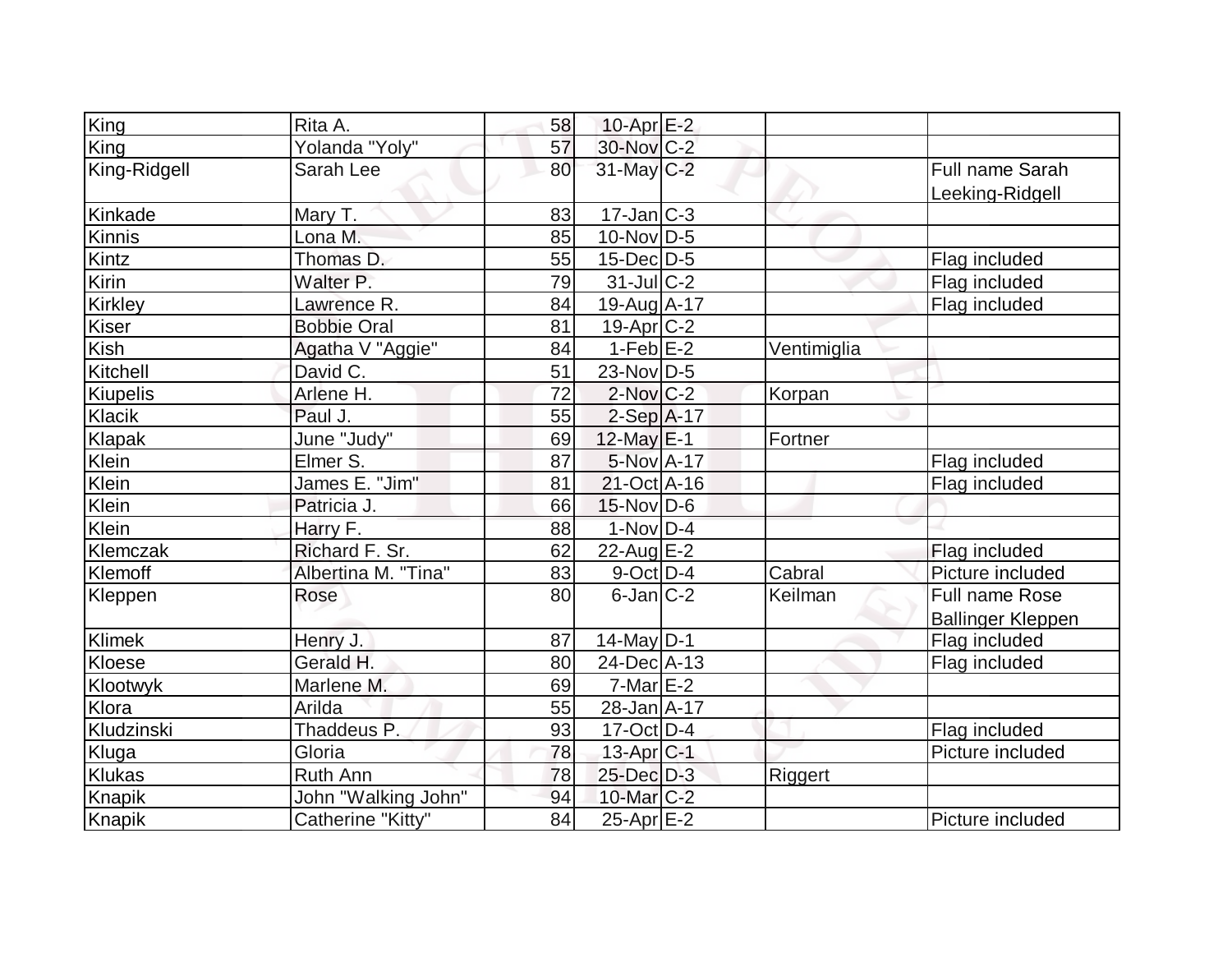| Knapp     | <b>Betty Jean</b>        | 78       | $24$ -May C-2                     |            |              |                                                        |
|-----------|--------------------------|----------|-----------------------------------|------------|--------------|--------------------------------------------------------|
| Knauss    | Marilynn L.              | 87       | 28-Nov E-2                        |            | Jernberg     |                                                        |
| Knaver    | Elizabeth M.             | 89       | $24$ -Feb $E-1$                   |            |              |                                                        |
| Kneifel   | Robert E.                | 43       | 24-Mar <sub>IC-1</sub>            |            |              |                                                        |
| Knepp     | Jean                     | 80       | $17$ -May $C-2$                   |            |              |                                                        |
| Knight    | Charles W.               | 69       | $3-Apr$ $C-2$                     |            |              |                                                        |
| Knight    | <b>John Edward</b>       | 61       | $4-Feb$ A-16                      |            |              |                                                        |
| Knight    | Robert S.                | 86       | 21-Oct A-17                       |            |              | Flag included                                          |
| Knight    | Frank Jr.                | 85       | $21$ -Jun $C-2$                   |            |              | Flag and Picture<br>included                           |
| Knight    | Ronald E.                |          | $28$ -Jul $C-2$                   |            |              | Flag included                                          |
| Knizner   | Edward M.                | 81       | 21-Aug E-1                        |            |              |                                                        |
| Knizner   | Carol E.                 | 73       | 22-Mar <sub>IC-2</sub>            |            |              |                                                        |
| Knotts    | Geraldine A.             |          | $30$ -Aug $C-1$                   |            |              |                                                        |
| Knouff    | James E. Sr.             | 54       | $5$ -Mar $D-2$                    |            |              | Flag included                                          |
| Knox      | Kathryn Fae              | 37       | 26-Sep D-1                        |            | Price        |                                                        |
| Knudson   | Doris                    | 86       | $6$ -Jun $E-1$                    |            |              |                                                        |
| Kobe      | Lillian                  | 91       | $27$ -Dec $E-3$                   |            | Kowal        | Full name Lillian                                      |
|           |                          |          |                                   |            |              | Wallenda Kobe                                          |
| Kobeszka  | <b>Elizabeth Mae</b>     | 24       | $4$ -Jul $E-2$                    |            |              |                                                        |
| Koch      | Betty J.                 | 83       | 27-Aug C-2                        |            | Gildersleeve |                                                        |
| Koch      | Robert T.<br>Kathleen L. | 81       | $8-Apr$ A-17<br>$17$ -Dec $ A-13$ |            |              |                                                        |
| Koch      |                          | 65       |                                   |            | Bannister    |                                                        |
| Koch      | <b>Ronald Albert</b>     | 68<br>67 | 25-Feb A-17<br>8-Oct A-13         |            |              |                                                        |
| Koch      | <b>JoAnne</b>            |          |                                   |            |              |                                                        |
| Kochan    | Ronald M.                | 66       | 15-Oct A-15                       |            |              |                                                        |
| Kocharski | Walter "Papa"            | 88       | $6$ -Mar $E-2$                    |            |              | Flag included                                          |
| Koczwara  | Mary V.                  | 87       |                                   | 8-Jul A-17 |              |                                                        |
| Koenig    | Willie Katharine "Bill"  | 96       | 22-Mar C-2                        |            |              | Full name Willie<br><b>Katharine Crowder</b><br>Koenig |
| Koenig    | William R.               | 66       | $5$ -Dec $E-2$                    |            |              |                                                        |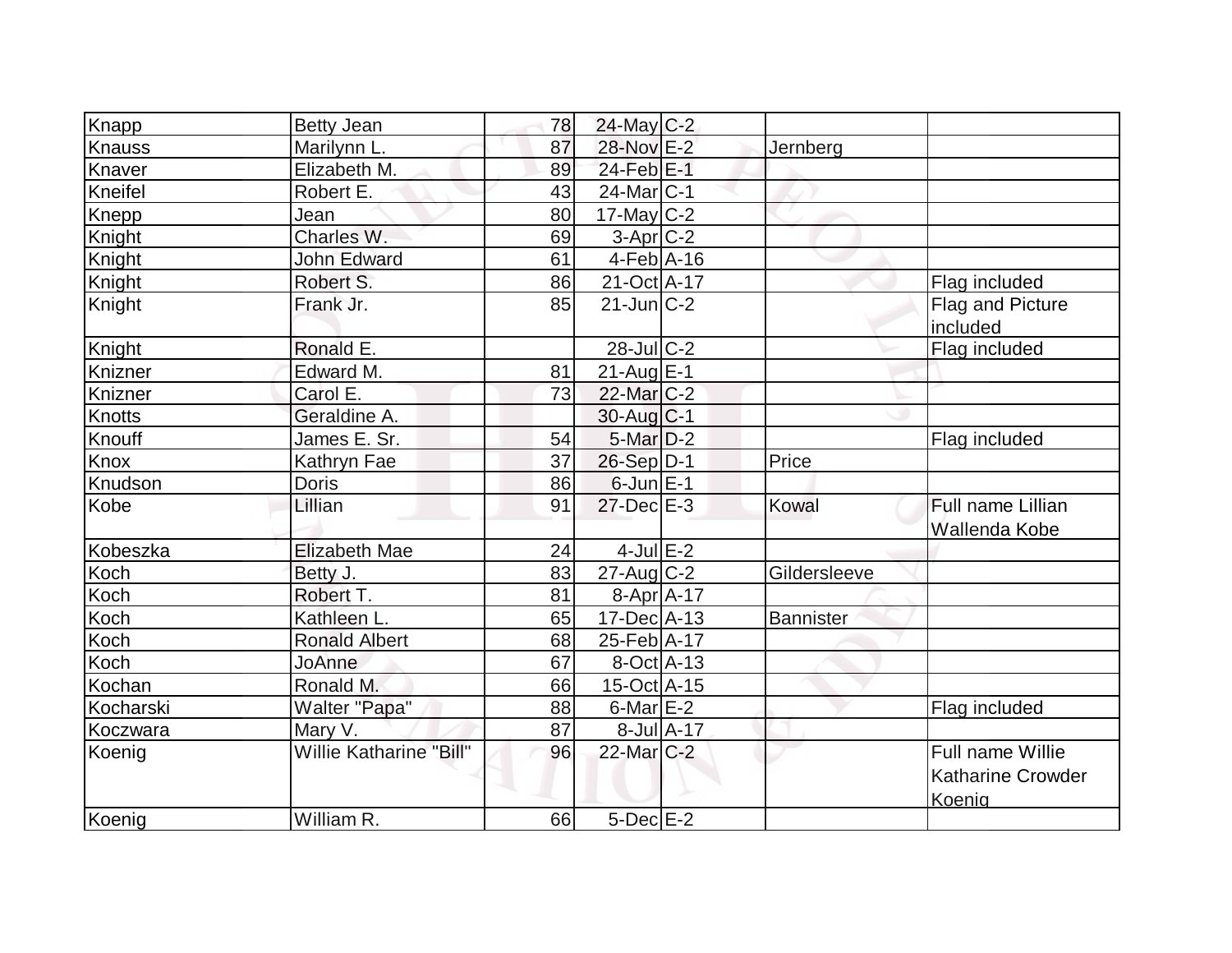| Koepl      | Nancy Jean             | 63 | $24$ -Mar $ C-1 $       | Turczi |                            |
|------------|------------------------|----|-------------------------|--------|----------------------------|
| Koeppen    | Gleda M.               | 86 | $1$ -Jan $C-2$          |        |                            |
| Kogler     | Sonja M.               | 64 | $8$ -May $E-2$          |        |                            |
| Kohen      | Charles G.             | 52 | $7-Sep$ $E-2$           |        |                            |
| Kohut      | <b>Michael Graig</b>   | 63 | $26$ -Feb $C-2$         |        | Flag included              |
| Kolacek    | Jean Laura             | 82 | $16$ -Feb $C-2$         |        |                            |
| Kolar      | George R.              | 79 | 24-Jun A-17             |        |                            |
| Kolarik    | Paul M.                | 49 | $9-Sep$ A-17            |        |                            |
| Kolember   | <b>Nick</b>            | 83 | $30$ -Nov $ C-2 $       |        | Cross and Flag<br>included |
| Kolenda    | David V.               | 56 | $22-Sep D-1$            |        | Picture included           |
| Kolesky    | Eugene H.              | 85 | 28-Oct A-16             |        | Flag included              |
| Koleszarik | Magdalene              | 92 | $19-Apr$ <sub>C-2</sub> | Sesock |                            |
| Kolodzi    | John F.                | 77 | 8-Apr A-17              |        | Flag included              |
| Kolodziej  | Agnes                  |    | $6$ -Aug $D-1$          | Kulasa |                            |
| Kolodziej  | Stephanie              | 90 | 9-Oct D-4               |        |                            |
| Komara     | Joseph W.              | 88 | $29$ -Jan D-2           |        | Flag included              |
| Komendera  | Mary                   | 93 | $25$ -Jan $ C-3 $       | Guzik  | Picture included           |
| Komisarcik | Rudolph                | 83 | $1-Aug$ E-2             |        |                            |
| Komisarcik | Paul L.                | 87 | $23$ -Jan E-2           |        | Flag included              |
| Komorowski | Kathleen M.            | 39 | $17-Apr$ $E-1$          |        |                            |
| Koncalovic | Milka                  | 92 | $14$ -Feb $ E-1 $       |        | <b>Cross included</b>      |
| Konechni   | Albert E.              | 96 | 5-Nov A-17              |        |                            |
| Konecki    | <b>Richard Michael</b> | 78 | $8$ -May $E-2$          |        | Flag included              |
| Konecki    | Hattie F.              | 89 | $24$ -Aug C-1           |        |                            |
| Konetski   | Melvin E.              | 85 | 14-Oct A-17             |        | "Dear Old Dad"             |
| Koning     | Richard                | 91 | $20$ -Nov $ D-4 $       |        | Flag included              |
| Konrady    | Ardith L.              | 77 | $27$ -Jan $ C-2 $       |        |                            |
| Kontor     | Thomas Joseph "T.K."   | 51 | 2-Dec A-17              |        |                            |
| Kontos     | Alberta L.             | 71 | 16-May E-2              | Adams  |                            |
| Konway     | <b>Walter Bernard</b>  | 79 | $17$ -Feb $E-2$         |        | Flag included              |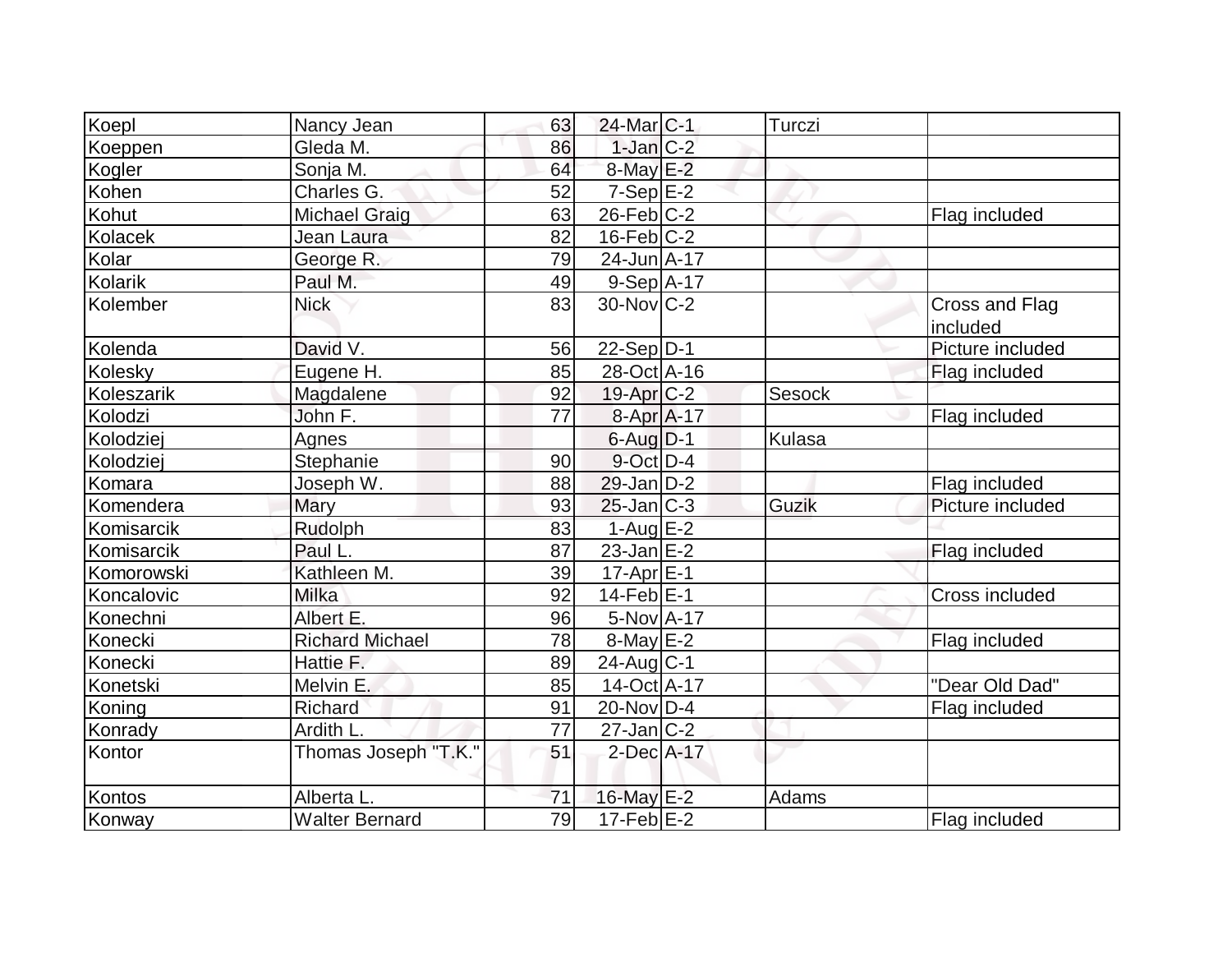| Kookich       | John                  |    | $11-Feb$ A-16     |            |                                      |
|---------------|-----------------------|----|-------------------|------------|--------------------------------------|
| Kopacka       | Irene                 | 83 | $1$ -Oct $A-12$   |            | Irene A. Kopacka-<br>Hensley-Wilkin  |
| <b>Kopp</b>   | Alfred J.             | 98 | 25-Feb A-17       |            |                                      |
| Korbal        | Walter J. Jr.         | 90 | $29$ -Dec $D-4$   |            |                                      |
| Korda         | <b>Steve</b>          |    | $29$ -Mar $C-2$   |            | Cross and Flag<br>included           |
| Korem         | Gloria Jean           | 81 | $20$ -Apr $ C-2 $ | Roddan     |                                      |
| Kornaus       | Eric                  | 24 | $15$ -May E-1     |            |                                      |
| Koronkowski   | Ronald W.             |    | $7-Nov D-4$       |            |                                      |
| Korosi        | Ernest F. "Ernie"     | 79 | $13$ -Dec $D-5$   |            | Flag included                        |
| Kors          | Margaret L.           | 91 | $25$ -Jun $D-2$   | Jacob      |                                      |
| Korup         | Mary Ellen            | 80 | 22-Jul A-17       |            |                                      |
| Koscica       | <b>Violet June</b>    | 74 | $6-Sep C-2$       |            |                                      |
| Koscielniak   | Linda                 |    | $12$ -Dec $E-3$   | Sokolowski |                                      |
| Kosco         | John F.               | 89 | 28-Nov E-2        |            |                                      |
| Koselke       | <b>Clarence Cecil</b> | 81 | $16$ -Feb $ C-2 $ |            | Picture included                     |
| Kosiba        | Wanda L.              | 82 | $31$ -Jan $ C-1 $ |            |                                      |
| <b>Koslow</b> | Dana Lee              | 50 | 15-Nov D-5        |            |                                      |
| Kostantakis   | <b>Asimakis</b>       | 95 | $21$ -Feb $ C-2 $ |            | <b>Cross and Picture</b><br>included |
| Kosteba       | Virginia R.           | 60 | $6$ -Jun $E-1$    |            |                                      |
| Kostelyk      | Emily D.              | 66 | $2$ -Jul $ C-2 $  |            |                                      |
| Koster        | Clarence              | 86 | $13$ -Mar $E-2$   |            | Picture included                     |
| Kot           | Robert W.             | 42 | 28-Nov E-2        |            |                                      |
| Kotulski      | Edward J.             | 91 | $14$ -Jul $ C-1$  |            |                                      |
| Koutouzis     | Katy                  | 91 | 27-Jun E-1        |            | Cross included                       |
| Kovacek       | Joyce Ann             | 75 | 15-Jun C-1        |            |                                      |
| Kovacevic     | Elizabeth             | 84 | 11-Aug C-1        |            |                                      |
| Kovach        | Albert                | 89 | $21$ -Jul $C-1$   |            |                                      |
| Kovacic       | Rudolph               | 75 | 9-Oct D-3         |            |                                      |
| Kovack        | Frank E.              | 86 | $16$ -Feb $ C-2 $ |            | Flag included                        |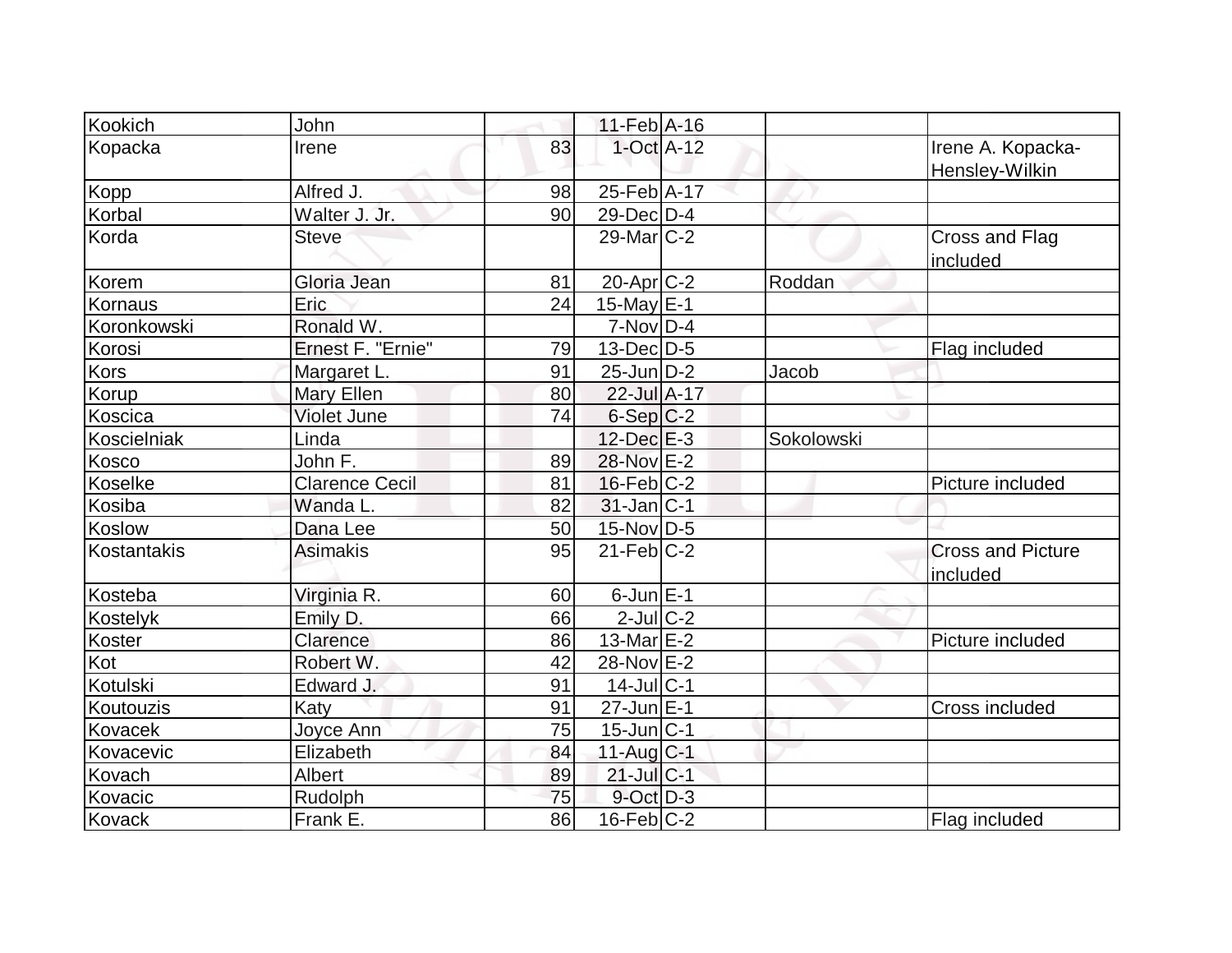| Koval           | <b>Helen Marie</b>     | 84 | $1$ -Jun $E-1$             |                  | Picture included          |
|-----------------|------------------------|----|----------------------------|------------------|---------------------------|
| Kovalcik        | Katherine J.           | 90 | 30-Aug C-2                 |                  |                           |
| Kovanda         | Frank J.               | 71 | $3$ -May C-2               |                  | Flag included             |
| Kovecsi         | James John             | 69 | 28-Feb E-2                 |                  |                           |
| Kovel           | <b>Nick</b>            | 84 | 6-Feb <sup>E-2</sup>       |                  | Flag included             |
| Kowal           | Joan M.                | 69 | $8$ -Mar $ C-2 $           | <b>Tessmer</b>   |                           |
| Kowal           | John A.                | 83 | 18-May $C-2$               |                  | Flag included             |
| Kowalczyk       | Helen                  | 85 | 13-Feb $E$ -2              |                  |                           |
| Kowalisyn       | William "Bill"         | 85 | $27$ -Feb $E-2$            |                  |                           |
| Kowalkowski     | Daniel P.              | 59 | 28-Feb E-1                 |                  |                           |
| Kowalski        | Rose A.                | 95 | $1-Nov D-5$                | <b>Borowczyk</b> |                           |
| Kozacik         | Mildred V.             | 86 | $9$ -Jan $E-1$             | Sikora           | Picture included          |
| Kozar           | <b>Kyle Sherwood</b>   | 24 | $7$ -Dec $ C-2 $           |                  |                           |
| Kozienski       | Edward S.              | 76 | 29-Nov D-5                 |                  | Flag included             |
| Kozlowski       | Carleen J.             |    | $4-Oct$ D-3                | Bojda            |                           |
| Kozlowski       | Helen                  | 93 | $16$ -Feb $C-1$            | Mroczkowski      |                           |
| Kozlowski       | Louis                  | 87 | $28$ -Feb $E-2$            |                  |                           |
| Kozlowski       | <b>Bernice Delores</b> | 89 | $25$ -Oct $D-4$            | <b>Bac-Kuter</b> | Praying hands<br>included |
| Kozlowski       | Lorraine               | 73 | $12$ -Mar $ C-1$           |                  |                           |
| Kraay           | <b>Maxine</b>          | 88 | $13$ -Feb $E-2$            |                  |                           |
| Krager          | Marian B.              | 95 | $7$ -Jul $ C-1 $           |                  |                           |
| <b>Kragness</b> | Gracia                 | 95 | $29$ -Mar $ C-2 $          | Gibbs            | <b>Full name Gracia</b>   |
|                 |                        |    |                            |                  | <b>Kragness Getty</b>     |
| Krajacic        | Joseph F.              | 66 | $10$ -Nov $\overline{D-6}$ |                  | Flag included             |
| Krajefska       | <b>Janice Evohn</b>    | 64 | $1-Mar$ E-2                |                  |                           |
| Krajewski       | James J.               | 50 | 22-Nov A-17                |                  | Cross included            |
| <b>Kraly</b>    | John Frank Sr.         |    | 13-Dec D-5                 |                  |                           |
| Kramer          | Evelyn R.              | 82 | 26-Jan E-2                 | De Boer          |                           |
| Kramer          | Maxine                 | 73 | 17-Oct D-4                 | Priddy           |                           |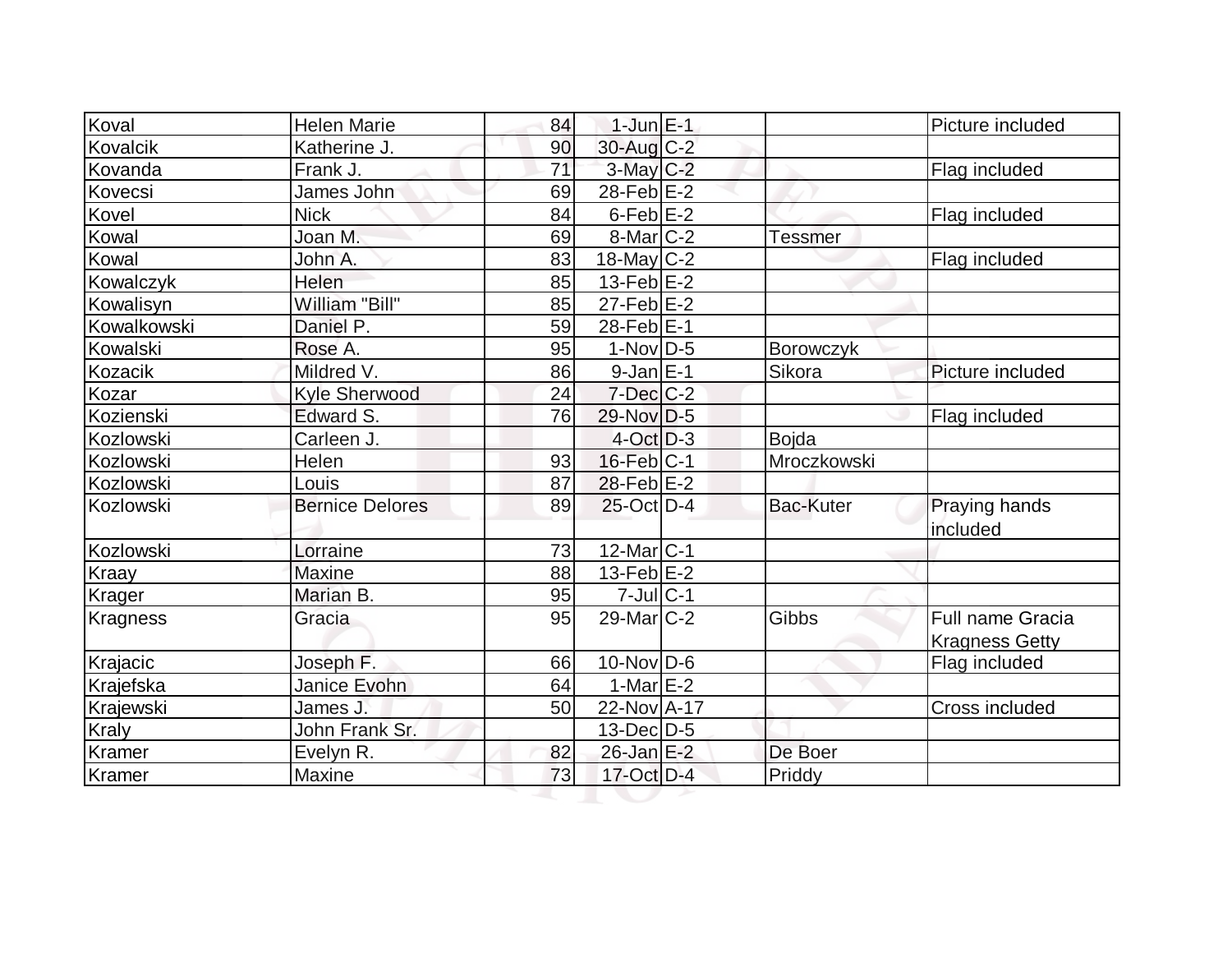| Kramp           | Mary Kay               | 68       | $27-Sep D-5$           | Mehan       | Full name Dr. Mary    |
|-----------------|------------------------|----------|------------------------|-------------|-----------------------|
|                 |                        |          |                        |             | Kay Kramp             |
|                 |                        |          |                        |             | Humphreys             |
| Kranc           | Irene R.               | 86       | $7-Feb$ $C-2$          | Rybarczyk   |                       |
| Krantz          | Linda Lou              | 68       | $2$ -Nov $ C-2 $       | Bergold     |                       |
| <b>Krapf</b>    | Lucille M.             | 81       | $13$ -Feb $E-2$        |             |                       |
| <b>Kras</b>     | Stephanie A.           | 82       | $3$ -Jan $E-2$         | Makarowski  |                       |
| <b>Kras</b>     | Diane                  | 53       | $21$ -Jan $A$ -17      | Jones       |                       |
| Kras            |                        |          |                        |             |                       |
|                 | John A.                | 86       | $10$ -May C-2          |             |                       |
| <b>Kras</b>     | David A.               | 62       | $22$ -Jun $ C-2 $      |             |                       |
| <b>Kras</b>     | Mable A.               | 74       | $7 - Aug$ $E-2$        | Helm        |                       |
| <b>Kraszyk</b>  | Norma J.               | 72       | $19$ -Jan $ C-1$       |             |                       |
| <b>Krauklis</b> | Jean Ann               | 46       | $13$ -May C-2          |             |                       |
| Krause          | Marilynn "Jean"        | 67       | $21$ -Dec $D-4$        | Lemster     |                       |
| Kravetz         | Anna M.                | 91       | $11$ -Dec $D-4$        |             | Picture included      |
| Krcmaric        | Mary Theresa           | 82       | $10$ -Jun $A-17$       |             |                       |
| Kreczmer        | Anthony H. "Tony"      | 85       | $26$ -Oct D-4          |             | Flag included         |
| Krejsa          | Richard J., Dr.        | 60       | $18-Sep$ E-1           |             |                       |
| Kren            | Mary Ann               | 90       | $24$ -Feb $E-1$        |             |                       |
| Kresnocky       | <b>MaryRose</b>        | 81       | $9-Nov$ <sub>C-2</sub> | Chiri       |                       |
| Kretschmar      | Audrey M.              | 80       | 24-Nov D-5             |             |                       |
| <b>Kreykes</b>  | Pearl                  | 85       | 13-May $C-2$           | Vander Weit |                       |
| <b>Krga</b>     | Lorraine M.            | 75       | $8-Apr$ A-17           |             |                       |
| Krieg           | <b>Frances Lee</b>     | 69       | $22$ -Apr $A$ -17      |             |                       |
| Krikau          | John E.                | 77       | $6$ -May $A$ -16       |             |                       |
| <b>Kritikos</b> | Rose J.                | 67       | $16$ -Oct $ D-4 $      | Getz        |                       |
| Krizmanic       | David J.               | 51       | $7-Feb C-2$            |             |                       |
| Krochta         | Nettie "Anastasia"     | 94       | $22$ -Aug $E-2$        |             | <b>Cross included</b> |
| Kroeger         | Francis H.             |          | 27-Nov D-5             |             |                       |
| Kroepfl         | Theresa M., R.N.       | 64       | 18-Aug C-2             |             |                       |
| Krohn           | <b>Brandon Michael</b> | 8 months | 15-May E-1             |             |                       |
| Krohn           | William P.             | 41       | $15$ -Dec $D-4$        |             |                       |
|                 |                        |          |                        |             |                       |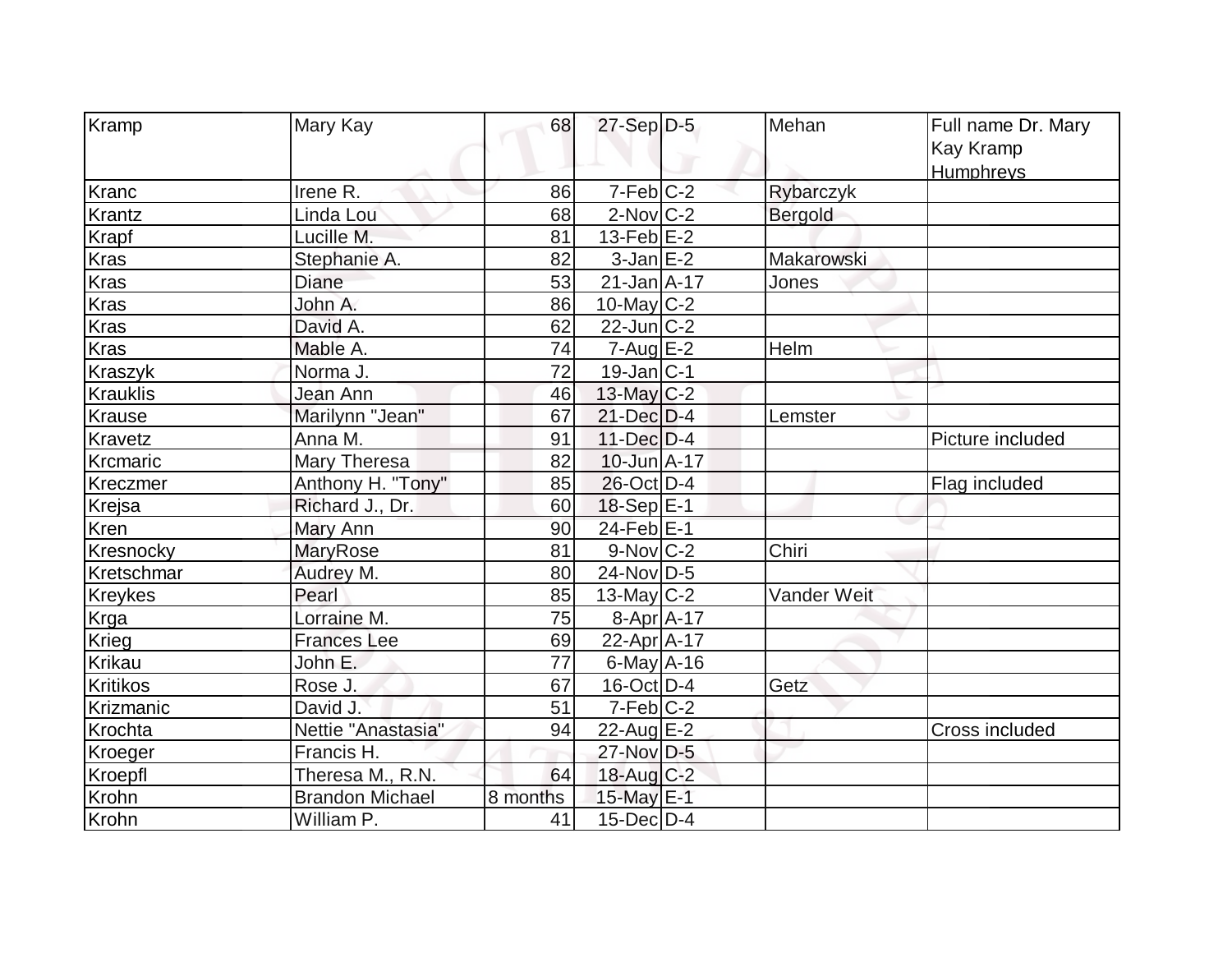| Krol           | Donald J. "Jim"       | 63  | $17-Sep C-1$      |         |                   |
|----------------|-----------------------|-----|-------------------|---------|-------------------|
| Krol           | Robert W.             | 69  | 24-Feb E-2        |         | Flag included     |
| Krol           | Virginia Ann          |     | 23-Dec A-16       |         |                   |
| Krooswyk       | James T.              | 84  | $4$ -Dec $D-4$    |         | Flag included     |
| Krotser        | James C. III          |     | $21$ -Mar $C-2$   |         |                   |
| Krupa          | Leo M.                | 78  | $2$ -Aug $C-2$    |         |                   |
| Krupa          | Wayne                 | 61  | $5-Aug$ A-18      |         | Flag included     |
| Krupinski      | Hugo T.               | 88  | $6$ -Mar $E-2$    |         | Flag included     |
| Kruszynski     | Edwin                 | 81  | $13$ -Apr $C-2$   |         | Flag included     |
| Kubacke        | Irene M.              | 80  | $10$ -Apr $E-2$   |         | Picture included  |
| Kubacki        | Richard A.            | 73  | $3-Jan$ $E-2$     |         | Flag included     |
| <b>Kubiak</b>  | Edmund J.             | 89  | $12$ -May $E-1$   |         | Picture and Kof C |
|                |                       |     |                   |         | Emblem included   |
| <b>Kuc</b>     | Jospehine             | 93  | $11$ -Dec $D-4$   | Kisala  |                   |
| Kucaba         | Mary "Helen"          | 84  | $1-Jan$ $C-2$     |         |                   |
| <b>Kucik</b>   | George W.             | 72  | $4$ -Jan $C-2$    |         | Flag included     |
| Kuehnle        | Lillie G.             | 91  | $31$ -Jan $ C-2 $ |         |                   |
| Kugler         | Jack A.               | 49  | $31$ -Aug C-2     |         | Flag included     |
| <b>Kuhlam</b>  | Veneta                | 101 | $15$ -May E-1     |         | Picture included  |
| Kuhn           | <b>Catherine Anne</b> | 69  | $12$ -Dec $E-3$   |         |                   |
|                | (Cowie)               |     |                   |         |                   |
| Kuhn           | Melvin M.             | 76  | $1-Apr$ $A-17$    |         |                   |
| Kuiken         | Amelia                | 95  | $1$ -Jan $C-2$    |         |                   |
| Kuipers        | Doral B.              | 73  | 24-Oct E-1        |         |                   |
| <b>Kuker</b>   | Esther L.             | 92  | $29$ -Mar $ C-2 $ |         |                   |
| Kukoy          | William J. "Coach"    | 80  | $4$ -Dec $ D-4 $  |         | Flag and Picture  |
|                |                       |     |                   |         | included          |
| Kula           | Chester H. "Chet"     |     | $24$ -May C-1     |         | Picture included  |
| Kulasa         | Joseph V.             | 87  | 26-Apr C-2        |         |                   |
| <b>Kulback</b> | Catherine             | 91  | 8-Feb C-2         | Furzack |                   |
| Kulchawik      | Elizabeth A. "Liz"    | 79  | $6$ -Aug $D-2$    |         |                   |
| Kulka          | Victoria J.           | 95  | $13-FebE-2$       |         |                   |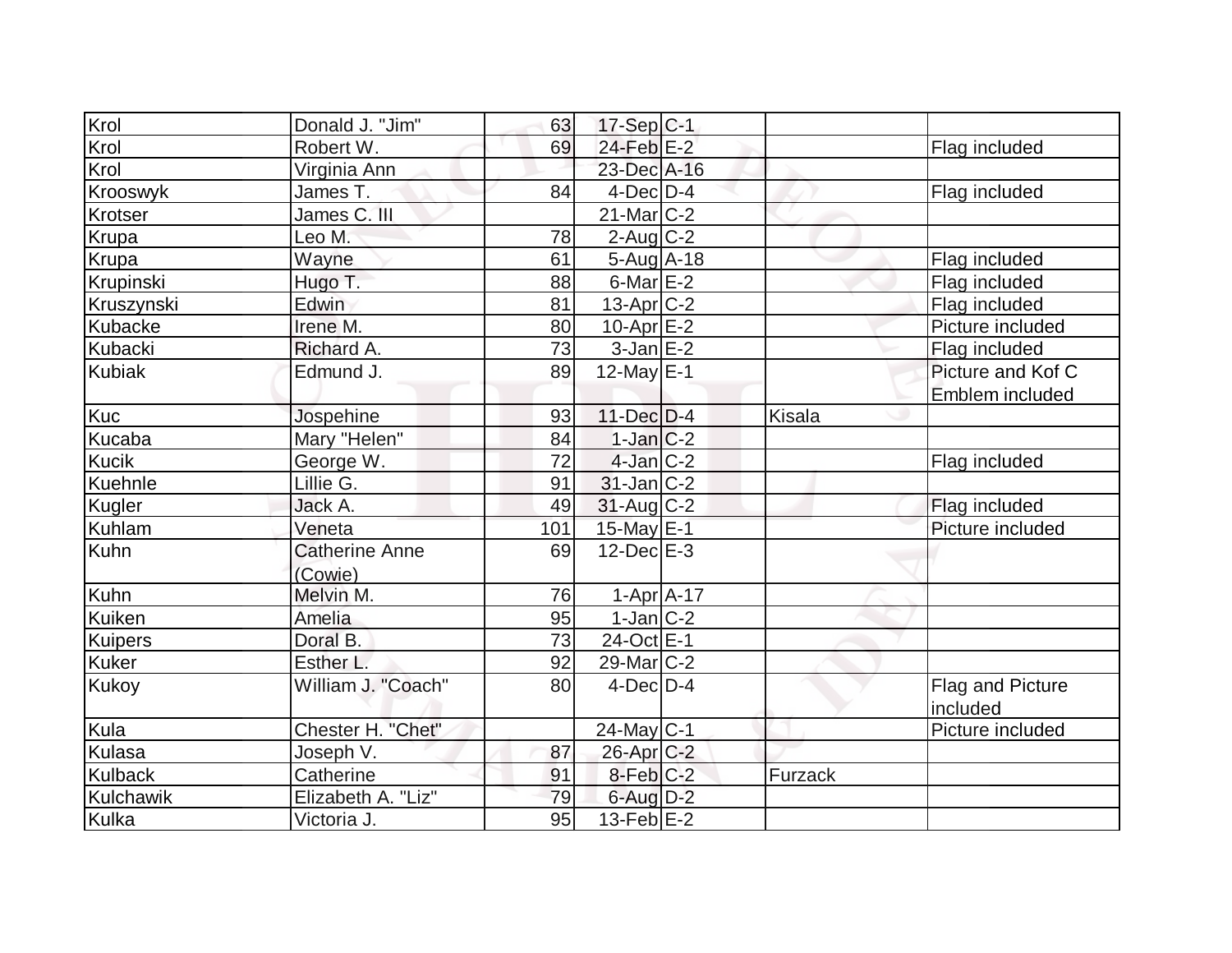| Kulka           | Stanley J.            | 70 | 1-Mar $E-2$            |                             |                |                                                      |
|-----------------|-----------------------|----|------------------------|-----------------------------|----------------|------------------------------------------------------|
| <b>Kurcz</b>    | Barbara A.            | 69 | 30-Jan E-2             |                             |                |                                                      |
| <b>Kurdelak</b> | Anna                  | 96 | 29-Jul A-17            |                             | Koma           |                                                      |
| Kurmis          | <b>Melba Louise</b>   |    | $10$ -Mar $C-2$        |                             |                |                                                      |
| <b>Kurth</b>    | Lorraine L.           | 78 | $15$ -Aug E-2          |                             |                |                                                      |
| <b>Kurth</b>    | Lila                  | 81 | $4$ -Dec $D-4$         |                             |                |                                                      |
| <b>Kurvers</b>  | <b>Richard "Dick"</b> | 74 | 18-Mar A-17            |                             |                | Flag included                                        |
| <b>Kusek</b>    | Irene R.              | 80 | $11$ -Jan $ C-2 $      |                             | Matuszewski    |                                                      |
| Kusnir          | Marcella M.           | 91 | $31$ -Mar $ C-1 $      |                             | <b>Dolak</b>   |                                                      |
| Kussy           | Ann M.                | 77 |                        | $1$ -Jul $\overline{A}$ -16 |                | Picture included                                     |
| Kustron         | John J. Sr.           | 88 | $2$ -Jul $C$ -2        |                             |                |                                                      |
| Kuyper          | Gertrude T.           | 86 | 15-May $E-2$           |                             | <b>DeVries</b> |                                                      |
| Kuzma           | Irene                 | 92 | $25$ -Jan $ C-2 $      |                             | Wozniak        |                                                      |
| <b>Kwansy</b>   | Barbara L.            | 72 | 19-Apr <sub>IC-1</sub> |                             |                |                                                      |
| Kwasny          | <b>Robert Raymond</b> | 59 | $2$ -Mar $ C-3 $       |                             |                |                                                      |
| Kwiatkowski     | Edward J.             | 70 | 17-Apr E-1             |                             |                | Flag included                                        |
| Kwiatkowski     | Chester D Jr.         | 54 | $12$ -Jun $ C-2 $      |                             |                |                                                      |
| Kwiecien        | Irene                 |    | $1-Oct$ A-12           |                             |                |                                                      |
| La Banca        | Gaetano G.            | 91 | $2$ -Jul $ C-2 $       |                             |                | Flag included                                        |
| LaBarge         | Joseph P.             | 60 | $25-Sep D-4$           |                             |                |                                                      |
| Labash          | Mitzi                 | 65 | $21$ -Jun $ C-1$       |                             | Rapo           |                                                      |
| Labda           | Godfrey J.            | 81 | $26$ -Apr $C-2$        |                             |                | <b>Flag and Picture</b><br>included                  |
| Labelle         | Arthur "Jack"         | 61 | $8$ -Jul $A$ -17       |                             |                | Flag included                                        |
| Labrecque       | <b>Robert</b>         | 85 | 26-Apr C-2             |                             |                |                                                      |
| Lach            | Gerald J. "Buzz"      | 71 | $11-Apr$ E-2           |                             |                |                                                      |
| Lachowiec       | Sally                 | 84 | $22$ -Mar $C-3$        |                             |                |                                                      |
| Lackey          | Lorraine R.           | 83 | $20-Sep D-6$           |                             | <b>Rieck</b>   |                                                      |
| Laco            | Anita J.              | 73 | $25-Sep D-4$           |                             | <b>Torres</b>  | Full name Anita<br>Jeanette Franczak-<br><u>Laco</u> |
| Lacopulos       | Asmina                | 69 | $11$ -Jan $ C-2 $      |                             |                |                                                      |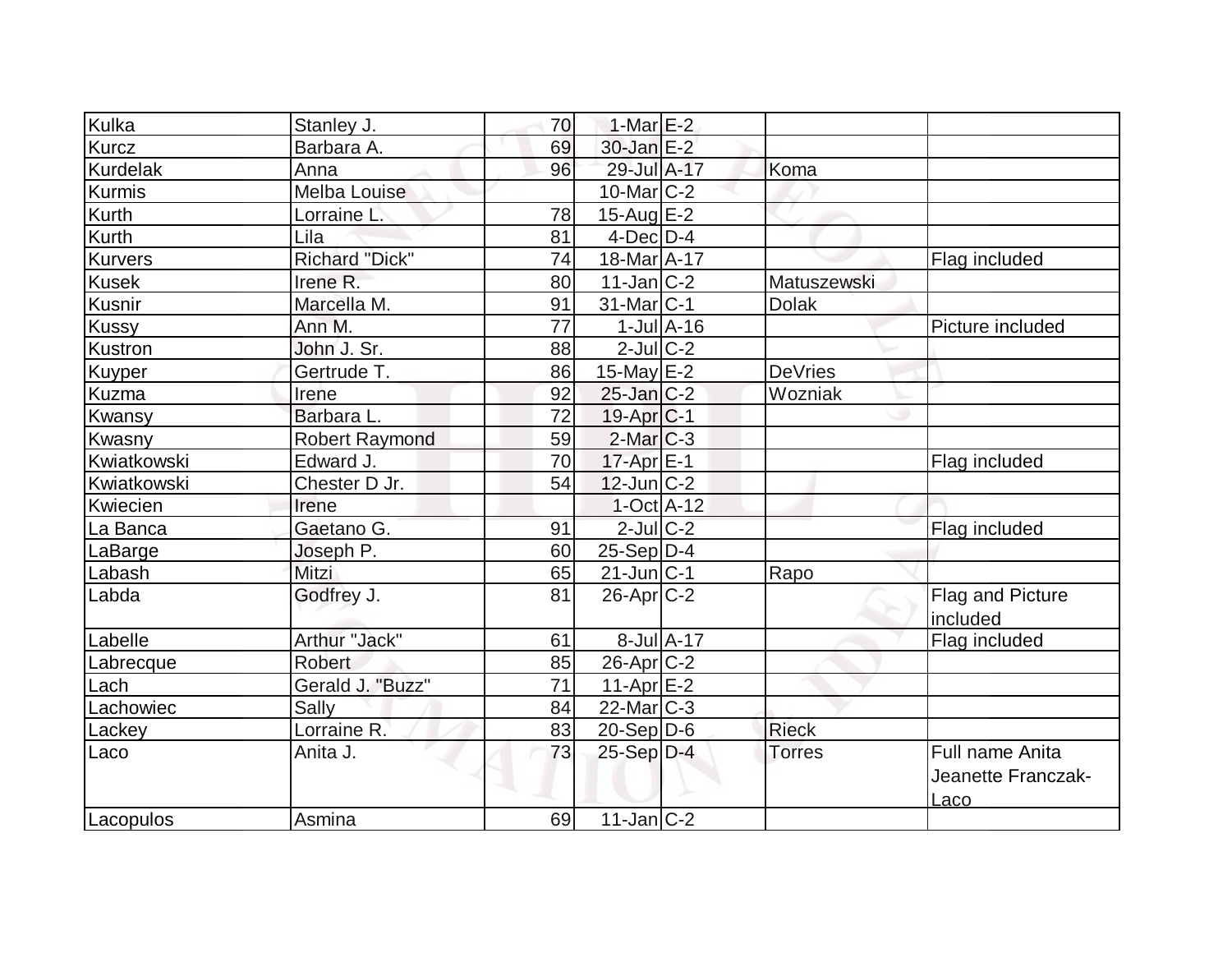| Lacy       | Elaine                | 81 | 11-May C-1                 | <b>Davis</b> | Picture included           |
|------------|-----------------------|----|----------------------------|--------------|----------------------------|
| Ladd       | Anna L.               | 77 | $25-Sep D-4$               | Kilgore      | Picture included           |
| Ladd       | Sandra                | 67 | 27-Mar E-2                 | Jones        | Full name Sandra           |
|            |                       |    |                            |              | Miecznikowski Ladd         |
| Ladd       | <b>Gregory Joseph</b> | 60 | $10$ -Dec $ A-14 $         |              |                            |
| Lafollette | Helen                 | 83 | $4-Sep$ $E-2$              |              |                            |
| Lagacy     | <b>Tina Marie</b>     | 40 | $6$ -Dec $D-5$             | Whitefield   |                            |
| Lagestee   | Nellie Mae "Dolly"    |    | 29-Oct A-13                |              |                            |
| Lah        | Robert "Bob"          | 84 | $5$ -Oct $\overline{D}$ -3 |              |                            |
| LaHayne    | <b>Irene Rose</b>     | 92 | $23$ -Jan $E-2$            |              |                            |
| Laich      | Anna B.               | 83 | $4$ -Jun $ C-1 $           | Chappey      |                            |
| Lain       | Lewis R.              | 78 | $15-Apr$ A-17              |              |                            |
| Lakatosh   | Isabelle B.           | 82 | 27-May A-17                |              |                            |
| Lakich     | <b>Wayne George</b>   | 45 | $11-Aug C-1$               |              |                            |
| Lalich     | Michael               | 91 | $23$ -Aug C-2              |              | Cross and Flag<br>included |
| Lamantia   | Frank S.              | 85 | $5-Feb D-2$                |              |                            |
| Lamb       | Robert C.             | 85 | $14$ -Aug C-2              |              |                            |
| Lamb       | Harold B.             | 76 | $1$ -Dec $D-3$             |              | Flag included              |
| Lamberg    | Dennis R.             | 62 | $20-Sep D-6$               |              |                            |
| Lambert    | Dennis C.             | 64 | $24$ -Jan $ C-2 $          |              |                            |
| Lamers     | Joyce Norma           | 66 | 28-Nov E-2                 |              |                            |
| Lammering  | Mildred L.            | 83 | $29$ -Mar $ C-2 $          |              |                            |
| Lamont     | Robert D. "Bob"       | 85 | $30$ -May $E-2$            |              | Flag and Masonic           |
|            |                       |    |                            |              | emblem included            |
| Lamprecht  | Ida Mae               | 91 | $6$ -Jan $ C-2 $           |              |                            |
| Lancaster  | Nellie R.             | 73 | $23$ -Mar $E-1$            |              |                            |
| Lancaster  | Ned E.                | 80 | $27 - Dec$ $E-3$           |              |                            |
| Landers    | Benjamin O.           | 80 | $20 - Sep$ $D-6$           |              |                            |
| Landis     | <b>Melinda Nicole</b> |    | $30$ -May $E-2$            | Eichhorn     |                            |
|            | (Mindy)               |    |                            |              |                            |
| Lane       | Jay P.                | 77 | $22$ -Jan C-1              |              |                            |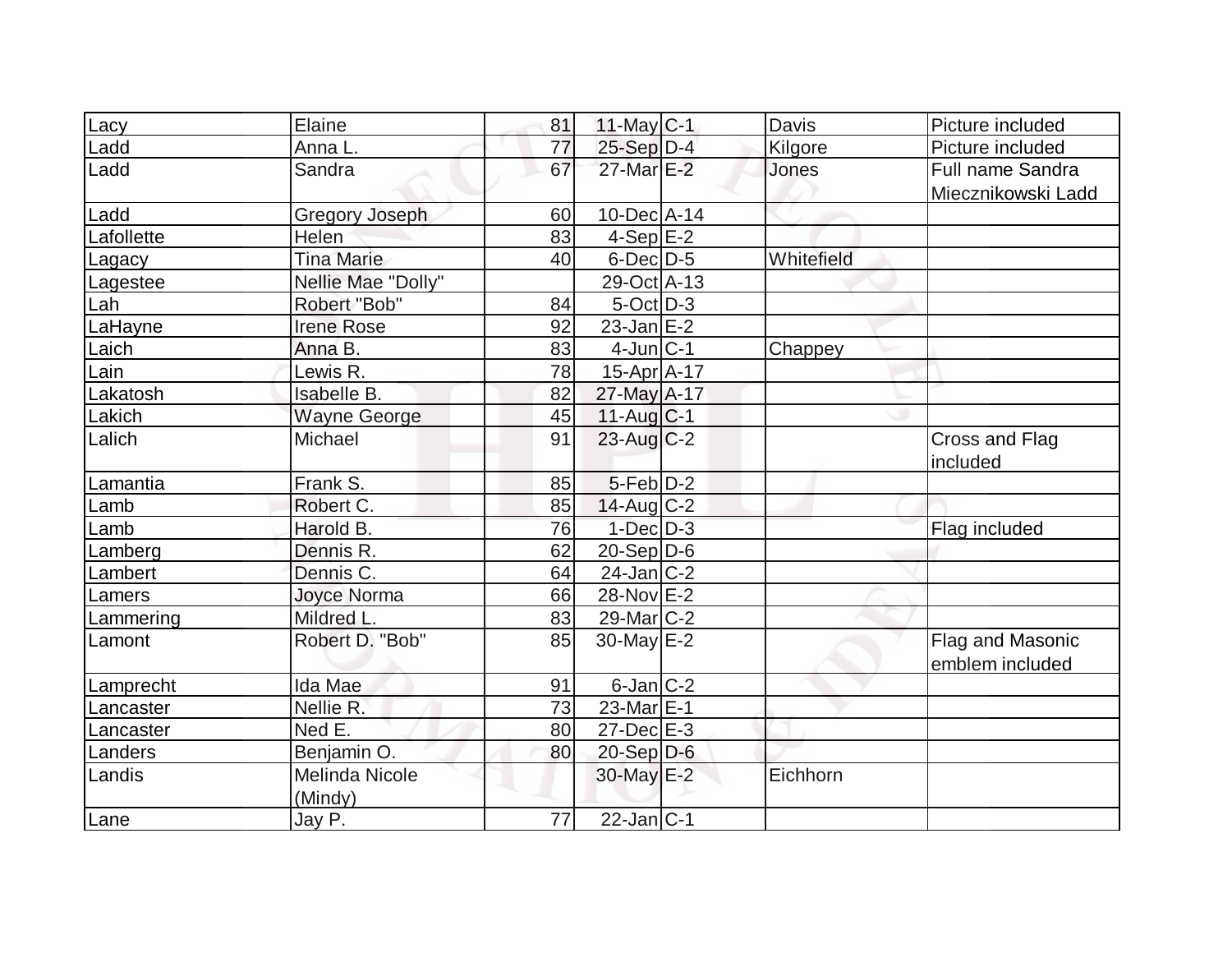| Lange           | Margaret                        | 84 | $5-Sep$ $E-2$          |              |                  |
|-----------------|---------------------------------|----|------------------------|--------------|------------------|
| Lange           | Harold J. Jr. "John"            | 62 | 12-Nov A-17            |              | Flag included    |
| Langlois        | <b>Edith Olive Claire</b>       | 82 | 27-Dec E-3             | Gregory      |                  |
| Langner         | Leon James                      | 68 | $6$ -Aug $D-2$         |              | Flag included    |
| Lanterman       | Timothy E.                      | 23 | 29-Oct A-12            |              |                  |
| Laposa          | Colman A. Sr.                   | 87 | $3$ -May C-2           |              | Flag included    |
| Laposa          | Helen E.                        | 79 | $20$ -Aug $C-1$        |              |                  |
| Lappie          | John H.                         | 52 | $2$ -Jun $E-1$         |              |                  |
| Lara            | Sacramento                      | 94 | $9-Dec A-17$           |              | Cross included   |
| Lara-Trowbridge | Angela                          | 51 | 22-Oct A-14            |              |                  |
| Largura         | Norma Filomena                  | 92 | $24$ -Jan $ C-2 $      | Alban        |                  |
| Larrison        | Helen M.                        | 93 | $28$ -May C-2          |              |                  |
| Larsen          | Gerald L.                       | 74 | 30-Sep A-16            |              | Flag included    |
| Larson          | James E. Sr.                    | 78 | 11-Feb A-17            |              |                  |
| Larson          | Raymond H. "Ray"                | 82 | $28$ -Jul $C-2$        |              | Flag included    |
| Larson          | Arthur E. "Art"                 | 78 | 21-Aug E-2             |              | Picture included |
| Larson          | James P.                        | 46 | $6$ -Dec $D$ -5        |              |                  |
| Larson          | Sandra Lynn "Sandy"             | 56 | $7 - Apr$ $C - 1$      | <b>Sloss</b> |                  |
| Larson-Benedict | Ruth A.                         | 79 | $20$ -May $A$ -16      | Barrett      |                  |
| Laskowski       | <b>Edward "Papa"</b>            | 83 | $6$ -Feb $E-2$         |              |                  |
| Lasota          | Henry L. "Hank"                 | 80 | $6$ -Jun $E-2$         |              | Flag included    |
| Lasowski        | <b>Richard Eugene</b><br>"Rich" | 59 | $26-Sep D-5$           |              |                  |
| Lasser          | Alice B.                        | 94 | $9$ -Mar $ C-2 $       | Miner        |                  |
| Laszlo          | Dennis A.                       | 64 | 25-Apr E-2             |              |                  |
| Latta           | Anna T.                         | 91 | $22$ -Mar $ C-3 $      | Lacko        |                  |
| Lattin          | <b>Willie Mae</b>               | 97 | $10$ -Jan $E-2$        | Sumpter      |                  |
| Lavelle         | <b>Barbara</b>                  | 74 | $27$ -Feb $E-2$        |              |                  |
| Lavery          | Roseclaire "Clarie"             | 80 | 30-Apr <sub>IC-1</sub> |              |                  |
| Law             | Marthalea                       | 65 | $4$ -Feb $A$ -16       |              |                  |
| Lawbaugh        | Louis V.                        | 69 | $9$ -Oct $ D-4$        |              |                  |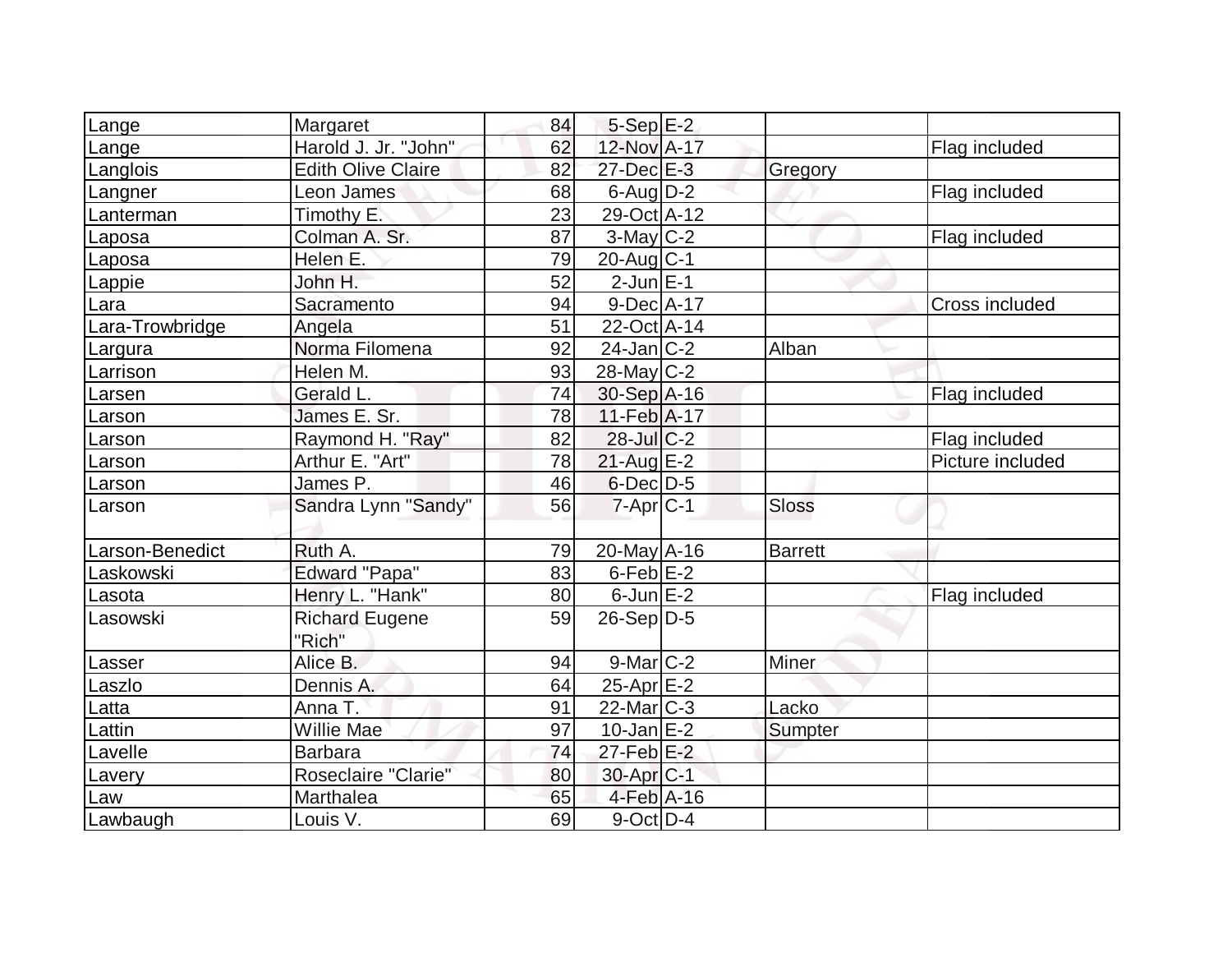| Lawless    | Deward E.              | 76 | $15$ -Aug E-2     |      |                                              |
|------------|------------------------|----|-------------------|------|----------------------------------------------|
| Lawrence   | Dennis W.              | 86 | $3$ -Jan $E-3$    |      |                                              |
| Lawrence   | J.B.                   | 71 | 14-Oct A-17       |      |                                              |
| Lawson     | <b>Charles Edward</b>  | 78 | $16$ -Aug C-2     |      |                                              |
| Lawson     | <b>James</b>           | 88 | $13-Nov D-4$      |      | Flag included                                |
| Lawson     | Stanley J.             | 50 | 26-Aug A-16       |      |                                              |
| Lawson     | Mary M.                | 93 | $2$ -Oct $ D-3 $  |      |                                              |
| Lawson     | Donald E.              | 56 | $7$ -May $C-1$    |      |                                              |
| Lazar      | Reverend Francis M.    | 73 | $4$ -Dec $D-4$    |      |                                              |
| Lazar      | Francis M., Reverend   | 73 | $5$ -Dec $E-2$    |      |                                              |
| Lazart     | Larry L.               | 59 | 13-May $C-2$      |      |                                              |
| Lazzari    | Frank A. Jr.           | 83 | 24-Oct E-2        |      |                                              |
| Lazzari    | Angelo                 | 77 | $17-Oct$ D-5      |      |                                              |
| Leady      | Richard L.             | 62 | $18-Sep$ $E-2$    |      |                                              |
| _eady      | Charles E. Jr.         | 87 | 16-May E-2        |      | Flag included                                |
| Leady      | Richard J. "Jim"       | 62 | $19-Sep$ $E-2$    |      |                                              |
| Leal       | Ramon Jr.              | 50 | $18$ -Jun $ C-2 $ |      | Flag included                                |
| Lear       | Lillie M.              | 64 | 4-Apr C-1         | Ford |                                              |
| Leas       | Robert C.              | 91 | $1-Sep C-2$       |      | Flag included                                |
| Leask      | Theodore               | 82 | 1-May $E-2$       |      | Flag, K of C emblem,<br>and Picture included |
| Lecas      | Peter G.               | 69 | 8-Oct A-13        |      | Flag included                                |
| Ledwinka   | John "Big John"        | 92 | 4-Mar A-17        |      | Flag included                                |
| <u>Lee</u> | Myron                  | 81 | 15-Feb C-2        |      |                                              |
| Lee        | <b>Charles "Chuck"</b> | 64 | $13$ -Aug $D-2$   |      |                                              |
| Lee        | Edward E.              | 71 | $13$ -Apr $ C-1$  |      |                                              |
| Lee        | Jamie                  | 33 | 20-Jul C-1        |      |                                              |
| _ee        | June D.                | 87 | $17$ -Jan $ C-2 $ |      |                                              |
| Leeney     | Kevin P.               | 49 | $23$ -Aug C-2     |      | Flag included                                |
| Leeth      | Betty J.               | 85 | $3-Mar$ $E-2$     |      |                                              |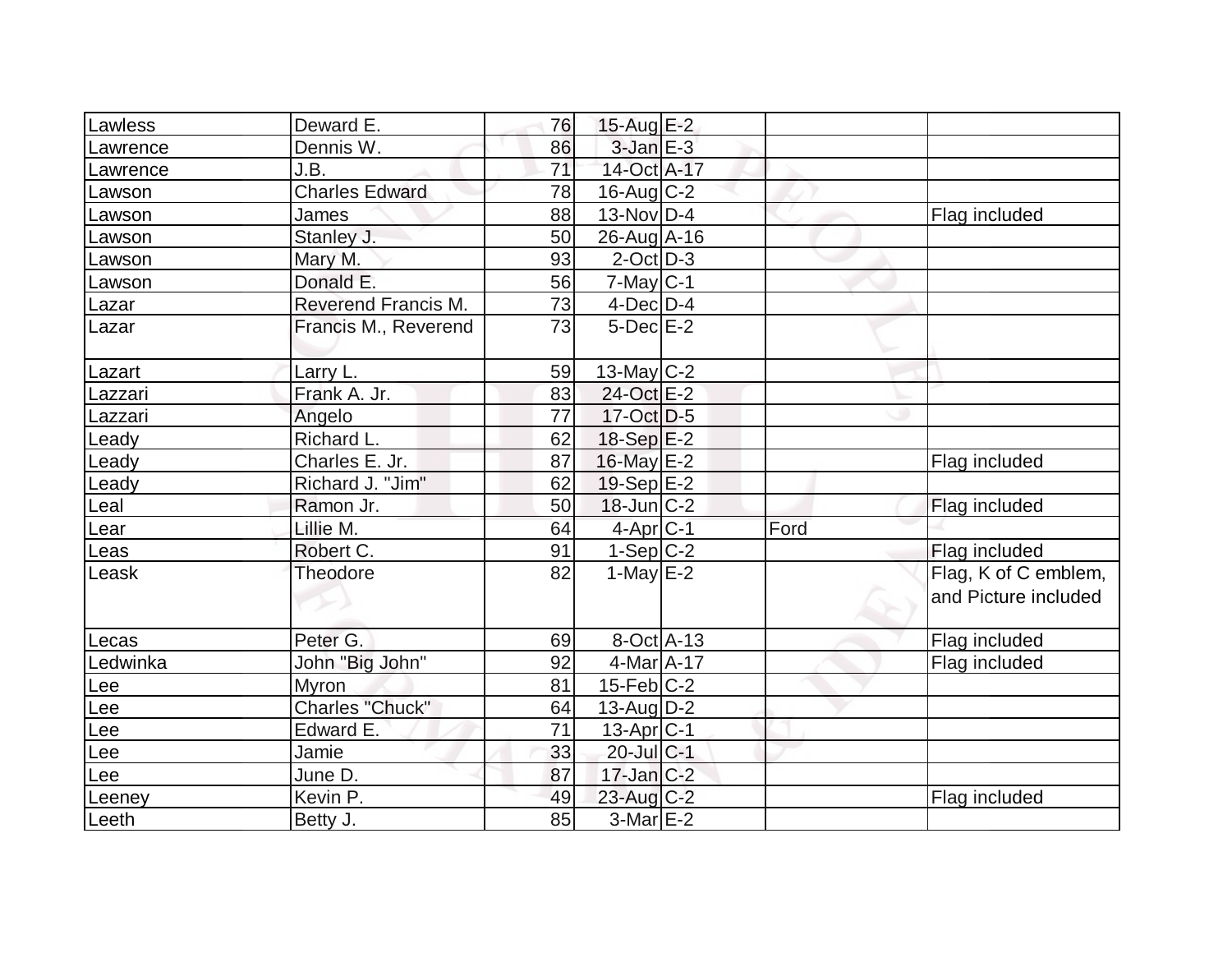| Leighty     | Daniel V. "Dan"        | 48 | $6$ -Jul $C-2$          |                 | Flag included           |
|-------------|------------------------|----|-------------------------|-----------------|-------------------------|
| Leighty     | Vergil Lee             |    | 4-Mar A-17              |                 | Flag included           |
| Leja        | Marie Elgine           | 81 | 8-Oct A-13              | <b>Thorek</b>   |                         |
| Lelito      | Genevieve "Gene"       | 82 | $15$ -Apr $A$ -17       | <b>Bugajski</b> |                         |
| Lelo        | Ann                    | 98 | $13$ -Feb $E-2$         |                 |                         |
| Lemino      | <b>Elsie</b>           | 89 | $24$ -Mar $ C-1 $       | Koehler         | <b>Full name Elsie</b>  |
|             |                        |    |                         |                 | <b>Palmer Leminio</b>   |
| Lenburg     | Harold                 | 89 | $3-Nov D-4$             |                 |                         |
| Lengal      | Julia                  |    | 30-Dec A-17             |                 | <b>Russian Orthodox</b> |
|             |                        |    |                         |                 | Cross included          |
| Lennon      | <b>Elizabeth Marie</b> | 97 | $13$ -May C-2           |                 |                         |
| Lenting     | Theresa                | 89 | $31$ -Jan $ C-2 $       | Sikma           |                         |
| Lentz       | Veronica J.            | 83 | $11$ -Jan $ C-2 $       | Smith           |                         |
| Lenzo       | <b>Louis Fredric</b>   | 84 | $8-Aug$ $E-2$           |                 |                         |
| Leonard     | Eleanore A.            | 94 | $18$ -Dec $D-4$         |                 |                         |
| Lesh        | Jeannette C.           | 76 | $15$ -Aug $E-3$         |                 | <b>Cross included</b>   |
| esniak      | Walter A.              | 86 | 29-Mar <sub>IC</sub> -2 |                 | Flag included           |
| Lesniak     | Helen                  | 94 | $6$ -Oct $D-4$          | Gajda           |                         |
| Lesniak     | John E.                | 60 | 30-Oct D-3              |                 | Flag included           |
| esniewski   | Loretta E.             | 82 | $19$ -Feb $D-2$         |                 |                         |
| Lessner     | Edmund C. Jr.          |    | $14$ -Feb $E-2$         |                 |                         |
| Lestinsky   | Frances H.             | 94 | $10-Sep C-1$            | Krolikowski     |                         |
| Lew         | Joseph J.              | 79 | $4$ -Jul $E-2$          |                 | Flag included           |
| Lewandowski | Laverne                | 82 | $22$ -Aug $E-2$         |                 |                         |
| Lewandowski | Norbert D.             | 78 | $5-Sep$ $E-2$           |                 | Flag included           |
| Lewandowski | Kathleen Adele         | 53 | $17-Sep C-1$            | Hinds           | Cross included          |
| Lewin       | Gwen R                 | 87 | $21$ -Feb $ C-2 $       |                 |                         |
| Lewin       | Don Maurice            | 66 | $2$ -Nov $ C-2 $        |                 |                         |
| Lewis       | Sarah Julia "Judy"     | 79 | 4-Nov A-17              |                 |                         |
| Lewis       | Susan L.               | 40 | $17$ -May C-3           |                 | Picture included        |
| Lewis       | Curtysen               | 83 | $8$ -Jun $E-2$          |                 |                         |
| Leyden      | Walter F.              | 82 | $10$ -Oct $ D-4 $       |                 | Flag included           |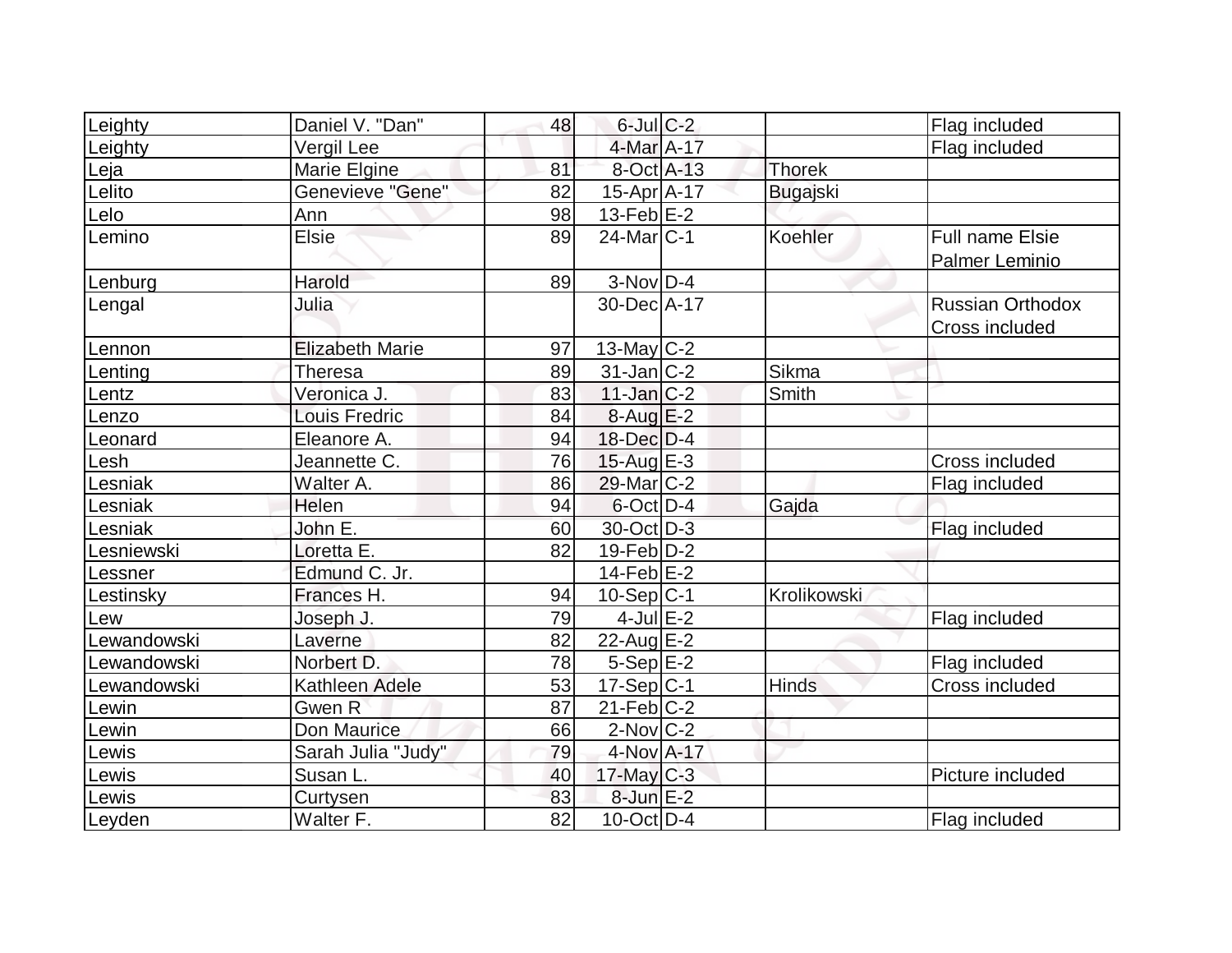| Leyden              | Michael A.            | 22  | $6$ -Apr $E-1$        |             |                                                |
|---------------------|-----------------------|-----|-----------------------|-------------|------------------------------------------------|
| Lich                | Vernon A. Jr.         | 48  | 22-May E-2            |             |                                                |
| Liedtke             | Anne                  | 80  | $9$ -Feb $E-2$        |             |                                                |
| Liedtke             | Melvin Jr.            | 81  | $2$ -Aug C-2          |             |                                                |
| Liesenfelft-Dubrick | Eleanor V.            | 92  | 26-Mar <sub>C-1</sub> |             |                                                |
| Liesenfelt          | Robert P.             | 72  | $23$ -JulC-2          |             |                                                |
| Ligocki             | Helen                 | 102 | $15$ -Mar $ C-2 $     |             |                                                |
| Likens              | Willis L. Jr.         | 64  | 31-Aug C-2            |             | Picture included                               |
| Lind                | William E.            | 92  | 13-Feb $E-2$          |             |                                                |
| Lindberg            | Emily H.              | 86  | 28-Nov E-4            | Magdanz     | Full name Emily H.<br>Zinnen (Lindberg)        |
| Lindberg            | Alice Kathleen        |     | $2-Feb$ $E-2$         | Rylander    |                                                |
| Lindburg            | Larry D.              | 81  | $7$ -Apr $ C$ -2      |             |                                                |
| Lindell             | Charles E.            |     | $9$ -Jan $E-2$        |             | <b>Flag and Picture</b>                        |
|                     |                       |     |                       |             | included                                       |
| Linderman           | Robert O.             | 85  | $1$ -Oct $A$ -13      |             |                                                |
| Lindholm            | Grace                 | 92  | $17$ -Apr $E-2$       |             |                                                |
| Lindsay             | Robert C. "Ladd"      | 55  | $11$ -Jun $ C-2 $     |             | Picture included                               |
| Lindsay             | <b>Phillip Edward</b> | 58  | 20-May A-17           |             |                                                |
| Lindsey             | <b>Billy</b>          | 54  | 15-Nov A-17           |             |                                                |
| Lindstrom           | Lorraine              | 77  | $5$ -Jul $C-2$        |             | <b>Full name Lorraine</b><br>(White) Lindstrom |
| Lindstrom           | <b>Betty</b>          | 90  | $7$ -Jun $C-1$        | Scheunemann | Full name Betty<br>(Lindstrom) Babich          |
| Lines               | Vivian R.             | 93  | $21-Sep D-5$          |             |                                                |
| Ling                | Leona Anna            | 89  | 29-Oct A-13           |             |                                                |
| Ling                | <b>Judith May</b>     | 64  | $18$ -Dec $D-4$       |             |                                                |
| Lingenfelter        | Randall               | 51  | 23-May $E-2$          |             |                                                |
| Linkimer            | Berneice M.           | 88  | 22-Aug E-2            |             |                                                |
| Lippelt             | Clyde N. "Bud"        | 79  | 24-Nov D-5            |             |                                                |
| Lippert             | James W.              | 55  | $1-Nov$ D-5           |             |                                                |
| Lippman             | Gertrude M.           | 81  | $3-Feb$ $E-1$         | Cipowski    |                                                |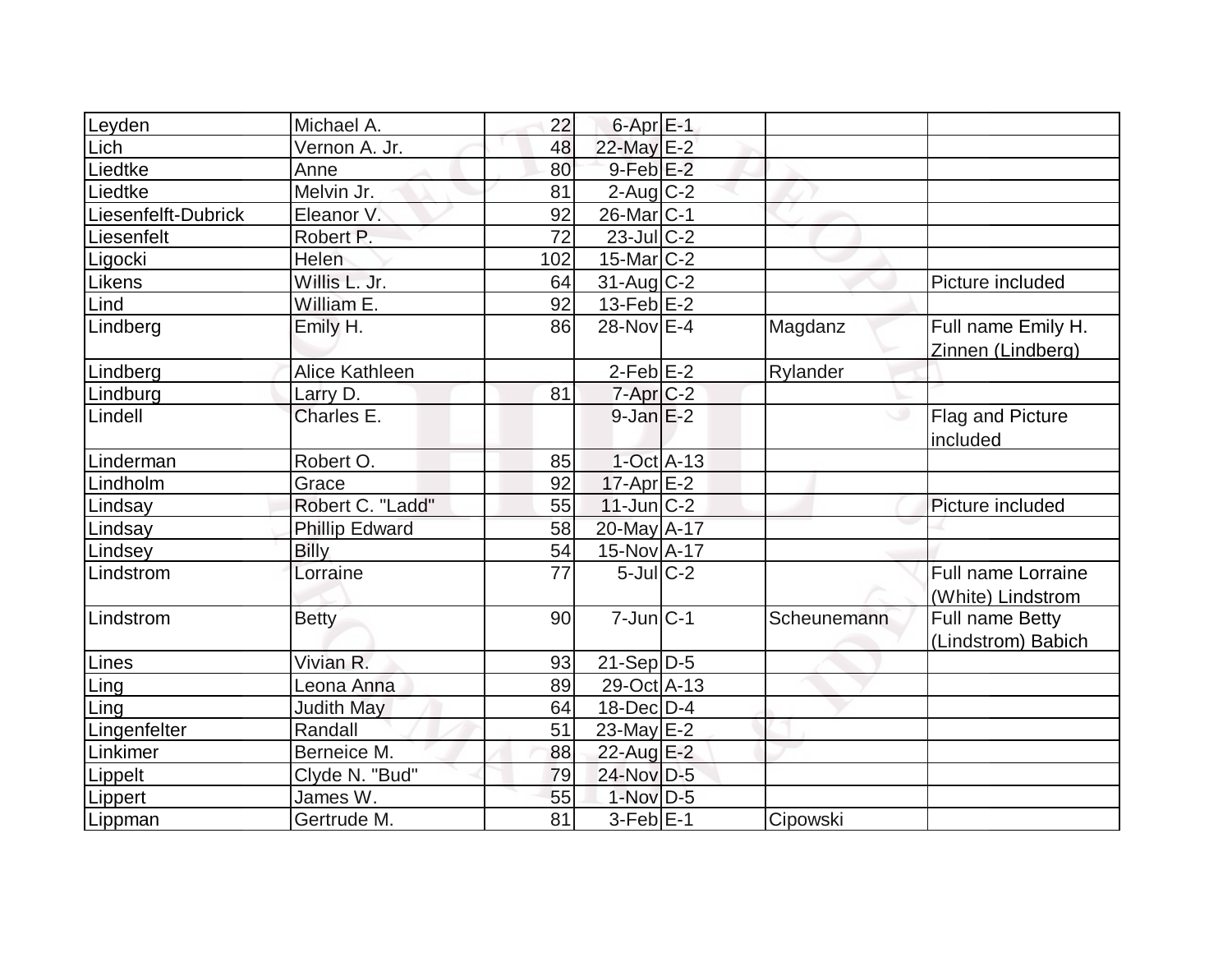| Lipsky      | Judith A.           | 66             | $24$ -Nov $D-6$       | Heward          |                  |
|-------------|---------------------|----------------|-----------------------|-----------------|------------------|
| Lisiecki    | Harry M.            | 82             | $15$ -Mar $C-2$       |                 | Flag included    |
| Listowski   | Jean D.             | 94             | 29-Jul A-17           | Zielinski       |                  |
| Little      | Carolyn S.          | 63             | $10$ -Nov $ D-6$      |                 |                  |
| Little      | <b>Sherri Diane</b> | 45             | $17-Feb$ $E-3$        | <b>Karnes</b>   |                  |
| <u>lūu</u>  | Wei-Min             |                | $2-Sep A-17$          |                 |                  |
|             | Caroline D.         | 66             | $14$ -Jan $A$ -18     | Elbert          |                  |
| Livingston  | Phyllis M.          | 61             | $17$ -JulC-2          | <b>Banaszak</b> |                  |
| Livingston  |                     |                |                       |                 |                  |
| Ljubojevich | Dane "Dan"          | 90             | $12$ -Apr $C-2$       |                 | Cross included   |
| Lloyd       | Pearl M.            | 76             | $4$ -Apr $ C-1 $      | Eldred          |                  |
| Lloyd       | Dorothy             | 87             | $8$ -Jan $D-2$        | Lamprecht       |                  |
| Lloyd       | Bryan W.            | $\overline{4}$ | $16$ -JulC-1          |                 |                  |
| Lo Priore   | Giuseppe            | 89             | 6-Nov D-4             |                 | Picture included |
| Lobonc      | Julia               | 92             | 17-Dec A-14           |                 |                  |
| Lockett     | $E. B.$ Jr.         | 59             | $7$ -Jun $C-2$        |                 |                  |
| Locklear    | Paul J.             | 77             | $15 -$ Jul $A - 16$   |                 | Flag included    |
| Lockridge   | Robert W. (Tike)    | 71             | $27$ -Jul $C-2$       |                 |                  |
| Loden       | <b>Bernice</b>      | 95             | $13$ -Aug $D-2$       |                 |                  |
| Loeffler    | Donald R.           | 76             | 19-Apr <sub>C-2</sub> |                 |                  |
| Loepaz      | Gladys              | 80             | $2$ -May $E-2$        |                 |                  |
| Loera       | Joseph "Joe"        | 65             | $10$ -May $ C-2$      |                 |                  |
| Loftis      | Allen K.            | 48             | 20-Nov D-4            |                 |                  |
| Loichinger  | Dorothy             | 79             | 25-Mar A-17           | Olsen           |                  |
| Lollock     | Leonora J.          | 67             | $17-Nov$ D-4          | Maslikowski     |                  |
| Lonadier    | Joyce E.            | 75             | $27$ -Feb $E-2$       |                 |                  |
| Long        | Patricia A.         | 72             | $28$ -Jun $ C-2 $     | Large           |                  |
| Long        | Anna M.             | 80             | $30$ -Jan $E-2$       |                 |                  |
| Long        | Ethel M.            | 86             | $23$ -Jun $ C-1$      | Hammers         |                  |
| Long        | Ann                 | 84             | 24-Nov D-5            |                 |                  |
| Long        | Anita               | 45             | 4-Nov A-16            |                 | Cross included   |
| Lonkar      | Dorothy D.          | 89             | 1-Oct A-12            |                 |                  |
| Lonkar      | Florence H.         | 78             | $22$ -Mar $ C-3 $     |                 |                  |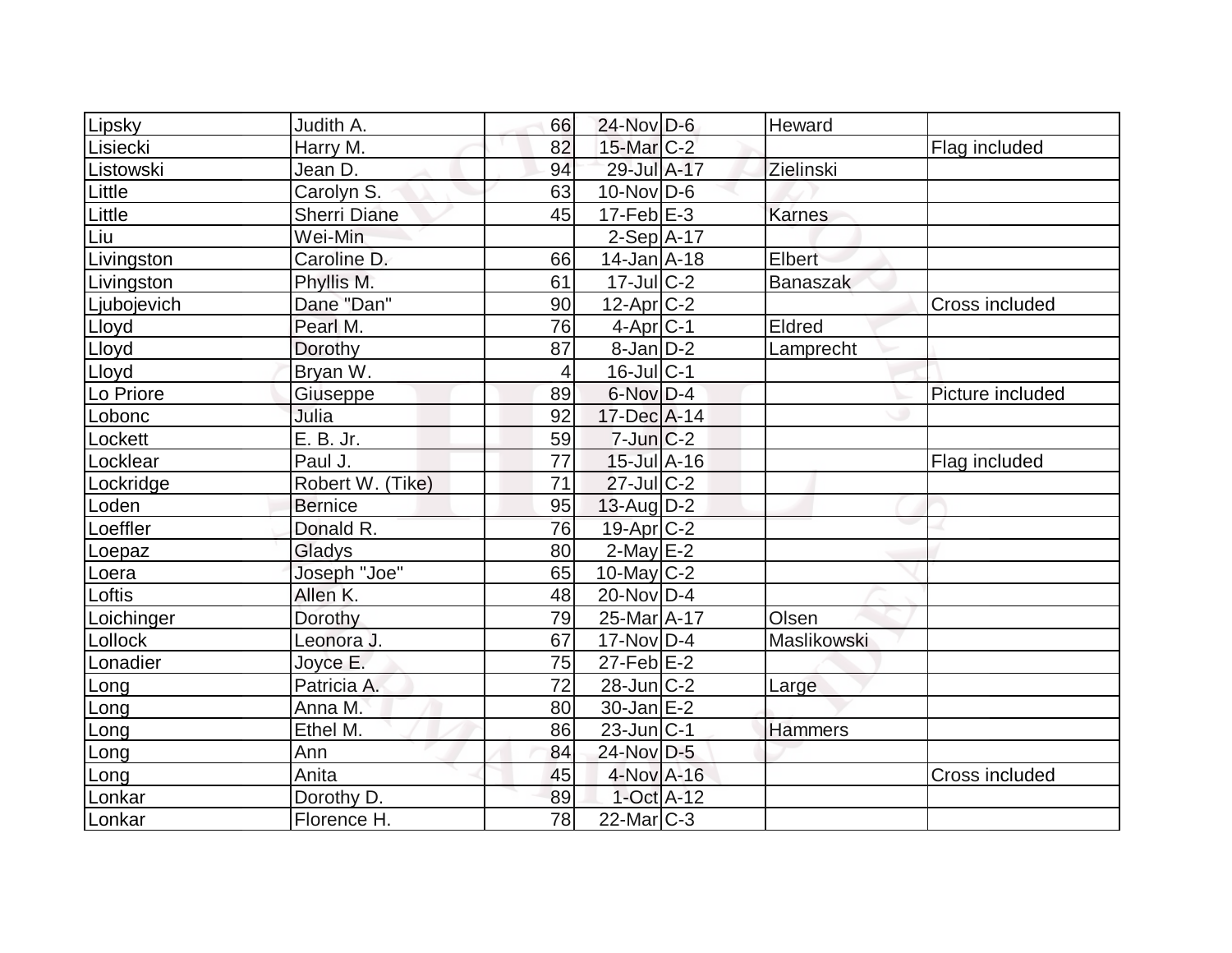| _opez           | Manuel C.          | 41              | 2-Apr D-2                  |                 |                                 |
|-----------------|--------------------|-----------------|----------------------------|-----------------|---------------------------------|
| _opez           | Alejandrino        |                 | 31-May C-2                 |                 | Picture included                |
| Lopez           | Ezequile "Jack"    | 77              | 12-Jul C-2                 |                 |                                 |
| Lopez           | Lena               | 95              | $15$ -Nov $ D-6 $          |                 | Full name Lena<br>Vasquez Lopez |
| Lopez           | Gilbert            | 30 <sup>1</sup> | $4-Sep$ $E-2$              |                 |                                 |
| _opez           | Norma G.           | 76              | $21$ -Mar $C-2$            | Gonzalez        | Picture included                |
| Lopez           | Jesus "Jessell"    | 66              | $3$ -Aug $E-1$             |                 |                                 |
| Lorance         | Joan H.            | 61              | 20-May A-17                |                 |                                 |
| Lorence         | Patricia J.        | 80              | $25$ -Jun $ D-2 $          | <b>Brambert</b> | Picture included                |
| Lorenz          | Robert R.          | 90              | $18-Sep$ $E-2$             |                 |                                 |
| Loria           | Jerome             | 63              | 29-Oct A-13                |                 |                                 |
| Loskoski        | Spase              | 64              | 16-Oct D-4                 |                 | Cross included                  |
| $_{\text{tot}}$ | Joseph C.          | 77              | $21$ -Jan $A-17$           |                 |                                 |
| Lotz            | Virgene E.         | 86              | $3$ -Jan $E-3$             | Kesler          |                                 |
| _ouden          | E. Virginia        | 81              | 28-May C-2                 |                 |                                 |
| Loughry         | Margaret F.        | 81              | $23$ -Aug C-2              |                 |                                 |
| Lovasko         | Stephen J. "Buzzy" | 89              | $13-Sep C-2$               |                 | Flag included                   |
| Love            | Jack R.            | 83              | 26-Apr C-2                 |                 | Picture included                |
| Lovely          | Samuel             | 70              | $3-FebE-1$                 |                 |                                 |
| _ovro           | Frank              | 83              | $25$ -Jun $D-2$            |                 |                                 |
| Lowe            | Eileen I.          | 78              | $28-Sep D-5$               |                 |                                 |
| Lowe            | Irene Helen        | 78              | $16-Sep$ A-16              | Augustine       |                                 |
| Lowry           | AnnaBella "Twiggy" | 85              | $14$ -Nov $E-3$            |                 |                                 |
| Lozano          | Refugio E.         | 71              | $3-Dec A-13$               |                 |                                 |
| Lozanovski      | George             | 64              | $18$ -Jan $ C-2 $          |                 | Picture included                |
| Lubas           | Sophie A.          | 84              | 26-Oct D-5                 | Crol            |                                 |
| Lucas           | Rosemary           | 80              | $6$ -Apr $E$ -1            |                 |                                 |
| Lucas           | Wilma "Billie"     | 77              | $16$ -Jun $C-1$            |                 |                                 |
| Lucas           | August J. (Joe)    | 74              | $1-Auq$ $E-2$              |                 |                                 |
| Lucia           | Penny Lynn         | 56              | $19$ -Jun $C-2$            | Spencer         | Picture included                |
| Luciano         | <b>Bernice Ann</b> | 61              | $5$ -Jul $\overline{C}$ -3 |                 |                                 |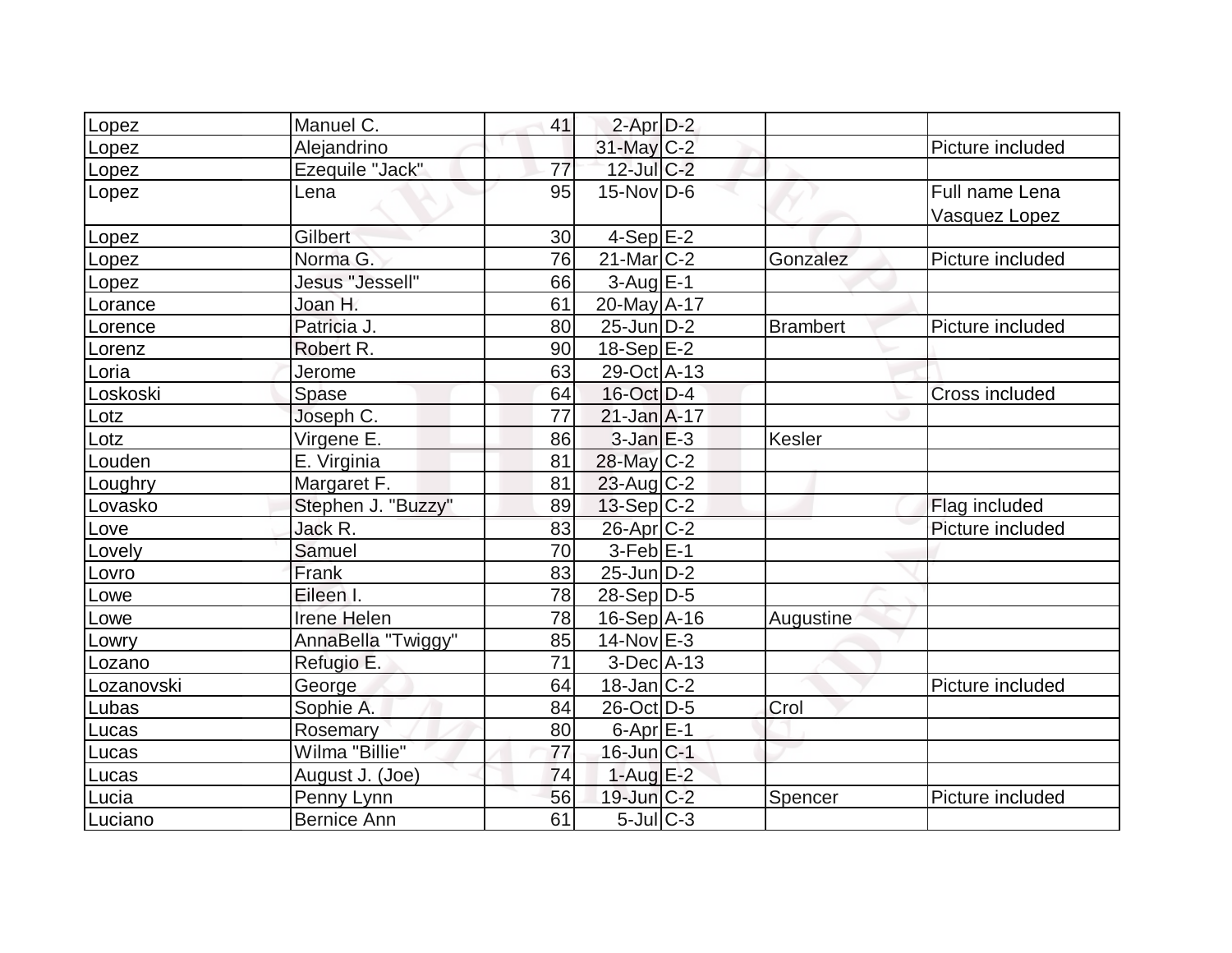| Luciano         | Rosa J.                | 43 | $18$ -Jul $E-2$   |              | Cross included                   |
|-----------------|------------------------|----|-------------------|--------------|----------------------------------|
| Luckey          | Larry Lon Sr.          | 72 | $16$ -Feb $C-2$   |              |                                  |
| Lucwicki        | James A.               | 25 | 19-Jan C-2        |              |                                  |
| Ludkowski       | Raymond J.             | 82 | $28-Sep D-5$      |              | Flag included                    |
| Ludwig          | Virgil G.              | 84 | $24$ -Mar $C-2$   |              |                                  |
| Luebcke         | <b>Wilfred "Louie"</b> | 88 | 31-Dec A-16       |              |                                  |
| Luedtke-Haviley | Elva                   |    | 30-Oct D-4        | Campbell     | Picture included                 |
| Luellen         | Linda Jo               |    | $23$ -Mar $E-2$   | <b>Buggs</b> |                                  |
| Lugar           | Constance B.           | 92 | $7 - Aug$ E-2     |              |                                  |
| Luke            | Alfred W.              | 87 | $6$ -Jun $E-2$    |              |                                  |
| Luke            | William J.             | 56 | $18$ -Jan $ C-2 $ |              | "Little Willi" / "Uncle<br>Bill" |
| Luke            | Ralph A.               | 75 | $20$ -Feb $E-2$   |              |                                  |
| Lukowski        | Arthur Sr.             | 79 | $16$ -Jan $E-2$   |              | Picture included                 |
| Lummio          | Al "Bitty"             | 79 | $20$ -Dec $D-4$   |              | Cross and Flag<br>included       |
| Lummio          | Joseph A.              | 80 | $3-Feb$ $E-1$     |              | Flag included                    |
| Luna            | <b>Moses Anthony</b>   | 19 | $5$ -Jun $E-2$    |              |                                  |
| Lund            | Warren G.              | 72 | 7-Jun C-2         |              | Flag included                    |
| Lundington      | Helen M.               |    | $5$ -Feb $D-2$    |              |                                  |
| Lundstrom       | David S.               | 53 | $25$ -Jan $ C-3 $ |              |                                  |
| Lundstrom       | Kenneth <sub>C.</sub>  | 89 | $22$ -Aug E-2     |              | Flag included                    |
| Lundy           | Archie E. "Gene"       | 79 | 19-Nov A-14       |              | Flag included                    |
| Lung            | Eleanor A.             | 82 | $27$ -Jun $E-2$   |              |                                  |
| Lung            | John Jr.               | 84 | $13-Oct$ D-6      |              | Flag included                    |
| Lunsford        | Jennifer <sub>R.</sub> | 27 | 11-Sep $E-2$      |              |                                  |
| Luptak          | William J.             | 82 | 15-May $E-1$      |              |                                  |
| Lusby           | Kalene M.              | 24 | $12-Sep$ $E-1$    |              |                                  |
| Lushbaugh       | Richard E. "Shadow"    | 67 | $6-Sep$ $C-2$     |              | Flag included                    |
| Lustig          | Catherine              | 88 | $18$ -May C-2     |              |                                  |
| Lutherland      | Carl R.                | 88 | $4$ -Jun $C-2$    |              |                                  |
| Lyle            | Horace "H.P."          | 86 | $4$ -Dec $D-4$    |              | Flag included                    |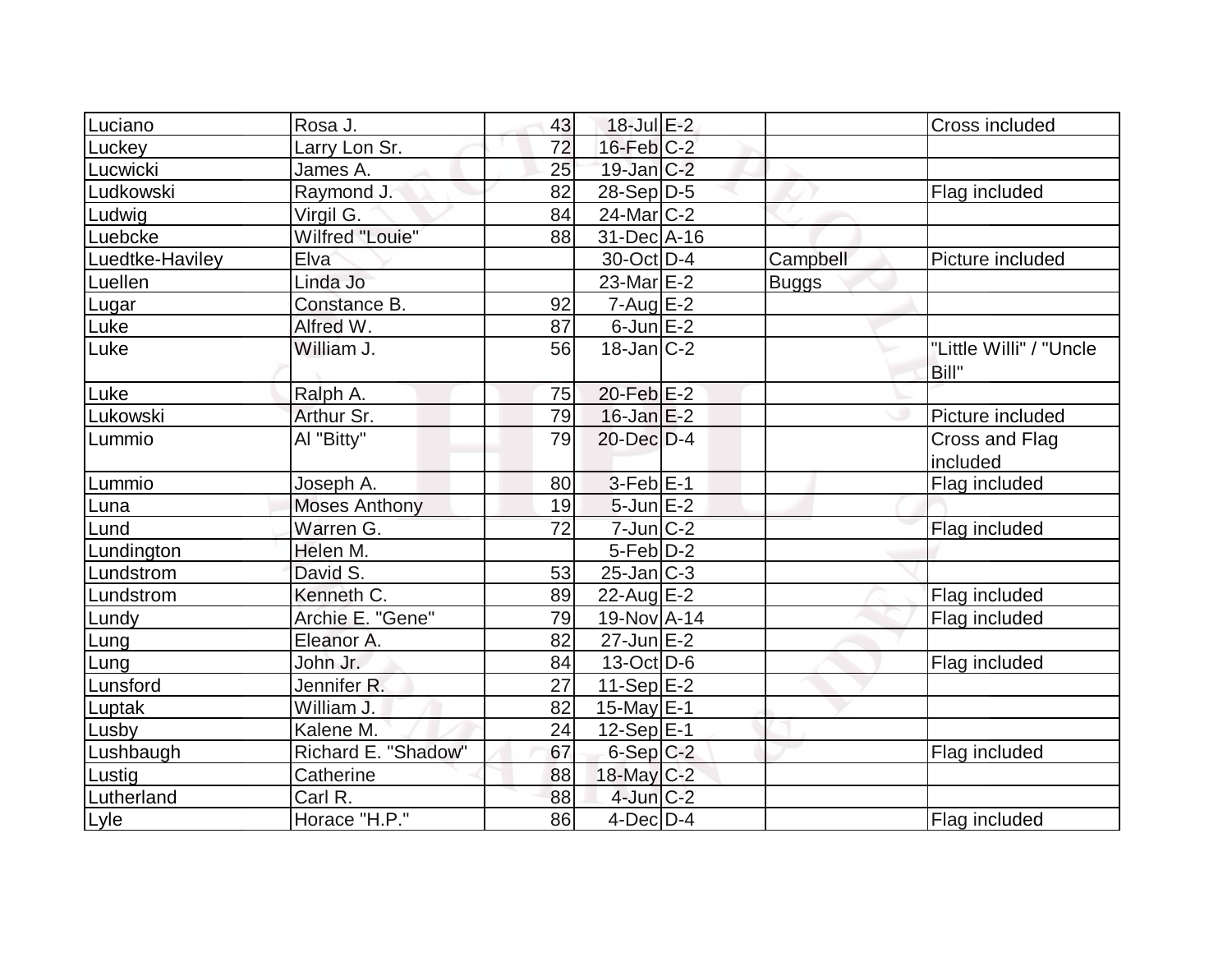| Lynch           | Norman Lee        |    | $6$ -Jun $E-2$  |   |        | Flag included                        |
|-----------------|-------------------|----|-----------------|---|--------|--------------------------------------|
| Lynch           | Amy Lynea         | 21 | $13$ -Feb $E-2$ |   |        |                                      |
| Lynch-Malkowski | Laura J.          | 44 | 14-Nov E-3      |   |        |                                      |
|                 | Norman            | 79 | 10-Jun A-17     |   |        |                                      |
| Lynn<br>Lynn    | William J. "Babe" | 90 | $5$ -Oct $D-4$  |   |        | Flag and Picture<br>included         |
| Lyon            | Dorothy Jean      | 85 | 19-Nov A-13     |   | Worley | Full name Dorothy<br>Jean Davis-Lyon |
| Lyons           | Paul David Sr.    | 89 | 8-Dec D-4       |   |        | Cross included                       |
|                 |                   |    |                 |   |        |                                      |
|                 |                   |    |                 |   |        |                                      |
|                 |                   |    |                 |   |        |                                      |
|                 |                   |    |                 |   |        |                                      |
|                 |                   |    |                 |   |        |                                      |
|                 |                   |    |                 |   |        |                                      |
|                 |                   |    |                 |   |        |                                      |
|                 |                   |    |                 |   |        |                                      |
|                 |                   |    |                 |   |        |                                      |
|                 |                   |    |                 |   |        |                                      |
|                 |                   |    |                 |   |        |                                      |
|                 |                   |    |                 |   |        |                                      |
|                 |                   |    |                 |   |        |                                      |
|                 |                   |    |                 |   |        |                                      |
|                 |                   |    |                 |   |        |                                      |
|                 |                   |    |                 |   |        |                                      |
|                 |                   |    |                 |   |        |                                      |
|                 |                   |    |                 |   |        |                                      |
|                 |                   |    |                 |   |        |                                      |
|                 |                   |    |                 |   |        |                                      |
|                 |                   |    |                 |   |        |                                      |
|                 |                   |    |                 | ≻ |        |                                      |
|                 |                   |    |                 |   |        |                                      |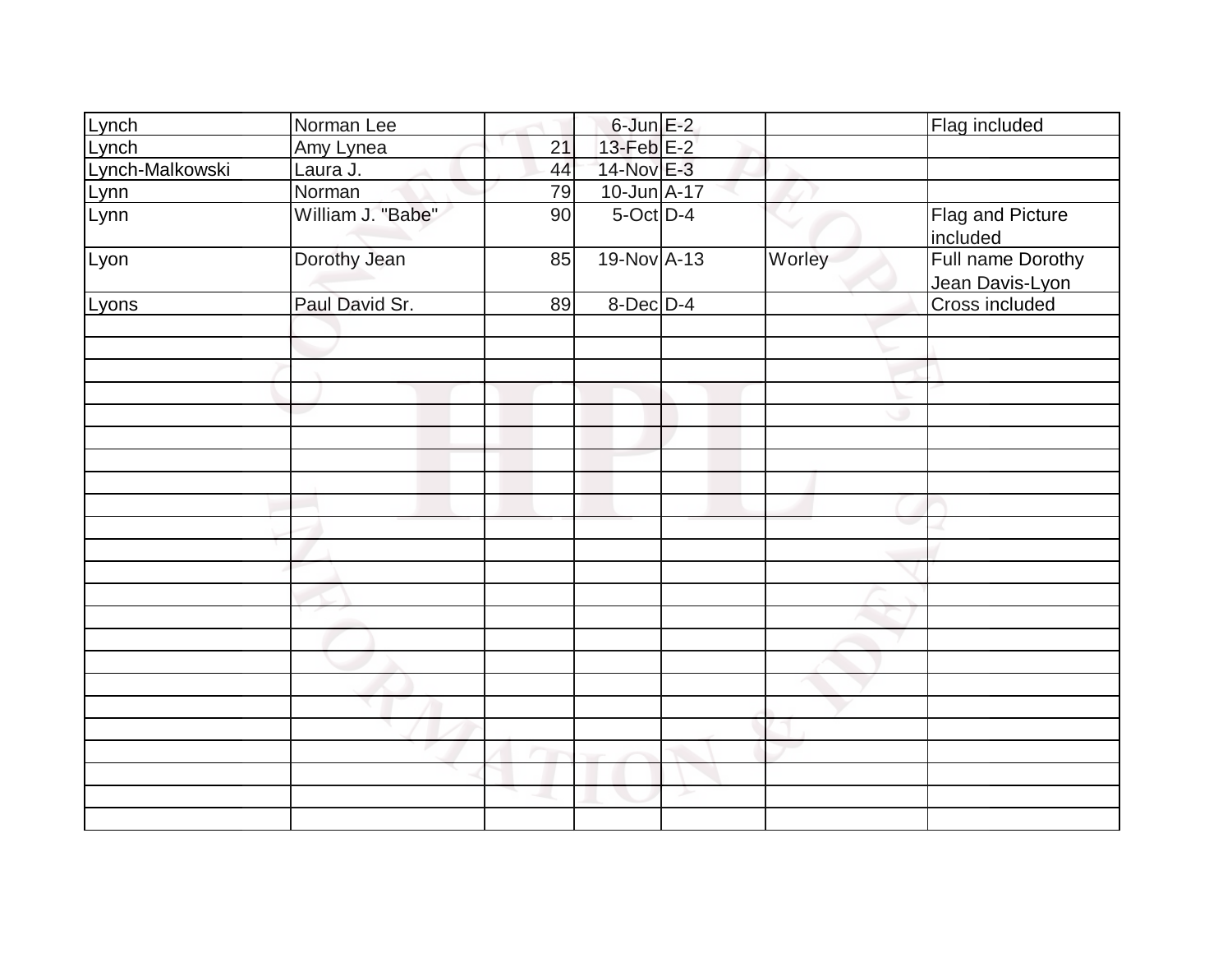| <b>Surname</b> | <b>Given</b>               | Age | <b>Date</b>                 | Page | <b>Maiden</b>  | <b>Note</b>                                      |
|----------------|----------------------------|-----|-----------------------------|------|----------------|--------------------------------------------------|
| <b>Maack</b>   | Helen K.                   | 84  | 13-May C-2                  |      |                |                                                  |
| Maas           | Michael A.                 | 50  | 22-Mar C-2                  |      |                |                                                  |
| Macak          | Clara M.                   | 76  | $10$ -JulC-2                |      | Redar          |                                                  |
| Macak          | Peter P.                   | 85  | $25$ -Jan $ C-3 $           |      |                | Flag included                                    |
| Macak          | Joe                        | 84  | $27 - Dec$ $E-3$            |      |                |                                                  |
| Machuca        | Juan                       | 77  | $3$ -Jun $A$ -17            |      |                |                                                  |
| Maciszak       | Mary                       | 58  | $8$ -Mar $ C-2 $            |      |                |                                                  |
| Mack           | Mary L. "Candoll"          |     | $6$ -Feb $E-2$              |      |                |                                                  |
| Macko          | John R.                    | 84  | $6$ -Jan $C-2$              |      |                |                                                  |
| MacLean        | H. Shane                   | 47  | $7$ -Jun $ C-2 $            |      |                |                                                  |
| Macnak         | John J.                    | 92  | $27$ -Nov $\overline{D}$ -5 |      |                | Flag included                                    |
| Madeda         | Joseph J.                  | 80  | $4$ -Aug $C-1$              |      |                | Flag included                                    |
| Madison        | Terry A.                   | 52  | 18-Mar A-17                 |      |                |                                                  |
| Madison        | Robert A. "Bob"            | 66  | 1-Mar $E-2$                 |      |                | Flag included                                    |
| Magallanes     | Louis "Big Louie"          | 64  | $11-Oct$ D-6                |      |                | Picture included                                 |
| Maggio         | Joseph A.                  | 65  | $16$ -Feb $ C-2 $           |      |                |                                                  |
| Magiera        | Jeanene                    | 78  | $18$ -Jun $C-2$             |      |                |                                                  |
| Magnabosco     | Jacqueline                 | 52  | $13$ -May C-2               |      | <b>Clark</b>   |                                                  |
| Magnon         | Mary                       | 76  | $6-Nov$ D-3                 |      | Gonzalez       | Picture included                                 |
| Magraw         | John W.                    | 88  | $7$ -Dec $\overline{C}$ -2  |      |                |                                                  |
| Magro          | <b>Mariane</b>             | 67  | 30-Dec A-17                 |      | Tegosik        | <b>Full name Mariane</b><br><b>Gabrish Magro</b> |
| Magurany       | Ruth E.                    | 76  | $23-Nov D-5$                |      | <b>Brazina</b> |                                                  |
| Mahoney        | <b>Bernadette "Birdie"</b> | 64  | $14$ -Mar $E-1$             |      | <b>Szot</b>    |                                                  |
| Mahoney        | Elizabeth "Mz Liz"         | 69  | $3$ -Jul $E-2$              |      | Toole          |                                                  |
| Majcherek      | John J.                    |     | 20-May A-17                 |      |                |                                                  |
| Majeski        | Ervin A.                   | 83  | $9$ -JulD-1                 |      |                | Flag included                                    |
| Majeski        | Dorothy                    | 84  | $17$ -Feb $E-2$             |      |                |                                                  |
| Majewski       | Robert J. Sr.              | 64  | $18$ -Apr $E-2$             |      |                |                                                  |
| Majewski       | <b>Margaret Rose</b>       | 71  | 16-Oct D-4                  |      |                |                                                  |
| Major          | Lillian C.                 | 90  | 25-Feb A-17                 |      |                |                                                  |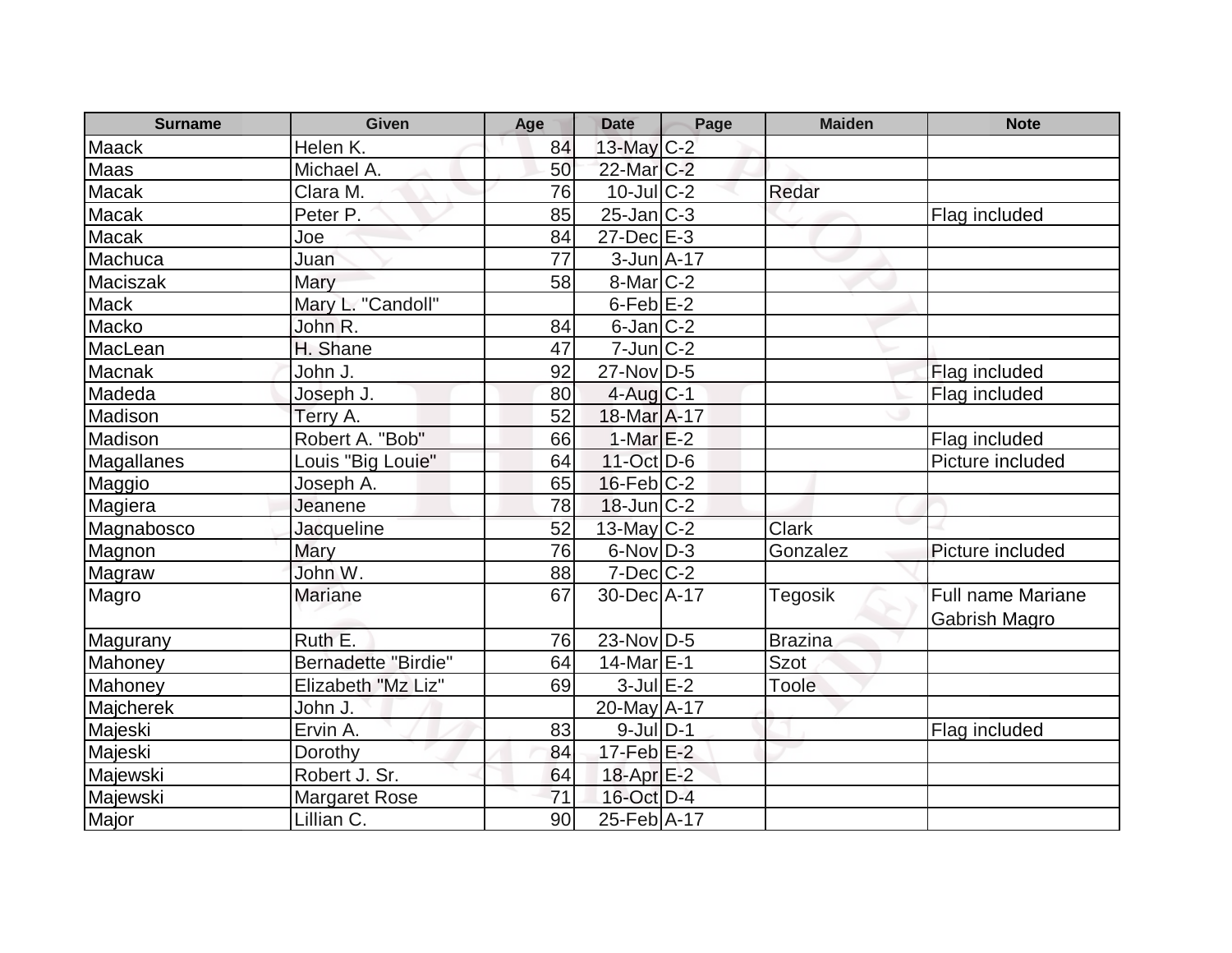| Makarowski     | Stanely J.             | 50  | 16-Aug C-2            |              |                                      |
|----------------|------------------------|-----|-----------------------|--------------|--------------------------------------|
| <b>Makinen</b> | Leo Arne               | 95  | $24$ -Jan $C-2$       |              |                                      |
| Makowski       | Frank                  | 94  | 29-Jul A-17           |              |                                      |
| Maksimik       | Dancy K.               | 86  | 31-Dec A-16           | <b>Dijak</b> |                                      |
| Malczyk        | Veronica B.            | 88  | $10$ -Aug C-3         | Cyman        |                                      |
| Maldonado      | Bertha G.              | 66  | 20-Mar <sub>E-1</sub> |              |                                      |
| Malerich       | William J. Jr.         | 42  | $1-Apr$ $A-17$        |              |                                      |
| Maleski        | James Thomas (Mo)      | 55  | $7-Nov D-5$           |              |                                      |
| <b>Malic</b>   | Michael R. Jr.         | 77  | $6$ -Jul $C-2$        |              |                                      |
| Malinowski     | Genevieve              | 87  | $11-Oct$ D-6          |              |                                      |
| Malkowski      | Laura J.               | 44  | $14$ -Nov $E-3$       | Lynch        |                                      |
| Malkowski      | Julie Ann              | 26  | $14$ -Mar $E-2$       |              | <b>Cross and Picture</b><br>included |
| Malley         | <b>Christopher Lee</b> | 45  | $6$ -Dec $D-5$        |              |                                      |
| Mallonee       | Madelyne A.            | 86  | $19$ -Dec $D-4$       |              |                                      |
| Malocha        | James J. "Jim"         | 55  | $18$ -Aug C-2         |              |                                      |
| Malocha        | Stanley F.             | 69  | $7 - Aug$ $E - 3$     |              | Flag included                        |
| Malone         | <b>Timothy James</b>   | 30  | $15$ -Oct A-14        |              |                                      |
| Maluga         | John                   | 85  | $12$ -Dec $E-3$       |              | Flag included                        |
| Mamala         | <b>Robert</b>          | 61  | 29-Oct A-12           |              |                                      |
| Maman          | Mary                   | 89  | $15$ -Dec $D-5$       | Wolucka      |                                      |
| Mammarella     | Arnold G. Jr.          | 69  | $10$ -Jan $E-2$       |              | Picture included                     |
| Mamula         | Milan, Sr.             | 83  | $12$ -Mar $ C-1 $     |              | Cross included                       |
| Manago         | Frederick F.           | 78  | $27$ -Mar $E-2$       |              |                                      |
| Manago         | Dorothy M.             | 80  | $30$ -Apr $ C-2 $     |              |                                      |
| Mancic         | Mary I.                | 81  | $2$ -Jan $E-2$        |              |                                      |
| Mancini        | Ray                    | 66  | $21$ -Mar $C-2$       |              |                                      |
| Mancini        | <b>Theresa</b>         | 91  | $15$ -Feb $ C-2 $     | Palmero      |                                      |
| Mandon         | Sophie "Momo"          | 83  | $27$ -Jul C-2         | Evanoff      | Cross included                       |
| Mang           | John C. "Jack"         | 76  | 28-Jun C-1            |              |                                      |
| Mangel         | Susan G.               | 100 | $1$ -Dec $D-4$        |              |                                      |
| Manger         | Flora C.               | 105 | $1-Sep C-2$           | Larocque     | Picture included                     |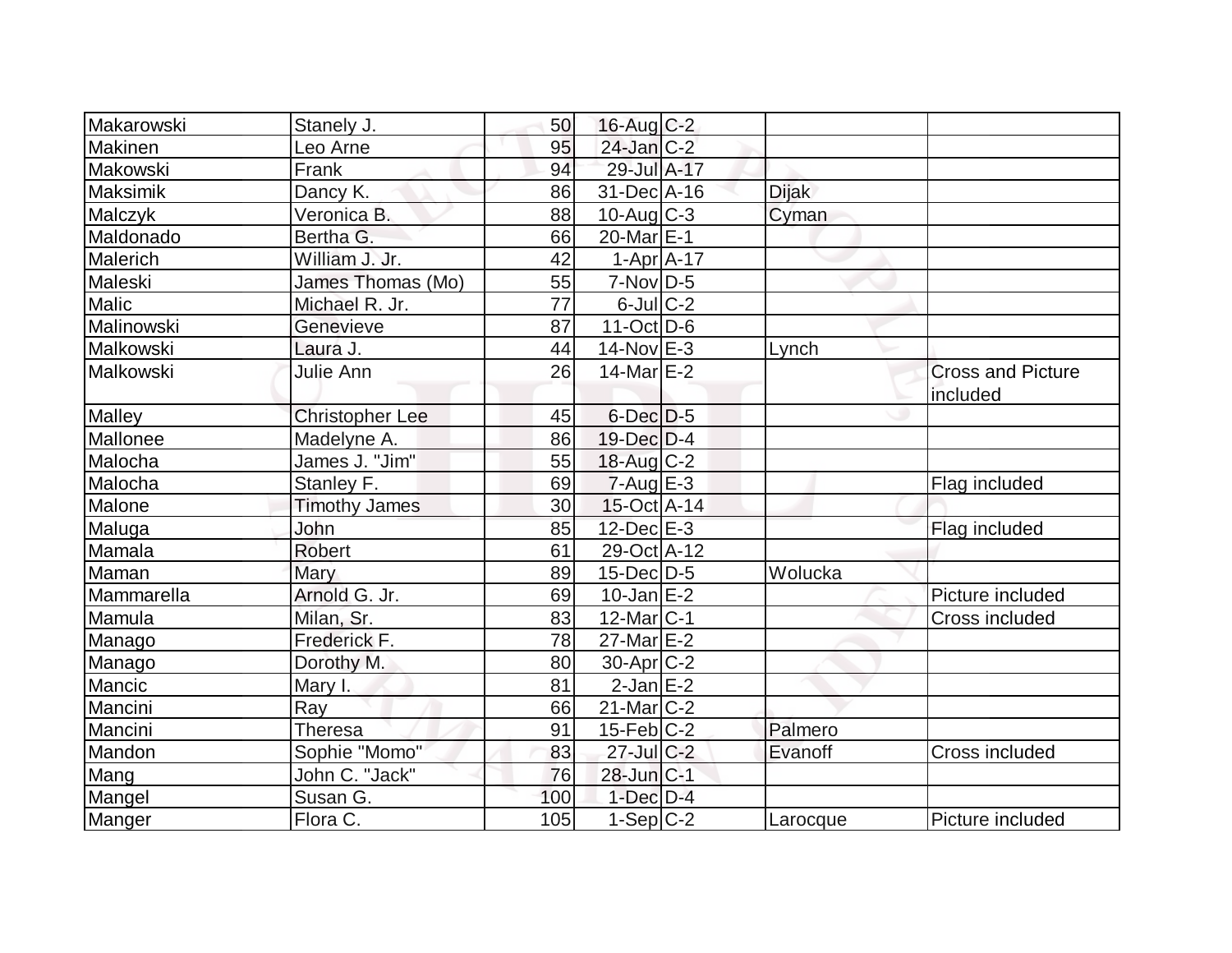| Mangold         | Edna E.                   | 96 | 13-Mar E-2        |              |                |                                             |
|-----------------|---------------------------|----|-------------------|--------------|----------------|---------------------------------------------|
| <b>Maniatis</b> | Evelyn M.                 | 51 | $2$ -Nov $C-2$    |              |                | Cross included                              |
| Manion          | Michael Terry             | 60 | $19$ -Feb $D-2$   |              |                |                                             |
| Manista         | June J.                   | 80 | $15$ -Dec $D$ -6  |              | Blecharczyk    |                                             |
| Mankin          | Marjorie Rose             | 86 | $14$ -Jul C-1     |              |                |                                             |
| Manley          | Rebbecca D.               | 73 | $10$ -May C-2     |              | <b>Respess</b> |                                             |
| Mannarelli      | Evangelista               | 86 | $5$ -Mar $D-2$    |              |                |                                             |
| Manojlovic      | Jovan                     | 85 | $6$ -Dec $D-5$    |              |                | <b>Serbian Cross</b><br>included            |
| Manoni          | Paul                      | 93 | 29-Aug $D-4$      |              |                | Fire Dept. emblem<br>and Picture            |
| <b>Manous</b>   | Irene A.                  | 77 |                   | 8-Jul A-17   | Gayda          |                                             |
| Mansfield       | Mary                      | 91 | $24$ -Apr $E-2$   |              | Zvyak          |                                             |
| Manson          | <b>Tessie</b>             | 94 | $3-Oct$ D-4       |              |                | Cross included                              |
| Mansueto        | Mary C.                   | 84 | $13-Nov D-4$      |              | Catasein       |                                             |
| Mantel          | Maureen                   | 48 | 8-Apr A-17        |              | Copp           |                                             |
| Manteuffel      | Marvin Paul "Big<br>Mary" | 65 | $11$ -Jun $C-2$   |              |                |                                             |
| Manthey         | Robert F.                 | 92 | $14$ -Jan $A$ -18 |              |                |                                             |
| Maravich        | Milton A.                 | 68 |                   | $1-Oct$ A-12 |                | Flag included                               |
| Maravilla       | Rodrigo Philip (Lou)      | 69 | $5$ -Jan $ C-3 $  |              |                |                                             |
| Maravilla       | Richard I. Sr.            | 67 | $23$ -Feb $ C-2 $ |              |                |                                             |
| Marcheschi      | Carol                     | 60 | $7$ -Jul $ C-2 $  |              | Kerwin         | <b>Full name Carol</b><br>Marcheschi Turner |
| Marchese        | Anne                      | 97 | $27$ -Mar $E-2$   |              | Monocchio      |                                             |
| Marcinek        | Florian                   | 76 | $8-Feb$ C-2       |              |                |                                             |
| Marciniak       | Loretta C.                | 87 | $6$ -Dec $D$ -6   |              | Henrickson     | Picture included                            |
| Marciniak       | Sally A.                  | 64 | $6$ -Mar $E-2$    |              | Kutla          |                                             |
| Marcinkovich    | Kathleen M.               | 60 | 31-Oct E-1        |              | Gonsiorowski   |                                             |
| Marcisz         | Edward S.                 | 52 | $6-Sep C-2$       |              |                |                                             |
| Marckese        | Patti Rae                 |    | 31-Oct E-2        |              | Dian           |                                             |
| Mardos          | John R. "Ace"             | 86 | $7$ -May C-2      |              |                | Flag included                               |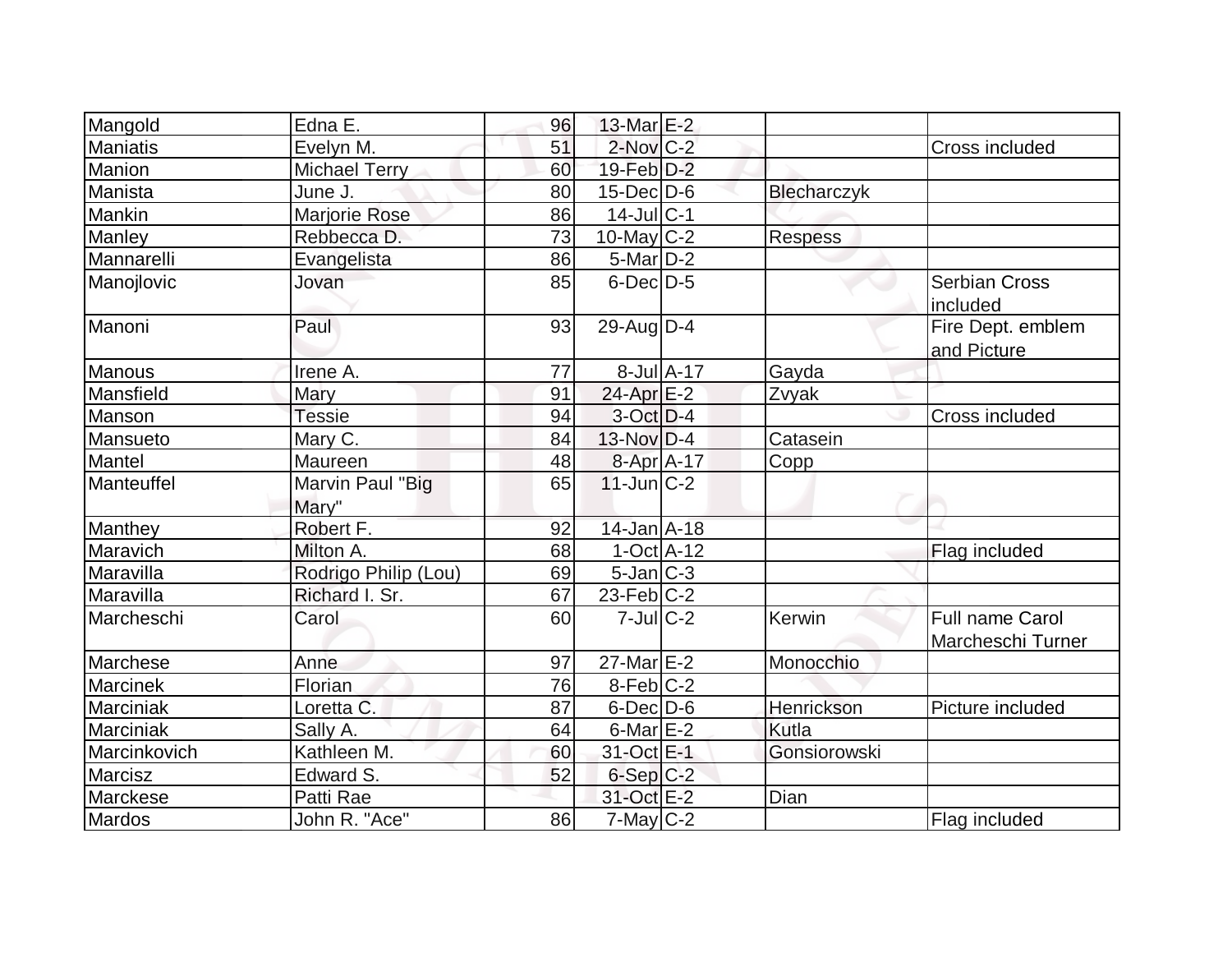| <b>Marek</b>        | <b>Mark</b>         | 56 | $10$ -Oct $D-4$           |         |                           |
|---------------------|---------------------|----|---------------------------|---------|---------------------------|
| Marek               | Anthony L.          | 65 | 13-Nov D-4                |         | K of C emblem<br>included |
| Marencik            | Edward P.           | 70 | $17-Oct$ D-5              |         |                           |
| <b>Mares</b>        | Maria H.            | 62 | $20$ -Apr $C-2$           |         | Picture included          |
| Margraff            | Darlene             | 80 | $24$ -Aug $C-1$           |         |                           |
| Maric               | Nikola              | 62 | $16$ -Mar $ C-2 $         |         | Cross included            |
| Marich              | Milan (Mico)        | 62 | $31$ -May C-2             |         | Cross included            |
| Marilou             | Johnston            | 59 | $17$ -Aug C-2             |         |                           |
| Marino              | Victor J.           | 66 | $27$ -Dec $E-3$           |         |                           |
| <b>Marino-Prott</b> | <b>Barbara</b>      | 74 | $1-Dec$ D-3               |         | Full name Barbara         |
|                     |                     |    |                           |         | Marino-Prott              |
| Marion              | <b>Beulah</b>       | 84 | $6$ -Dec $D$ -6           |         |                           |
| Marisett            | Elmer "Emmalee"     | 88 | $5-Apr \nightharpoonup 1$ |         |                           |
| Marjanovich         | Milka               | 80 | $8$ -May $E-2$            |         | Cross included            |
| Markham             | <b>Eleanor Ruth</b> | 80 | 11-Nov A-17               |         |                           |
| Markle              | Mary E.             | 85 | $8$ -Mar $ C-2 $          |         | Flag included             |
| Markle              | Glenn Richard Jr.   | 67 | $23-Sep$ A-16             |         |                           |
|                     | "Buck"              |    |                           |         |                           |
| Markle              | William G.          | 83 | $30$ -Aug C-3             |         |                           |
| <b>Marks</b>        | Salvo P.            | 93 | $24$ -May C-2             |         | Picture included          |
| Markskamp           | Tim                 | 87 | $8-Aug$ $E-2$             |         |                           |
| Markut              | Richard E.          | 47 | $20$ -Feb $E-1$           |         |                           |
| Markut              | Edwin F.            | 87 | $15$ -Dec $D-5$           |         | Flag included             |
| Markwart            | Richard Irving Jr.  | 30 | $13$ -Dec $D-5$           |         |                           |
| Marlatt             | <b>Eunice</b>       | 87 | $28$ -Dec $ D-5 $         | Leonard |                           |
| Marley              | Daniel E.           | 75 | $5$ -Oct $ D-4 $          |         |                           |
| <b>Marlow</b>       | Erma Ann            | 74 | $29$ -Aug $D-4$           |         |                           |
| Marlowe             | Lila P.             | 83 | $24$ -Jan $C-2$           |         | Picture included          |
| Marovich            | <b>Stanley</b>      | 74 | 14-Oct A-16               |         |                           |
| Marquardt           | Walter              |    | $3-Feb$ $E-2$             |         |                           |
| <b>Marquiss</b>     | Jan Marie           |    | $23$ -Jun $ C-1 $         | Ulrich  |                           |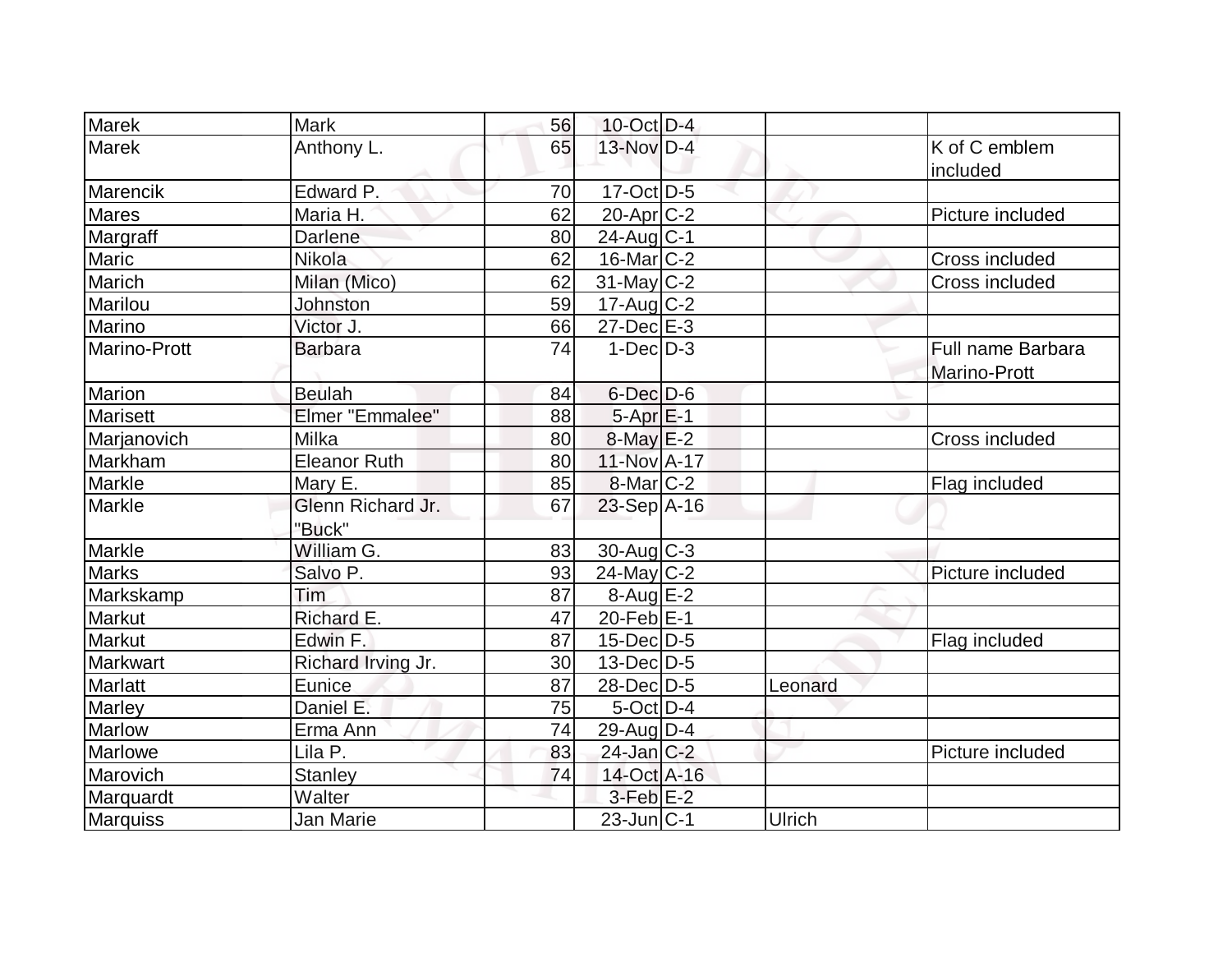| Marrant         | Carol Ann           | 65 | 15-Aug $E-3$          | <b>Mindock</b> | Full name Carol Ann<br><b>Ford Marrant</b> |
|-----------------|---------------------|----|-----------------------|----------------|--------------------------------------------|
| Marrell         | Laura Leona "Lee"   | 83 | 19-Sep E-2            | Lundgren       |                                            |
| Marsee          | Charlotte M.        | 75 | $14$ -Jul $ C-1$      |                |                                            |
| Marshall        | Ramona              | 44 | $17$ -Apr $E-1$       | Ramirez        |                                            |
| Marshall        | Bill C.             | 76 | $4-Sep$ $E-2$         |                | Flag included                              |
| Marshall        | Gerald E. "Jerry"   | 78 | 28-Dec D-5            |                |                                            |
| Marshall        | Sandra M.           | 43 | 30-Dec A-17           |                |                                            |
| Marshall        | Elizabeth A.        | 91 | $26$ -Jul $C-2$       | Mazurkiewicz   |                                            |
| Martin          | Jennie Lee          | 62 | $17$ -Oct $ D-4$      | Prochno        |                                            |
| Martin          | Carolyn S.          | 53 | $18$ -Aug C-2         | Schlesser      | Picture included                           |
| Martin          | Robert D.           | 47 | $13$ -Feb $E-1$       |                |                                            |
| Martin          | Anne C.             | 79 | $14$ -Jan $A$ -18     | Turza          |                                            |
| Martin          | Gertrude J.         | 91 | 28-Oct A-17           |                |                                            |
| Martin          | Eileen Anna "Ikie"  | 89 | $27 - Dec$ $E-3$      |                | Picture included                           |
| Martin          | Joe A.              | 88 | $31$ -Jan $ C-2 $     |                | Flag included                              |
| Martin          | Edith F.            | 96 | 28-May C-2            | Reed           |                                            |
| Martin          | Birdie J.           | 78 | $21$ -Jan $A-17$      |                | Picture included                           |
| <b>Martin</b>   | Herman R.           | 92 | $21$ -Aug $E-2$       |                |                                            |
| <b>Martin</b>   | Fern A.             | 84 | 28-Aug E-2            | Kennedy        | Picture included                           |
| Martin          | Ralph "Denny"       | 69 | 27-Jun E-1            |                | Flag included                              |
| Martin          | Gordon              | 70 | $21-Sep D-5$          |                |                                            |
| Martine         | Mary A.             | 55 | 14-Mar <sub>E-2</sub> |                |                                            |
| Martinez        | Consuelo "Chelo"    | 91 | $22$ -Dec $D-3$       |                |                                            |
| Martinez        | Richard             | 65 | $31$ -JulC-2          |                | Picture included                           |
| Martinez        | <b>Carlos Frank</b> | 71 | $14$ -Jun $C-2$       |                | Flag included                              |
| Martinez        | Luis Sr.            | 66 | $14$ -Feb $E-2$       |                |                                            |
| Martinez        | Gerarda             | 84 | 28-Nov E-3            |                | Cross included                             |
| Martinez        | Teofilo "Marty"     | 86 | $10$ -Feb $ C-2$      |                |                                            |
| <b>Martinez</b> | Isabelle            | 76 | $10-Sep C-2$          | Chapa          |                                            |
| Martinez        | Consuelo            | 73 | $9$ -Feb $E-2$        |                | Picture included                           |
| Martinez        | Leonor              | 82 | $30$ -Jul $C-2$       |                |                                            |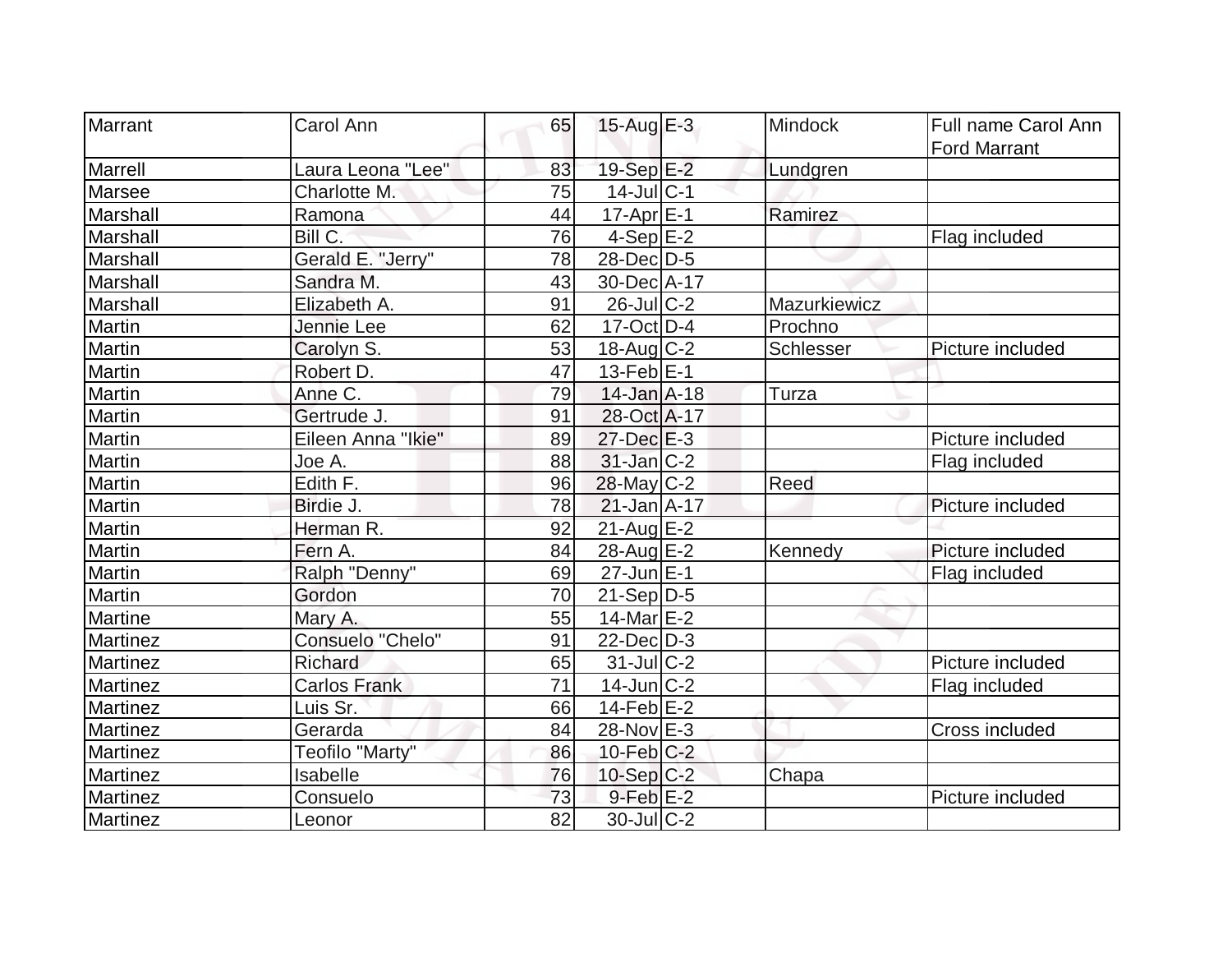| <b>Martinez</b> | Armando            | 55 | $7$ -Dec $C$ -2   |                |                    |
|-----------------|--------------------|----|-------------------|----------------|--------------------|
| <b>Martinez</b> | Maria Del Carmen   | 65 | $7-MarE-3$        | Gonzalez       |                    |
| <b>Martinez</b> | Armando            | 52 | 11-Oct D-5        |                | Flag included      |
| <b>Martinez</b> | Josefina "Fina"    |    | $2$ -Nov $C-2$    | Sanchez        | Picture included   |
| Martinez        | Josefina           |    | $1-Nov D-5$       | Sanchez        |                    |
| Martino         | Jean B.            | 90 | 1-Mar $E-2$       | Podkul         |                    |
| Martino         | Madelynn           | 63 | $2$ -Jun $E-1$    |                |                    |
| Martinovich     | James              | 42 | $3-Apr$ $C-2$     |                |                    |
| Martisauskas    | Juozas (Joe)       | 86 | $1-Apr$ A-17      |                |                    |
| <b>Marusak</b>  | John R. Sr.        | 85 | $19-Apr$ $C-2$    |                | Flag included      |
| Marvel          | Geraldine J.       | 74 | $21-Apr$ $C-2$    |                | Picture included   |
| Marvel          | Pauline            | 73 | 25-May C-2        |                |                    |
| Marx            | Lenwood O. Sr.     | 67 | 26-Mar C-2        |                |                    |
| Marynowski      | Mary               |    | $2$ -Jun $E-1$    | Knautz         |                    |
| Masleid         | Albert             | 80 | $10$ -Mar $ C-2 $ |                | Flag included      |
| Mason           | Donald             | 62 | $6$ -Nov $D-4$    |                | Picture included   |
| Mason           | David Robert       | 68 | $2$ -Mar $ C-2 $  |                |                    |
| Massa           | Silvio             | 90 | $21$ -Jul $C-1$   |                | Flag included      |
| Massa           | Harold             | 78 | 9-Oct D-4         |                |                    |
| Massey          | Thomas P.          | 87 | $11$ -Jun $ C-2 $ |                | Flag included      |
| Masterson       | Dorothy            |    | $3-Nov D-5$       | Klusmeyer      |                    |
| Mata            | Arthur "Harpo"     | 55 | $17$ -Jul $C-2$   |                | Picture included   |
| Matae           | Lorraine           | 96 | $6$ -Mar $E-3$    | <b>Briska</b>  | Full name Lorraine |
|                 |                    |    |                   |                | <b>Matae Simon</b> |
| Matalin         | Steven G.          | 78 | $15$ -Dec $D$ -6  |                | Picture included   |
| <b>Matchus</b>  | Walter C., D. D.S. | 81 | $14$ -Jun $C-2$   |                | Flag included      |
| Matej           | James              | 85 | $11$ -Aug C-2     |                | Flag included      |
| <b>Mathews</b>  | Joanne             | 76 | $17$ -Jul $C-2$   |                |                    |
| <b>Mathews</b>  | <b>Mary</b>        | 80 | $13$ -Jun $E-2$   | Stinson        |                    |
| <b>Mathews</b>  | William J.         | 66 | $27$ -Feb $E-2$   |                |                    |
| <b>Mathews</b>  | <b>Mary Neill</b>  | 80 | $14$ -Jun $C-2$   | <b>Stinson</b> |                    |
| Mathews         | Edith L.           | 86 | $23$ -Jan $E-2$   | Ruttledge      |                    |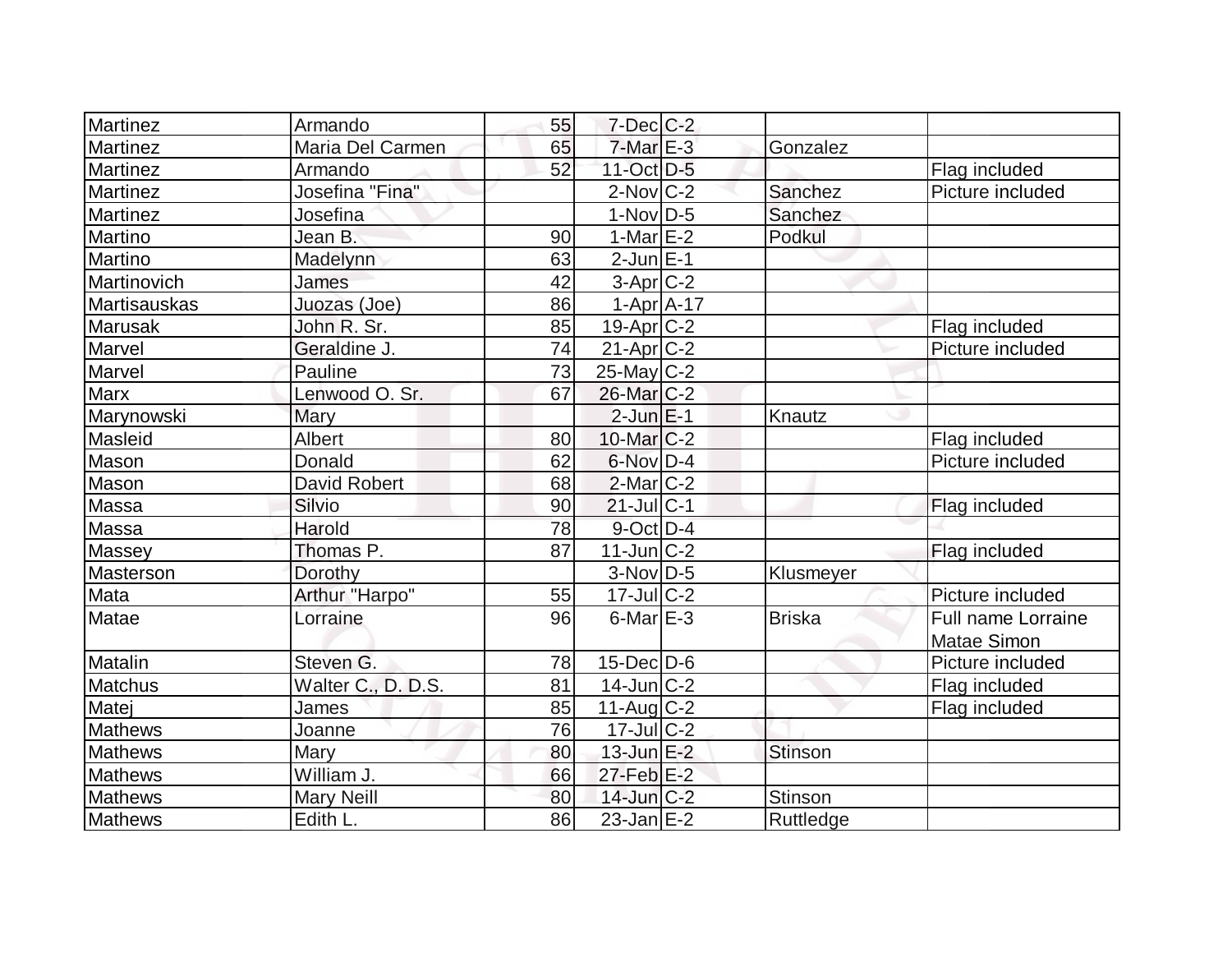| <b>Mathis</b><br>Ricardo G.      |                 |                            |              |        |                  |
|----------------------------------|-----------------|----------------------------|--------------|--------|------------------|
| Helen E.                         | 10<br>91        | $11-Sep$ E-2<br>20-Jan C-1 |              |        |                  |
| Matovina<br><b>Mattes</b>        | 83              | $27$ -Feb $E-2$            |              |        |                  |
| Margaret E.<br><b>Matthews</b>   |                 |                            |              |        |                  |
| Albert Ray Sr.                   | 91              | $1-May \, E-1$             |              |        | Picture included |
| Rhoda E.<br>Matthys              | 75              | $8-Oct$ A-13               |              |        |                  |
| Mattingly<br>Wengren Jorie       | 4 months        | 28-Feb $E-2$               |              |        | Angel included   |
| Mattio<br>John J.                | 85              | 31-Oct E-2                 |              |        |                  |
| Edward L.<br><b>Matus</b>        | $\overline{77}$ | $18$ -Jun $C-2$            |              |        | Flag included    |
| Michael J. "Mickey"<br>Matuska   | 60              | $16$ -Jan $E-2$            |              |        | Flag included    |
| Matuska<br>Barbara J.            | 71              | $16$ -Jan $E-2$            |              |        |                  |
| Edward Michael (Who-<br>Maty     | 85              | $20$ -JulC-2               |              |        |                  |
| You)                             |                 |                            |              |        |                  |
| John L.<br>Matyasovich           | 74              | $7$ -Jul $C-1$             |              |        | Flag included    |
| Mauch<br>Robert "Bob"            | 82              | $5$ -Mar $D-2$             |              |        | Flag included    |
| Mauck<br>Jerry Wayne             | 76              | $18$ -Dec $D-4$            |              |        |                  |
| Maurer<br><b>Richard</b>         | 64              | $1$ -May E-2               |              |        | Flag included    |
| Mavron<br>Louis "Louie"          | 87              | $19-Sep$ $E-2$             |              |        |                  |
| Max<br><b>Carol Ann</b>          | 60              | 5-Nov A-18                 |              |        |                  |
| Maxfield<br>Alexia Marie         | 9 days          | 4-Nov A-17                 |              |        | Angel included   |
| Maxwell<br><b>Burl Harry</b>     |                 | $28$ -Mar $C-3$            |              |        |                  |
| Earl E. "Max"<br>Maxwell         | 80              | $1-Auq$ $E-2$              |              |        |                  |
| May<br><b>Frances "The Angel</b> | 74              | $13$ -JulC-2               |              |        |                  |
| Lady"                            |                 |                            |              |        |                  |
| May<br>Pauline                   |                 | $5$ -Oct $ D-3 $           |              | Adkins |                  |
| May<br>Mary J.                   | 82              | 30-Sep A-17                |              |        |                  |
| Maycunich<br>Susan               | 53              | 16-May E-2                 |              |        | Picture included |
| <b>Michael James</b><br>Mayercik | 56              | 8-Dec <sub>D</sub> -4      |              |        | Flag and Picture |
|                                  |                 |                            |              |        | included         |
| Matthew L.<br>Maynard            | 50              | $12$ -Jun $C-2$            |              |        |                  |
| Robert M. Harris<br>Maynard      | 71              |                            | $9-Sep$ A-17 |        | Flag included    |
| "Bob"                            |                 |                            |              |        |                  |
| Maynard<br>Katherine             | 90              | $31$ -Jan C-2              |              | Fata   |                  |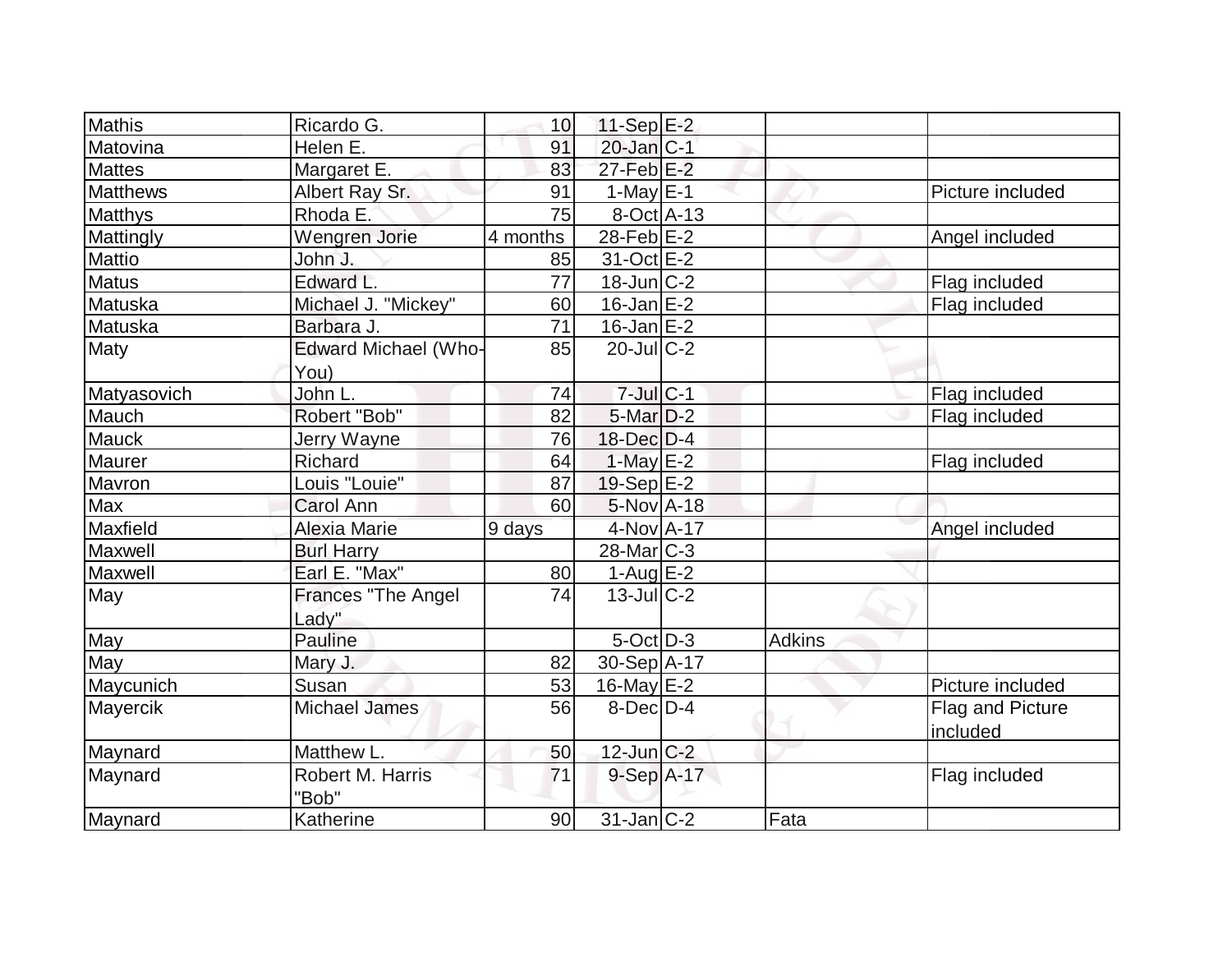| Mazalan           | Mary                     | 87  | 27-Aug C-2                   |          |                                                            |
|-------------------|--------------------------|-----|------------------------------|----------|------------------------------------------------------------|
| Mazgaj            | Kenneth                  | 68  | $2$ -Jan $E-2$               |          | Flag included                                              |
| Mazur             | Helen M.                 | 92  | $14$ -Dec $C$ -3             | Suliman  |                                                            |
| Mazurek           | Violet                   | 81  | $17$ -Mar $C-2$              |          | Full name Violet C.<br>Dickens Vojvodich<br><b>Mazurek</b> |
| Mazurkiewicz      | Maryann                  | 76  | $10$ -Aug C-3                |          |                                                            |
| <b>McAllister</b> | Robert M.                |     | $18$ -Jun $C-2$              |          |                                                            |
| <b>McArdle</b>    | Danny R. Jr.             | 37  | $28$ -Jun $C-2$              |          |                                                            |
| <b>McBrayer</b>   | <b>Robert Waid "Bob"</b> | 79  | $16$ -Feb $ C-2$             |          | Flag included                                              |
| <b>McBride</b>    | Joseph W.                | 70  | $26$ -Jun $C-2$              |          | Flag included                                              |
| <b>McCaleb</b>    | Jean L.                  | 94  | $10$ -Aug $C-3$              |          |                                                            |
| <b>McCall</b>     | Joseph F.                | 77  | $9$ -Jul $D-2$               |          |                                                            |
| McCann            | Eleanor                  | 77  | $8$ -May $E-2$               | Jones    |                                                            |
| <b>McCarthy</b>   | Michael L.               | 69  | $15$ -Jul $\overline{A}$ -17 |          |                                                            |
| McCarthy          | E. Peter                 |     | $11$ -May C-2                |          | Flag included                                              |
| <b>McCarthy</b>   | Roma L.                  | 83  | $1-Apr$ $A-17$               |          |                                                            |
| <b>McCay</b>      | Rosemary B.              | 94  | $2$ -Mar $ C-2 $             |          |                                                            |
| McClean           | Maryanne                 | 64  | $5$ -Oct $D-4$               |          |                                                            |
| McCloskey         | Annali                   | 92  | $5-Apr$ $E-2$                |          | Ful name Ananli<br>Caserio-McCloskey                       |
| McComb            | Anna                     | 78  | 31-Dec A-16                  |          |                                                            |
| McConathy         | Howard E.                | 85  | $14$ -Jan $A$ -18            |          | Flag included                                              |
| McConnachie       | <b>Murray Everitt</b>    | 87  | $7 - Aug$ E-2                |          | Flag included                                              |
| McConnell         | Marianne                 | 74  | $24$ -Mar $ C-2 $            | Rozek    |                                                            |
| McCord            | Arthur G. Sr.            | 89  | $14$ -May D-2                |          |                                                            |
| <b>McCorkle</b>   | Gladys M.                | 88  | $21$ -May C-1                |          |                                                            |
| <b>McCormick</b>  | John C. "Mac"            | 73  | $9$ -May $E-2$               |          |                                                            |
| <b>McCoy</b>      | Rose L.                  | 100 | 26-Oct D-4                   |          |                                                            |
| <b>McCoy</b>      | Agnes M.                 | 72  | $3$ -Oct $D-3$               | Anderson |                                                            |
| <b>McCully</b>    | George Emanual           | 78  | 15-May E-2                   |          | Picture included<br>(Note corrections)                     |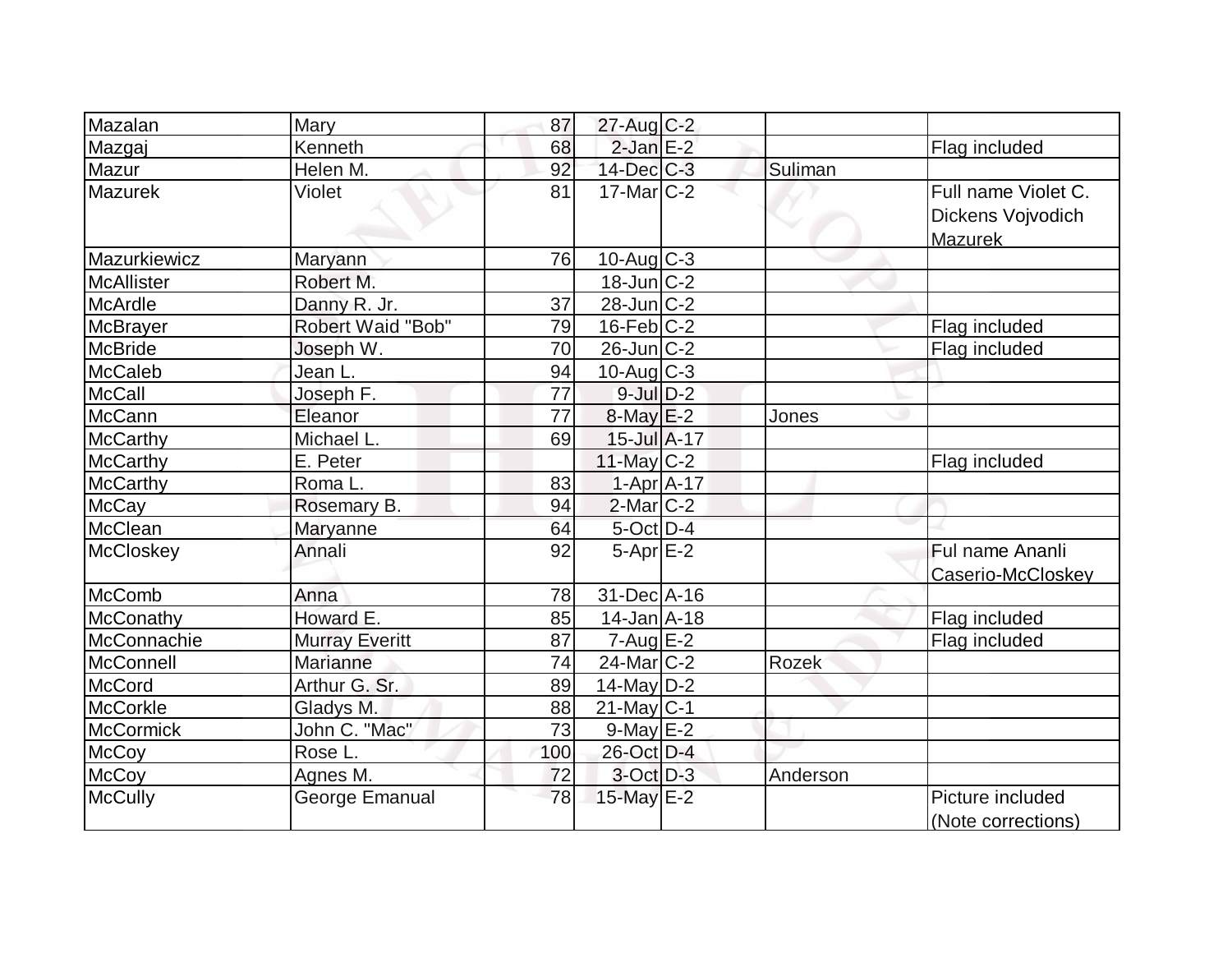|                 | John E. "Jack        | 85       | 18-Feb A-17            |            |                 |                             |
|-----------------|----------------------|----------|------------------------|------------|-----------------|-----------------------------|
| McDonough       |                      |          |                        |            |                 | Flag included               |
| McFarland       | <b>Melvin James</b>  | 74<br>67 | $16-Sep$ A-16          |            |                 |                             |
| McGee           | Wendell P.           |          | $10$ -Nov $D-6$        |            |                 |                             |
| <b>McGinley</b> | <b>Dolores</b>       | 63       | $20$ -Mar $E-2$        |            |                 |                             |
| McGovern        | Trena Jo             | 37       | 26-Nov A-14            |            | <b>McClaran</b> |                             |
| <b>McGuire</b>  | Carolyn D.           | 40       | $27$ -May A-17         |            | Gregory         |                             |
| <b>McGuire</b>  | Charles "Chuck"      | 62       | $23$ -Oct D-4          |            |                 |                             |
|                 | "Gene"               |          |                        |            |                 |                             |
| McHargue        | <b>Mark</b>          | 49       | 20-Mar <sub>E-2</sub>  |            |                 |                             |
| McInnis         | <b>Beverly Ann</b>   | 65       | $23$ -Apr $ D-2 $      |            |                 |                             |
| McIntire        | Robert L.            | 89       | $27-Oct$ D-5           |            |                 | Flag included               |
| McIntyre        | Robert G. "Bob"      | 85       | $29-Sep D-3$           |            |                 |                             |
| <b>McKay</b>    | Lisa Marie           | 40       | $23$ -Aug C-2          |            | Hammons         |                             |
| McKenna         | Joan                 | 81       | 15-Oct A-15            |            |                 |                             |
| McKinney        | Lawrence N. "Mack"   | 72       | $3$ -Aug $E-2$         |            |                 |                             |
| McKinney        | James                | 45       | $8-Feb$ <sub>C-2</sub> |            |                 | Flag included               |
| McKinney        | William "Bill"       | 93       | $7$ -Oct $A$ -16       |            |                 | Picture included            |
| <b>McKinney</b> | Shirley L.           | 73       | $23$ -Jun $ C-1 $      |            |                 |                             |
| <b>McKinney</b> | Mary Jane            | 86       |                        | 8-Jul A-17 | Paris           |                             |
| McKnight        | Garry L.             | 62       | $12$ -May $E-2$        |            |                 | Flag included               |
| McLain          | Florence             | 90       | $3$ -Jul $E-2$         |            | Fabera          |                             |
| McLaughlin      | Arlene J.            | 54       | 14-Oct A-16            |            | Achterhof       |                             |
| McLaughlin      | <b>William Allen</b> | 71       | 26-Oct D-4             |            |                 |                             |
| McLaughlin      | <b>Dolores Marie</b> | 86       | $3-Sep D-2$            |            |                 | <b>Sister Dolores Marie</b> |
|                 |                      |          |                        |            |                 | McLaughlin, OSF             |
| McLaughlin      | Edward "Hugh"        |          | 22-Nov A-17            |            |                 |                             |
| McLean          | Florence C.          | 103      | $12$ -Dec $E-3$        |            |                 |                             |
| McLean          | <b>Betty Jean</b>    | 82       | $4-Apr$ $C-2$          |            |                 |                             |
| McLemore        | Jean A.              | 86       | 10-Mar C-2             |            | Svoboda         |                             |
| McLindon        | <b>Ruth</b>          | 68       | 22-Jul A-17            |            | Huisman         |                             |
| McManus         | John T.              | 81       | $7$ -Mar $E-3$         |            |                 | Flag included               |
| McMeans         | Oscar M.             | 88       | $3-Oct$ D-4            |            |                 | Flag included               |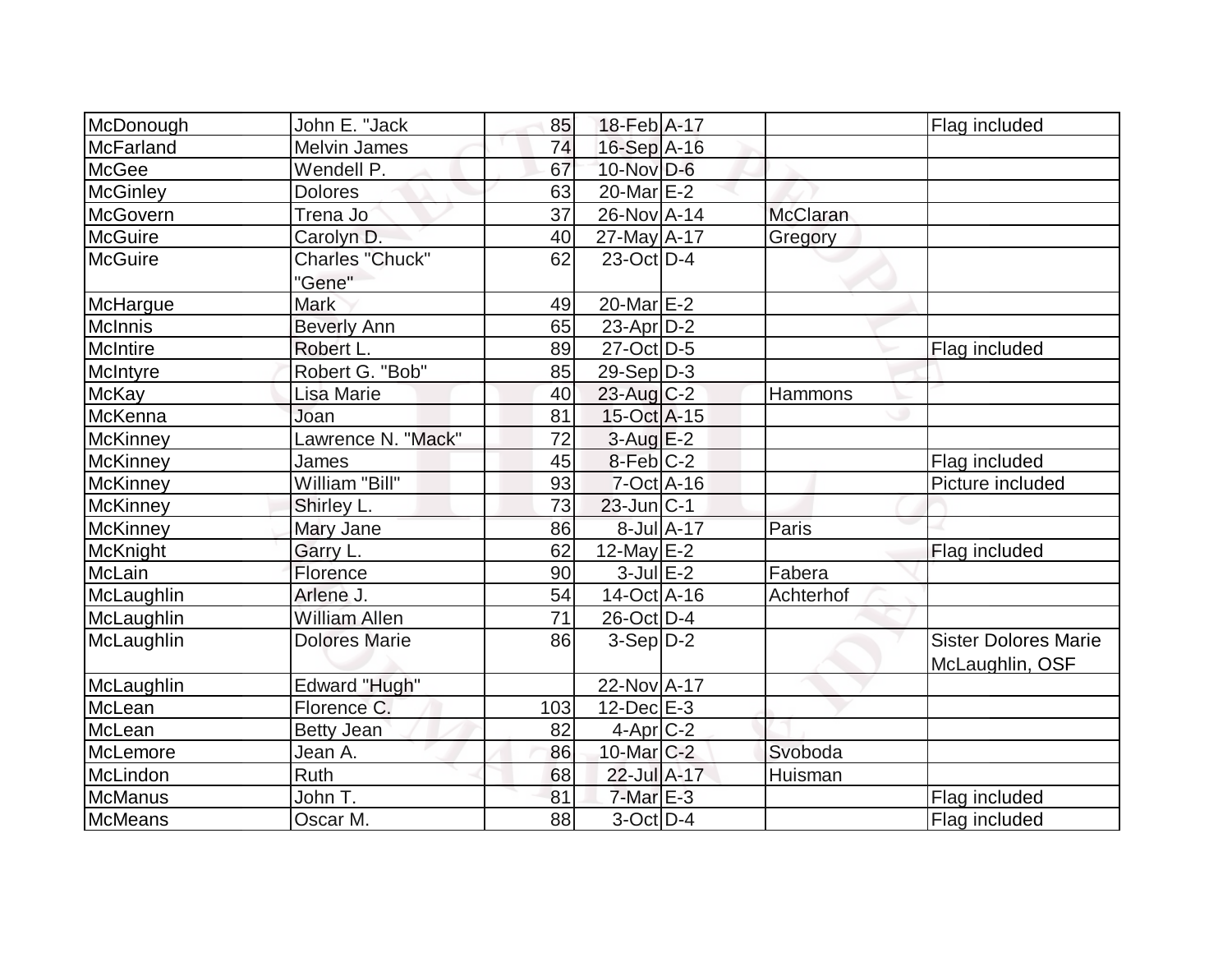| McMeans (Mead)   | Isabelle J.                     | 84 | 18-Apr $E-2$      |                  |              |                                               |
|------------------|---------------------------------|----|-------------------|------------------|--------------|-----------------------------------------------|
| McMillan         | Mary E.                         | 53 | $2$ -May $E-1$    |                  |              |                                               |
| McMullen         | Dorothy J.                      | 86 | 13-Jun E-2        |                  |              |                                               |
| <b>McNab</b>     | Lorraine E.                     | 89 | $9$ -Jun $ C-1 $  |                  | Korn         |                                               |
| <b>McNair</b>    | T. Richard                      | 69 | $5-Aug$ A-19      |                  |              |                                               |
| McNicholas       | <b>Bridget "Bea"</b>            |    | $1-Nov D-5$       |                  |              |                                               |
| <b>McNorton</b>  | Norma Jean                      | 86 | $12$ -Jan $ C-2 $ |                  | Granger      | Full name Norma<br>Jean Roadruck<br>McnNorton |
| McNurlan         | Margaret                        | 74 | $12$ -Dec $E-3$   |                  | Wadsworth    |                                               |
| McPencow         | James A.                        | 68 | $14$ -Feb $ E-2 $ |                  |              |                                               |
| <b>McPheron</b>  | Leonard V. "Mac"                | 84 | 14-Oct A-17       |                  |              | Flag included                                 |
| <b>McPherson</b> | <b>Bobby Stephen</b><br>"Steve" | 49 | $9$ -Feb $E-2$    |                  |              | Flag included                                 |
| McQueary         | Christopher J.                  | 93 | $21-Apr$ $C-2$    |                  |              |                                               |
| McQueen          | Larry G.                        | 55 | $6$ -Oct $D-3$    |                  |              |                                               |
| McReynolds       | Rosalie                         | 85 | $16$ -Feb $C-3$   |                  |              |                                               |
| <b>Mears</b>     | William E. "Bill"               | 48 | $3$ -Jan $E-3$    |                  |              |                                               |
| Medina           | <b>Efrain Marcelino</b>         | 80 | 25-Oct D-4        |                  |              | Flag and Picture<br>included                  |
| Medina           | Letizia                         | 79 | 28-Aug E-2        |                  | <b>Russo</b> | Picture included                              |
| <b>Medley</b>    | <b>Evelyn May</b>               | 84 | 10-May C-2        |                  |              |                                               |
| Medved           | Robert "Bob"                    | 77 | $14$ -Feb $E-2$   |                  |              | K of C symbol<br>included                     |
| Meek             | Elizabeth                       | 93 |                   | $8$ -Jul $A$ -17 | Becze        |                                               |
| Mehorczyk        | Joseph A. Sr.                   | 87 | $21$ -Jun $ C-1 $ |                  |              |                                               |
| Mehos            | Rose                            | 84 | 15-Jul A-17       |                  |              | Cross included                                |
| Mehrbrodt        | Matilda "Tillie"                | 93 | $22$ -Feb $ C-3 $ |                  | <b>Kish</b>  |                                               |
| Mehta            | Priyavadan                      | 91 | 23-Sep A-17       |                  |              |                                               |
| Meister          | <b>Dieter</b>                   | 63 | $4$ -Jan $C-3$    |                  |              |                                               |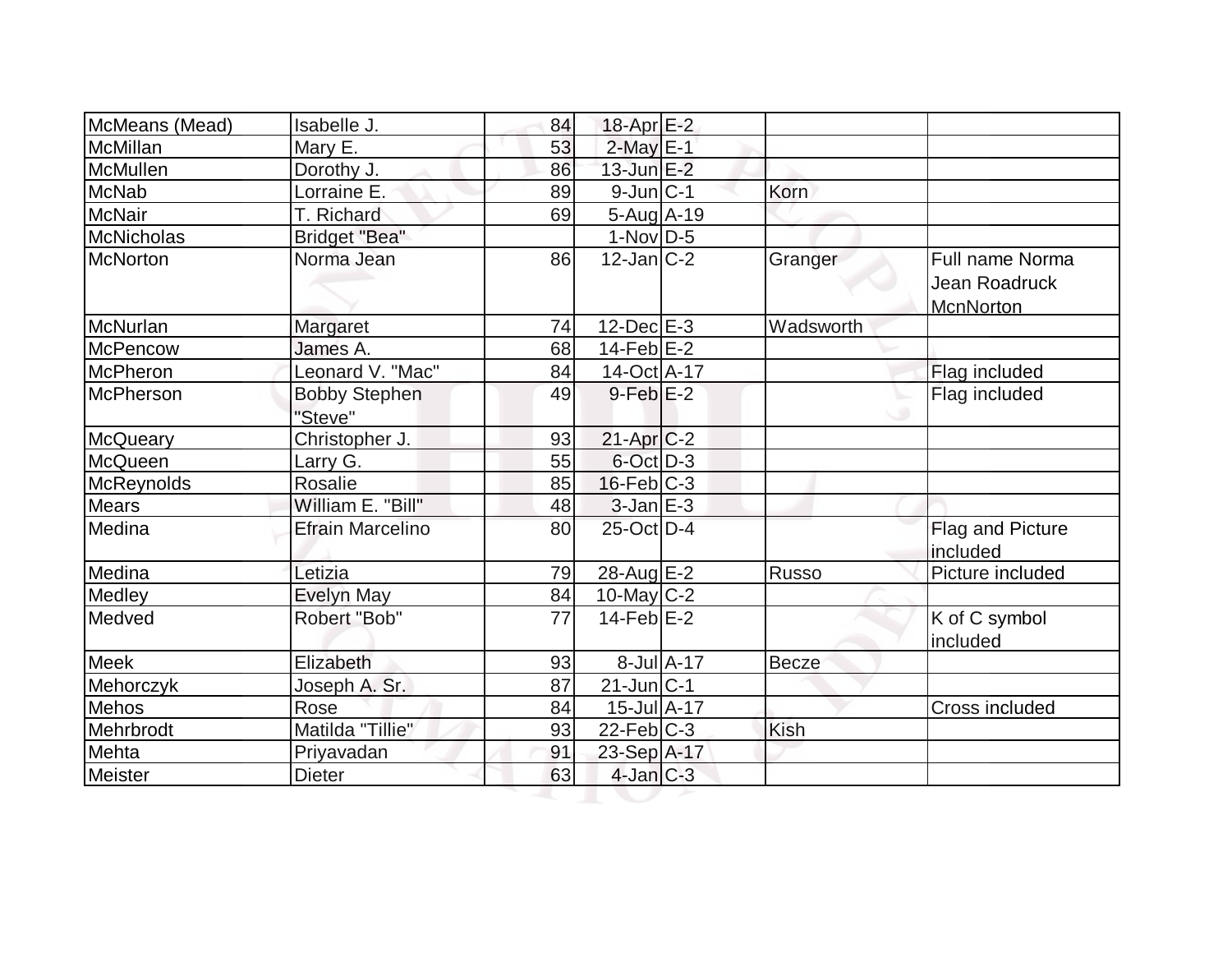| Meisterling<br>Ruth |                       |                 | 20-Sep D-1                   | <b>Horst</b> | <b>Ruth Meisterling</b> |
|---------------------|-----------------------|-----------------|------------------------------|--------------|-------------------------|
|                     |                       |                 |                              |              | Comings / Picture       |
|                     |                       |                 |                              |              | included                |
| Mejia               | Timoteo O.            | 82              | $16$ -Mar $ C-2 $            |              | Flag included           |
| Melendez            | Ronald A.             | 44              | $7-Apr$ $C-1$                |              |                         |
| <b>Melius</b>       | Mary Ellen            | 77              | $2$ -May $E-2$               |              |                         |
| Mellado             | Gustavo Sr.           | 81              | $17$ -Jul $C-2$              |              |                         |
| Melnichak           | Michael E.            | $\overline{77}$ | $16$ -Jun $ C-2 $            |              |                         |
| Melvin              | Vada                  | 100             | $11-Feb$ A-17                | Phelps       |                         |
| Melvin<br>Vada      |                       | 100             | $15$ -Jul $\overline{A}$ -17 | Phelps       |                         |
| Mendez              | Ricarda               | 86              | $27$ -Nov D-5                |              | Picture included        |
| Mendez<br>Juan      |                       | 66              | 28-Nov E-3                   |              |                         |
| Mendoza<br>Paul     |                       | 84              | 4-Mar A-17                   |              | <b>Flag and Picture</b> |
|                     |                       |                 |                              |              | included                |
| Merlo               | Jerry T.              | 62              | $28-Nov$ $E-3$               |              | Flag included           |
| Merola              | Mary "Mae"            | 85              | $29$ -Jan $D-2$              |              |                         |
| Meschisen           | Eugene Stephan        |                 | $14$ -Apr $ C-2 $            |              | <b>Cross included</b>   |
| <b>Mesirow</b>      | Marguerite            | 86              | $21-Oct$ A-17                |              | Star of David included  |
|                     |                       |                 |                              |              |                         |
| Messenger           | Charles E.            | 69              | $21$ -May C-1                |              |                         |
| Messman             | James R.              | 74              | $1$ -Jun $E-2$               |              | Flag included           |
| Marie<br>Metcalf    |                       | 90              | $6$ -Dec $D$ -5              |              |                         |
| Metz                | William E. Sr. "Bill" | 74              | 18-May C-2                   |              | Flag included           |
| Metzger             | Rita S. "Baby         | 87              | $9$ -Aug $C$ -2              |              |                         |
|                     | Grandma"              |                 |                              |              |                         |
| Mary<br>Metzgian    |                       |                 | 24-Nov D-6                   | Arzumanian   | Cross included          |
| Meved               | Robert "Bob"          | 77              | $13$ -Feb $ E-2 $            |              |                         |
| Meyer               | Nancy Jo              | 64              | 20-Mar E-2                   | Groverman    |                         |
| Meyer               | Jean Marie            | 83              | 31-Mar C-2                   |              |                         |
| <b>Meyer</b>        | Phyllis Jean          |                 | 19-Oct D-3                   |              |                         |
| Meyer               | James G.              | 54              | 26-Nov A-14                  |              |                         |
| Meyer               | Phyllis M.            | $\overline{71}$ | 19-Sep E-2                   | Krawczyk     |                         |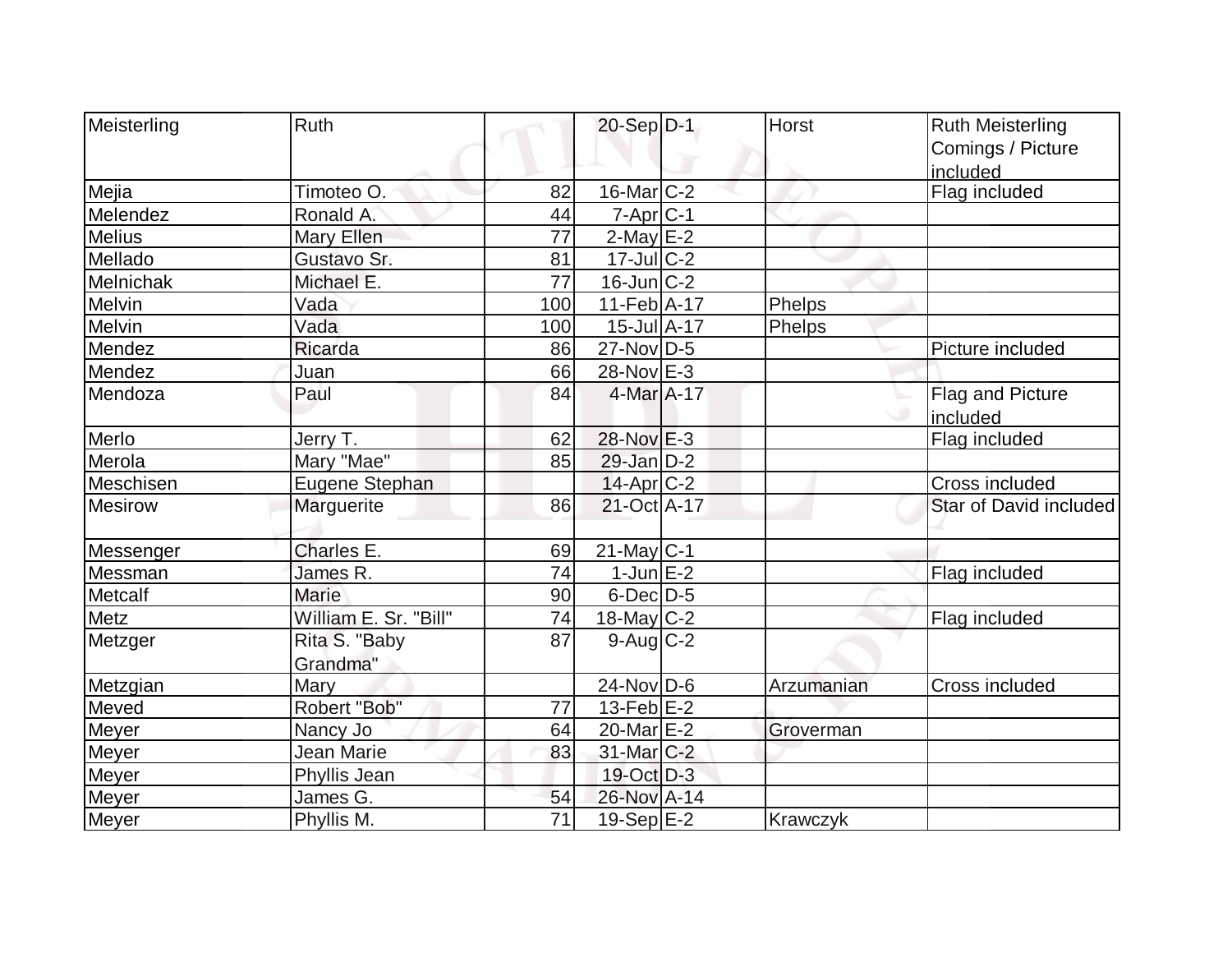| Meyer           | Alfred W.              | 79 | $30$ -Jan $E-2$   |           | Picture included                        |
|-----------------|------------------------|----|-------------------|-----------|-----------------------------------------|
| <b>Meyers</b>   | <b>Earl Russell</b>    | 46 | 26-Nov A-14       |           | Flag included                           |
| <b>Meyers</b>   | Marybeth               | 47 | $1-MarE-2$        | Feeney    |                                         |
| Michael         | Robert A.              | 83 | $17$ -May C-1     |           | Flag included                           |
| Michael         | Jacqueline S. "Jackie" | 52 | $18$ -May $C-2$   |           |                                         |
| Michael         | William J.             | 50 | $14$ -Feb $ E-3 $ |           |                                         |
| <b>Michaels</b> | Amy L.                 | 35 | 10-Apr $E-2$      |           |                                         |
| Michalski       | <b>Leonard Eugene</b>  | 66 | 26-Mar C-2        |           | Flag included                           |
| Michalski       | Wanda J.               | 89 | $23$ -Nov $ D-4 $ | Maka      | Full name Wanda J.<br>Horak (Michalski) |
| Michas          | Penny Anne             | 43 | $2$ -Aug C-1      |           |                                         |
| Michel          | Ann B.                 | 86 | 4-Mar A-17        | Janik     |                                         |
| Micheli         | Caterina               | 86 | $27$ -Dec $E-3$   | Fontana   |                                         |
| Michl           | <b>Franklin Delano</b> | 71 | $12$ -Jan $ C-2 $ |           |                                         |
| Michniewicz     | Stanley "Stash"        | 81 | 30-Sep A-16       |           | Flag and Picture<br>included            |
| Michniewicz     | <b>Stanley</b>         | 81 | $30$ -Aug C-2     |           | Flag included                           |
| Middleton       | Ronald Lou "Shakey"    | 66 | $27-Sep D-1$      |           |                                         |
| Miecznikowski   | Sandra                 | 67 | $27$ -Mar $E-2$   | Jones     | Full name Sandra<br>Miecznikowski Ladd  |
| Mier            | Ernest                 | 81 | $5$ -Jul $C$ -3   |           | Flag included                           |
| Migler          | Albert "Al"            | 74 | $17-Sep C-1$      |           | Flag included                           |
| Migliorni       | Denato                 | 93 | $27$ -May $A-17$  |           |                                         |
| Mihalov         | Andrew J. Jr.          | 75 | $14$ -Nov $E-3$   |           | Flag included                           |
| Mihalso         | Ann M.                 | 89 | 23-May $E-2$      | Romanvich |                                         |
| Mika            | Daniel                 | 79 | $8$ -Dec $D-4$    |           |                                         |
| Mikalian        | Charles W.             | 83 | $5$ -Jan $C-3$    |           | Flag and Picture<br>included            |
| <b>Mikhel</b>   | Virginia A.            | 93 | $27$ -Jan $C-2$   |           |                                         |
| Miklos          | William A. Jr.         | 49 | $2-Feb$ $E-2$     |           |                                         |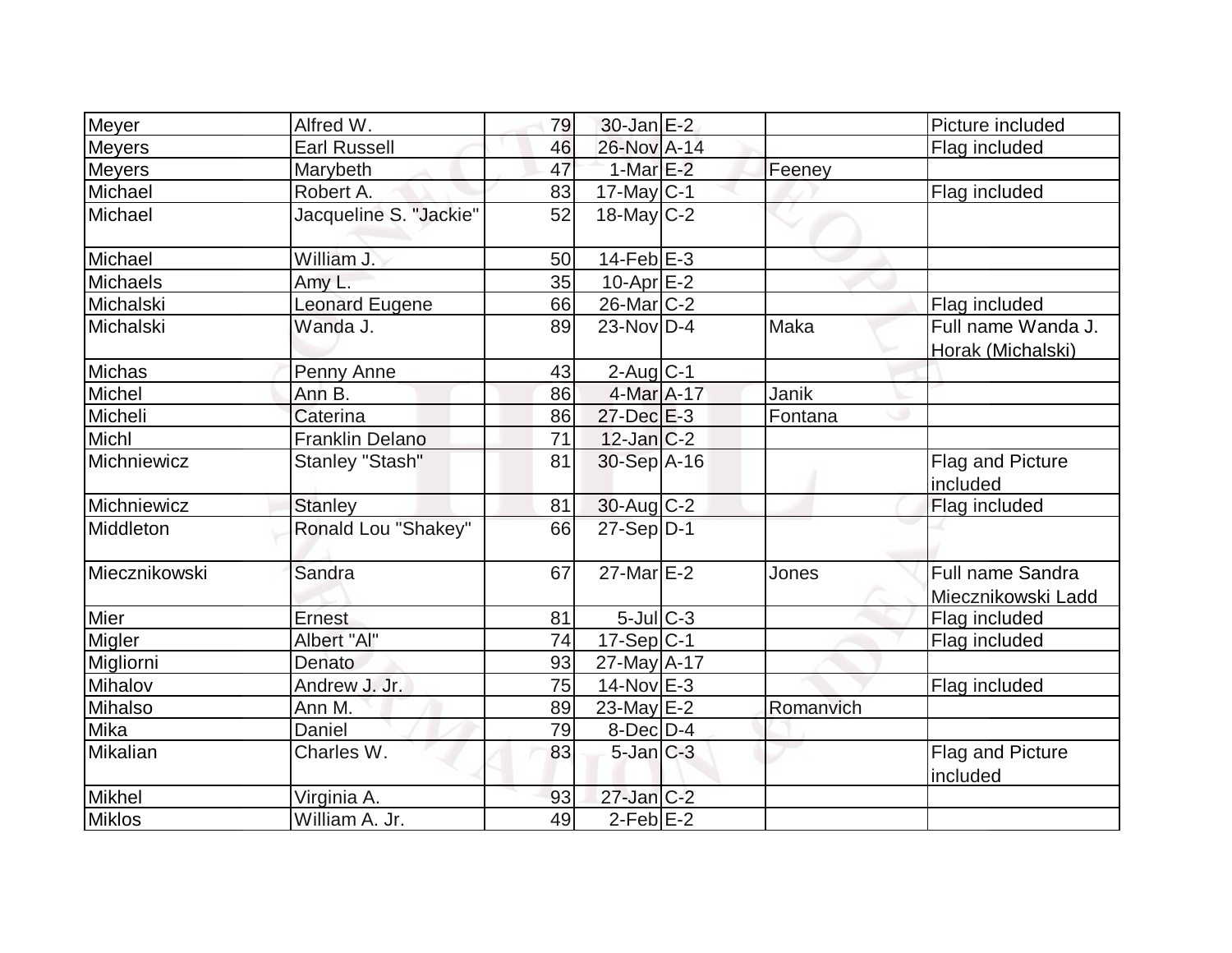| <b>Miklusak</b> | Mary A.                    | 89              | $29-Sep D-3$      | Cieslak         |                      |
|-----------------|----------------------------|-----------------|-------------------|-----------------|----------------------|
| Mikolajczyk     | Helen                      | 95              | 30-Dec A-18       |                 |                      |
| Mikulecky       | Donald J.                  | 62              | $27$ -Jul C-2     |                 |                      |
| Mikulski        | Joseph R.                  | 71              | $9$ -May $E-2$    |                 |                      |
| <b>Mikuly</b>   | Ronald A.                  | 63              | $2$ -Nov $C-3$    |                 | Flag included        |
| Milam           | Paul E. Jr.                |                 | $7-Nov D-3$       |                 |                      |
| Milausnic       | Michael E. "Mickey"        | 67              | $12$ -Dec $E-3$   |                 |                      |
| Milausnic       | Joan B.                    | 60              | $4$ -Nov $A$ -17  |                 |                      |
| <b>Milen</b>    | <b>Chester Mikolajczak</b> | 66              | $21$ -Mar $ C-2 $ |                 |                      |
| <b>Miles</b>    | John E.                    | 83              | $24$ -May C-2     |                 | Flag included        |
| <b>Miles</b>    | Donald Ray                 | 71              | $23-Oct$ D-4      |                 |                      |
| <b>Miles</b>    | Amie J.                    | 87              | $23$ -Aug C-2     |                 |                      |
| Mileusnic       | Stefan J.                  | 11              | 20-Nov D-4        |                 |                      |
| Milich          | E. Jane (Carley)           | 89              | $22$ -Feb $ C-3 $ |                 |                      |
| Milkovich       | Eugenia "Genie"            |                 | $2$ -Feb $E-2$    |                 |                      |
| Millan          | Mary                       | 95              | $26$ -Feb $C-2$   |                 |                      |
| Miller          | Garnita B.                 | 85              | $5$ -Jan $ C-3 $  |                 |                      |
| Miller          | Dolores J.                 | 72              | $30$ -Oct $D-4$   |                 |                      |
| <b>Miller</b>   | <b>Helen Marie</b>         | 81              | 29-Oct A-13       |                 |                      |
| <b>Miller</b>   | Dolores J.                 | $\overline{72}$ | 29-Oct A-13       |                 |                      |
| <b>Miller</b>   | Evelyn D. "Betty"          | 86              | $7$ -Jun $ C-2 $  |                 |                      |
| <b>Miller</b>   | Vera                       | 94              | 26-Mar C-2        | Saviano         |                      |
| Miller          | Doris A.                   | 59              | $15$ -Feb $C-2$   |                 |                      |
| Miller          | Gertrude                   | 72              | $8$ -Feb $ C-2 $  |                 |                      |
| Miller          | Claude V.                  | 89              | 15-May $E-2$      |                 | Flag included        |
| Miller          | <b>Kenneth Charles</b>     | 75              | $9$ -Jan $E-2$    |                 |                      |
| <b>Miller</b>   | Margaret Ann               | 82              | $19$ -Jan $ C-2 $ | Lewry           | Full name Margaret   |
|                 |                            |                 |                   |                 | Ann Smolinski-Miller |
| <b>Miller</b>   | Dorothy Mae                | 87              | 29-Nov D-5        | <b>McGeever</b> |                      |
| Miller          | Margaret                   | 87              | 17-Oct D-5        |                 |                      |
| <b>Miller</b>   | Gertrude Mae               | 72              | $9$ -Feb $E-2$    |                 |                      |
| Miller          | William "Whiskey"          | 62              | $8$ -Mar $C-3$    |                 |                      |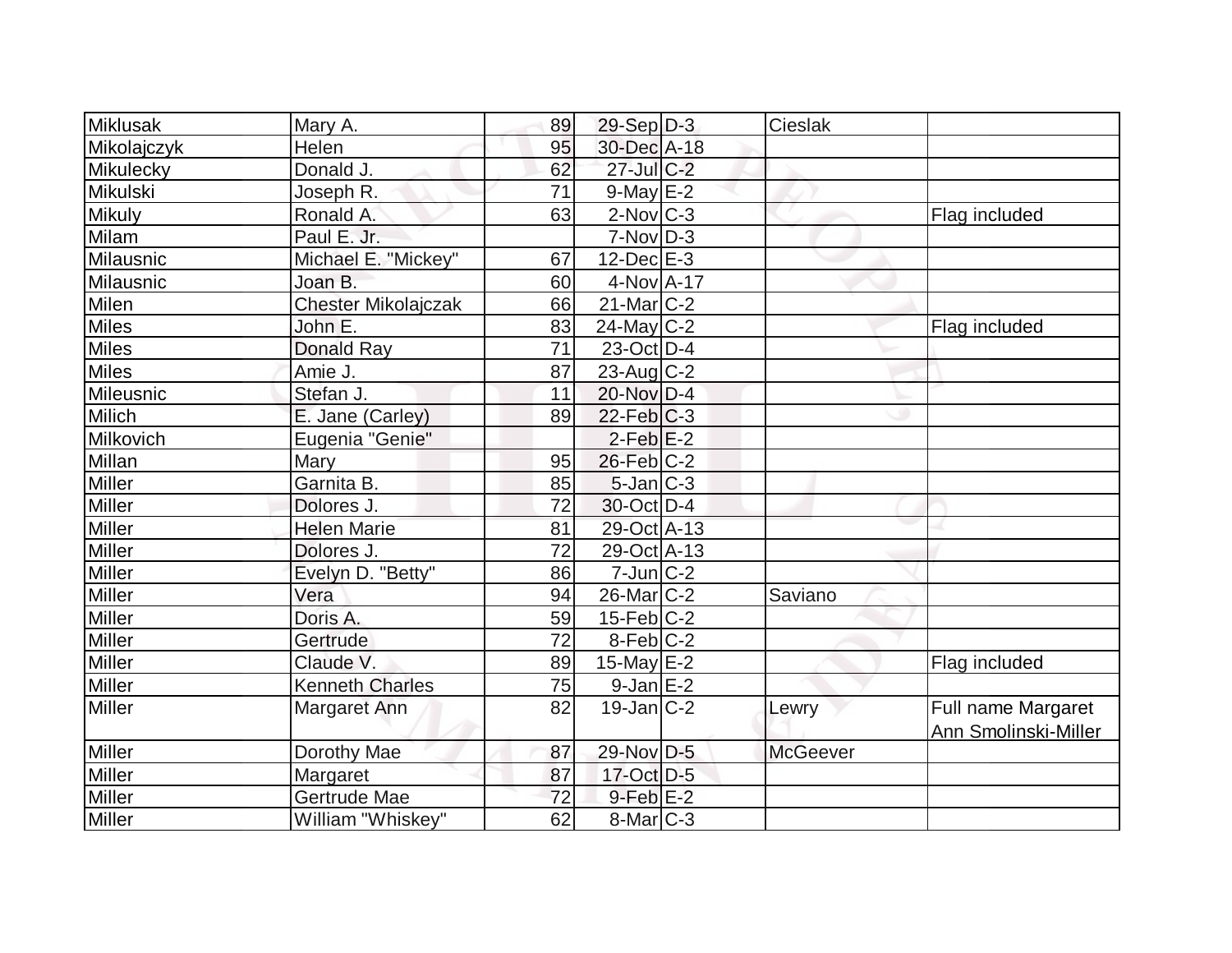| Miller        | John                            | 59 | $13$ -Jun $E-1$   |                |                                            |
|---------------|---------------------------------|----|-------------------|----------------|--------------------------------------------|
| Miller        | Harry                           | 99 | $2$ -Aug $C-2$    |                | Flag included                              |
| <b>Miller</b> | Emil                            | 82 | $23$ -Feb $C-2$   |                |                                            |
| Miller        | Sarah Rina                      | 60 | $8-Aug$ $E-2$     | <b>Darnell</b> |                                            |
| Miller        | Leona L.                        | 82 | $4$ -Jul $E-2$    |                |                                            |
| <b>Miller</b> | David D. Jr.                    | 74 | $16$ -Jan $E-2$   |                | Flag and Picture<br>included               |
| Miller        | Lucille A.                      | 85 | 29-Sep D-3        | Cidulka        |                                            |
| Miller        | Pauline G.                      | 92 | $27$ -Mar $E-2$   |                |                                            |
| Miller        | Alverissa                       | 81 | $10$ -May C-2     |                |                                            |
| Miller        | Claude V.                       | 89 | $14$ -May $D-2$   |                | Flag included                              |
| Miller        | Clarence John                   | 90 | 5-Aug A-19        |                | Flag included                              |
| Miller        | Paul L. Sr.                     | 87 | 17-Jun A-17       |                |                                            |
| Miller        | Marguerite                      |    | $22$ -Jun $C-2$   | Chasteler      | Full name Marguerite<br>ت<br>Miller Jacobs |
| Miller        | Doris Rose                      | 78 | $13$ -Aug D-2     |                |                                            |
| Miller        | Leo A.                          | 90 | $17 - Jun A - 17$ |                | Star of David included                     |
| Miller        | Lillie                          | 83 | $1-Dec$ D-4       |                |                                            |
| Miller        | <b>Marteal L</b>                | 73 | 27-May A-17       |                |                                            |
| Miller        | Delaine Joy                     | 56 | $7-Oct$ $A-15$    | Luck           |                                            |
| Miller        | Margaret Ann                    | 82 | $20$ -Jan $C-2$   | Lewry          | Full name Margaret                         |
|               |                                 |    |                   |                | Ann Smolinski-Miller                       |
| Miller        | Robert J. Jr.                   | 48 | 30-Aug C-2        |                |                                            |
| Miller        | Anne                            | 81 | $21$ -Jan $A$ -17 |                |                                            |
| Milligan      | <b>Bernie</b>                   | 57 | 20-May A-17       |                | Flag included                              |
| Milligan      | James Valentine                 | 75 | 25-Aug C-1        |                |                                            |
| <b>Mills</b>  | <b>Richard Dwayne</b><br>"Rick" | 40 | $8-Aug$ $E-2$     |                |                                            |
| <b>Mills</b>  | Robert G.                       | 85 | 17-Jul C-2        |                | Flag included                              |
| <b>Mills</b>  | Phyllis A. "Nana"               | 69 | $11-Apr$ $E-2$    |                |                                            |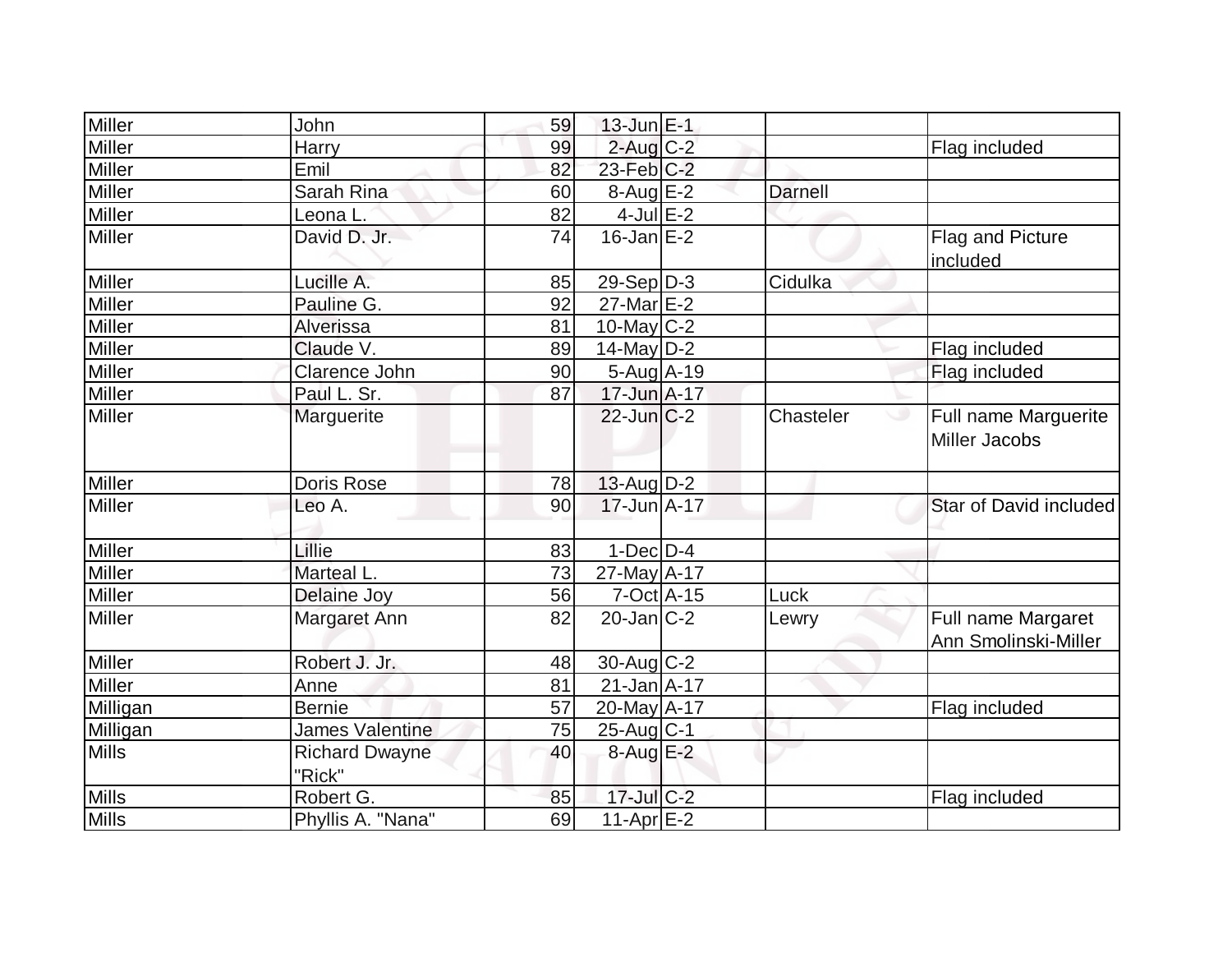| $\overline{\text{Mills}}$ | Reba C.                      | 82 | $18$ -Jul $E-2$       |       |                   |                       |
|---------------------------|------------------------------|----|-----------------------|-------|-------------------|-----------------------|
| <b>Mills</b>              | John Simon                   | 82 | 18-Oct D-6            |       |                   | Flag included         |
| Milton                    | Frank L.                     | 86 | $13$ -Jan $C-2$       |       |                   |                       |
| Mindeva                   | Elena                        | 10 | $16-Sep$ A-17         |       |                   | Cross included        |
| Miner                     | Arvella E.                   | 88 | $25$ -May C-2         |       |                   |                       |
| <b>Minkus</b>             | Lorraine                     | 64 | $12$ -JulC-2          |       |                   |                       |
| <b>Minter</b>             | Mary Ruth                    | 86 | $19$ -Jul $C-2$       |       |                   |                       |
| Minton                    | <b>Pearl Noe</b>             | 84 | $6$ -Jan $ C-1 $      |       |                   |                       |
| Minton                    | <b>Ernest Glenn "Gloves"</b> | 67 | $30$ -JulC-2          |       |                   |                       |
| Mis                       | Carol Lynn                   | 60 | 22-Jul A-17           |       |                   |                       |
| Misch                     | Linda Lee                    | 58 | 13-Mar $E-2$          |       | Yoways            |                       |
| Mishevich                 | George                       | 83 | $9$ -Oct $D-4$        |       |                   | <b>Cross included</b> |
| Mislan                    | Mark A.                      | 48 | $3-Sep$ $D-2$         |       |                   |                       |
| Mitchell                  | Mercedes R.                  | 92 | $7-Nov$ D-3           |       | Riba              |                       |
| Mitchell                  | James Joseph                 | 54 | 18-Feb A-17           |       |                   |                       |
| Mitchell                  | <b>Mary Catherine</b>        | 74 | $7$ -Jun $C-2$        |       | Fitzgerald        |                       |
| Mitchell                  | Gladys                       |    | $16$ -Oct $ D-4 $     |       | Makovshy          | Full name Gladys      |
|                           |                              |    |                       |       |                   | <b>Drake Mitchell</b> |
| Mitchell                  | Ruth M.                      | 81 | $14$ -Feb $E-2$       |       |                   |                       |
| Mitchell                  | Clevland Jr. "Mitch"         | 78 | $14$ -May D-2         |       |                   | Picture included      |
| Mitchell                  | Jane Pearman                 | 90 | 20-Mar E-2            |       |                   |                       |
| <b>Mitckess</b>           | William G.                   |    | $2$ -Feb $E-2$        |       |                   | Picture included      |
| Miterko                   | Richard G.                   | 80 | $23$ -Jan $E-2$       |       |                   | Flag included         |
| <b>Mitrevski</b>          | Kiril                        | 78 | $1-Sep C-2$           |       |                   | Cross included        |
| Mizanin                   | Theresa J.                   | 58 | $8$ -Dec $D-4$        |       | Pecina            |                       |
| Mize                      | William K.                   | 86 | $1-Dec$ D-4           |       |                   | Flag included         |
| Mobley                    | Barbara Lynn                 |    | 51 Aprill 3           | $C-2$ |                   |                       |
| Mobley                    | William A. "Hob"             |    | 30-Mar <sub>C-1</sub> |       |                   | Picture included      |
| Mocha                     | Anne                         |    | $22$ -Jan $ C-2 $     |       | <b>Bylinowski</b> |                       |
| Modrak                    | Pamela Ann                   | 54 | $2$ -Dec $A-17$       |       |                   |                       |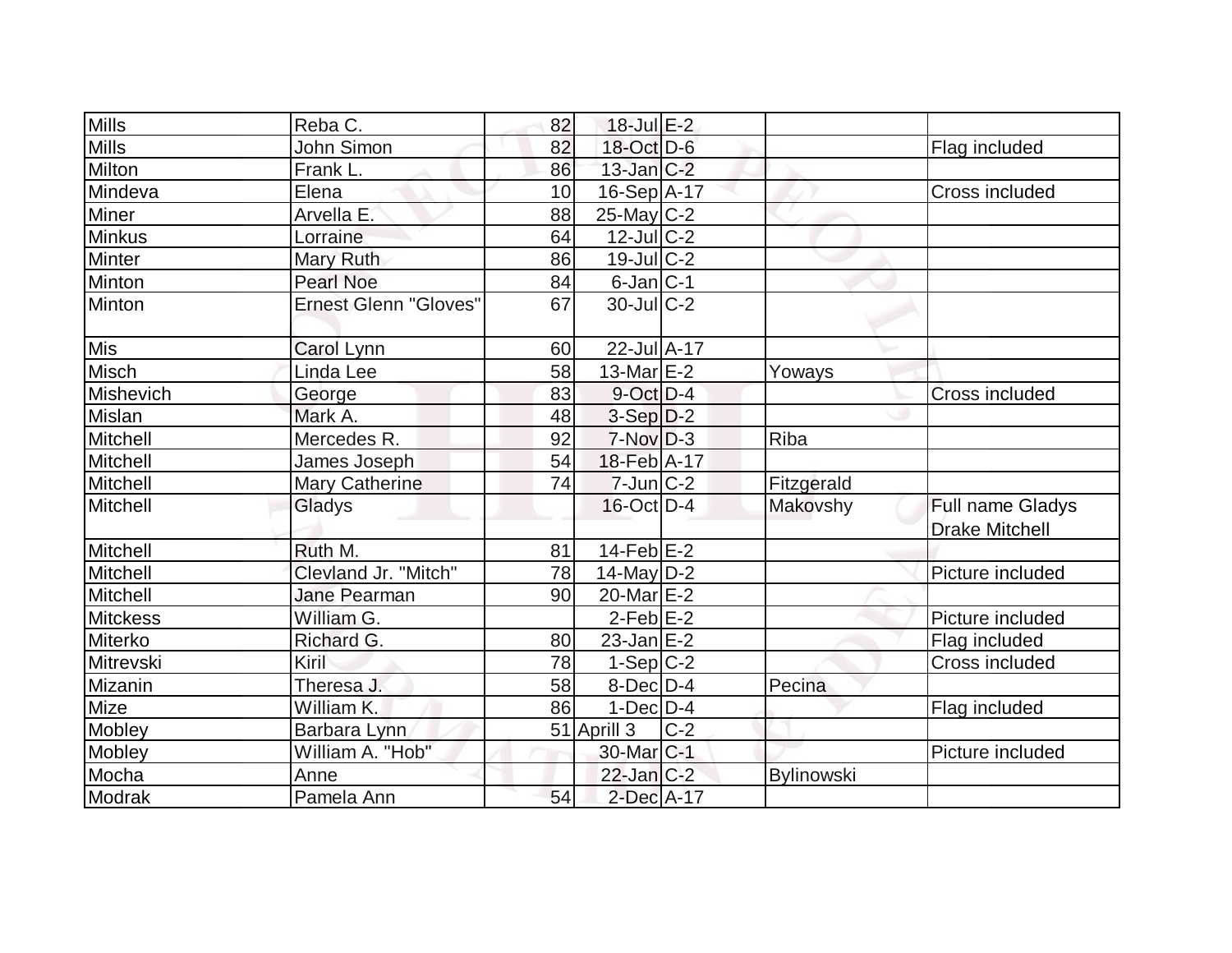| Modrak       | George V., Deacon     | 76 | $3$ -Jan $E-3$        |               | Flag, K of C symbol,    |
|--------------|-----------------------|----|-----------------------|---------------|-------------------------|
|              |                       |    |                       |               | and Picture included    |
| Modrock      | William               | 92 | 28-Apr <sub>C-2</sub> |               | Picture included        |
| Moench       | Josephine A.          | 91 | $12$ -JulC-2          | Parker        | Cross included          |
| Moes         | Wilhelmina "Winnie"   | 96 | $6$ -Nov $D-4$        |               |                         |
| Moes         | Willis J.             | 74 | $19$ -Dec $D-5$       |               | Flag included           |
| Moffatt      | Annette Jane "Nettie" | 73 | $4-Feb$ A-17          | <b>Sparks</b> |                         |
| Mogle        | <b>Mary Alice</b>     | 85 | 19-Apr C-2            | Tyrrell       | Picture included        |
| Mohlke       | <b>Kenneth Lee</b>    | 73 | $3-MarE-1$            |               |                         |
| Mohr         | Louis E. III          | 52 | $2-Sep$ A-17          |               |                         |
| Moise        | Helen                 | 91 | $19-Oct$ D-3          |               | Full name Helen         |
|              |                       |    |                       |               | (Prigge) Moise          |
| Moisica      | Virginia "Virgie"     |    | $24$ -Mar $ C-2 $     |               |                         |
| Mokol        | Michael L.            | 66 | $12$ -Dec $E-4$       |               | Flag included           |
| Molina       | Elpidia               | 80 | $4$ -Jan $C-3$        | Hernandez     |                         |
| Molina       | <b>Rosalie Marie</b>  | 59 | $24$ -Apr $E-2$       | Lenzini       | Picture included        |
| Molitsky     | Herbert M.            | 74 | $17$ -Dec $ A-13$     |               | Flag included           |
| Molle        | <b>George Dalle</b>   | 79 | $2$ -Dec $A-16$       |               |                         |
| Molnar       | <b>Betty Jane</b>     | 85 | $26$ -Feb $C-2$       |               | Full name Betty Jane    |
|              |                       |    |                       |               | <b>McClellan Molnar</b> |
| Molnar       | Louis A. "Red"        | 87 | $29$ -Mar $ C-2 $     |               | Flag included           |
| Momola       | John J.               | 74 | $2$ -Nov $ C-3 $      |               | Flag included           |
| <b>Monek</b> | Emery J. "Jim"        | 84 | 25-Mar A-17           |               |                         |
| Moneta       | <b>Edward</b>         | 79 | $31$ -Aug C-3         |               |                         |
| Mongaraz     | Joseph                | 79 | $25$ -Jun $D-2$       |               |                         |
| Monical      | Catherine             | 84 | $2$ -Jan $E-2$        | Weiland       |                         |
| Monson       | Norma L.              | 83 | $14$ -Mar $E-2$       |               |                         |
| Monstwillo   | Joan R.               | 71 | $21$ -Jan $A-17$      | <b>Kors</b>   |                         |
| Montemayor   | Consuelo "Connie"     | 67 | $1-May$ $E-1$         |               |                         |
| Montgomery   | Odell "Louise"        | 78 | 27-Dec E-2            |               |                         |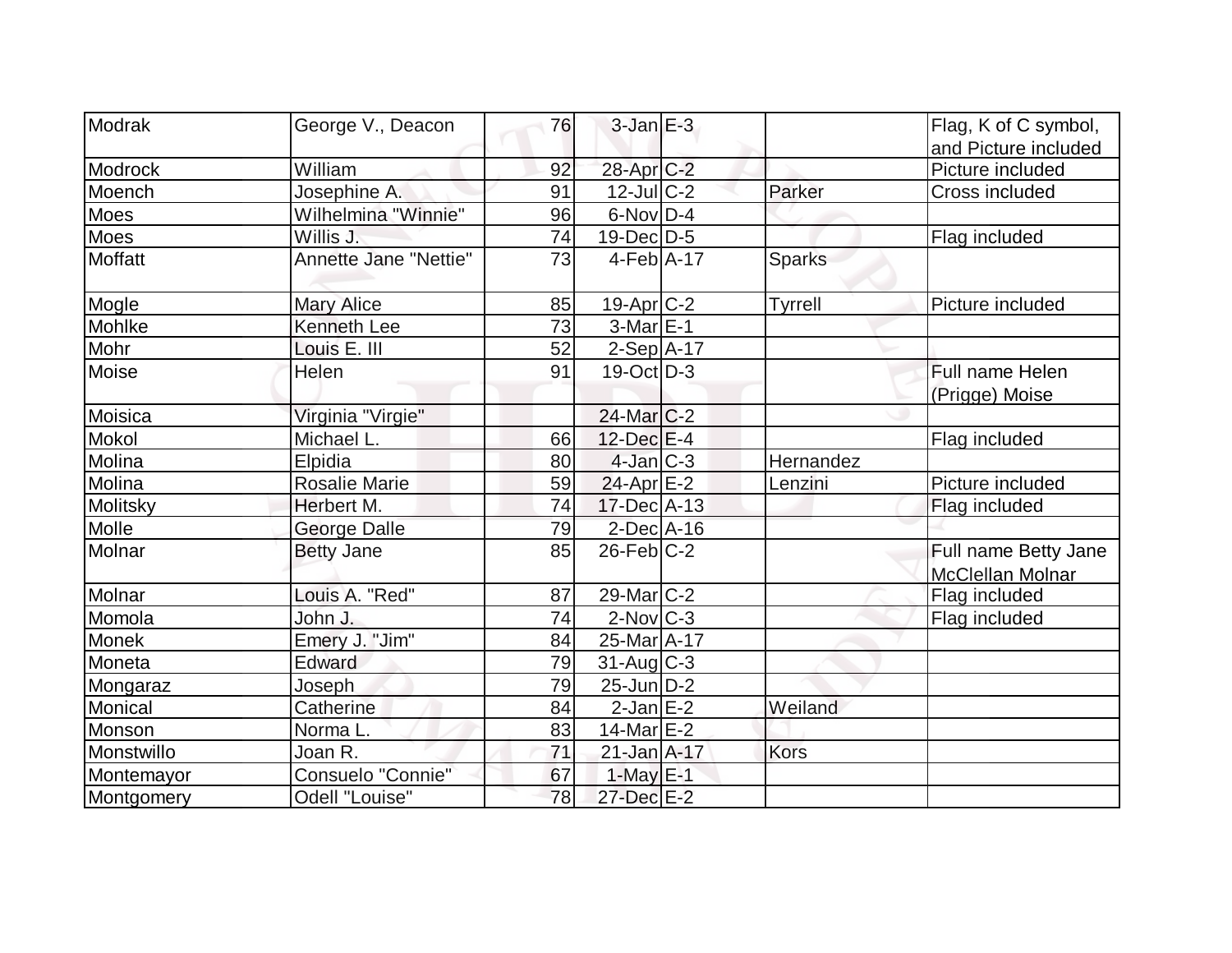| Montgomery     | Tracy                      | 41  | $1-Nov$ D-5       |                  |           | Full name Tracy                                    |
|----------------|----------------------------|-----|-------------------|------------------|-----------|----------------------------------------------------|
|                |                            |     |                   |                  |           | <b>Montgomery Rangel</b>                           |
| Montgomery     | John                       | 62  | $16$ -Jan $E-2$   |                  |           |                                                    |
| Montgomery     | Amanda                     | 23  | $8-Oct$ A-12      |                  |           |                                                    |
| Montuori       | Michael J.                 | 43  | $3$ -Oct $ D-4 $  |                  |           |                                                    |
| Moody          | Edwin C. Jr. "Huck"        | 91  | $25$ -Dec $D-3$   |                  |           | Flag included                                      |
| Moon           | Joseph Elmer               | 88  | $16$ -Apr $ D-1$  |                  |           | Flag included                                      |
| Mooney         | Phyllis Lynn               | 53  |                   | $1$ -Jul $A$ -17 |           | Picture included                                   |
| <b>Moore</b>   | Jerome Anthony Sr.         | 47  | $16$ -Feb $ C-3 $ |                  |           |                                                    |
| Moore          | Anna A.                    | 102 | $17-Nov D-4$      |                  |           |                                                    |
| Moore          | <b>Cora Beatrice</b>       | 73  | 22-May $E-2$      |                  | Alexander | Full name Cora<br><b>Beatrice Murphy-</b><br>Moore |
| Moore          | Mary F.                    | 92  | $7-Nov$ D-5       |                  |           |                                                    |
| Moore          | Thomas Downey              |     | $6$ -Mar $E-2$    |                  |           |                                                    |
| Moore          | Robert H.                  |     | $9$ -Mar $C-2$    |                  |           |                                                    |
| Moore          | Betty L.                   | 79  | $13$ -Aug $D-2$   |                  |           |                                                    |
| Moore          | Bernadene A.               | 71  | 30-Sep A-17       |                  |           |                                                    |
| Moore          | "Bernie"<br>Mary R. (Rose) |     | 22-Nov A-16       |                  |           |                                                    |
| Moore          | Jane M.                    | 92  | $9$ -Aug $C-1$    |                  |           |                                                    |
| Moore          | Robert J.                  | 84  | $20$ -Apr $C-3$   |                  |           |                                                    |
| <b>Moos</b>    | Robert J.                  | 53  | $13$ -May C-3     |                  |           |                                                    |
| Mora           | Daniel V. Sr.              | 72  | $28-Sep D-5$      |                  |           |                                                    |
| Morado         | Francisca                  | 85  | $23$ -Aug C-3     |                  |           |                                                    |
| <b>Morales</b> | Custodio P.                | 83  | 15-Oct A-15       |                  |           |                                                    |
| <b>Morales</b> | Dorcas Esperanza           | 88  | $26$ -JulC-2      |                  |           | Picture included                                   |
| Moran          | Richard R.                 | 42  | 26-Dec E-2        |                  |           |                                                    |
| Moran          | Jame H.                    | 57  | $8$ -Jan $D-2$    |                  |           |                                                    |
| Moreno         | Rogelio                    | 73  | $23$ -Aug $C-3$   |                  |           | Flag and Picture<br>included                       |
| Moreno         | Ronald "Moe"               | 58  | 22-May $E-2$      |                  |           | Flag included                                      |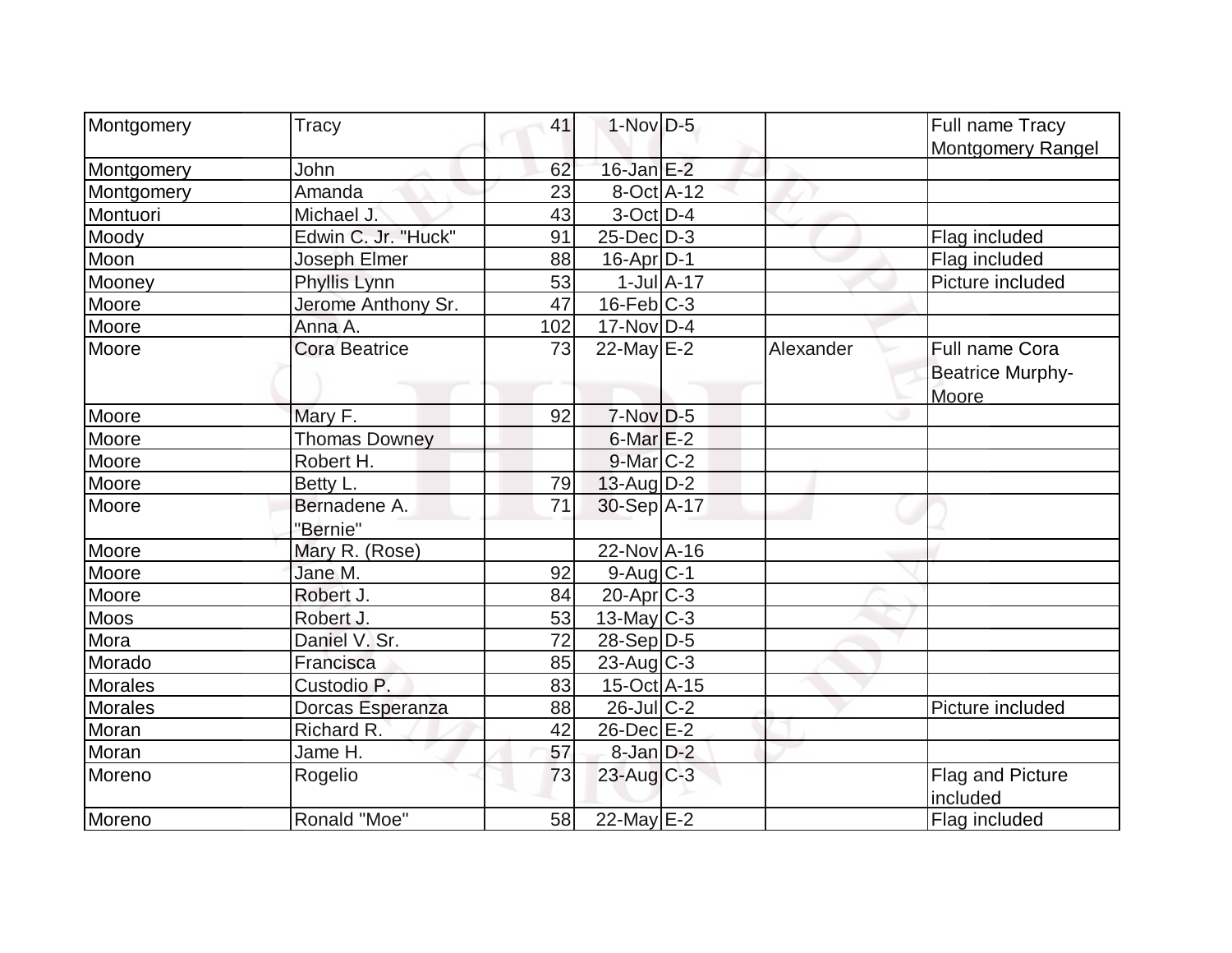| Moreno        | Michael "Mike"        | 68              | $16$ -Jun $ C-1 $       |              |                              |
|---------------|-----------------------|-----------------|-------------------------|--------------|------------------------------|
| Mores         | <b>Donald Matthew</b> | 43              | $15$ -Jul $A-17$        |              | Flag included                |
|               | "Donnie"              |                 |                         |              |                              |
| <b>Mores</b>  | Maryann Martha        | 76              | $20$ -Jun $E-2$         | Palikan      |                              |
| Morgan        | Carolyn L.            | 64              | 31-Dec A-16             |              |                              |
| Morgan        | Kenneth L.            | 86              | $8$ -Oct $A$ -13        |              |                              |
| Morgan        | Janis L.              | 71              | $30$ -Mar $ C-1 $       | Liechty      |                              |
| Morganelli    | <b>Nicholas Vasil</b> | 66              | $27 - Dec$ $E-3$        |              |                              |
| Morgart       | Helen M.              | 77              | $25$ -May C-2           |              |                              |
| Morgavan      | Vincent "Vince"       | 83              | 30-Sep A-17             |              | Flag and Picture<br>included |
| Moricz        | Michael Joseph        | 58              | $3-Aug$ $E-2$           |              | Picture included             |
| Morland       | "Mickey"              | 89              | $6$ -Dec $D-4$          |              |                              |
| <b>Morris</b> | Anita B.              |                 | $7 - Jan A - 17$        | Borum        |                              |
|               | <b>Doris</b>          |                 |                         | Hayward      | Picture included             |
| <b>Morris</b> | John A.               | 70              | $3-Sep D-2$             |              |                              |
| <b>Morris</b> | Vera J.               | 76              | $1-Nov D-5$             |              |                              |
| <b>Morris</b> | <b>Blaine</b>         | 88              | $19$ -Jun $C-3$         |              |                              |
| Morrison      | <b>Richard (Gene)</b> | 83              | 11-May $C-2$            |              | Picture included             |
| Morrison      | Marguerite M.         |                 | $21-Apr$ <sub>C-1</sub> | Frenchik     | <b>Fullname Marguerite</b>   |
|               |                       |                 |                         |              | M. Gansinger                 |
|               |                       |                 |                         |              | (Morrison)                   |
| Morrison      | Martin G.             | 57              | $25$ -Jan $ C-3 $       |              |                              |
| Morrisroe     | <b>Robert</b>         | 77              | $25$ -Jan $ C-3 $       |              |                              |
| Morrow        | <b>William Neil</b>   | 41              | $19$ -Feb $D-2$         |              |                              |
| Mortimer      | Nancy J.              |                 | 29-Mar <sub>IC-1</sub>  | <b>Novak</b> |                              |
| Morton        | John                  | 47              | $16$ -Oct $ D-4 $       |              |                              |
| Morton        | Donald E.             | 68              | $1-MarE-3$              |              | Masonic emblem               |
|               |                       |                 |                         |              | included                     |
| Mose'         | <b>Helen Louise</b>   | 85              | $6$ -Aug $D-2$          | Vaundry      |                              |
| Moseley       | Alan K. "Moe"         | 61              | 19-Nov A-14             |              |                              |
| Moser         | Ronald A.             | $\overline{37}$ | $31$ -Jan D-4           |              |                              |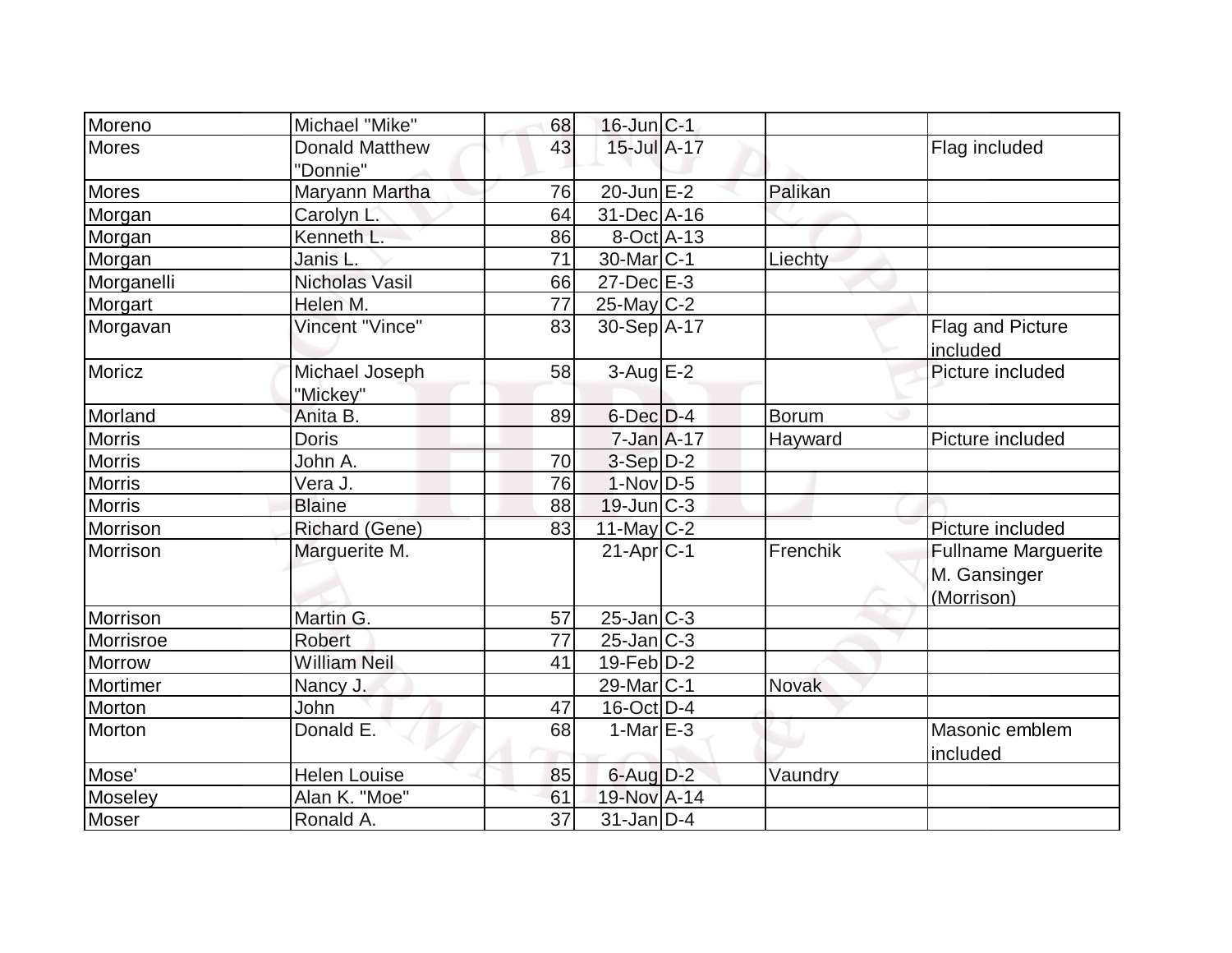| Mosley         | John Steven                      | 53 | $27$ -Jul C-2     |                 |                              |
|----------------|----------------------------------|----|-------------------|-----------------|------------------------------|
| <b>Mosley</b>  | Leonard Daniel Sr.               | 84 | 30-Jan E-2        |                 |                              |
| <b>Moss</b>    | Jewell A.                        | 86 | 23-Sep A-17       | Sneed           |                              |
| <b>Moss</b>    | Jacqueline Marie<br>"Jackie"     | 44 | 22-Jul A-17       |                 |                              |
| <b>Moss</b>    | Carol Jean                       | 67 | $16$ -Feb $ C-3 $ |                 |                              |
| <b>Moss</b>    | Claraence A.                     | 79 | 14-Oct A-17       |                 |                              |
| <b>Moss</b>    | Velma                            | 86 | $18$ -May C-2     | Whitmore        |                              |
| Mote           | <b>Betty Lou</b>                 | 83 | $25$ -Jun $D-2$   | Molinatto       | Cross included               |
| Moton          | Mattie M.                        | 66 | $13$ -Jun $E-2$   |                 |                              |
| Mottinger      | Stella M.                        | 89 | $15-Sep C-1$      |                 |                              |
| Motyka         | Evelyn                           | 83 | $25$ -Jan $ C-3 $ | Duranceau       |                              |
| <b>Moyers</b>  | Patricia Ann                     | 55 | $8-AugE-2$        | <b>Durk</b>     |                              |
| Moyett         | Antonio G.                       | 78 | $2$ -Feb $E-2$    |                 |                              |
| Mravinac       | Caroline T.                      | 88 | $4$ -Oct $D-4$    | Polis           |                              |
| Mroczkowski    | Joseph J.                        | 92 | 22-Jul A-17       |                 | Flag included                |
| <b>Mrzlack</b> | <b>Charles Steve</b><br>"Charlie | 99 | $10$ -Apr $E-2$   |                 | Cross included               |
| Mrzlock        | Michael R.                       | 83 | $1-AugE-2$        |                 | Flag and Picture<br>included |
| Mucha          | Mary V.                          | 87 | 17-Mar C-1        | Kaduk           |                              |
| Mucha          | <b>Gloria "Dee Dee"</b>          |    | 12-Mar C-1        | Sharp           |                              |
| Mudroncik      | Robert A.                        | 54 | $18-Sep$ $E-2$    |                 |                              |
| Mueller        | <b>Jacob Quentin "Babe"</b>      | 89 | $14$ -May D-2     |                 | Flag included                |
| Mueller        | Warren W.                        | 69 | $23$ -Jul C-2     |                 | Picture included             |
| Mueller        | Warren W. "Butch"                | 69 | 22-Jul A-17       |                 | Picture included             |
| Mulford        | William J. "Bill"                | 75 | $14$ -Jan $A$ -18 |                 | Flag included                |
| Mulholland     | Joseph Edward III                | 10 | 30-Oct D-4        |                 |                              |
| Mulholland     | Shirley M.                       | 61 | $5$ -Jun $E-2$    | <b>Marcinek</b> |                              |
| Mullen         | Anna D.                          | 83 | 11-Feb A-17       |                 | Cross included               |
| <b>Muller</b>  | Charles H.                       | 74 | $6$ -Aug $D-2$    |                 | Flag included                |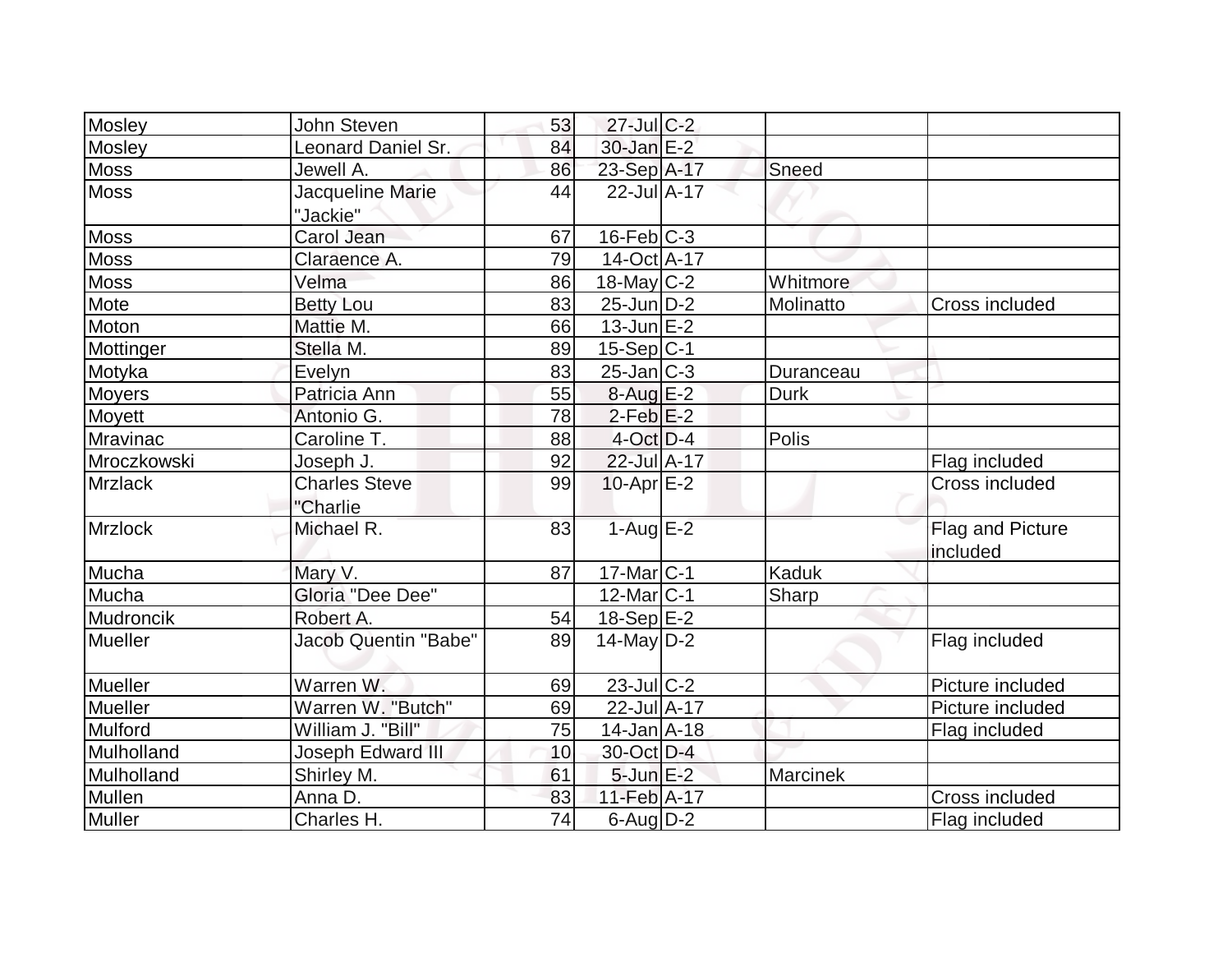| <b>Mullins</b> | John R.                       | 71 | $20$ -Jul C-2                |                | Flag and Picture        |
|----------------|-------------------------------|----|------------------------------|----------------|-------------------------|
|                |                               |    |                              |                | included                |
| Mundo          | Edna M.                       | 76 | 31-Mar C-2                   |                |                         |
| Munoz          | Angel (Angelo)                | 69 | 25-Feb A-17                  |                |                         |
| <b>Murchek</b> | Thomas J.                     | 59 | 28-Jan A-17                  |                | Flag included           |
| Murillo        | Juan A                        | 50 | 25-Mar A-17                  |                |                         |
| Murphy         | Florence R. "Dolly"           | 96 | $31$ -Jan $ C-2 $            | Reiland        |                         |
| Murphy         | Charles E.                    | 76 | $7-Sep$ $E-2$                |                | Flag included           |
| Murphy         | Nancy                         | 65 | $6$ -Jun $E-2$               |                |                         |
| <b>Murphy</b>  | <b>Elizabeth Dean</b>         | 70 | 14-Mar E-2                   |                |                         |
| Murphy         | Rose Ann                      | 91 | $10$ -Jul $C-2$              |                |                         |
| Murphy-Moore   | <b>Cora Beatrice</b>          | 73 | 22-May E-2                   | Alexander      | Full name Cora          |
|                |                               |    |                              |                | <b>Beatrice Murphy-</b> |
|                |                               |    |                              |                | Moore                   |
| <b>Murray</b>  | Connie Ann                    | 59 | 19-Dec D-4                   |                |                         |
| Murray         | Gladys M.                     | 70 | 26-Mar C-3                   | Kleinwachter   |                         |
| Murray         | Walter A. Sr.                 | 74 | $5$ -Oct $D-4$               |                | Flag included           |
| <b>Murray</b>  | Carol Ann                     | 62 | $14$ -Jan $A$ -18            | <b>Miklos</b>  |                         |
| Murrell        | Carlton Wayne Sr.<br>"Carl"   | 74 | 20-May A-17                  |                | Picture included        |
| Murrow         | George William                |    | 83 Septemb   D-6<br>er 200   |                |                         |
| <b>Musall</b>  | John R.                       | 52 | $23$ -Aug C-3                |                | Picture included        |
| Musgrave       | <b>Kyle Scott</b>             | 40 | $9$ -Oct $D-4$               |                |                         |
| Musgrove       | Marjorie B.                   | 84 | $\overline{2}$ 4-Mar $ C-2 $ | <b>Daniels</b> |                         |
| Musgrove       | <b>Charles William "Tiny"</b> | 58 | $11$ -Dec $D-4$              |                |                         |
| Muskoski       | Elizabeth "Betty"             | 83 | $1$ -Jun $E-2$               | Spiegel        |                         |
| <b>Mussatt</b> | Jennie                        | 92 | 29-Jul A-17                  |                |                         |
| Mustafa        | Marvin Lt. Col.               | 81 | $1$ -May $E-2$               |                | Flag included - Air     |
|                |                               |    |                              |                | Force Retired           |
| <b>Muth</b>    | Harold                        | 82 | $23$ -Jun $ C-2 $            |                | Flag included           |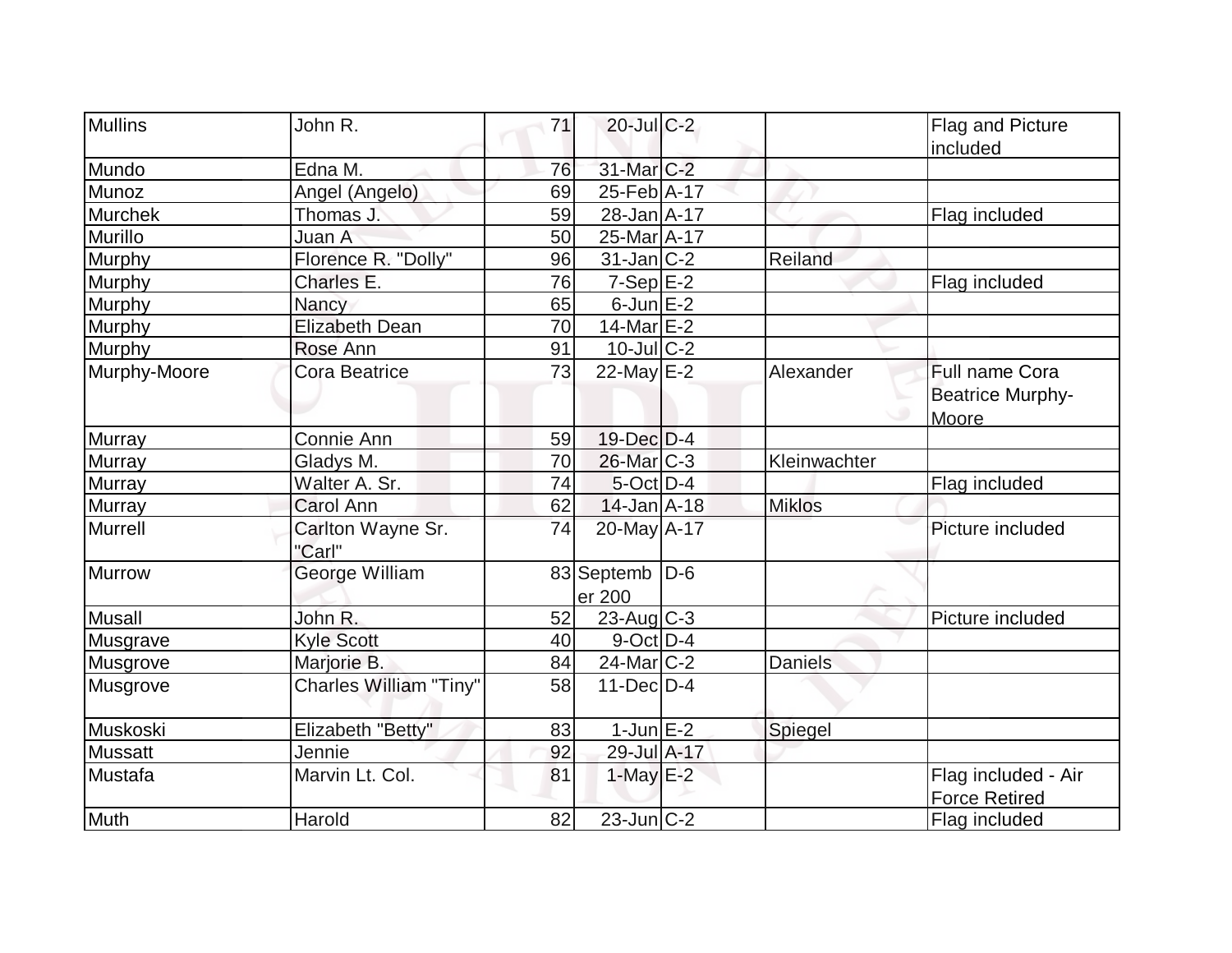| <b>Mutters</b>   | Blanche M.          | 87 | $31$ -Jul C-2         |                  |         |                              |
|------------------|---------------------|----|-----------------------|------------------|---------|------------------------------|
| <b>Myers</b>     | Hillis L.           | 78 | $7-Mar$ E-3           |                  |         |                              |
| <b>Myers</b>     | Garnella N.         | 92 | $1-SepC-2$            |                  |         | Flag included                |
| <b>Myers</b>     | Margaret J. "Marge" | 80 | $2$ -Mar $ C-3 $      |                  | Hermann |                              |
| <b>Myers</b>     | John H.             | 96 | 8-Oct A-12            |                  |         |                              |
| <b>Myers</b>     | <b>Jessie Doris</b> | 98 | $25$ -Jul $E-2$       |                  |         |                              |
| <b>Mysliwiec</b> | Chester A.          |    | 13-Mar $E-2$          |                  |         | Flag and Picture<br>included |
| <b>Mysliwy</b>   | Mary                | 87 | $5-Feb D-2$           |                  |         |                              |
| Mysogland        | Betty L.            | 74 | $8-Apr$ A-18          |                  |         |                              |
| Myszka           | Paul E.             | 93 | $9$ -Aug $C$ -2       |                  |         | Flag included                |
| Nadolski         | Sandy               | 38 |                       | $1$ -Jul $A$ -17 |         | Picture included             |
| <b>Nagy</b>      | Joseph J.           | 74 | $17$ -JulC-3          |                  |         |                              |
| <b>Nagy</b>      | John Jr.            |    | 25-Feb A-17           |                  |         |                              |
| <b>Nairn</b>     | <b>Betty Louise</b> | 66 | $19$ -Feb $D-2$       |                  |         |                              |
| Nallenweg        | Jeff                | 44 | 24-Apr E-2            |                  |         | Picture included             |
| Namovice         | Jeannette M.        | 57 | $17$ -Feb $E-3$       |                  |         |                              |
| Nance            | Charles W.          | 76 | $25$ -Jan $ C-3 $     |                  |         | Picture included             |
| Narvid           | John M.             |    | $22$ -Feb $C-4$       |                  |         | Flag and Picture<br>included |
| Nasella          | Shirley A.          | 87 | $11$ -Jun $ C-2 $     |                  | Meinke  |                              |
| <b>Nash</b>      | Catherine "Katie"   | 75 | 30-Sep A-17           |                  | Kucan   |                              |
| Naum             | Carl C.             | 82 | 28-Mar <sub>C-2</sub> |                  |         | <b>Cross included</b>        |
| Nauracy/Nawracaj | Emily (Millie)      | 86 | $2$ -Feb $E-2$        |                  |         |                              |
| Navarro          | Aurora              | 97 | $6$ -Nov $D-4$        |                  |         | Cross included               |
| <b>Neal</b>      | James M.            | 88 | $17-Sep C-1$          |                  |         | Flag included                |
| <b>Nealis</b>    | Rosemary            | 86 | $7-Oct$ A-16          |                  |         |                              |
| <b>Neil</b>      | Mary N.             | 86 | $3-Apr$ $C-2$         |                  |         |                              |
| <b>Neill</b>     | Gordan Alexander    | 85 | $9$ -Mar $C-2$        |                  |         |                              |
| Neilson          | Frank H.            | 62 | $5-Sep$ $E-2$         |                  |         | Flag included                |
| Neiswinger       | Ruth E.             | 84 | $4$ -Aug C-2          |                  | Wing    |                              |
| Nelson           | Loralee Joann       | 65 | $10$ -Feb $ C-2 $     |                  |         |                              |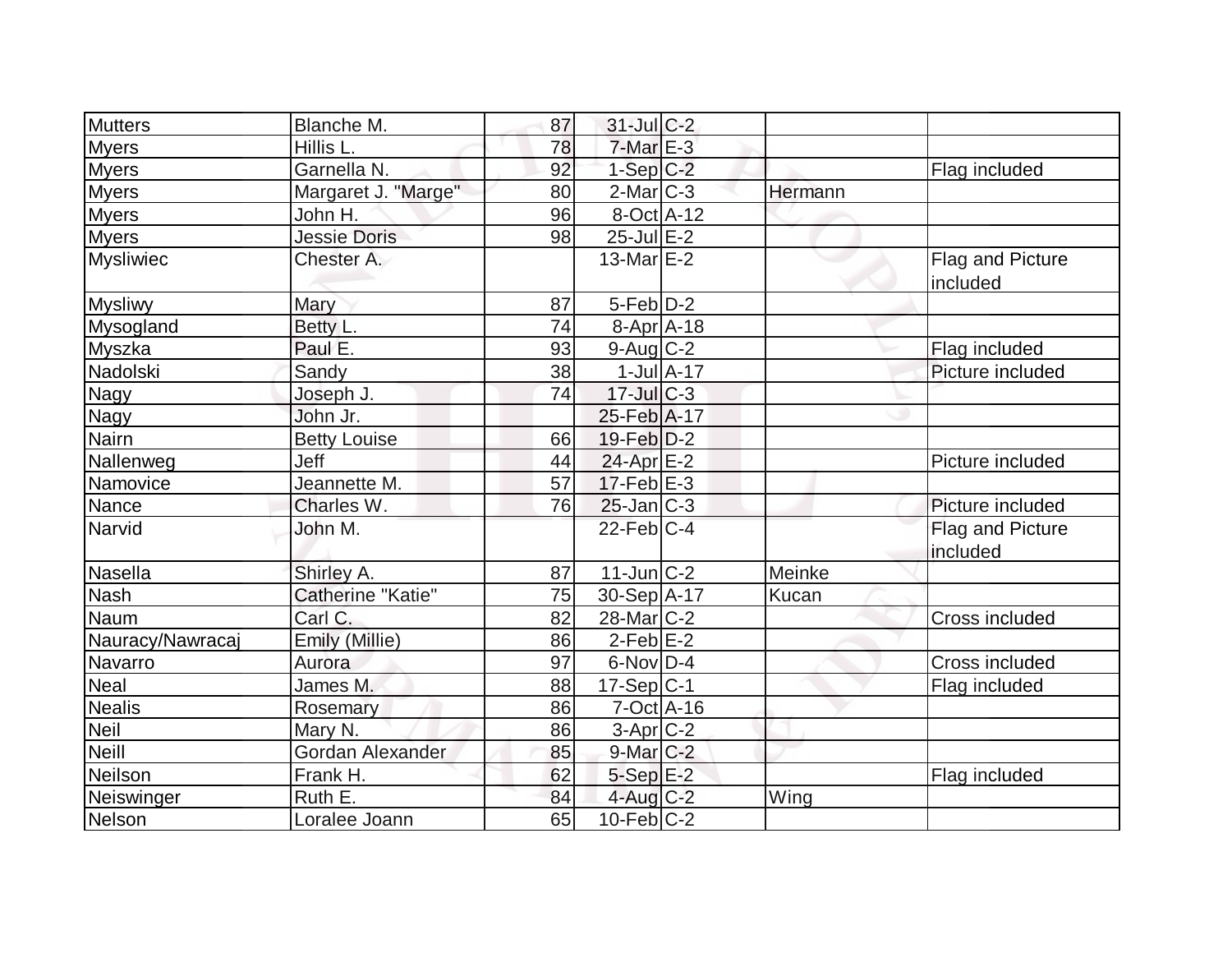| Nelson            | Ronald "John"       |                 |                       |               |                      |
|-------------------|---------------------|-----------------|-----------------------|---------------|----------------------|
|                   |                     |                 | $7-Sep$ $E-2$         |               |                      |
| Nelson            | Wilma M.            | 81              | 12-May E-2            |               | Picture included     |
| Nelson            | John G. Jr.         | $\overline{71}$ | $3$ -May $C-2$        |               |                      |
| <b>Nelson</b>     | Leroy William       | 63              | $29$ -Mar $ C-3 $     |               |                      |
| Nelson            | Charles R. "Lippy"  | 65              | $17 - Jun A - 17$     |               |                      |
| Nelson            | Dorothea Lee        | 84              | 28-Dec D-5            |               |                      |
| Nelson            | Megan A.            | 20              | $24$ -Mar $ C-2$      |               |                      |
| Nelson            | Ophus E.            | 93              | $11$ -Dec $D-4$       |               |                      |
| Nelson-Rutherford | Veronica Ann        |                 | $10$ -Aug $C-2$       |               |                      |
| Neman             | <b>Dick</b>         | 75              | $10$ -Nov $ D-6$      |               |                      |
| Nemeth            | Paula Bernice       |                 | $8-Aug$ $E-2$         | <b>Hudzik</b> |                      |
| Nemeth            | Marc D.             | 48              | 13-Apr C-2            |               |                      |
| Nemtuda           | Michael R. "Ray"    | 66              | 12-May E-2            |               |                      |
| <b>Nesbitt</b>    | Sophie Ann "Rusty"  | 79              | 10-Jun A-17           |               |                      |
| Netherton         | Richard D.          | 54              | 11-Mar A-17           |               |                      |
| Neuenfeld         | Fred E.             | 77              | 22-May E-2            |               | Flag included        |
| Neumann           | John A.             | 78              | $6$ -May $A$ -17      |               | Picture included     |
| <b>Neutz</b>      | Fred K.             | 61              | $16$ -Oct $ D-4$      |               |                      |
| Nevers            | Mary Jane           | 87              | $7$ -Jun $C-2$        |               |                      |
| Nevill            | Alan                | 67              | 28-Jan A-18           |               |                      |
| Newell            | Nancy G.            | 77              | $14$ -May D-2         |               |                      |
| <b>Newlin</b>     | <b>Thelma Mae</b>   | 88              | $26-Sep D-5$          | Hoffmeister   |                      |
| Newlin            | Mary Jane           | 85              | $17$ -Mar $ C-1 $     |               | Picture included     |
| Newlun            | Kathryn M.          | 45              | $1-Feb$ $E-2$         |               |                      |
| Newsome           | Joseph R. Jr. "Jr." | 57              | 12-Nov A-17           |               | Flag included        |
| Newton            | Donna L.            | 58              | $3-Mar \E-2$          |               |                      |
| <b>Niblett</b>    | <b>Billy Joe</b>    | 46              | $29$ -Nov D-5         |               |                      |
| Nichols           | Billie L.           | 89              | $4$ -Apr $ C-2$       |               |                      |
| Nichoson          | John                | 19              | 25-Apr E-2            |               |                      |
| <b>Nickells</b>   | Michael             | 86              | 28-Mar <sub>C-3</sub> |               | Picture included     |
| Nielsen           | Bernice C.          | 92              | 24-Jul C-2            |               | Retire Major Bernice |
|                   |                     |                 |                       |               | C. Nielsen           |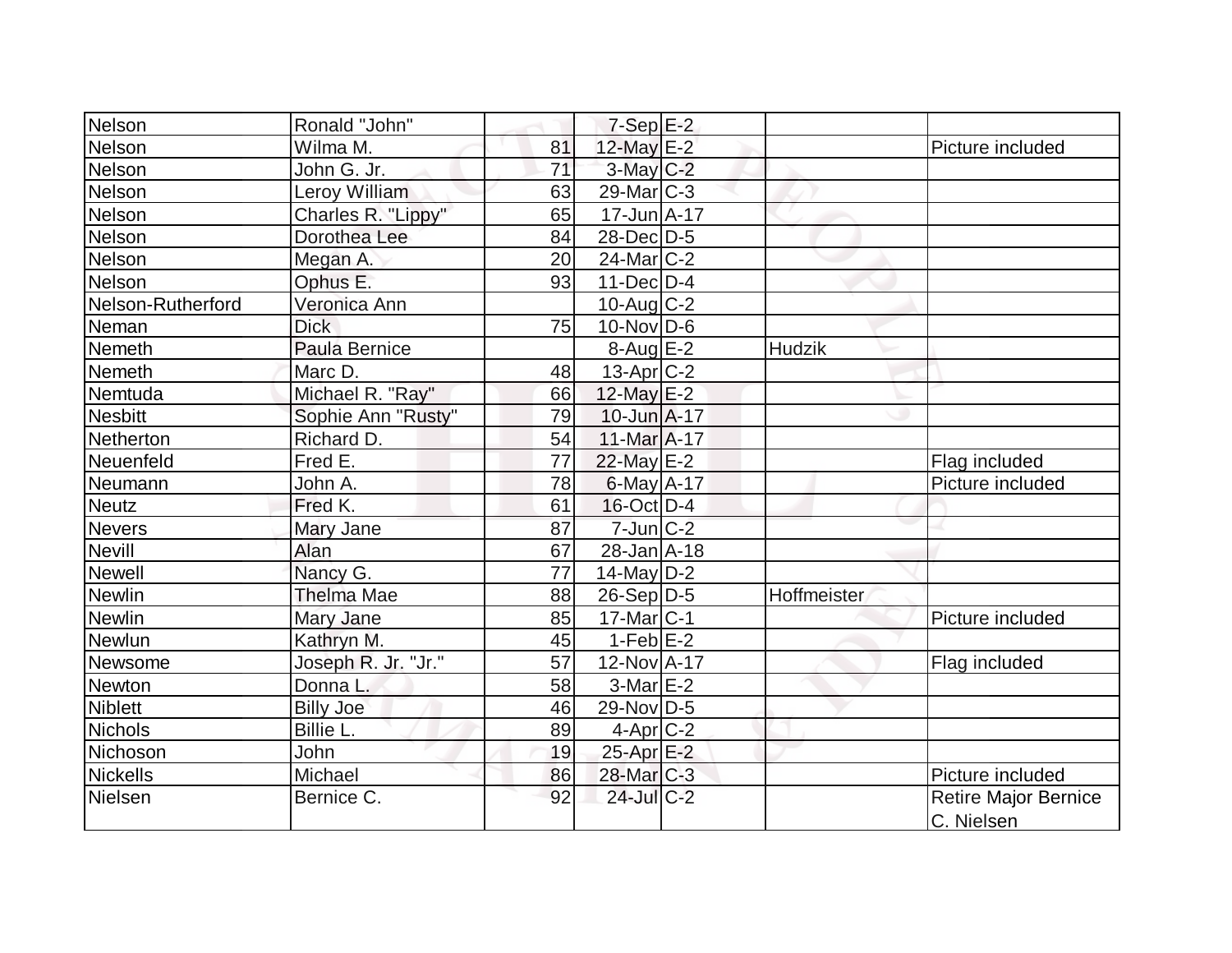| Niemeyer          | Mary Ellen           | 86              | 15-Nov D-7         |        |                                      |
|-------------------|----------------------|-----------------|--------------------|--------|--------------------------------------|
| <b>Nies</b>       | Winifred "Windy"     | 89              | 11-Nov A-18        |        |                                      |
| Nieto             | Raymond A. "Butter"  | 47              | 19-Dec D-4         |        | Picture included                     |
| Nieto             | Arthur "Art'         | 69              | $5$ -Mar $D-2$     |        |                                      |
| Nigro             | Richard "Joe"        | 51              | $19$ -Oct $D-3$    |        |                                      |
| Nikolovski        | Dina                 | 36              | $17 -$ Jul $C - 2$ |        | <b>Cross and Picture</b><br>included |
| <b>Niksch</b>     | Raymond R.           | 79              | $16$ -Jan $E$ -1   |        |                                      |
| Niksch            | Barbara A.           | 81              | 28-Aug E-3         |        |                                      |
| <b>Nims</b>       | <b>Ryan Keith</b>    | 31              | 24-Oct E-2         |        |                                      |
| <b>Nix</b>        | Margaret "June"      | 66              | $6$ -Jan $ C-2 $   |        |                                      |
| Nixon             | Mary Ellen           | 87              | $22$ -Jan $ C-2 $  |        |                                      |
| Nogaj             | Henry F.             | 83              | 15-Aug $E-3$       |        | Picture included                     |
| <b>Nolek</b>      | Alice                | 42              | $13$ -May C-2      | Jessen |                                      |
| Nondorf           | <b>Pauline Marie</b> | 84              | 26-Nov A-15        | Koepl  |                                      |
| Noonjin           | Edward E.            | 70              | 26-Nov A-15        |        |                                      |
| Nord              | Clarence             | 91              | 8-Oct A-12         |        |                                      |
| Nordstrom         | <b>James Alden</b>   | 65              | $15-Sep C-2$       |        | Flag included                        |
| <b>Norkus</b>     | Steve P.             | 96              | 30-Nov C-2         |        |                                      |
| <b>Norris</b>     | Dorothy Etta June    | 82              | $28$ -Dec $D-6$    |        |                                      |
| <b>North</b>      | Fred                 | 85              | $7$ -Oct $A$ -15   |        |                                      |
| Norton            | Rodney S.            | 70              | $1-Aug$ $E-2$      |        |                                      |
| <b>Novak</b>      | Ledonna Fawn         | 41              | $30$ -Jun $C-2$    |        | Picture included                     |
| <b>Novak</b>      | Irene Josephine      | 90              | $6$ -May $A$ -17   |        | (nee) Sobucki-Nowak                  |
| Novak             | <b>Gus James</b>     | 81              | $9$ -Jan $E-2$     |        | Cross included                       |
| Novak             | Josephine            | 79              | $10$ -Oct $ D-4 $  |        |                                      |
| Novak             | Joseph John          | 83              | $10$ -Dec $ A-13$  |        |                                      |
| <b>Novak</b>      | Bonnie Jean          | 78              | $14$ -Jul $C-2$    |        |                                      |
| Novalich          | Louis                | 55              | $27-Sep D-5$       |        |                                      |
| Novotny           | Augustine L. "Augie" | 86              | 14-Oct A-18        |        |                                      |
| Nowacki (Novaski) | <b>Steve</b>         | $\overline{77}$ | $9$ -Jun $ C-1 $   |        |                                      |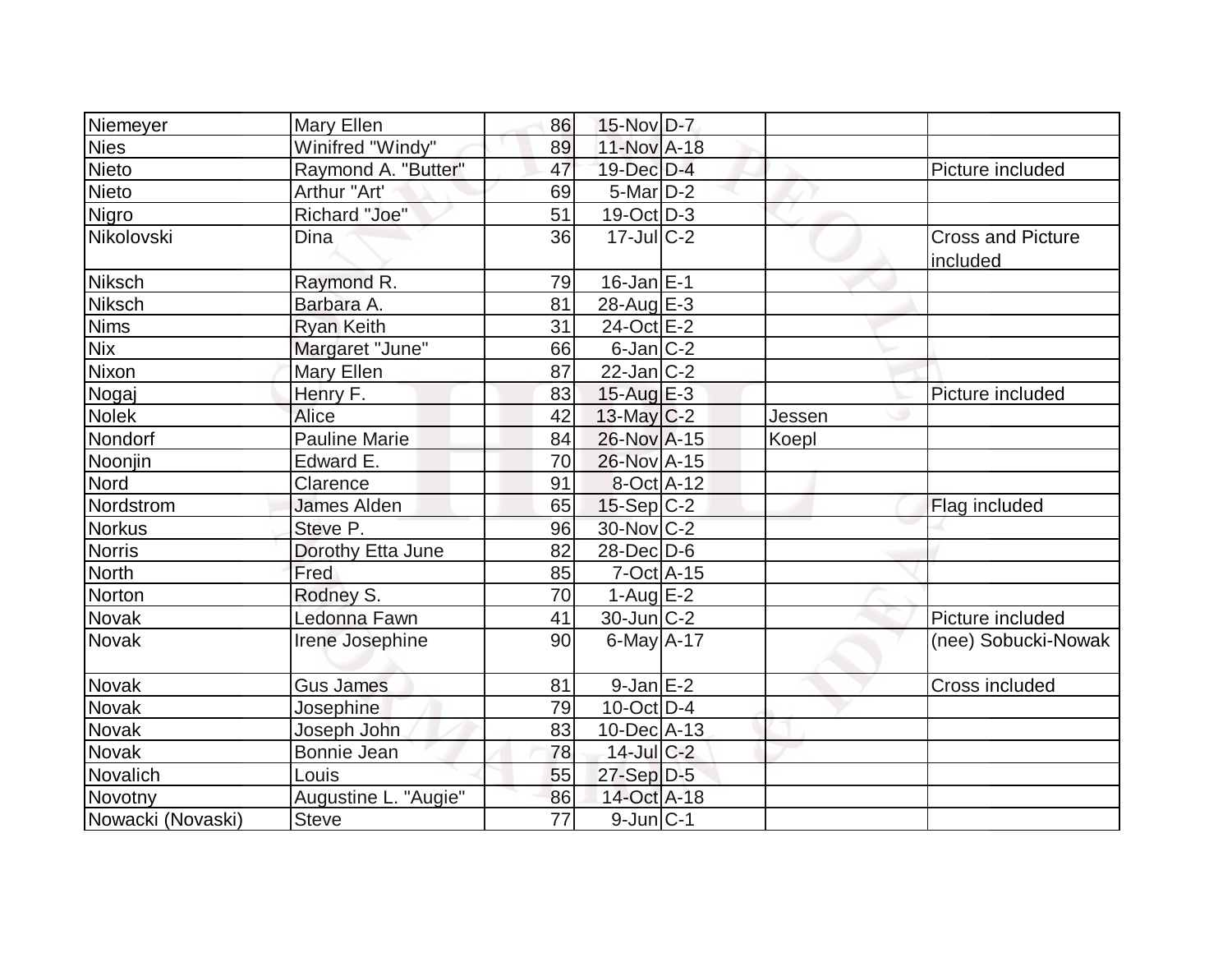| <b>Nowak</b>   | Betty T.             | 79             | $5-Apr$ E-2           |            |                |                                      |
|----------------|----------------------|----------------|-----------------------|------------|----------------|--------------------------------------|
| Nowakowski     | Josephine S.         | 85             | 28-Aug E-2            |            | <b>Rosiak</b>  |                                      |
| Nowesnick      | Veronica "Verne"     | 87             | 16-Nov D-5            |            |                |                                      |
| Nowlin         | Dennis "Dean"        | 64             | $18$ -Jul $E-3$       |            |                |                                      |
| <b>Nowlin</b>  | Dan E.               | 77             | $21-Sep D-1$          |            |                |                                      |
| <b>Nudi</b>    | Raymond C.           | 70             | $16$ -Feb $C-3$       |            |                | Flag included                        |
| Nuemann        | Linda S. "Dusty"     | 55             | $25-Sep D-4$          |            |                |                                      |
| Nuessmeir      | Linda R.             |                | $26$ -Jan $E-3$       |            | Bateman        |                                      |
| <b>Nunez</b>   | Ricardo              | 70             | 18-Mar A-17           |            |                | <b>Cross and Picture</b><br>included |
| <b>Nuzzo</b>   | Angeline "Angie"     | 68             | 29-Aug $D-5$          |            | Macaluso       |                                      |
| <b>Nygra</b>   | Joseph "Papa Joe"    | 97             | 18-May $C-2$          |            |                |                                      |
| <b>Nystrom</b> | Joyce M.             | 55             | $27$ -Feb $E-3$       |            |                |                                      |
| <b>Oates</b>   | Carol E.             | 73             | $16$ -Aug C-3         |            |                | Masonic emblem<br>included           |
| Obenchain      | Raymond W.           | 65             | 18-May C-2            |            |                |                                      |
| Oberc          | Aline                | 72             | $7$ -May C-1          |            |                |                                      |
| Oberg          | Roger Kenneth        | 84             | $7 - Apr$ $C-2$       |            |                |                                      |
| Oberg          | <b>Mildred Helen</b> | 81             | $18$ -May C-2         |            |                |                                      |
| Obermeyer      | Annuel L. "A.O"      | 56             | $18$ -Jun $ C-2 $     |            |                |                                      |
| Obert          | Peter A.             | 45             | 16-Sep A-17           |            |                |                                      |
| <b>Obertz</b>  | Robert "Bob" "B.O"   | 76             | $1-Oct$ $A-13$        |            |                |                                      |
| Obradovic      | <b>Stevo</b>         | 69             | 23-Oct D-4            |            |                | Cross included                       |
| Obregon        | Guadalupe            | 74             | $7 - Aug$ $E - 3$     |            |                | Flag and Picture<br>included         |
| Obregon        | Erik Jr.             | $\overline{2}$ | 22-Mar <sub>C-3</sub> |            |                |                                      |
| O'Brien        | Eugene G.            | 84             | $12-Sep$ $E-2$        |            |                | Flag included                        |
| O'Brien        | <b>Tyler Patrick</b> | 55             |                       | 8-Jul A-17 |                |                                      |
| O'Campo        | Jesse J. Jr.         | 69             | $1$ -Dec $D-4$        |            |                | Picture included                     |
| O'Connell      | John R.              | 51             | 30-Oct D-4            |            |                |                                      |
| O'Connor       | James J., Fr.        | 91             | $6$ -Dec $D$ -6       |            |                | Picture included                     |
| O'Connor       | Arlene H.            | 75             | $8$ -Mar $C-3$        |            | <b>Szumski</b> |                                      |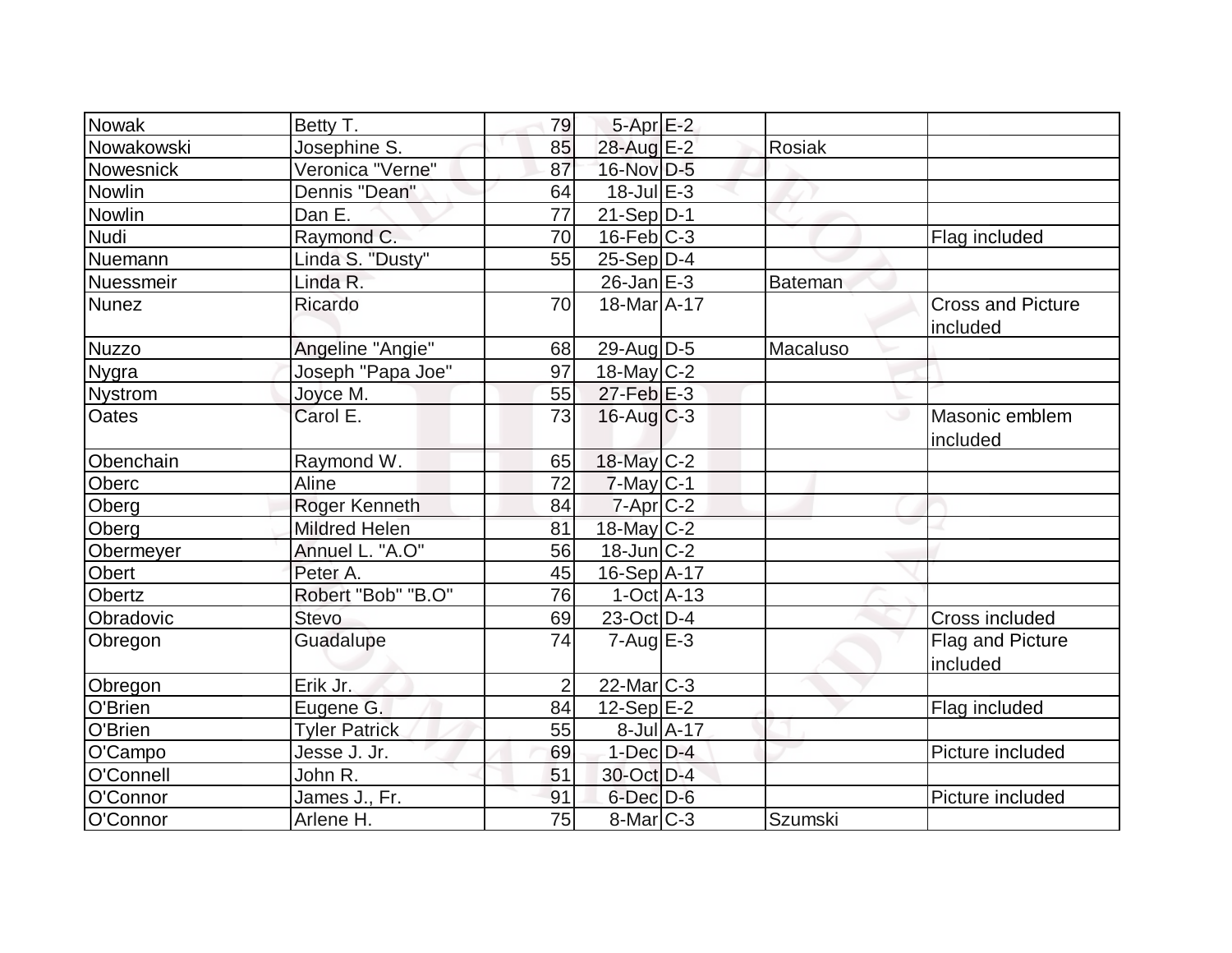| Odar            | Clara E.               | 76 | 18-Aug C-1        |          | Mounce       | Picture included     |
|-----------------|------------------------|----|-------------------|----------|--------------|----------------------|
| O'Day           | Robert J.              | 24 | 27-Mar E-2        |          |              |                      |
| O'Dea           | Francis J. "Frank"     | 79 | 23-Sep A-17       |          |              |                      |
| O'Dell          | Jane                   | 82 | $31$ -May C-2     |          |              |                      |
| O'Dell          | <b>Timothy Michael</b> | 61 | $15$ -Oct A-15    |          |              |                      |
| Odle            | Earl R.                | 72 | 25-Oct D-5        |          |              |                      |
| O'Donnell       | Joy M.                 | 57 | 25-Oct D-5        |          |              | Picture included     |
| O'Donnell       | Christina              | 32 | $1-Aug$ $E-1$     |          |              |                      |
| O'Donnell       | James A.               | 93 | $4$ -Aug $C-2$    |          |              |                      |
|                 |                        |    |                   | nnnnnnnn |              |                      |
|                 |                        |    |                   | nnnnn    |              |                      |
| <b>Offineer</b> | Frances                | 81 | $31$ -Jan $ C-2 $ |          |              |                      |
| Oganovich       | Frank C.               |    | $5-Apr$ E-2       |          |              | Flag included        |
| Ogrezovich      | Michael                | 41 | $2$ -Oct $D-3$    |          |              |                      |
| O'Hare          | Mary Ellen             | 84 | 30-Oct D-4        |          |              | Praying hands        |
|                 |                        |    |                   |          |              | included             |
| Okkonen         | Kalevi H.              | 76 | $16-Sep$ A-17     |          |              |                      |
| Olesen          | Diane                  | 53 | 29-Nov D-5        |          |              |                      |
| Oliveira        | Francis Jeffery "Jeff" | 57 | $8$ -Mar $C-3$    |          |              | Mansonic emblem      |
|                 |                        |    |                   |          |              | and Picture included |
| Oliver          | John R.                | 57 | $2$ -Mar $ C-3 $  |          |              |                      |
| Oliver          | Rose M.                | 85 | 28-Aug E-2        |          |              |                      |
| Olsen           | Patricia J.            | 74 | 24-Mar C-2        |          |              |                      |
| Olsen           | Agnes K.               | 82 | $16$ -Mar $C-2$   |          | Kinsman      |                      |
| Olson           | Marjorie Ann           | 86 | $19$ -Jul $ C-2$  |          |              |                      |
| Olson           | Carol L.               | 60 | $31$ -Jan D-5     |          |              |                      |
| Oltz            | Katherine "Yi Yi"      | 84 | $7$ -Dec $ C-2 $  |          |              | Cross included       |
| O'Neill         | Edith                  | 89 | $20$ -Oct $ D-3 $ |          | <b>McGee</b> |                      |
| O'Neill         | George                 | 74 | 26-Dec E-3        |          |              |                      |
| Ooms            | Paula                  | 47 | $10$ -Jul $C-2$   |          |              |                      |
| Opiola          | Louis J.               | 96 | 22-Sep D-4        |          |              |                      |
| Opiola          | Anthony J.             | 90 | $4$ -Oct $ D-4$   |          |              |                      |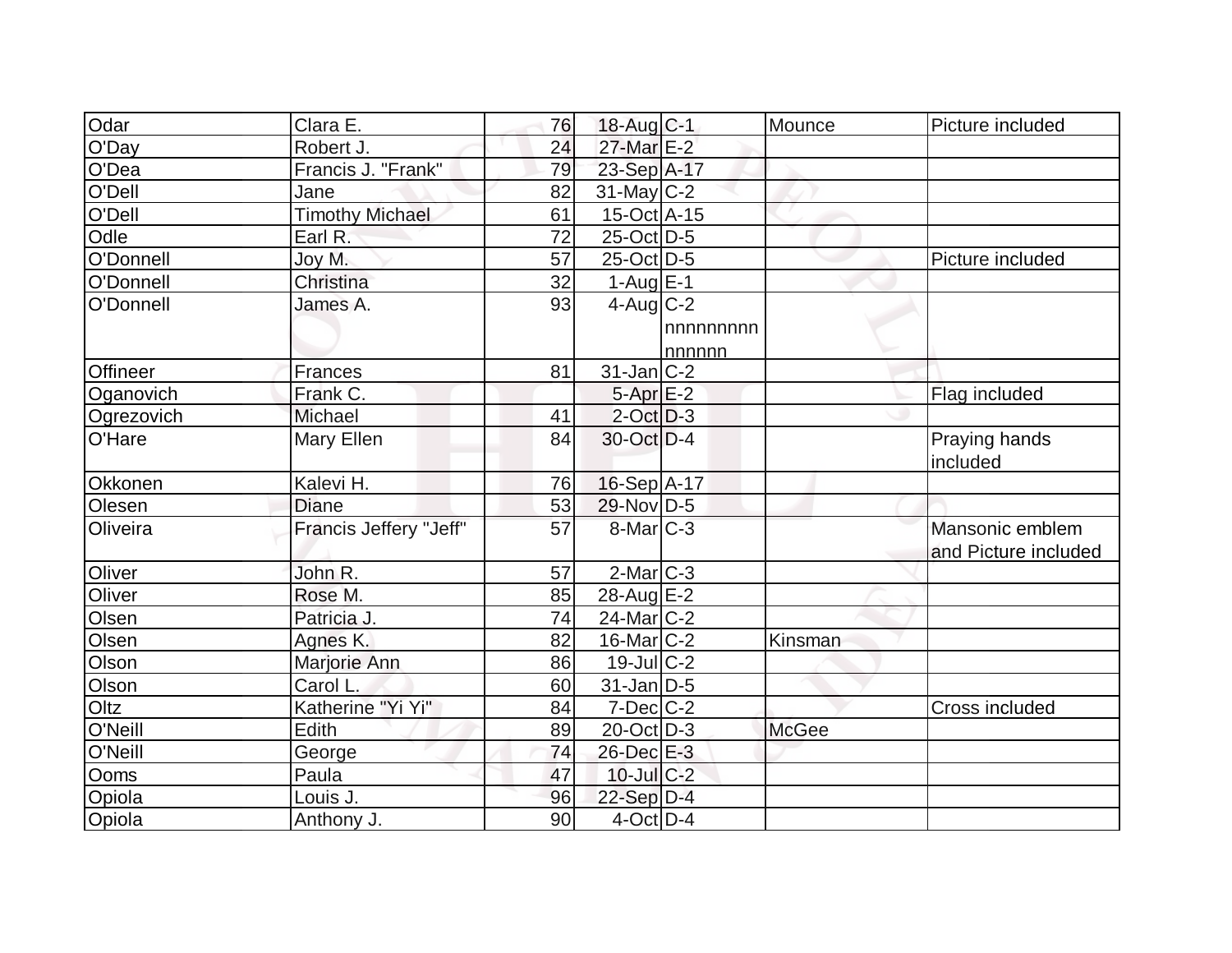| Oppenheim     | Alan                  | 80       | $7-Sep$ E-2               |            |                                              |
|---------------|-----------------------|----------|---------------------------|------------|----------------------------------------------|
| Oprish        | Irene E.              | 77       | $27$ -Jun $E-2$           |            |                                              |
| Orchowski     | Frances T.            | 92       | 20-Mar E-2                | Ziolkowski |                                              |
| Ordway        | Margie D.             |          | 15-Nov A-17               |            |                                              |
| Oresik        | Deborah J.            | 51       | $28 - Jan$ $A - 18$       |            |                                              |
| Orgon         | Patricia J.           | 79       | $27 - Jan$ <sub>C-2</sub> | Hipskind   |                                              |
| Ormes         | <b>Devin James</b>    | 3 months | $8$ -Mar $ C-3 $          |            |                                              |
| Ort           | Dianne M.             | 63       | $22$ -Feb $ C-1 $         |            |                                              |
| Ortega        | Alicia                | 75       | $6$ -Jan $ C-2 $          |            | Alicia Mendoza<br>Ortega                     |
| Ortega        | Claude L.             | 74       | $5$ -Dec $E-2$            |            | Flag included                                |
| Orth          | Yolan                 | 94       | $25$ -Oct D-5             | Langer     |                                              |
| Ortiz         | Erica                 | 13       | 28-Jan A-17               |            |                                              |
| Ortiz         | Laila Star            | Infant   | $22 -$ Jul $A - 18$       |            |                                              |
| Ortiz         | Laila Star            | 3        | $23$ -JulC-2              |            |                                              |
| Orton         | Dorothy               | 87       | $23$ -Feb $C-2$           | Austgen    | <b>Full name Dorothy</b><br>(Faulkner) Orton |
| Osberg        | Mavis K.              | 64       | $30-Sep$ A-17             |            |                                              |
| Osborn        | James M.              | 78       | $20$ -Nov $ D-4 $         |            |                                              |
| Osburn        | Kyle Vinton Phillip   | Infant   | $2-Feb$ $E-2$             |            |                                              |
| Osmon         | Geneva Nola           | 89       | $15$ -Aug $E-3$           |            |                                              |
| Osterman      | George A.             | 75       | $14-Sep C-1$              |            | Flag included                                |
| Ostoich       | Katherine A. "Kathy"  | 49       | $25$ -Apr $E-2$           |            |                                              |
| Ostoich       | Florence              | 80       | $9$ -Mar $C-2$            | Pizzuto    |                                              |
| Ostrander     | Margaret M.           | 59       | $3-Nov D-6$               |            |                                              |
| Ostrom        | Carl L. Sr.           | 80       | $4$ -Oct D-4              |            | Picture included                             |
| Oswald        | <b>Edward Charles</b> | 72       | $6$ -Mar $E-3$            |            |                                              |
| <b>Oswalt</b> | Donald J.             | 81       | $21$ -Jun $C-1$           |            | Cross and Flag<br>included                   |
| Overton       | <b>Christine Anne</b> | 55       | 23-Sep A-17               |            |                                              |
| Owen          | Benjamin J.           | 83       | 13-Oct D-6                |            |                                              |
| Owen          | Benjamin H.           | 83       | $14$ -Oct $ A-18$         |            |                                              |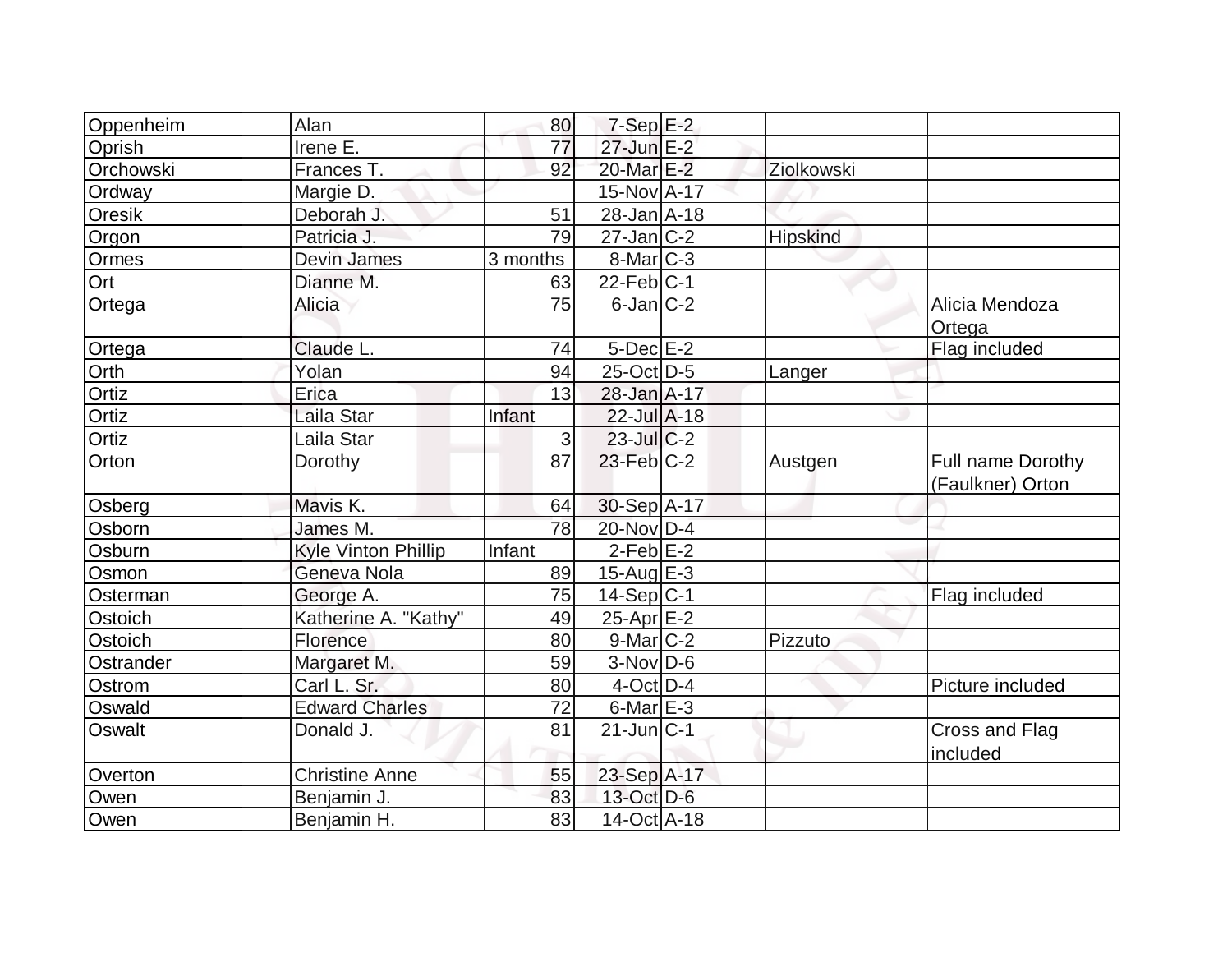| Oyster          | William J.            | 78              | $28$ -Jun $C-2$        |                  | Flag included          |
|-----------------|-----------------------|-----------------|------------------------|------------------|------------------------|
| Ozment          | Sebastian Adam        |                 | $2$ -Oct $D-4$         |                  | Cross included         |
| Pacholski       | Raymond J.            | 89              | 12-Aug A-17            |                  | Flag included          |
| Pachuta         | Anna T.               | 92              | 19-Nov A-15            | <b>Batcho</b>    |                        |
| Packard         | Steven                | 40              | $8-Sep C-1$            |                  |                        |
| Packham         | Richard C.            |                 | $6$ -Jul $C$ -2        |                  | Flag included          |
| Padgett         | Toni Lee              |                 | $8-Nov D-6$            |                  | Dove included          |
| Paepke          | <b>Nellie</b>         | 97              | $11$ -Jan $ C-2 $      | Van Ramshorst    |                        |
| Pagan           | Julio L.              | 60              | $18$ -Aug C-2          |                  |                        |
| Pagan           | Michael A. Sr.        | 66              | 16-Nov D-5             |                  |                        |
| Page            | Madia                 | 86              | $27$ -Apr $ C-2 $      |                  |                        |
| Page            | Clarice R.            | 92              | $15$ -Jul $A-17$       |                  |                        |
| Page            | Anthony J.            | 59              | $1-Apr$ A-17           |                  |                        |
| Palkovich       | John (Bozo)           | 95              | $8$ -Jan $D-2$         |                  |                        |
| Palmateer       | V. June               | 76              | $2$ -May $E-2$         |                  | Picture included       |
| Palmer          | <b>Elsie</b>          | 89              | 24-Mar <sub>IC-1</sub> | Koehler          | <b>Full name Elsie</b> |
|                 |                       |                 |                        |                  | Palmer Lerminio        |
| Palmer          | Rosia                 | 92              | $19$ -JulC-3           |                  |                        |
| Paloma          | Vincent D. "Squeakie" | 77              | $11$ -Dec $D-4$        |                  | Flag and Picture       |
|                 | "Ace"                 |                 |                        |                  | included               |
| Palomo          | Vera R.               | 82              | $27$ -Feb $E-3$        |                  | Picture included       |
| Pals            | Harold James          | 80              | $31$ -Aug C-3          |                  | Flag included          |
| Palucki         | Hilda J.              | 79              | 29-Jul A-17            | <b>McElfresh</b> |                        |
| Pampalone       | Michael J. Sr.        | 91              | $1-Sep C-2$            |                  | Flag included          |
| Panagiotis      | Sam                   | 86              | $14$ -May D-3          |                  | Cross included         |
| Panozzo         | Ruth A. "Jackie"      |                 | $19-Sep$ $E-2$         |                  | Picture included       |
| Panozzo         | Rose                  | 92              | 30-Sep A-17            | Ronda            |                        |
| Panozzo         | Michael A. "Mik"      | 27              | $26$ -Jan $E-3$        |                  |                        |
| Panozzo         | <b>Therese</b>        | 34              | $4$ -Jan $C-3$         | Franze           |                        |
| Panozzo-Menegai | Giglio                | 84              | 28-Jan A-16            |                  |                        |
| Paolone         | Andrew L.             | 60              | 6-Nov D-4              |                  | Flag included          |
| Papineau        | Ellen G.              | $\overline{71}$ | 31-Oct E-2             | Freeman          |                        |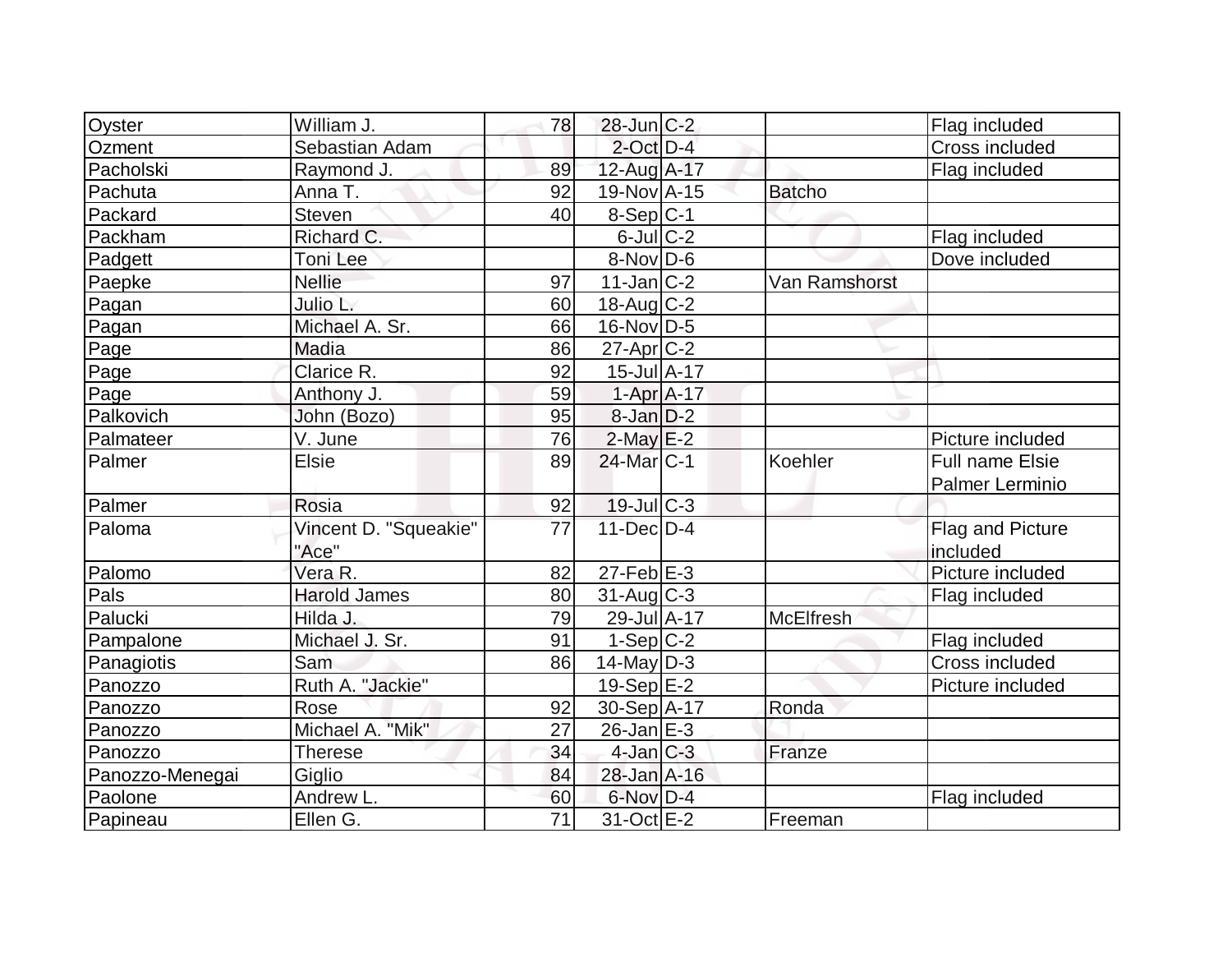| Papp       | Jeanette Marie         | 61      | 27-Dec E-2             |            |                       |
|------------|------------------------|---------|------------------------|------------|-----------------------|
| Pappas     | Leona Jean             | 89      | $7 - Aug$ E-3          |            | Cross included        |
| Paprocki   | Richard L. Jr.         | 51      | $1-Feb$ $E-2$          |            |                       |
| Paratore   | Sebastian              | 93      | $11$ -Jul $E-2$        |            |                       |
| Parchem    | <b>Margaret Alice</b>  | 98      | $9-Dec A-17$           | Freiberger |                       |
| Paredes    | Lorenzo Jr.            | 74      | $24$ -JulC-2           |            |                       |
| Parganoker | Makrand U., M. S.,     | 68      | $28$ -Jun $ C-2 $      |            | Doctor, Dr. Makarand, |
|            | M.R.C.P.               |         |                        |            | "Dr. Mac"             |
|            |                        |         |                        |            |                       |
| Parganoker | Makrand U., M.S.       | 68      | $29$ -Jun $ C-2 $      |            | Picture included      |
|            | M.R.C.P.               |         |                        |            |                       |
| Paris      | Oliver L.              | 75      | $9-Feb$ $E-2$          |            |                       |
| Parisi     | Sharon L.              | 49      | 4-Nov A-17             | Pekelsma   |                       |
| Parker     | Ruby P.                | 72      | $19$ -Feb $D-2$        |            |                       |
| Parker     | Chester                |         | $20-Sep D-6$           |            |                       |
| Parker     | <b>Robert William</b>  | 82      | $2$ -Mar $ C-3 $       |            |                       |
| Parker     | Edward "Murphy"        | 78      | $15$ -Nov $D-7$        |            | Flag included         |
| Parker     | Alfred L.              | 81      | $4$ -Aug C-2           |            |                       |
| Parker     | <b>Charles</b>         | 78      | $26$ -Jan $D-6$        |            | Flag included         |
| Parker     | Raymond H.             | 86      | $25$ -Aug $C-1$        |            | Picture included      |
| Parks      | <b>Harold George</b>   | 63      | $22$ -Mar $ C-3 $      |            | Cross included        |
| Parks      | Janette                | 73      | $20-Sep D-7$           |            |                       |
| Parlato    | <b>Charles</b>         |         | $13-Sep C-2$           |            |                       |
| Parmley    | <b>Violet Fern</b>     | 98      | $27-Sep D-5$           |            |                       |
| Parrish    | <b>Bette Lu</b>        | 85      | 16-Dec A-17            |            |                       |
| Paskash    | <b>Helen Sylvia</b>    | 83      | 24-Oct E-2             | Lazar      | Cross included        |
| Passine    | Louis A.               | 81      | $10$ -Dec $ A-14$      |            | Flag included         |
| Passmore   | <b>Herschel Austin</b> | 62      | 14-Apr <sub>IC-2</sub> |            |                       |
| Pastor     | Nathan M. "Nate"       | 80      | $21$ -Mar $C-3$        |            | Flag and Picture      |
|            |                        |         |                        |            | included              |
| Pastor     | Kayla Emily            | 1 yr. 8 | $7$ -Mar $E-3$         |            |                       |
|            |                        | mo.     |                        |            |                       |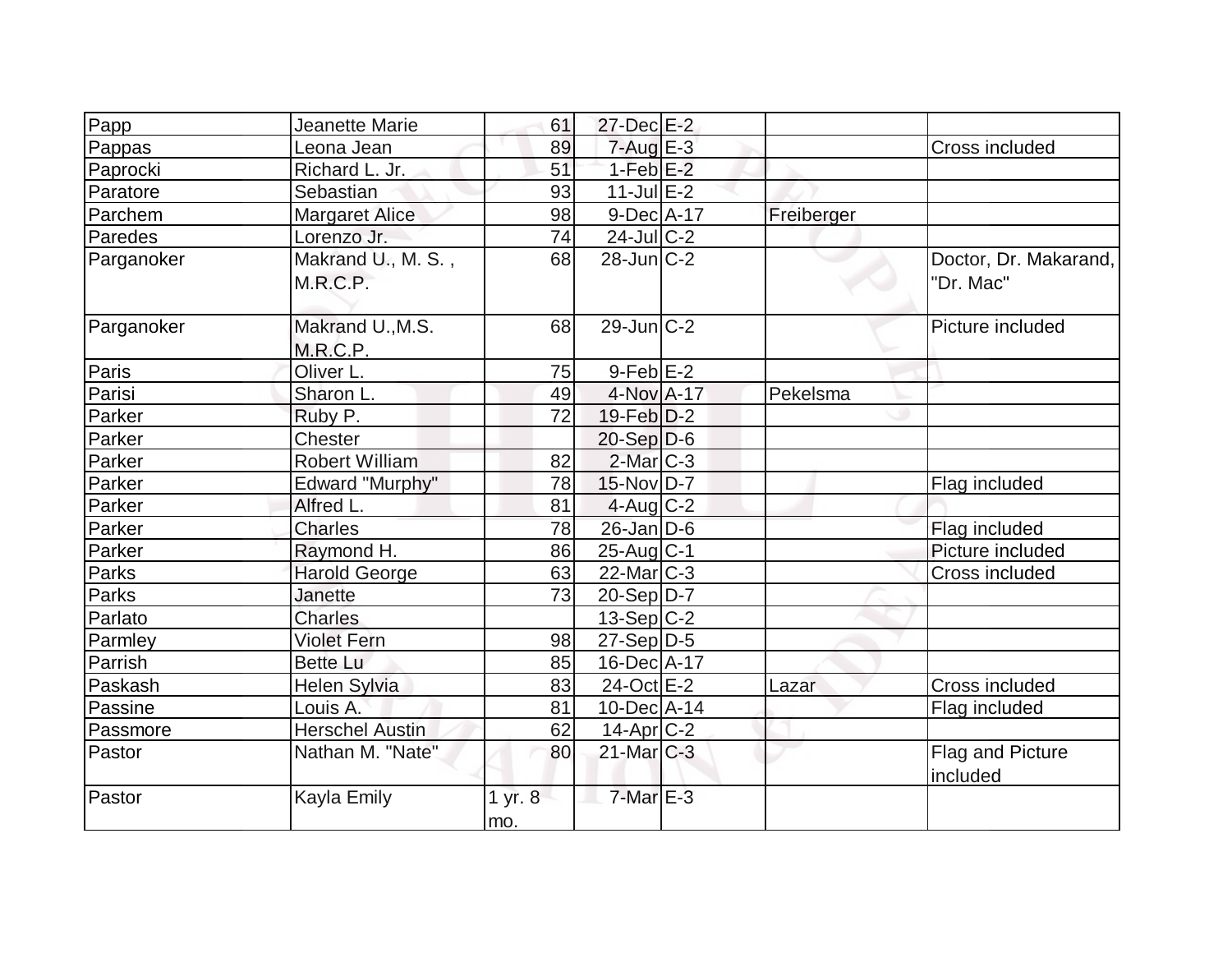| Patarozzi | Ann M.                 | 93 | $21-Sep D-5$      | <b>Jurewicz</b> |                |
|-----------|------------------------|----|-------------------|-----------------|----------------|
| Pate      | Margaret A.            | 60 | $22$ -Mar $C-3$   |                 |                |
| Paterek   | Frank C. "Pat"         | 89 | $6$ -Aug $D-2$    |                 | Flag included  |
| Paterson  | Jennie Kaye            |    | $15$ -Oct A-15    |                 |                |
| Patno     | Louise C.              | 81 | $14$ -May D-3     | Costa           |                |
| Patriarca | Robert                 | 73 | $17 - Jun A - 17$ |                 | Flag included  |
| Patriquin | Lillian                | 87 | $13-Nov D-5$      |                 |                |
| Patterson | Lucille R.             | 96 | $18$ -Dec $D-4$   |                 | Cross included |
| Patterson | Samuel "Pat"           | 81 | $8$ -Mar $ C-3 $  |                 |                |
| Patton    | Corbett Jr.            | 77 | $25$ -Aug C-1     |                 | Flag included  |
| Patton    | Jerrol L.              | 67 | $21$ -Dec $D-4$   |                 |                |
| Patton    | R. Cloid               | 92 | $19$ -May C-2     |                 |                |
| Patzsch   | <b>Edward Glenn II</b> | 77 | $3$ -Mar $E-2$    |                 |                |
| Patzsch   | <b>Doris</b>           | 72 | $18$ -Jul $E-3$   |                 |                |
| Paul      | Joseph T.              | 66 | $14$ -Feb $E-3$   |                 |                |
| Paul      | <b>Jeanette Marie</b>  |    | $26$ -Apr $C-3$   | Siegel          |                |
| Pauli     | Robert M.              | 90 | $30-Sep$ A-17     |                 |                |
| Paulsen   | <b>Karen Ann</b>       | 56 | $16$ -Feb $ C-3 $ |                 |                |
| Paulson   | <b>Marion Eileen</b>   |    | 28-Nov E-3        | Kelly           |                |
| Pavao     | John C.                | 75 | $20$ -Oct $ D-3 $ |                 |                |
| Pavel     | Mary J.                | 74 | 25-Feb A-17       | Cutean          |                |
| Pavicich  | <b>Helen Veronica</b>  | 64 | $24$ -May C-2     |                 |                |
| Pavlak    | Daniel P.              | 63 | $10$ -Jun $A$ -17 |                 |                |
| Pavlakis  | Steve G.               | 80 | 25-Mar A-17       |                 |                |
| Pavletic  | Robert W. Sr.          | 67 | $17$ -JulC-3      |                 |                |
|           | "Whitey"               |    |                   |                 |                |
| Pavlovic  | <b>Dusanka</b>         | 83 | $8-Feb$ C-2       |                 | Cross included |
| Pavol     | Lawrence R.            | 71 | $3$ -Dec $A$ -13  |                 | Flag included  |
| Pawlak    | Martha "Busha"         | 87 | 17-Jun A-17       |                 |                |
| Pawlowski | Claudia                | 54 | 3-Dec A-13        | Shellar         |                |
| Payne     | Dora F.                | 93 | 17-Jun A-16       |                 |                |
| Payton    | Maxine V.              | 83 | $11$ -Jun $ C-2 $ |                 |                |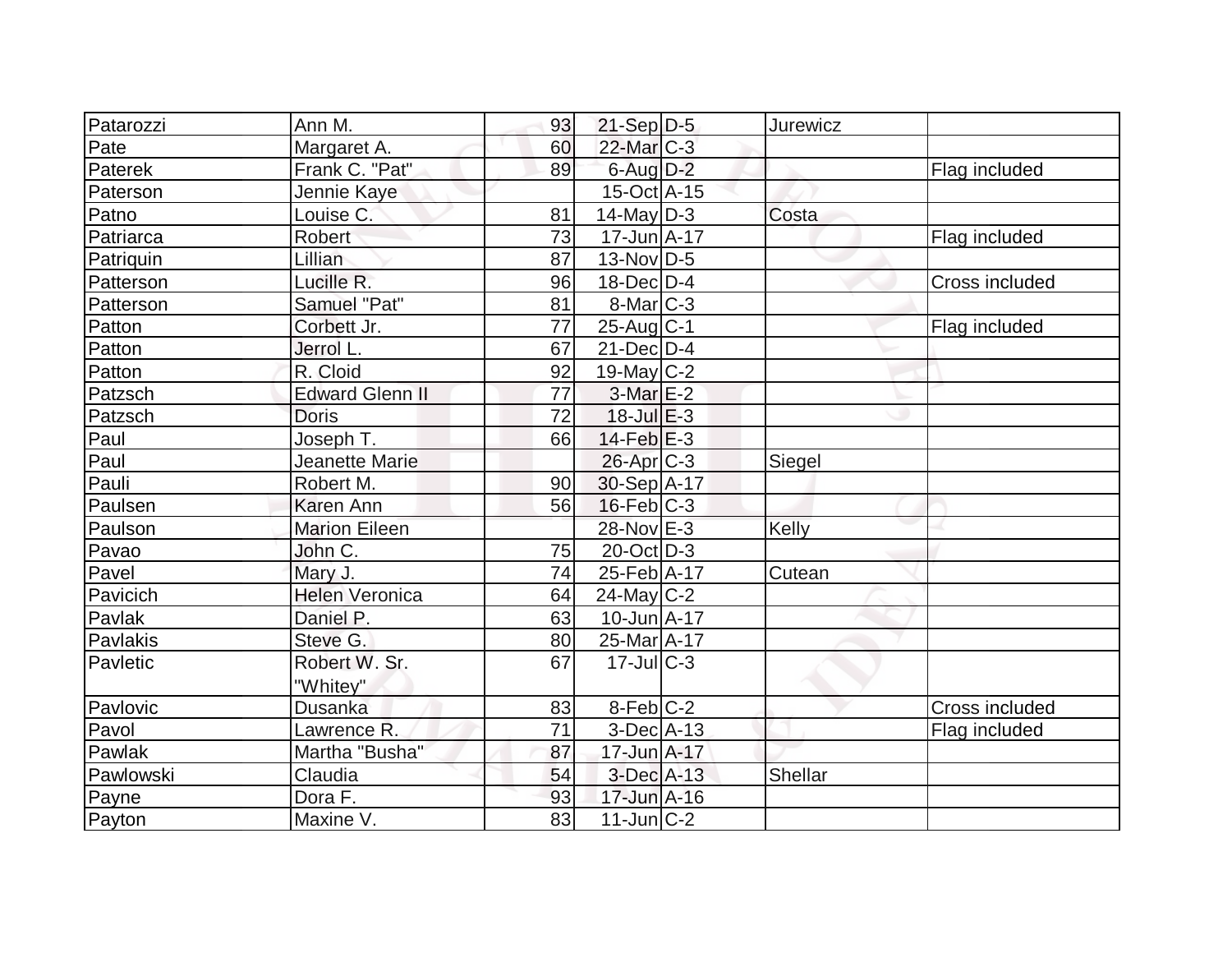| Peabody          | Jo Marie                   | 53 | $3$ -Jul $E-2$      | Cunningham   |                                    |
|------------------|----------------------------|----|---------------------|--------------|------------------------------------|
| Pearson          | <b>William Fred</b>        | 94 | $13$ -Jun $E-2$     |              |                                    |
| Pearson          | Violet M.                  | 83 | $2$ -Aug $C-2$      | Latto        |                                    |
| Pearson          | Ronald W.                  | 75 | $21$ -Mar $ C-3 $   |              |                                    |
| Pease            | <b>Alice Garland</b>       | 83 | $2$ -Apr $D-2$      |              |                                    |
| Peck             | Alyce                      |    | $24$ -May C-2       | Kahn         | Star of David included             |
| Peck             | Lloyd "Moose"              | 66 | $9$ -Aug $C$ -3     |              |                                    |
| Peck             | Marlene H.                 | 75 | $7$ -Jun $ C-1 $    | Dowd         | Full name Marlene H.<br>Hurst-Peck |
| Peda             | Cecilia M.                 | 84 | $16$ -Mar $C-2$     |              |                                    |
| Peddle           | <b>Christopher Bradley</b> | 39 | $22 -$ Jul $A - 18$ |              |                                    |
| Peddycord        | Dorothy K.                 | 78 | $7-Nov$ D-5         | Dimond       |                                    |
| Pederson         | Deanie Marie               | 38 | $12$ -Mar $C-2$     | Hall         |                                    |
| Pedone           | <b>Matthew</b>             | 85 | 30-Dec A-17         |              |                                    |
| Peek             | <b>Calvin Clifford</b>     | 67 | $20$ -Apr $C-3$     |              |                                    |
| Peek             | Maurice L.                 | 73 | $2$ -Feb $E-2$      |              |                                    |
| Peer             | <b>Catherine Elizabeth</b> | 48 | 29-Nov D-6          | <b>Mares</b> |                                    |
|                  | "Cathy"<br>Steven R.       | 47 | $28-Sep D-5$        |              |                                    |
| Peglow<br>Peifer | Lola M.                    | 92 | $10$ -Feb $ C-2 $   |              |                                    |
| Pekarek          | Raymond Joseph             | 64 | $2$ -Aug $C-3$      |              |                                    |
| Pekoz            | Sophie E.                  | 91 | $9$ -Aug $C$ -3     |              |                                    |
|                  |                            | 89 | $27$ -Feb $E-3$     |              |                                    |
| Pellar           | Mary                       |    |                     |              |                                    |
| Pellar           | Joseph J.                  | 78 | $2$ -Mar $ C-3 $    |              | Flag and Picture<br>included       |
| Peller           | <b>Thomas Leo</b>          | 77 | 23-Apr $D-2$        |              |                                    |
| Pemberton        | Jeanette H.                | 74 | $9$ -May $E-2$      | <b>Blair</b> |                                    |
| Pena             | Maria                      | 74 | $2$ -Nov $C-2$      |              | Full name Marie Pena<br>Rodriguez  |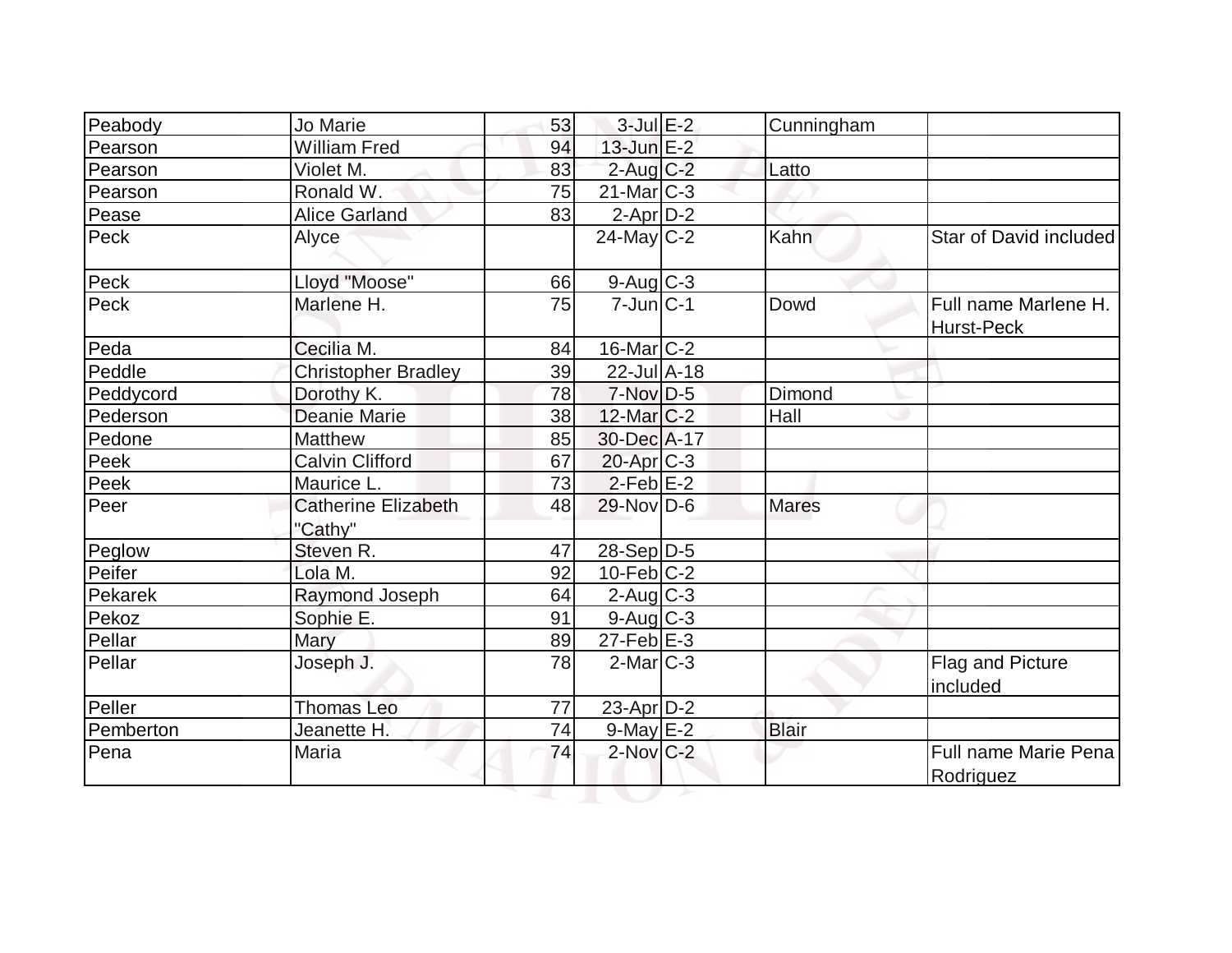| Pendelton   | Martha S.            | 79 | 9-Sep A-17        |       | Husbands: Trask-     |
|-------------|----------------------|----|-------------------|-------|----------------------|
|             |                      |    |                   |       | Gregson-Jones-       |
|             |                      |    |                   |       | Pendleton            |
| Pendergrast | Ron                  | 76 | $25$ -May C-2     |       | Picture included /   |
|             |                      |    |                   |       | "Ronnie" "Ron Tuff"  |
| Penfield    | Cathryne M.          | 84 | 18-Feb A-17       |       |                      |
| Penkala     | Jacqueline A.        | 60 | $2$ -Oct $ D-3 $  |       |                      |
| Penley      | <b>Madalyn Rose</b>  | 77 | $13$ -Dec $D-5$   |       |                      |
| Pera        | Palmira              | 91 | $14$ -Feb $E-3$   |       |                      |
| Perez       | <b>Esther</b>        | 87 | 28-Nov E-4        |       | Pictures included    |
| Perez       | Aurora R.            | 61 | $6$ -Nov $D-4$    | Reyes |                      |
| Perhach     | John J.              | 85 | $4-Feb$ A-17      |       |                      |
| Perkins     | James "Big Daddy"    | 50 | 27-Oct D-5        |       |                      |
| Perkins     | <b>Marion Eugene</b> | 72 | $4-Apr C-2$       |       | ى                    |
|             | "Gene"               |    |                   |       |                      |
| Perkins     | Robert L. "Bob"      |    | $12-Sep$ $E-2$    |       |                      |
| Perotti     | Michael A.           |    | $24$ -Mar $ C-2 $ |       |                      |
| Perrin      | Grace C.             | 57 | $28$ -Jun $ C-2 $ |       |                      |
| Perrine     | Robert W.            | 83 | $5$ -Jul $C-3$    |       |                      |
| Perrone     | Mary Ann             |    | $12$ -Jan $ C-1 $ | Mach  |                      |
| Perrott     | Betty Jean "Busha"   | 71 | $17 - Dec$ A-14   |       |                      |
| Perrotta    | Mary Jane            | 68 | $11-Feb$ A-17     |       |                      |
| Perry       | Harlin E.            | 85 | $30$ -Nov $ C-2 $ |       | Flag included        |
| Perry       | John B. Jr.          | 71 | 18-Dec D-5        |       |                      |
| Persin      | Frank Sr.            | 87 | $20-Sep D-7$      |       |                      |
| Perz        | Helen T.             | 87 | $16$ -Jan $E-2$   |       | Flag included        |
| Perzee      | Jeremy Roland        | 26 | 16-May $E-3$      |       |                      |
| Peschel     | Catherine B.         |    | $27$ -Feb $E-3$   | Klein |                      |
| Pete        | Robert A.            | 54 | $8$ -Mar $C-3$    |       | Judge Robert A. Pete |
| Peterman    | Joseph H.            | 90 | $14$ -Jul C-2     |       |                      |
| Peterman    | Evelyn M.            | 66 | $23$ -Jan $E-2$   | Jones | Picture included     |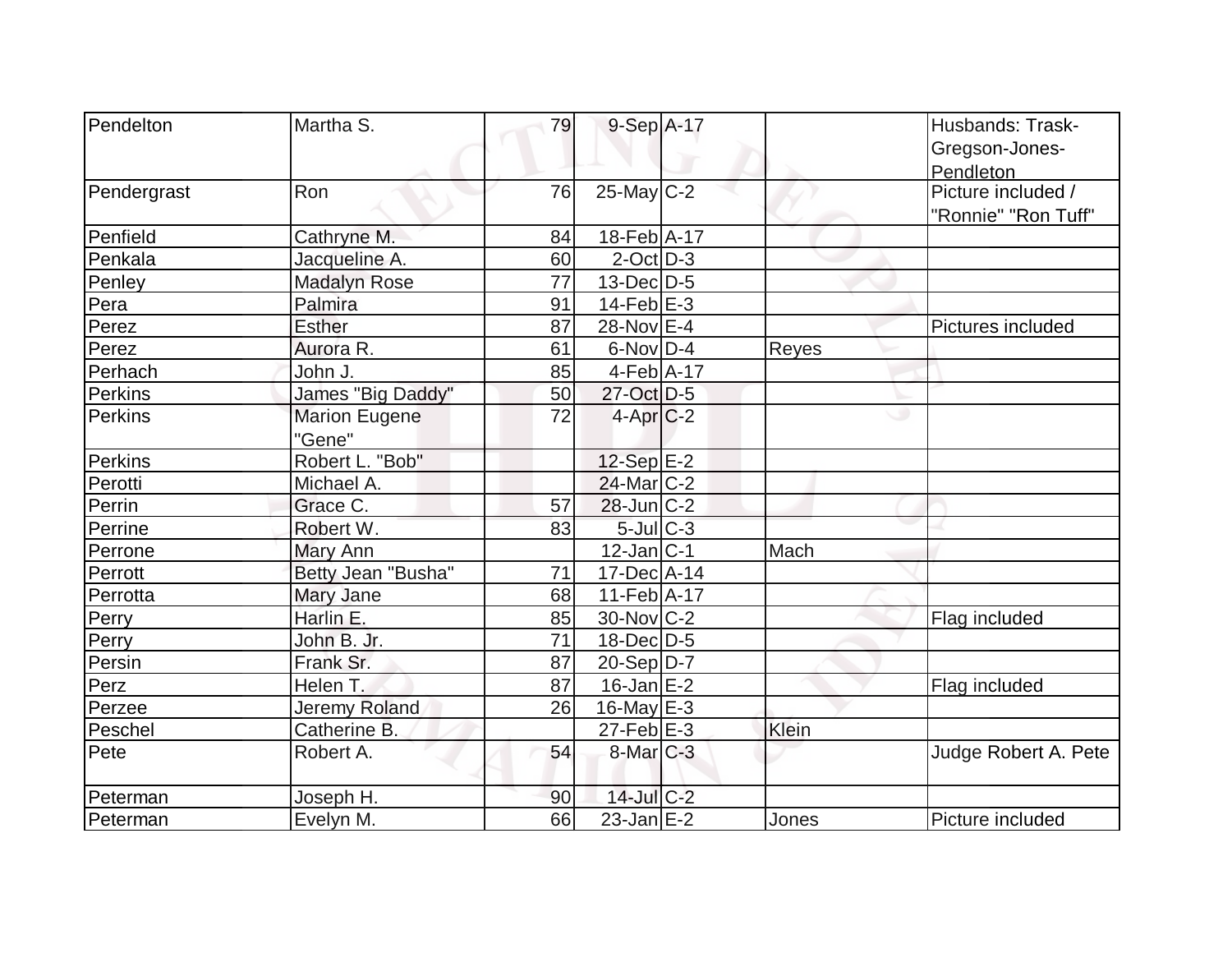| Peters    | Isabella P.         | 91     | $29-Sep D-4$      |                  | Pulaski       | Picture included      |
|-----------|---------------------|--------|-------------------|------------------|---------------|-----------------------|
| Peters    | Roger A.            | 82     | 27-Nov D-5        |                  |               |                       |
| Peters    | Esther J.           | 70     | $14-Sep C-1$      |                  |               |                       |
| Peters    | Marvin P.           | 76     | $16$ -Feb $C-3$   |                  |               |                       |
| Petersen  | Lorraine C.         | 80     | $17$ -Aug C-2     |                  |               |                       |
| Petersen  | Charlotte M.        | 85     | $12$ -May $E-2$   |                  | Hisey         |                       |
| Petersen  | <b>Effie Hazel</b>  | 81     | $28$ -Jun $C-2$   |                  | Combs         | Picture included      |
| Peterson  | Bernice V.          | 85     | $9$ -Feb $E-3$    |                  | Anderson      |                       |
| Peterson  | Tyler D.            | 34     | $23$ -JulC-2      |                  |               |                       |
| Peterson  | lan Andrew          | Infant | $20$ -Feb $E-2$   |                  |               | <b>Infant Triplet</b> |
| Peterson  | Evan James          | Infant | $20$ -Feb $E-2$   |                  |               | <b>Infant Triplet</b> |
| Peterson  | <b>Aidan Cedric</b> | Infant | 20-Feb $E-2$      |                  |               | <b>Infant Triplet</b> |
| Peterson  | Winnie Mae "Big Ma" | 85     | $13$ -May C-3     |                  |               | Picture included      |
| Peterson  | Tyler D.            | 34     | $24$ -Jul C-2     |                  |               | Picture included      |
| Peterson  | Robert F. Sr.       | 77     | $4$ -Jan $ C-3 $  |                  |               | Flag included         |
| Peterson  | Jimmie Lee Jr.      | 74     | $3$ -Jan $E-3$    |                  |               |                       |
| Peterson  | Frank J.            | 72     | $4$ -Dec $D-5$    |                  |               |                       |
| Peterson  | James K. "Jim"      | 46     | $14$ -Jun $C-2$   |                  |               |                       |
| Peterson  | Jay R.              | 38     | $31$ -Jan $ C-3 $ |                  |               |                       |
| Peterson  | Ann K.              | 75     | $27$ -Nov $ D-5$  |                  | <b>Bitcon</b> |                       |
| Petkey    | John H.             | 80     | $5-Sep E-1$       |                  |               | Flag included         |
| Petree    | <b>Daniel Allen</b> | 70     | $7$ -Jul $C-2$    |                  |               | Flag included         |
| Petreust  | Anne E.             | 62     | $28$ -Apr $C-2$   |                  | Millard       |                       |
| Petros    | Michael D.          | 58     | $31$ -May C-2     |                  |               |                       |
| Petroski  | <b>Rose Marie</b>   | 73     | $8 - Aug$ E-3     |                  |               |                       |
| Petrovich | Rose M.             | 87     |                   | $1$ -Jul $A$ -17 | Jawor         |                       |
| Petrovski | Vele                | 85     | $3-Nov D-6$       |                  |               | Cross included        |
| Petrulak  | John S.             | 70     | $11$ -Jan $C-2$   |                  |               | Flag included         |
| Petrunich | Darlene "Draga"     | 71     | $1-Apr$ A-17      |                  | Chmelar       |                       |
| Petska    | Johanna "Jennie"    | 91     | $5$ -Oct $D-3$    |                  |               |                       |
| Pettit    | James C.            | 64     | $9$ -Aug $C$ -3   |                  |               | Flag included         |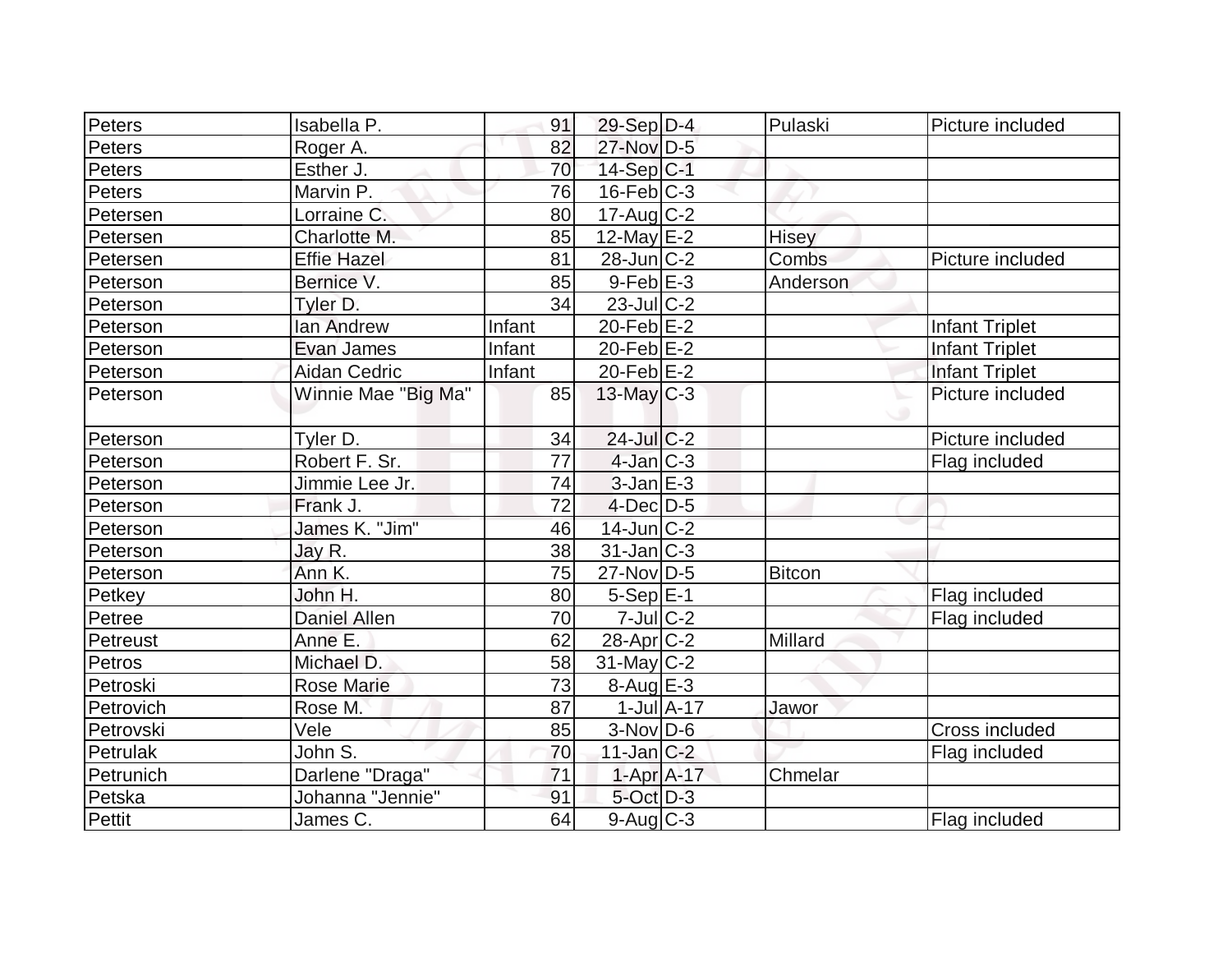| Pfeiffer        | Vera Ethel             | 66  | $7$ -Jul $C-2$         |                 |                                           |
|-----------------|------------------------|-----|------------------------|-----------------|-------------------------------------------|
| Pfister         | Frank J.               | 52  | 23-Apr D-2             |                 |                                           |
| Pfotenhauer     | Roger L. Sr.           | 61  | 12-Mar C-2             |                 |                                           |
| Pfotenhauer     | Roger L Jr.            | 40  | $21$ -Jul $ C-1$       |                 |                                           |
| Phares          | <b>Betty Jane</b>      | 82  | $17$ -Aug $C-2$        |                 |                                           |
| Phelps          | Harold L. Jr. "Bo"     | 41  | $16$ -Nov $ D-3 $      |                 |                                           |
| Phernetton      | <b>William Thomas</b>  | 78  | $31-Oct$ $E-2$         |                 | Flag included                             |
| Phillipov       | Gerald L.              | 58  | 11-Sep $E-2$           |                 | Flag and Picture<br>included              |
| Phillips        | Edythe V.              | 93  | $19$ -Jan $ C-2 $      |                 |                                           |
| <b>Phillips</b> | Jefferson "Wayne"      | 53  | $30$ -Dec $A$ -18      |                 |                                           |
| Phillips        | <b>Ellis Enlow</b>     | 84  | 18-Mar A-17            |                 |                                           |
| <b>Phillips</b> | William G. "Bill"      | 71  | $8$ -Jun $E-2$         |                 |                                           |
| <b>Phillips</b> | <b>Adelaide Louise</b> | 86  | $22$ -Mar $C-3$        |                 |                                           |
| Phillips        | Helen C.               | 97  | $23$ -Aug C-3          | Kresmer         |                                           |
| Piazza          | Augusta "Gussie"       | 104 | 19-Nov A-14            |                 | Cross included                            |
| Piazza          | Samuel "Sam"           | 61  | $2$ -Oct $D-4$         |                 |                                           |
| Picard          | Allen E.               | 59  | $9$ -May $E-2$         |                 | Flag included                             |
| Pickering       | Carrie L.              | 73  | $12$ -Apr $ C-2 $      | Gann            | Full name Carrie L.<br>Thompson-Pickering |
| Pickering       | Kathryn W.             | 62  | 23-May E-2             | <b>Hetfield</b> |                                           |
| Pickford        | Philip M.              | 47  | $24$ -May C-3          |                 | Picture included                          |
| Pickle          | Max L.                 | 97  | $25$ -Jan $ C-3 $      |                 |                                           |
| Piechocki       | Lorraine I.            | 81  | $12$ -Oct D-4          |                 |                                           |
| Piening         | Helen                  | 80  | 28-Mar <sub>IC-1</sub> |                 |                                           |
| Piepenbrink     | Michael S. Sr.         | 50  | $20$ -Jan $ C-1 $      |                 |                                           |
| Pierce          | Robert E.              | 85  | $27$ -Jul $ C-1$       |                 |                                           |
| Pierce          | Paul A.                | 79  | 15-Nov A-18            |                 |                                           |
| Pierce          | Audrey L.              | 91  | $2$ -Jun $E-2$         | Smith           |                                           |
| Pierce          | <b>Robert Earl</b>     |     | $14$ -Jul $C-2$        |                 |                                           |
| Pierce          | Joy Christina          | 88  | $7-MarE-3$             | Leslie          | Picture included                          |
| Pierotti        | Patrina                | 86  | $10$ -Apr $E-3$        |                 |                                           |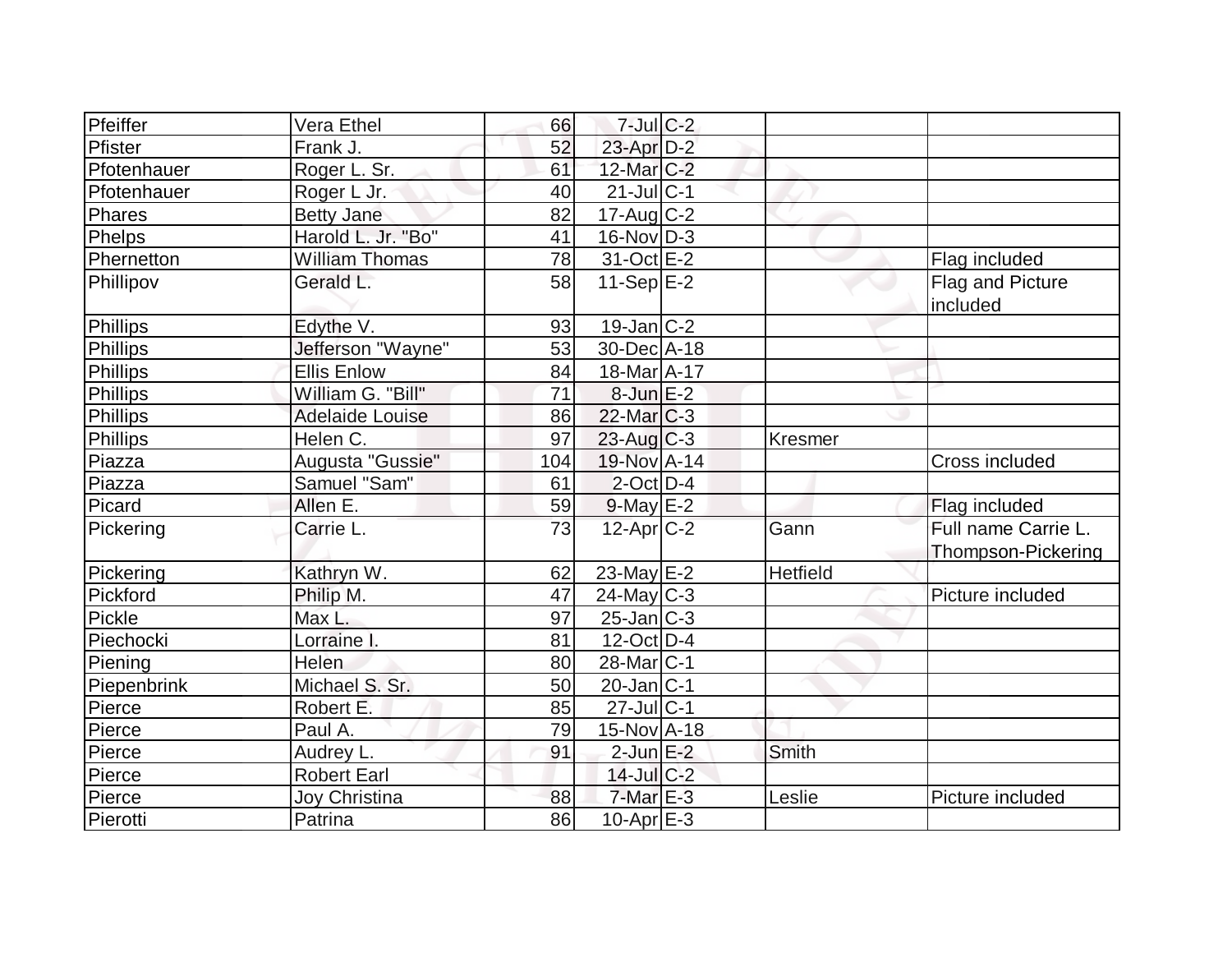| Piet           | Arthur L.                     | 61 | 10-Jun A-17       |                |                                             |
|----------------|-------------------------------|----|-------------------|----------------|---------------------------------------------|
| <b>Pieters</b> | Josephine F. "Kitty"          | 88 | $1-Dec$ $D-4$     | Palkovich      |                                             |
| Pike           | Glen W.                       | 91 | $11-Apr$ $E-3$    |                |                                             |
| Pilipovich     | Milan                         | 85 | 26-Aug A-17       |                | Flag included                               |
| Pillay         | K.V., Dr.                     |    | $3-Apr$ $C-2$     |                |                                             |
| Pinkerton      | Vera Jean                     | 85 | $7$ -Jul $C$ -2   |                |                                             |
| Pinto          | Margaret Lynn                 | 51 | $28$ -Jun $ C-2 $ |                |                                             |
| Piorkowski     | Joseph B.                     | 91 | $14$ -May D-3     |                |                                             |
| Piper          | Ruth C.                       | 84 | $26$ -Oct $ D-4 $ |                |                                             |
| Pitzel         | Erna C.                       | 75 | 24-Dec A-13       |                |                                             |
| Piwkiewicz     | Stella M.                     | 84 | $1-Mar$ $E-3$     |                |                                             |
| Piwkiewicz     | Adelaide J. "Adeline"         | 89 | $26-Sep D-5$      | Gozdecki       |                                             |
| Pizano         | Gilbert J.                    | 61 | $9$ -Dec $A$ -18  |                | Flag included                               |
| Pizzuto        | John $\overline{\mathsf{S}.}$ | 58 | $7-Nov$ D-5       |                | Picture included                            |
| Plank          | Jacquie A.                    | 72 | $21$ -Jan $A-17$  | <b>Buttell</b> |                                             |
| Plankey        | Peggy A.                      |    | $19$ -Feb $D-2$   | Lanigan        | Full name Peggy A.<br><b>Demske Plankey</b> |
| Plassman       | <b>Ellen Dorthea</b>          | 87 | 30-May E-2        |                |                                             |
| Platner        | <b>Jack Morris</b>            | 87 | $11$ -Jan $ C-2 $ |                | Star of David included                      |
| Plazony        | Dorothy L. "Dottie"           |    | $20$ -Mar $E$ -3  |                |                                             |
| Plemich        | <b>Rudolph Thomas</b>         | 81 | $11-Nov1 - 17$    |                |                                             |
| Plesha         | Michael T.                    | 85 | $11$ -Jan $ C-3 $ |                | Flag included                               |
| Pless          | <b>Rachel Mary</b>            | 66 | $22$ -Feb $ C-3$  | Patton         |                                             |
| Plesz          | Charlene                      | 61 | $25$ -Jun D-2     |                |                                             |
| Pleta          | Diana B.                      | 74 | 31-Dec A-16       | Fredianelli    |                                             |
| Plump          | Eddie Lee, Elder              | 53 | $11$ -Jun $ C-2 $ |                |                                             |
| Pluth          | Aurelia J. "Alli"             | 73 | 14-Aug C-2        |                | Picture included                            |
| Pobutkiewicz   | Henry J. "The Moe"            |    | $7$ -Jun $C-2$    |                |                                             |
| Pociecha       | Richard L.                    | 68 | 25-Jul E-2        |                |                                             |
| Pockuba        | John A.                       | 74 | $14$ -Jan $A$ -18 |                |                                             |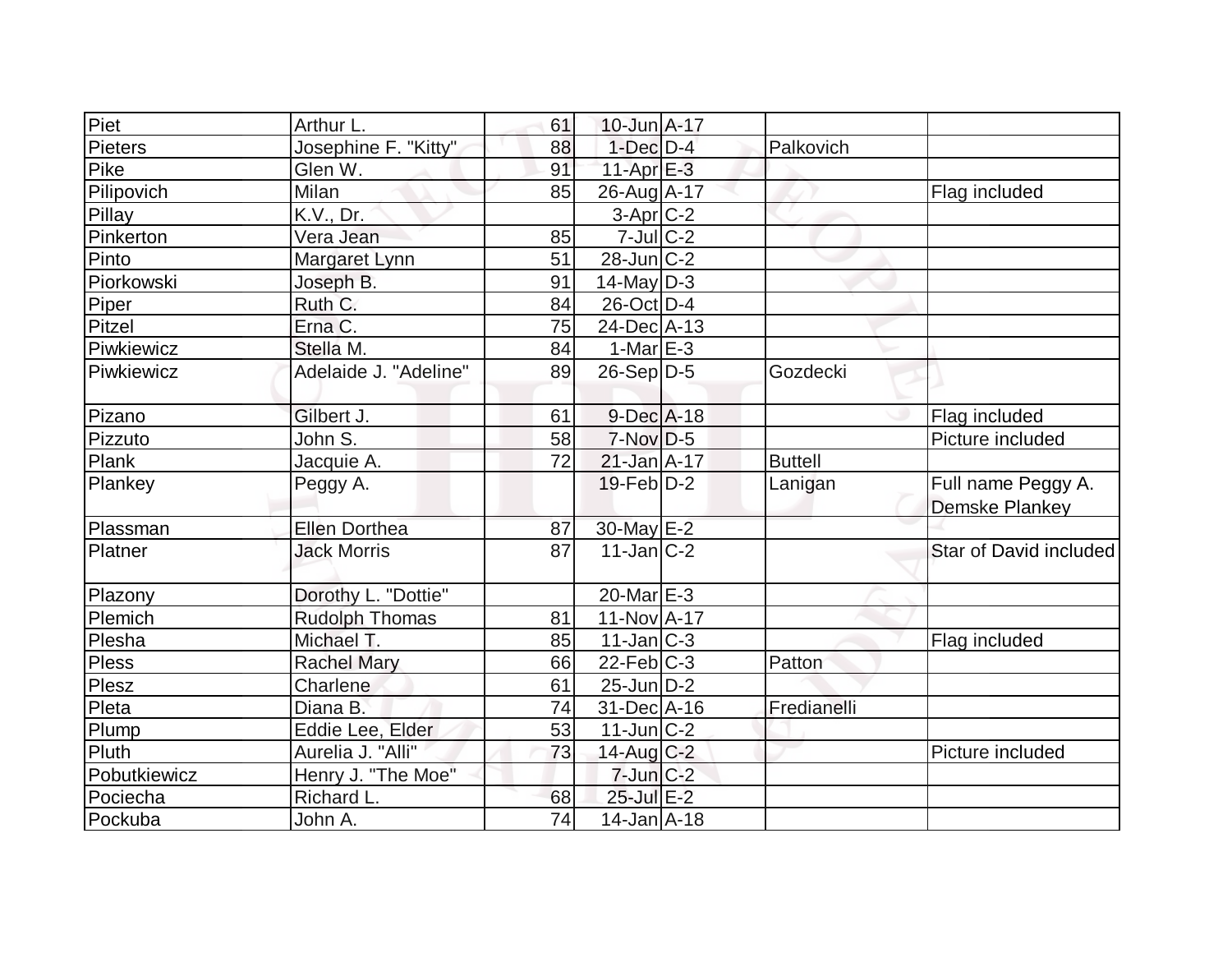| Pockuba     | Jeffrey Michael      | 46 | 26-Dec E-2        |                 |                      |
|-------------|----------------------|----|-------------------|-----------------|----------------------|
| Poderski    | Chester P. "Chet"    | 93 | 19-Sep $E-2$      |                 |                      |
| Podgorski   | Irene                | 82 | 12-Aug A-17       |                 | Full name Irene      |
|             |                      |    |                   |                 | (Crook) Podgorski    |
| Podraza     | Shirley R.           | 64 | $20-Sep D-7$      | Long            | Full name Shirley R. |
|             |                      |    |                   |                 | Fedrick-Podraza      |
| Poindexter  | <b>Barbara</b>       | 73 | 12-Aug A-17       |                 |                      |
| Poindexter  | Jayson Anthony       | 30 | 18-Feb A-17       |                 |                      |
|             | "Poin"               |    |                   |                 |                      |
| Pokrajac    | <b>Betty Lou</b>     | 85 | 25-Feb A-17       | <b>Dust</b>     |                      |
| Pokropinski | Clementine T.        | 93 | $9-Nov$ C-2       | Filipowski      |                      |
|             | "Clemie"             |    |                   |                 |                      |
| Polewski    | Mary U.              | 85 | $9-Sep$ A-17      |                 |                      |
| Polich      | Josephine            | 84 | $28$ -Feb $E-2$   |                 | Picture included     |
| Politano    | Irene J.             | 93 | $2-Sep$ A-18      |                 |                      |
| Politano    | Kristine E.          | 44 | $12$ -Apr $C-2$   |                 |                      |
| Polito      | Helen A.             | 78 | $28$ -Feb $E-2$   | <b>Nickolas</b> |                      |
| Polito      | Rose A.              | 94 | $8$ -May $E-1$    |                 |                      |
| Polito      | Lois Elizabeth       | 83 | 9-Jun C-1         |                 |                      |
| Polizzotto  | <b>Donald Henry</b>  | 76 | $1-Feb$ E-3       |                 |                      |
| Pollack     | Joseph J.            | 77 | $15$ -Aug $E-3$   |                 |                      |
| Polus       | <b>Ovella May</b>    | 81 | $10$ -Aug C-3     | Brown           | Picture included     |
| Ponce       | Marcus "Boogie"      |    | $13-Nov D-5$      |                 | Picture included     |
| Pondo       | Sylvester A.         | 81 | $12$ -Apr $C-2$   |                 |                      |
| Pool        | <b>Clifford Earl</b> | 67 | $20$ -Jun $E-3$   |                 | Picture included     |
|             | "Whirlpool"          |    |                   |                 |                      |
| Pool        | Jenelle              | 93 | $14$ -Jul $ C-2 $ | Thatcher        |                      |
| Pool        | Rollo W. Jr.         | 79 | $3$ -Jun $A$ -17  |                 |                      |
| Poole       | Loren <sub>R</sub>   | 43 | $14$ -Nov $E-3$   |                 |                      |
| Poore       | Robert C. Jr. "Robb" | 21 | 16-Oct D-5        |                 |                      |
| Popa        | Milton               | 67 | 24-Mar C-2        |                 |                      |
| Popielewski | Catherine L.         | 48 | $4$ -May $E-2$    | <b>Kroslack</b> |                      |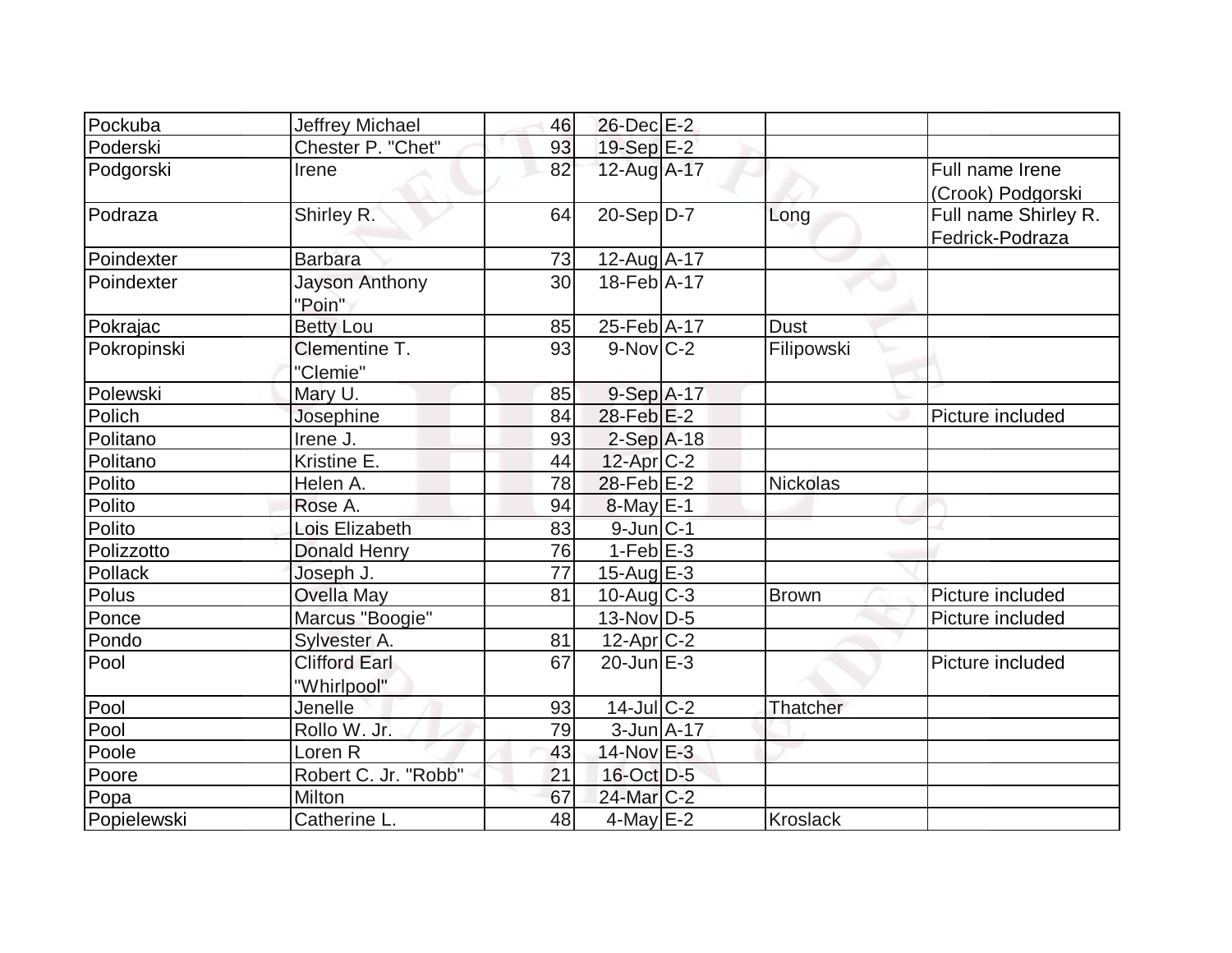| Popov         | <b>Branislava</b>      | 92 | $2$ -Mar $ C-4 $          |                | Branislava Popov               |
|---------------|------------------------|----|---------------------------|----------------|--------------------------------|
|               |                        |    |                           |                | Stefanovic / Cross<br>included |
| Popovich      | Milan "Bull"           | 87 | $29$ -Jun $ C-3$          |                | Flag included                  |
| Popovich      | Mildred "Seya"         | 93 | $6$ -Oct $\overline{D-3}$ |                | Cross included                 |
| Poppen        | Donald Wayne           | 74 | $30$ -JulC-2              |                |                                |
|               | "Donnie"               |    |                           |                |                                |
| Popplewell    | Susan                  | 51 | $15$ -Jan $ C-3 $         |                |                                |
| Porsche       | Eleanor                | 87 | 14-Oct A-18               | Landon         |                                |
| Porter        | Cedric R.              | 71 | 22-Aug $E-2$              |                |                                |
| Porter        | Janice Lynn            | 40 | $22$ -Apr $A$ -17         | <b>Brouwer</b> |                                |
| Posavac       | Gertrude H. "Trudy"    | 77 | $22$ -Dec $D-3$           |                |                                |
| Posewick      | James J.               | 71 | 28-Dec D-6                |                |                                |
| Poskonka      | Carl Dean              |    | $22$ -Jul $A-18$          |                |                                |
| Post          | Lillian V.             | 92 | $9$ -Dec $A$ -18          |                |                                |
| Postell       | Rexie M.               | 66 | $14$ -Aug C-2             |                |                                |
| Postlethwait  | H. Stephen             | 51 | $17$ -Feb $E-3$           |                | Cross included                 |
| Potaczek      | <b>Mary Therese</b>    |    | $29$ -Mar $ C-3 $         | Johnson        |                                |
| Potchen       | Joseph Peter           | 70 | $24$ -May C-3             |                |                                |
| Poteet        | Patricia Louise        | 70 | $18-Apr$ $E-2$            | Wells          |                                |
| Potesta       | James Ralph            | 83 | $10$ -Feb $C-3$           |                | Flag included                  |
| Potocki       | James R.               | 76 | $6$ -Jun $E-2$            |                | Flag and Picture               |
|               |                        |    |                           |                | included                       |
| Potocki       | Lillian M.             | 87 | 29-Jul A-17               |                |                                |
| Potocki       | Jane T.                |    | $12$ -Apr $C-2$           | Mroz           |                                |
| Potter        | Joyce F.               | 67 | $15$ -Nov $A$ -18         |                |                                |
| Potts         | <b>Dolores Eleanor</b> | 74 | $28$ -Mar $ C-3 $         |                |                                |
| <b>Potts</b>  | Daniel M.              | 41 | 11-Nov A-17               |                | Picture included               |
| <b>Potts</b>  | James                  | 76 | $3$ -May $C-2$            |                | Flag included                  |
| Poturalski    | <b>Harry</b>           | 82 | 14-Jan A-18               |                | Flag included                  |
| Poulos        | Thomas P.              | 77 | 16-Mar <sub>IC-1</sub>    |                | Cross included                 |
| Pounds-Redden | Shirley I.             | 75 | $17$ -JulC-3              | Wheeler        | Picture included               |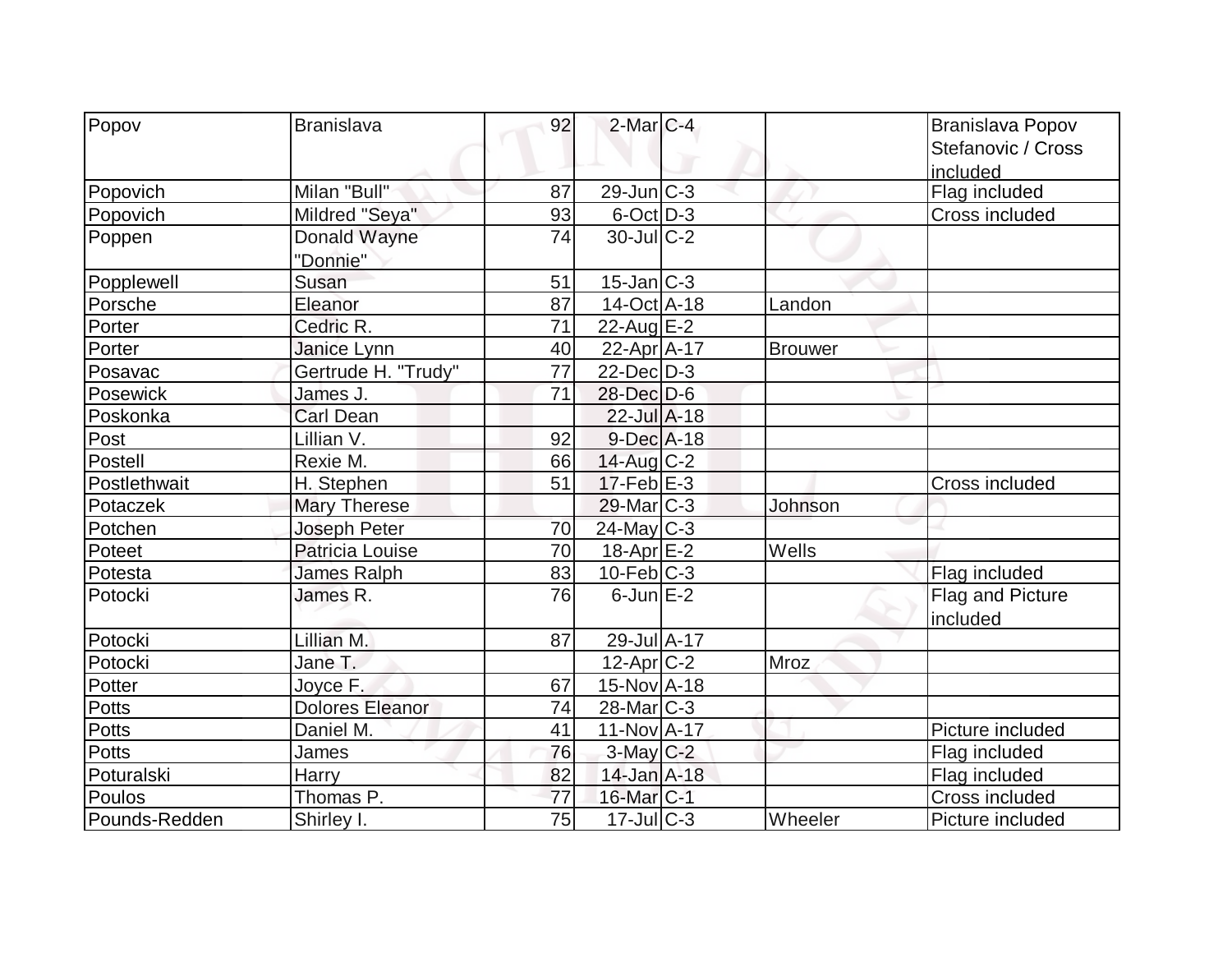| Powell        | <b>Kraig Matthew</b>  | 28 | 27-Mar E-3                 |          |                                                  |
|---------------|-----------------------|----|----------------------------|----------|--------------------------------------------------|
| Powell        | Latoria               | 25 | $20-Sep D-7$               |          |                                                  |
| Powell        | Lucille Henry         | 83 | $8-Aug$ $E-3$              |          |                                                  |
| Powell        | Nancy R.              | 60 | $17$ -Dec $A$ -14          |          |                                                  |
| Powenski      | Patricia A.           | 68 | $2$ -Apr $D-2$             | Winland  |                                                  |
| Powinski      | Joseph W. "Butch"     | 89 | $19$ -May $C-2$            |          |                                                  |
| Prahlow       | Merrel Fay            | 80 | 22-Aug $E-2$               |          |                                                  |
| Pramuk        | Robert M. "Bob"       | 66 | 27-Apr <sub>C</sub> -2     |          |                                                  |
| Prater        | Sandra                | 61 | $1-FebE-3$                 | Holloway | <b>Full name Sandra</b><br><b>Rakoczy Prater</b> |
| Pratt         | Mildred R. "Millie"   | 81 | $14$ -Mar $E-2$            |          |                                                  |
| Predenkiewicz | <b>Doris</b>          | 86 | $8$ -Mar $ C-3 $           |          |                                                  |
| Prendergast   | Fred                  | 94 | $5$ -Jul $C-3$             |          |                                                  |
| Presnell      | James S.              |    | 26-Aug A-17                |          | Ret. Major James S.<br>Pressnell                 |
| Pressel       | Sandra G.             | 56 | 6-Oct D-3                  |          |                                                  |
| Pressel       | Audrey K.             | 63 | $15-Sep C-2$               |          |                                                  |
| Preston       | Joe                   | 48 | 3-Oct D-3                  |          |                                                  |
| Prewitt       | <b>Clifton Leon</b>   | 82 | $2$ -Mar $ C-3 $           |          | Picture included /<br>"Chief Two Dogs"           |
| Price         | Cecil M.              | 93 | 15-May $E-2$               |          |                                                  |
| Prickett      | <b>Catherine Mary</b> | 54 | 1-May $E-2$                |          | "Cathy" "Katie"<br>"Grandma"                     |
| Priel         | Sharon J.             | 63 | 14-Oct A-18                |          |                                                  |
| Prieto        | Matt                  | 76 | $31$ -Jan $C-3$            |          | <b>Cross included</b>                            |
| Prigge        | Helen                 | 91 | $19-Oct$ D-3               |          | Full name Helen<br>(Prigge) Moise                |
| Primich       | Gary A.               |    | $9-Nov$ $C-1$              |          |                                                  |
| Primich       | Gary Alan             | 49 | $3-Oct$ $D-3$              |          |                                                  |
| Primich       | Ann                   | 84 | $21$ -Feb $C-3$            | Cihal    | <b>Ann Cisarik Primich</b><br>/Picture included  |
| Pritchard     | Laurence H. S.        | 91 | $5$ -Jul $\overline{C}$ -3 |          |                                                  |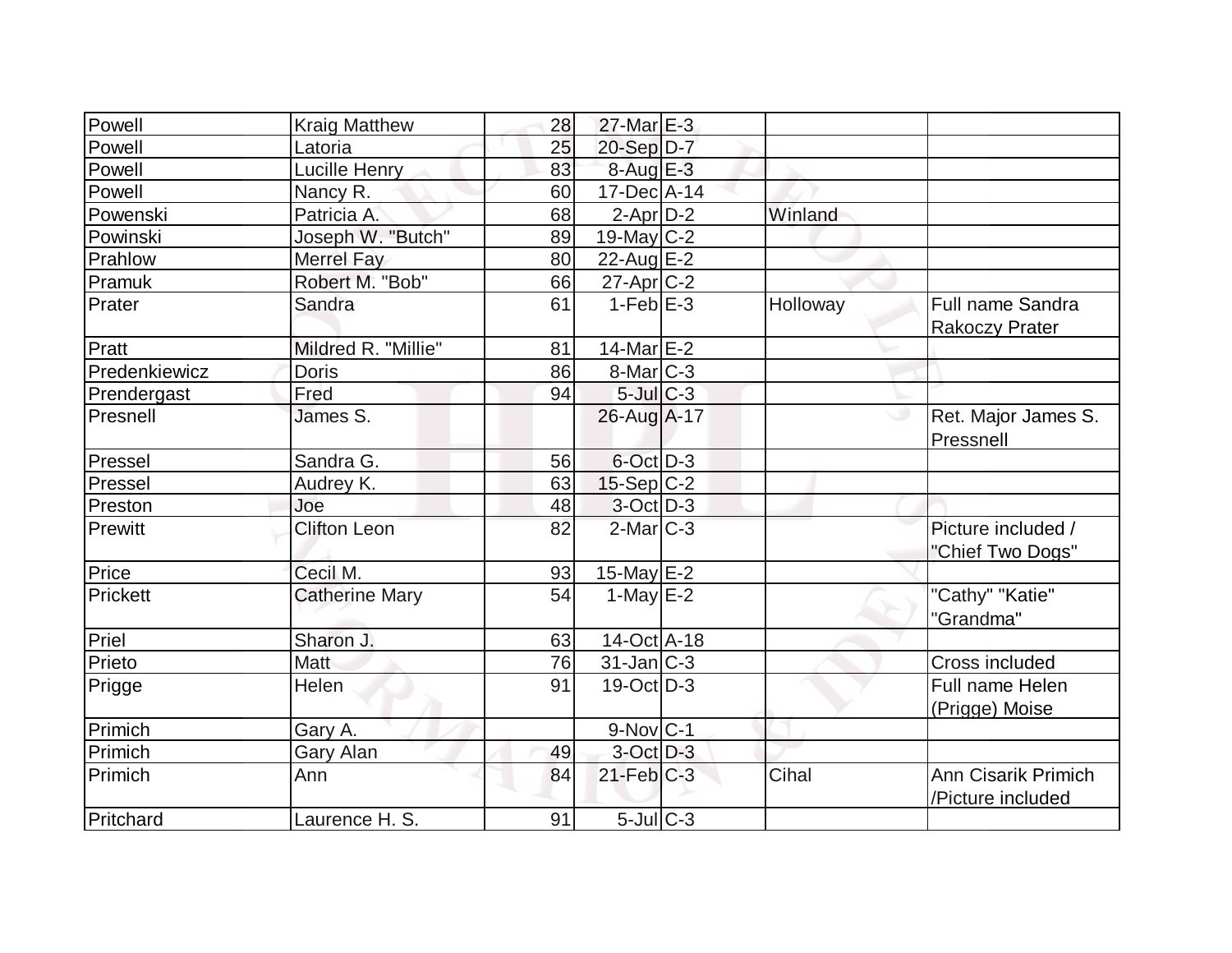| Pritchard      | Albert F. Jr.        | 66     | $25$ -Jun $D-2$   |               |                                   |
|----------------|----------------------|--------|-------------------|---------------|-----------------------------------|
| Prithcherd     | Alta Mae             | 82     | 27-Dec E-3        |               | Eastern Star included             |
| Probus         | Robert L.            | 53     | $1-Dec$ D-5       |               |                                   |
| Prodoehl       | Philomena            |        | $23$ -Jun $C-2$   | Sandonato     |                                   |
| Prokopeak      | Leona A. "Lee"       | 77     | $26$ -JulC-2      |               |                                   |
| <b>Propeck</b> | Leila Vivian         | 73     | 19-Nov A-15       | <b>Brown</b>  |                                   |
| Prott          | <b>Barbara</b>       | 74     | $1-Dec$ D-3       |               | Full name Barbara<br>Marino-Prott |
| Provenzano     | Marie T.             |        | $8-Auq$ $E-3$     | Rome          |                                   |
| Pruim          | Agnes                | 88     | $2-AprD-2$        |               |                                   |
| Pruitt         | Martha M.            | 85     | $28$ -JulC-2      | Mamula        | <b>Cross included</b>             |
| Pruitt         | Nadine J. "Polly"    | 84     | $22$ -Jan $C-2$   | Phillips      |                                   |
| Prusinski      | Ann                  | 92     | $22$ -Apr $A$ -17 |               |                                   |
| Prybys         | Louise               | 83     | 18-Oct D-6        | Kubicki       |                                   |
| Prymuski       | Marie C.             | 92     | 29-Jul A-17       | <b>Backor</b> |                                   |
| Przekwas       | Thomas John          | 73     | $15$ -Mar $ C-2 $ |               | Flag included                     |
| Przybyla       | Eleanor J.           | 86     | $4$ -Dec $D-5$    | Zalewski      |                                   |
| <b>Psiuk</b>   | John F.              | 84     | 19-Aug A-17       |               |                                   |
| Puckett        | Glenda Jean          | 47     | $27$ -JulC-2      |               |                                   |
| Pudlo          | Sue A.               | 86     | $7-Nov D-5$       |               |                                   |
| Pudlo          | Timothy A.           | 63     | $3-Dec A-13$      |               |                                   |
| Pullo          | Jennie               | 87     | $20$ -Oct $ D-3 $ |               |                                   |
| Pumroy         | Vera L.              | 89     | $31$ -May C-2     |               |                                   |
| Punjak         | Edward C.            | 85     | $31$ -May C-2     |               | Flag included                     |
| Purcell        | Willie Bee "Maw-     | 80     | 21-Oct A-17       |               |                                   |
|                | Maw"                 |        |                   |               |                                   |
| Purcell        | <b>Caleb Michael</b> | 3 days | 11-Jun C-2        |               |                                   |
| Purkey         | Kenneth H. "Bud"     | 89     | $24$ -Aug C-2     |               |                                   |
| Pusateri       | Josephine Mary       | 93     | $10-Sep C-2$      |               |                                   |
| Puskac         | James Adam           | 18     | 17-May $C-2$      |               |                                   |
| Puskar         | Margaret             | 90     | $16$ -Mar $ C-2 $ |               |                                   |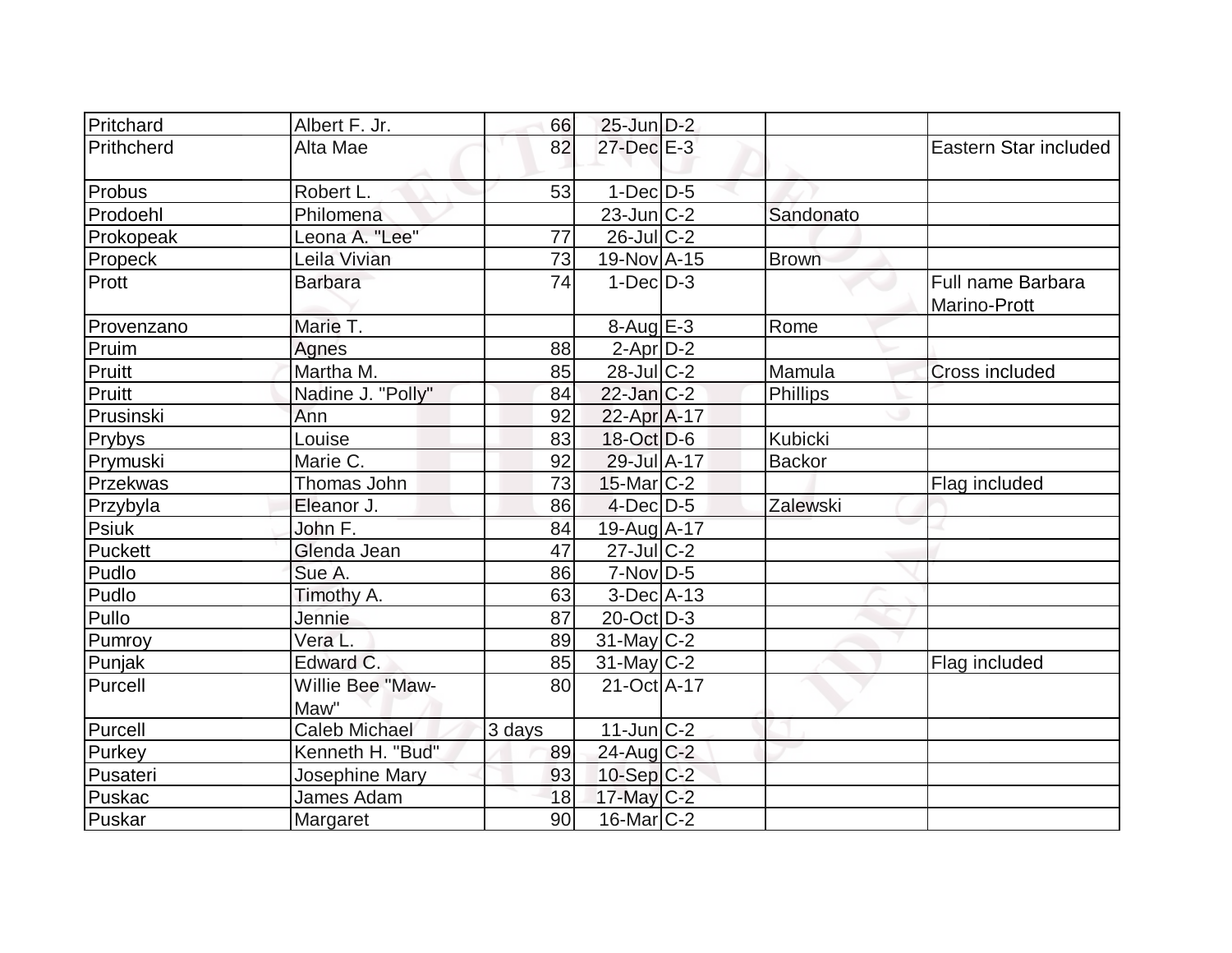| Puszkiewicz | Helene B.                | 90 | $2$ -Mar $C-3$        | Furtak    |                                                  |
|-------------|--------------------------|----|-----------------------|-----------|--------------------------------------------------|
| Puterko     | Mary A.                  | 84 | 4-Mar A-17            | Petrovich |                                                  |
| Putnam      | Kathryn B.               | 94 | $21-Sep D-5$          |           |                                                  |
| Putz        | <b>Lillian Catherine</b> | 90 | $27$ -Jul C-2         | Pershey   |                                                  |
| Pyle        | David L. Jr.             | 47 | $18 - Jan$ $C-2$      |           | Cross included                                   |
| Qualizza    | James E.                 | 60 | $1-May$ $E-2$         |           |                                                  |
| Quandt      | Charles W. "Fireball"    | 88 | $20$ -Aug $C-2$       |           | Flag included                                    |
| Quasney     | John (Trapper)           | 76 | $18$ -Jan $ C-3 $     |           | Flag included                                    |
| Quesada     | Derrick A.               | 41 | $15$ -Nov $ D-6$      |           |                                                  |
| Quigley     | <b>Harriet Ann</b>       | 76 | $17$ -Jan $ C-2 $     |           |                                                  |
| Quinn       | Nancy Ann                | 59 | $15$ -Apr $A$ -17     |           |                                                  |
| Quinones    | Abraham                  | 79 | $8-Aug$ E-3           |           |                                                  |
| Quiros      | Rosario                  | 46 | 29-Mar C-2            |           |                                                  |
| Quiroz      | Robert                   | 51 | $1-Dec$ D-5           |           |                                                  |
| Racette     | Elizabeth (Betty)        |    | $8-Feb C-2$           |           |                                                  |
| Rachowicz   | Frank L.                 | 84 | $3$ -May $C-3$        |           | Flag included                                    |
| Rada        | Michael Lee              | 53 | $21$ -Aug $E-2$       |           |                                                  |
| Radde       | Julia Ann                | 6  | $2$ -Aug C-3          |           | Picture included                                 |
| Radich      | Joseph                   | 81 | $18$ -Jul $E-3$       |           |                                                  |
| Radivan     | George                   | 84 | $5$ -Mar $D-2$        |           | Cross and Flag<br>included                       |
| Radivan     | <b>Samuel Paul</b>       | 79 | $8-Jan\overline{D-2}$ |           |                                                  |
| Radowski    | Edward L.                | 87 | $31$ -Aug C-3         |           | Flag, K of C emblem<br>and Picture included      |
| Rafalski    | Helen S.                 | 90 | $12-Auq$              |           |                                                  |
| Rago        | <b>Bessie</b>            | 89 | $2$ -Apr $D-2$        | Pisano    |                                                  |
| Raines      | Mary Elizabeth           | 85 | $4$ -Jul $E-2$        | Penry     |                                                  |
| Rajnoch     | Jerry                    | 87 | $30$ -Jan $E-2$       |           |                                                  |
| Rakich      | Samuel S.                | 93 | $2$ -Mar $C-3$        |           | Flag included                                    |
| Rakoczy     | Sandra                   | 61 | $1-FebE-3$            | Holloway  | <b>Full name Sandra</b><br><b>Rakoczy Prater</b> |
| Rakoczy     | Dorothy                  | 80 | $3-Mar \E-2$          |           |                                                  |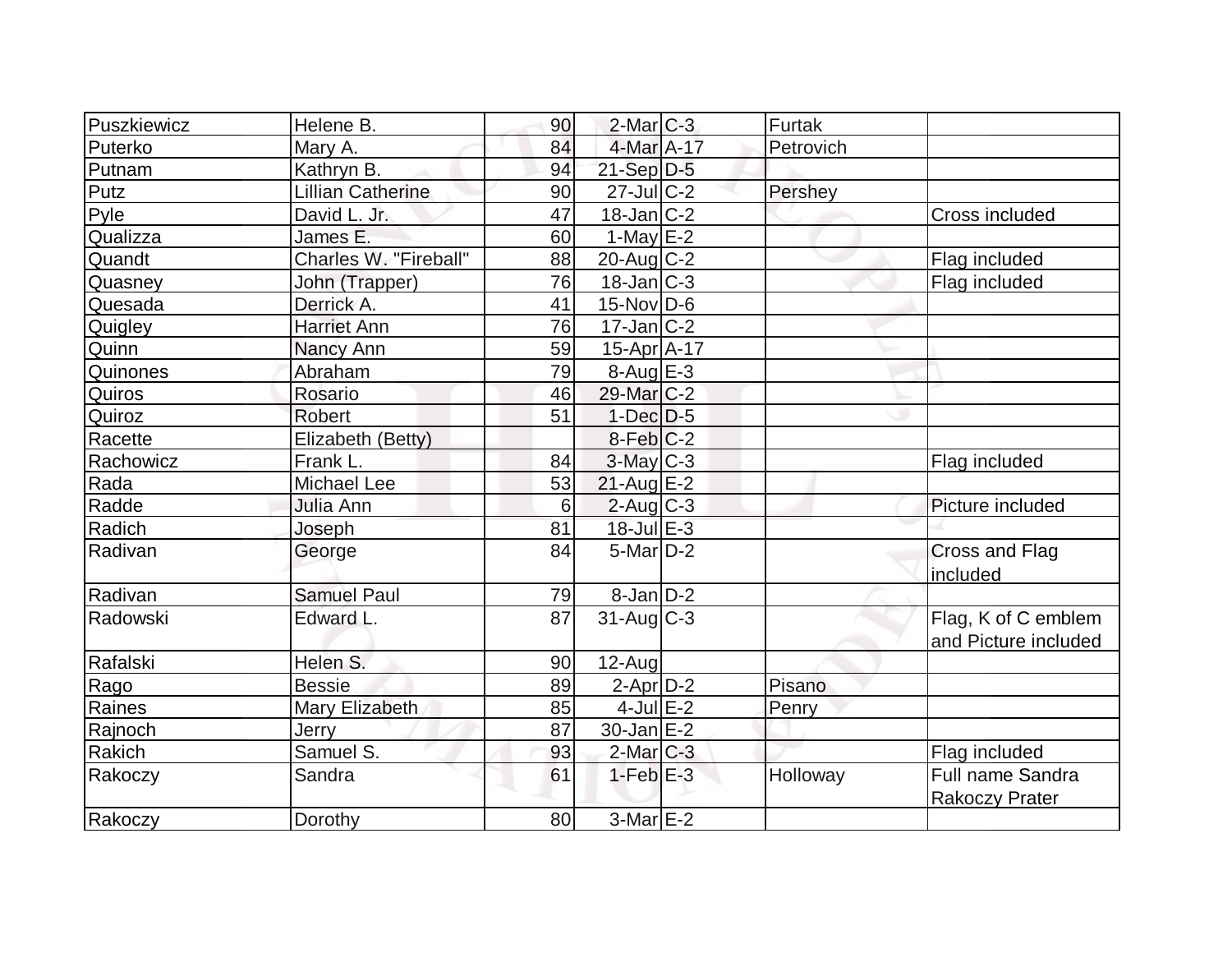| Ralick   | Irene V.               | 93 | 25-Mar A-18       |                   | Full name Irene V. |
|----------|------------------------|----|-------------------|-------------------|--------------------|
|          |                        |    |                   |                   | (Ralick) Wilson    |
| Ralles   | John G.                | 87 | 30-Dec A-18       |                   | Flag included      |
| Ralph    | Ona Marie              | 95 | 25-Mar A-17       |                   |                    |
| Ramirez  | Guillerma              | 83 | 19-Nov A-13       |                   |                    |
| Ramirez  | Jose Sr.               | 82 | $17$ -Jan $ C-3 $ |                   | Picture included   |
| Ramsay   | Robert L.              | 89 | $2-Sep$ $A-18$    |                   | Flag and Masonic   |
|          |                        |    |                   |                   | emblem included    |
| Ramsay   | <b>Esther Florence</b> | 93 | $10$ -Mar $ C-2 $ |                   | Picture included   |
| Ramsay   | George E. Sr.          | 87 | $13-Oct$ D-6      |                   | Flag included      |
| Ramsay   | Cathryn                | 92 | $25$ -Apr $E-2$   |                   |                    |
| Ramsey   | Maggie Ellen           | 82 | $9$ -JulD-2       |                   | Maggie Ellen Wade  |
|          | "Granny"               |    |                   |                   | Ramsey             |
| Ramsey   | Mary Ann               | 94 | 20-Nov D-5        | Hoover            |                    |
| Ramsey   | William A. "Whitey"    | 78 | $11-Feb$ A-17     |                   |                    |
| Ramsey   | Donald K.              | 65 | 30-May E-2        |                   |                    |
| Rance    | Elizabeth Ann          | 62 | $29$ -Mar $ C-1$  |                   |                    |
| Randall  | Anne M.                | 86 | $31$ -Mar $C-2$   |                   |                    |
| Randall  | Eileen                 | 80 | 31-Jan C-3        | Hefferman         |                    |
| Randazzo | <b>Charles</b>         | 91 | $14$ -JulC-2      |                   |                    |
| Randazzo | Karen                  | 63 | $20$ -Apr $ C-1 $ | <b>Hallfrisch</b> | Full name Karen    |
|          |                        |    |                   |                   | Randazzo Anderson  |
| Rangel   | Tracy                  | 41 | $1-Nov$ D-5       |                   | Full name Tracy    |
|          |                        |    |                   |                   | Montgomery Rangel  |
| Rangel   | <b>Alice</b>           | 83 | $4$ -Dec $D-5$    | Martinez          | Picture included   |
| Rapaich  | Milica                 | 74 | 25-Feb A-17       |                   | Cross included     |
| Rasch    | <b>Carole Elaine</b>   | 70 | $28$ -Aug $E-3$   |                   |                    |
| Rasch    | George C. M. D.        |    | $9$ -Mar $ C-3 $  |                   | Picture included   |
| Rash     | Clinton W. "Clint"     | 74 | 10-Jun A-17       |                   | Flag included      |
| Rathburn | Jack A.                | 82 | $4$ -Apr $C-2$    |                   | Flag included      |
| Rau      | Edward C. Jr.          | 67 | $22$ -Feb $ C-3 $ |                   | Flag included      |
| Raupach  | Lillian B.             | 83 | $2$ -Oct $ D-3 $  |                   |                    |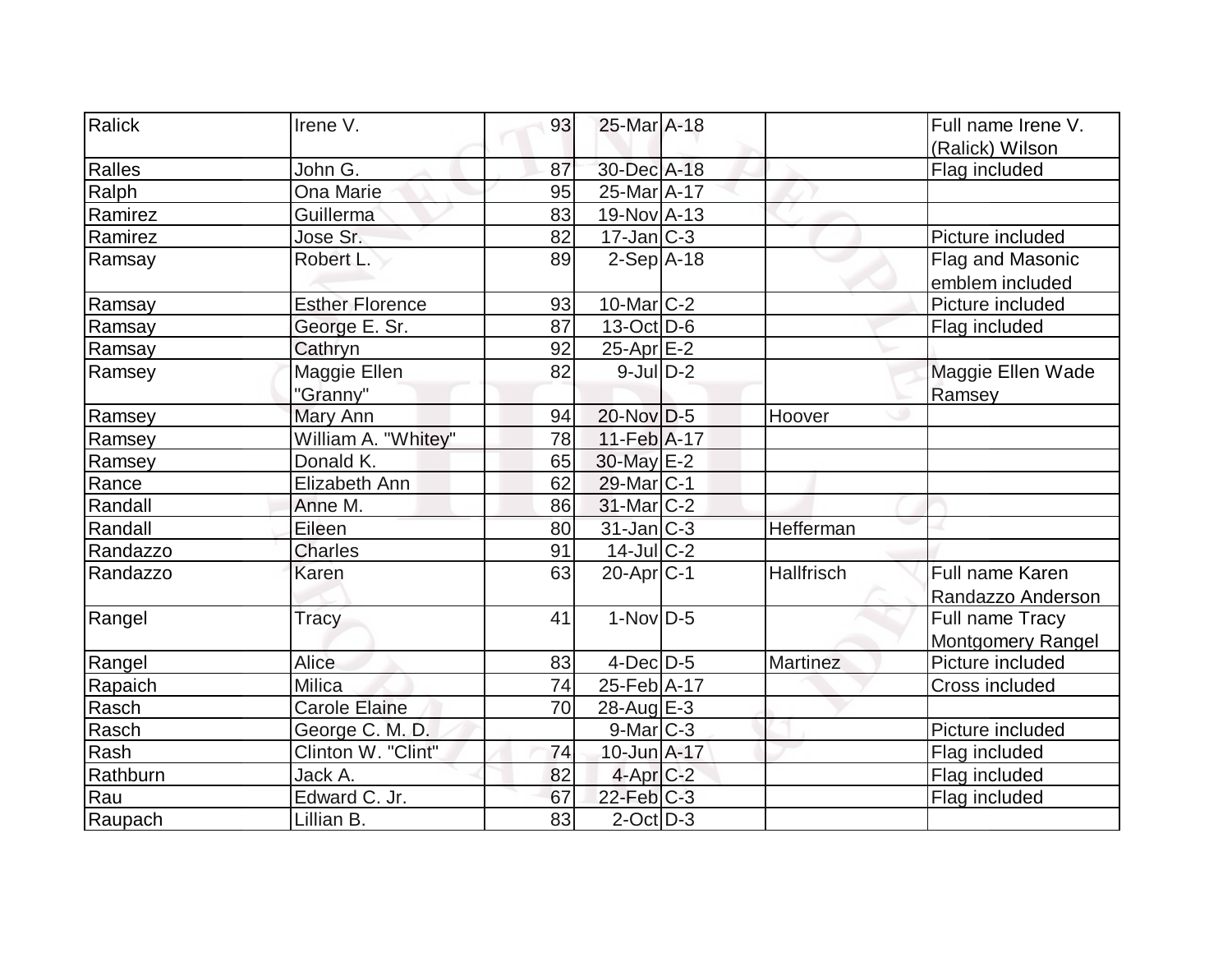| Raven             | Cecelia D.          | 78              | $3$ -Jun $A-17$              | Knautz         |                         |
|-------------------|---------------------|-----------------|------------------------------|----------------|-------------------------|
| Ravesloot         | Doris June          | 75              | 14-Oct A-18                  | Middleton      |                         |
| Rawlins           | Carolyn M.D.        |                 | $2$ -Mar $C-3$               | Mann           |                         |
| Ray               | Mardi L.            | 57              | 27-Oct D-5                   |                |                         |
| Ray               | Daniel Bruce (Dan)  |                 | $8$ -Jul $A$ -16             |                |                         |
| Rayter            | Joseph              | 80              | $24$ -May C-3                |                |                         |
| Razo              | Paula B.            | 72              | 21-Oct A-17                  | <b>Barajas</b> |                         |
| Razumich          | James F.            | 61              | $23$ -Aug C-3                |                |                         |
| Read              | Richard C. "Dick"   | 83              | $17$ -Nov $ D-5 $            |                | Flag included           |
| Reba              | Michael A.          | 82              | $15$ -Dec $D$ -6             |                | Flag included           |
| Rebeck            | Joseph Paul         | 92              | $18$ -Mar $\overline{A}$ -18 |                |                         |
| Recker            | Edith June "Edie"   | 77              | $27$ -Mar $E-3$              |                |                         |
| Redar             | Donna M.            | 66              | $27 - Dec$ E-3               | Mitchell       |                         |
| Redar             | Helen L.            | 93              | $1-Feb$ $E-3$                |                |                         |
| Redden            | Shirley I.          | 75              | $17$ -Jul $C-3$              | Wheeler        | Picture included        |
| Redigonda         | Marie M. "Tootsie"  | 74              | $3-Oct$ D-4                  |                |                         |
| Reed              | <b>Betty Jean</b>   | $\overline{77}$ | $7-Nov D-5$                  | Ball           | Picture included        |
| Reed              | Richard F. "Dick"   | 74              | $30$ -Aug C-3                |                | Picture included        |
| Reed              | <b>Charles Paul</b> | 57              | 15-Jul A-17                  |                |                         |
| Reed              | <b>Mary</b>         | 93              | $2-Feb$ $E-2$                |                |                         |
| Reed              | Raymond M.          | 83              | $28$ -Jun $C-3$              |                |                         |
| Reeder            | Helen E.            | 91              | 23-Dec A-17                  |                | Picture included        |
| Reel              | <b>Russell</b>      | 89              | $30$ -Oct D-4                |                |                         |
| Rees              | Gerald V.           | 82              | $13$ -Dec $D-5$              |                | <b>Flag and Picture</b> |
|                   |                     |                 |                              |                | included                |
| Reese             | Michael             | 40              | $17$ -May C-3                |                |                         |
| Reeves            | John Wayne          | 42              | $27$ -Dec $E-4$              |                |                         |
| <b>Reeves</b>     | <b>Charles Alan</b> | 41              | $14$ -Jun $ C-2 $            |                |                         |
| Reeves-Washington | Joyce Otha          | 64              | $18-Sep$ $E-3$               |                |                         |
| Regenovich        | Eli                 | 91              | $7$ -Oct $A$ -15             |                |                         |
| Regier            | Alvin J.            |                 | $18$ -Jul $E-3$              |                |                         |
| Regnerus          | Eleanor             | 89              | $3$ -Jul $E-2$               | Postma         |                         |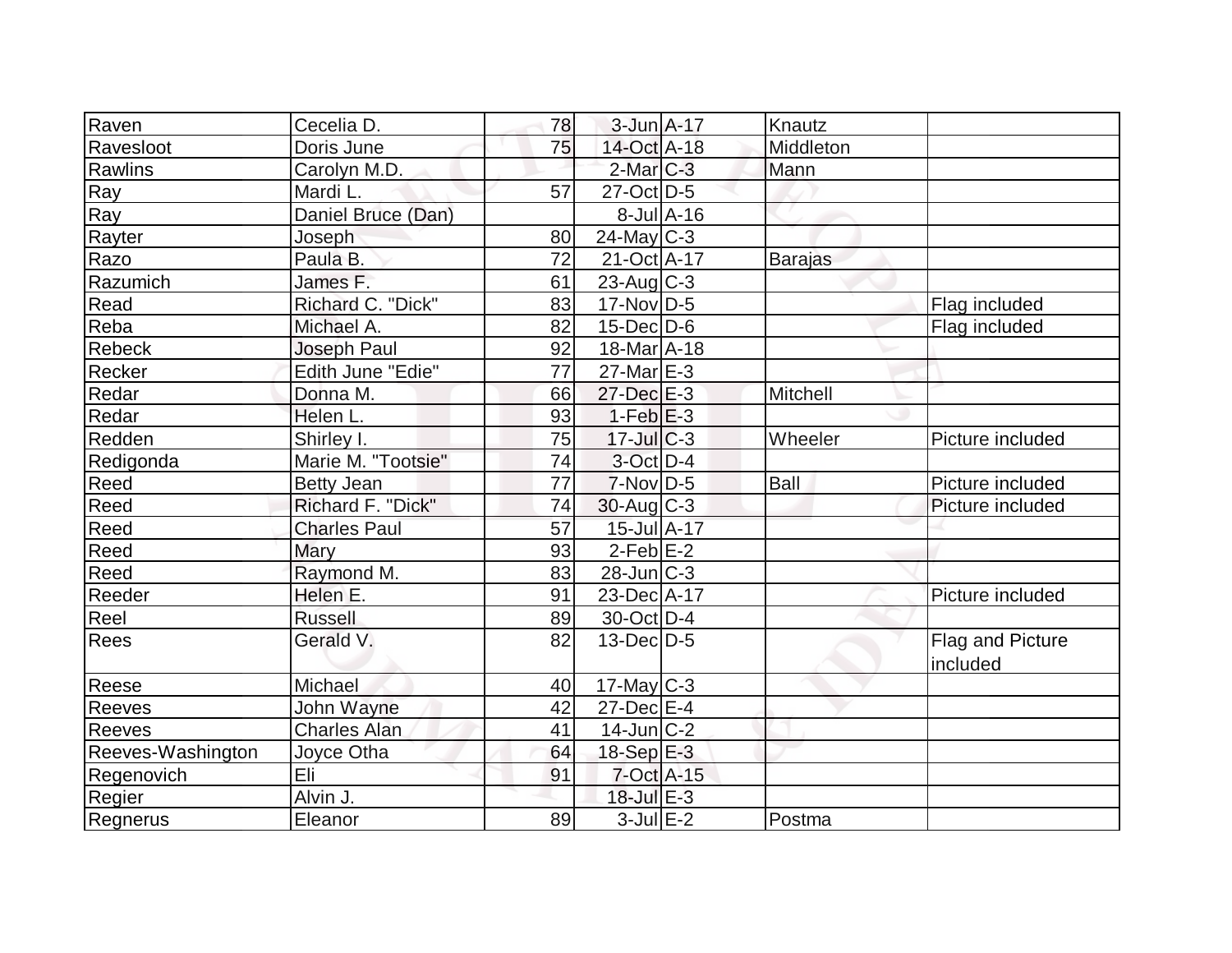| Rehrer          | <b>Neil</b>        | 59 | $15$ -Apr $A$ -17 |         | Picture included        |
|-----------------|--------------------|----|-------------------|---------|-------------------------|
| Reid            | Ruby N.            | 83 | $6$ -May $A$ -17  | Clemens |                         |
| Reid            | William "CB Bill"  | 72 | $20$ -Feb $E-2$   |         |                         |
| Reigalado       | Jose Jesus         | 55 | $7-Feb C-1$       |         | Full name Jose Jesus    |
|                 |                    |    |                   |         | <b>Flores Reigalado</b> |
|                 |                    |    |                   |         |                         |
| Reiger          | <b>Alvin</b>       |    | $18$ -Jul $E-3$   |         | Picture included        |
| Reiling         | Edward W. Jr.      | 55 | $3-Dec A-14$      |         |                         |
| Reinbolt        | Julia M.           | 90 | 10-May $C-2$      | Harvey  |                         |
| Reinhardt       | Anne               | 76 | $30$ -Apr $ C-1 $ |         |                         |
| Reiter          | Esta E.            | 96 | $20$ -JulC-2      |         |                         |
| Relinski        | Winifred           | 88 | $7-Oct$ $A-16$    |         |                         |
| Remijan         | Ann Verna          | 89 | $29$ -Mar $C-3$   | Pozdol  |                         |
| Rempis          | Raymond E.         | 85 | $14$ -Jun $C-2$   |         |                         |
| Remster         | John M. Jr.        |    | $13$ -Jan $ C-2 $ |         |                         |
| Rendak          | Casimer J. "Chuck" | 87 | $25-Sep$ D-4      |         |                         |
| Rende           | Adeline C.         | 87 | $19$ -May C-3     |         |                         |
| Renehan         | Jerome H. Sr.      | 87 | $16$ -Jun $C-2$   |         | Picture included        |
|                 | "Ranny"            |    |                   |         |                         |
| Renner          | Ann                |    | 22-Aug E-2        |         |                         |
| Renstrom        | John M. "Jack"     | 61 | $10$ -Feb $ C-2 $ |         | Picture included        |
| Rentner         | Marjorilee         | 90 | $3$ -Jan $E-3$    | Hampton |                         |
| Repay           | Irene              | 85 | $20$ -Dec $D-4$   | Papesh  |                         |
| Repp            | Paul Lynn          | 62 | $4$ -Dec $D-5$    |         | Picture included        |
| Resetar         | Corrine M.         | 86 | $31$ -Jan D-5     | Mehalso |                         |
| <b>Ress</b>     | Olivia M.          | 87 | $3-Sep D-3$       | Pella   |                         |
| Retzlaff        | Gene               | 73 | $2$ -Dec $A$ -17  |         |                         |
| <b>Rewers</b>   | Ralph R.           | 76 | $6$ -Dec $D$ -6   |         | Flag included           |
| Reyes           | Jose H. Jr.        | 77 | 31-Oct E-2        |         |                         |
| <b>Reyes</b>    | Jose G.            | 58 | $27$ -Feb $E-3$   |         |                         |
| <b>Reynolds</b> | John C.            | 89 | 11-Nov A-17       |         | Flag included           |
| Reynolds        | Robert L.          | 66 | $3$ -Jan $E-3$    |         |                         |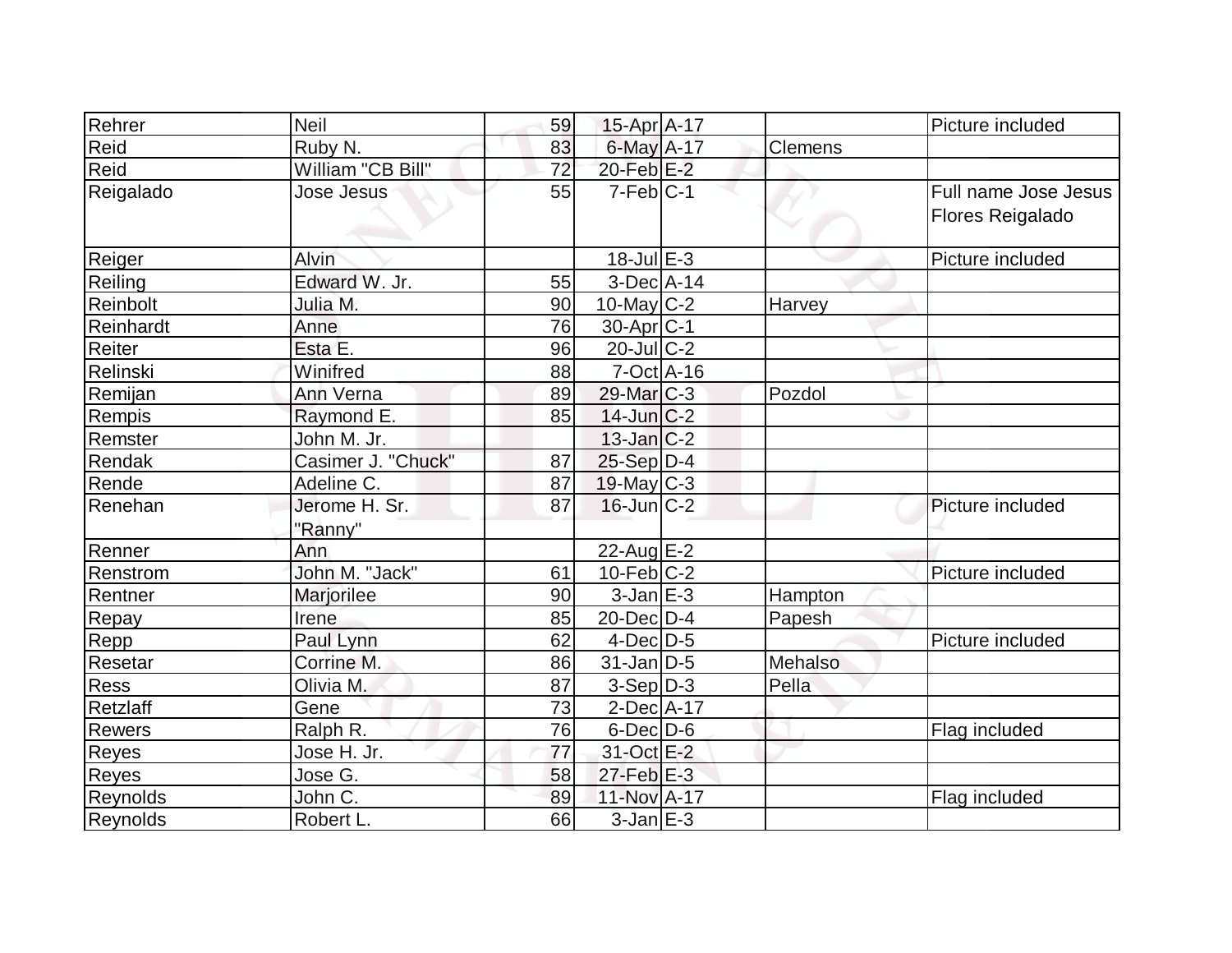| Reynolds           | Allen J.                              | 67         | 3-Jun A-18             |               | Flag included                       |
|--------------------|---------------------------------------|------------|------------------------|---------------|-------------------------------------|
| Reynolds           | Eva                                   | 79         | $4$ -Feb $A$ -17       |               |                                     |
| Rhine              | <b>Pauline Mae</b>                    | 98         | 31-Mar <sub>C</sub> -2 | Collins       |                                     |
| Rhodes             | Sandra Kay                            |            | $10$ -Feb $ C-3 $      |               | Sandra Kay Rhodes<br>(Cunningham)   |
| <b>Rhodes</b>      | <b>Patrick Mc Corkhill</b><br>"Corky" | 71         | $19$ -May $C-3$        |               | Flag included                       |
| Rhoten             | Lois J.                               | 77         | $1-Dec$ $D-5$          |               |                                     |
| Rhymer             | Bronie D.                             | 79         | 16-Mar <sub>C-3</sub>  |               |                                     |
| Ribordy            | <b>Kent Daniel</b>                    | 16         | $20$ -Jun $E-3$        |               | Flag included                       |
| Ricciardi (Piazzi) | Ernest                                | 85         | $30$ -May $E-3$        |               |                                     |
| Rice               | Alvin H.                              | 80         | $27$ -Feb $E$ -3       |               | Flag included                       |
| <b>Rich</b>        | John                                  | 1yr. 2 mo. | $9$ -Mar $C-3$         |               |                                     |
| <b>Richards</b>    | Edgar R.                              | 69         | 23-Sep A-17            |               |                                     |
| Richards           | Mary Helen                            | 65         | 30-Oct D-4             | Chandler      | Picture included                    |
| <b>Richards</b>    | Edgar "Eddie"                         |            | $26-Sep D-5$           |               |                                     |
| Richards           | <b>Margaret Pearl</b>                 | 99         | $12$ -Feb $D-2$        |               |                                     |
| Richardson         | Barbara E.                            | 71         | $6$ -Jun $E-2$         | Justeson      |                                     |
| <b>Richey</b>      | Robert D. Sr.                         | 64         | 14-Oct A-18            |               |                                     |
| Richter            | Harold                                | 82         | $17$ -Jun $A-17$       |               | Star of David included              |
| <b>Rickert</b>     | <b>Barbara</b>                        | 62         | 11-Nov A-17            | Smith         |                                     |
| Rico               | Ricardo "Rick"                        | 54         | $20$ -Feb $E-2$        |               |                                     |
| Ridge              | Burgess D.                            | 89         | $24$ -Apr $E-2$        |               | Flag included                       |
| Ridgell            | Sarah Lee                             | 80         | $31$ -May C-2          |               | Full name Sarah Lee<br>King-Ridgell |
| Riel               | Jeanette M.                           | 46         | $11-Feb$ A-18          | Dvells-Lomeda |                                     |
| Riese              | Amelia "Amy"                          | 86         | 20-Mar E-3             |               |                                     |
| Rieteveld          | <b>Jon Charles</b>                    | 55         | $21$ -Jan $A-17$       |               | Picture included                    |
| Rietman            | <b>Alois</b>                          | 90         | $7 - Apr$ $C-2$        |               |                                     |
| <b>Rietveld</b>    | Dorothy Jane                          | 74         | $15-Sep C-2$           | Kamstra       |                                     |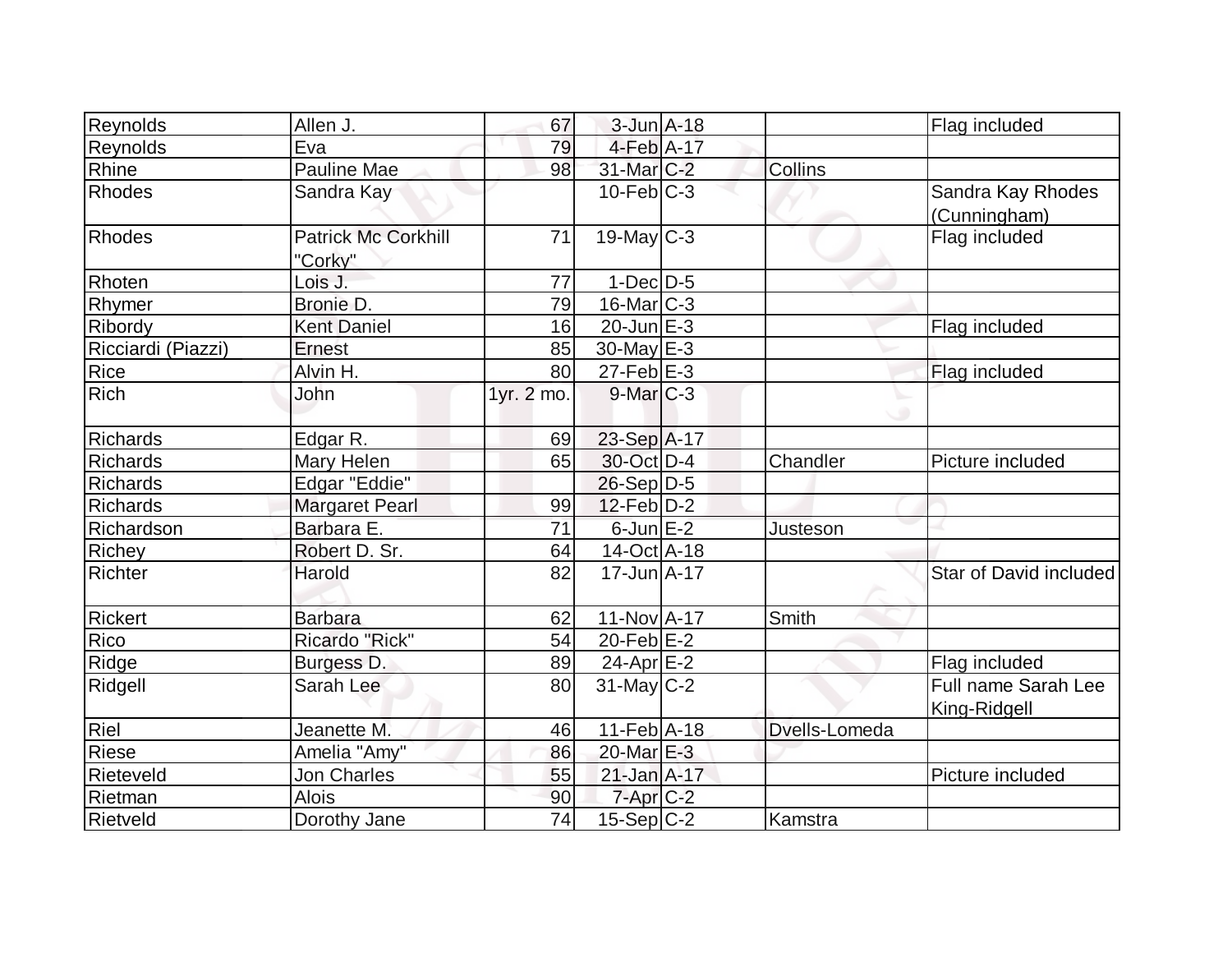| Riffer        | Howard              | 80           | $18$ -May C-3         |           | Star of David included |
|---------------|---------------------|--------------|-----------------------|-----------|------------------------|
| Rigg          | Byron D.            | 87           | $27$ -Apr $C-2$       |           |                        |
| Rigg          | Ida F.              | 94           | $2$ -Jan $E-2$        |           |                        |
| <b>Riggs</b>  | Milton R. "Charlie" | 67           | $4$ -Jun $C-2$        |           | Flag included          |
| <b>Riley</b>  | Kandon Allen        | 11<br>months | $20$ -Mar $E-3$       |           | Picture included       |
| <b>Riley</b>  | Betty L.            | 78           | $31$ -Mar $ C-2 $     |           |                        |
| Riley         | Marsha Ann          | 47           | $12$ -Jun $C-2$       |           | Picture included       |
| Riley         | Earl N.             |              | $20$ -Oct D-4         |           |                        |
| Rincon        | Rosalio             | 28           | $27-Sep D-5$          |           |                        |
| Rineheart     | Benjamin J. "Ben"   | 72           | $21$ -Mar $ C-3 $     |           |                        |
| Riner         | Donald R.           | 66           | $4$ -Aug C-2          |           | Flag included          |
| Ring          | Everett             | 93           | $23$ -Apr $D-2$       |           | Cross included         |
| Rinker        | Joan Caroline       | 81           | $30$ -Jan $E-2$       | Westphal  |                        |
| Rios          | Julio Jr.           | 18           | $7 - Aug$ E-3         |           | Picture included       |
| <b>Ripley</b> | James R. "Rip"      | 58           | 21-Oct A-17           |           | Cross included         |
| Riseberg      | Arlene Joan         | 67           | $24$ -Aug C-2         |           |                        |
| Ritchie       | Marian              | 85           | 4-Nov A-17            | Erickson  |                        |
| Ritenour      | James C.            | 72           | $2$ -Oct $D-3$        |           | Flag included          |
| Ritter        | William "Harry"     | 85           | $14$ -Dec $ C-3 $     |           | Flag included          |
| Rivera        | Joseph              | 74           | 16-Dec A-17           |           |                        |
| Rivera        | Fortunato "Harry"   | 52           | $25$ -Jan $ C-3 $     |           |                        |
| Rivera        | <b>Berta</b>        | 80           | $29$ -Jun $ C-1$      |           |                        |
| Rivera        | Luz Maria           | 60           | $15$ -Oct A-16        |           | Flag included          |
| <b>Rivich</b> | Mary P.             | 89           | $7$ -May $C$ -2       | Szirovecz |                        |
| Rizzo         | Dorothy Mae         | 70           | $13$ -Mar $E-2$       |           |                        |
| Roach         | Pamela L.           | 51           | $7-Feb$ $C-2$         |           |                        |
| Roach         | Mary Jane           | 89           | 11-Sep $E-2$          |           |                        |
| Roach         | Harry J.            | 90           | 20-Apr <sub>C-3</sub> |           |                        |
| Roaden        | Terry L.            | 60           | 22-May E-2            |           |                        |
| <b>Robert</b> | Syliva S.           | 81           | 18-Sep E-1            |           |                        |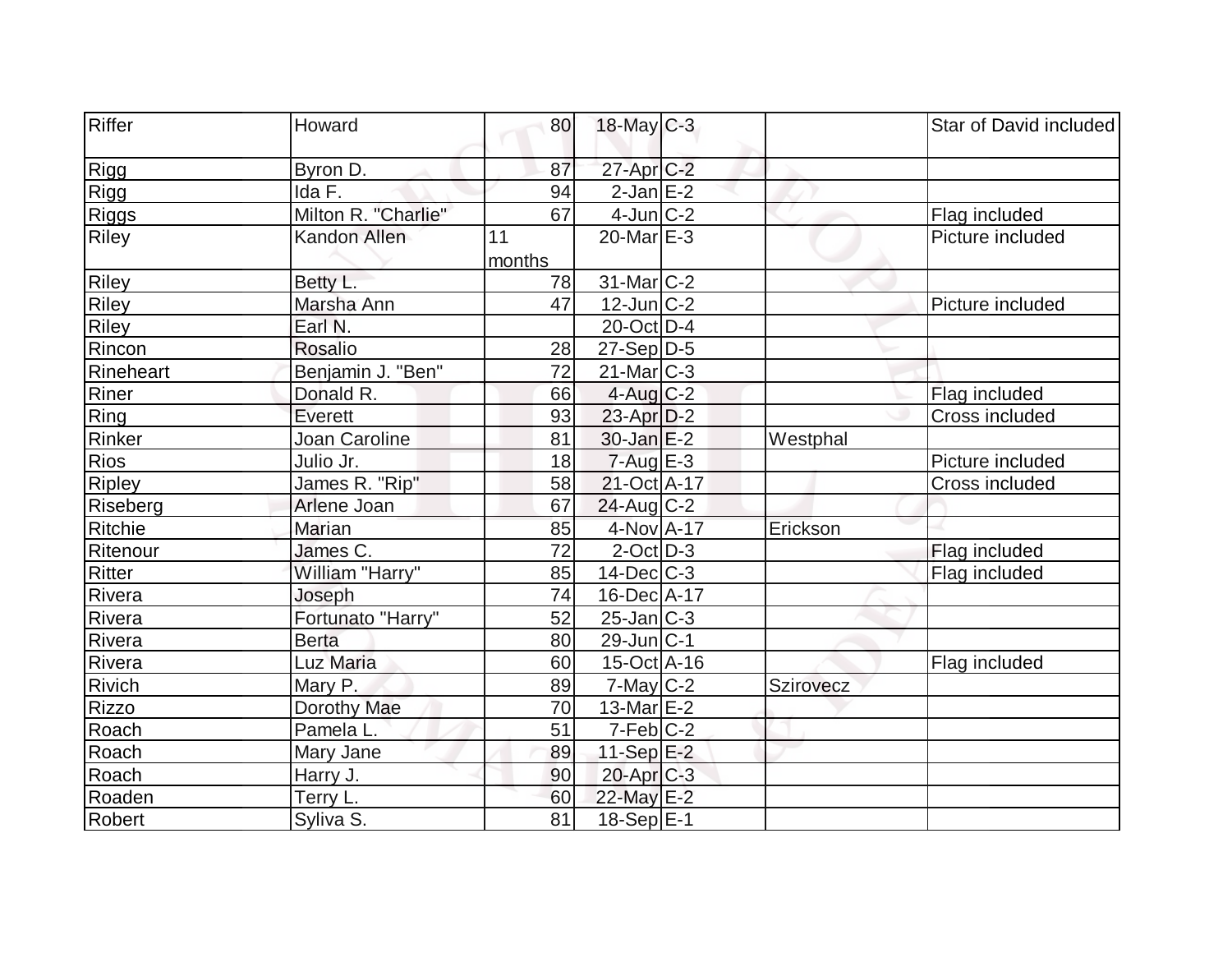| Roberts        |                       |    |                   |                |                        |
|----------------|-----------------------|----|-------------------|----------------|------------------------|
|                | <b>Charles Frank</b>  | 88 | 10-May $C-2$      |                | Picture included       |
| <b>Roberts</b> | Randal S. Sr. "Randy" | 54 | 28-Oct A-17       |                |                        |
| <b>Roberts</b> | Cyntia C. "Polly"     | 76 | $20-Sep$ $E-7$    |                |                        |
| Roberts        | <b>Kristin Marie</b>  | 28 | $24$ -Nov $ D-6$  |                |                        |
| <b>Roberts</b> | Jessica H.            | 36 | $19$ -Dec $ D-3 $ |                |                        |
| <b>Roberts</b> | Leila                 | 77 | $17$ -Jun $A$ -17 |                |                        |
| <b>Roberts</b> | Linda                 | 54 | 24-Sep A-14       |                |                        |
| Roberts        | Mildred B.            | 69 | $2$ -Mar $C-3$    |                |                        |
| Robertson      | Emily                 |    | $19$ -Apr $ C-2 $ |                |                        |
| Robertson      | Patricia J.           | 83 | $25$ -May C-1     | <b>McCloud</b> |                        |
| Robertson      | <b>Grace Emily</b>    | 88 | $27$ -Mar $E-2$   | Gardner        | Picture included       |
| Robertson      | Bill                  |    | $19$ -Apr $C-2$   |                |                        |
| Robin          | Wima                  | 81 | $13$ -Jun $E-2$   |                |                        |
| Robinson       | Noah W. "Robbie"      | 77 | $7-Nov D-6$       |                | Flag included          |
| Robinson       | Phyllis               | 66 | $1-Oct$ A-13      | Gamble         |                        |
| Robinson       | Gennell               | 60 | $15$ -Nov $ D-7 $ |                |                        |
| Robinson       | Mildred E.            | 94 | $14$ -Mar $E-3$   | Menne          | Full name Mildred E.   |
|                |                       |    |                   |                | <b>Splant Robinson</b> |
| Robinson       | Samme Joann           |    | $12$ -Mar $ C-2 $ |                |                        |
| Robinson       | Geneva M. "Jenny"     | 79 | $12$ -Dec $E-4$   |                |                        |
| <b>Robles</b>  | Velva J.              | 67 | $21$ -Mar $C-3$   |                |                        |
| Robley         | Roye W.               |    | 20-Dec D-4        |                |                        |
| Roden          | Richard R.            | 79 | $18$ -Jan $ C-3 $ |                | Flag included          |
| Roderick       | Rebecca Jill          | 61 | $16$ -Jun $ C-2 $ |                |                        |
| Rodgers        | Rodney Edgar          | 48 | $20$ -Jan $ C-1 $ |                |                        |
| Rodgers        | Douglas               | 81 | $6-Nov$ D-4       |                |                        |
| Rodgers        | Garland               | 87 | $3-Sep D-2$       |                | Flag included          |
| Rodriguez      | Emiliano T. "Pachuco" | 78 | $17-Sep C-1$      |                |                        |
| Rodriguez      | Eugene                |    | $4$ -Oct $D-4$    |                |                        |
| Rodriguez      | Patricia Ann          | 59 | $20$ -Dec $D-4$   | Jagielski      |                        |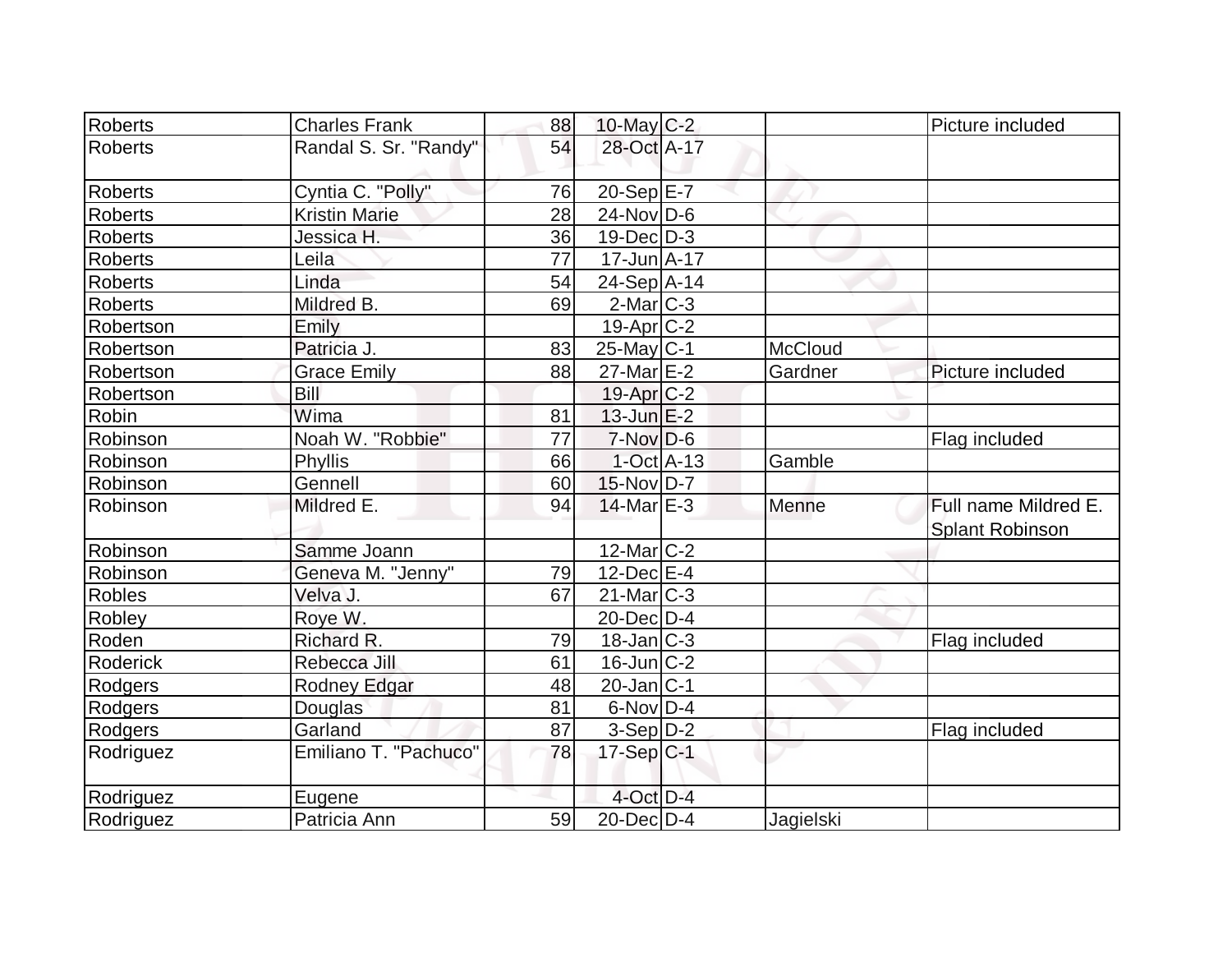| Rodriguez     | Faustino "Tino"       | 70              | $29-Sep D-4$      |             |                      |
|---------------|-----------------------|-----------------|-------------------|-------------|----------------------|
| Rodriguez     | Carmela               | 77              | 18-Dec D-5        |             |                      |
| Rodriguez     | Maria                 | $\overline{74}$ | $2$ -Nov $C-2$    |             | Full name Maria Pena |
|               |                       |                 |                   |             | Rodriguez            |
| Rodriguez     | Ramona "Moncha"       |                 | $8-Aug$ $E-3$     |             | Picture included     |
| Rodriquez     | Manuel M.             | 83              | $23$ -Jan $E-2$   |             | Picture included     |
| Roeske        | Carl R.               | 82              | $29$ -Mar $C-3$   |             |                      |
| Rogalski      | Stanley J.            | 88              | $22$ -Jan $ C-2 $ |             | Flag included        |
| Rogan         | Alberta R.            | 73              | $10$ -Jan $E-2$   |             |                      |
| Rogers        | Rodney Edgar          | 48              | $21$ -Jan $A$ -17 |             |                      |
| Rogers        | <b>David Delane</b>   | 79              | $20$ -Jun $E-3$   |             |                      |
| Rogers        | Mary T.               | 46              | $2$ -Dec $A$ -17  |             |                      |
| Rogers        | Stephen R.            | 60              | $5-Sep$ $E-2$     |             | Flag included        |
| Rogers        | <b>William David</b>  | 73              | $2$ -Jan $E-2$    |             |                      |
| Rogers        | Eugene                | 79              | $22$ -Feb $ C-3 $ |             | Flag included        |
| Rogers        | Kenneth               | 51              | 10-May C-3        |             |                      |
| Rogers        | Alvin L. "Al"         | 87              | $24$ -JulC-2      |             | Flag and K of C      |
|               |                       |                 |                   |             | emblem included      |
| <b>Rogers</b> | Anthony "Tony"        | 63              | $21$ -Jan $A-17$  |             |                      |
| Rogers        | John M.               | 58              | $7-Nov D-5$       |             |                      |
| Rogowski      | John B.               | 81              | $30$ -JulC-2      |             |                      |
| Rohrich       | Andrew Jr.            | 69              | $2-Apr D-3$       |             |                      |
| Romac         | Marjorie S.           | 81              | $7$ -Dec $ C-1 $  |             |                      |
| Romanak       | <b>Marie</b>          |                 | $28$ -Aug $E-3$   |             |                      |
| Romanak       | Mark S.               | 56              | $12$ -Jan $ C-2 $ |             |                      |
| Romania       | Glenn A.              | 42              | $1-Sep C-1$       |             |                      |
| Romano        | Phyllis M.            |                 | $15$ -Nov $A$ -18 | Sobczak     |                      |
| Romans        | <b>Clarice Eileen</b> | 80              | $27$ -Dec $E-4$   | Little      |                      |
| Romo          | Robert "Bo"           | 38              | 5-Aug A-19        |             | Picture included     |
| Ronciak       | Christine             | 87              | 28-Jan A-18       | Ciszczon    |                      |
| Ronzani       | Patricia A.           | 89              | $11$ -Jun $C-2$   | Antonopulos |                      |
| Rooksby       | Lon L., Dr., D.D.S.   | 71              | $9$ -Jul $D-2$    |             |                      |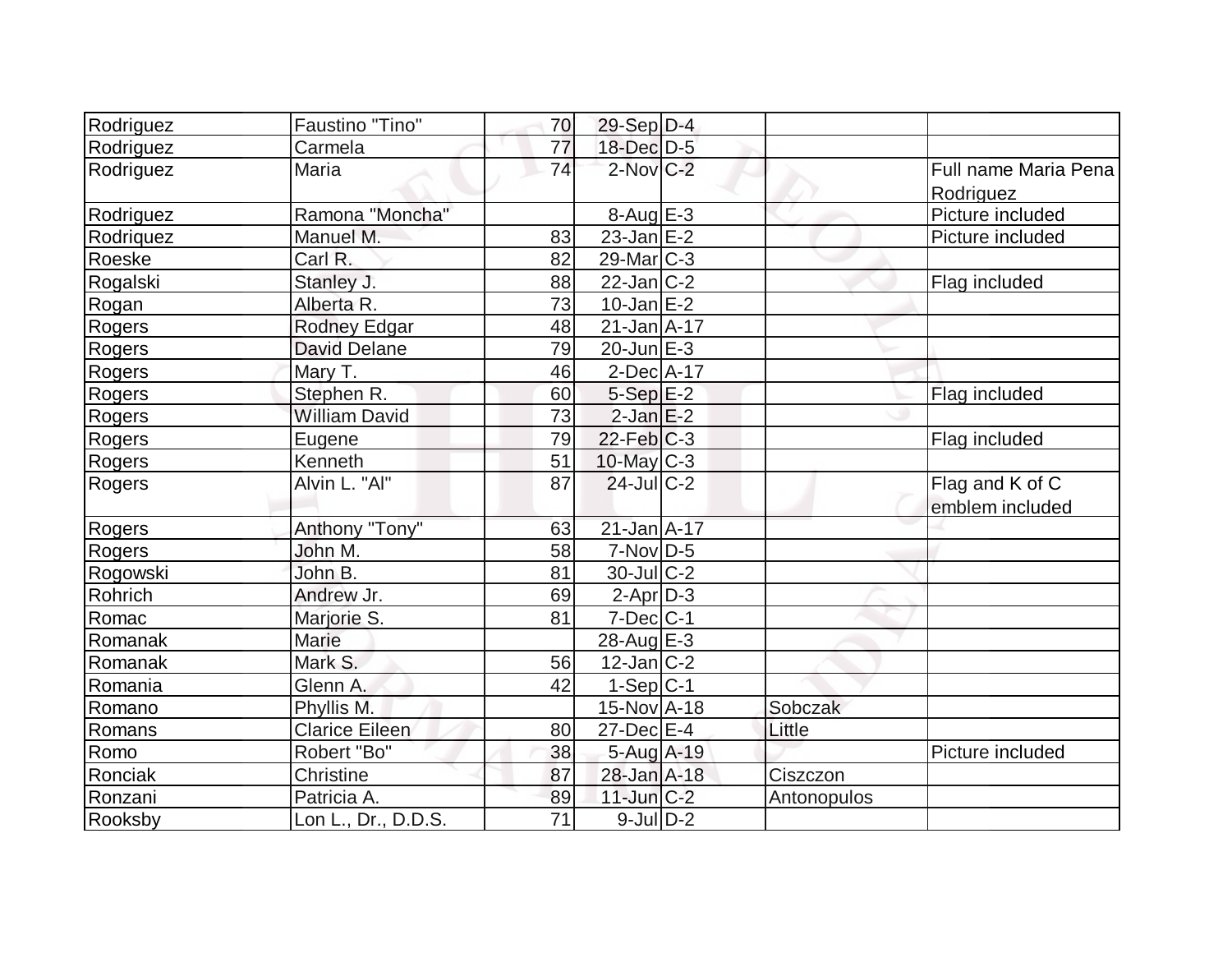| Roper     | Jarvis H.           | 84 | 22-Nov A-18            |               |                                                     |
|-----------|---------------------|----|------------------------|---------------|-----------------------------------------------------|
| Roquet    | Jacob A. Jr.        | 80 | $13$ -Feb $E-3$        |               | Flag and Picture<br>included                        |
| Rosas     | Carmen R.           | 83 | $3$ -Jan $E-3$         |               |                                                     |
| Rose      | Arnold M.           | 86 | $14$ -JulC-2           |               | Flag included                                       |
| Rose      | Marian Elizabeth    | 66 | $1-Feb$ $E-3$          |               |                                                     |
| Rose      | Mary Jean           | 75 | $9$ -Jun $C-2$         | Mittal        |                                                     |
| Rosenau   | Clara E.            | 70 | $21-Nov$ $E-2$         |               |                                                     |
| Rosenbaum | Gladys              | 86 | $22$ -Dec $D-4$        | Radke         |                                                     |
| Rosenberg | Charlotte (Rose)    |    | $10$ -Oct $D-3$        |               |                                                     |
| Rosevear  | Henry J. M.D.       | 91 | $17$ -Apr $E-2$        |               |                                                     |
| Rosevear  | <b>Helen Rae</b>    | 89 | $5-Sep$ $E-2$          | Elledge       |                                                     |
| Rosinski  | Agatha "Gay"        | 88 | $14$ -May $D-3$        | Celenica      |                                                     |
| Ross      | Marcella Jean       | 77 | 15-Apr A-17            |               |                                                     |
| Ross      | <b>Mary Frances</b> | 88 | $23$ -Jan $E-2$        |               |                                                     |
| Rosser    | Clyde E.            | 87 | 29-Oct A-14            |               | Flag included                                       |
| Rossi     | Anthony D.          | 77 | $25$ -Oct D-5          |               | Flag included                                       |
| Rossiter  | Nancy L.            | 69 | $14-Sep C-1$           |               |                                                     |
| Roswalka  | Arlene L.           | 67 | 10-Jun A-17            | Lucas         |                                                     |
| Roth      | Clara W.            | 90 | $10$ -Jun $A$ -17      |               |                                                     |
| Rothacker | Marjorie J. "Marge" | 85 | $28$ -Apr $C-2$        |               |                                                     |
| Rothe     | Rose                | 73 | $4$ -May $E-1$         | <b>Bokoki</b> | Full name Jean<br><b>Wimmer Rothe Rose</b>          |
| Rothe     | <b>Jean Rose</b>    | 73 | $4$ -May $E-1$         | <b>Bodoki</b> | Full name Jean<br>"Wimmer" Rothe<br>Rose Bokodi     |
| Rotolo    | Dorothy M. Lee      | 84 | 31-Mar <sub>IC-1</sub> |               | Full name Dorothy M.<br>Lee (Rotolo)<br>(Demkovich) |
| Rottier   | John D.             | 74 | 26-Jan E-3             |               | Flag included                                       |
| Rowland   | <b>Diane</b>        | 57 | $30$ -Jan $E-3$        | <b>Bobo</b>   |                                                     |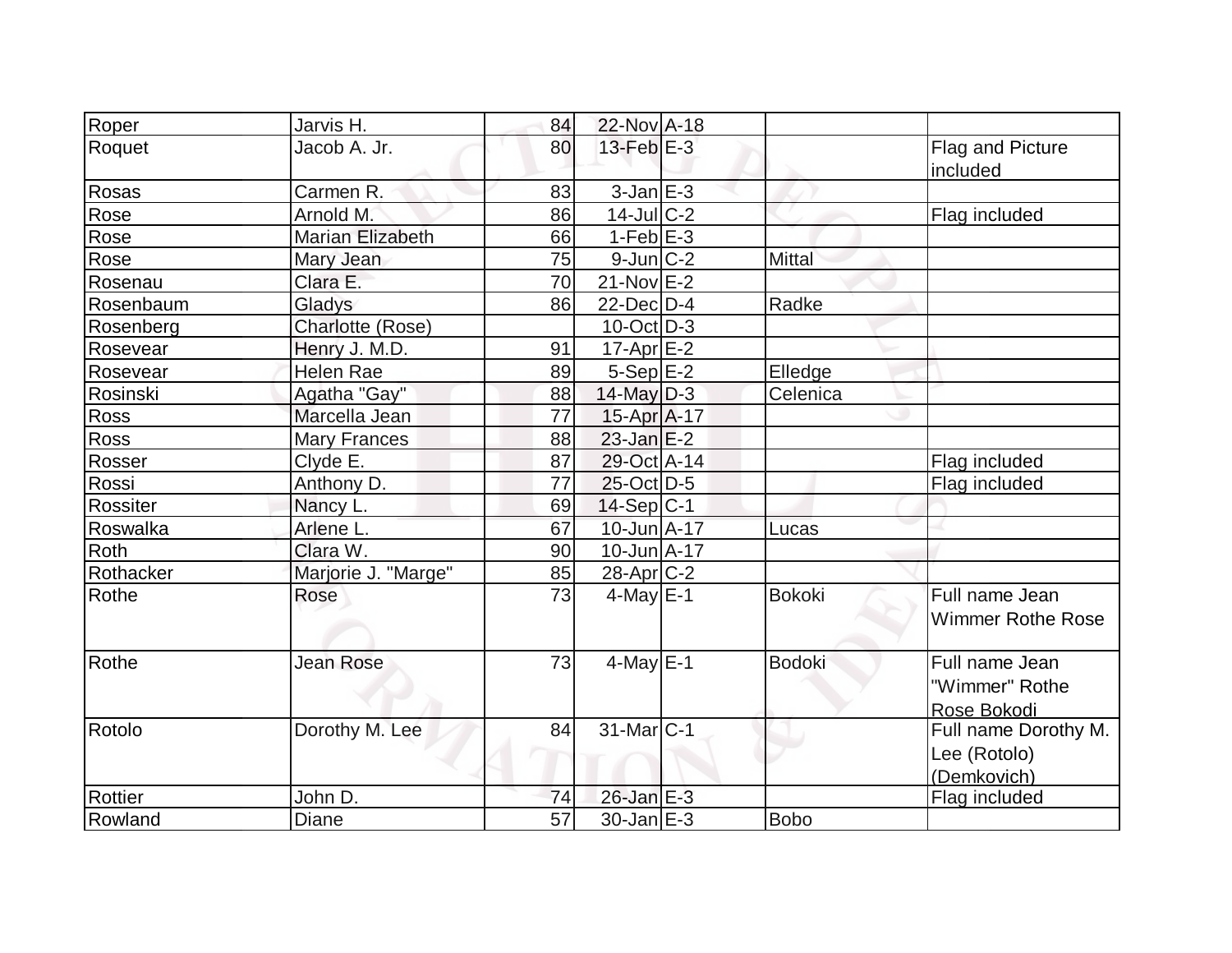| Royce           | Juanita J.           | 89 | 28-Apr C-3         |                |                              |
|-----------------|----------------------|----|--------------------|----------------|------------------------------|
| Royer           | Don Edward           | 87 | 26-Jun C-2         |                | Flag and Picture<br>included |
| Rozzos          | Katherine            | 82 | $4$ -Apr $C-2$     |                |                              |
| Rozzos          | James A. Sr.         | 86 | $5-Sep$ E-3        |                | Flag included                |
| Rubino          | Robert R.            | 69 | 18-Oct D-6         |                | Flag included                |
| Ruble           | Charles B.           | 74 | $31$ -Jan $ C-3 $  |                | Flag and Picture<br>included |
| <b>Ruby</b>     | <b>Manphine Lee</b>  | 76 | $8-Feb$ C-2        |                |                              |
| <b>Ruch</b>     | Kimberly Jo          |    | $29$ -AugD-4       | Madura         |                              |
| Ruckman         | <b>Walter Paul</b>   | 71 | $28 - Jan$ A-18    |                |                              |
| <b>Rudasics</b> | Betty Jean (Lynn)    |    | 17-Dec A-14        |                |                              |
| Rudnick         | Anne                 | 76 | $23$ -Jan E-2      | Smith          |                              |
| Rue             | James A. III "Ducky" | 80 | $3$ -Jun $A$ -18   |                |                              |
| Ruehl           | Dora I.              | 88 | $4$ -Dec $D-5$     | <b>Roberts</b> |                              |
| <b>Rueth</b>    | Barbara A.           | 53 | 18-Oct D-7         | Vanes          |                              |
| Ruff            | Nathaniel "Ned"      | 64 | $2$ -Jan $E-2$     |                | Star of David included       |
| <b>Ruhs</b>     | Janet A.             | 65 | $4$ -Dec $D-5$     |                |                              |
| Ruiter          | Dorothy "Dottie"     | 80 | $25$ -Aug C-2      |                |                              |
| Ruiz            | Helen M.             |    | $8 - Apr$ $A - 18$ |                |                              |
| Rukavina        | Emil "Rocky"         | 87 | 18-Aug C-2         |                |                              |
| <b>Ruley</b>    | Carl Dorsey Sr.      | 85 | $11$ -Jan $ C-3 $  |                |                              |
| <b>Ruley</b>    | Carl Sr.             | 85 | $12$ -Jan $ C-2 $  |                |                              |
| Rumbut          | Katherine C.         | 97 | 22-Aug $E-2$       | Enocksen       |                              |
| Runyan          | David L. Sr.         | 75 | $11-Nov2 - 17$     |                |                              |
| <b>Rusak</b>    | Mary                 | 87 | $1-Jan$ C-2        |                |                              |
| Rusbasan        | Andrew R.            | 93 | $25$ -Apr $E-2$    |                | K of C emblem<br>included    |
| Rush            | Paul                 | 92 | 28-Dec D-6         |                | Picture included             |
| <b>Rush</b>     | Helen P.             | 67 | 12-Sep E-2         |                |                              |
| Rush            | Ronald Lee "Ron"     | 80 | $26$ -JulC-2       |                | Picture included             |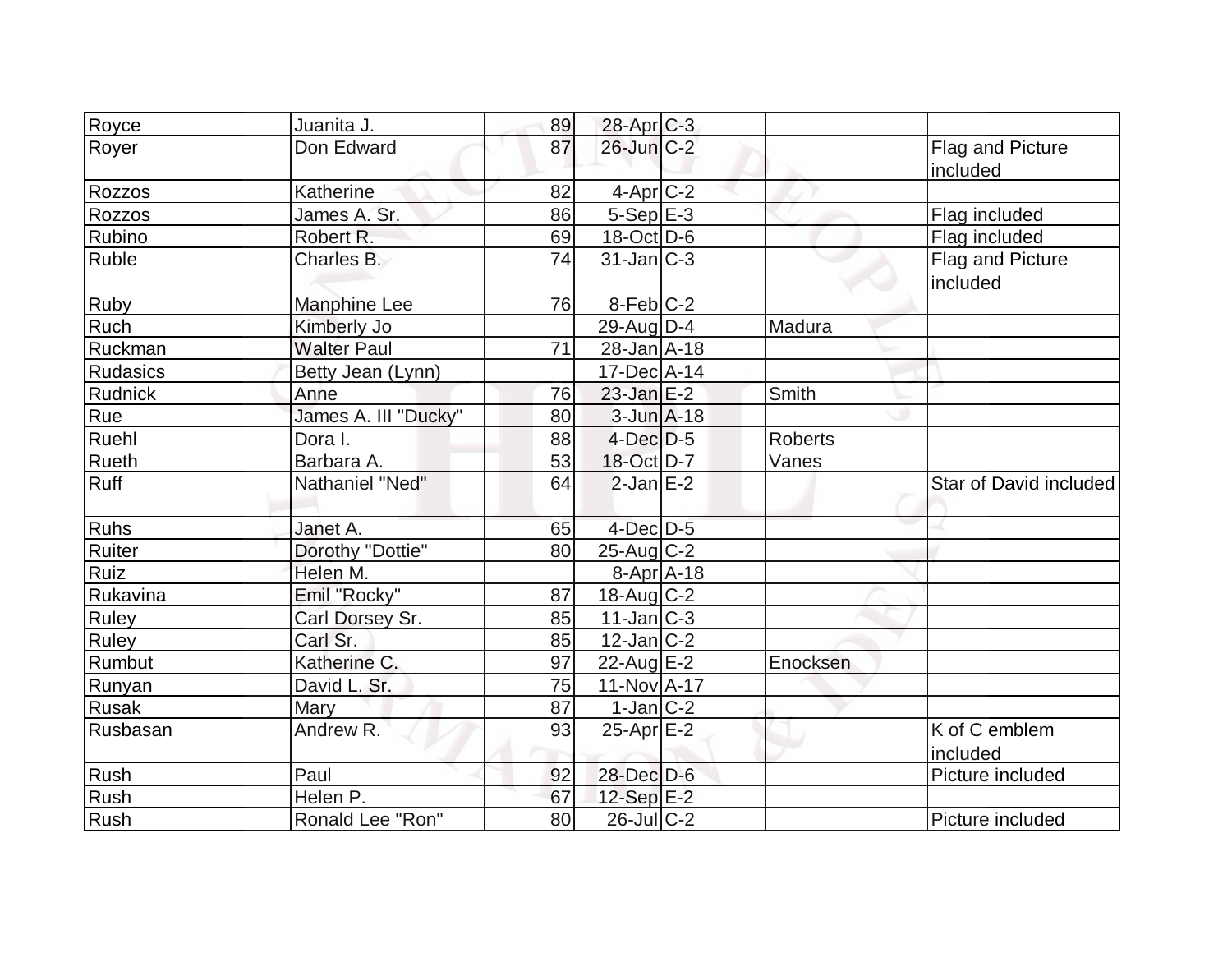| Rush            | Gavin Eugene          | infant | 8-Nov D-6             |                  | Angel included                                     |
|-----------------|-----------------------|--------|-----------------------|------------------|----------------------------------------------------|
| Rusiniak        | Alice                 | 76     | 25-May C-1            |                  |                                                    |
| Rusnik          | Sally                 | 90     | 24-Apr E-2            | <b>Nester</b>    |                                                    |
| Russell         | Kathryn E.            | 84     | $1-Aug$ E-2           | Jones            |                                                    |
| Russell         | Eilene                | 74     | $8$ -Jun $E-2$        |                  | <b>Full name Eilene</b><br><b>Russell Springer</b> |
| Russell         | <b>Lillian Mae</b>    | 87     | $28$ -Aug E-3         |                  | Picture included                                   |
| Russell         | David A.              | 61     | $20$ -Jan $ C-2 $     |                  |                                                    |
| <b>Russell</b>  | <b>Audrey Ann</b>     | 68     | $17$ -Feb $E-2$       | Kolanowski       |                                                    |
| Russell         | <b>Sharon Theresa</b> | 48     | $26$ -JulC-3          |                  |                                                    |
| Ruthenbeck      | John J.               | 35     | $4$ -Aug C-2          |                  |                                                    |
| Rutherford      | Archie                | 85     | $10$ -Dec $ A-14$     |                  |                                                    |
| Rutherford      | Veronica Ann          |        | $10$ -Aug $C-2$       | Nelson           |                                                    |
| <b>Rutledge</b> | <b>Barney</b>         | 75     | $13$ -Jul $C-2$       |                  |                                                    |
| Rutz            | <b>Ralph Theodore</b> | 82     | $2-Apr$ $D-3$         |                  |                                                    |
| Ryan            | Thomas J.             | 64     | $16$ -Jan $E-2$       |                  |                                                    |
| Ryan            | William A. Sr.        | 69     | $27$ -Mar $E-3$       |                  |                                                    |
| Rybicki         | Bernice C.            | 86     | $16$ -Aug $C-3$       |                  |                                                    |
| Rykovich        | Kathryn "Kay"         | 85     | $4-Sep$ E-2           | Krasevac         |                                                    |
| Rymarowicz      | Norma Jean            | 74     | $30$ -Mar $ C-2 $     | <b>Broderick</b> |                                                    |
| <b>Rys</b>      | Eugene F.             | 69     | $19$ -Feb $ D-3$      |                  | Flag included                                      |
| Ryzewski        | Jerome L. Sr.         | 73     | $15$ -Feb $ C-3 $     |                  | Flag included                                      |
| Saager          | Robert R. "Bob"       | 81     | $17$ -Jul $C-3$       |                  |                                                    |
| <b>Sabik</b>    | Ann                   | 89     | $11-Mar2 - 17$        |                  |                                                    |
| Sabinske        | Irene                 | 100    | 29-Oct A-14           | Mikulaj          |                                                    |
| Sablich         | Julia                 | 93     | $1-Feb$ $D-6$         | Mlachak          |                                                    |
| Sabo            | Terry L.              | 54     | $23$ -Apr $D-2$       |                  |                                                    |
| Saboff          | George                | 90     | $28$ -Jul $C-2$       |                  | Flag and Picture<br>included                       |
| Sacco           | Leonard J. Sr.        | 68     | 26-Mar <sub>C-2</sub> |                  |                                                    |
| Saccomando      | Sue                   | 92     | 23-Nov D-5            | <b>DiLoreto</b>  |                                                    |
| Sackman         | Helen                 | 83     | 24-Jun A-18           | Nordahl          |                                                    |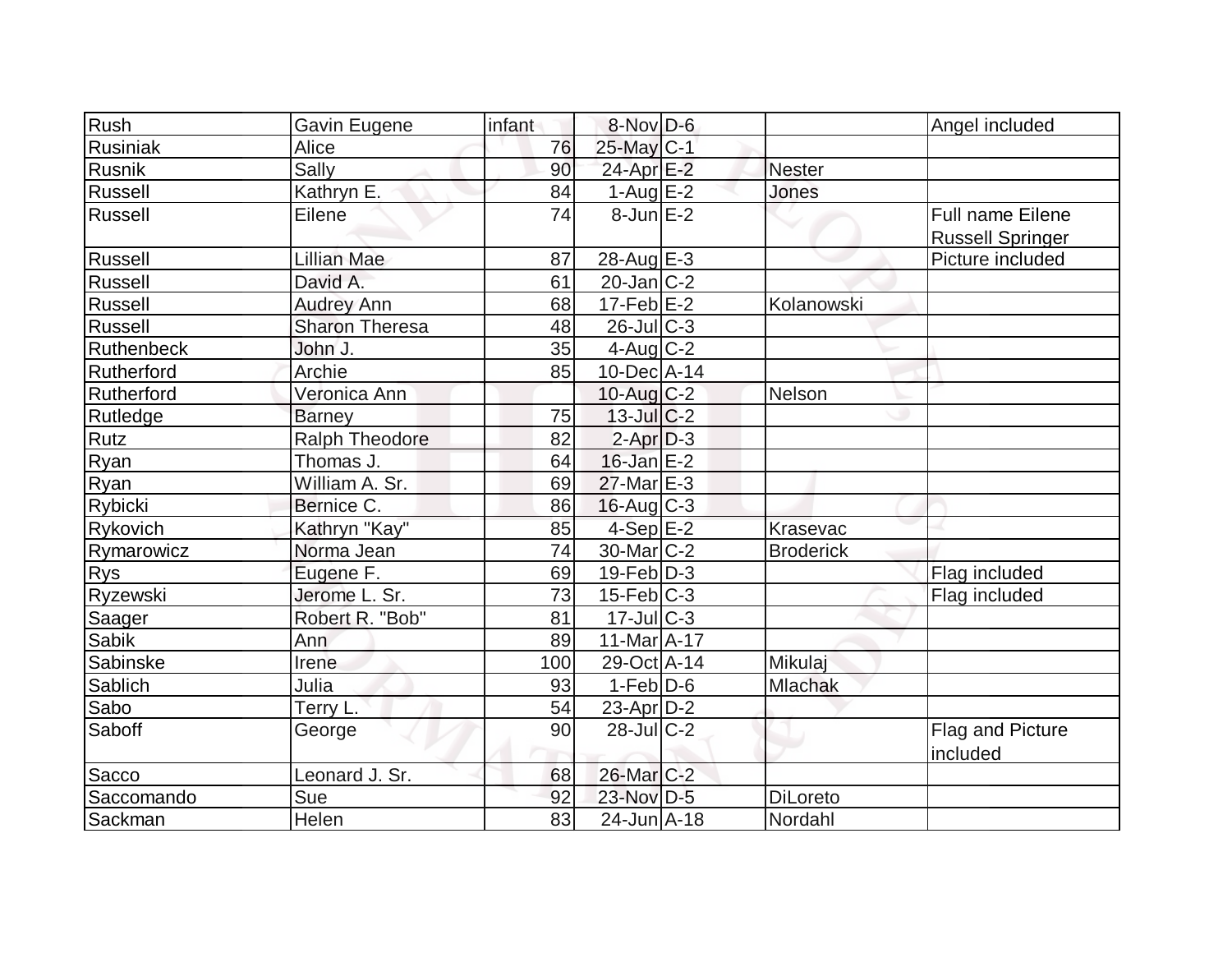| <b>Sacks</b>     | Eunice "Betty"        | 86     | 28-May C-1        |              | Full name Eunice     |
|------------------|-----------------------|--------|-------------------|--------------|----------------------|
|                  |                       |        |                   |              | <b>Sacks Holt</b>    |
| Sadauskas        | Paul J.               | 69     | 11-Mar A-17       |              | Flag included        |
| Saddler          | Anne M.               | 94     | $14-Oct$ A-18     |              |                      |
| Sadelack         | Karen                 | 63     | $4$ -Jan $ C-2 $  | Council      | Full name Karen      |
|                  |                       |        |                   |              | Council-Sadelack     |
| Sadler           | Marian L.             | 75     | $24$ -May C-3     | Farmer       |                      |
| Sadler           | Paul H.               | 87     | $6-Sep C-2$       |              | Flag included        |
| Sadoff           | George                | 90     | 29-Jul A-17       |              | Flag included        |
| Sadowski         | George J.             | 68     | 25-Feb A-17       |              | Flag included        |
| Sager            | John F.               | 62     | 15-Aug $E-3$      |              |                      |
| Sajdyk           | Leon "Lee"            | 63     | $1-Feb$ $E-3$     |              | Picture included     |
| <b>Sakelaris</b> | Helen A.              | 76     | $6$ -Jul $C$ -2   |              |                      |
| Salain           | Judith L.             | 65     | $20$ -Apr $C-3$   | Wells        | Full name Judith L.  |
|                  |                       |        |                   |              | Salain (Dobrowolski) |
|                  |                       |        |                   |              |                      |
| <b>Salatas</b>   | Sam                   | 92     | $5$ -Dec $E-3$    |              |                      |
| Salaz            | <b>Michael Manuel</b> | 85     | $22$ -Jan $ C-2 $ |              | Flag included        |
| Salerno          | Richard P.            | 81     | 27-Oct D-5        |              |                      |
| Salihar          | Esther M.             | 80     | $9$ -Mar $ C-3 $  | Krajewski    |                      |
| Salinas          | Henry T.              | 43     | 28-Aug $E-3$      |              |                      |
| Salinas          | Louis Rudolph Jr.     | Infant | $7 - Aug$ $E-3$   |              |                      |
| Salinas          | <b>Angel Graciela</b> | Infant | $7 - Aug$ E-3     |              |                      |
| <b>Salinas</b>   | Margarita "Quina"     | 79     | $14$ -Mar $E-3$   |              |                      |
| Salka            | William M.            | 79     | $28$ -Jul $C-2$   |              | Flag included        |
| Sallee           | Phyllis "Dolly"       | 78     | $24$ -Nov D-6     |              |                      |
| Salmi            | William A.            | 96     | $24$ -Nov D-6     |              |                      |
| <b>Salus</b>     | Patricia              | 62     | $29$ -May C-2     | <b>Bauer</b> |                      |
| Salus            | Timothy L.            | 47     | $2$ -Jan $E-3$    |              |                      |
| Salzman          | Alice Ann             | 61     | $26-Sep D-5$      |              |                      |
| Samardzija       | Gojko "Gordon"        | 91     | $9$ -Mar $C-3$    |              | Cross included       |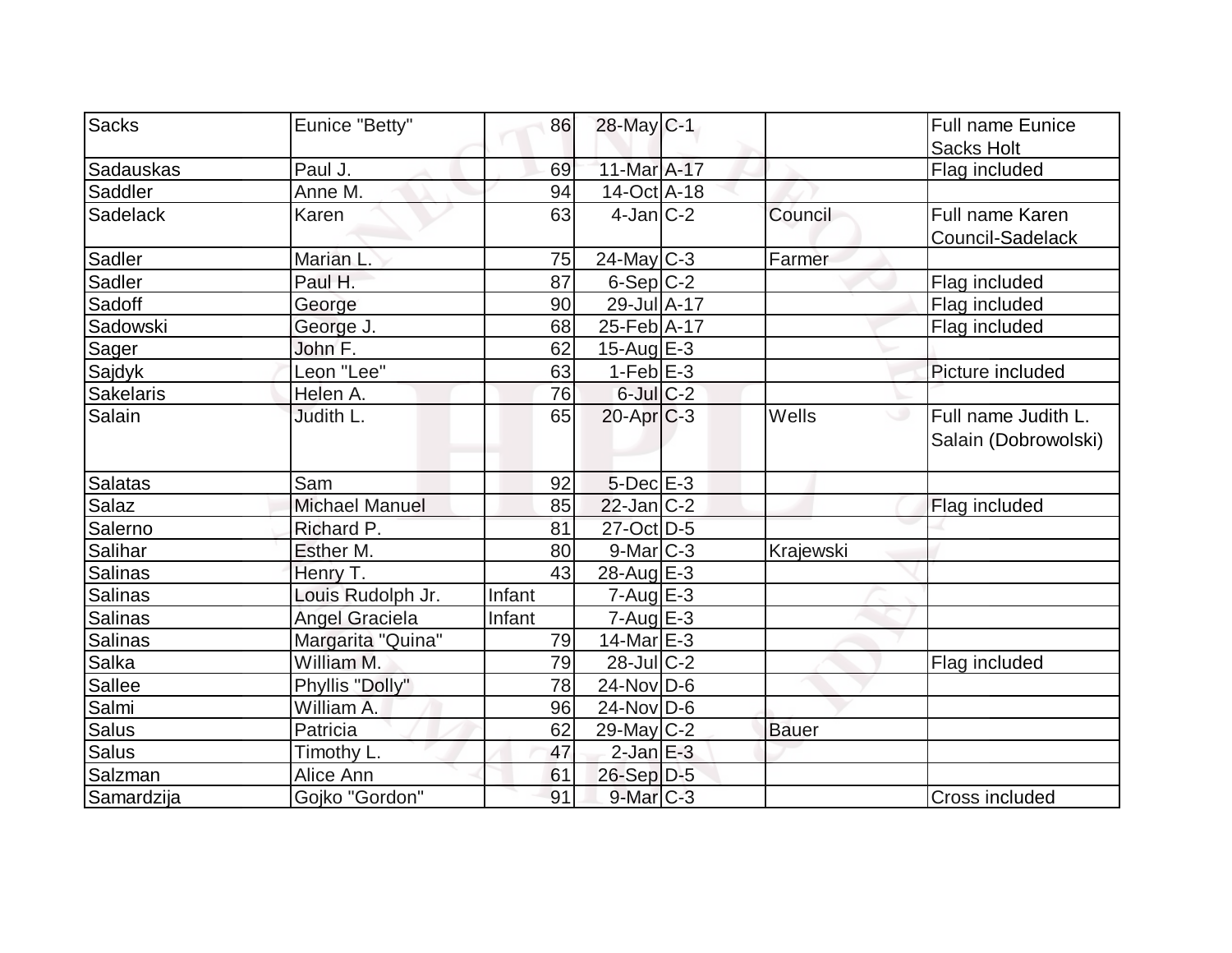| Samargin           | Frank                  | 83             | $13$ -Dec $D-6$   |               | Flag and Picture<br>included                            |
|--------------------|------------------------|----------------|-------------------|---------------|---------------------------------------------------------|
| Samblis            | Catherine              | 93             | $6$ -Mar $E-2$    | Fanno         | <b>Catherine Samblis</b><br>Gooch / Picture<br>included |
| Sambor             | Walter J.              | 73             | $13$ -JulC-2      |               | Flag included                                           |
| Sams               | Rigmor H.              | 95             | $15$ -Apr $A$ -17 |               |                                                         |
| Sanchez            | John Sr.               | 83             | $27$ -Dec $E-4$   |               | Cross included                                          |
| Sanchez            | Arcadio                | 74             | $5$ -Dec $E-3$    |               | Arcadio Soto<br>(Sanchez)                               |
| Sanchez            | Tomasita               | 67             | $19$ -Jul $C-3$   |               |                                                         |
| Sancya             | Phyllis M.             | 80             | $22$ -Dec $D-4$   | <b>Steen</b>  |                                                         |
| Sandefur           | Curtis R.              | 76             | $11-Auq$ $C-2$    |               | Flag included                                           |
| <b>Sanders</b>     | Edgar Ray              | 88             | $2-Sep$ A-18      |               |                                                         |
| <b>Sanders</b>     | Nancy Ann              | 60             | $7-Oct$ A-16      |               | Picture included                                        |
| Sanders            | Calvin Sr. "Cooley"    | 74             | $25$ -Jul $E-3$   |               |                                                         |
| Sanders            | Thomas D.              | 89             | $3$ -Jan $E-3$    |               | Flag included                                           |
| <b>Sanders</b>     | <b>Germel LaTroy</b>   | $\overline{2}$ | $17$ -Jan $ C-3 $ |               |                                                         |
| Sanford            | Esther A.              | 98             | $16$ -Jan $E-2$   | <b>Nickel</b> |                                                         |
| Sankey             | <b>Charlie Mae</b>     | 66             | $4$ -Dec $D-5$    |               |                                                         |
| Sansbury           | <b>Beverly Joyce</b>   | 79             | $17 -$ JulC-3     |               | <b>Cross and Picture</b><br>included                    |
| Santa              | <b>Helen Vaszil</b>    | 79             | 12-May $E-2$      |               |                                                         |
| Santana            | Zaida I.               | 48             | $5-Sep$ $E-3$     | Rodriguez     |                                                         |
| Santay             | Mildred M. "Millie"    | 66             | $9$ -May $E-2$    |               |                                                         |
| Santefort          | William T.             | 68             | $24$ -Nov D-6     |               |                                                         |
| Santeramo          | Violet M. "Mrs. Hunch" |                | $3-Sep D-3$       | Hunch         |                                                         |
| Santiago           | Maria U. "Ursena"      | 98             | 28-Sep D-5        |               |                                                         |
| Santic             | John J.                | 51             | 27-Mar E-3        |               |                                                         |
| <b>Santillanes</b> | Raul                   | 54             | 13-Mar E-2        |               |                                                         |
| Santucci           | <b>Nichols Ernest</b>  | 57             | $11$ -May C-2     |               | Picture included                                        |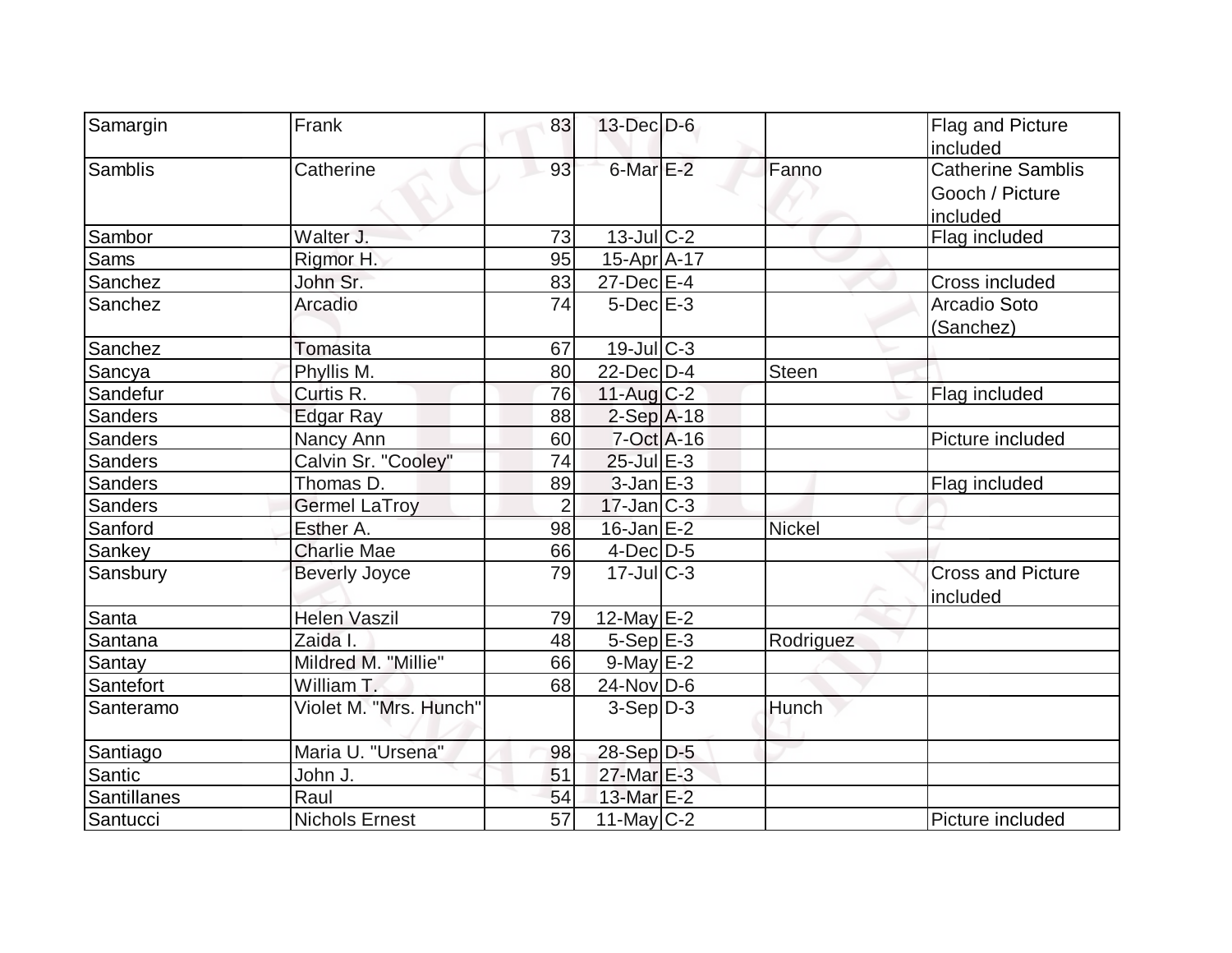| Santucci        | Joan               | 75 | $9$ -Jan $E-2$        |                  | <b>Kwasek</b>  |                  |
|-----------------|--------------------|----|-----------------------|------------------|----------------|------------------|
| Sanz            | Marian I.          | 89 | $22$ -Feb $C-3$       |                  |                |                  |
| Sargent         | Helen              | 50 | $20$ -Jun $E-3$       |                  |                |                  |
| Sarkisian       | Mary               | 83 |                       | $1$ -Jul $A$ -17 |                |                  |
| Sarrett         | Faye               |    | $25$ -Apr $E-3$       |                  |                |                  |
| Sartini         | Peter L.           | 82 | $15$ -Feb $ C-3 $     |                  |                |                  |
| <b>Sasfras</b>  | Jovernadene        | 91 | $31$ -Aug $C-3$       |                  |                |                  |
| Saska           | Josephine          | 88 | 22-Aug $E-3$          |                  | Sacha          |                  |
| Satanek         | Andrew E. Jr.      | 83 | 24-Sep A-15           |                  |                | Flag included    |
| Satka           | Joyce              | 69 | $5-Nov$ A-18          |                  |                |                  |
| Sattler         | Inez V.            | 91 | 17-Dec A-15           |                  |                |                  |
| Saucedo         | Pablo Jr.          | 78 | 26-Aug A-17           |                  |                |                  |
| Sauerman        | Robert G.          | 83 | 11-Sep E-2            |                  |                |                  |
| Savel           | John R.            | 50 | $17$ -Jul $C-3$       |                  |                |                  |
| Savitski        | Alvin F.           | 85 | $17$ -Mar $ C-2$      |                  |                | Flag included    |
| Sawchuk         | Eva "Clare Marie"  | 90 | 29-Mar <sub>C-3</sub> |                  |                |                  |
| Sawyer          | James "Buz"        | 83 | $13$ -Dec $D$ -6      |                  |                | Flag included    |
| Saylor          | Joyce              | 75 | $16$ -Oct $D-5$       |                  |                |                  |
| Sayre           | Darlene M.         | 61 | $3-Nov D-6$           |                  |                |                  |
| <b>Scalchas</b> | Speros G. "Sam"    | 81 | 10-Nov D-7            |                  |                | Flag included    |
| Scalia          | Charles E. "Chuck" | 61 | $9$ -Aug $C$ -2       |                  |                | Flag included    |
| Scalone         | Peter              | 63 | $24$ -May C-3         |                  |                | Flag included    |
| Scanlon         | Raymond J.         |    | $23$ -Jan $E-3$       |                  |                | Flag included    |
| Scecina         | Thomas J.          | 89 | $10$ -Apr $E-3$       |                  |                |                  |
| Scecina         | Anne T.            | 89 | $8 - Apr$ $A - 18$    |                  |                |                  |
| Scelsi          | Angeline           | 93 | $29$ -Jun $C-2$       |                  |                |                  |
| Scepkowski      | <b>Betty</b>       | 86 | $30$ -Jun $C-2$       |                  |                |                  |
| Schaal          | Dorothy            |    | $12-Sep$ $E-2$        |                  | <b>Misirly</b> |                  |
| Schab           | Bernard S.         | 72 | 25-Jul E-3            |                  |                |                  |
| Schaefer        | Richard O. "Dick"  | 72 | $8$ -May $E-2$        |                  |                | Picture included |
| Schafer         | Richard J.         | 86 | 15-Nov D-7            |                  |                |                  |
| Schafer         | Edmund C.          | 86 | $17-Sep C-2$          |                  |                |                  |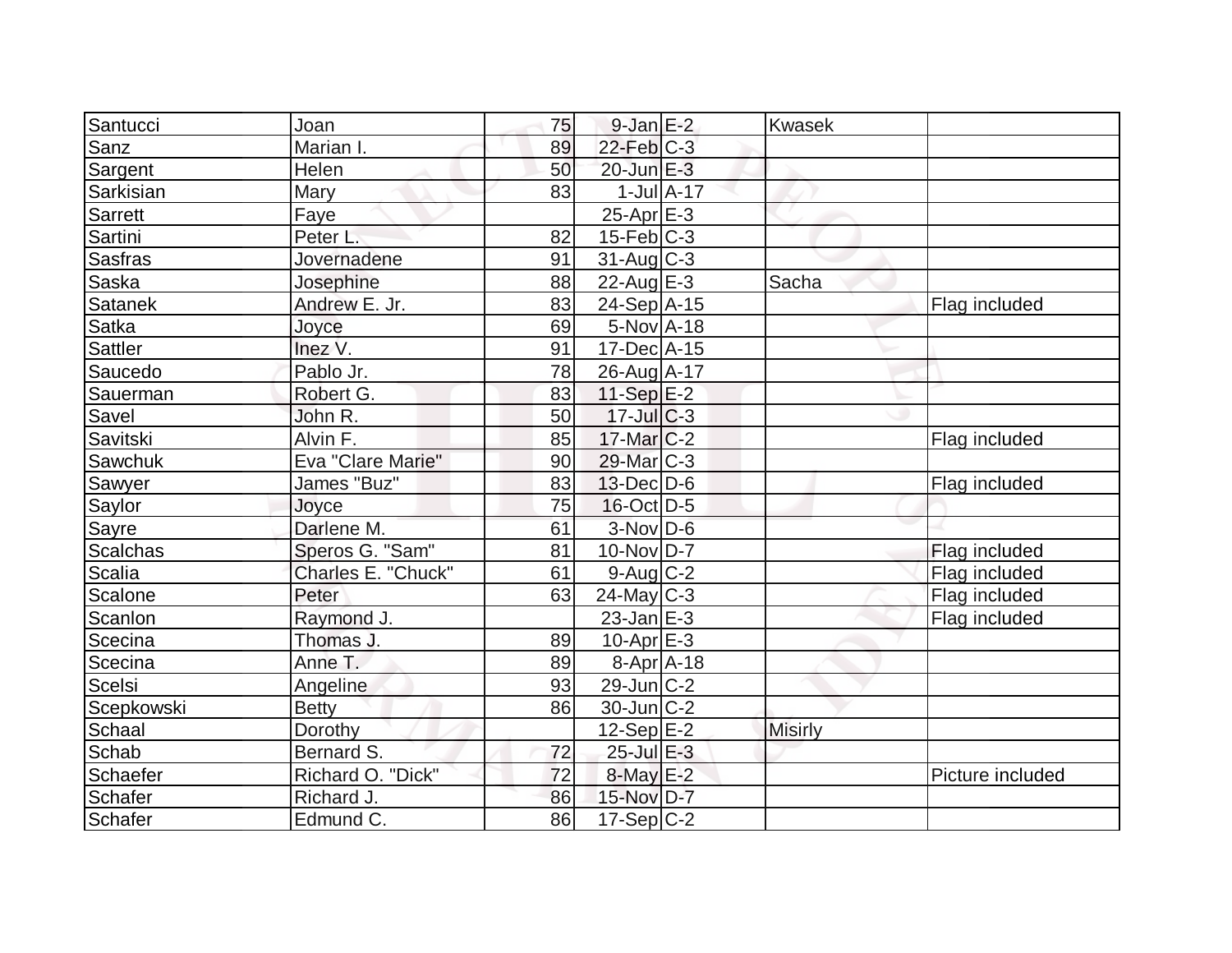| Schassburger    | Anna                   | 98 | $26$ -Jan $E-3$              | Schuller |                                            |
|-----------------|------------------------|----|------------------------------|----------|--------------------------------------------|
| Schatzman       | Anah L.                | 87 | $7$ -Jun $C-2$               | Hamilton | Full name Anah L.<br>Schatzman (Wilson)    |
| Scheeringa      | Jackie K.              | 65 | $9-Sep$ $A-17$               |          |                                            |
| Scheffel        | Dorothy J.             | 85 | 13-Jul C-2                   |          |                                            |
| Scheffer        | Albert A. "Al"         | 45 | $2$ -Oct $D-3$               |          |                                            |
| <b>Scheidt</b>  | Josephine C.           | 86 | $14$ -Apr $C-2$              |          |                                            |
| Scheive         | Harold E.              | 78 | $26$ -Mar $C-2$              |          | Flag included                              |
| Scherer         | <b>Violet Rose</b>     | 91 | $23$ -May $E-2$              |          |                                            |
| Scheub          | Ernest C.              | 96 | $3-Oct$ D-3                  |          |                                            |
| Schiemann       | Lloyd                  | 76 | $13$ -Mar $E-3$              |          |                                            |
| Schiesser       | <b>Shirley Marie</b>   |    | $2$ -Dec $A$ -16             | Rossi    |                                            |
| Schiessle       | James D. "Bloop"       | 74 | 26-Dec E-3                   |          | Flag included                              |
| Schild          | Gilbert K. "Butch"     | 60 | $15$ -Mar $ C-3 $            |          |                                            |
| Schilling       | Louis B.               | 65 | $9$ -Oct $D-4$               |          |                                            |
| <b>Schiltz</b>  | Marie                  | 92 | 19-Dec D-4                   |          | <b>Marie Dirschl Schiltz</b>               |
| Schleicher      | Marianne               | 25 | $19$ -Jan $ C-2 $            |          | Picture included                           |
| Schleitwiler    | Jacob J. (Jake)        | 20 | $1-May$ $E-2$                |          |                                            |
| Schlesinger     | <b>Harriet Miriam</b>  | 78 | $29$ -Jun $ C-3 $            | Silep    | Star of David included                     |
| Schlink         | Edith F.               | 87 | $22$ -Oct $\overline{A}$ -16 | Fletcher | Full name Edith F.<br><b>Wiely Schlink</b> |
| Schlitz-Coleman | Patricia Ann "Pat"     | 76 | $12-Sep$ E-1                 |          | Picture included                           |
| Schlueter       | <b>Carl Ernest</b>     | 79 | $3$ -Jun $A$ -18             |          | Flag included                              |
| Schlueter       | Milton H.              | 74 | $13$ -Aug $D-2$              |          | Flag included                              |
| Schmal          | Jerome Philip          | 66 | $7-Oct$ $A-16$               |          |                                            |
| Schmann         | Albin F.               | 91 | 17-Feb $E$ -3                |          | Flag included                              |
| Schmelter       | Mildred A.             | 91 | $25$ -Feb $ A-17 $           | Gerlach  |                                            |
| Schmidt         | Jill M.                | 62 | 31-Dec A-16                  |          |                                            |
| Schmidt         | Karen S.               | 61 | $4$ -Jan $ C-4 $             | Carrubba |                                            |
| Schmidt         | Harrold Floyd "Smitty" | 71 | $7$ -Jun $C-3$               |          |                                            |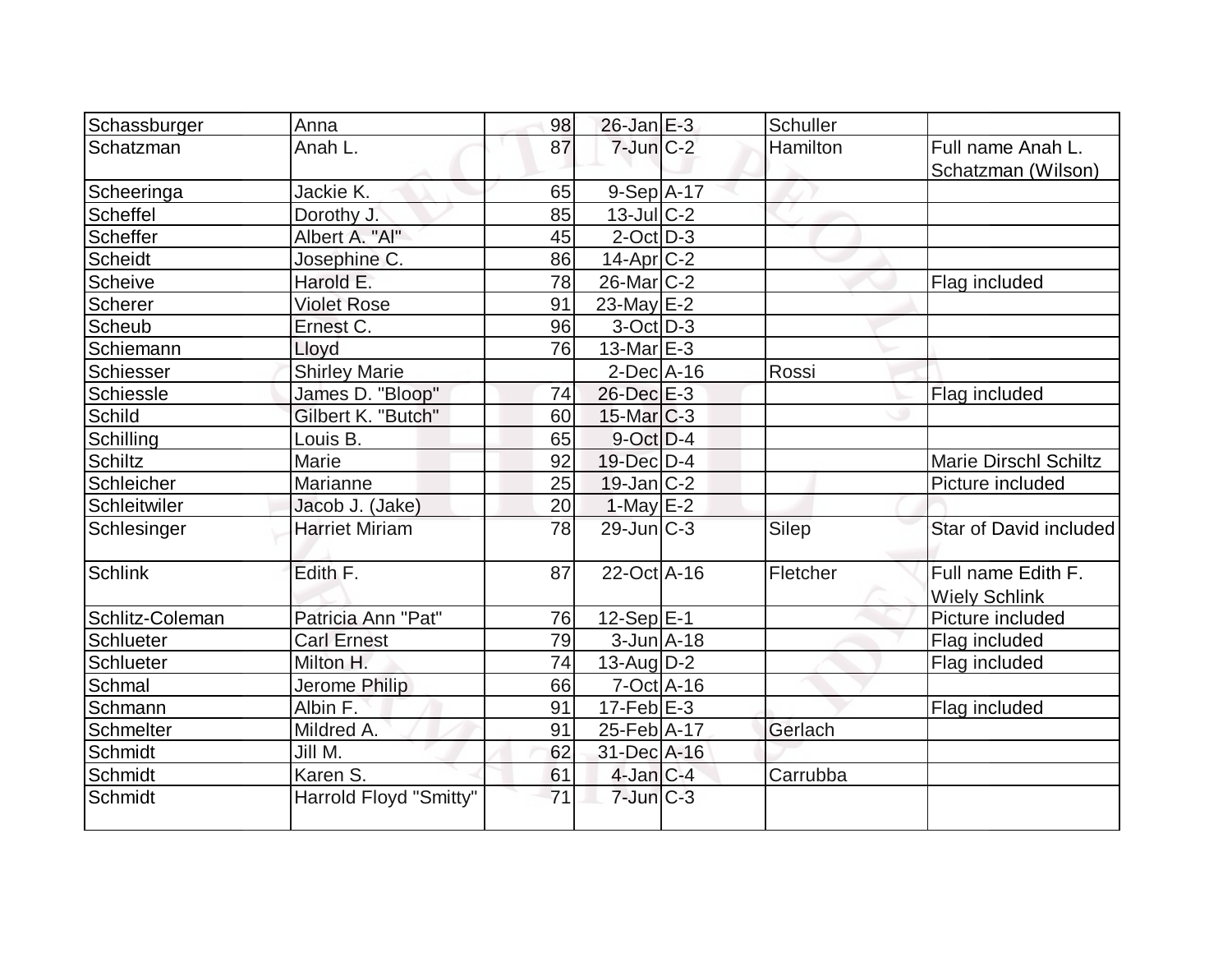| Schmidt          | Alberta Gena           | 78     | $20$ -May $A-18$        | <b>Buis</b>     |                                                         |
|------------------|------------------------|--------|-------------------------|-----------------|---------------------------------------------------------|
| Schmidt          | Theodore               | 94     | $14$ -Feb $E-3$         |                 |                                                         |
| Schmidt          | Ruth "Beloved"         |        | 27-Dec E-4              | <b>Stamper</b>  | <b>Full name Ruth Futlz</b><br>Schmidt                  |
| Schmitt          | Emma                   | 80     | $29$ -Nov $D$ -6        |                 |                                                         |
| Schneider        | Lawrence J.            | 63     | $26$ -Jul $C-1$         |                 |                                                         |
| Schnekenburger   | Katharine              | 89     | $2$ -Nov $ C-3 $        |                 | <b>Full name Katharine</b><br>Smoker-<br>Schnekenburger |
| Schoenberger     | <b>Phillip Norman</b>  | 36     | $26$ -Jan $E-3$         |                 |                                                         |
| Schoenborn       | Robert J.              | 56     | $3-MarE-1$              |                 |                                                         |
| <b>Schoettle</b> | Mary Katherine Ann     | 47     | $9$ -Oct $D-4$          |                 |                                                         |
| <b>Scholte</b>   | Nancy R.               | 59     | $31$ -Jan D-5           | <b>Bult</b>     |                                                         |
| Schoon           | Nickolas J. "Nick"     | 86     | $22$ -Aug $E-3$         |                 | Flag included                                           |
| Schoon           | Lloyd                  | 84     | $28$ -Apr $C-3$         |                 |                                                         |
| Schopp           | Janice L.              | 59     | 12-Nov A-17             |                 |                                                         |
| Schorle          | <b>Grace Elizabeth</b> | Infant | $12$ -Jan $ C-2 $       |                 |                                                         |
| Schramm          | George A. Sr.          | 69     | $2$ -Jan $E-3$          |                 |                                                         |
| Schramm          | Ruth B.                | 82     | $7-Nov$ D-6             |                 |                                                         |
| Schramm          | Marguerite L.          | 60     | $7$ -May $C-2$          | Hinkel          |                                                         |
| Schreiber        | Robert E. "Bob"        | 69     | $6-Sep C-2$             |                 |                                                         |
| Schreiber        | Lisa L.                | 38     | $16$ -May E-3           |                 |                                                         |
| Schreiber        | Claude "Mick"          | 74     | $3-Oct$ D-4             |                 | Flag included                                           |
| Schreiber        | <b>Gordon James</b>    | 67     | $17$ -JulC-3            |                 | Flag included                                           |
| Schroeder        | Dale A.                | 58     | $5-Feb D-2$             |                 |                                                         |
| Schroeder        | Dan                    | 65     | $3-May$ <sub>C</sub> -2 |                 |                                                         |
| Schroeder        | Arthur M.              | 101    | $3$ -Jan $E-4$          |                 |                                                         |
| Schroeder        | Kenneth B.             | 91     | 23-Dec A-17             |                 |                                                         |
| Schroeder        | Vula                   | 91     | 16-Mar C-1              | <b>Tsolakos</b> |                                                         |
| Schrum           | Sophie A.              | 87     | 8-Nov D-6               |                 |                                                         |
| Schrum           | Lorraine A.            | 80     | 18-Apr E-2              |                 |                                                         |
| Schubert         | Irving "Irv"           |        | $9$ -Dec $A$ -18        |                 | Flag included                                           |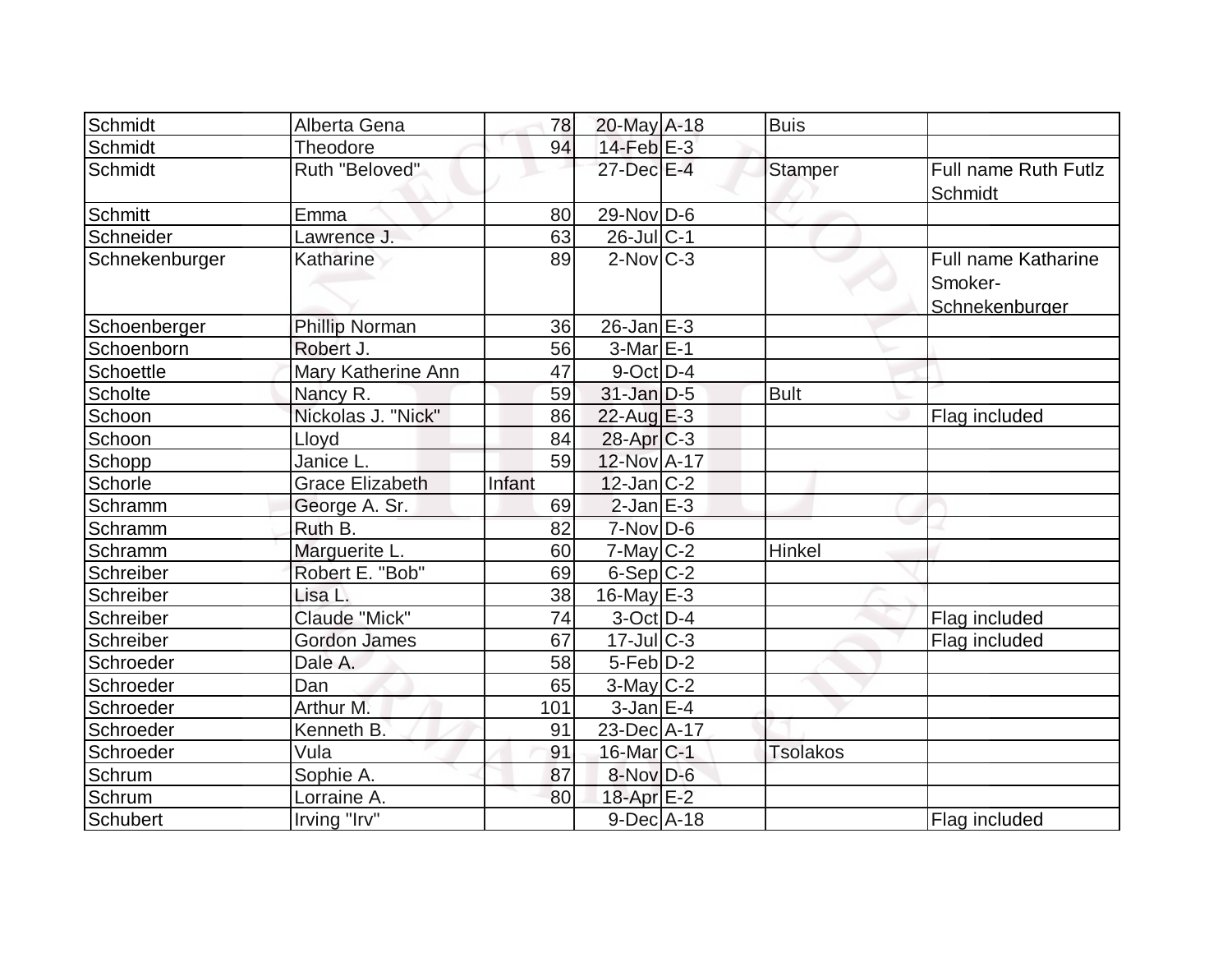| Schultz       | James W. Sr.               | 66              | $10$ -Jul $C-3$   |              |                           |
|---------------|----------------------------|-----------------|-------------------|--------------|---------------------------|
| Schultz       | Edward D. Jr.              | 78              | 24-Apr E-2        |              |                           |
| Schultz       | Sophie                     | 98              | $30$ -Aug C-3     |              | Sophie Schultz<br>(Ignas) |
| Schumann      | Albin F.                   | 91              | 18-Feb A-18       |              | Flag included             |
| Schurman      | Carol                      | 53              | $2$ -Aug $C-2$    |              |                           |
| Schuster      | James W.                   | 58              | 26-Oct D-4        |              |                           |
| Schuttrow     | Ronald E.                  | 67              | $5-Feb$ D-2       |              |                           |
| <b>Schutz</b> | Thelma M.                  | 94              | $23$ -May E-3     | Boyce        |                           |
| Schuyler      | John F. "Jack"             | 83              | $8$ -Dec $D-4$    |              |                           |
| Schwaller     | James Herbert Jr.<br>"Jim" | 65              | $22$ -Nov $A$ -17 |              |                           |
| Schwartz      | Paul E., Rev.              |                 | $11-Sep$ E-3      |              | Picture included          |
| Schwartzman   | Benjamin                   | 19              | $17-Oct$ D-5      |              | Star of David included    |
| Schwebke      | Robert A.                  | 79              | 30-Mar C-1        |              |                           |
| Schweder      | Lester J.                  | 90              | $20$ -Jan $ C-2 $ |              | Flag included             |
| Scott         | James R. Sr.               |                 | 20-Oct D-4        |              |                           |
| Scott         | <b>Jason Michael</b>       | 27              | $11$ -Jan $C-3$   |              |                           |
| Scott         | Susan A.                   | 52              | $29$ -Jun $ C-3 $ |              |                           |
| <b>Scott</b>  | Carolea                    | 95              | $12$ -Apr $ C-2 $ | Robinson     |                           |
| Scott         | <b>Evelyn Rose</b>         | 77              | $15-Sep C-2$      |              |                           |
| Scott         | Charles H. Jr.             | 68              | 24-Apr $E-2$      |              |                           |
| <b>Scott</b>  | <b>Jeffrey Alan</b>        | 61              | $11$ -Dec $D-5$   |              |                           |
| Scott         | <b>Scotty</b>              | 76              | $14$ -Aug $C-2$   |              | Picture included          |
| Scott         | Wilma Marie                | 87              | $23$ -Jun $ C-1 $ |              |                           |
| Scroggin      | Anne                       | 41              | 23-Oct D-4        | Wilgren      |                           |
| Scudella      | Lucretta B.                | 90              | $4$ -Dec $D-5$    |              |                           |
| Sears         | Walter "Gail"              |                 | $10$ -Jan $E-2$   |              | Flag included             |
| Sebastyen     | William A. Jr.             | 71              | 18-Apr E-2        |              |                           |
| Sebock        | <b>Bonnie Lee</b>          | 84              | $7$ -Apr $C$ -2   | Kroncke      |                           |
| Sedor         | Maureen R.                 | $\overline{70}$ | $10$ -Jan $E-2$   | <b>Harms</b> |                           |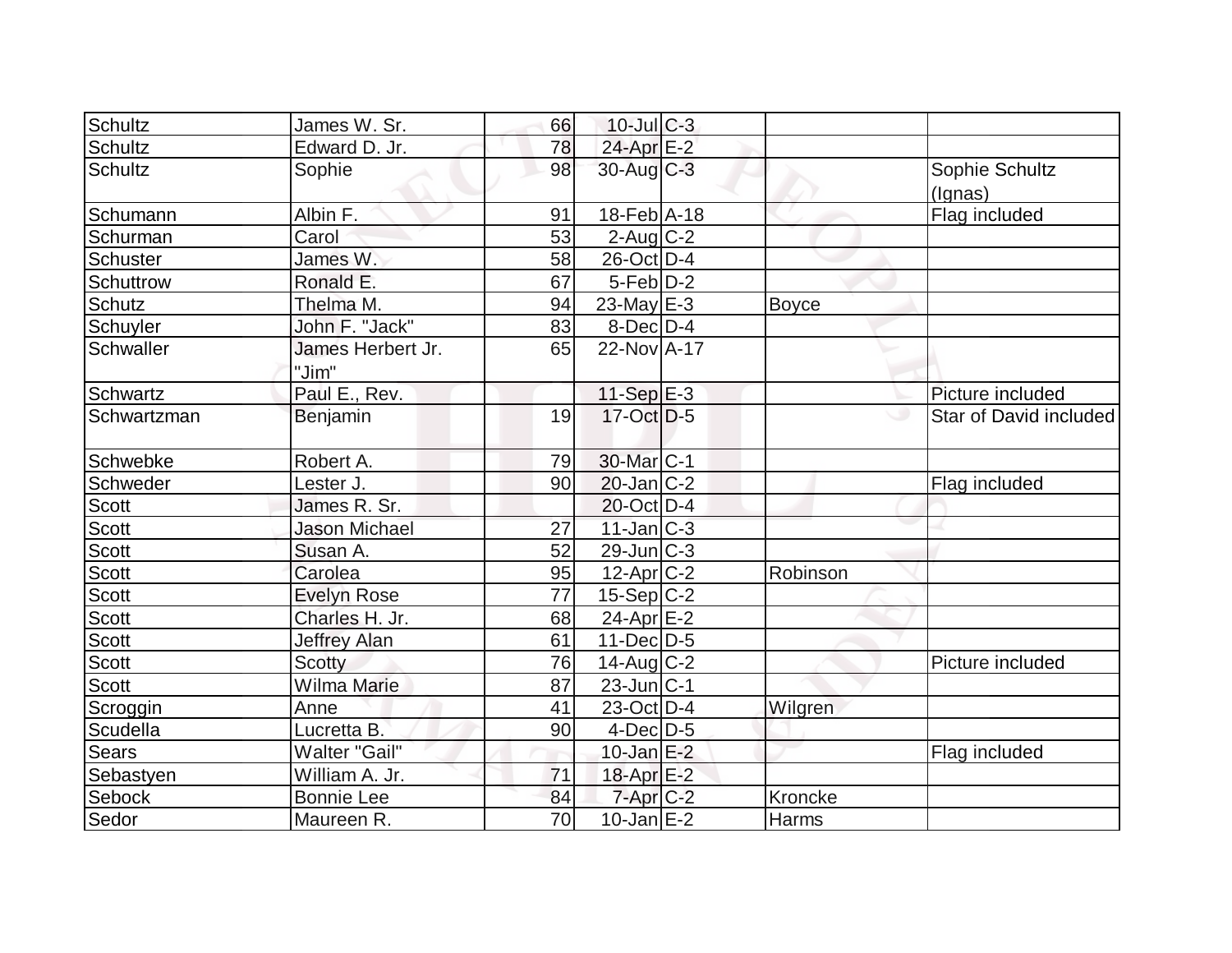| Segert        | Raymond Henry        | 87 | $7$ -Mar $E-3$         |            | Picture included       |
|---------------|----------------------|----|------------------------|------------|------------------------|
| Seifrig       | Betty J.             | 82 | 28-Oct A-16            |            |                        |
| <b>Seils</b>  | Helen                | 90 | 10-Jun A-17            |            |                        |
| Sekulich      | Donald               | 77 | $14$ -Apr $ C-1$       |            | Cross included         |
| Selenik       | Edward M.            | 52 | 22-Oct A-16            |            |                        |
| Selin         | Anka                 | 54 | $3$ -Jan $E-4$         | Zagorac    |                        |
| Selman        | Kenneth Ray          | 66 | $27$ -Apr $C-2$        |            |                        |
| Senko         | Helen                | 89 | $26$ -Jul $C-2$        |            |                        |
| Serafin       | Clara                | 78 | $14$ -Jul $C-2$        |            |                        |
| Serbin        | Peter                | 85 | $22$ -Feb $C-3$        |            |                        |
| Sergent       | Eurcil               | 89 | $18$ -Jan $ C-3 $      | Collins    |                        |
| Serrano       | <b>Steven Edward</b> | 33 | $19$ -Apr $C-3$        |            |                        |
| Serrano       | Jose F. M.D.         | 80 | $15$ -Mar $ C-3 $      |            |                        |
| Sertic        | Michael              | 85 | $11$ -Jun $C-2$        |            | Flag included          |
| Sertic        | Margaret Ann         | 68 | $2$ -Jan $E-3$         |            |                        |
| Sesniak       | James A. "Jimmy"     | 27 | 23-Oct D-5             |            |                        |
| Sessum        | Terri L.             | 45 | $1-Feb$ $E-3$          | Cantrell   |                        |
| Severson      | Deborah Ann          | 54 | $28$ -Aug $E-3$        |            | <b>Cross included</b>  |
|               | "Debbie"             |    |                        |            |                        |
| Seville       | John George Jr.      | 63 | $27$ -Feb $E-3$        |            |                        |
| Seymour       | Marilyn A.           | 47 | $4$ -Dec $D-5$         | Zebrauskas |                        |
| Shafer        | Paul D.              | 68 | $28$ -Feb $E-3$        |            | Flag included          |
| <b>Shakes</b> | <b>Stella</b>        | 89 | $18$ -Aug C-2          | Sajdyk     |                        |
| Shallow       | Vincent J.           | 72 | $1-Nov$ D-6            |            |                        |
| Shanks        | Robert J.            | 69 | $1-Apr$ $A-17$         |            |                        |
| Shapirl       | <b>Betty</b>         | 89 | $21$ -Jun $C-3$        | Fertel     | Picture included       |
| Shapiro       | Chawa                | 81 | $20$ -Nov $ D-3 $      |            | Star of David included |
| Shapiro       | <b>Betty</b>         | 89 | 22-Jun C-2             | Fertel     | Picture included       |
| Sharp         | Marguerite E.        | 92 | $3$ -Jul $E-2$         |            |                        |
| Shaver        | Ruby M.              | 90 | $7-Feb$ <sub>C-2</sub> |            | Picture included       |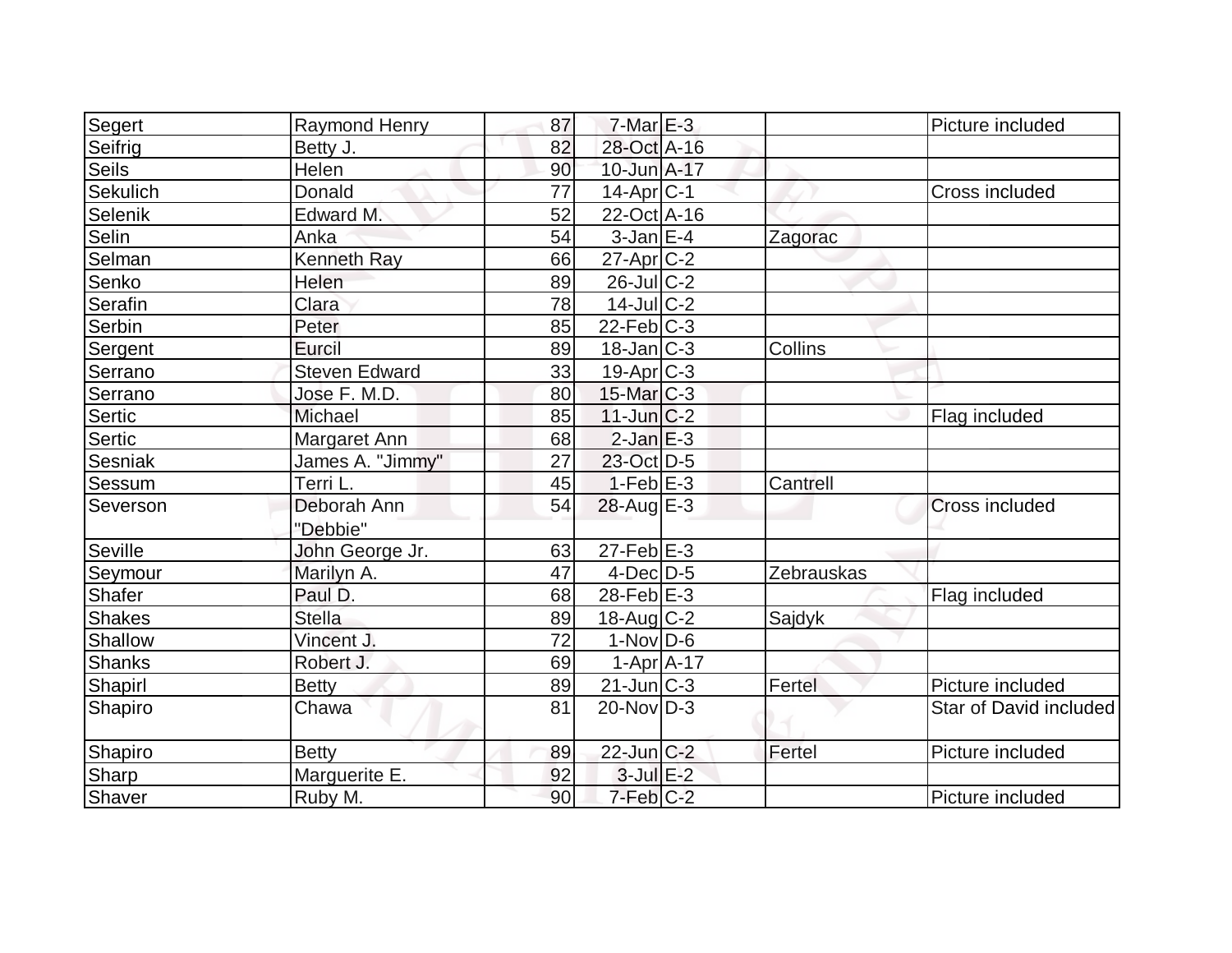| 91                                                        |                           |
|-----------------------------------------------------------|---------------------------|
| Shaw<br>$13$ -Jun $E-2$<br>Doris Lorie                    | Full name Doris Lorie     |
|                                                           | <b>Shaw Griffith</b>      |
| Wanda I.<br>17-Dec A-15<br>Shawver<br>83                  |                           |
| Darrel Ray<br>$6$ -Nov $D-4$<br><b>Sheaks</b><br>48       |                           |
| $4$ -Oct $ D-4 $<br>Shearer<br>96<br><b>Mary Alice</b>    |                           |
| $30$ -Apr $C-2$<br>Shearer<br>92<br>Calvin H.             |                           |
| 75<br>Shearer<br>Raymond G.<br>$6-Sep C-3$                | Flag included             |
| $6$ -Feb $E-2$<br>Shearer<br>Mary Ellen<br>87             | Full name Mary Ellen      |
|                                                           | Horan Shearer             |
| Calvin H.<br>$24$ -May C-3<br>Shearer<br>92               |                           |
| <b>Sheets</b><br>Jesse E.<br>$19$ -Jun $ C-3$<br>82       | Flag included             |
| 13-Nov D-5<br>Shelby<br>Donald Eugene Sr.<br>63           | Flag included             |
| Shema<br>18-Sep E-2<br>92<br>Margaret M.                  | Cross included            |
| Fern L.<br>79<br>$5-Feb D-2$<br>Shepard                   |                           |
| Anna Belle<br>Sherer<br>91<br>$20$ -Jan $ C-2 $<br>Martin |                           |
| $11$ -Jun $C-2$<br>Sheridan<br>Aubra "Rudy"<br>85         | Flag included             |
| Sherry<br>$28$ -Mar $C-3$<br>Evelyn B.                    |                           |
| <b>Shick</b><br>$27$ -Dec $E-3$<br>Wayne L.               | <b>Professor Emeritus</b> |
| $9$ -Feb $E-3$<br><b>Shields</b><br>Harry A.<br>60        | Flag included             |
| <b>Shields</b><br>$15-Sep C-2$<br>Jesse<br>88             | Flag included             |
| 28-Dec D-6<br>Shimkus<br>Mary E.                          |                           |
| Lillian R.<br>$25$ -Oct $D-5$<br>Shingle<br>80            |                           |
| Merle K.<br>74<br>$10$ -Apr $E-3$<br>Shingler             |                           |
| Shipla<br>Anton C.<br>$9-Nov$ <sub>C-3</sub><br>95        |                           |
| Shirey<br><b>Blanche Margaret</b><br>88<br>26-Aug A-17    |                           |
| 10-Sep C-2<br>Shoaf<br>Lewis D.                           |                           |
| Shockley<br>$14$ -Aug C-2<br>Perkins<br>Mary A.<br>76     |                           |
| Shook<br>Margaret A.<br>63<br>16-Dec A-17<br>Yorek        |                           |
| Shook<br>$26$ -May C-1<br>67<br>Jay Duane                 |                           |
| 15-Nov A-17<br>Shreibak<br>Cleona T.<br>91                |                           |
| <b>Shults</b><br>83<br>28-Nov E-4<br>Lester               | Flag included             |
| Shultz<br>William F.<br>85<br>20-Mar E-2                  |                           |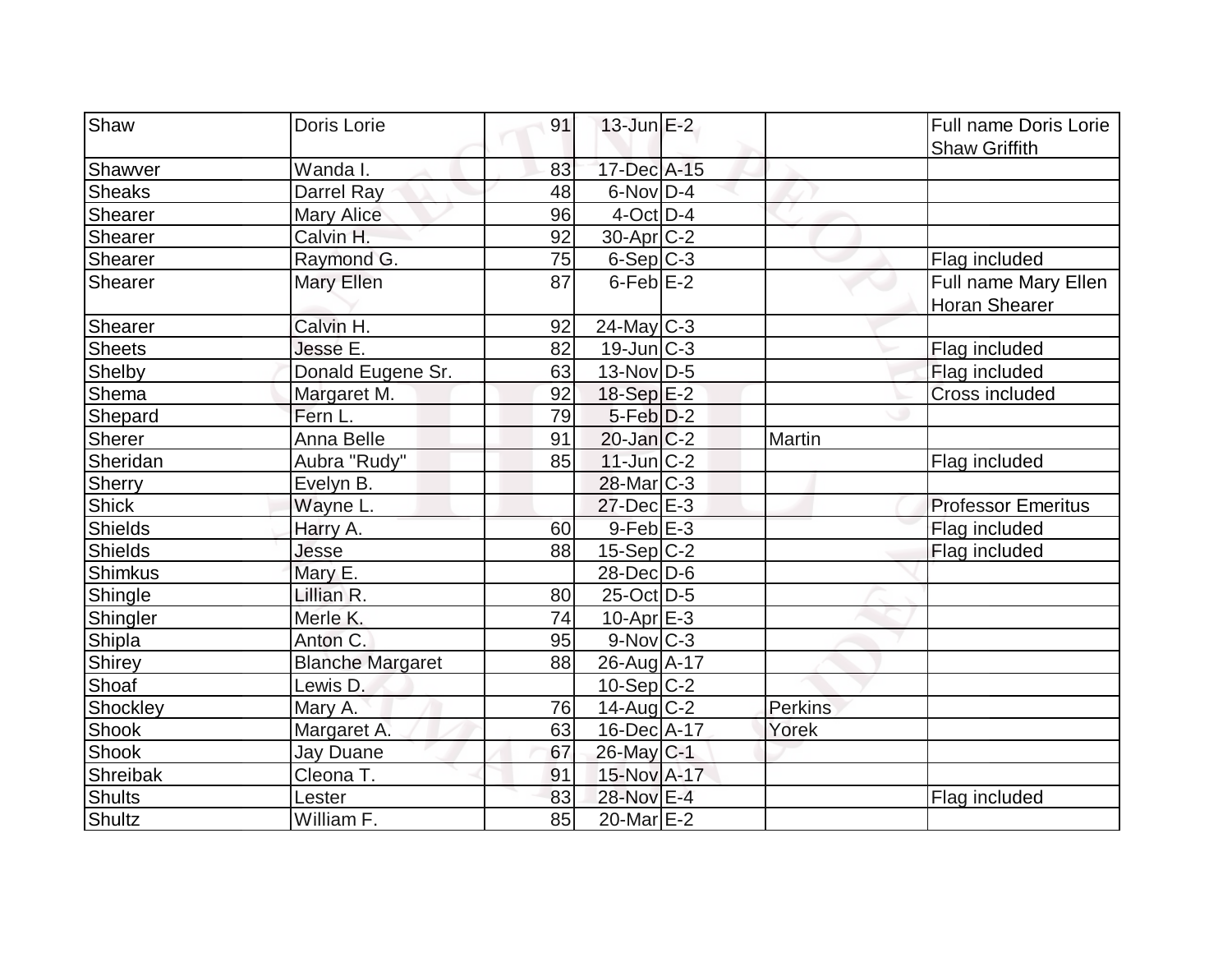| Shurman   | Alan J.               | 67             | $16$ -Jul $C-2$   |               |                           |
|-----------|-----------------------|----------------|-------------------|---------------|---------------------------|
| Shurte    | Ronald                | 55             | 29-Oct A-14       |               |                           |
| Shutko    | <b>Michael Daniel</b> | 55             | 1-May $E-2$       |               |                           |
| Shutske   | Betty E.              | 80             | $11$ -Dec $D-5$   |               |                           |
| Siboda    | John J. Jr.           |                | $21$ -May C-1     |               |                           |
| Siebc     | Gracemay D.           | 77             | $8$ -Jan $D-2$    |               |                           |
| Siebers   | Arlene M.             | 62             | $4$ -Dec $D-6$    |               |                           |
| Siegal    | Helen M.              | 86             | 29-Sep $ D-4 $    | Baron         |                           |
| Siegele   | Jeanette B.           | 71             | $20-Sep D-6$      |               |                           |
| Sievers   | Theda                 | 95             | 24-Oct E-2        |               |                           |
| Sikora    | Robert G., LTC        | 58             | 12-Aug A-17       |               | Picture included          |
| Sikora    | Thelma F.             | 84             | $21$ -Jan $A$ -17 | Norton        |                           |
| Sikora    | Michelle M.           | 48             | $13$ -Feb $E-3$   |               |                           |
| Sikora    | Elzbieta Z.           | 78             | $31-Oct$ $E-3$    | Pekala        |                           |
| Sikorski  | Genevieve             | 94             | $21$ -May C-1     | Litoborski    |                           |
| Silaghi   | Sibyle G.             | 95             | $1$ -Jun $E-2$    |               |                           |
| Silaghi   | <b>Evelyn Marie</b>   | 73             | $29$ -Jan $D-2$   | Grishka       |                           |
| Silich    | Sandra J.             | 42             | $26$ -Jun $ C-3 $ |               |                           |
| Silion    | Mary                  | 93             | $11-Apr$ $E-3$    |               |                           |
| Silva     | Ray                   | 89             | $3-Mar$ $E-2$     |               |                           |
| Silva     | Hazel "Jeanie"        | 63             | 16-Nov D-4        |               |                           |
| Silvas    | Angel M.              | $\overline{7}$ | $11$ -May $ C-1$  |               |                           |
| Siminski  | Loretta H.            | 82             | $9$ -Jul $D-2$    |               |                           |
| Siminski  | Norbert M. "Butch"    | 75             | $2-Apr D-3$       |               | Flag included             |
| Simko     | Jill S.               | 45             | $24$ -Apr $E-2$   | Highsmith     |                           |
| Simkus    | John                  | 83             | 18-Feb A-18       |               |                           |
| Simmelink | Dalene W.             | 85             | $5$ -Jun $E-2$    |               |                           |
| Simmons   | James O.              | 67             | $22$ -Mar $C-3$   |               | Flag included             |
| Simon     | Lorraine              | 96             | $6$ -Mar $E-3$    | <b>Briska</b> | <b>Full name Lorraine</b> |
|           |                       |                |                   |               | Matae Simon               |
| Simonetto | Teresa Rita           | 88             | 17-Nov D-5        | Cassidy       | Picture included          |
| Simpson   | Jeremy W.             | 28             | $12$ -Dec $E-4$   |               |                           |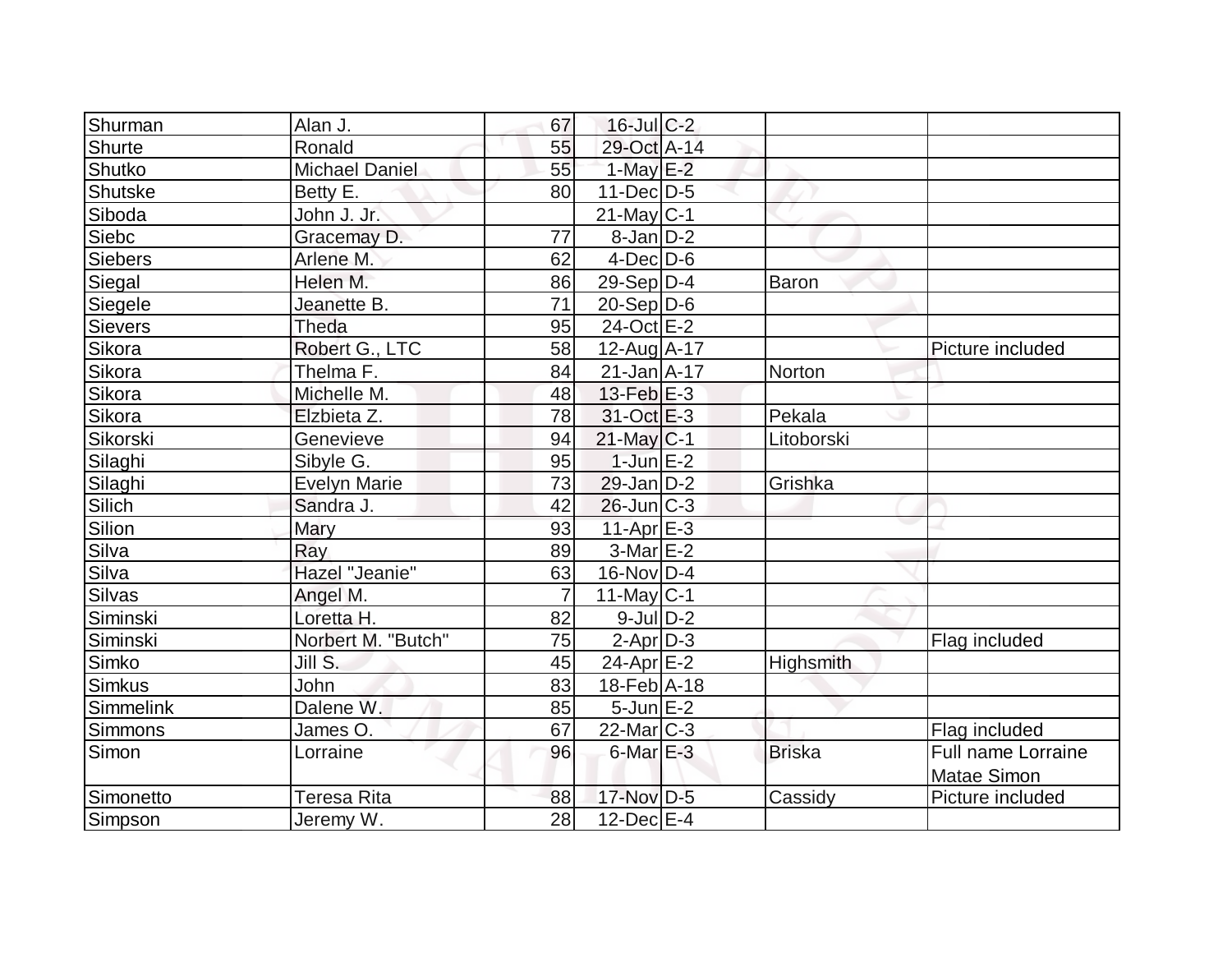| Sims             | <b>Flora Clayton</b>  | 87              | 16-Sep A-17            |            |              |                     |
|------------------|-----------------------|-----------------|------------------------|------------|--------------|---------------------|
| Sims             | Amy (Amelia)          | 69              | $21$ -Feb $ C-1 $      |            |              |                     |
| Sindo            | Dona Elisa            | $\overline{72}$ | 6-Oct D-4              |            |              |                     |
|                  | "Rodriguez"           |                 |                        |            |              |                     |
| Singel           | <b>Shirley Jean</b>   |                 | $1-Nov D-6$            |            |              | Full name Shirley   |
|                  |                       |                 |                        |            |              | Jean Teitge Singel  |
| Singleton        | Palmer C. Jr.         | 86              | 30-Jan E-3             |            |              |                     |
| Sinisi           | Ita                   | 81              | $7 - Aug$ $E - 3$      |            | McLauglin    | Picture included    |
| Sirner           | <b>Stanley</b>        | 56              | $16$ -Dec $A$ -18      |            |              |                     |
| Sissel           | <b>Michael Eric</b>   | 22              | $26$ -Jun $C-3$        |            |              |                     |
| <b>Sitton</b>    | Raymond M. (Ray)      | 89              | $15$ -Nov $ D-7 $      |            |              | Picture included    |
| Sivak            | Violet F.             | 90              | $5$ -Dec $E$ -3        |            | Barath       |                     |
| Skalba           | Helen                 |                 | 13-Mar E-2             |            |              |                     |
| <b>Skaritka</b>  | George                |                 | $6$ -Nov $D-4$         |            |              |                     |
| Skeggs           | Bettie E.             | 76              | $5$ -Jan $ C-3 $       |            | <b>Teets</b> | Full name Bettie E. |
|                  |                       |                 |                        |            |              | Devine-Skeggs       |
| Skibinski        | Ann Elizabeth         |                 | $23$ -Aug C-2          |            | Johnston     |                     |
| Skibinski        | Joann                 | 75              | $9-Nov$ <sub>C-1</sub> |            |              |                     |
| Skierge          | Wallace J. "Wally"    | 89              | $15-Sep$ C-2           |            |              |                     |
| <b>Skinner</b>   | Patricia A. . "Patti" | 59              | $28-Sep D-5$           |            |              |                     |
| <b>Skok</b>      | Margaret "Lutes"      | 88              |                        | 8-Jul A-17 | Henson       |                     |
| <b>Skoulos</b>   | Kalliope E.           | 92              | $21$ -Dec $D-5$        |            |              |                     |
| <b>Skowronek</b> | Helen                 | 96              | $19$ -Dec $D-3$        |            | Machnikowski |                     |
| Skundrich        | Alex                  | 41              | $11-Mar$ A-18          |            |              | Cross included      |
| Skup             | <b>Harriet</b>        | 84              | $13-Nov D-4$           |            |              |                     |
| <b>Skurka</b>    | John Joseph           | 76              | $19$ -Feb $ D-3 $      |            |              | Flag included       |
| Skvorak          | Stephen J. (Whitey)   | 87              | $13$ -Apr $ C-2 $      |            |              | Flag included       |
| <b>Skwirtz</b>   | Kathryne              | 91              | $26$ -Jan $E-3$        |            |              |                     |
| Slaboski         | Victor J.             | 86              | $18$ -Aug C-2          |            |              | Flag included       |
| Slacian          | Marie Ann             | 82              | 9-Dec A-18             |            |              |                     |
| Slade            | George T. III         | 59              | $9$ -Oct $D-5$         |            |              |                     |
| Sladich          | <b>Anthony Nick</b>   | 84              | $16-Sep$ A-17          |            |              | Flag included       |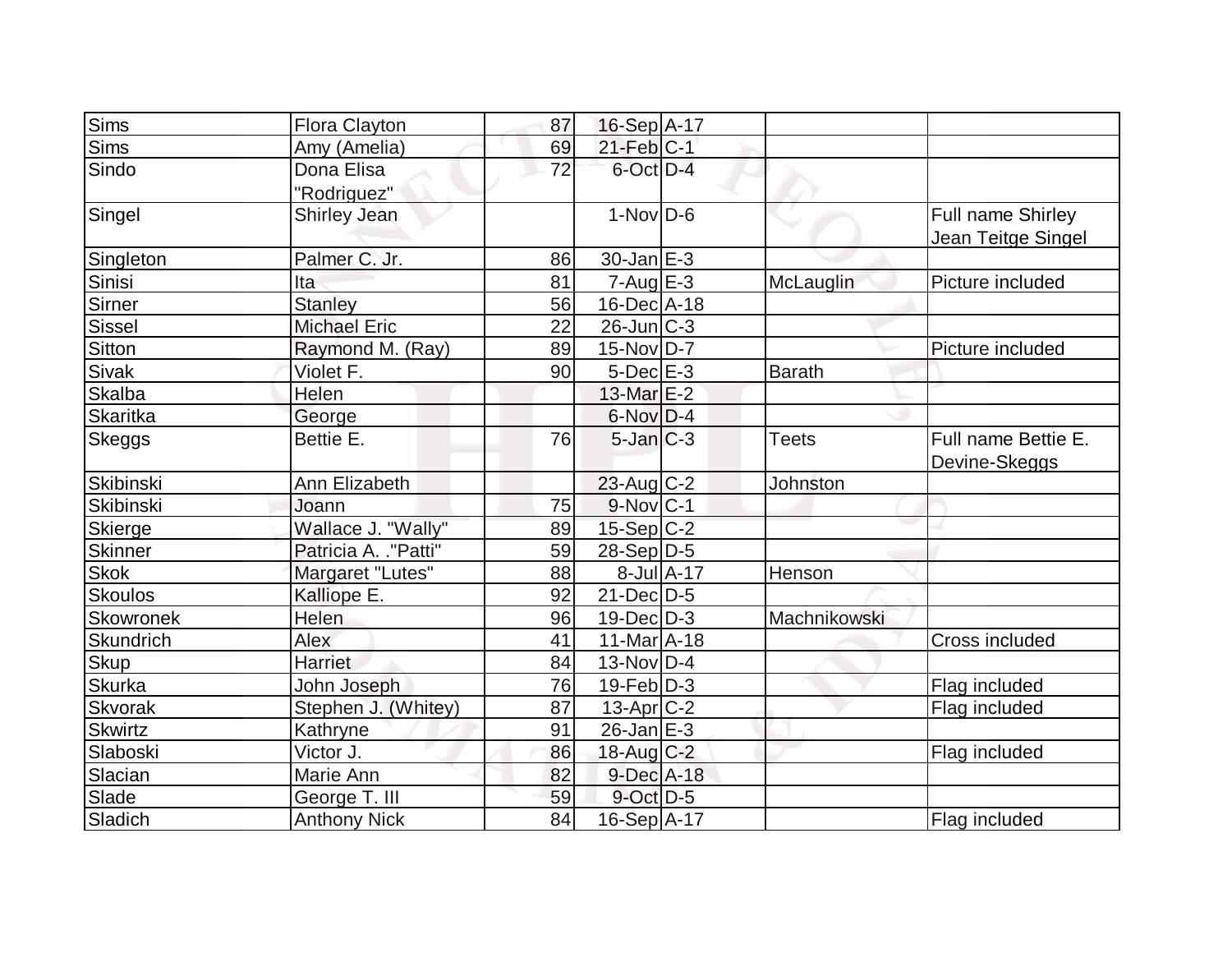| Slagle         | Ellen                | 68 | $15$ -Feb $ C-3 $ |            | O'Reilly      | Flag included    |
|----------------|----------------------|----|-------------------|------------|---------------|------------------|
| Slattery       | William R.           | 79 | $29$ -May C-2     |            |               | Flag included    |
| Slaughter      | Evelyn Ann           | 83 | 17-Dec A-15       |            | <b>Bailey</b> |                  |
| <b>Sleziak</b> | Helen                | 87 | $19$ -Jan $ C-2 $ |            | Graff         |                  |
| Slivka         | Mark J.              | 42 | $17-Sep C-2$      |            |               |                  |
| Slivka         | Elizabeth            | 90 | $30-Sep$ A-17     |            | Yurkanin      |                  |
| Sliwa          | Johanna M.           |    | $9$ -Jul $D-2$    |            | Castellarin   |                  |
| Sloan          | William H.           | 78 | $19-Auq$ A-18     |            |               |                  |
| Slonina        | Franciszek "Frank"   | 83 | $17$ -Apr $E-2$   |            |               |                  |
| <b>Smack</b>   | Ann                  | 94 | $27$ -Feb $E-3$   |            | Deutschman    |                  |
| Small          | <b>Flossie Marie</b> | 86 | $6-Sep C-2$       |            |               |                  |
| Smallman       | Richard A.           |    | $4$ -Jan $ C-3 $  |            |               |                  |
| <b>Smalls</b>  | <b>Bettie Ann</b>    | 73 |                   | 8-Jul A-17 |               |                  |
| Smaragdis      | <b>Marina</b>        | 75 | 8-Oct A-13        |            |               |                  |
| <b>Smart</b>   | Richard R. Sr.       | 67 | $20$ -Oct $ D-4$  |            |               |                  |
| Smelko         | Joseph M.            | 60 | 12-Oct D-4        |            |               | Flag included    |
| Smeltzer       | April Kay            |    | $21$ -Mar $C-3$   |            | Goin          | Picture included |
| Smessaert      | <b>Richard Rene</b>  | 77 | $25$ -Dec $D-4$   |            |               | Picture included |
| Smich          | Michael              | 33 | $16$ -Jun $ C-2 $ |            |               |                  |
| Smigel         | Mariette C.          | 82 | $18$ -Dec $ D-5 $ |            | Magnee        |                  |
| Smith          | James C.             | 20 | $27$ -Feb $E-3$   |            |               |                  |
| <b>Smith</b>   | Wilbur "Stubby"      | 84 | 30-Sep A-17       |            |               |                  |
| Smith          | Bobby G.             | 70 | $1-Apr$ $A-17$    |            |               |                  |
| Smith          | Nancy Jean           | 69 | $23$ -Oct D-4     |            | Smith         | Picture included |
| Smith          | Anne P.              | 91 | $20$ -Dec $D-4$   |            | Wojcik        |                  |
| Smith          | James W.             | 63 | $19$ -Apr $C-3$   |            |               |                  |
| Smith          | Robert               | 44 | $29$ -Mar $ C-3 $ |            |               | Picture included |
| Smith          | Naomi L.             | 79 | $11 - Dec$ $D-5$  |            |               |                  |
| Smith          | Michael T.           | 58 | 15-Nov A-18       |            |               |                  |
| Smith          | Amanda Clair         | 17 | 27-Mar E-3        |            |               | Picture included |
| Smith          | Artie Lee "Jean"     | 94 | 23-Dec A-17       |            |               |                  |
| Smith          | Ruth E.              | 81 | $13-Oct$ D-6      |            | Neubieser     |                  |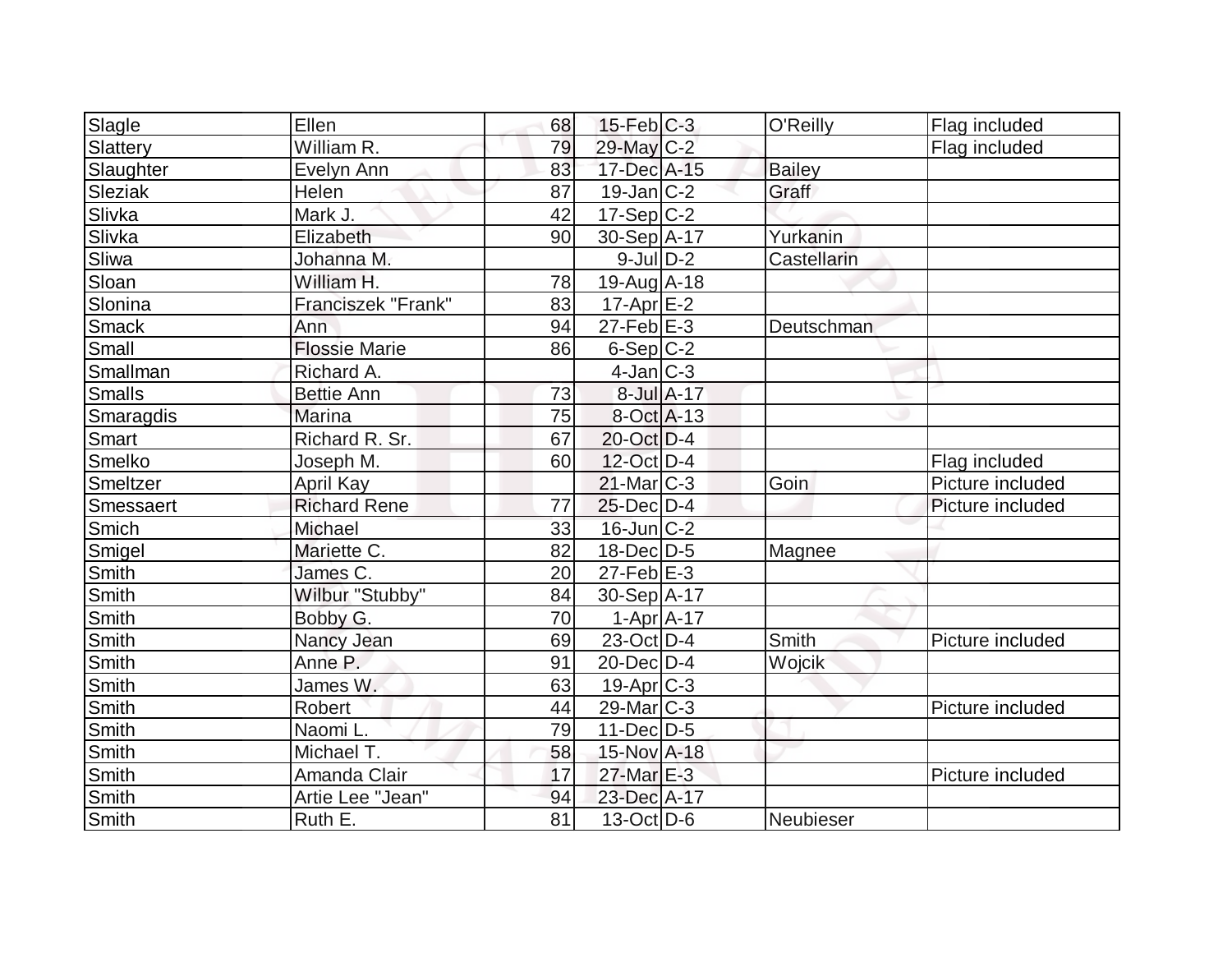| <b>Smith</b>   | Artie Lee "Jean"         | 94  | 24-Dec A-13             | Willis        |                                  |
|----------------|--------------------------|-----|-------------------------|---------------|----------------------------------|
| Smith          | Marie T.                 | 100 | 24-Dec A-14             |               |                                  |
| Smith          | Robert "Bob"             | 75  | $22$ -Feb $C-3$         |               |                                  |
| Smith          | Sandra Kay               | 41  | $25$ -Apr $E-3$         |               |                                  |
| Smith          | Vern                     | 89  | $18$ -May C-3           |               |                                  |
| <b>Smith</b>   | Mary L.                  | 80  | 28-Mar <sub>IC</sub> -2 |               |                                  |
| Smith          | Mary H.                  | 91  | $9$ -JulD-2             | Nardo         |                                  |
| <b>Smith</b>   | Ray E.                   | 58  | 26-Aug A-17             |               |                                  |
| <b>Smith</b>   | Sue Ann                  |     | $6-Sep C-3$             | Lunbeck       |                                  |
| <b>Smith</b>   | Jesse James "Bunky"      | 63  | $11-Dec$ D-5            |               |                                  |
| Smith          | Charles E. Jr.           | 78  | $26$ -Jul C-2           |               |                                  |
| <b>Smith</b>   | James H. II              | 82  | $13$ -Aug $D-2$         |               |                                  |
| <b>Smith</b>   | <b>Ernestine Torbert</b> | 64  | $29$ -Jan D-2           |               |                                  |
| <b>Smith</b>   | <b>Maverick Levar</b>    |     | $23$ -Nov D-5           |               | Picture / "Mavo The<br>Hair Pro" |
| Smith          | Nancy                    | 60  | $28-Sep D-4$            |               |                                  |
| Smith          | Toni Marie               | 57  | $7$ -Mar $E-3$          |               |                                  |
| Smith          | Rosemarie                | 70  | $14$ -Dec $ C-4 $       | Kotso         | Picture included                 |
| <b>Smith</b>   | S.J., Deacon             | 80  | $19$ -Apr $ C-3 $       |               |                                  |
| Smith          | Martin "Duane"           | 57  | $9$ -Dec $A$ -18        |               | Flag included                    |
| Smith          | Alma L. "Lucy"           | 79  | $3$ -May $C-1$          |               |                                  |
| Smith          | <b>Beatrice</b>          | 76  | $24$ -Apr $E-3$         |               |                                  |
| Smith          | <b>Gentry Lee</b>        | 57  | $16$ -Aug C-3           |               |                                  |
| <b>Smith</b>   | Wilbur "Stubby"          | 84  | $29-Sep D-4$            |               |                                  |
| Smith          | <b>Thomas Douglas</b>    | 65  | $16$ -Dec $A$ -18       |               |                                  |
|                | "Doug"                   |     |                         |               |                                  |
| Smith          | M. Sarah                 | 59  | $1-Jan$ $C-2$           |               |                                  |
| <b>Smits</b>   | Saide                    | 91  | $7 - Aug$ E-3           | Engelsma      |                                  |
| Smoker-        | Katharine                | 89  | $2$ -Nov $C-3$          | <b>Steele</b> |                                  |
| Schnekenburger |                          |     |                         |               |                                  |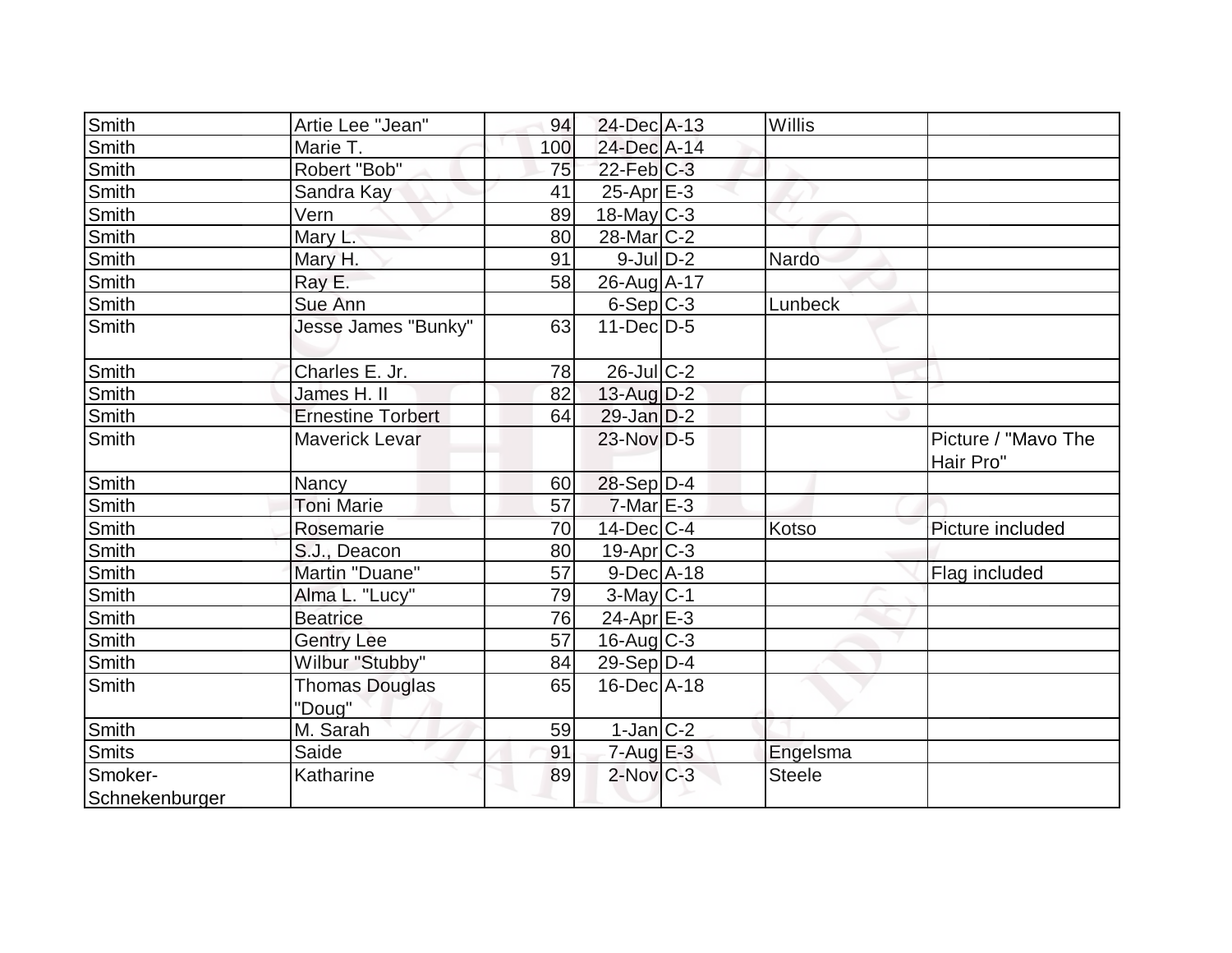| Smolinski        | Ronald J. "Smo"  | 69 | 22-Nov A-18             |               | Flag and Picture  |
|------------------|------------------|----|-------------------------|---------------|-------------------|
|                  |                  |    |                         |               | included          |
| Smolinski        | Carl J. "Small"  | 78 | $9$ -Aug $C-3$          |               | Flag included     |
| Smolinski-Miller | Margaret Ann     | 82 | $19$ -Jan $ C-2 $       | Lewry         |                   |
| Smoter           | Walter M.        | 51 | $8$ -Jan $D-2$          |               | Cross included    |
| Smotrilla        | William P.       | 80 | $23$ -Aug C-3           |               | Flag included     |
| <b>Snemis</b>    | Dolores "Dolly"  | 73 | $17$ -Nov $ D-5 $       | <b>Slys</b>   |                   |
| Snemis           | Barbara J.       | 72 | 1-May $E-3$             | <b>Brown</b>  | Picture included  |
| Snooddy          | <b>Esther</b>    | 86 | $3-Nov$ D-5             |               |                   |
| Snorton          | Marvine E.       | 68 | 12-Aug A-17             |               | "Retired Mailman" |
|                  |                  |    |                         |               | "Ice Cream Man"   |
|                  |                  |    |                         |               | "Hero"            |
| Snorton          | Marvin E.        | 68 | 12-Aug A-17             |               | Flag and Picture  |
|                  |                  |    |                         |               | lincluded         |
| Snow             | Raymond G. Sr.   | 68 | $28$ -Apr $C-3$         |               |                   |
| Snowe            | Frances J.       | 92 | 11-Sep E-3              | <b>Bracas</b> |                   |
| Snyder           | Velma M.         | 79 | $9$ -May $E-2$          |               | Picture included  |
| Sobczak          | Rose M.          | 91 | 26-Nov A-15             |               |                   |
| Sobczynski       | Raymond J. (CPD) | 84 | $8 - Apr$ $A - 18$      |               | Flag included     |
| Sobek            | Anna C.          | 93 | $19$ -Jul $C-3$         |               |                   |
| Sobocinski       | Edward B.        | 66 | 15-Jul A-17             |               | Flag included     |
| Sofiak           | Charlene A.      | 66 | 20-Nov D-4              |               |                   |
| Sokolowski       | David A.         | 58 | $14$ -Jul $C-1$         |               |                   |
| Solan            | Marian Joan      | 76 | $23$ -Feb $ C-3 $       |               |                   |
| Solcich          | Anita            | 68 | $5$ -Jun $E-2$          | Wikar         | Picture included  |
| Solecki          | Stephanie        | 90 | $21-Apr$ <sub>C-2</sub> |               |                   |
| Soley            | Marie            | 91 | 28-Feb $E-3$            |               | Cross included    |
| Solich           | <b>Agnes</b>     | 83 | $7$ -Jul $C-2$          | <b>Byich</b>  | Flag included     |
| Soliday          | Donald R.        | 79 | 8-Mar C-3               |               |                   |
| Solivias         | Chandra L.       | 36 | $10$ -Feb $C-3$         |               |                   |
| Soltesz          | John Louis Jr.   | 57 | $19$ -Dec $D-4$         |               |                   |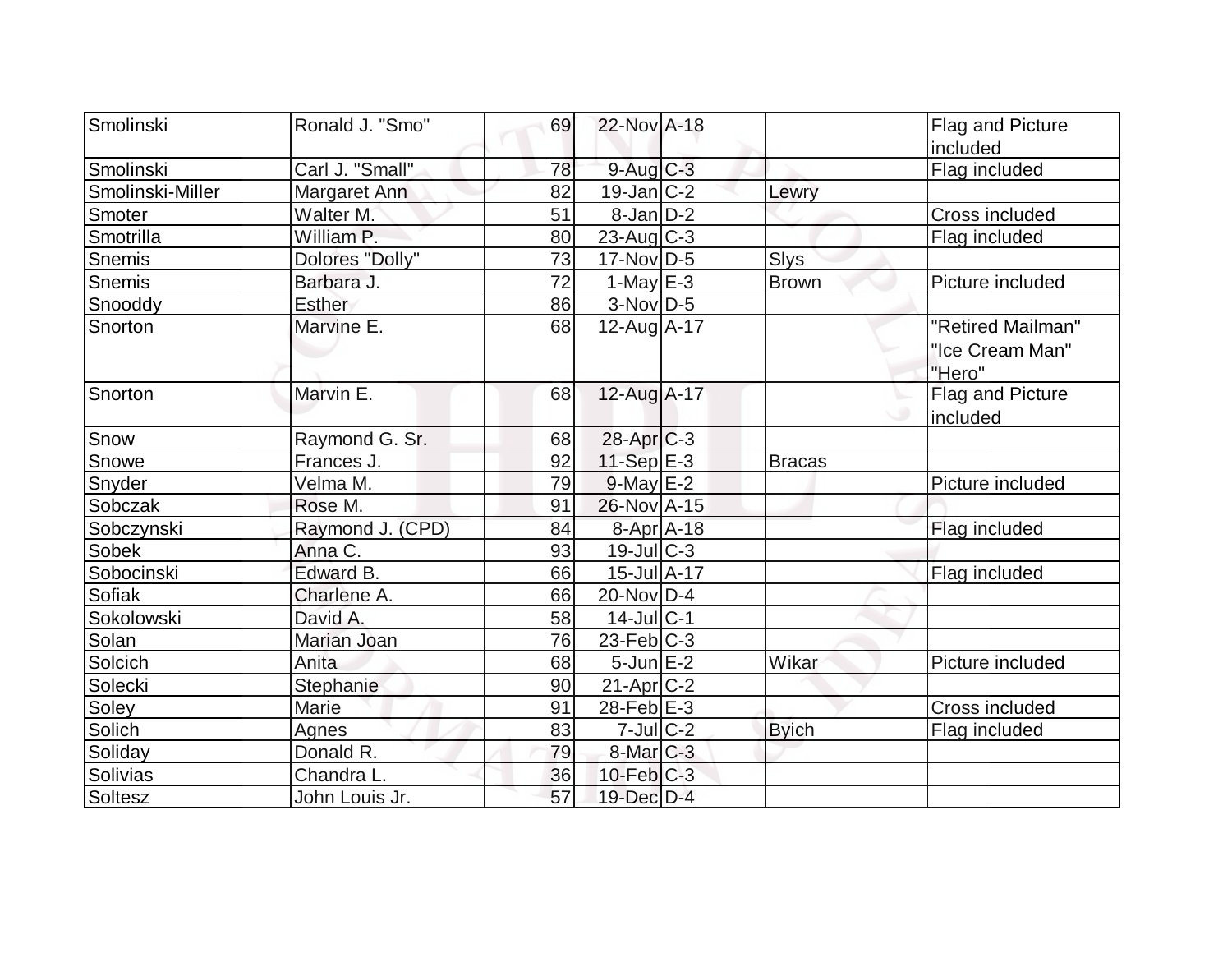| Sommers        | T. Laverne        | 89 | $8$ -Feb $ C-3 $  | Rosembaum  | Full name T. Laverne   |
|----------------|-------------------|----|-------------------|------------|------------------------|
|                |                   |    |                   |            | Sommers Van Ort        |
| Sonaty         | Kathleen          | 49 | $15$ -Jan $C-3$   |            |                        |
| Sonntag        | Shirley G.        | 79 | 26-Apr C-3        | Hall       |                        |
| Sons           | Johnnie R. "Whale | 55 | $21$ -Dec $D-5$   |            |                        |
|                | Baby"             |    |                   |            |                        |
| Sopata         | Mary              | 94 | $21$ -Dec $D-5$   | Zavesdy    |                        |
| Sopetti        | Donald L.         | 70 | $7 - Jan$ A-17    |            |                        |
| Sopko          | Gertrude          | 83 | $5$ -Mar $D-3$    | Dolasinski |                        |
| Sorchevich     | Jordan Lazar      | 94 | $5$ -Jan $ C-3 $  |            | Flag included          |
| Sorensen       | Dorothy Jean      | 82 | $17$ -Aug C-2     | Homfeld    |                        |
| Sorensen       | Cynthia J.        | 69 | $4$ -Jun $ C-2 $  |            |                        |
| Sorrell        | Patricia A.       | 61 | $21$ -May C-2     |            |                        |
| Sorrels        | Cecil "Kenny"     | 53 | $7$ -Dec $C-2$    |            |                        |
| Sosa           | Adolfo M.         | 77 | $7$ -May $C-2$    |            |                        |
| Sosnowski      | Stanley H.        | 91 | $7-Feb$ $C-3$     |            |                        |
| Sosnowski      | John              |    | $11-Oct$ D-5      |            |                        |
| Sosnowski      | Phillip S.        | 57 | $21$ -Dec $D-5$   |            |                        |
| Sostaric       | Frank             | 80 | $18-Sep$ E-3      |            | Flag included          |
| <b>Sotak</b>   | David John        | 55 | $12$ -Feb $ D-2 $ |            |                        |
| <b>Sotak</b>   | Joseph John       | 93 | $15$ -Dec $D$ -6  |            | Flag included          |
| Soto           | Arcadio "Cayo"    | 74 | $4$ -Dec $D$ -6   | Sanchez    |                        |
| Soto (Sanchez) | Arcadio           | 74 | $5$ -Dec $E$ -3   |            |                        |
| South          | Fred Jr.          | 78 | $13$ -Aug $D-2$   |            |                        |
| Southard       | John R.           | 79 | $8-Aug$ $E-3$     |            | Flag included          |
| Sowa           | <b>John David</b> | 67 | $13$ -Dec $ D-5$  |            |                        |
| Sowards        | Eugene E.         | 68 | $12$ -Jun $ C-2 $ |            | Picture included       |
| Spanier        | John J.           | 80 | $4$ -Dec $D-6$    |            |                        |
| Spaniol        | Clarie W.         | 79 | 15-Apr A-17       |            |                        |
| Speakman       | Preston R. "Buck" | 68 | 25-May C-2        |            |                        |
| Spector        | <b>Betty</b>      |    | $3$ -Jan $E-4$    |            | Star of David included |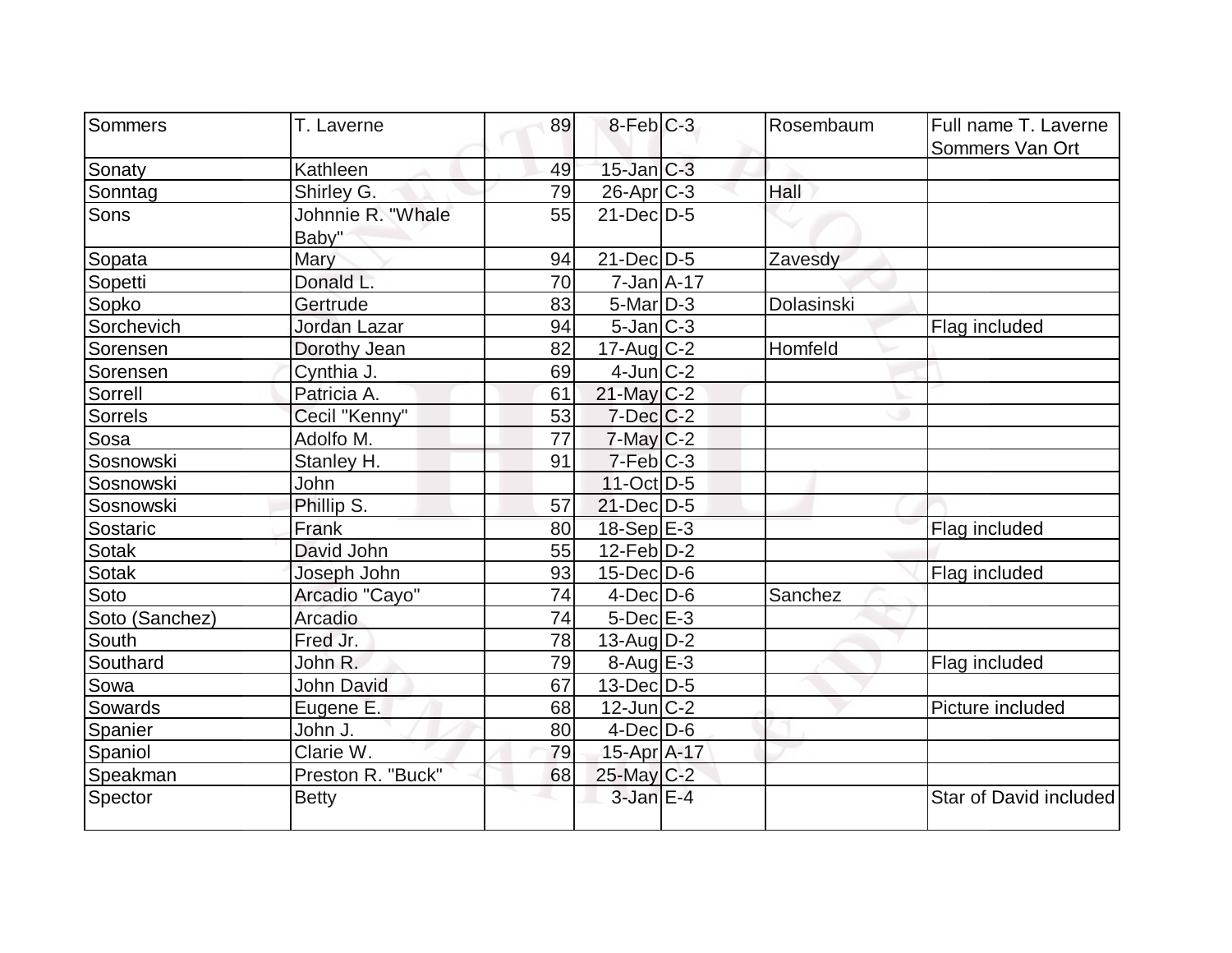| Specyal     | Jason David "Jay"      | 19 | $2$ -Dec $A-18$   |             |                         |
|-------------|------------------------|----|-------------------|-------------|-------------------------|
| Spence      | Joann Mae              |    | 29-Jul A-17       |             | Picture included        |
| Spence      | JoAnn Mae              |    | 24-Aug C-2        |             | Picture included        |
| Spencer     | John W.                | 92 | $15-Sep C-2$      |             | Flag included           |
| Spencer     | <b>Cheryl Ellen</b>    | 55 | 28-Apr C-3        |             | Picture included        |
| Sperry      | Adeline F.             | 82 | $30$ -Apr $C-2$   | Ernst       | Picture included        |
| Spiekhout   | <b>Dirk Edward</b>     | 51 | $8-Aug$ $E-3$     |             |                         |
| Spila       | John F.                |    | 15-Oct A-15       |             | Flag included           |
| Spilewski   | Raymond S.             | 87 | 28-Jul C-2        |             | Flag included           |
| Spitz-Green | Mary                   | 59 | $2$ -Jul $ C-1$   |             |                         |
| Spletzer    | Harold T.              | 96 | 12-May $E-2$      |             |                         |
| Spoerhase   | Arthur R.              | 52 | 24-Dec A-14       |             |                         |
| Spoerner    | H. Don                 | 75 | $19$ -Jul $C-3$   |             | Flag included           |
| Spoerner    | <b>Arlene Marilyn</b>  | 68 | $21-Apr$ $C-2$    | Cramer      | <b>Arlene Marilyn</b>   |
|             |                        |    |                   |             | (Cramer) Spoerner       |
| Spoljaric   | John J. Sr.            | 77 | $11$ -Jan $ C-3 $ |             |                         |
| Spoor       | Reba Ann               | 43 | $8$ -Jun $E-2$    | Householder |                         |
| Sporman     | Frank H.               | 84 | $3$ -May $C-2$    |             | Flag and Picture        |
|             |                        |    |                   |             | included                |
| Sporman     | Marie J.               | 84 | $9$ -Jun $C-2$    | Rosa        | Picture included        |
| Springer    | Joan M.                | 75 | 18-Feb A-18       | Gale        |                         |
| Springer    | Eilene                 | 74 | $8$ -Jun $E-2$    |             | Full name Eilene        |
|             |                        |    |                   |             | <b>Russell Springer</b> |
| Sprinkle    | Herbert E. "Gene"      | 73 | $12$ -Jan $ C-2 $ |             | Masonic emblem          |
|             |                        |    |                   |             | included                |
| Sprouse     | Hiram Jr.              | 70 | $10$ -Oct $D-4$   |             |                         |
| Spudic      | Stephen M. Sr.         | 92 | $13$ -Jan $ C-2 $ |             | Flag included           |
| Srakovcic   | George "Georgie"       | 56 | $27$ -Jun $E-2$   |             |                         |
| Sreckovich  | Eva                    | 84 | 15-May $E-3$      |             | Cross included          |
| St. Clair   | Carl W.                | 88 | 12-Apr C-2        |             |                         |
| St. Meyers  | George Williams "Bill" | 66 | $14$ -Jun $C-2$   |             | Flag and Picture        |
|             |                        |    |                   |             | included                |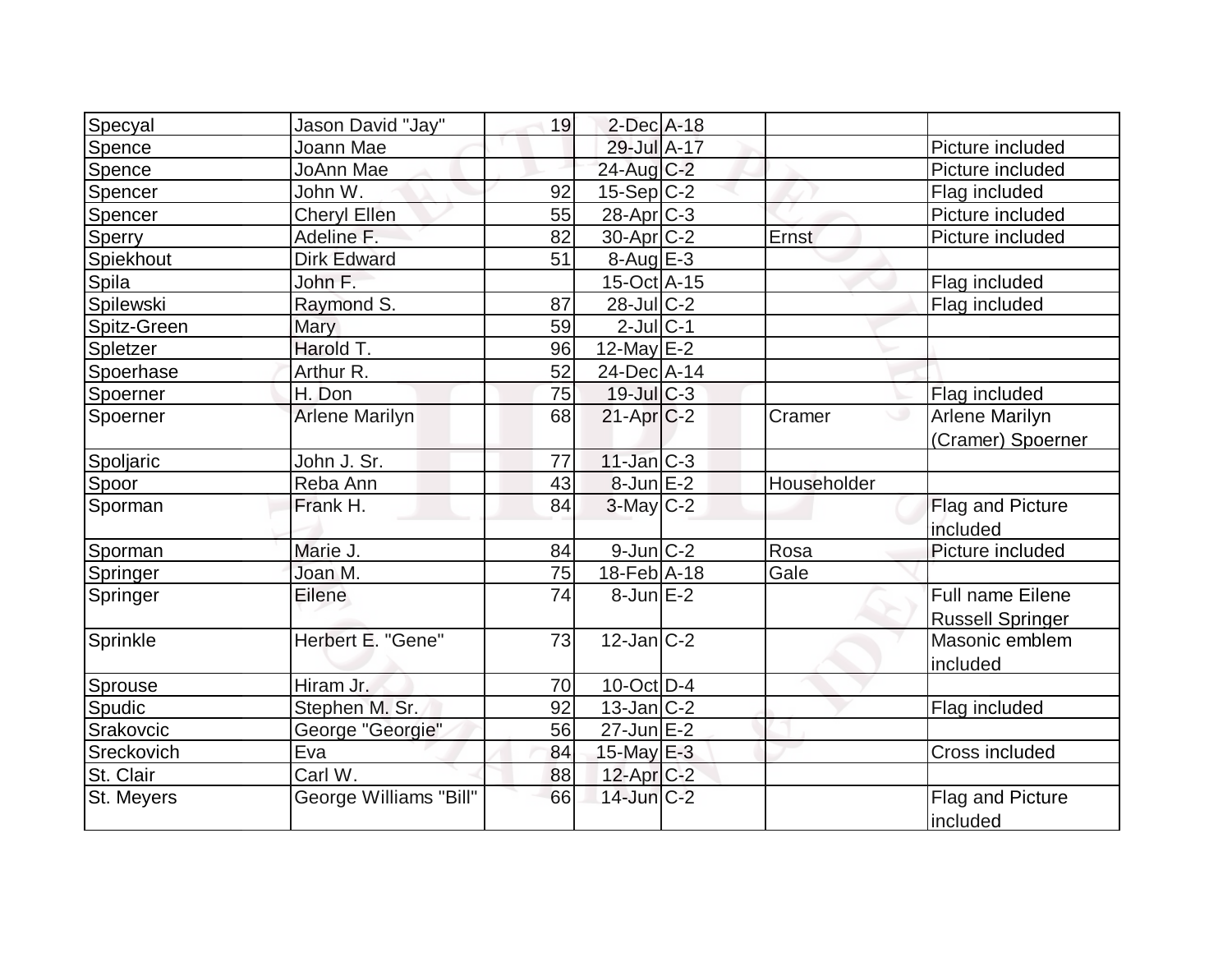| 28-Jan A-18<br>Roberto<br>56<br>Flag included<br>Marjorie W., Maj<br>$13$ -Feb $E-3$<br><b>Stacy</b><br>93<br>Staes<br>24-Nov D-6<br>Joseph M. "Jeff"<br><b>Staes-Therault</b><br>Infant<br>Dakota<br>$22$ -Aug $E-3$<br>Cross included<br>Stahl<br>Georgene Edna<br>$20$ -Feb $E-3$<br>91<br>Stalbaum<br>$9$ -Mar $ C-3$<br>Mildred H.<br>94<br>$7-Sep$ E-3<br>Stalbaum<br>Trevor L.<br>95<br>Picture included<br>Stallbohm<br>Esther E.<br>$8$ -Jul $A$ -18<br>93<br>Deyoung<br>24-Mar C-2<br><b>Nicholas</b><br><b>Stamate</b><br>59<br>$25$ -May C-3<br><b>Stambeck</b><br>Robert E.<br>85<br>Flag included<br><b>Stambeck</b><br>Robert E.<br>85<br>$22$ -Apr $ A-18$<br>Flag included<br>Stan<br>Barbara A.<br>$6$ -Aug $D-2$<br>52<br>Longawa<br>Standiford<br>$30$ -Jun $C-2$<br><b>Roderick Earl "Rod"</b><br>68<br>"Poppa"<br>Stanimirov<br>Richard W.<br>$5-Aug$ A-19<br>58<br>Stanko<br>$10$ -Jul $ C-3 $<br>83<br>Leonard A.<br>Flag included<br>$15-Sep C-2$<br><b>Stankus</b><br>Brigitte B.<br>60<br>Edward F. "Ed"<br>Stanula<br>72<br>$11-Nov1 - 18$<br><b>Stark</b><br>$27-Sep D-5$<br>Kathleen S.<br>59<br><b>Stark</b><br>$17-Nov$ D-4<br>81<br>Shirley M.<br>Harold L.<br><b>Stark</b><br>87<br>21-Aug E-2<br>Picture included<br><b>Stark</b><br>$5$ -Jan $ C-3 $<br><b>Shirley Ruth</b><br><b>Stas</b><br>Michael P.<br>$4$ -May $E-2$<br>52<br><b>Stas</b><br>18-Mar A-18<br><b>Michael Patrick II</b><br>24<br>4-Nov A-17<br>Jerome Sr.<br>81<br>18-May C-3<br>Edward G.<br>86<br>Flag included<br><b>Stauffer</b><br>81<br>$9-Sep$ A-17<br>Betty J.<br>90<br>Henrietta A.<br>$16$ -Aug C-3<br>Full name Henrietta<br>A. (Bultema)<br>Stavenger<br>Steagall<br>Eura Pearl<br>10-Dec A-14<br><b>Brooks</b><br>85 |              |     |    |                |  |  |
|-------------------------------------------------------------------------------------------------------------------------------------------------------------------------------------------------------------------------------------------------------------------------------------------------------------------------------------------------------------------------------------------------------------------------------------------------------------------------------------------------------------------------------------------------------------------------------------------------------------------------------------------------------------------------------------------------------------------------------------------------------------------------------------------------------------------------------------------------------------------------------------------------------------------------------------------------------------------------------------------------------------------------------------------------------------------------------------------------------------------------------------------------------------------------------------------------------------------------------------------------------------------------------------------------------------------------------------------------------------------------------------------------------------------------------------------------------------------------------------------------------------------------------------------------------------------------------------------------------------------------------------------------------------------------------------------------------------------------------------------|--------------|-----|----|----------------|--|--|
|                                                                                                                                                                                                                                                                                                                                                                                                                                                                                                                                                                                                                                                                                                                                                                                                                                                                                                                                                                                                                                                                                                                                                                                                                                                                                                                                                                                                                                                                                                                                                                                                                                                                                                                                           | Stabolito    |     |    |                |  |  |
|                                                                                                                                                                                                                                                                                                                                                                                                                                                                                                                                                                                                                                                                                                                                                                                                                                                                                                                                                                                                                                                                                                                                                                                                                                                                                                                                                                                                                                                                                                                                                                                                                                                                                                                                           |              |     |    |                |  |  |
|                                                                                                                                                                                                                                                                                                                                                                                                                                                                                                                                                                                                                                                                                                                                                                                                                                                                                                                                                                                                                                                                                                                                                                                                                                                                                                                                                                                                                                                                                                                                                                                                                                                                                                                                           |              |     |    |                |  |  |
|                                                                                                                                                                                                                                                                                                                                                                                                                                                                                                                                                                                                                                                                                                                                                                                                                                                                                                                                                                                                                                                                                                                                                                                                                                                                                                                                                                                                                                                                                                                                                                                                                                                                                                                                           |              |     |    |                |  |  |
|                                                                                                                                                                                                                                                                                                                                                                                                                                                                                                                                                                                                                                                                                                                                                                                                                                                                                                                                                                                                                                                                                                                                                                                                                                                                                                                                                                                                                                                                                                                                                                                                                                                                                                                                           |              |     |    |                |  |  |
|                                                                                                                                                                                                                                                                                                                                                                                                                                                                                                                                                                                                                                                                                                                                                                                                                                                                                                                                                                                                                                                                                                                                                                                                                                                                                                                                                                                                                                                                                                                                                                                                                                                                                                                                           |              |     |    |                |  |  |
|                                                                                                                                                                                                                                                                                                                                                                                                                                                                                                                                                                                                                                                                                                                                                                                                                                                                                                                                                                                                                                                                                                                                                                                                                                                                                                                                                                                                                                                                                                                                                                                                                                                                                                                                           |              |     |    |                |  |  |
|                                                                                                                                                                                                                                                                                                                                                                                                                                                                                                                                                                                                                                                                                                                                                                                                                                                                                                                                                                                                                                                                                                                                                                                                                                                                                                                                                                                                                                                                                                                                                                                                                                                                                                                                           |              |     |    |                |  |  |
|                                                                                                                                                                                                                                                                                                                                                                                                                                                                                                                                                                                                                                                                                                                                                                                                                                                                                                                                                                                                                                                                                                                                                                                                                                                                                                                                                                                                                                                                                                                                                                                                                                                                                                                                           |              |     |    |                |  |  |
|                                                                                                                                                                                                                                                                                                                                                                                                                                                                                                                                                                                                                                                                                                                                                                                                                                                                                                                                                                                                                                                                                                                                                                                                                                                                                                                                                                                                                                                                                                                                                                                                                                                                                                                                           |              |     |    |                |  |  |
|                                                                                                                                                                                                                                                                                                                                                                                                                                                                                                                                                                                                                                                                                                                                                                                                                                                                                                                                                                                                                                                                                                                                                                                                                                                                                                                                                                                                                                                                                                                                                                                                                                                                                                                                           |              |     |    |                |  |  |
|                                                                                                                                                                                                                                                                                                                                                                                                                                                                                                                                                                                                                                                                                                                                                                                                                                                                                                                                                                                                                                                                                                                                                                                                                                                                                                                                                                                                                                                                                                                                                                                                                                                                                                                                           |              |     |    |                |  |  |
|                                                                                                                                                                                                                                                                                                                                                                                                                                                                                                                                                                                                                                                                                                                                                                                                                                                                                                                                                                                                                                                                                                                                                                                                                                                                                                                                                                                                                                                                                                                                                                                                                                                                                                                                           |              |     |    |                |  |  |
|                                                                                                                                                                                                                                                                                                                                                                                                                                                                                                                                                                                                                                                                                                                                                                                                                                                                                                                                                                                                                                                                                                                                                                                                                                                                                                                                                                                                                                                                                                                                                                                                                                                                                                                                           |              |     |    |                |  |  |
|                                                                                                                                                                                                                                                                                                                                                                                                                                                                                                                                                                                                                                                                                                                                                                                                                                                                                                                                                                                                                                                                                                                                                                                                                                                                                                                                                                                                                                                                                                                                                                                                                                                                                                                                           |              |     |    |                |  |  |
| Stasek<br>Stasny<br>Stavenger                                                                                                                                                                                                                                                                                                                                                                                                                                                                                                                                                                                                                                                                                                                                                                                                                                                                                                                                                                                                                                                                                                                                                                                                                                                                                                                                                                                                                                                                                                                                                                                                                                                                                                             |              |     |    |                |  |  |
|                                                                                                                                                                                                                                                                                                                                                                                                                                                                                                                                                                                                                                                                                                                                                                                                                                                                                                                                                                                                                                                                                                                                                                                                                                                                                                                                                                                                                                                                                                                                                                                                                                                                                                                                           |              |     |    |                |  |  |
|                                                                                                                                                                                                                                                                                                                                                                                                                                                                                                                                                                                                                                                                                                                                                                                                                                                                                                                                                                                                                                                                                                                                                                                                                                                                                                                                                                                                                                                                                                                                                                                                                                                                                                                                           |              |     |    |                |  |  |
|                                                                                                                                                                                                                                                                                                                                                                                                                                                                                                                                                                                                                                                                                                                                                                                                                                                                                                                                                                                                                                                                                                                                                                                                                                                                                                                                                                                                                                                                                                                                                                                                                                                                                                                                           |              |     |    |                |  |  |
|                                                                                                                                                                                                                                                                                                                                                                                                                                                                                                                                                                                                                                                                                                                                                                                                                                                                                                                                                                                                                                                                                                                                                                                                                                                                                                                                                                                                                                                                                                                                                                                                                                                                                                                                           |              |     |    |                |  |  |
|                                                                                                                                                                                                                                                                                                                                                                                                                                                                                                                                                                                                                                                                                                                                                                                                                                                                                                                                                                                                                                                                                                                                                                                                                                                                                                                                                                                                                                                                                                                                                                                                                                                                                                                                           |              |     |    |                |  |  |
|                                                                                                                                                                                                                                                                                                                                                                                                                                                                                                                                                                                                                                                                                                                                                                                                                                                                                                                                                                                                                                                                                                                                                                                                                                                                                                                                                                                                                                                                                                                                                                                                                                                                                                                                           |              |     |    |                |  |  |
|                                                                                                                                                                                                                                                                                                                                                                                                                                                                                                                                                                                                                                                                                                                                                                                                                                                                                                                                                                                                                                                                                                                                                                                                                                                                                                                                                                                                                                                                                                                                                                                                                                                                                                                                           |              |     |    |                |  |  |
|                                                                                                                                                                                                                                                                                                                                                                                                                                                                                                                                                                                                                                                                                                                                                                                                                                                                                                                                                                                                                                                                                                                                                                                                                                                                                                                                                                                                                                                                                                                                                                                                                                                                                                                                           |              |     |    |                |  |  |
|                                                                                                                                                                                                                                                                                                                                                                                                                                                                                                                                                                                                                                                                                                                                                                                                                                                                                                                                                                                                                                                                                                                                                                                                                                                                                                                                                                                                                                                                                                                                                                                                                                                                                                                                           |              |     |    |                |  |  |
|                                                                                                                                                                                                                                                                                                                                                                                                                                                                                                                                                                                                                                                                                                                                                                                                                                                                                                                                                                                                                                                                                                                                                                                                                                                                                                                                                                                                                                                                                                                                                                                                                                                                                                                                           |              |     |    |                |  |  |
|                                                                                                                                                                                                                                                                                                                                                                                                                                                                                                                                                                                                                                                                                                                                                                                                                                                                                                                                                                                                                                                                                                                                                                                                                                                                                                                                                                                                                                                                                                                                                                                                                                                                                                                                           |              |     |    |                |  |  |
|                                                                                                                                                                                                                                                                                                                                                                                                                                                                                                                                                                                                                                                                                                                                                                                                                                                                                                                                                                                                                                                                                                                                                                                                                                                                                                                                                                                                                                                                                                                                                                                                                                                                                                                                           |              |     |    |                |  |  |
|                                                                                                                                                                                                                                                                                                                                                                                                                                                                                                                                                                                                                                                                                                                                                                                                                                                                                                                                                                                                                                                                                                                                                                                                                                                                                                                                                                                                                                                                                                                                                                                                                                                                                                                                           |              |     |    |                |  |  |
|                                                                                                                                                                                                                                                                                                                                                                                                                                                                                                                                                                                                                                                                                                                                                                                                                                                                                                                                                                                                                                                                                                                                                                                                                                                                                                                                                                                                                                                                                                                                                                                                                                                                                                                                           |              |     |    |                |  |  |
|                                                                                                                                                                                                                                                                                                                                                                                                                                                                                                                                                                                                                                                                                                                                                                                                                                                                                                                                                                                                                                                                                                                                                                                                                                                                                                                                                                                                                                                                                                                                                                                                                                                                                                                                           |              |     |    |                |  |  |
|                                                                                                                                                                                                                                                                                                                                                                                                                                                                                                                                                                                                                                                                                                                                                                                                                                                                                                                                                                                                                                                                                                                                                                                                                                                                                                                                                                                                                                                                                                                                                                                                                                                                                                                                           | <b>Stech</b> | Eda | 87 | $19-Apr$ $C-3$ |  |  |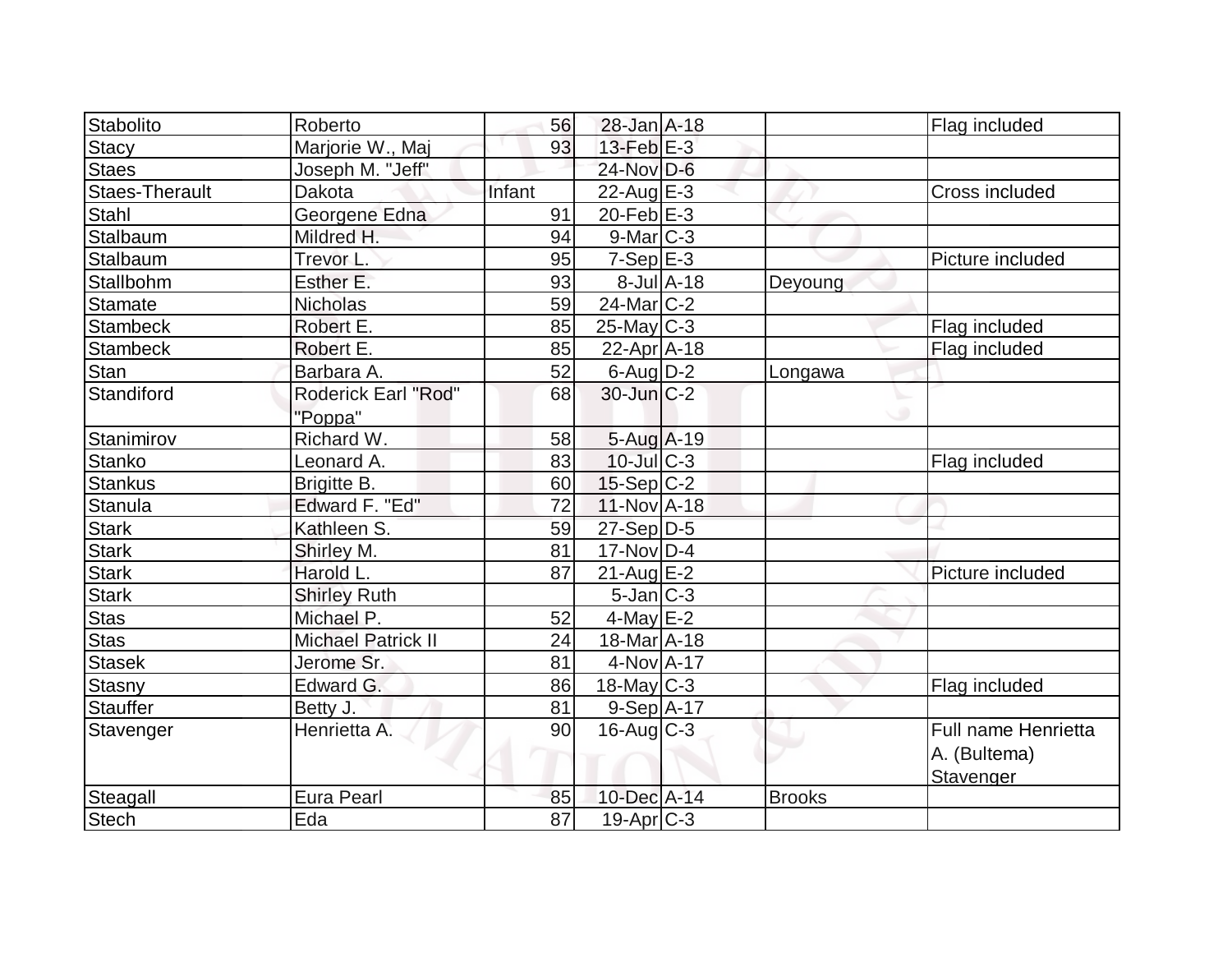| Steele           | Winnie                     | 93  | 4-Mar A-18       | Lidemulder    |                                                    |
|------------------|----------------------------|-----|------------------|---------------|----------------------------------------------------|
| <b>Steele</b>    | Joan P.                    | 100 | 26-Aug A-17      | Doak          |                                                    |
| <b>Steen</b>     | James Kennedy<br>"Jimmy"   |     | $14$ -May D-3    |               | Flag included                                      |
| Steenson         | Emma                       | 89  |                  |               |                                                    |
| Stefanovic       | <b>Branislava</b>          | 92  | $2$ -Mar $C-4$   |               | Branislava Popov<br>Stefanovic / Cross<br>included |
| Stefanski        | John F.                    | 94  | $19$ -Dec $ D-5$ |               | Flag included                                      |
| <b>Steffey</b>   | John W.                    | 57  | $9$ -Dec $A$ -18 |               | Flag included                                      |
| Stegman          | Edward F. Jr.              | 79  | $1-Feb$ $E-3$    |               | Picture included                                   |
| <b>Steinbeck</b> | Dennis C.                  | 66  | $17$ -May $C$ -3 |               |                                                    |
| Steinberg        | Mildred H.                 | 85  | $25$ -Apr $E-2$  |               |                                                    |
| <b>Steiner</b>   | Teresia "Toby"             | 83  | $12$ -Feb $D-2$  |               | Star of David included                             |
| <b>Stelter</b>   | <b>Ross</b>                | 63  | 27-Dec E-3       |               |                                                    |
| Stengel          | Heinz W.                   | 77  | 27-Oct D-5       |               |                                                    |
| Stenholm         | Arthur E.                  | 90  | $7$ -Dec $ C$ -2 |               | Flag included                                      |
| Stepanovic       | Katy                       | 80  | $3$ -Jan $E-4$   |               | <b>Cross included</b>                              |
| Stepanovich      | Svetomir "Steve"           | 85  | $2$ -May $E-3$   |               |                                                    |
| Stephan          | Jeffrey A.                 | 54  | $3-Oct$ D-4      |               | Flag included                                      |
| Stephan          | <b>John William "Bill"</b> | 73  | $29-Sep D-4$     |               | Flag included                                      |
| Stephan          | Bernhard "Ben"             | 73  | $14$ -Mar $E-2$  |               |                                                    |
| <b>Stephens</b>  | Mary                       | 91  | $26$ -Feb $C-2$  |               |                                                    |
| <b>Stephens</b>  | Sandra L. (Sandy)          | 47  | $10$ -May C-3    | Sella         |                                                    |
| <b>Stephens</b>  | Barbara A.                 | 72  | $29-Sep D-4$     |               |                                                    |
| <b>Stephens</b>  | Marilyn Vaughn             | 74  | $14$ -Apr $C-2$  | Howell        |                                                    |
| <b>Stephens</b>  | David R.                   | 74  | $17-Sep C-2$     |               |                                                    |
| <b>Stephens</b>  | <b>Betty</b>               | 93  | 31-Oct E-3       | <b>Bickel</b> |                                                    |
| Stephenson       | <b>Steven Alan</b>         | 57  | $13$ -May C-3    |               |                                                    |
| Stephenson       | Geraldine M.               | 85  | $25$ -Jun $D-3$  |               |                                                    |
| Stephenson       | Orvel M.                   | 89  | $8-Oct$ A-13     |               |                                                    |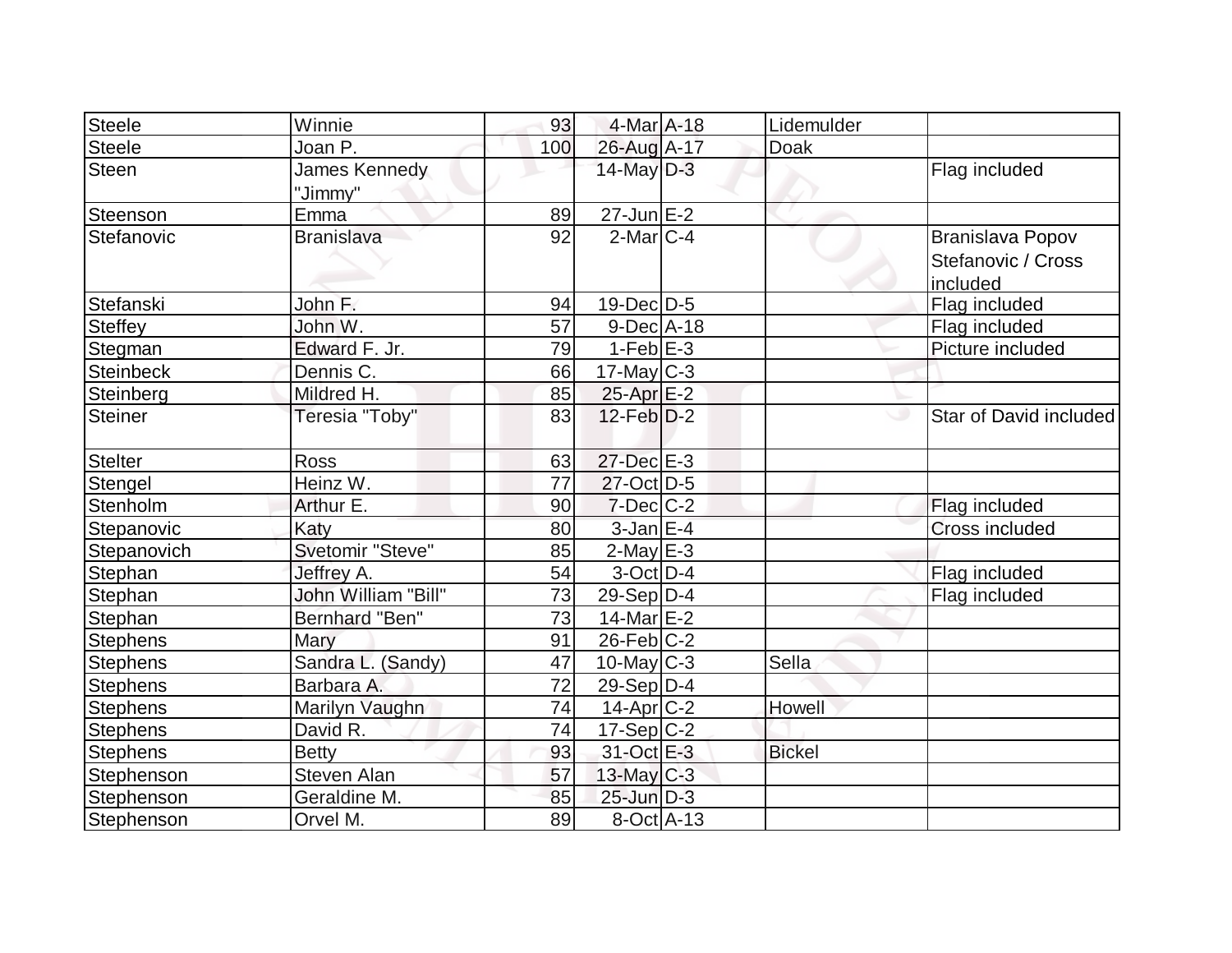| Stepp          | Spencer "Red"               | 87              | $19-Apr$ $C-3$                         |               | Flag included                                  |
|----------------|-----------------------------|-----------------|----------------------------------------|---------------|------------------------------------------------|
| Sternberg      | <b>Harold Lester</b>        | 80              | $17$ -Feb $E-3$                        |               | Star of David included                         |
| <b>Steuer</b>  | Mary Ann                    | 43              | 18-Apr E-3                             |               |                                                |
| <b>Stevens</b> | Pamela K.                   | 44              | $20$ -Jan $ C-1 $                      | Nicholson     | Full name Pamela K.<br><b>Braith (Stevens)</b> |
| <b>Stevens</b> | Robert G.                   | 43              | 26-Feb A-17                            |               |                                                |
| <b>Stevens</b> | Lloyd W.                    | $\overline{57}$ | $3$ -Jun $A$ -18                       |               |                                                |
| <b>Stevens</b> | Barry Wayne                 | 43              | $27$ -Feb $ E-4 $                      |               | Picture included                               |
| <b>Stevens</b> | Lillian M. "Marcie"         | 75              | $8$ -Jul $A$ -18                       | <b>Bodnar</b> |                                                |
| <b>Stevens</b> | Patricia S. "Patti"         | 45              | $22-Sep D-4$                           |               |                                                |
| Stevenson      | Frances M.                  | 94              | 23-Sep A-17                            |               |                                                |
| Stevenson      | Robert                      | 77              | $12$ -Jan $ C-2 $                      |               | Flag included                                  |
| Stevenson      | David Lee                   | 67              | $12$ -Jun $C-2$                        |               |                                                |
| Stevenson      | Harry R.                    | 74              | $7 - Aug$ $E - 3$                      |               | Flag included                                  |
| <b>Stewart</b> | <b>Guadalupe "Lupe"</b>     | 57              | 28-Sep D-5                             | Zamudio       |                                                |
| <b>Stewart</b> | Steven A.                   | 55              | $17$ -May C-3                          |               |                                                |
| <b>Stewart</b> | Eleanor J.                  | 68              | $26$ -Dec $E-3$                        |               |                                                |
| <b>Stiff</b>   | Patrick Raymond II<br>"Pug" | 23              | $26$ -Jun $ C-3 $                      |               | Picture included                               |
| <b>Stilley</b> | Guy Jr.                     | 84              | $12$ -Feb $ D-2 $                      |               |                                                |
| Stillman       | Ronald G.                   | 71              | $1-Feb$ E-3                            |               | Picture included                               |
| <b>Stines</b>  | Viola E.                    | 99              | $12$ -Mar $ C-2 $                      |               |                                                |
| Stiny          | Christopher                 | 36              | 22-Dec D-4                             |               |                                                |
| <b>Stock</b>   | John C.                     | 99              | $5$ -Jun $E-2$                         |               |                                                |
| Stoisor        | Nicholas                    | 88              | 3-Apr <sub>C-2</sub>                   |               |                                                |
| <b>Stokes</b>  | Ruthie M.                   | 60              | $16$ -Jan $E-3$                        |               |                                                |
| Stoklosa       | <b>Eileen Ruth</b>          | 84              | $21-Apr$ $C-2$                         |               | Picture included                               |
| <b>Stoltz</b>  | Daniel Joseph               | 73              | $20$ -Jul $C-2$                        |               | Picture included                               |
| <b>Stoltz</b>  | George D. "Dave"            | 71              | 26-Nov A-15                            |               | Flag included                                  |
| <b>Stoltz</b>  | Daniel                      | 78              | 19-Oct D-4                             |               |                                                |
| Stombaugh      | Darwin D.                   | 66              | $\overline{22}$ -Jun $\overline{C}$ -2 |               |                                                |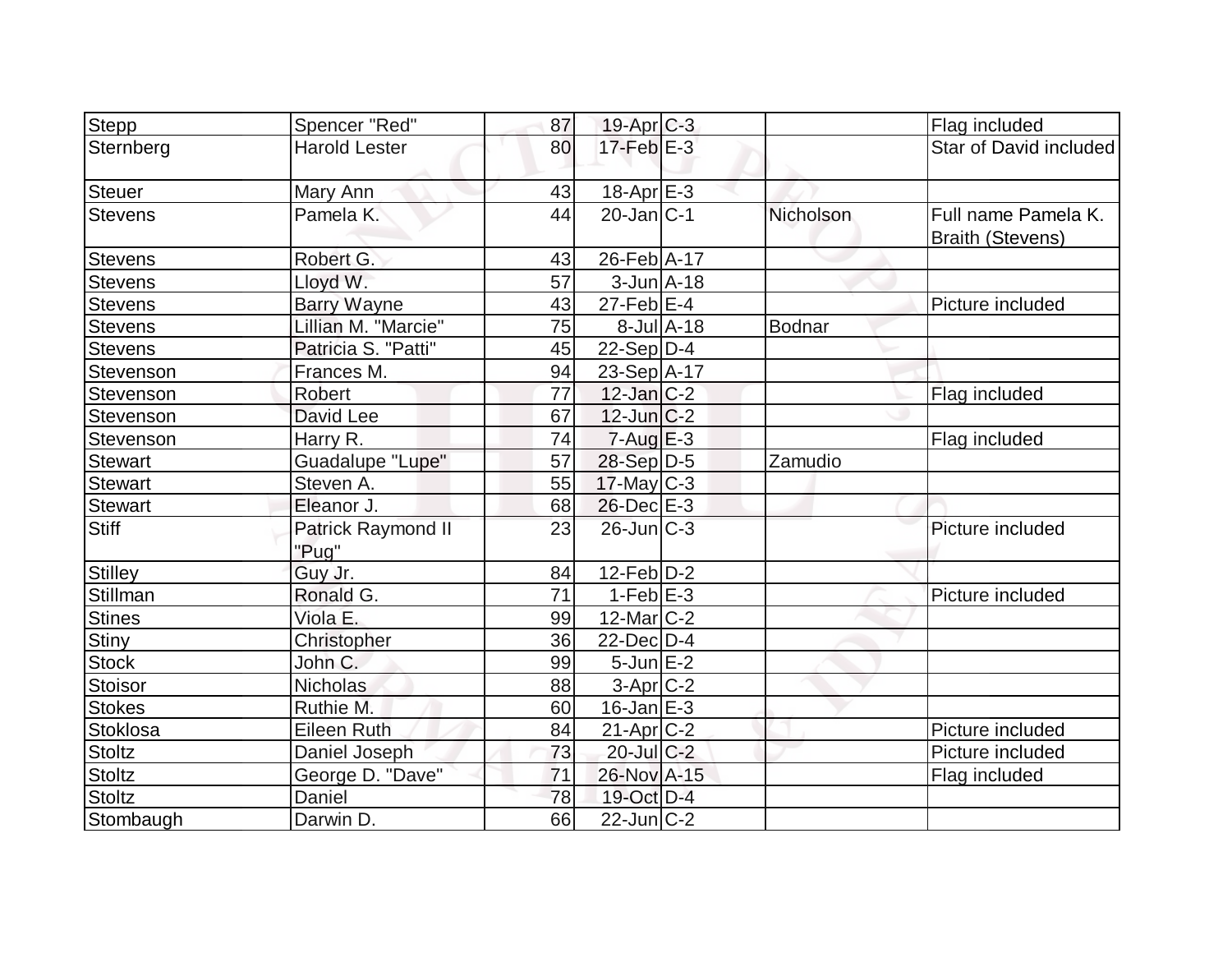| Stoming                           | <b>Ilene Germaine</b> | 70 | $14$ -Mar $E-3$              | Lewandowski |                   |
|-----------------------------------|-----------------------|----|------------------------------|-------------|-------------------|
| <b>Stomp</b>                      | Marcella              | 86 | 21-Nov E-2                   | Paswinski   |                   |
| Stone                             | Kenneth Blair         | 35 | $7-Feb$ $C-3$                |             |                   |
| <b>Stone</b>                      | William L.            | 21 | $9$ -JulD-2                  |             |                   |
| Stonehill                         | Frank A.              | 84 | 25-Feb A-17                  |             |                   |
| Stoutenour                        | George W.             | 77 | $28$ -Feb $E-3$              |             |                   |
| Stover                            | Grace                 | 96 | $24$ -Apr $E-3$              | <b>Book</b> |                   |
| <b>Stover</b>                     | William E.            | 77 | 30-Mar <sub>IC</sub> -2      |             |                   |
| <b>Stowers</b>                    | <b>Irene Garnet</b>   | 87 | 24-Nov D-7                   | Richmond    |                   |
| Strand                            | Susan P.              | 85 | $18$ -Jan $ C-3 $            | Plowden     |                   |
| Strapon                           | Beatrice M.           | 84 | $17$ -Jul $C-3$              | Kondor      |                   |
| Strasser                          | Mildred               |    | $20-Sep D-7$                 | Seberger    |                   |
| Stratten                          | Lois M.               | 85 | 27-Dec E-4                   |             |                   |
| <b>Straub</b>                     | Marie A.              | 51 | 24-Dec A-14                  |             |                   |
| Straughen                         | Douglas A.            | 19 | $17$ -Jan $ C-3 $            |             |                   |
| Strazzabosco                      | Perrie                | 48 | $31$ -Jan D-5                |             |                   |
|                                   |                       |    |                              |             |                   |
|                                   | Pauline M.            | 91 | $10$ -Apr $E-3$              | Pavlovich   | Picture included  |
| <b>Strbjak</b>                    | Marjorie E.           | 75 | $15$ -Aug $E-3$              |             |                   |
| Street<br>Streetman               | Raymond C.            | 69 | $13$ -Aug $D-2$              |             |                   |
|                                   | Emily E.              | 93 | $15$ -Jul $\overline{A}$ -18 |             |                   |
| <b>Strezo</b><br><b>Stricklin</b> | Julia J.              |    | $12$ -Jul $ C-2 $            | Moffitt     |                   |
| Strinchak                         | Roberta L. "Bobbi"    | 56 | $25$ -Oct D-5                | Thorne      |                   |
| Strinchank                        | Roberta L.            | 56 | 24-Oct E-2                   | Thorne      |                   |
| Stringer                          | Clifford M.           | 66 | $10$ -May C-3                |             |                   |
| Stringer                          | <b>Mack</b>           | 79 | $19$ -Oct D-4                |             | Mr. Mack Stringer |
|                                   | Lawrence A.           | 81 | $19$ -Feb $ D-3 $            |             |                   |
| Stromberg<br>Strong               | Richard               | 55 | $4$ -Apr $C-2$               |             |                   |
| Strong                            | Maxine                | 81 | $31$ -Mar $ C-2 $            | Doty        |                   |
| <b>Stuart</b>                     | Lila M.               | 81 | $18$ -Dec $D-5$              |             |                   |
|                                   | Larry B., Dr.         | 66 | $19$ -Apr $C-3$              |             |                   |
| Stuber<br>Studtmann               | Janice Joann          | 63 | $8$ -Jan $D-3$               | Culp        |                   |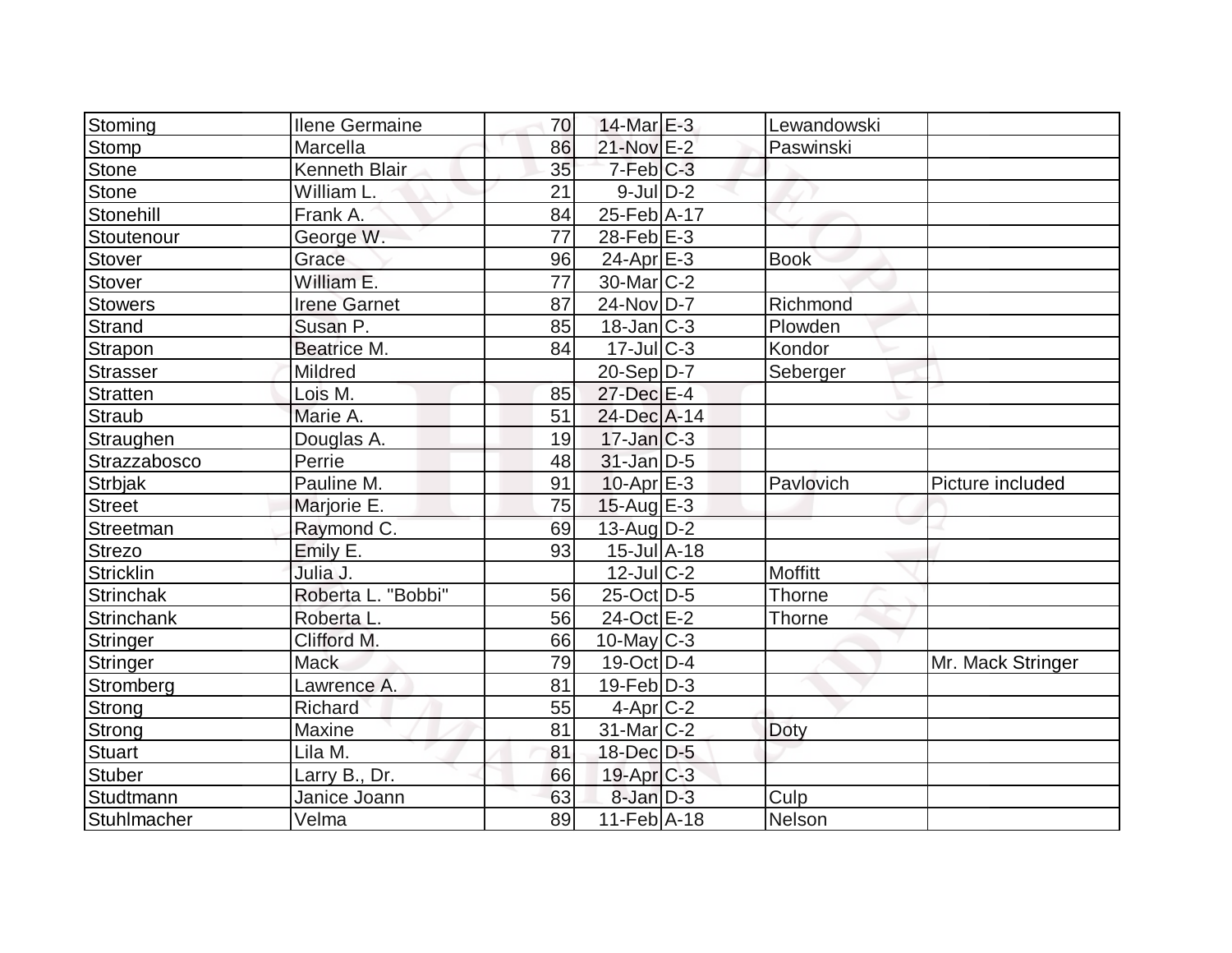| <b>Stults</b> | Thomas E.              | 55 | $8-Aug$ $E-3$          |            |                                                   |
|---------------|------------------------|----|------------------------|------------|---------------------------------------------------|
| <b>Stults</b> | Fred M. Jr.            |    | 21-Oct A-18            |            | Attorney Fred M.<br>Stults Jr. / Flag<br>included |
| <b>Stupic</b> | Ana                    | 83 | $14$ -Apr $ C-1 $      |            |                                                   |
| Stuppy        | Lela A.                | 90 | $24$ -Nov D-7          | Strickhorn |                                                   |
| Stur          | Charles J. "Charlo"    | 87 | $29$ -Nov D-6          |            | Flag included                                     |
| Sturdy        | La Vad Margaret        |    | $12$ -Jun $ C-2 $      | Harmon     |                                                   |
| Sturdy        | Boucher, Rev.          | 78 | 20-Dec D-5             |            |                                                   |
| Stutzman      | <b>Sally Ruth</b>      | 63 | $8-Feb$ <sub>C-3</sub> |            | Picture included                                  |
| Styczynski    | Paul A.                | 49 | $19$ -Mar $ C-2 $      |            |                                                   |
| Subeh         | Tayfiq                 |    | $10$ -Jan $E-3$        |            |                                                   |
| <b>Suchak</b> | Joseph J. "Joe Bear"   |    | $27$ -Apr $C-3$        |            | Picture included                                  |
| Suchecki      | Dorothy                | 86 | $9-Sep$ A-17           | Gasperich  |                                                   |
| <b>Suggs</b>  | Sharon Renee "Curly"   | 53 | $14$ -JulC-2           |            |                                                   |
| <b>Sulak</b>  | Rita I.                | 77 | 10-Nov D-7             | Karch      |                                                   |
| <b>Sularz</b> | Jan                    |    | $5$ -Jun $E-2$         |            |                                                   |
| Sulich        | <b>Lillian Eleanor</b> | 89 | $20$ -Dec $D-5$        |            | Picture included                                  |
| Sulkowski     | Christopher F.         | 28 | $10$ -Mar $ C-3 $      |            |                                                   |
| Sullivan      | Mark "Dino" "Sully"    | 40 | 30-Dec A-18            |            | Picture included                                  |
| Sullivan      | Roberta M.             | 80 | $25$ -Jul $E-3$        |            |                                                   |
| Sullivan      | Mary Kay               | 70 | $4$ -Dec $D-6$         | Kelner     |                                                   |
| Sullivan      | Gale F.                | 97 | $14$ -JulC-2           |            | Masonic emblem<br>included                        |
| Sullivan      | <b>Margaret Rita</b>   | 92 | $8$ -Mar $ C-3 $       | Cengel     |                                                   |
| Sullivan      | Eddie Joe              | 53 | 18-Nov A-17            |            |                                                   |
| Sullivan      | James G. "Jerry"       | 77 | $3$ -Jan $E-4$         |            | Flag included                                     |
| Sullivan      | Carol A.               | 64 | $3$ -Jan $E-4$         |            |                                                   |
| Summers       | Maxine                 | 80 | 18-Mar A-18            |            |                                                   |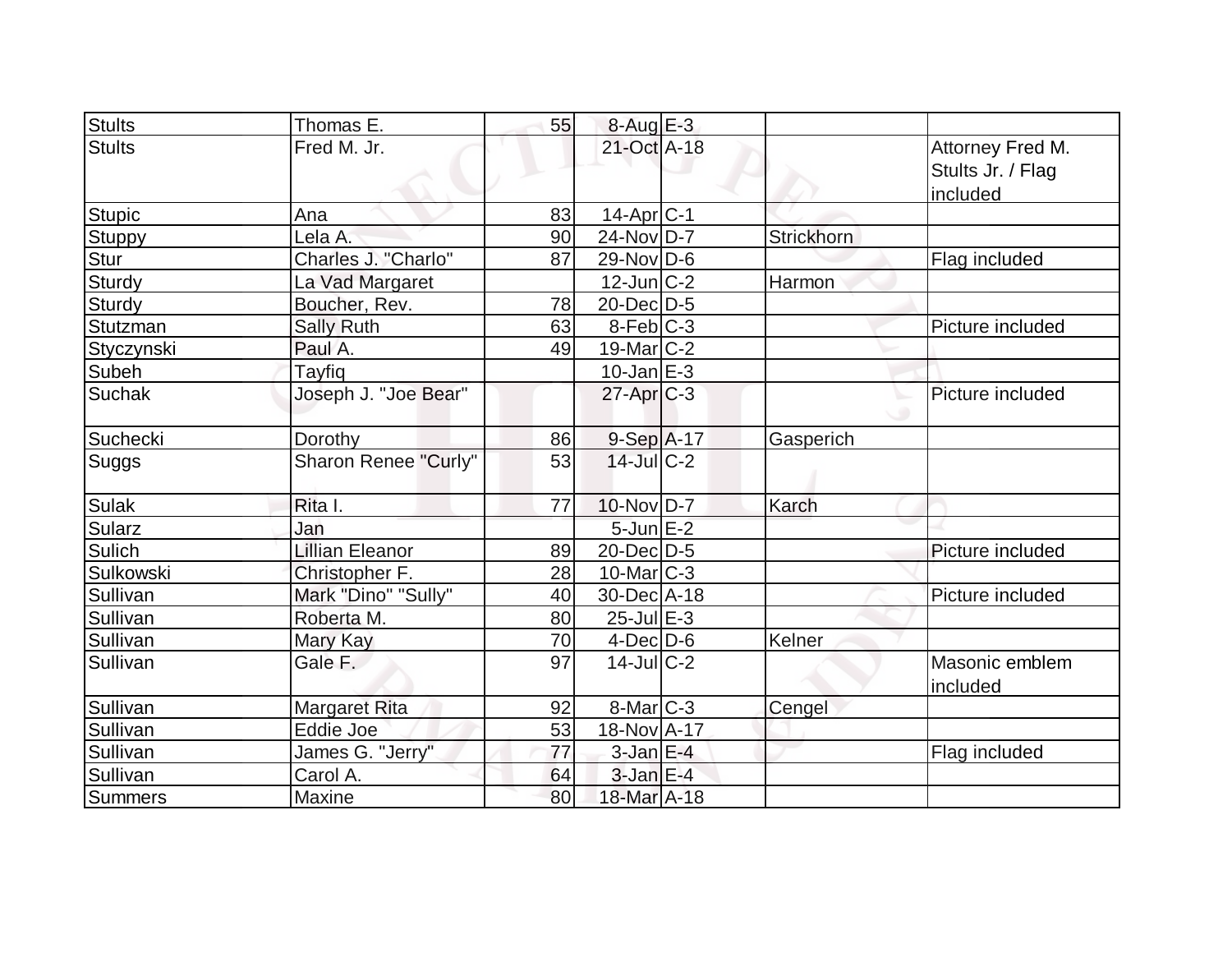| Supilowski     | John "Ozzie"            | 83 | $6$ -Dec $D$ -6           |                  |              | <b>Ukranian Cross and</b> |
|----------------|-------------------------|----|---------------------------|------------------|--------------|---------------------------|
|                |                         |    |                           |                  |              | Flag included             |
| Supinski       | William D. "Bill        | 47 | 6-Feb <sup>E-3</sup>      |                  |              |                           |
|                | Soupy"                  |    |                           |                  |              |                           |
| Surig          | Josephine R.            | 93 |                           | $8$ -Jul $A$ -18 |              |                           |
| Surma          | Lottie                  | 83 | $14$ -Nov $E-4$           |                  | Gora         | Picture included          |
| <b>Surovek</b> | Susan Kay               |    | $13-Sep C-2$              |                  | <b>Myers</b> | Full name Susan Kay       |
|                |                         |    |                           |                  |              | Surovek-Gresham           |
|                |                         |    |                           |                  |              |                           |
| <b>Susko</b>   | Michael F.              | 21 | 30-Apr <sub>C</sub> -2    |                  |              |                           |
| Susoreny       | Josephine M.            | 87 | $20$ -Jul C-2             |                  |              |                           |
| Sut            | John P.                 | 60 | 20-Oct D-4                |                  |              | Flag included             |
| Sutherland     | R. Allen                | 43 | $25$ -Jan $ C-4 $         |                  |              |                           |
| Sutton         | Bertha V.               | 84 | $17$ -May C-3             |                  | Pinkowski    | Picture included          |
| <b>Sutton</b>  | Frances Ann "Honey:     | 75 | $2$ -May $E-3$            |                  |              |                           |
| <b>Sutton</b>  | George D.               | 80 | $9$ -May $E-2$            |                  |              |                           |
| Svalina        | Nicholas B.             | 53 | $8-Nov D-5$               |                  |              |                           |
| Svetanoff      | Rose M.                 |    | $8$ -Feb $ C-3 $          |                  | Schuman      | Picture included          |
| Svetanoff      | Walter <sub>N.</sub>    | 89 | $3-Apr$ $C-2$             |                  |              | Flag and Picture          |
|                |                         |    |                           |                  |              | included                  |
| Svihra         | Michael                 | 98 | 11-Jan C-3                |                  |              | Cross included            |
| Svonavec       | Michael                 | 86 | $30 - Jan \, \boxed{E-3}$ |                  |              | Flag included             |
| Swalek         | Fred S. "Fritz"         | 92 | $26$ -Apr $C-3$           |                  |              |                           |
| Swan           | Phillip R. "Phil"       | 84 | $13-Sep C-3$              |                  |              | Flag included             |
| Swanson        | <b>Russell Reinhold</b> | 87 | $8-Nov D-6$               |                  |              |                           |
| Swanson        | Dorothy M.              | 78 | 22-Jan C-2                |                  |              |                           |
| Swanson        | Josephine J.            | 89 | $5$ -Oct $D-4$            |                  |              |                           |
| Swanson        | Arthur E.               | 68 | $19$ -Jun $ C-3 $         |                  |              |                           |
| Swanson        | Arthur A. "Art"         | 56 | $14$ -Jun $C-3$           |                  |              |                           |
| Swanson        | Charles V. "Swede"      | 83 | 24-Feb <sup>E-2</sup>     |                  |              | Flag and Picture          |
|                |                         |    |                           |                  |              | included                  |
| <b>Swarens</b> | Pauline                 | 92 | 28-Nov E-4                |                  |              |                           |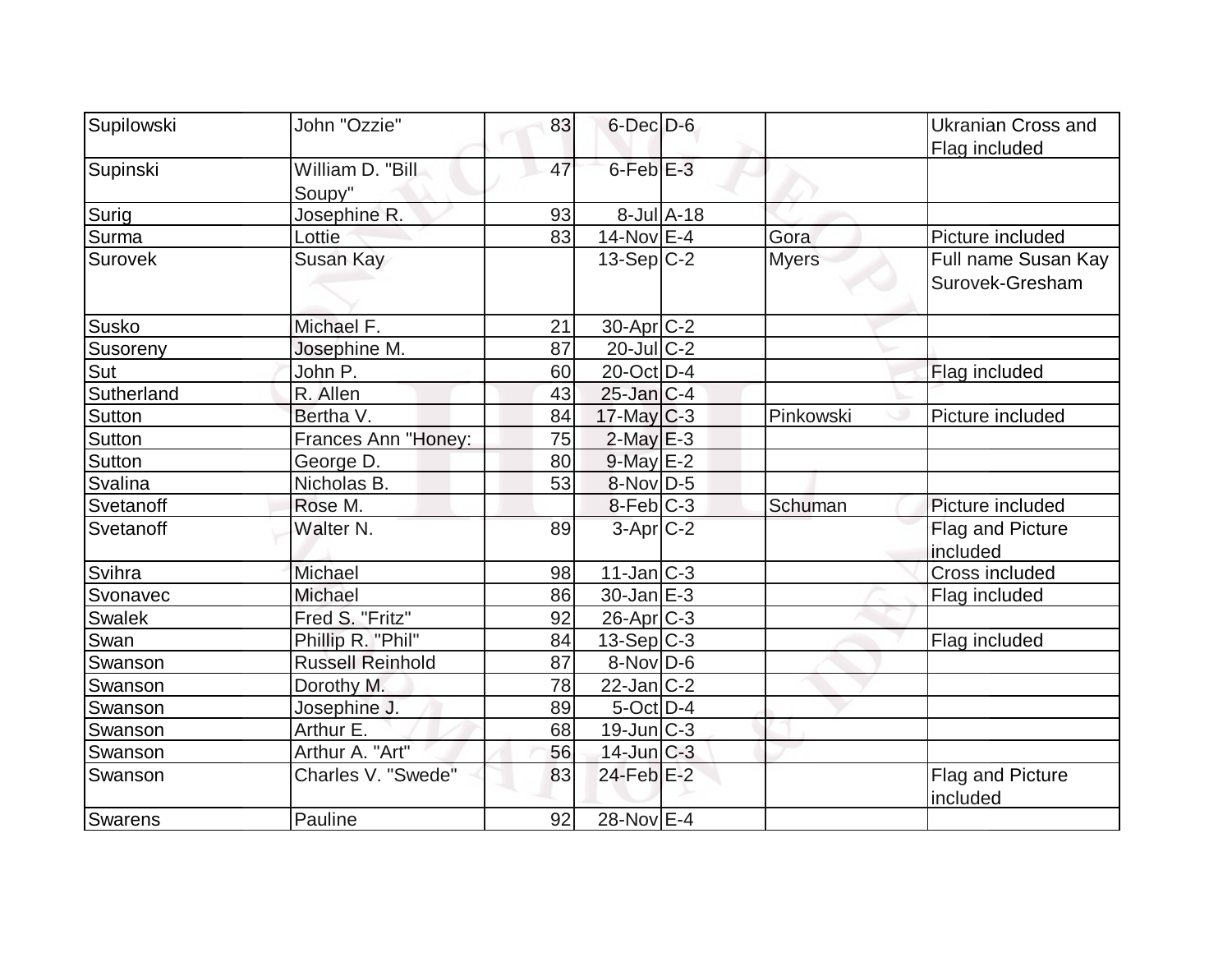| Swart           | Albert J. "Swarty"       | 88 | $19-Sep$ <sub>E-2</sub>      |         |                              |
|-----------------|--------------------------|----|------------------------------|---------|------------------------------|
| Sweeney         | Loretta C.               | 79 | $1-MarE-3$                   | Wulf    |                              |
| Sweeny          | <b>Timothy Patrick</b>   | 51 | 5-Aug A-19                   |         |                              |
| <b>Sweet</b>    | J.D.                     |    | $13-Oct$ D-6                 |         |                              |
| <b>Swetlik</b>  | Christopher S.           | 37 | $1-NovD-6$                   |         |                              |
| <b>Swets</b>    | Ann                      | 93 | $26$ -Jan $E-3$              | Overzet |                              |
| <b>Swick</b>    | Magdalene A.<br>"Maggie" | 69 | $13$ -Jan $ C-3 $            | Punyko  |                              |
| <b>Swick</b>    | Mary S.                  | 80 | $10$ -Jan $E-2$              |         |                              |
| Swiderski       | Harry "Pa-Pa"            | 73 | $15$ -Jan $ C-3 $            |         | Cross included               |
| Swindle         | John A.                  | 81 | 26-Nov A-15                  |         | Flag included                |
| Swing           | <b>Jesse Edward</b>      | 90 | $10$ -Nov $ D-7 $            |         |                              |
| Swisher         | Davida                   | 55 | 16-Oct D-5                   | Morales |                              |
| Swisher         | <b>Margaret Florence</b> | 90 | 22-Nov A-18                  | Stephan |                              |
| Sylvester       | Michael J. "Mickey"      | 86 | $29-Sep D-4$                 |         | Flag included                |
| Symmes          | Daisy E.                 | 70 | 19-Nov A-14                  | Taylor  |                              |
| <b>Symmes</b>   | Denelda June "Nellie"    | 81 | 25-Mar A-18                  | Craig   |                              |
| Synder          | Charles A.               | 79 | $22$ -Jun $C-2$              |         | Masonic emblem<br>included   |
| Synder          | Lola J.                  | 77 | $25$ -Mar $\overline{A}$ -18 | Shaw    |                              |
| Synder          | <b>Kenneth Ray</b>       | 62 | 31-Oct E-3                   |         | Flag and Picture<br>included |
| Synder          | Jack T.                  | 91 | $18-Sep$ $E-2$               |         | Picture included             |
| Synos           | Eugene                   | 78 | $15$ -Mar $ C-3 $            |         |                              |
| Szabo           | Istvan Steve "Pishta"    | 76 | 20-Mar E-3                   |         |                              |
| <b>Szafran</b>  | Ann G.                   |    | $11$ -Jul $E-2$              |         | "God Was There"              |
| <b>Szala</b>    | Charles Sr.              | 92 | $18$ -Jul $E-3$              |         |                              |
| <b>Szalonek</b> | Leona R.                 | 82 | $4$ -Jan $ C-4 $             |         |                              |
| <b>Szanto</b>   | Crystal Lynn             | 46 | $1-MarE-3$                   |         |                              |
| Szanyi          | <b>Theresa</b>           | 77 | 8-Nov D-6                    | Wojczak | Picture included             |
| Szarkowicz      | Brandon T.               | 26 | $5-Sep E-1$                  |         |                              |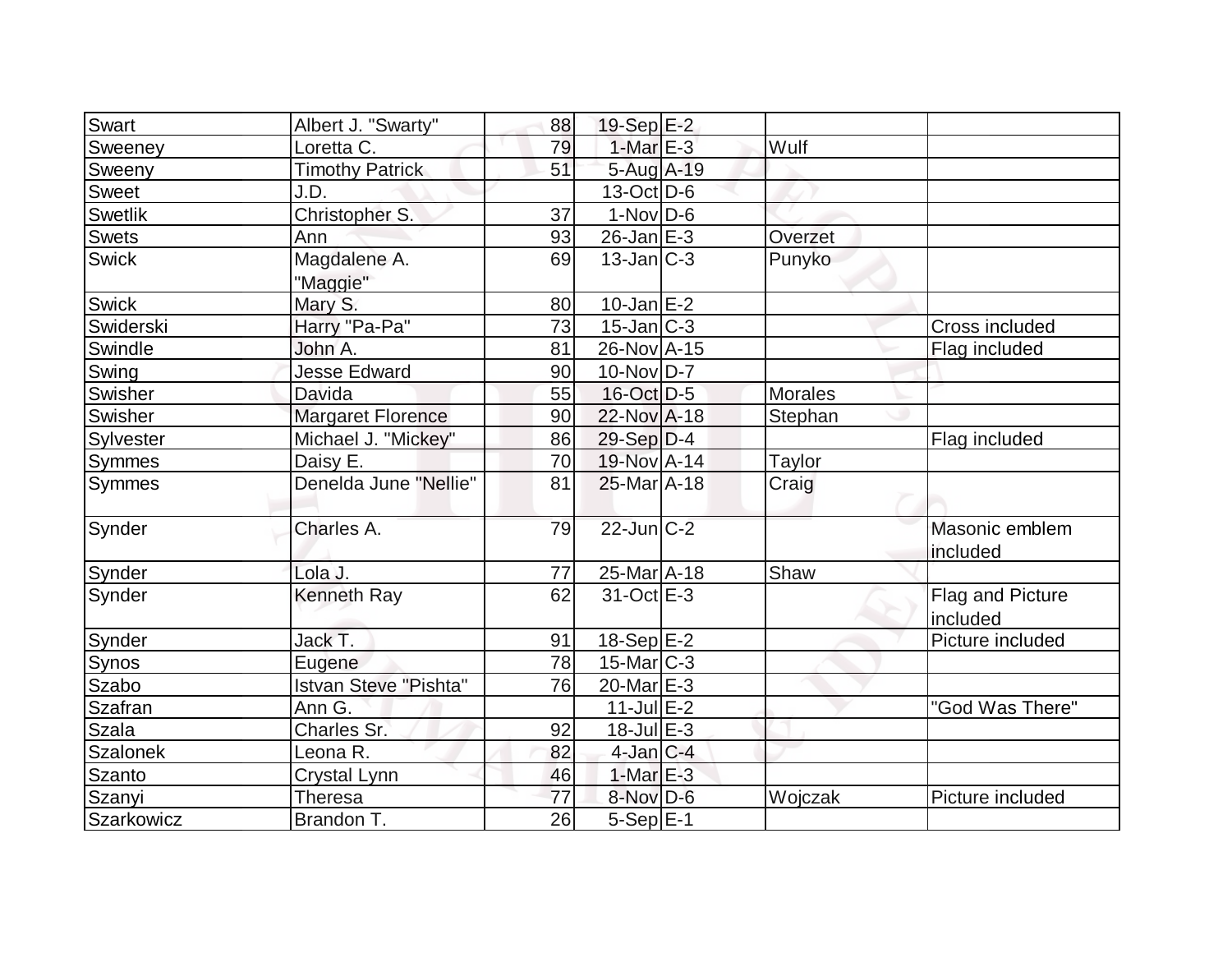| <b>Szary</b>     | <b>Stanley</b>            | 88              | $6$ -May A-17          |              | Flag included    |
|------------------|---------------------------|-----------------|------------------------|--------------|------------------|
| Szatkowski       | Jeffrey                   | 30 <sup>°</sup> | 18-Oct D-6             |              |                  |
| Szczepkowski     | Mary                      | 94              | $2$ -Jun $E-2$         | Loniewski    |                  |
| Szczesniak       | Edward J.                 | 84              | $6$ -Jun $E-2$         |              | Flag included    |
| Szewczyk         | Gerald S.                 | 55              | $3-Sep D-3$            |              |                  |
| <b>Szewczyk</b>  | Casimir A. "Casey"        | 85              | $6-Sep C-1$            |              | Flag included    |
| Szewczyk         | Chestera "Tess"           | 90              | $17$ -Mar $ C-2 $      | Poninsky     |                  |
| <b>Szklarz</b>   | Jozef                     | 84              | $14$ -Apr $C-2$        |              |                  |
| Szomba           | Michael J.                | 78              | $26$ -Jul $ C-2 $      |              | Flag included    |
| <b>Szostek</b>   | Olive                     | 88              | $23$ -May $E-2$        |              | Picture included |
| <b>Szot</b>      | Felicia                   | 76              | $21$ -Jun $C-3$        | Kaleta       |                  |
| Szumski          | Natalie A.                | 90              | 24-Sep A-15            | Andrzejewski |                  |
| Szwedo           | Frederick E.              | 63              | 28-Jan A-18            |              | Flag included    |
| Szydlowski       | Norman J. Sr.             | 80              | $7-Sep$ $E-3$          |              | Flag included    |
| Szymanski        | Patricia A.               | 65              | $17$ -May C-3          | Velutis      |                  |
| Szymanski        | <b>Edward John "Skip"</b> | 68              | $6-Sep C-3$            |              | Flag included    |
| Szyndrowski      | Ronald Joseph Sr.         | 67              | $27$ -Feb $E-3$        |              |                  |
| <b>Takacs</b>    | Richard                   | 74              | $18$ -Aug C-2          |              |                  |
| <b>Talarek</b>   | Aloysius M.               | 87              | $17$ -Mar $ C-2 $      |              | Picture included |
| <b>Talarek</b>   | Irene                     | 86              | $23$ -Jul $C-2$        | <b>Bober</b> |                  |
| <b>Talias</b>    | Evdokia                   | 93              | 22-Mar <sub>IC-4</sub> |              |                  |
| <b>Tallent</b>   | <b>Kenneth Edward</b>     | 49              | 27-Oct D-5             |              |                  |
| Tamez            | Maryann                   | 56              | $8-Feb$ <sub>C-3</sub> | Nutoni       |                  |
| Tangney          | Robert J.                 | 87              | $17 - Jun$ A-17        |              |                  |
| Tanis            | Dorothy L.                |                 | $14$ -Jun $C-3$        | <b>Barth</b> |                  |
| Tanner           | Ruth A.                   | 87              | $8$ -Dec $D-4$         | Meincke      |                  |
| Targonski        | Marie J.                  | 88              | $21-Apr$ $C-2$         | Ciezki       |                  |
| <b>Tarkane</b>   | Mary T. "Tootsie"         | 77              | $3-Mar$ $E-2$          |              | Picture included |
| Tarnowski        | <b>Shirley Ann</b>        | 74              | $3$ -May $C-3$         | Marcinkovich |                  |
| <b>Tatkowski</b> | Alice Eva                 |                 | $5$ -Oct $D-4$         |              |                  |
| <b>Taubert</b>   | Mary E.                   | 78              | $2$ -Feb $E-3$         |              |                  |
| Taylor           | Sandra Lee                | 57              | 29-Apr A-17            | Jones        |                  |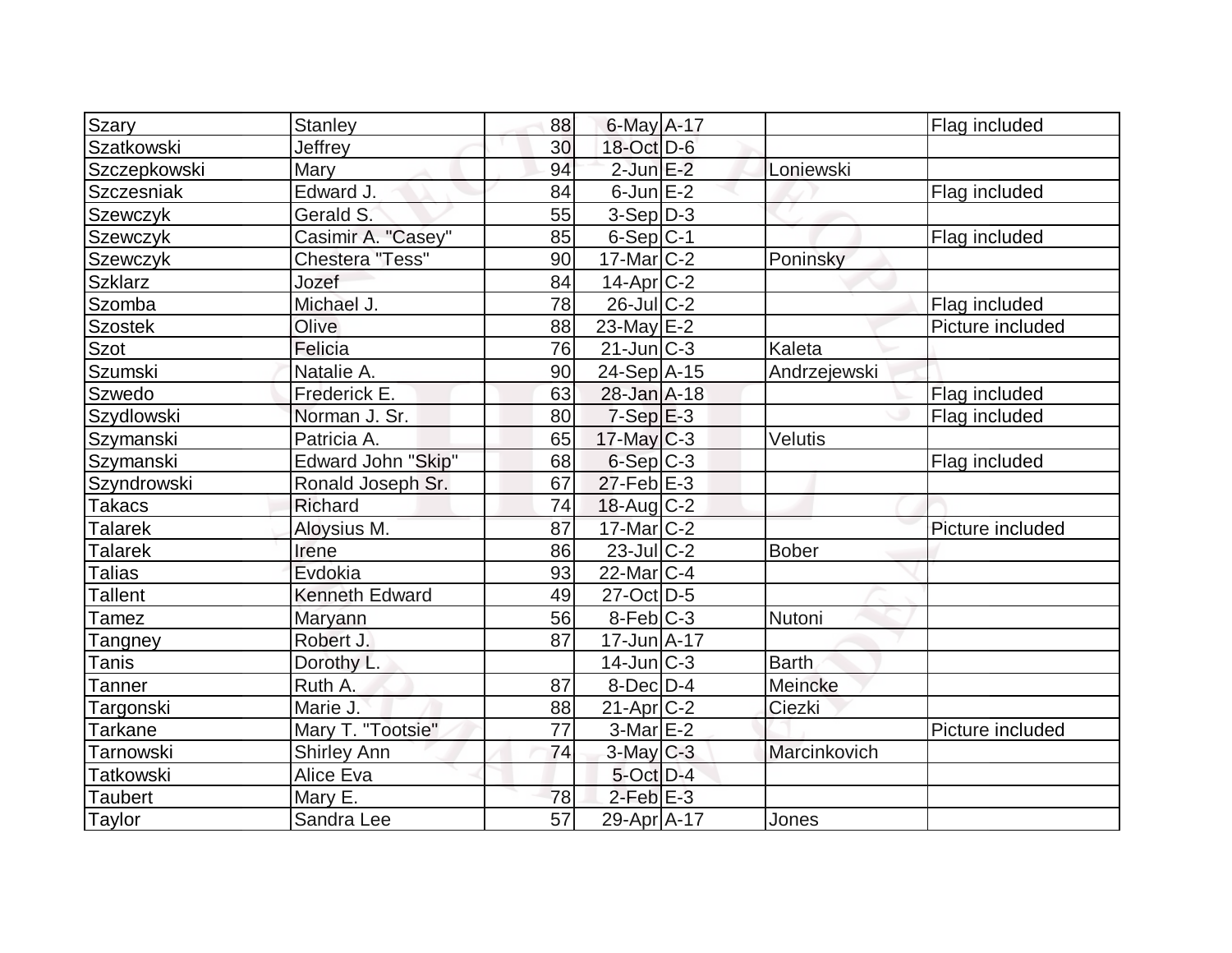| Taylor        | Linda Louise "Meme"  | 52 | $19$ -Dec $D-5$   |           |                                           |
|---------------|----------------------|----|-------------------|-----------|-------------------------------------------|
| Taylor        | Andrew L.            | 76 | 12-Sep E-2        |           |                                           |
| Taylor        | Joyce M.             | 57 | $5-Sep$ E-3       |           | Picture included                          |
| Taylor        | Maralou              | 68 | $9$ -Mar $C-3$    | Grass     | Full name Maralou<br><b>Church Taylor</b> |
| Tedoru        | Daniel M.            | 39 | $12-Sep$ E-3      |           |                                           |
| Teel          | Donna "Laurie"       | 55 | $23$ -Aug C-3     |           |                                           |
| Teets         | Wayne E.             | 79 | $10$ -Jan $E-3$   |           |                                           |
| Teeuws        | Judith A.            | 63 | 24-Oct E-2        |           |                                           |
| Teffeau       | Edward C. Jr.        | 81 | $29$ -Mar $ C-3 $ |           | Flag included                             |
| Teglas        | William A. "Bill"    | 73 | $8-Feb$ C-3       |           |                                           |
| Teglas        | Margaret             | 96 | $2$ -Jan $E-3$    |           |                                           |
| <b>Teibel</b> | Harold R.            | 80 | $9$ -Feb $E-3$    |           | Picture included                          |
| Teitge        | Shirley Jean         |    | $1-Nov D-6$       |           | Full name Shirley<br>Jean Teitge Singel   |
| Tejeda        | Joan C.              | 67 | $20$ -May A-18    |           |                                           |
| Tekiela       | Helen J.             | 91 | $31$ -May C-2     | Redmerski |                                           |
| Templeton     | David C.             | 67 | 28-Dec D-7        |           |                                           |
| Ten Hove      | Joan A.              | 68 | $6$ -Mar $E-2$    | Koesema   | Full name Joan A.<br>Ten Hove Hoeksema    |
| Terman        | Dean A.              | 66 | $24$ -Mar $C-2$   |           | Flag included                             |
| Terpstra      | James C. Sr.         |    | $27$ -Feb $E-4$   |           |                                           |
| Terpstra      | <b>James Richard</b> | 55 | $21$ -Aug $E-2$   |           |                                           |
| Terrazas      | Vincent M.           | 57 | $23$ -Jan $E-3$   |           | Flag included                             |
| Terrill-Mose' | <b>Helen Louise</b>  | 85 | $6$ -Aug $D-2$    | Vaundry   |                                           |
| Tesanovich    | Julia A.             |    | $28$ -Mar $C-3$   |           | Picture included                          |
| Tessmer       | Pauline C.           | 94 | 17-Jun A-17       |           |                                           |
| <b>Thavis</b> | Anita M.             | 76 | $10-Sep C-3$      | Scheibel  |                                           |
| Theil         | William A.           | 90 | 19-Nov A-14       |           |                                           |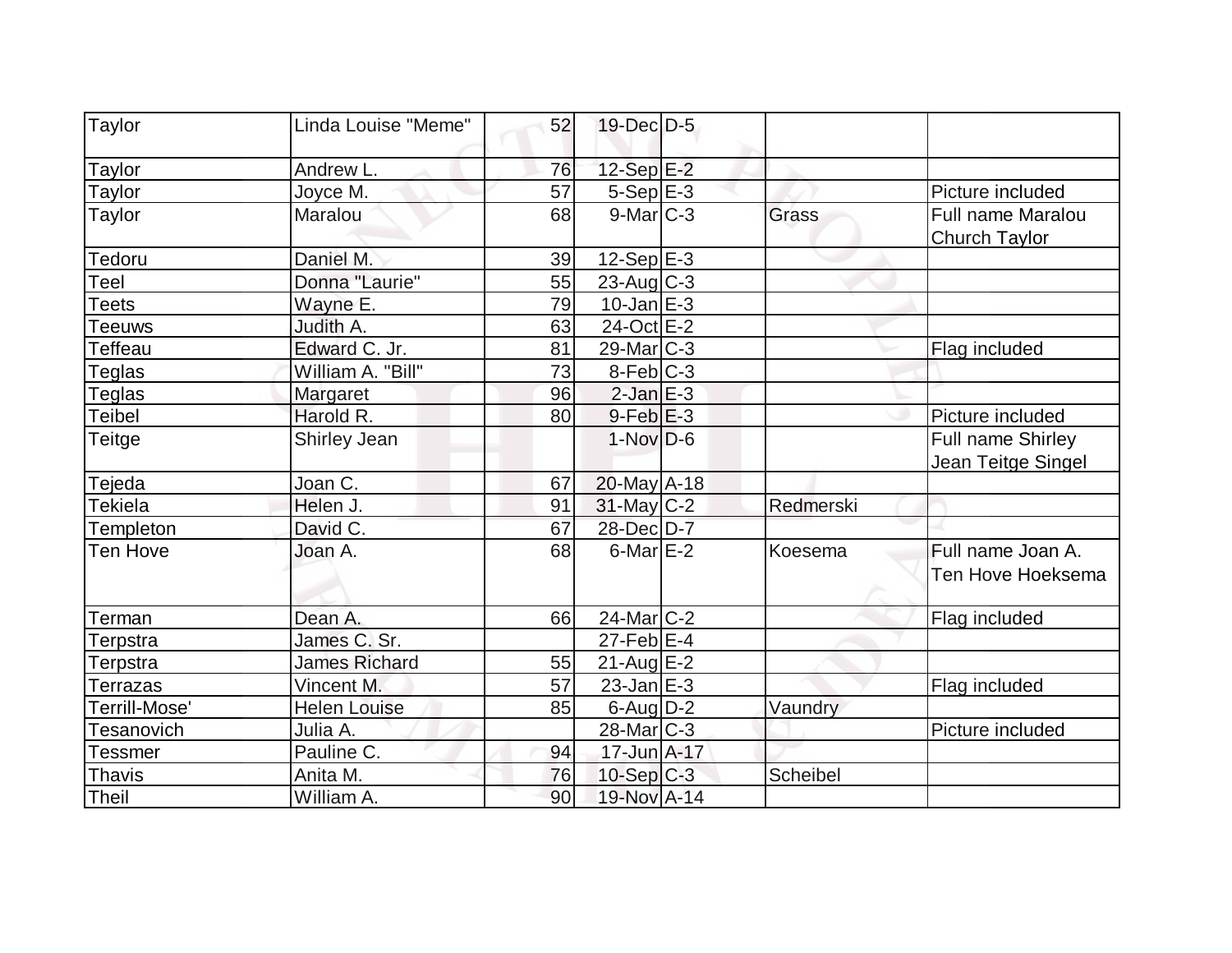| Therault                  | Dakota                 | Infant | $22$ -Aug E-2              |              | Dakota Rae Staes-<br>Therault / Cross<br>included |
|---------------------------|------------------------|--------|----------------------------|--------------|---------------------------------------------------|
| <b>Thiel</b>              | Olga R.                | 86     | $14$ -Jan $A$ -18          |              |                                                   |
| Thomas                    | Patricia S.            | 87     | $24$ -Oct $E$ -3           |              | Cross included                                    |
| Thomas                    | Anne                   | 95     | 24-Oct E-3                 |              | Flag and Picture<br>included                      |
| Thomas                    | <b>Genell Gail</b>     |        | $10$ -Jul $C-3$            | Slack        |                                                   |
| Thomas                    | Virginia Mae           | 83     | $1$ -Jan $C-2$             |              |                                                   |
| Thomas                    | James                  | 84     | 23-Sep A-17                |              |                                                   |
| Thomas                    | Dorothy                |        | $23-Sep$ A-16              |              | Full name Dorothy<br>Joslin-Thomas                |
| Thomas                    | Donald E.              | 75     | $1-Sep$ $C-3$              |              |                                                   |
| Thomas                    | George W. Jr.          | 50     | $7-MarE-3$                 |              | Masonic emblem<br>included                        |
| Thomason                  | Ralph W.               | 85     | 20-Feb E-3                 |              | Flag included                                     |
| Thompson                  | <b>Crystal Lasalle</b> | 39     | $11-Sep$ $E-3$             |              |                                                   |
| Thompson                  | Walter F.              | 91     | $14$ -Nov $E-4$            |              | Flag included                                     |
| Thompson                  | Robert                 | 68     | $11-Apr \nightharpoonup 3$ |              |                                                   |
| Thompson                  | <b>Mary Louise</b>     | 70     | $25$ -Oct $D-5$            | Smith        |                                                   |
| Thompson                  | Ernest T. (Ernie)      | 88     | $10$ -May $ C-3 $          |              |                                                   |
| Thompson                  | Max E.                 | 91     | 16-Sep A-18                |              |                                                   |
| Thompson                  | Lurlene "Sis"          | 80     | $8 - \text{Aug}$ E-3       | Collins      |                                                   |
| Thompson                  | Willie "Bill"          | 51     | $17$ -Feb $E-3$            |              |                                                   |
| Thompson                  | Kevin C.               | 49     | $9$ -Dec $A$ -18           |              |                                                   |
| <b>Thompson-Pickering</b> | Carrie L.              | 73     | $12$ -Apr $C-2$            | Gann         |                                                   |
| Thornberry                | Sarah J.               | 87     | $12$ -JulC-2               |              |                                                   |
| Thorpe                    | G. Keith               | 82     | 8-Aug E-3                  |              |                                                   |
| Thrall                    | Clayton E.             | 83     | $27$ -Jul $C-2$            |              |                                                   |
| Thrall                    | Carole A.              | 69     | 13-Dec D-4                 | <b>Stump</b> | Full name Carole A.<br><b>Thrall Crossman</b>     |
| Thurman                   | Karen                  | 64     | 24-Oct E-2                 |              |                                                   |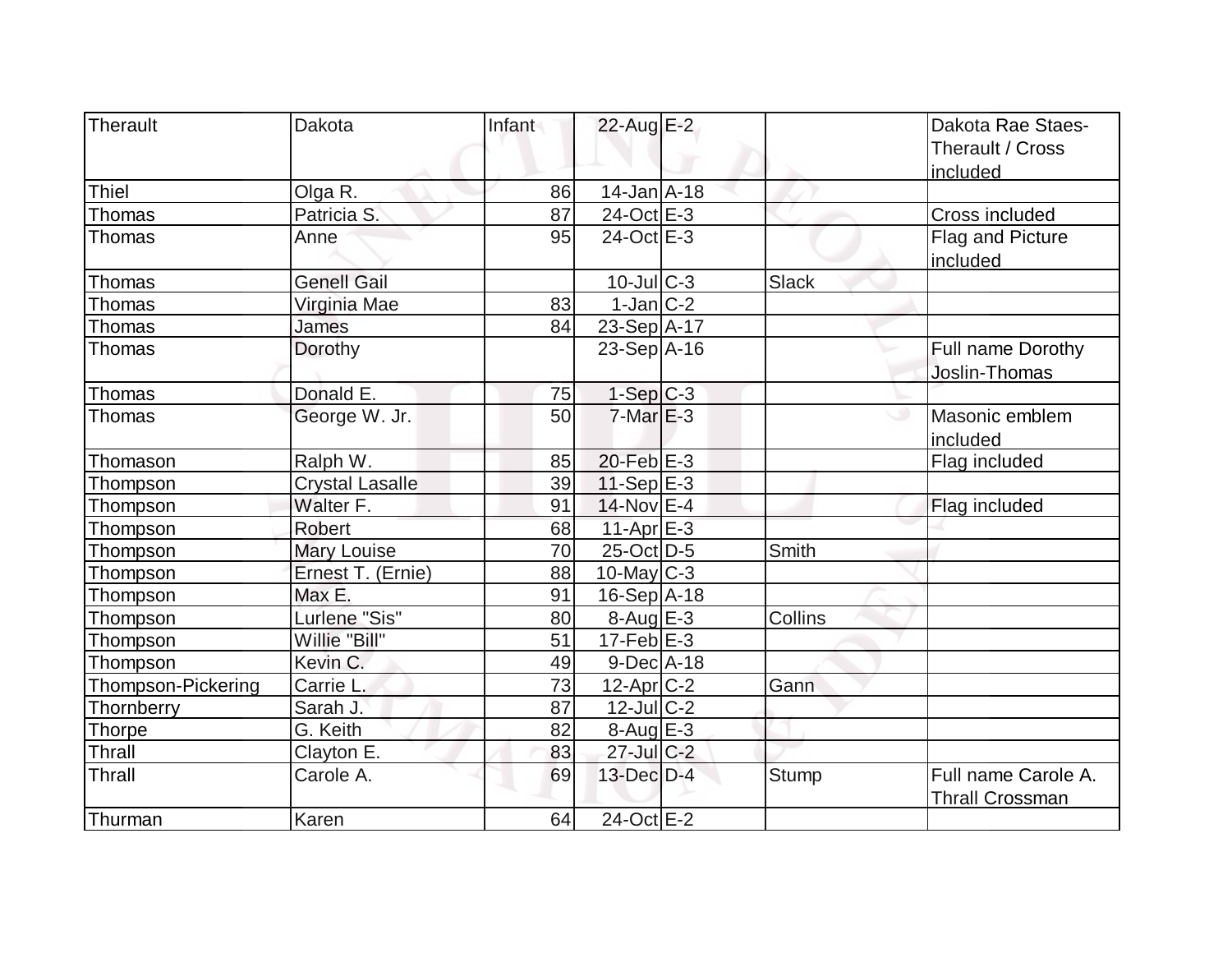| Thurman         | Thomas R.             | 58 | $27$ -Jan $ C-2 $            |                 |                      |
|-----------------|-----------------------|----|------------------------------|-----------------|----------------------|
| Thurow          | Joanne                | 54 | $9-Nov$ $C-3$                | <b>Douthett</b> |                      |
| Tiedemann       | Dorothy E.            | 86 | 14-Oct A-18                  | <b>Hedrick</b>  |                      |
| <b>Tiller</b>   | Frances               | 75 | $13$ -Apr $ C-2 $            | Lionhood        |                      |
| Tilmon          | Charles E.            | 70 | $19-Oct$ D-3                 |                 |                      |
| <b>Tiltges</b>  | Donald M.             | 79 | $1-Apr$ A-18                 |                 | Flag included        |
| Tilton          | John L.               | 80 | 28-Aug E-2                   |                 |                      |
| Tilton          | Alfred Sr. "Dean"     | 72 | $19$ -Mar $ C-2$             |                 |                      |
| Timko           | George Sr.            | 93 | $28$ -Feb $E-3$              |                 |                      |
| Timm            | Robert                | 88 | $9-Apr D-3$                  |                 |                      |
| Timmerman       | Earl B.               | 74 | $15$ -Jul $\overline{A}$ -18 |                 |                      |
| Timmerman       | Sally C.              |    | 28-Jan A-18                  | Urbanski        |                      |
| <b>Timmons</b>  | Mary M.               | 89 | 18-Dec D-5                   | Pavlovich       |                      |
| Timpe           | Anita Lee             | 82 | $15$ -Jun $C-2$              |                 |                      |
| Tincher         | Jeanette "Grandma     | 87 | $8-AugE-3$                   |                 |                      |
|                 | Shorty"               |    |                              |                 |                      |
| Tinoco          | <b>Emilio Ordonez</b> | 89 | $17$ -Jan $ C-3 $            |                 |                      |
| <b>Tinsley</b>  | Lorraine              | 87 | $23$ -Jun $C-2$              |                 |                      |
| Tintari         | Martin D. "Tinny"     | 89 | 23-Sep A-17                  |                 |                      |
| <b>Tisocco</b>  | Tania                 |    | 23-Feb $ C-2 $               | Landeva         |                      |
| <b>Tisoncik</b> | <b>Steven</b>         | 87 | $13$ -Mar $E-3$              |                 |                      |
| Tkach           | Margaret M.           | 86 | 28-Oct A-18                  | Magurany        |                      |
| <b>Tkach</b>    | Ann                   | 88 | $11-Auq$ $C-2$               | <b>Dziachek</b> |                      |
| Tobey           | Grace                 | 88 | $29$ -Apr $ A-18$            | Holleman        |                      |
| Tobin           | Thomas J.             | 78 | $22$ -Aug $E-2$              |                 | Flag included        |
| <b>Todd</b>     | Elmer                 | 66 | $6$ -Nov $D-5$               |                 |                      |
| Todd            | Margaret (Pearl)      | 83 | $10$ -JulC-3                 |                 | Picture included     |
| Todd            | Michael               | 90 | $25$ -Apr $E-3$              |                 | Flag included        |
| Todorovich      | Florence              | 70 | $5$ -Dec $E-3$               | <b>Nowik</b>    | <b>Serbian Cross</b> |
|                 |                       |    |                              |                 | included             |
| Toering         | Henry                 | 78 | $8$ -Mar $C$ -3              |                 | Flag included        |
| Tokash          | Mildred E.            | 85 | $26$ -May C-1                |                 |                      |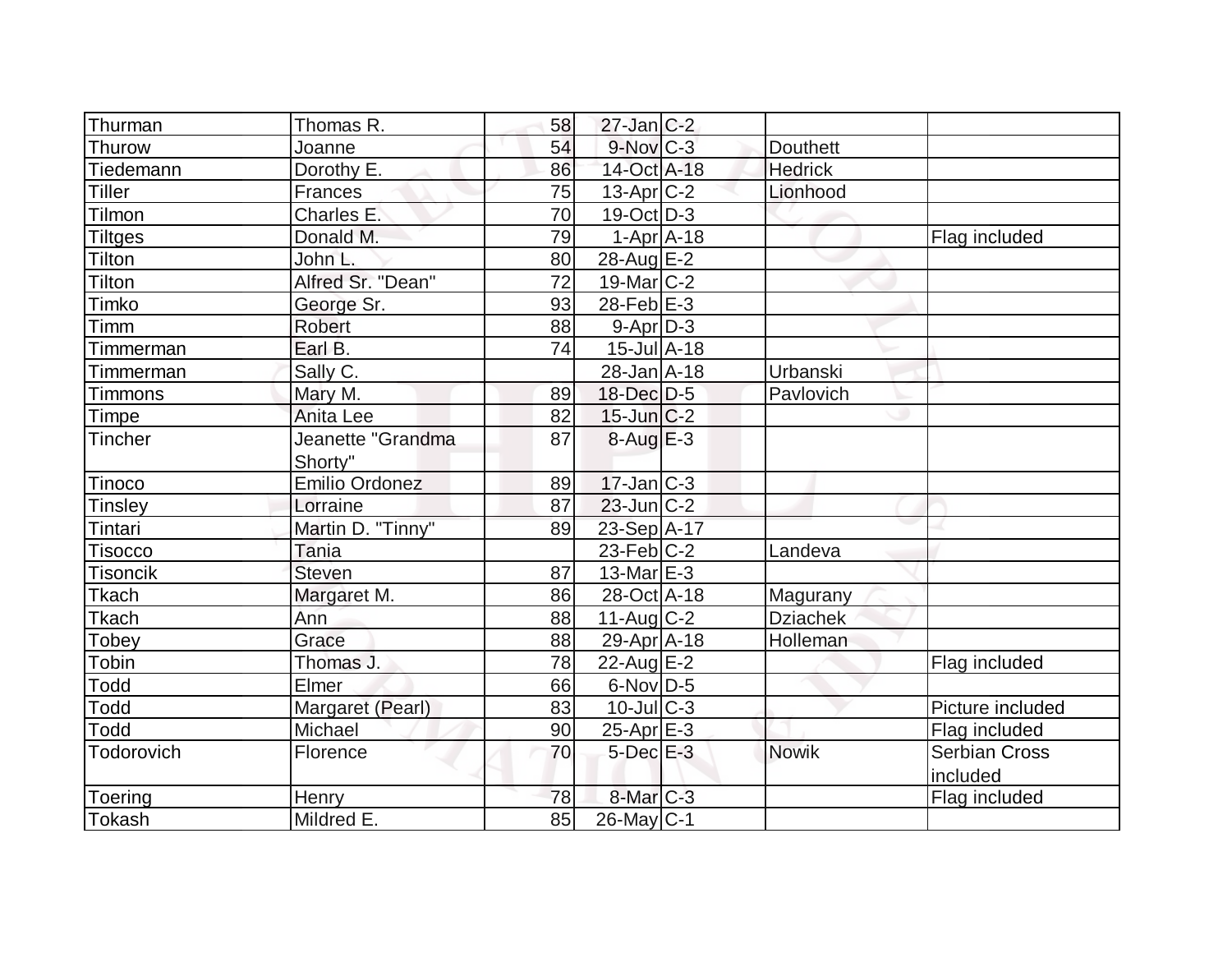| Tolin          | Eleonore                | 70 | $4$ -Aug C-2      |               | Flag included     |
|----------------|-------------------------|----|-------------------|---------------|-------------------|
| Tomczak        | Ronald John             |    | $26$ -Feb $C-3$   |               |                   |
| Tomich         | <b>Mary</b>             | 80 | $14$ -Jun $C-2$   | Firczak       |                   |
| Tominov        | Rita C.                 | 83 | 1-Mar $E-4$       | O'Keefe       |                   |
| Tomjanovich    | Loretta M.              | 71 | $22$ -Mar $C-3$   |               |                   |
| Tomkutonis     | Richard G.              | 81 | 11-May $C-2$      |               |                   |
| Ton            | <b>Ruth</b>             | 92 | $4-Sep$ $E-2$     | Gibbs         |                   |
| Ton            | <b>Ruth Gibbs</b>       | 92 | 19-Sep $E-2$      |               |                   |
| Tonello        | John F.                 | 71 | 24-Dec A-14       |               | Flag included     |
| <b>Toole</b>   | Gerald                  | 53 | $11-Mar4 - 18$    |               |                   |
| Toomey         | William E. Jr.          | 42 | $26$ -Jan $E-3$   |               |                   |
| <b>Toporek</b> | Jean                    | 91 | $9$ -Aug $C$ -2   |               |                   |
| Torch          | <b>Terese Elizabeth</b> | 79 | $27$ -Feb $E-4$   |               | (nee) Rogozinski- |
|                |                         |    |                   |               | Rogers            |
| Torkelson      | Eileen Janice           |    | $14$ -Jun $C-3$   |               | Picture included  |
| Torres         | <b>Esther Irene</b>     | 70 | 15-Nov D-7        |               |                   |
| Torres         | Lino Ortiz              | 80 | $11$ -Aug C-2     |               |                   |
| <b>Torres</b>  | Domingo                 | 68 | $27$ -Nov $ D-6$  |               |                   |
| <b>Torres</b>  | Oscar                   | 49 | $29$ -Jun $C-3$   |               |                   |
| <b>Torres</b>  | Julian                  | 28 | 23-Dec A-17       |               |                   |
| Torres         | Bernardino "Nino"       | 81 | 1-Mar $E-4$       |               |                   |
| <b>Torres</b>  | Diane N.                | 74 | $22$ -Mar $ C-4 $ |               |                   |
| <b>Torrez</b>  | Charles Jr.             |    | $16-Sep$ A-18     |               |                   |
| Toth           | Julia "A"               | 86 | $10$ -Nov $ D-7 $ |               |                   |
| Toth           | Sophie                  | 87 | $4$ -Jul $E-2$    |               |                   |
| Toth           | Sandra Mae              | 62 | $29$ -Jun $C-3$   |               |                   |
| <b>Totzke</b>  | Leonard                 | 80 | 25-Aug C-2        |               |                   |
| Tournai        | Kathleen C. "Kay"       | 86 | $19$ -Dec $ D-5$  | <b>Settle</b> | Medical emblem    |
|                |                         |    |                   |               | included          |
| Tovo           | Doris M.                | 79 | $4$ -Aug $C-2$    |               |                   |
| Towne          | <b>Jeremy Todd</b>      | 28 | 11-Nov A-18       |               |                   |
| Tracey         | <b>Rick</b>             | 50 | $9$ -Aug C-4      |               | Picture included  |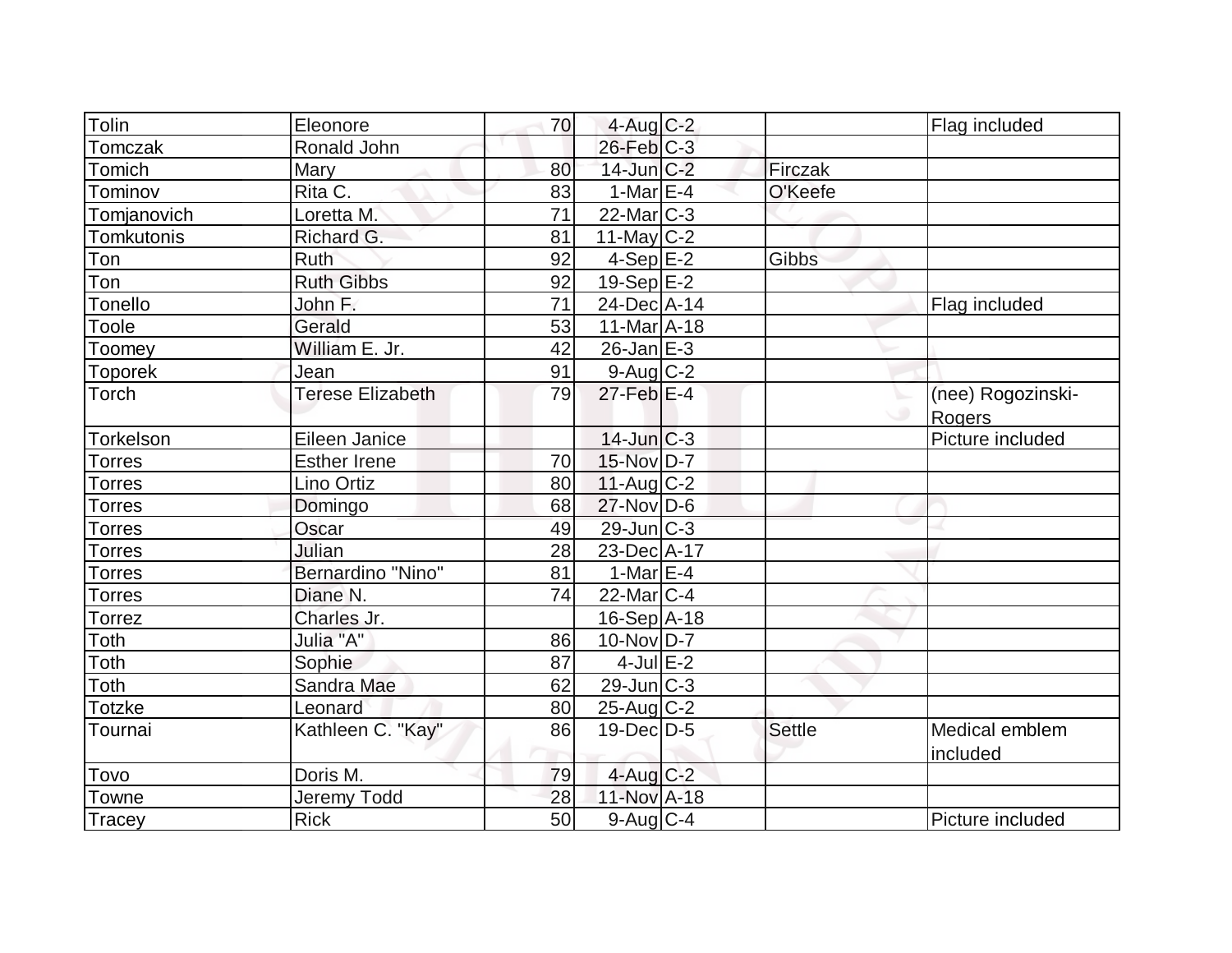| Tracey           | James Joseph "Jim"   | 74             | $13$ -Feb $E-3$              |           | Picture included                                |
|------------------|----------------------|----------------|------------------------------|-----------|-------------------------------------------------|
| <b>Trader</b>    | Thurman J. "Joe"     | 51             | $4$ -Dec $D-6$               |           | Picture included                                |
| Trajkovich       | Thomas               | 83             | $9$ -May $E-3$               |           | Flag included                                   |
| <b>Trask</b>     | Martha S.            | 79             | $9-Sep$ A-17                 |           | Husbands: Trask-<br>Gregson-Jones-<br>Pendleton |
| <b>Tratebas</b>  | Harold L.            | 90             | $1-Nov D-6$                  |           |                                                 |
| <b>Trebellas</b> | John P.              | 86             | $5-Sep$ E-3                  |           | <b>Cross and Picture</b><br>included            |
| Trevino          | Juan "Johnny"        | 77             | $26$ -Jun $C-3$              |           |                                                 |
| <b>Trevino</b>   | Juan                 | 65             | $23$ -Jan $E-3$              |           |                                                 |
| Trgovich         | Elizabeth T. "Betty" | 79             | $27$ -Mar $E-3$              | Piltaver  |                                                 |
| Tribou           | John Leslie "Jack"   | 79             | $7$ -Jul $C-2$               |           | Flag and Picture<br>included                    |
| Triemstra        | Eleanor M.           | 86             | 17-Dec A-14                  | Wiersma   |                                                 |
| Triezenberg      | Margaret             | 86             | $15$ -Jul $\overline{A}$ -18 | Postma    |                                                 |
| Trinajstich      | Ivan                 | 82             | $30$ -JulC-2                 |           |                                                 |
| Trinco           | Mary                 | 101            | $12$ -Aug A-18               | Stayduhar |                                                 |
| <b>Tristan</b>   | <b>Luke Daniel</b>   | $\overline{2}$ | $5$ -Jun $E-2$               |           |                                                 |
| Trojan           | Eugene               | 88             | $26-Sep D-5$                 |           | Flag included                                   |
| Troksa           | Paul J.              | 84             | $24$ -Apr $E-3$              |           | Flag included                                   |
| Troup            | Norman K.            | 72             | $27$ -Jan $C-2$              |           |                                                 |
| Trowbridge       | Angela               | 51             | 22-Oct A-14                  |           | Full nameAnglea Lara-<br>Trowbridge             |
| Troyer           | Edna Z.              | 102            | $14$ -Dec $ C-4 $            |           |                                                 |
| Trpezanovich     | <b>Mary Dolly</b>    |                | $26$ -Mar $C-3$              | Horton    | <b>Mary Dolly</b><br>Trpezanovich<br>Flanagan   |
| Trubich          | Sophie J.            | 83             | $1-Apr$ A-18                 |           |                                                 |
| <b>Trubich</b>   | Andrew J.            | 90             | 4-Mar A-18                   |           | Flag included                                   |
| Truckey          | William E."Bill"     | 71             | $6$ -Feb $E-3$               |           |                                                 |
| <b>Truett</b>    | Everett B.           | 90             | $27$ -Jun $E-2$              |           |                                                 |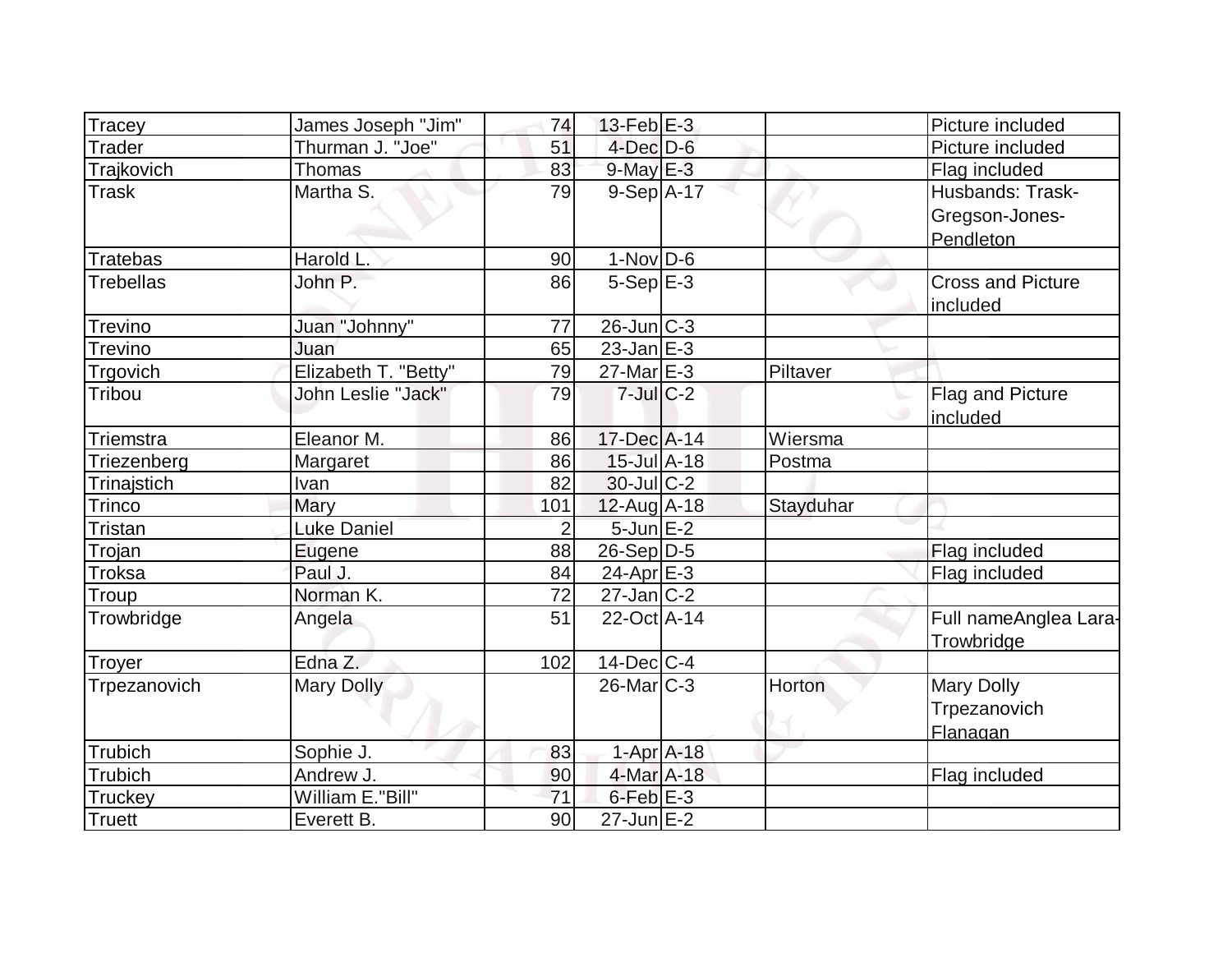| Trykall          | William R. "Bill"           | 63 | $5$ -Dec $E-4$    |                 |                          |
|------------------|-----------------------------|----|-------------------|-----------------|--------------------------|
| Trzcinski        | Antonette                   | 89 | $9$ -Jan $E-2$    | Knapik          |                          |
| <b>Trzupek</b>   | Helen T.                    | 85 | $30$ -Jan $E-3$   | Slusarczyk      |                          |
| <b>Tucker</b>    | Violet                      | 84 | $24$ -JulC-2      |                 |                          |
| <b>Tucker</b>    | Carl I.                     | 68 | $24$ -Apr $E-3$   |                 |                          |
| <b>Tucker</b>    | Ruby M.                     | 92 | 28-Jan A-18       |                 |                          |
| <b>Tuholski</b>  | Mary                        | 66 | $12$ -Jan $ C-3 $ |                 | Picture included         |
| Tully            | Thomas N. "TNT"             | 64 | $25$ -Oct $D$ -6  |                 |                          |
| Tumbiolo         | Rita J.                     | 78 | $14$ -Feb $ E-2 $ |                 |                          |
| Turbin           | <b>Donald Gene</b>          | 74 | 18-Nov A-18       |                 | Flag included            |
| Turean           | Sylvia                      | 84 | $13$ -JulC-2      | Angel           |                          |
| Turner           | <b>Dorothy Edith</b>        | 85 | 19-Aug A-18       | <b>Bicknell</b> |                          |
| Turner           | Viola Mae                   |    | 30-Mar C-2        |                 | Full name Viola Mae      |
|                  |                             |    |                   |                 | Turner (Clingan)         |
| <b>Turner</b>    | Linda Ann                   | 49 | $22$ -Jul A-18    |                 |                          |
| <b>Turner</b>    | Rudolph O.                  | 85 | 28-Oct A-18       |                 | Flag included            |
| Turner           | Norma Mae                   | 84 | $26$ -Feb $C-3$   |                 |                          |
| <b>Turner</b>    | Jesse Sr. "Papa"            | 82 | $23$ -Feb $ C-3 $ |                 |                          |
| <b>Turner</b>    | Carol                       | 60 | $7$ -Jul $C$ -2   | Kerwin          | <b>Full name Carol</b>   |
|                  |                             |    |                   |                 | Marcheschi Turner        |
| Turner           | Catherine (Cathy<br>Burton) | 44 | $22$ -Mar $C-4$   | <b>Burton</b>   |                          |
| <b>Turner</b>    | Eunice E.                   | 89 | $2-Feb$ $E-3$     | Green           |                          |
| <b>Turnquist</b> | Elizabeth "Betty"           | 55 | $9-Sep A-17$      |                 |                          |
| Turpin           | Pauline M.                  | 87 | $19$ -Jan $ C-2 $ | Pederson        |                          |
| Turpin           | Pauline M.                  |    | $1$ -May E-3      | Pederson        | Picture included         |
| Tuszynski        | Luke J.                     | 77 | $9-Nov$ C-2       |                 |                          |
| Tuthill          | <b>Gladys Irene</b>         | 85 | 26-Aug A-17       |                 | Picture included         |
| Tutlewski        | Jill "Ge Ge"                | 26 | $14$ -Mar $E-3$   |                 | <b>Cross and Picture</b> |
|                  |                             |    |                   |                 | included                 |
| Twait            | Leo R.                      | 92 | $15$ -Jun $C-2$   |                 |                          |
| Tweedale         | Dorothy                     | 53 | 29-Sep D-4        |                 |                          |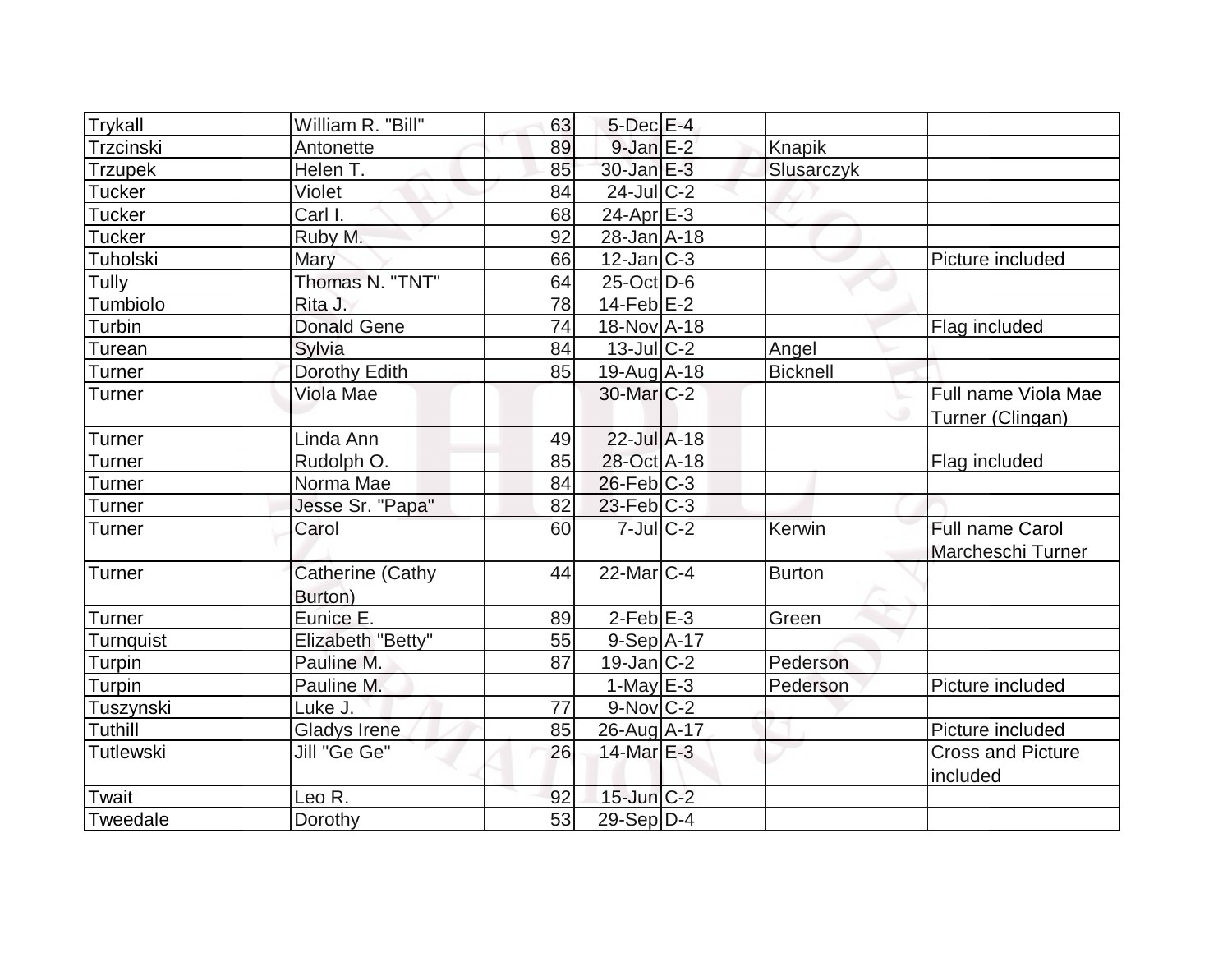| Tweeddale        | Marilyn B.          | 61 | $15$ -Mar $C-3$   |                |                      |
|------------------|---------------------|----|-------------------|----------------|----------------------|
| Tyrell           | <b>Bradley S.</b>   | 40 | 9-Sep A-17        |                | Picture included     |
| Tyrka            | Ella "Sis"          | 88 | $21$ -Feb $C-3$   | Artim          |                      |
| Tyrrell          | Bradley S.          | 40 | $14-Sep C-2$      |                | Picture included     |
| <b>Udchitz</b>   | Paul G.             | 74 | $31$ -Jan $ C-3 $ |                | Flag included        |
| <b>Udovic</b>    | Deborah Ann         | 50 | $6$ -Dec $D$ -6   |                |                      |
| Udovich          | William J. "Bill"   | 77 | $10-Sep C-2$      |                |                      |
| <b>Udowski</b>   | John                | 64 | $9-Sep$ A-17      |                |                      |
| Ufer             | Kenneth J.          | 50 | $30$ -JulC-2      |                |                      |
| <b>Ulanowski</b> | Joseph T.           | 67 | $5$ -May $C$ -1   |                |                      |
| Underwood        | Lillian G. "Betty"  | 85 | $12$ -Mar $ C-2 $ |                |                      |
| Unni             | Mukundan            | 85 | $1-Jan C-2$       |                |                      |
| Upchurch         | David L.            | 48 | $6$ -May $A$ -17  |                | Flag included        |
| Upovich          | William J. "Bill"   | 77 | $9-Sep$ A-17      |                |                      |
| Upshaw           | Samuel W.           | 32 | $15$ -Jul $A-18$  |                |                      |
| Upton            | Alma I.             |    | 27-May A-17       |                |                      |
| Uran             | Joan E.             | 65 | $8$ -Dec $D-4$    |                | Cross included       |
| Urban            | Agatha K.           | 92 | $18$ -Jan $ C-3 $ |                | Picture included     |
| Urbanczyk        | Raymond Joseph      | 63 | $28 - Jan A - 18$ |                |                      |
|                  | John                |    |                   |                |                      |
| Urbanczyk        | <b>Maxine</b>       | 61 | $12$ -Dec $E-4$   |                | Picture included     |
| Urbanczyk        | Anthony John        | 68 | $6$ -May $A$ -17  |                |                      |
|                  | Jr."Tony"           |    |                   |                |                      |
| Urbanik          | Angeline            | 81 | $29-Nov D-7$      | Roganovich     |                      |
| Urbanski         | William G.          | 79 | $29-Sep D-4$      |                | Flag included        |
| Urich            | Carol L.            | 61 | $14-Oct$ A-18     | Claudon        |                      |
| Urtz             | <b>Christine</b>    | 95 | $7$ -May $C-2$    | <b>Kats</b>    |                      |
| <b>Utterback</b> | Judy M.             | 58 | $22$ -Jan $ C-2 $ |                |                      |
| Uzelac           | Djuro "George"      | 82 | 30-Dec A-18       |                | <b>Serbian Cross</b> |
|                  |                     |    |                   |                | included             |
| <b>Uzubell</b>   | Mary Louise         | 73 | $26-Sep$ D-5      | <b>Ullrich</b> |                      |
| Vaclavik         | <b>John Anthony</b> | 94 | $1$ -Jul $A$ -17  |                | Flag included        |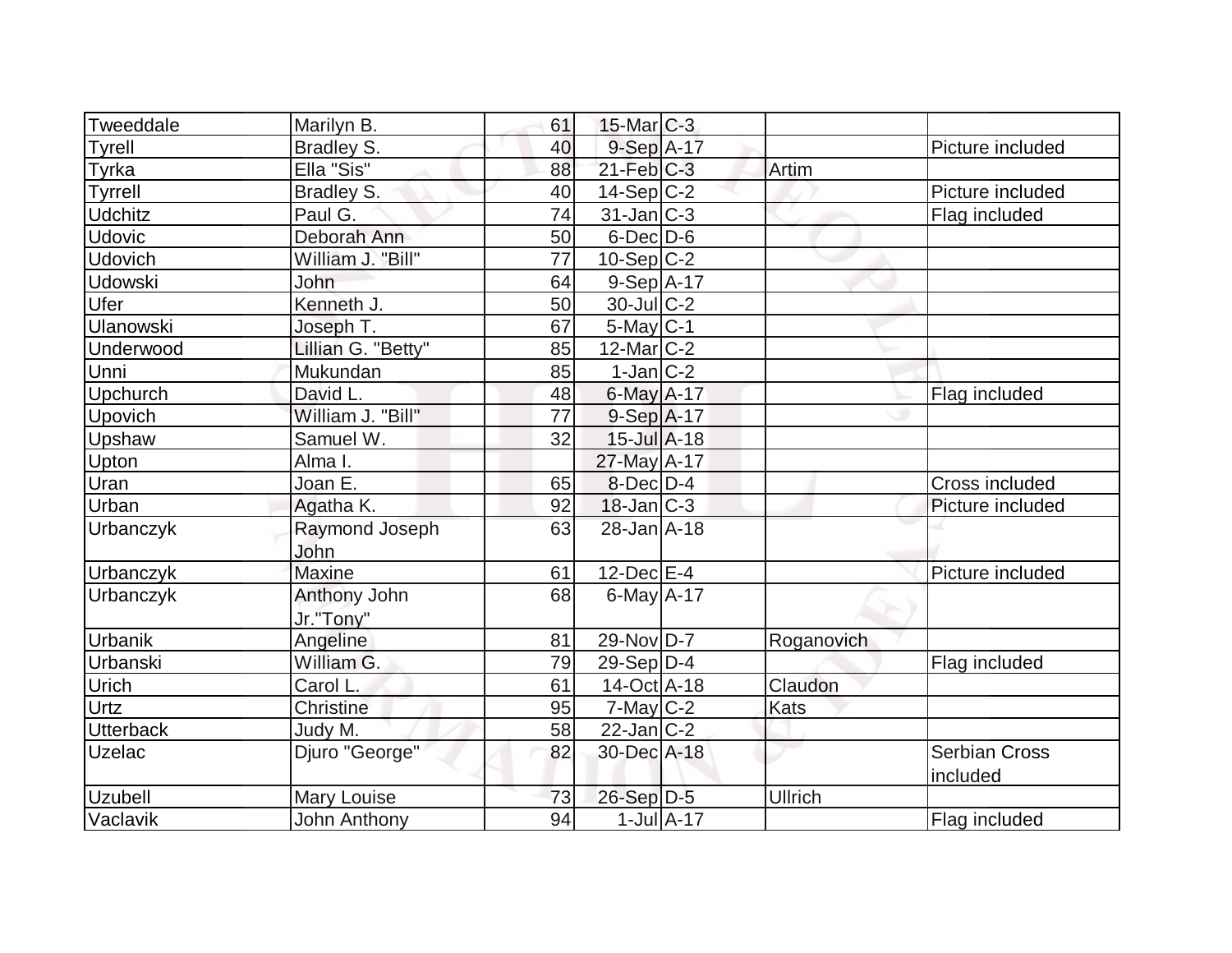| Valdez       | Alfonso                     |                 | $18$ -Feb $ A-18$ |               | Flag included                           |
|--------------|-----------------------------|-----------------|-------------------|---------------|-----------------------------------------|
| Valencia     | <b>Thomas</b>               | 72              | 24-Jun A-18       |               | Flag included                           |
| Valentine    | Sophie                      | 87              | 1-Oct A-14        |               |                                         |
| Valentino    | Edith                       | 89              | $15$ -Feb $ C-3 $ | Pastorino     |                                         |
| Valerio      | Clara J.                    | 86              | $24$ -Jul C-2     | Manczak       |                                         |
| Valle        | Charlene M. "Granny"        | 73              | $9-DecA-18$       |               | Cross included                          |
| Valocich     | John J.                     | 81              | $23$ -Oct D-5     |               | Flag included                           |
| Valtierra    | Jose Antonio,<br>Reverend   | 56              | $21$ -Jan $A$ -18 |               | "Father Tony" / Cross<br>included       |
| Valtierra    | <b>Jose Antonio "Father</b> | 56              | $22$ -Jan $C-2$   |               | <b>Reverend Jose</b>                    |
|              | Tony"                       |                 |                   |               | Antonio Valtierra /                     |
|              |                             |                 |                   |               | <b>Cross included</b>                   |
| Van Deel     | Henry                       | 86              | $3$ -Jul $E-2$    |               | Flag included                           |
| Van Der Bilt | David A.                    | 61              | $21-Nov$ $E-2$    |               |                                         |
| Van Drunen   | Robert P.                   | 87              | $12$ -JulC-2      |               | Picture included                        |
| Van Drunen   | Willard "Bill"              | 86              | $23$ -Feb $ C-3 $ |               | Flag included                           |
| Van Hattem   | Hazel W.                    | 89              | $16$ -May $E-3$   | Hoving        |                                         |
| Van Horn     | Norman F.                   | 83              | $25$ -Jun $D-3$   |               | Flag included                           |
| Van Kley     | Violet                      | 83              | $17-Feb$ $E-3$    |               |                                         |
| Van Laten    | Marianne G.                 | 76              | $12$ -Oct D-4     | <b>Tanis</b>  |                                         |
| Van Lieshout | John                        | 74              | $22$ -Jun $ C-1$  |               | Flag included                           |
| Van Lul      | David A.                    | $\overline{57}$ | $15$ -Feb $C-3$   |               |                                         |
| Van Nada     | Charles E.                  | 89              | $3-Feb$ $E-2$     |               | Picture included                        |
| Van Ort      | T. Laverne                  | 89              | $8-Feb$ $C-3$     | Rosenbaum     | Full name T. Laverne<br>Sommers Van Ort |
| Van Senus    | Irene J.                    | 93              | $11-Oct$ D-6      | Miller        |                                         |
| Van Til      | Raymond                     | 76              | $27$ -Jan $ C-2 $ |               |                                         |
| Van Til      | <b>Margaret Lucille</b>     | 65              | $3-Sep$ $D-3$     | <b>Burton</b> |                                         |
| Van Vossen   | Kacie E.                    | 26              | $17$ -Jul $C-3$   |               |                                         |
| Van Winkle   | Maurine                     | 72              | 18-Nov A-18       |               |                                         |
| Van Woerden  | John C. "Van"               | 67              | 12-Nov A-18       |               |                                         |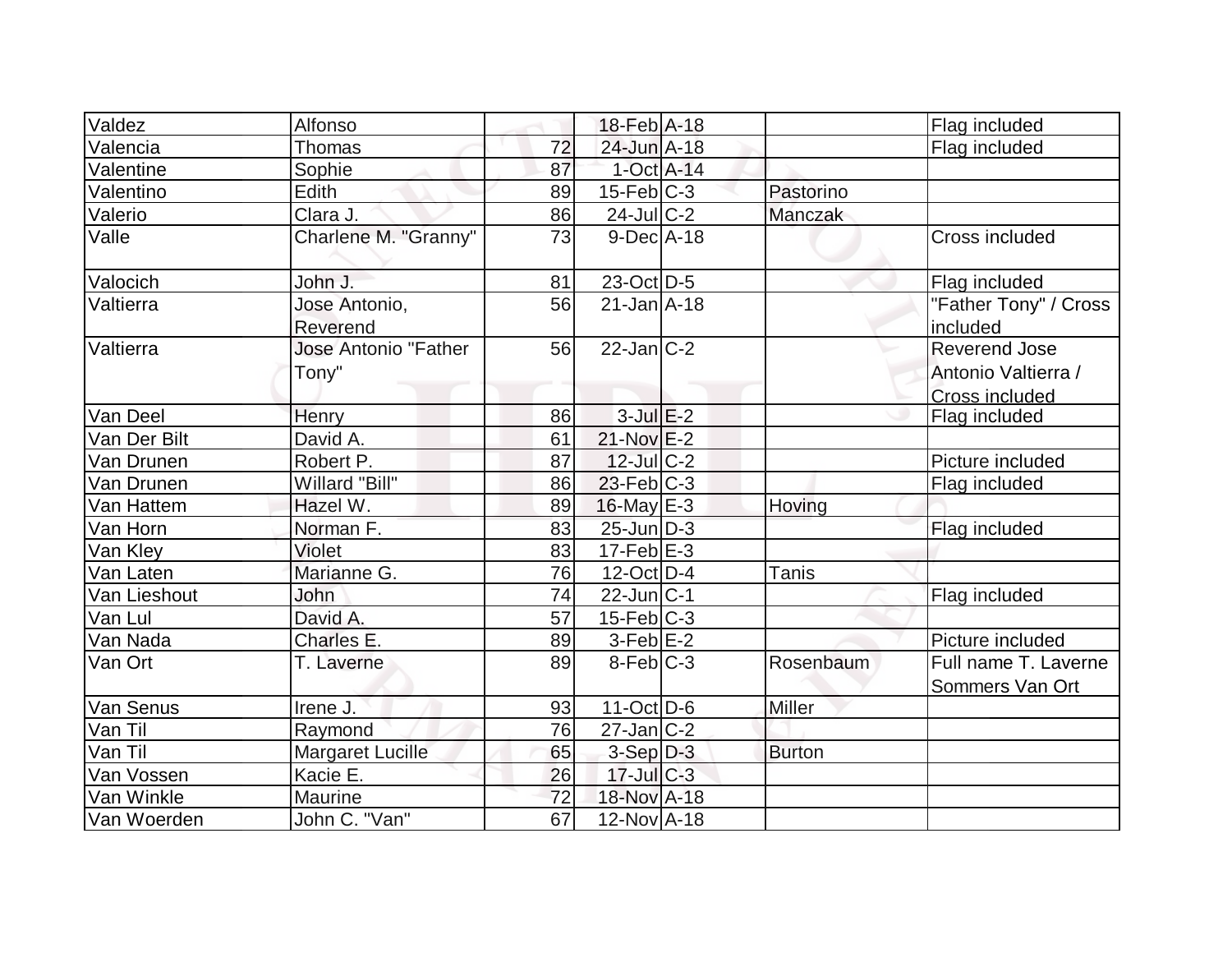| Vance         | Mitchell              | 79     | $18$ -Jun $C-2$   |            | Flag included    |
|---------------|-----------------------|--------|-------------------|------------|------------------|
| Vance         | Daniel D. "Dutch"     | 80     | $1-FebE-4$        |            | Flag and Masonic |
|               |                       |        |                   |            | emblem included  |
| Vanderaa      | Retha M.              | 87     | $3$ -Dec $A$ -14  |            |                  |
| Vanderbilt    | Robert W.             | 62     | $5$ -Jun $E-2$    |            |                  |
| Vanderby      | Jacob "Jake"          | 84     | $5-Sep$ $E-3$     |            | Flag included    |
| Vanderlugt    | Doris C.              | 85     | $23$ -Apr $D-2$   |            |                  |
| Vanderpol     | Bebe M.               | 82     | $9$ -Feb $E-3$    | Heldt      |                  |
| Vandersteeg   | Margaret              | 96     | 20-Oct D-5        |            |                  |
| Vanderwalker  | Ronald J.             | 72     | 4-Mar A-18        |            |                  |
| Vanderweit    | Jewel G.              | 86     | $27$ -Aug C-2     | Radius     |                  |
| Vanek         | John G.               | 85     | $5$ -May $C$ -1   |            | Flag included    |
| Vannieulande  | Joshua James          | Infant | $7$ -Jul $C-2$    |            |                  |
| VanTil        | Jean                  | 82     | $25$ -Oct $D-6$   | Scheeringa |                  |
| Vantreese     | Nanci L.              | 47     | $14-Oct$ A-18     | Stolarz    | Flag included    |
| VanWilligan   | Patricia              | 62     | $2$ -Dec $A$ -18  |            |                  |
| Vanwinkle     | <b>Billy Lee</b>      | 73     | $16$ -Apr $D-2$   |            |                  |
| Varela        | Margaret Mae          | 64     | $10$ -Apr $E-2$   | Foster     |                  |
| Varga         | Michael A.            | 74     | 22-Apr A-18       |            |                  |
| Vargas        | <b>Trinidad</b>       | 51     | $1-Nov D-6$       |            | Picture included |
| Vargas        | <b>Sharon Rose</b>    | 47     | $17$ -Nov $ D-5 $ | Coleman    |                  |
| <u>Vargas</u> | Salvador              | 85     | $22$ -May $E-3$   |            | Flag included    |
| Vargas        | Clara                 | 70     | $25$ -Mar $ A-18$ |            |                  |
| Vargo         | Ruth                  | 91     | $10$ -Oct $ D-5 $ |            |                  |
| Vargulich     | Luke Horvath          | 44     | $29$ -Apr $ A-18$ |            | Picture included |
| Varichak      | Peter <sub>N.</sub>   | 85     | 15-Nov A-18       |            | Flag included    |
| Varner        | Nancy A.              |        | $4-Sep$ $E-2$     | Genardo    |                  |
| Varner        | Rachel                | 96     | 28-Nov E-4        | Orr        |                  |
| Vas           | <b>Charles Laszlo</b> | 79     | 30-Jul C-2        |            |                  |
| Vasquez       | "Chuck"<br>Frank A.   | 72     | 10-Dec A-15       |            | Dove included    |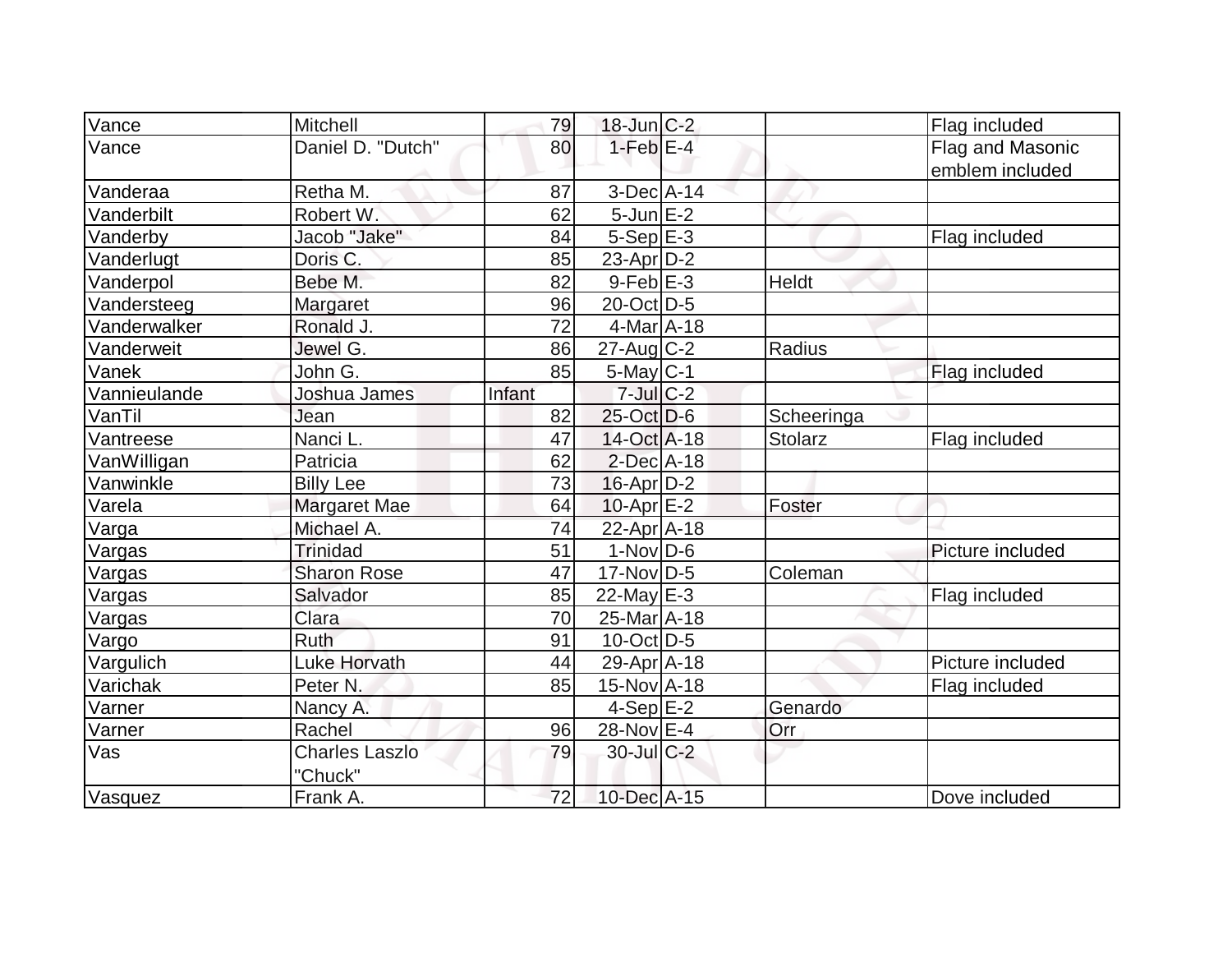| Vaughn    | Everette Clarence Sr.            | 82 | $17$ -May C-3      |                 | Flag included                |
|-----------|----------------------------------|----|--------------------|-----------------|------------------------------|
|           | "Bud"                            |    |                    |                 |                              |
| Vaught    | Katherine Lynn                   |    | 7-Oct A-16         |                 |                              |
| Vaux      | Arlene R.                        | 75 | $6$ -Apr $E-1$     |                 |                              |
| Vavrek    | Helen J.                         | 79 | $10-Sep$ C-3       | <b>Strzelec</b> |                              |
| Vazquez   | Carlos R.                        |    | $17$ -Jul $C-3$    |                 | Picture included             |
| Vazquez   | <b>Benito</b>                    | 85 | $5$ -Mar $D-3$     |                 |                              |
| Veals     | Braddie L. "Jim"                 | 67 | 19-Nov A-15        |                 |                              |
| Veenstra  | Caroline "Ruth"                  | 89 | $25$ -Jun $D-3$    | Jessup          |                              |
| Vega      | Ramona H.                        | 67 | $20$ -Jan $ C-2 $  |                 |                              |
| Vega      | Yolanda                          | 80 | 22-Nov A-18        | Hernandez       |                              |
| Vega      | John (Juan)                      | 76 | $22$ -Mar $ C-4 $  |                 |                              |
| Vegter    | Catherine L.                     | 81 | $1$ -Jan $C-2$     | Jager           |                              |
| Vela      | Anicasio "Nico"                  | 77 | $30$ -Jun $C-2$    |                 |                              |
| Vela      | Minerva C.                       | 76 | $6-Sep C-2$        |                 |                              |
| Velasquez | Peter John                       | 85 | $27 -$ Jul $C - 3$ |                 |                              |
| Veld      | Ruth                             | 94 | 14-Nov E-4         | De Graff        |                              |
| Velez     | Doroteo O. "Poppi"               | 81 | $17$ -Apr $E-2$    |                 |                              |
| Velez     | Rafael A. "Ray"                  | 56 | $6$ -Jun $E-3$     |                 | Flag and Picture<br>included |
| Velez     | Benito J.                        |    | 13-Mar $E-3$       |                 |                              |
| Venditti  | Laurence Sr.                     | 83 | 21-Dec D-5         |                 |                              |
| Vendramin | <b>Bruno</b>                     | 89 | $12$ -Jun $C-2$    |                 |                              |
| Ventura   | Maria C.                         | 76 | $11-Oct$ D-6       |                 |                              |
| Ventura   | Maria Clementina                 | 78 | $25$ -Oct D-6      |                 | Cross included               |
| Verduzco  | Diane                            | 59 | 30-Oct D-5         | Flores          | Picture included             |
| Verkaik   | John William, Dr.,<br><b>DDS</b> | 90 | 10-Oct D-4         |                 |                              |
| Vernocy   | Louis J.                         | 90 | 3-May C-3          |                 |                              |
| Vernon    | John T.                          | 59 | $7$ -Apr $ C-1 $   |                 | Flag included                |
| Verrill   | Ralph                            | 92 | 14-Mar E-3         |                 |                              |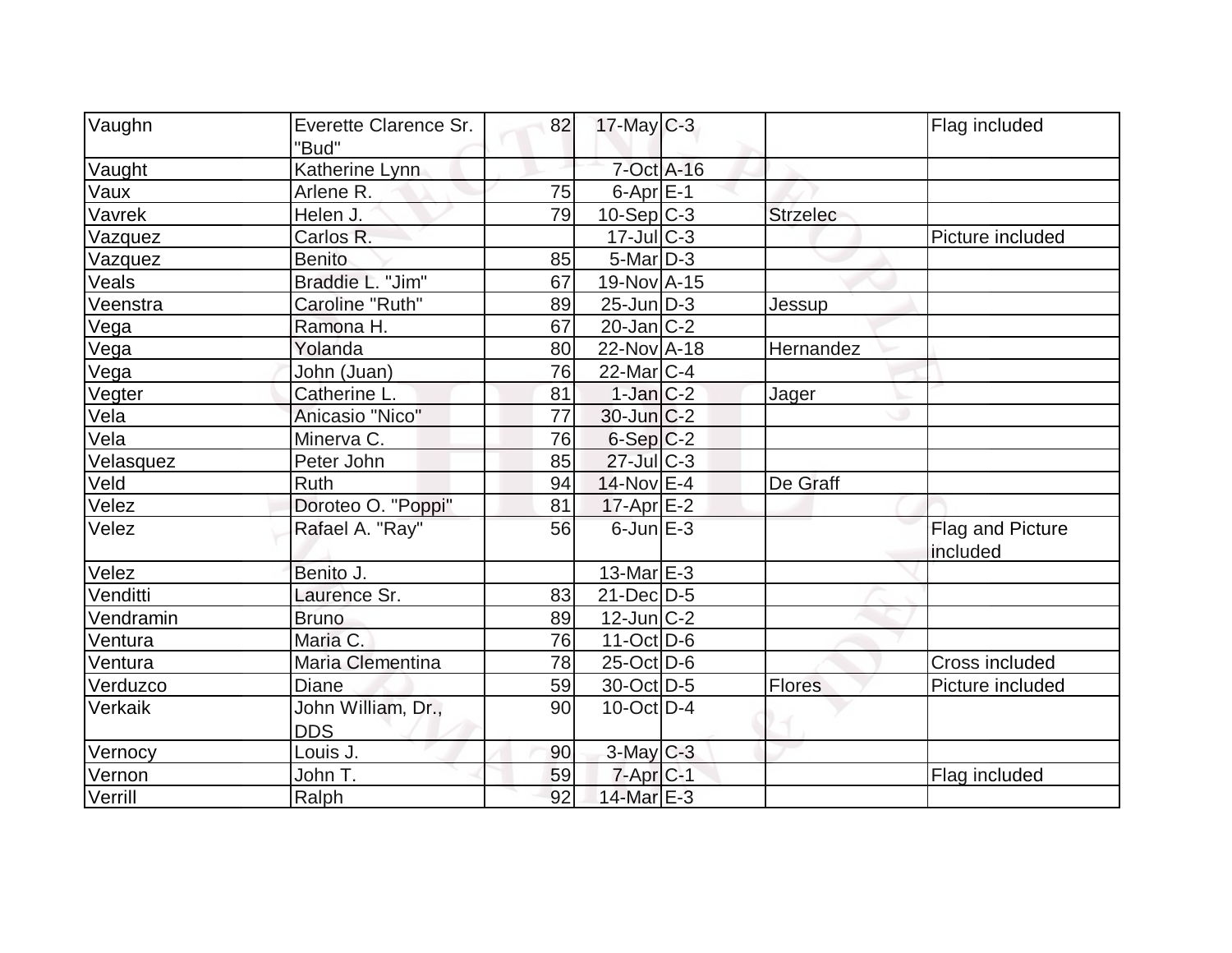| Verville         | <b>Catherine Marie</b> | 65 | $7 - Aug$ E-3     | Korbel         |                       |
|------------------|------------------------|----|-------------------|----------------|-----------------------|
|                  | "Cathy"                |    |                   |                |                       |
| Vestal           | Jerry L.               | 69 | 18-Oct D-6        |                | Flag included         |
| Vezeau           | Katherine S.           | 96 | 27-Sep D-5        |                | "Katz" "Auntie"       |
| Vicari           | Anthony John           | 78 | $25$ -Apr $E-3$   |                | Flag included         |
| Vician           | Arlene M.              | 71 | $22$ -Mar $ C-4 $ | Yards          |                       |
| Vidmich          | <b>Robert</b>          | 49 | $11-Dec$ D-5      |                | Picture included      |
| Vidmich          | George                 | 90 | $6$ -Nov $D-5$    |                | Flag included         |
| Villa            | James                  | 59 | $24$ -Mar $ C-2 $ |                |                       |
| Villarreal       | Joseph P.              | 51 | $2$ -Jun $E-2$    |                |                       |
| <b>Villars</b>   | <b>Lynette Cecelia</b> | 62 | $17$ -Mar $ C-2 $ |                |                       |
| Villaruz         | Herminio B.            | 64 | $10$ -Dec $A$ -15 |                |                       |
| Villasano        | Teodora Trujillo       | 94 | $10$ -Jan $E-3$   |                | <b>Cross included</b> |
| Vincent          | Magdalena M.           | 62 | $7$ -Mar $E-2$    |                |                       |
| Vincent          | John W.                | 93 | $31$ -May C-3     |                | Flag included         |
| Virva            | Andrew J.              | 90 | $6$ -Dec $D$ -6   |                |                       |
| Vitiritti        | Louis                  | 79 | $6$ -Jan $ C-2 $  |                | Flag included         |
| Vitiritti        | Darlene K.             | 70 | $12$ -Nov A-18    | Mercon         |                       |
| Vitoux           | Howard J.              | 80 | 25-Dec D-4        |                | Picture included      |
| Vlaardingerbroek | Dorothy                | 76 | $23$ -Mar $E-2$   | Maring         |                       |
| Voiles           | Eugene L.              | 83 | $23-Sep$ A-18     |                | Flag included         |
| Vojvodich        | Violet C.              | 81 | $17$ -Mar $ C-2 $ |                | Full name Violet C.   |
|                  |                        |    |                   |                | Dickens Vojvodich     |
|                  |                        |    |                   |                | <b>Mazurek</b>        |
| Volk             | Henrietta              | 86 | 8-Mar C-4         |                |                       |
| Volk             | John E. "Jack"         |    | 18-Mar A-18       |                |                       |
| Volkman          | Virginia P.            | 89 | $10$ -Jan $E-3$   |                |                       |
| Vollbrecht       | Diane Isabelle Viola   | 72 | $2$ -Feb $E-3$    | Schmidt        |                       |
| Vollmer          | Teresa L.              | 50 | $17$ -Aug C-2     | <b>Flowers</b> |                       |
| Voltattorni      | Carol A.               | 69 | $7$ -Dec $C$ -2   | Johnson        |                       |
| Vorice           | Floyd "Papa"           | 75 | $5$ -Apr $E-2$    |                |                       |
| Vos              | Jerry A. Sr.           | 90 | $11-Nov1 - 18$    |                |                       |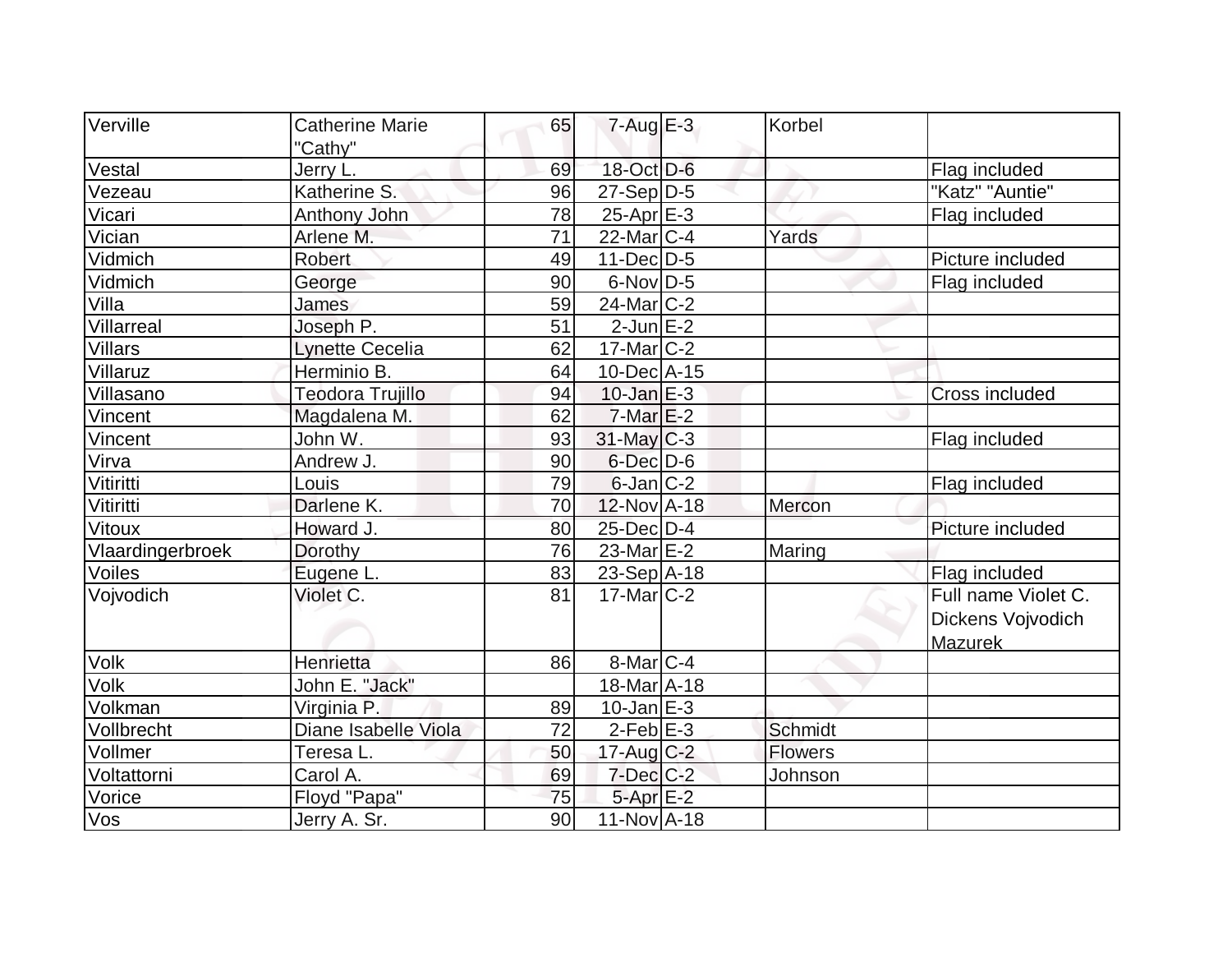| $\overline{\text{Voss}}$ | Floyd M. "Joe"        | 82 | $11$ -Mar $A$ -18            |                  |           |                  |
|--------------------------|-----------------------|----|------------------------------|------------------|-----------|------------------|
| Voss                     | Charles S. "Charley"  | 95 | 8-Feb C-3                    |                  |           |                  |
| Voss                     | Alyce M.              | 87 | $16$ -Apr $D-2$              |                  |           |                  |
| Vourazeris               | <b>Bessie</b>         | 72 | $5$ -Mar $D-3$               |                  |           |                  |
| Vrabely                  | George M., Rev.       | 78 | $9$ -Jun $C-2$               |                  |           |                  |
| Vrazo                    | Virginia              | 79 | $4$ -Jan $ C-4 $             |                  |           |                  |
| Vrazo                    | Fawn                  | 60 | $8 - Apr$ $A - 18$           |                  |           | Picture included |
| Vroman                   | Anna S.               | 82 | 30-Dec A-16                  |                  |           |                  |
| Vullmahn                 | <b>William Allen</b>  | 74 | $13$ -Jan $ C-3 $            |                  |           |                  |
| Wachel                   | Edward J.             | 83 | $19$ -Mar $ C-2 $            |                  |           | Flag included    |
| Wachter                  | Lawrence H.           | 81 | 28-Nov E-4                   |                  |           |                  |
| Wachter                  | <b>Dolores</b>        | 76 | 28-Oct A-17                  |                  |           |                  |
| Waclawek                 | Marie A.              | 86 | $13$ -Apr $C-2$              |                  |           |                  |
| Wagner                   | Violet                | 86 | $10$ -Apr $E-3$              |                  |           | Picture included |
| Wagner                   | <b>George William</b> | 79 | $23$ -Jun $C-2$              |                  |           | Flag included    |
| Wagner                   | William "Bill"        | 94 | 28-Apr C-3                   |                  |           | Flag included    |
| Wagner                   | <b>Alice Marie</b>    | 87 | $22$ -Feb $ C-1$             |                  |           |                  |
| Wagner                   | Martha E.             | 89 |                              | $1$ -Jul $A$ -17 |           |                  |
| Wagner                   | Robert G. Sr.         | 68 | $13$ -Dec $D$ -6             |                  |           |                  |
| Wahl                     | Margaret L.           | 84 | $12$ -Jul $C-2$              |                  |           | Picture included |
| Wahl                     | Kathryn H.            | 74 | 28-Dec D-7                   |                  |           |                  |
| Wahlstrom                | Robert E.             | 87 | $6$ -Apr $E-2$               |                  |           |                  |
| Wajda                    | Maryann M.            | 77 | $9$ -Feb $E-3$               |                  |           |                  |
| Walencik                 | Michael A.            | 84 | $6$ -Jun $E-3$               |                  |           | Flag included    |
| Walenga                  | James J.              | 59 | $21$ -Jan $A$ -18            |                  |           | Flag included    |
| Walerowicz               | Dorothy C.            | 77 | $6-Sep C-3$                  |                  | Kowalsksi |                  |
| Walker                   | Louise                | 72 | $26$ -Apr $C-3$              |                  |           |                  |
| Walker                   | Louis                 |    | $15$ -Jul $\overline{A}$ -18 |                  |           |                  |
| Walker                   | James T               | 59 | 4-Mar A-18                   |                  |           |                  |
| Walker                   | Margaret              | 95 | 28-Jan A-19                  |                  | Petersen  |                  |
| Wall                     | Gerald John "Jerry"   |    | 16-May E-3                   |                  |           |                  |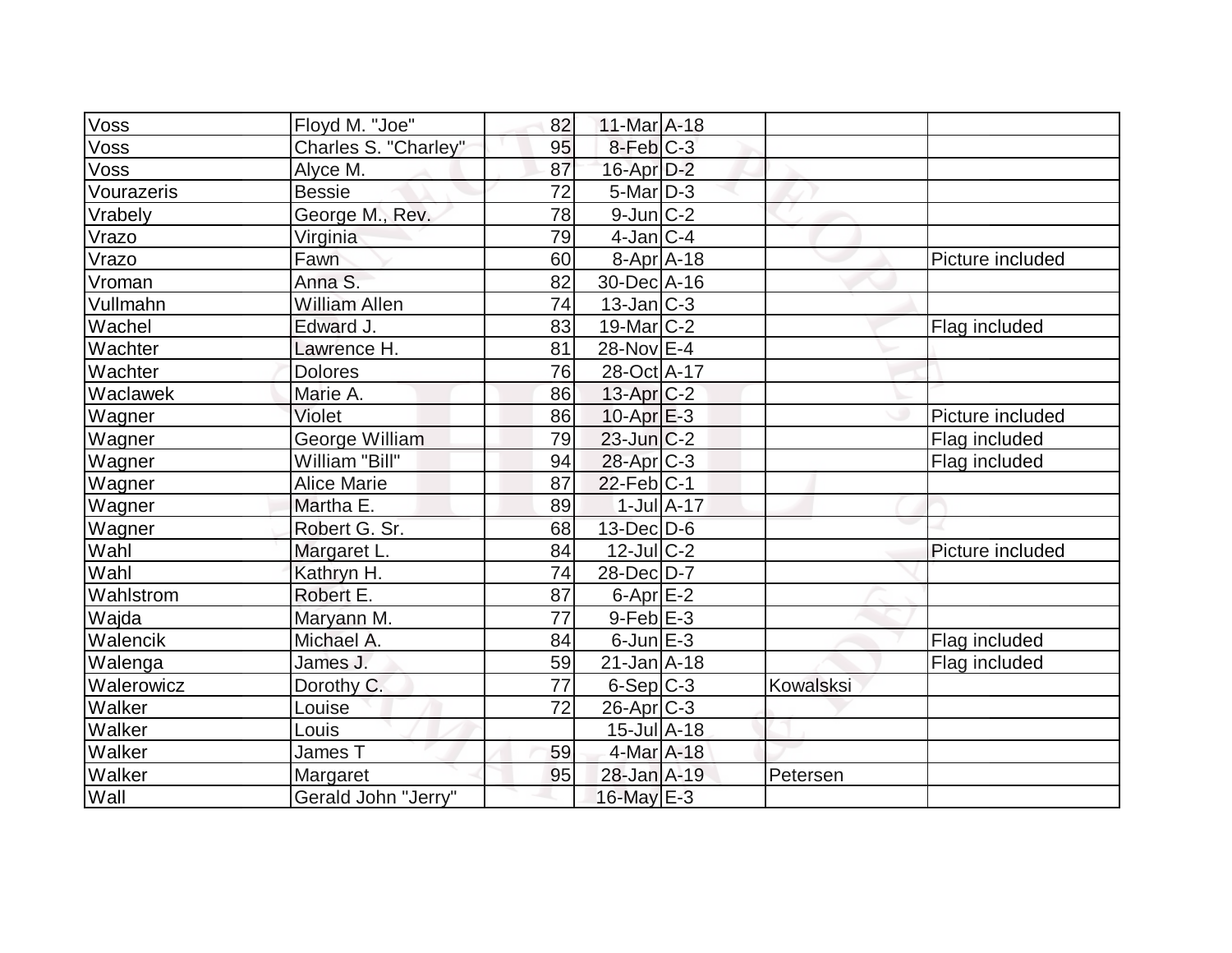| <b>Wallenda</b> | Lillian              | 91 | $27$ -Dec $E-3$   | Kowal          | <b>Full name Lillian</b> |
|-----------------|----------------------|----|-------------------|----------------|--------------------------|
|                 |                      |    |                   |                |                          |
| Walls           | Mark C.              | 35 | $21$ -Feb $ C-2 $ |                | Wallenda Kobe            |
| Walsh           | James J.             | 35 | $27$ -Feb $E-3$   |                |                          |
|                 | <b>Robert</b>        |    |                   |                |                          |
| Walsh           |                      | 81 | $29$ -Mar $ C-3 $ |                |                          |
| Walsh           | Eugene M. Jr. "Geno" | 67 | 29-Apr A-18       |                |                          |
| Walsko          | Cecelia              | 91 | $28-Sep D-6$      | Mackowiak      |                          |
| Walton          | Colleen              | 78 | $9$ -Dec $A$ -18  |                |                          |
| Walton          | Guadelupe "Lupe"     | 69 | $13$ -Apr $ C-2 $ |                |                          |
| Walton          | Iola "Sugar Fat"     |    | $4$ -Jul $E-2$    |                |                          |
| Walton          | Janet Lynn           | 48 | $16$ -Jan $E$ -3  |                |                          |
| Wandishin       | Elizabeth            | 79 | $1$ -Dec $D-5$    | Bartko         | Cross included           |
| Waninski        | Loretta C.           | 78 | 15-Nov D-7        |                |                          |
| Wapinski        | Dolores T.           | 75 | $13-Nov D-5$      |                |                          |
| Wappel          | Lue Lewis            | 89 | 14-Aug C-1        |                |                          |
| Ward            | Sophie P.            | 81 | $16$ -Mar $C-3$   |                | (nee) Reczek-Procko      |
| Ward            | Bernadine J.         | 86 | 8-Apr A-18        | <b>Riley</b>   |                          |
| Ward            | William J.           | 72 | $17$ -Apr $E-2$   |                |                          |
| Ward            | Joyce Mae            |    | $6$ -Aug $D-2$    | Adams          |                          |
| Ward            | Virginia Elizabeth   | 85 | 20-Mar $E-3$      |                |                          |
| Wardian         | Rudolph C.           | 86 | $23$ -Aug $C-3$   |                |                          |
| Ware            | Beverly M.           | 71 | $10$ -Aug $C-3$   | <b>Mathews</b> |                          |
| Wargo           | Wilhelmine "Billie"  | 95 | $7$ -Jan $A$ -17  |                |                          |
| Warmus          | Dale                 | 81 | $26$ -Jun $C-3$   | Podgorski      | Picture included         |
| Warren          | Gregory "Flint"      | 52 | $16$ -Aug $C-3$   |                |                          |
| Warzecha        | Virginia F.          | 88 | $30$ -May $E-3$   |                |                          |
| Washington      | Joyce Otha           | 64 | $18-Sep \tE-3$    |                |                          |
| Washington      | Mary L.              |    | 24-Sep A-15       |                |                          |
| Wassman         | Lucille E., Dr.      | 87 | 16-Sep A-18       |                |                          |
| <b>Waters</b>   | Irene F.             | 85 | $30$ -Mar $ C-2 $ |                |                          |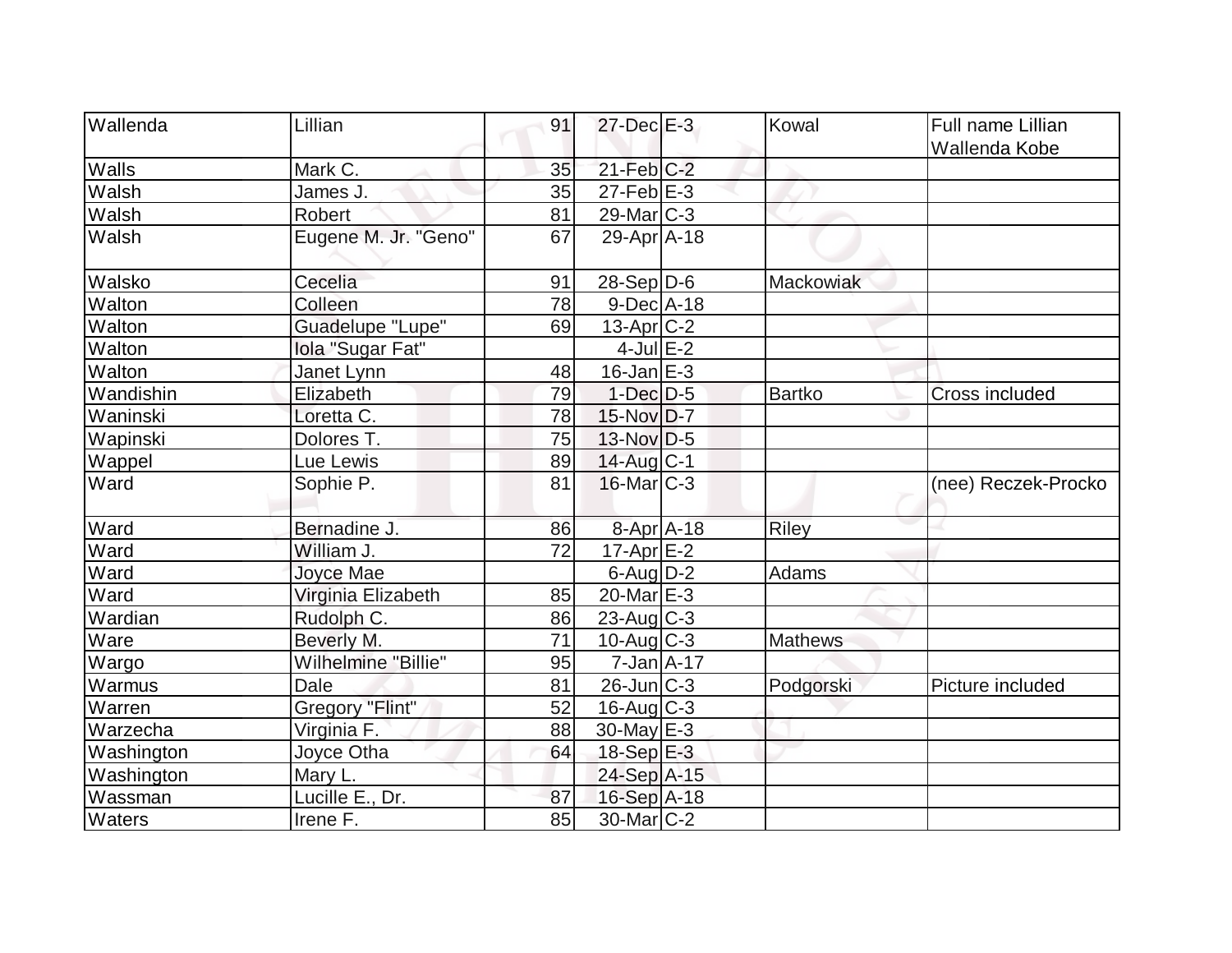| <b>Watkins</b> | Mattie Mae           | 78 | $4-Feb$ A-17               |               |                                              |
|----------------|----------------------|----|----------------------------|---------------|----------------------------------------------|
| Watson         | Linda Kay            | 61 | 11-Apr E-3                 | Knight        |                                              |
| Watson         | Paula Louise         | 65 | $1-AugE-2$                 | <b>Bush</b>   |                                              |
| Watson         | Doy                  | 89 | 28-Nov E-4                 |               |                                              |
| Watson         | <b>Ronald Duane</b>  | 54 | $1$ -Dec $\overline{D}$ -6 |               |                                              |
| Watson         | Leila Phae           |    | $10$ -Nov $ D-5 $          | Collins       | Full name Leila Phae<br><b>Boller Watson</b> |
| Watson         | Michael F.           | 32 | $17$ -Mar $ C-2 $          |               |                                              |
| Watson         | Pauline Louise       | 93 | $3-Mar$ $E-3$              | Speer         |                                              |
| Watson         | <b>Earl Martin</b>   | 73 | $4$ -Aug C-2               |               | Picture included                             |
| Watson         | <b>Curtis Norman</b> | 85 | $5-Sep$ $E-3$              |               | Flag and Masonic<br>emblem included          |
| Watson         | Paula                | 65 | $10$ -Jul $C-1$            | <b>Bush</b>   |                                              |
| Watt           | Delores "Jean"       | 73 | $15$ -Nov D-4              | Andres        |                                              |
| Watts          | <b>Barbara Lee</b>   | 82 | $26$ -Apr $C-3$            | Burgan        | Barbara Lee Burgan /<br>Picture included     |
| Waugaman       | Albert "Mickey"      | 72 | $8$ -Jun $E-3$             |               |                                              |
| Waxton         | Raymond              | 80 | $1-Feb$ E-4                |               |                                              |
| Waychoff       | <b>Everett Hugh</b>  | 92 | $2$ -Dec $A$ -18           |               |                                              |
| Wayco          | Mark A.              | 37 | $1-Feb$ $E-3$              |               |                                              |
| Wayman         | Eugene <sub>F.</sub> | 74 | $21$ -Feb $ C-3 $          |               |                                              |
| Weaver         | Rick R.              | 53 | 26-Feb A-17                |               |                                              |
| Webb           | Wylie D.             | 81 | $26-Sep D-5$               |               |                                              |
| Webb           | Roberta M.           | 87 | $1$ -Jun $E-3$             | Macintyre     |                                              |
| Webb           | <b>Bella</b>         | 61 | $17$ -May C-3              | <b>Barton</b> | Picture included                             |
| Webb           | John W.              | 55 | 22-Aug E-3                 |               |                                              |
| Weber          | Richard T. "Dick"    | 69 | $14$ -Jun $C-3$            |               |                                              |
| Weber          | Elmer W. Jr.         | 81 | $26$ -Jan $E-3$            |               |                                              |
| Webster        | <b>Kurt Harrison</b> | 17 | 23-Oct D-5                 |               | Star of David included                       |
| Weeks          | Dennis W.            | 38 | 17-Dec A-15                |               |                                              |
| Weeks          | <b>Bette</b>         | 86 | $28 - Jan$ A-18            | Bright        |                                              |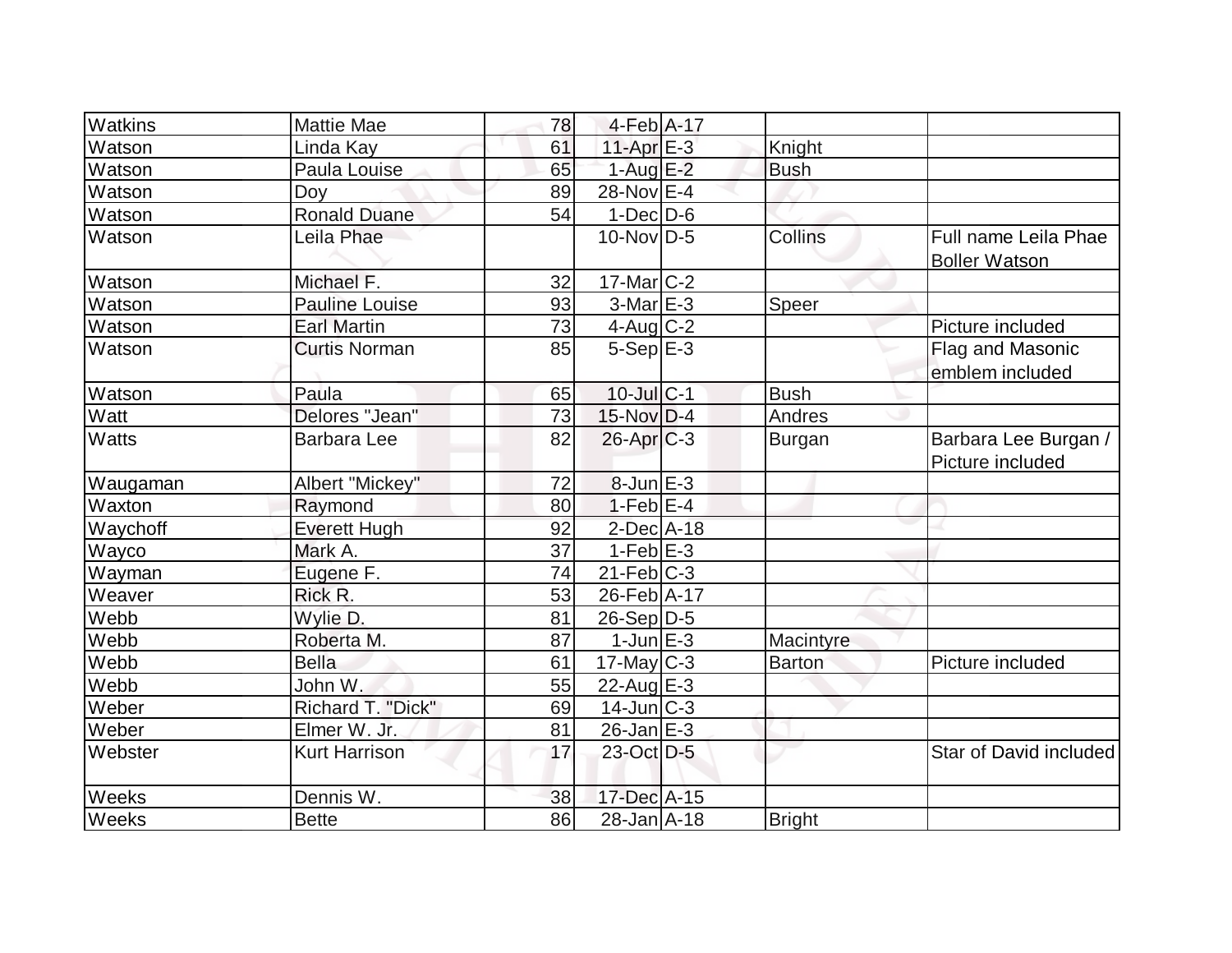| $W$ eems   | Otis                       | 82 | $20$ -Apr $C-3$   |              |                        |
|------------|----------------------------|----|-------------------|--------------|------------------------|
| Wegener    | Warren P.                  | 89 | 3-Mar E-3         |              |                        |
| Weger      | Mary "Mary Ann"            | 75 | 20-Mar E-3        |              |                        |
| Wegman     | <b>Mark</b>                | 42 | $23$ -Aug C-3     |              |                        |
| Wehling    | Sharon L.                  | 35 | 29-May C-2        |              |                        |
| Wehner     | Virginia Ann               | 76 | $25$ -Oct $D$ -6  |              | Picture included       |
| Weichert   | Robert W.                  | 87 | 20-Nov D-5        |              |                        |
| Weik       | Stephanie B.               | 63 | $28$ -Jun $C-3$   |              |                        |
| Weiler     | <b>Cathy Rae</b>           | 36 | $17$ -May C-3     |              |                        |
| Weimer     | John J.                    | 95 | $28$ -Feb $E-3$   |              |                        |
| Weiss      | John V.                    |    | $7$ -Jun $ C-3$   |              | Flag included          |
| Weiss      | Theodore B.                | 79 | $30$ -Apr $C-2$   |              |                        |
| Welborne   | Louis J.                   | 65 | 14-Nov E-4        |              |                        |
| Welch      | John F.                    | 84 | $30$ -Jan $E-3$   |              | Picture included       |
| Weldon     | Thomas C.                  | 34 | 20-Oct D-5        |              |                        |
| Wellman    | Joan E.                    | 78 | $16$ -Feb $ C-3$  |              |                        |
| Wellman    | <b>Maxine</b>              | 88 | $25-Sep D-4$      |              |                        |
| Wells      | <b>Ralph James</b>         | 85 | $20$ -Aug C-2     |              | Flag included          |
| Wells      | Irene M.                   |    | $31$ -Jan D-4     | <b>Mills</b> | Picture included       |
| Welton     | <b>William Richard</b>     | 82 | $20-Sep$ $E-7$    |              |                        |
| Welton     | Phyllis E.                 | 59 | $9$ -Aug C-4      |              |                        |
| Welton     | <b>Phyllis Eileen</b>      | 59 | $11$ -Jul $E-2$   |              |                        |
| Wenglarz   | Daniel Ncaci, Cadac        | 56 | 28-Feb $E-3$      |              | "Standing Turtle"      |
| Wenglarz   | Daniel Ncaci, Cadac        | 56 | $1-MarE-3$        |              | <b>Native American</b> |
|            |                            |    |                   |              | symbol included        |
| Wennerberg | Dorothy M.                 | 85 | $15$ -Feb $ C-3 $ | Mirabelli    |                        |
| Wenzel     | Gerald A.                  | 78 | $27$ -Dec $E-3$   |              |                        |
| Werner     | <b>Richard Alfred "Al"</b> | 56 | $18$ -Jan $ C-3 $ |              |                        |
| Werner     | Harold G.                  | 42 | 11-Nov A-18       |              |                        |
| Werner     | <b>Alvin Henry</b>         | 85 | $13$ -Jul $C-2$   |              |                        |
| Werner     | Mary Ann                   | 84 | 19-Dec D-4        |              |                        |
| Werra      | Antoni                     | 73 | $13-Nov D-3$      |              |                        |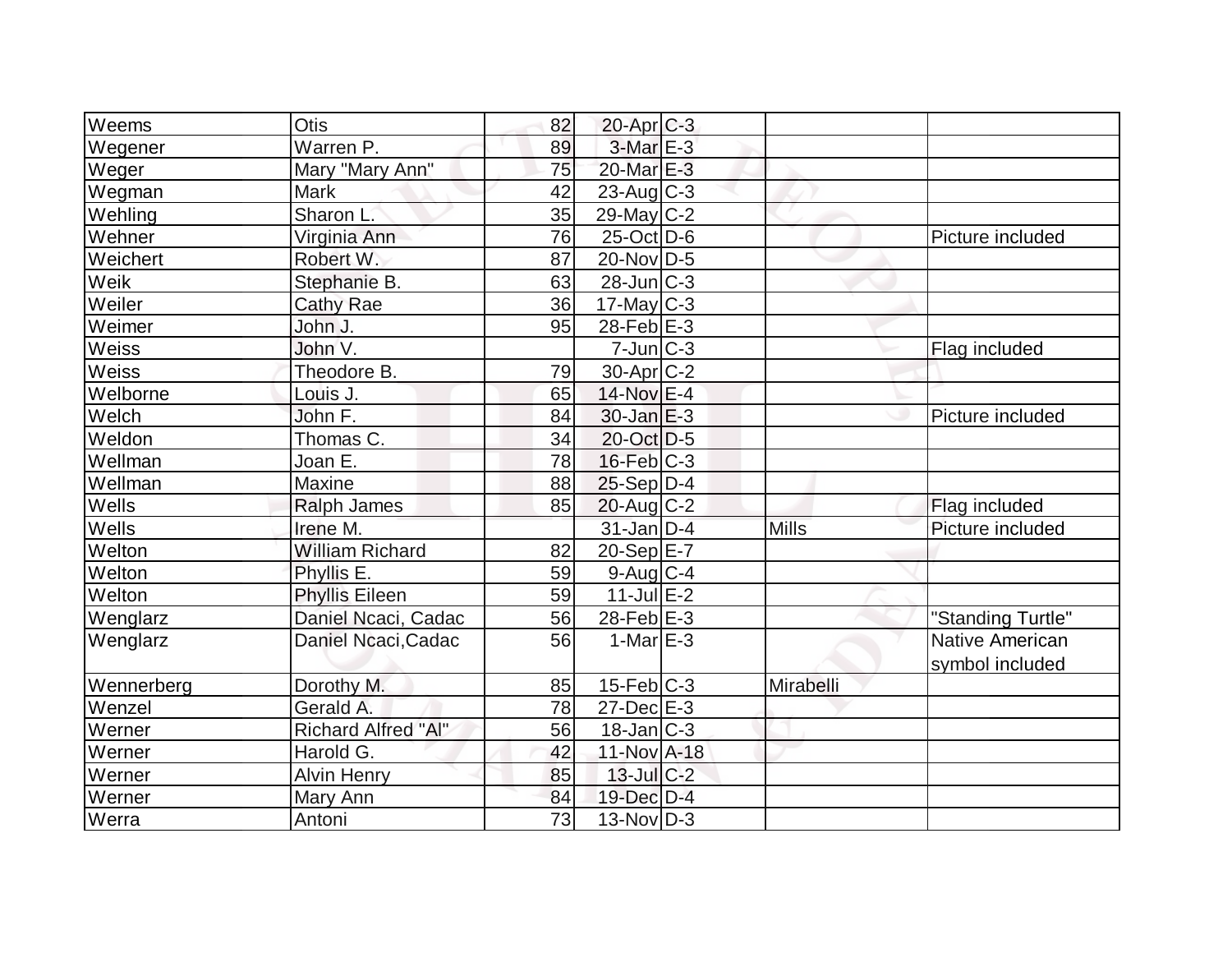| Wesse        | Madelyn               | 86 | $24$ -Apr $E-3$        |                  |               |                                                |
|--------------|-----------------------|----|------------------------|------------------|---------------|------------------------------------------------|
| Wessel       | Evelyn M.             | 88 | 19-Aug A-18            |                  |               |                                                |
| Wessel       | Jack T.               | 75 | $16$ -Jan $E-3$        |                  |               |                                                |
| West         | John "Jack"           |    | $24$ -May C-3          |                  |               | Flag included                                  |
| West         | Herb "Papa"           | 71 | 29-Jul A-17            |                  |               |                                                |
| West         | Dorothy Mae "Dottie"  | 71 | $5-NovA-18$            |                  |               |                                                |
| West         | <b>Eugene Lindsey</b> | 72 | $14$ -Aug $C-3$        |                  |               | Picture included                               |
| West         | Dorothy               | 77 | $4$ -Dec $D-6$         |                  |               |                                                |
| Westby       | Leonela               | 86 | 22-May $E-3$           |                  |               | Full name Leonela<br><b>Barrow Westby</b>      |
| Westerhoff   | <b>Barbara</b>        |    | $12$ -Apr $C-2$        |                  | Malcom        |                                                |
| Westforth    | Norman Jack           | 81 | $26$ -Jan $E-4$        |                  |               | Flag included                                  |
| Wetherelt    | Gerald L. "Gerry"     | 73 | $20$ -Nov D-5          |                  |               | Picture included                               |
| Wetli        | <b>Rita Mary</b>      |    | $10$ -Feb $ C-3 $      |                  |               | Sister M. Cosma<br>Wetli, O.S.F.               |
| Wetnight     | Robert J.             | 59 | $18$ -Apr $E-1$        |                  |               |                                                |
| Wetzel       | Agnes R.              | 88 |                        | $8$ -Jul $A$ -18 | <b>Bolda</b>  |                                                |
| Wexelberg    | Sandra                | 71 | $4$ -May $E-2$         |                  | <b>Nelson</b> | Picture included                               |
| Wheat        | Ruth A.               | 71 | $30$ -Mar $ C-2 $      |                  |               |                                                |
| White        | Weldon F.             | 76 | $11-Apr$ E-3           |                  |               |                                                |
| White        | Lorraine              | 77 | $5$ -Jul $C-2$         |                  |               | <b>Full name Lorraine</b><br>(White) Lindstrom |
| White        | Mary Elizabeth        |    | $7-Nov D-6$            |                  | Gates         | Picture included                               |
| White        | <b>Marion Leon</b>    | 87 | $21$ -Mar $ C-3 $      |                  |               |                                                |
| White        | Elizabeth (Betz)      | 93 | $24$ -Jul $ C-2 $      |                  | <b>Bencie</b> |                                                |
| White        | Donald Robert "Bob"   | 75 | $8-Feb$ <sub>C-3</sub> |                  |               | Flag included                                  |
| White        | Jeannine Rachel       | 46 | $19$ -Mar $ C-3 $      |                  | <b>Krucek</b> |                                                |
| White        | Novella "Noochie"     | 74 | $24$ -May C-3          |                  |               |                                                |
| White        | Arbulahice            | 84 | $5$ -Dec $E-4$         |                  |               |                                                |
| White        | Andrew L., CPL.       | 36 | $11-Feb$ A-18          |                  |               |                                                |
| <b>White</b> | Anna Elizabeth        |    | 28-Feb $E-4$           |                  |               | "Honeygirl"                                    |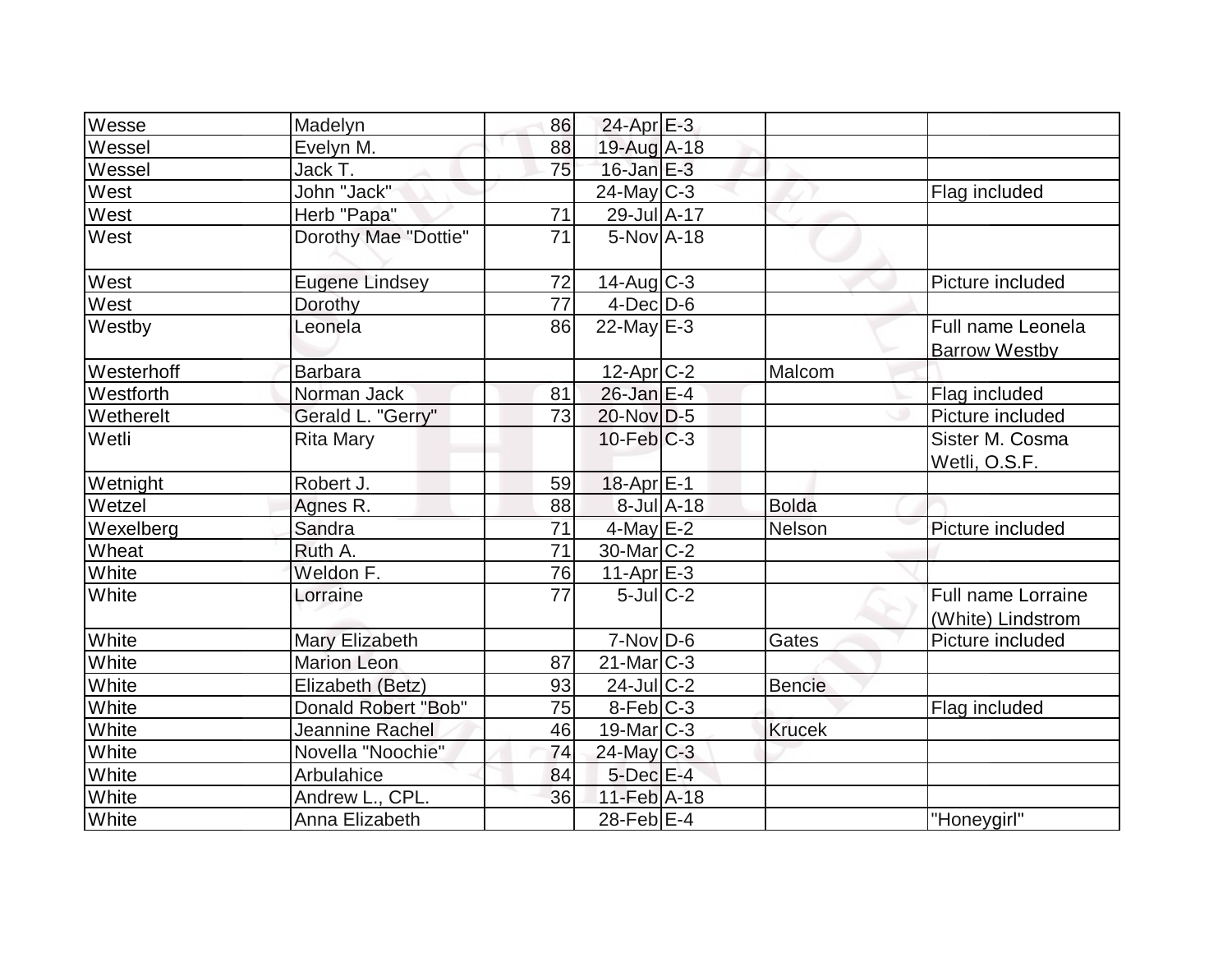| White       | Melva Jean            | 48  | $6$ -Dec $D-7$   |            |              | Picture included                           |
|-------------|-----------------------|-----|------------------|------------|--------------|--------------------------------------------|
| White       | Patricia              | 49  | 24-Jul C-2       |            |              | Angel included                             |
| Whitelow    | Anna Mae "Sis"        | 70  | $6$ -Aug $D-2$   |            |              |                                            |
| Whitener    | Dorothy Ann           | 83  | $28$ -Dec $D-7$  |            | <b>Block</b> |                                            |
| Whiting     | Jack D.               | 79  | $19$ -May C-3    |            |              |                                            |
| Whiting     | <b>Bernice</b>        | 77  | $1-Feb$ E-4      |            |              |                                            |
| Whitlock    | Julia Fern            | 78  | $1-Aug$ $E-2$    |            |              |                                            |
| Whitted     | Ida L.                | 81  | $13$ -Aug $D-2$  |            | Maier        |                                            |
| Whitton     | Louise (Clark)        | 94  |                  | 8-Jul A-18 |              | Picture included                           |
| Whyte       | Trudy                 | 88  | $6$ -Jun $E-3$   |            |              | Picture included                           |
| <b>Wick</b> | Charles R. Sr.        | 69  | $9$ -May $E-3$   |            |              |                                            |
| Wickstrom   | Clarence E.           | 84  | $24$ -May C-3    |            |              |                                            |
| Widdel      | Harold                | 73  | $1-Aug$ $E-3$    |            |              |                                            |
| Wiebe       | Gay                   | 68  | 15-Dec D-6       |            |              |                                            |
| Wiers       | Frances               | 93  | $27$ -Jun $E-2$  |            |              |                                            |
| Wierzbicki  | <b>Thaddeus "Ted"</b> |     | 5-Nov A-18       |            |              | Flag included                              |
| Wiese       | Wallis "Adair"        | 65  | $28$ -Aug E-3    |            |              |                                            |
| Wiesemann   | Laura M.              | 89  | $22$ -Mar $C-4$  |            |              |                                            |
| Wiesner     | Christy L.            | 51  | $27$ -Apr $C-2$  |            |              |                                            |
| Wigsmoen    | Sanford A.            | 69  | $19-Apr$ $C-3$   |            |              | Flag and Picture<br>included               |
| Wilburn     | John W.               | 73  | $13$ -Aug $D-2$  |            |              |                                            |
| Wilcher     | Benjamin Jr.          |     | $16$ -Aug $C-3$  |            |              | Picture included                           |
| Wilczynski  | Irene T.              | 79  | $14$ -Jul $C-2$  |            |              |                                            |
| Wilder      | Janie R.              | 81  | $17$ -Nov $ D-5$ |            |              |                                            |
| Wilding     | Frances K. "Kay"      | 60  | 30-Dec A-18      |            |              |                                            |
| Wilds       | Mary                  | 100 | $28-Sep D-6$     |            |              |                                            |
| Wiler       | Diana M.              | 94  | 8-Dec D-5        |            |              |                                            |
| Wiley       | Edith F.              | 87  | 23-Oct D-4       |            | Fletcher     | Full name Edith F.<br><b>Wiley Schlink</b> |
| Wilimzik    | Mary A.               |     | $6$ -Feb $E-3$   |            |              | Cross included                             |
| Wilkerson   | Leonard K.            | 73  | $8$ -Mar $ C-4$  |            |              |                                            |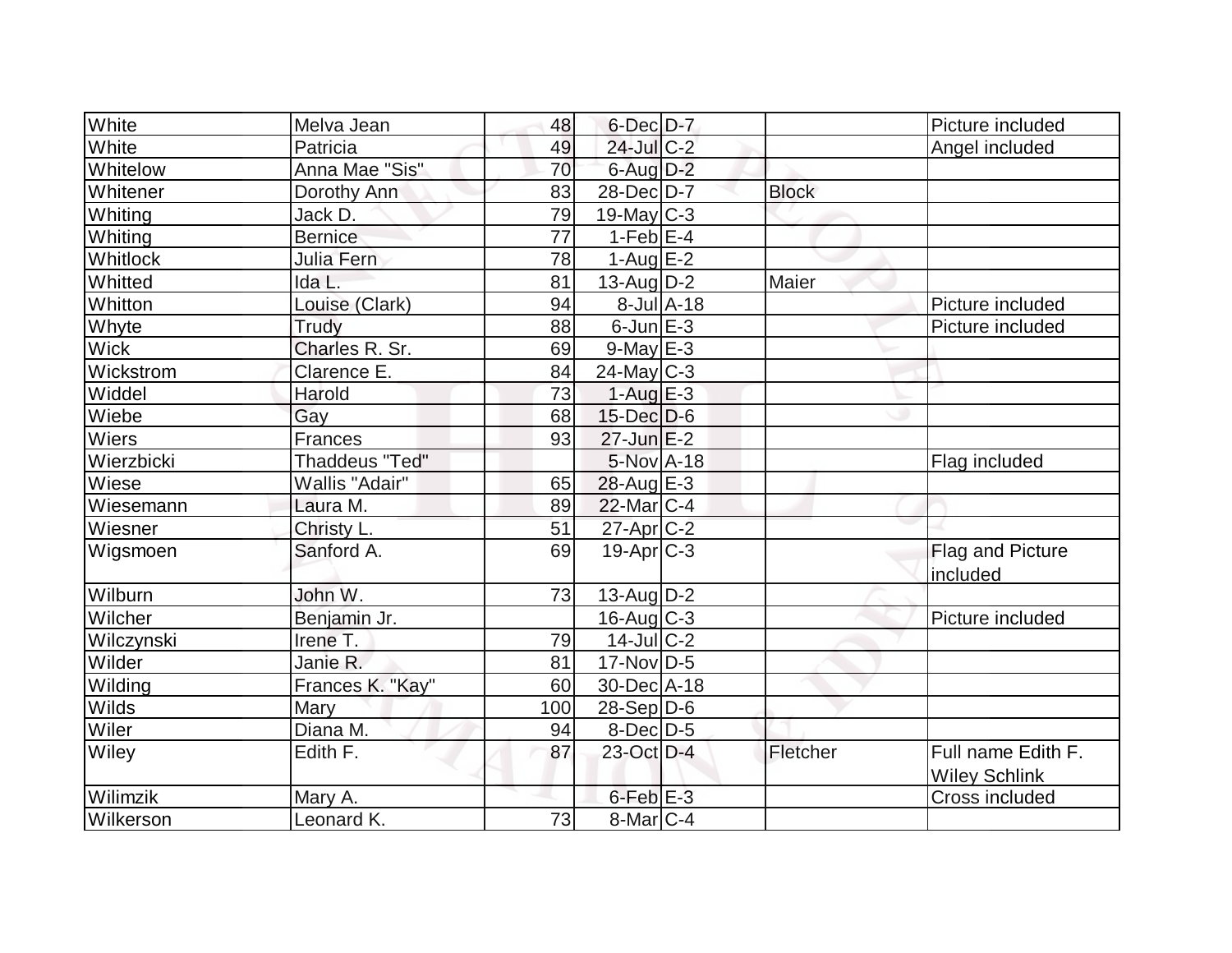| Wilkerson       | Verna Louise                 | 64    | $21-Apr$ $C-3$         |           |                                              |
|-----------------|------------------------------|-------|------------------------|-----------|----------------------------------------------|
| Wilkinson       | John R.                      | 83    | $4$ -Oct $D-4$         |           |                                              |
| Will            | Wendy                        | 52    | 22-May E-3             |           | Picture included                             |
| Willerman       | Duane J.                     | 65    | $15$ -Feb $ C-3 $      |           | Flag included                                |
| Willfond        | Clark M.                     | 68    | $30$ -Oct $D-4$        |           |                                              |
| Williams        | Rose                         | 85    | $8-Feb$ <sub>C-3</sub> | Georgieff |                                              |
| Williams        | Emmett S. Sr.                | 85    | $21-Nov$ E-2           |           |                                              |
| Williams        | Charlie L. Jr. "Heavy"       | 61    | $20$ -JulC-2           |           |                                              |
| Williams        | Irma P.                      | 87    | 18-Nov A-18            |           |                                              |
| Williams        | Robert C.                    | 65    | $9$ -May $E-3$         |           | Flag included                                |
| Williams        | <b>Lisa Elliott</b>          | 42    | $13-Oct$ D-6           | Toler     |                                              |
| Williams        | Helen                        | 68    | 28-Jan A-18            |           |                                              |
| Williams        | Margaret M.                  | 78    | $5$ -Dec $E-2$         | Baasab    | Full name Margaret<br>ر<br>M. Williams Board |
| Williams        | Carl J.                      | 78    | $16$ -Jun $C-2$        |           |                                              |
| <b>Williams</b> | Thelma Mae                   | 96    | 14-Nov E-4             |           | Picture included                             |
| Williams        | Jay L. Jr.                   | 46    | $15$ -Nov D-4          |           |                                              |
| Williams        | Philip E.                    | 73    | $14$ -Feb $E-3$        |           |                                              |
| Williams        | Mary                         | 75    | 26-May C-1             |           |                                              |
| Williams        | Rebecca Lynn                 | 55    | 13-Oct D-7             |           |                                              |
| Williams        | Rudolph L. Jr. "Lil<br>Rudy" | 32    | $20$ -Jun $E-3$        |           |                                              |
| Williams        | Robert M., DPM               | 79    | $13$ -Dec $D$ -6       |           |                                              |
| Williams        | Jeff L.                      | 47    | $19-Aug$ $A-18$        |           |                                              |
| Williams        | Deborah Lynn                 | 51    | $12$ -Jul $C-2$        |           |                                              |
| Williams        | Charlie "Sap"                |       | 23-Sep A-18            |           |                                              |
| Williams        | Andersen Richard             | 1 day | $25$ -Apr $E-3$        |           |                                              |
| Williams        | Darius Dontay                |       | 31-Aug C-3             |           | Picture included                             |
| Williams        | <b>Reece Michael</b>         | 1 day | $25$ -Apr $E-3$        |           |                                              |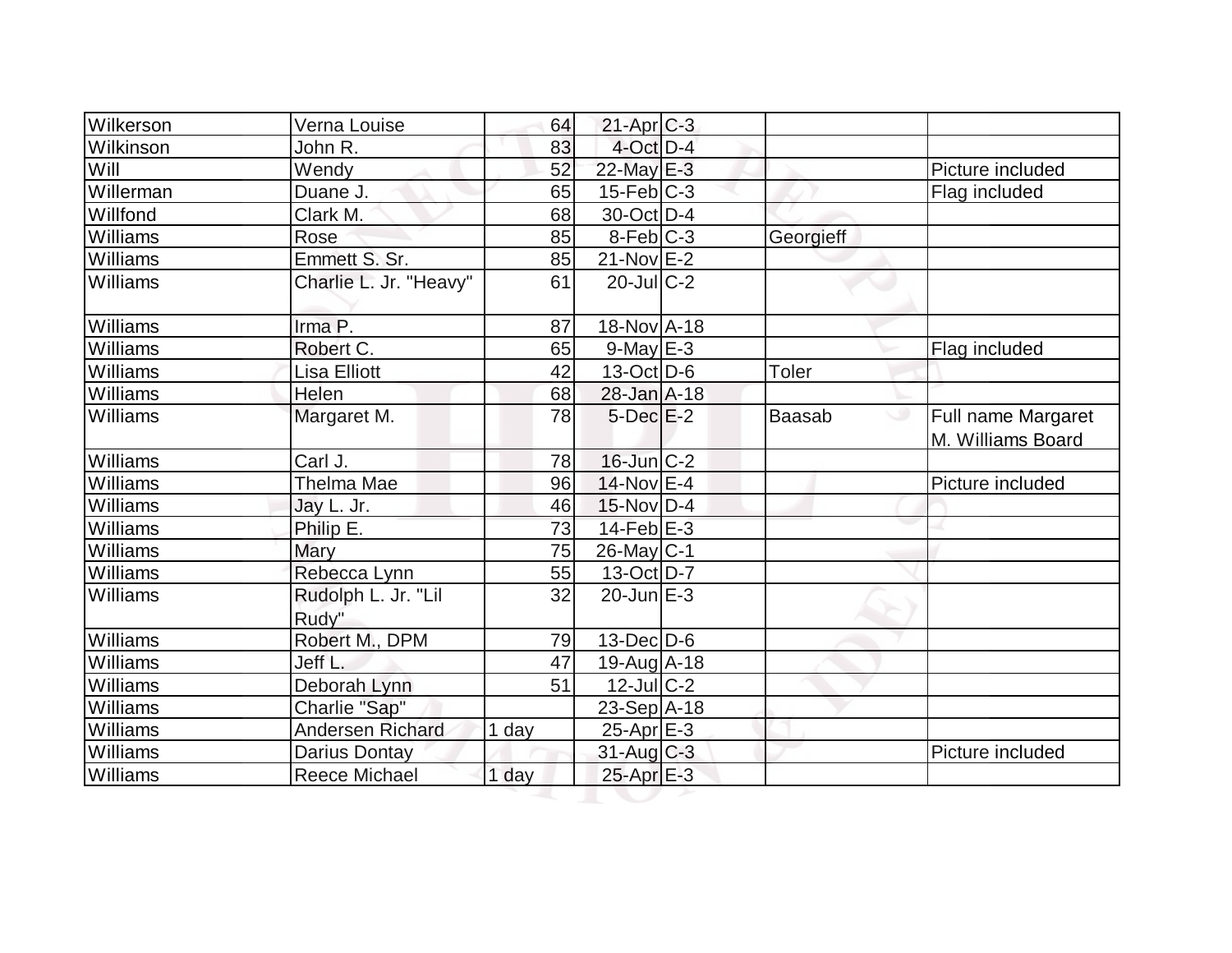| <b>Williams</b> | Patricia R.            | 75 | 18-May C-1              | Mueller         | Patricia R. Bonnell-  |
|-----------------|------------------------|----|-------------------------|-----------------|-----------------------|
|                 |                        |    |                         |                 | Williams / Cross      |
|                 |                        |    |                         |                 | included              |
| Williams        | <b>Bruce</b>           | 57 | $4$ -Dec $D-6$          |                 |                       |
| Williams        | Pauline E.             | 58 | $7-Oct$ $A-16$          |                 |                       |
| Williams        | Katherine A.           | 89 | $19$ -Jul $C-1$         |                 |                       |
| Williams        | Julia Mae              | 91 | $10$ -Mar $ C-3 $       | Johnson         |                       |
| Williams        | John Robert Sr.        | 91 | $29-Nov D-7$            |                 | Picture included      |
| Williams        | Edna M.                | 78 | $7 - Jan A - 17$        | Wyland          |                       |
| Williams        | Leamon G. "Skip"       | 68 | $7$ -Jul $C-2$          |                 | Picture included      |
| Williams, DPM   | Robert M.              | 79 | $14$ -Dec $ C-4$        |                 |                       |
| Willich         | Joseph Sr.             | 76 | $14$ -Feb $E-3$         |                 | Flag included         |
| Willie          | Thomas Joseph          | 90 | $31$ -Jan D-4           |                 | Flag included         |
| Willis          | Evie L.                |    | $19-Apr$ $C-3$          |                 | Picture included      |
| Wilmot          | Ellen W.               | 95 | $6$ -Aug $D-3$          |                 |                       |
| Wilmot          | Cathryn M.             | 88 | 24-Feb E-2              |                 |                       |
| Wilson          | Katie M.               | 86 | $22$ -Mar $C-3$         |                 |                       |
| Wilson          | Lois Catherine         | 88 | $23$ -Feb $ C-3$        |                 |                       |
| Wilson          | Joy Ann                | 70 | $4-Sep$ E-3             | Rizzuto         |                       |
| Wilson          | Helen E. "Honey"       | 91 | $23$ -Jun $ C-2 $       |                 |                       |
| Wilson          | <b>Randall Howard</b>  | 74 | $1-Feb$ $E-4$           |                 | Picture included      |
| <b>Wilson</b>   | Raymond B., Dr.        | 89 | $22$ -May $E-2$         |                 |                       |
| Wilson          | Irene V.               | 93 | 25-Mar <sub>A</sub> -18 | Ryper           | Irene (Ralick) Wilson |
| Wilson          | Brad M.                | 37 | $28$ -Mar $C-3$         |                 |                       |
| Wilson          | Anah L.                | 87 | $7$ -Jun $C-2$          | <b>Hamilton</b> |                       |
| Wilson          | Sarah Ann "Sally"      | 83 | 19-Dec D-5              |                 |                       |
| Wilson          | Maurice L.             | 95 | $20$ -Aug $C-2$         |                 |                       |
| Wilson          | Kenneth L. Sr.         | 76 | $16$ -Dec $ A-18$       |                 |                       |
| Wilson          | <b>Winnifred Pearl</b> | 70 | $7-Feb$ $C-3$           | Van Kuiken      | <b>Bird of Peace</b>  |
|                 | "Winnie"               |    |                         |                 | included              |
| Wilson          | Lynn M.                | 46 | $22$ -Jan $C-2$         |                 |                       |
| Wilson          | Bobby L.               | 58 | 29-Apr A-18             |                 | Picture included      |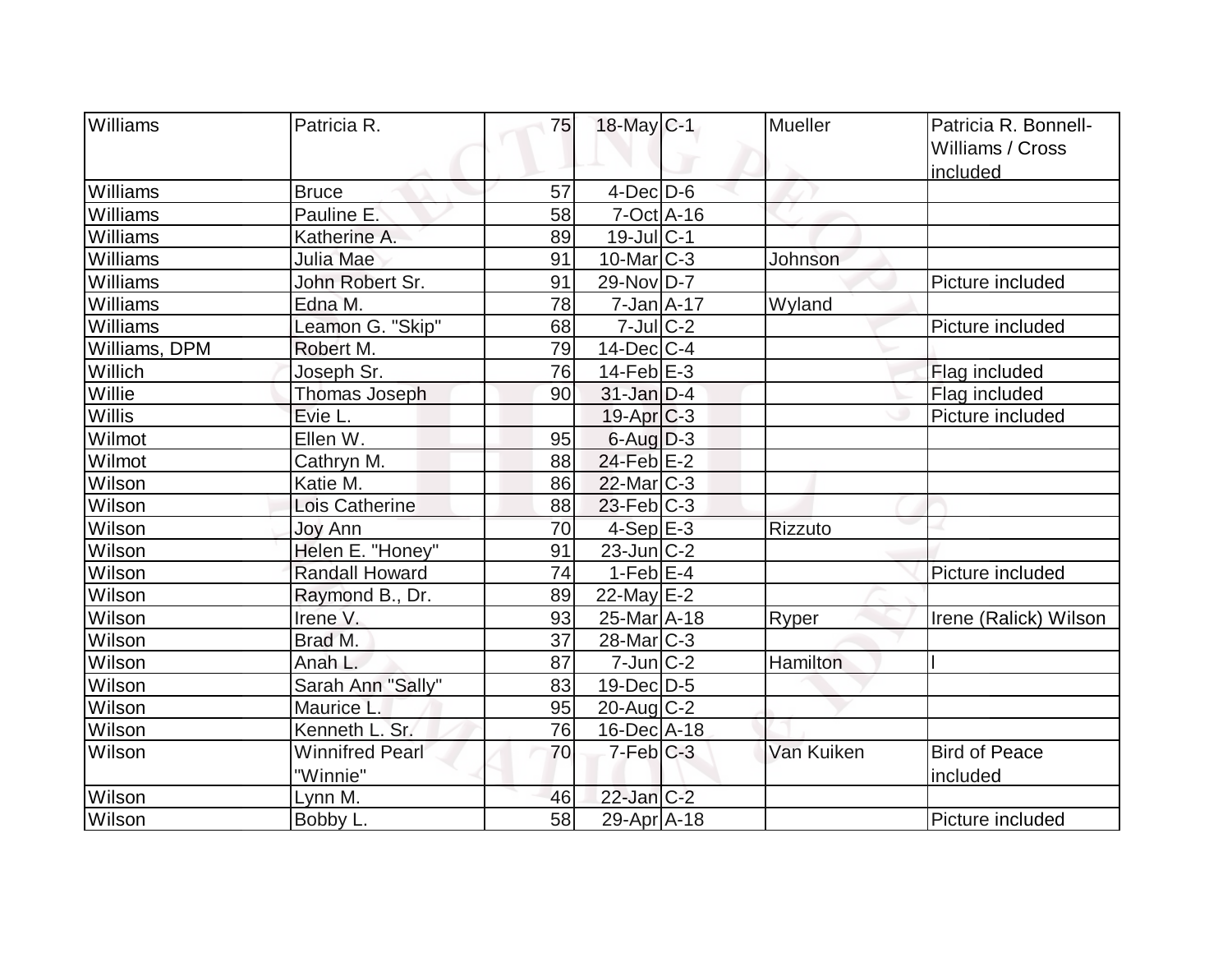| Wilson         | <b>Edna Marie</b>        | 72              | $7$ -May $C$ -2     |                             |               |                                                 |
|----------------|--------------------------|-----------------|---------------------|-----------------------------|---------------|-------------------------------------------------|
| Wiltfang       | Virginia B.              | 83              | 19-Mar C-3          |                             | <b>Dilley</b> |                                                 |
| Wimmer         | Jean Rose                | $\overline{73}$ | $4$ -May $E-1$      |                             | <b>Bodoki</b> | Full name Jean<br>"Wimmer" Rothe<br>Rose Bokodi |
| Winchester     | James O. "Pops"          | 76              | $4$ -Jun $ C-2 $    |                             |               |                                                 |
| Winebrenner    | Sharon                   | 66              | $24-Sep$ A-15       |                             |               |                                                 |
| Wineinger      | Elvin H.                 | 89              | 20-Feb $E-3$        |                             |               |                                                 |
| Wingate        | Ollie W.                 | 80              | 29-Jul A-17         |                             |               |                                                 |
| Winiecki       | Edward L.                | 47              | $22$ -Feb $ C-4 $   |                             |               |                                                 |
| Winquist       | James V. (Jim)           | 57              | $7-Oct$ A-16        |                             |               |                                                 |
| Winslow        | Barbara A.               | 53              |                     | $1$ -Jul $\overline{A}$ -18 |               |                                                 |
| Winston        | Sandra Denise            | 50              | $11-Feb$ A-18       |                             |               |                                                 |
| Winston        | Virgil "Bud"             | 66              | $26$ -Mar $ C-3 $   |                             |               |                                                 |
| Winterberg     | Marie N.                 | 94              | $1-MarE-4$          |                             |               |                                                 |
| <b>Winters</b> | Leoda                    | 72              | 30-Mar C-2          |                             |               |                                                 |
| Winters        | Della B.                 | 83              | $16$ -Feb $ C-3 $   |                             |               |                                                 |
| Winters        | James W.                 | 77              | $9-Sep$ A-18        |                             |               |                                                 |
| Wirtz          | <b>Therese</b>           | 75              | 15-Apr A-18         |                             | Siddall       |                                                 |
| Wisnewski      | Marion P.                | 94              | $11-Aug$ $C-3$      |                             | Kubiszak      |                                                 |
| Wisnewski      | <b>Ernestine "Dolly"</b> | 77              | $8 - Aug$ E-3       |                             |               |                                                 |
| Wisniewski     | John W.                  | 78              | $9 - Apr$ $D-3$     |                             |               | Flag included                                   |
| Wisniewski     | Leonard F.               | 85              | $13$ -JulC-2        |                             |               | Flag included                                   |
| Wisz           | Kimberly M.              | 34              | $28 - Jan$ $A - 18$ |                             | Ollinger      |                                                 |
| Witczak        | Angela                   | 62              | $27 - Dec$ $E-2$    |                             | Kammer        |                                                 |
| Witherington   | Louis E.                 | 74              | 28-Feb $E-4$        |                             |               |                                                 |
| Witkowski      | Frances M.               | 95              | $17$ -Oct $ D-5 $   |                             | Szymanski     |                                                 |
| Witmer         | Dorothy                  |                 | $9$ -Dec $A$ -18    |                             |               |                                                 |
| Witowski       | Mary E.                  |                 | 90 Aprill 3         | $C-3$                       | Mehal         |                                                 |
| Witt           | Raymond J.               | 68              | $3-MarE-3$          |                             |               |                                                 |
| Witt           | Lauretta                 | 96              | 13-Nov D-5          |                             | Walley        |                                                 |
| Witvoet        | Rae                      | $\overline{57}$ | $20$ -Oct $D-4$     |                             |               |                                                 |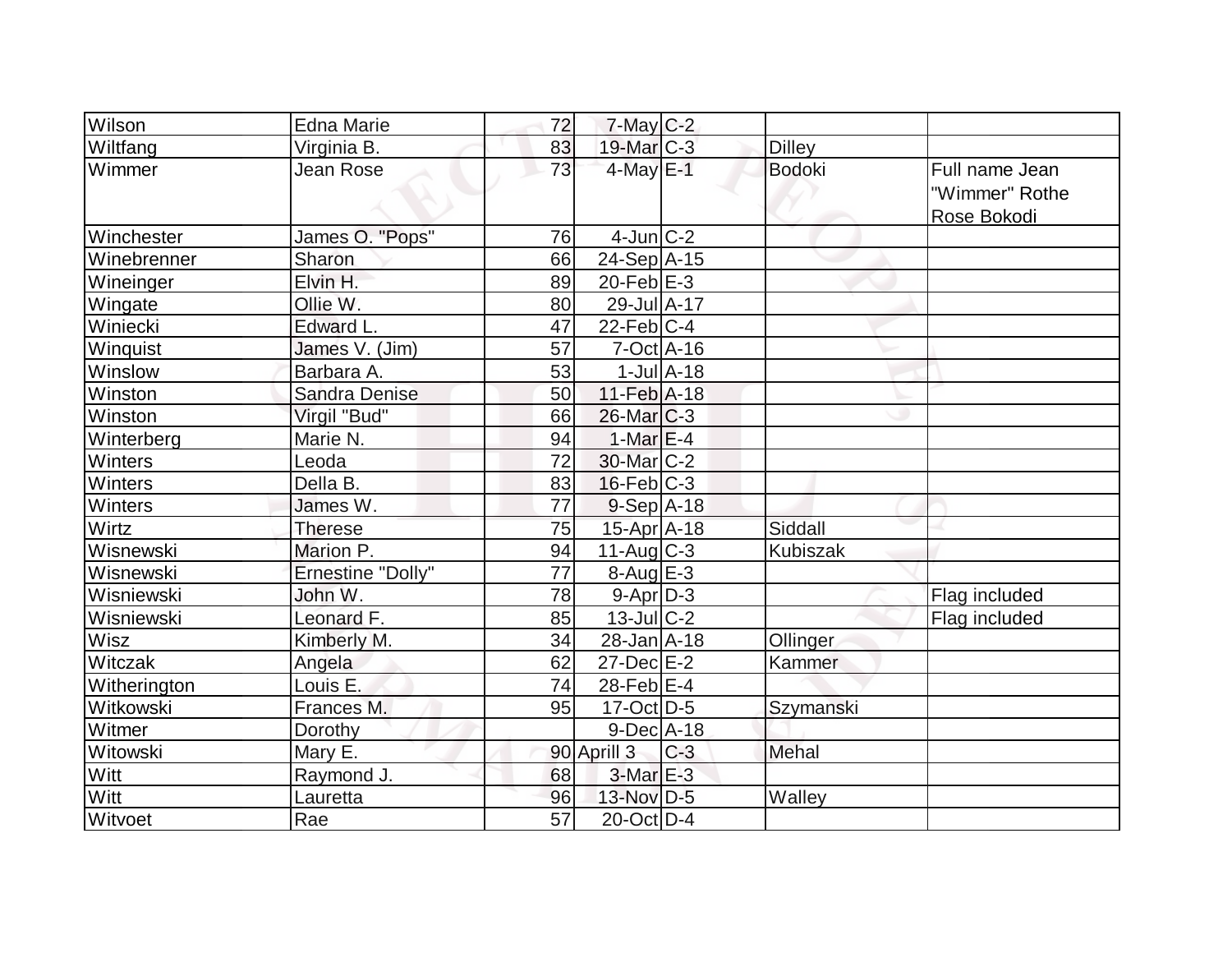| Witvoet       | Joann C.              | 77  | $31$ -Jan D-4     | Smit          |                                  |
|---------------|-----------------------|-----|-------------------|---------------|----------------------------------|
| Witvoet       | Ellen M.              | 51  | 26-Apr C-3        | Trentacosti   |                                  |
| Witvoet       | Gertrude              | 95  | $14$ -Dec $C-3$   | <b>DeHeer</b> |                                  |
| Witwer        | Margaret E. "BettY"   | 88  | $23$ -May E-3     | Koontz        | Flag included                    |
| Wnorowski     | Lucy                  | 85  | $29-Nov D-6$      |               |                                  |
| Wodtke        | Elizabeth M.          | 77  | $18$ -Apr $E-3$   |               |                                  |
| Woelfel       | Vivian "Billie"       | 81  | $7-MarE-3$        | <b>Kuehl</b>  |                                  |
| Wojas         | Jeanette M.           | 69  | $16$ -Mar $ C-3 $ | Klimczak      | Jeanette M. Wojas<br>(Marcuziak) |
| Wojciechowski | Matthew J.            | 83  | 29-Oct A-12       |               | Flag included                    |
| Wojtowich     | Iris                  | 85  | $26$ -Jan $ E-4 $ |               |                                  |
| Wolak         | Donald M.             | 64  | $25$ -Jul $E-2$   |               |                                  |
| Wolan         | Dolores M.            | 75  | 27-Mar E-3        | Wohadlo       |                                  |
| Wolenty       | Charles O.            | 80  | 24-May C-4        |               | Flag included                    |
| Wolf          | <b>Marian Louis</b>   | 83  | $19-Aug$ A-18     |               |                                  |
| Wolfangle     | Charlotte A.          | 79  | 30-Mar C-2        | Schoenbeck    |                                  |
| Wolfe         | Lee A.                | 52  | $6$ -Nov $D-5$    | Muehlbauer    |                                  |
| Wolfe         | John "Jack"           | 80  | $27$ -Nov $D-6$   |               |                                  |
| Wolfe         | Jeffery M.            | 44  | 29-Sep D-5        |               |                                  |
| Wolfe         | Charles E.            | 74  | 18-Oct D-7        |               |                                  |
| Wondaal       | Betty A.              | 69  | $17$ -Aug C-1     | Rudenga       |                                  |
| Wonnacott     | Norris R.             | 92  | $3$ -Jun $A$ -18  |               | Masonic emblem<br>included       |
| Wontor        | Causton A.            | 80  | $11$ -Jan $ C-3 $ |               | Flag included                    |
| Wood          | <b>Marguerite Fay</b> | 84  | $7 -$ Jul $C - 2$ |               |                                  |
| Wood          | Elizabeth A.          | 81  | 24-Jul C-2        |               | Picture included                 |
| Wood          | Burdette A. "Woody"   |     | $29-Sep D-5$      |               | Flag included                    |
| Woodard       | Charles               | 34  | 3-Aug E-3         |               |                                  |
| Woodke        | Margaret              | 100 | 12-May E-2        |               |                                  |
| Woodruff      | Stephen E.            | 56  | $2$ -Mar $C-4$    |               |                                  |
| Woods         | Mary Pearl            | 67  | 18-Dec D-5        |               |                                  |
| Woods         | James Jr.             | 72  | $12$ -Jul $C-2$   |               |                                  |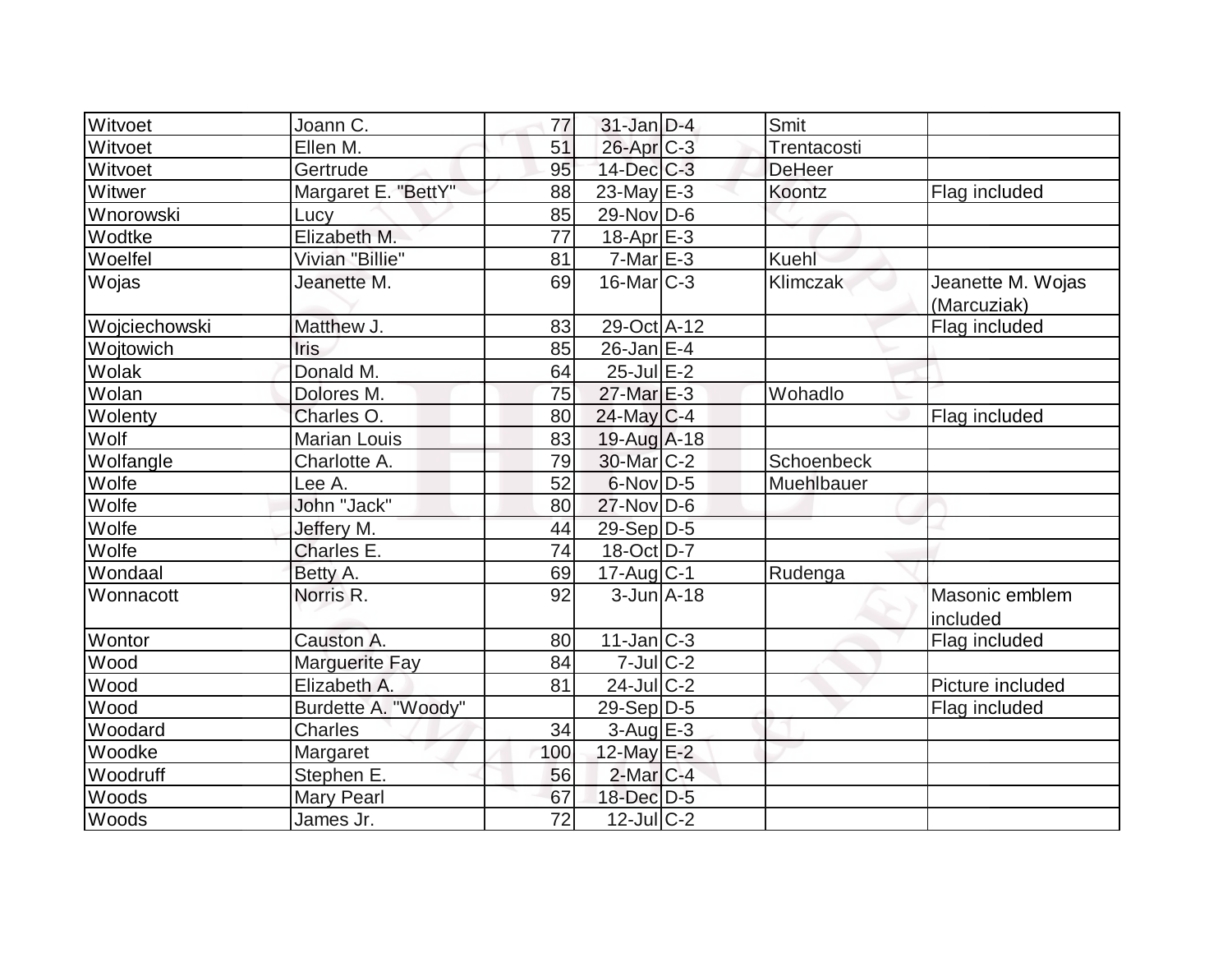| Woods      | Emma Lue                 | 96  | $1$ -Jun $E-2$    |                             |          | <b>Mother Emma Lue</b><br>Woods  |
|------------|--------------------------|-----|-------------------|-----------------------------|----------|----------------------------------|
| Wooley     | Herman Carl "Big<br>Dad" | 82  | 16-Nov D-5        |                             |          |                                  |
| Wooten     | <b>Judy Mae</b>          |     | $12$ -Jan $ C-3 $ |                             | Spanburg |                                  |
| Wortiska   | Dorothy A.               | 96  | 30-Oct D-5        |                             | Perkich  |                                  |
| Wozniak    | <b>Chester Robert</b>    | 61  | 29-Nov D-7        |                             |          |                                  |
| Wozniak    | Alois "Al"               | 90  | $11-Auq$ $C-2$    |                             |          |                                  |
| Wozniak    | Frank D.                 | 77  | $27$ -Oct $D-6$   |                             |          |                                  |
| Wozniczka  | <b>John Louis</b>        | 53  | $8-Feb C-3$       |                             |          |                                  |
| Wozniewski | Clara F.                 | 95  | $6$ -Mar $E-2$    |                             |          |                                  |
| Wright     | James D.                 | 60  | $9$ -Jun $ C-2 $  |                             |          | Flag included                    |
| Wright     | John S.                  | 73  | 9-Dec A-18        |                             |          |                                  |
| Wright     | Gerald "Bup"             | 62  | $2$ -May $E-3$    |                             |          | Picture included                 |
| Wright     | Mary L.                  | 77  | $3$ -Jan $E-4$    |                             |          |                                  |
| Wright     | James E.                 | 63  | 10-Jun A-17       |                             |          | Flag included                    |
| Wright     | Robert G.                | 84  | $20$ -Dec $D-5$   |                             |          |                                  |
| Wrobel     | Margaret T.              | 83  | $13$ -Apr $ C-2 $ |                             |          |                                  |
| Wroblewski | Mary J.                  | 94  | $10$ -May C-3     |                             |          |                                  |
| Wronko     | Leo Jr.                  | 71  | 24-Sep A-15       |                             |          |                                  |
| Wuetig     | Ralph T.                 | 85  | $6$ -Jan $ C-2 $  |                             |          | Flag included                    |
| Wukovitz   | Hattie T.                | 101 | $20$ -Dec $D$ -6  |                             | Kulovitz |                                  |
| Wydmon     | Walter Jr.               | 45  |                   | $1$ -Jul $\overline{A}$ -18 |          |                                  |
| Wydrzynski | Eleanor                  |     | $24$ -JulC-3      |                             |          |                                  |
| Wyller     | <b>Ronald Rangvald</b>   | 71  | 15-Nov A-18       |                             |          |                                  |
| Wyrwa      | John J.                  | 70  | 18-May C-3        |                             |          | Flag included                    |
| Xenophon   | Ann M. "Lee"             | 88  | $20$ -Jan $ C-2 $ |                             |          | Picture included                 |
| Xu         | Xiangyang, Professor     |     | $2-Sep$ A-18      |                             |          | Picture inculded                 |
| Yak        | Nellie A.                | 88  | $2$ -Mar $ C-4 $  |                             |          |                                  |
| Yakovatz   | Mary                     | 79  | 11-Dec D-5        |                             |          | <b>Serbian Cross</b><br>included |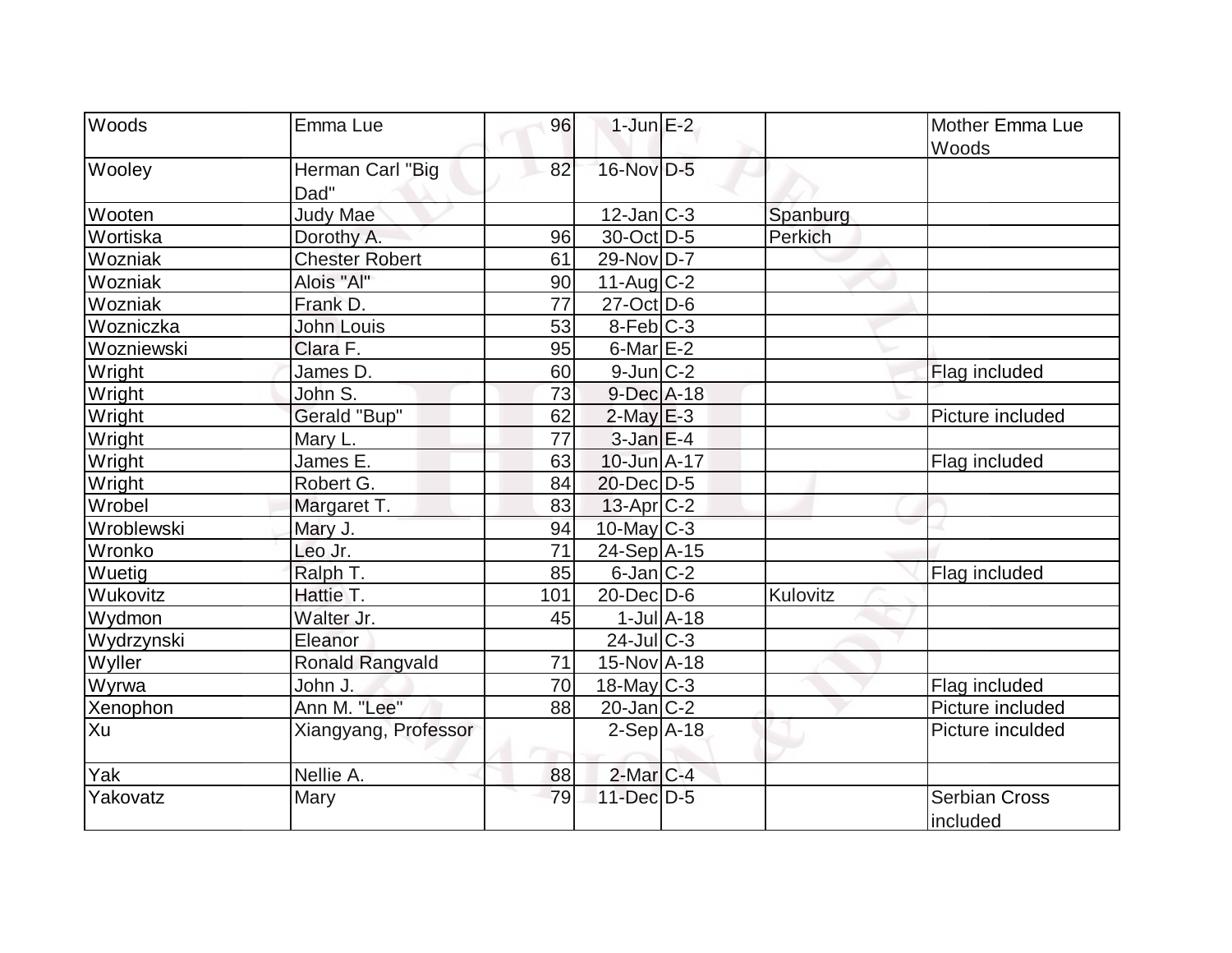| Yaros      | Leona                 | 91  | 28-Oct A-18       | Linton        |                             |
|------------|-----------------------|-----|-------------------|---------------|-----------------------------|
| Yasko      | George Jr.            | 85  | 5-Nov A-18        |               |                             |
| Yates      | Jane                  | 82  | $1-Dec$ $D-6$     | Congelton     | Picture included            |
| Yates      | Kevin (Mike)          | 50  | 8-Aug E-3         |               |                             |
| Yates      | Elaine                |     | $11$ -Jul $E-3$   |               |                             |
| Yeager     | Hershell D. "Tinsey"  | 81  | $3$ -May $C-3$    |               |                             |
|            | Fredrick W. "Bill"    | 68  | 30-Sep A-18       |               |                             |
| Yeagley    | Doling L.             | 53  | $4$ -Dec $D-6$    |               | Cross included              |
| Yee        |                       |     |                   |               |                             |
| Yekich     | Marie                 | 94  | $21-Apr$ $C-3$    | Todorovich    | Cross included              |
| Yess       | Kenneth               | 74  | $29$ -Nov D-6     |               |                             |
| Yocum      | Sharon K.             | 68  | $10$ -Apr $E-3$   | <b>Miller</b> |                             |
| Yoder      | Edna                  | 95  | $10$ -Jan $E-3$   | Young         | <b>Full name Edna Marie</b> |
|            |                       |     |                   |               | Young Ziese Yoder           |
| Yohnke     | Irene M.              | 82  | $12$ -Feb $ D-3 $ |               |                             |
| Yoko       | Donna S.              | 63  | 15-May E-2        |               |                             |
| Yokubaitis | Michael Jospeh "Yogi" | 64  | $25$ -Oct $D-6$   |               |                             |
| York       | <b>Jason Edward</b>   | 28  | $11$ -Dec $D-6$   |               |                             |
| Yothment   | Judy E.               | 65  | $6$ -Feb $E-3$    |               |                             |
| Youhas     | Arlene S. "Shirley"   | 74  | $21$ -Feb $ C-3 $ |               |                             |
| Young      | Mary H.               | 92  | $17$ -Apr $E-2$   | Hamnik        |                             |
| Young      | Alberta               | 101 | $21-Nov$ E-2      | Deckard       |                             |
| Young      | William A.            | 73  | $10-Sep C-3$      |               |                             |
| Young      | Eric Alphonso         |     | $8$ -Jun $E-3$    |               |                             |
| Young      | Linda L.              | 64  | $5$ -Dec $E$ -4   |               |                             |
| Young      | Willie James "Sambo"  |     | $29$ -May C-2     |               | Flag included               |
| Young      | John Jack             |     | 16-Oct D-5        |               |                             |
| Young      | Tempie "Tinnie"       | 92  | $14$ -Mar $E-3$   |               |                             |
| Young      | Clarence M. "Buddy"   | 77  | $19$ -Jul $C-3$   |               |                             |
| Young      | Lois E. "Bridgie"     | 87  | $23$ -Jul $C-2$   |               |                             |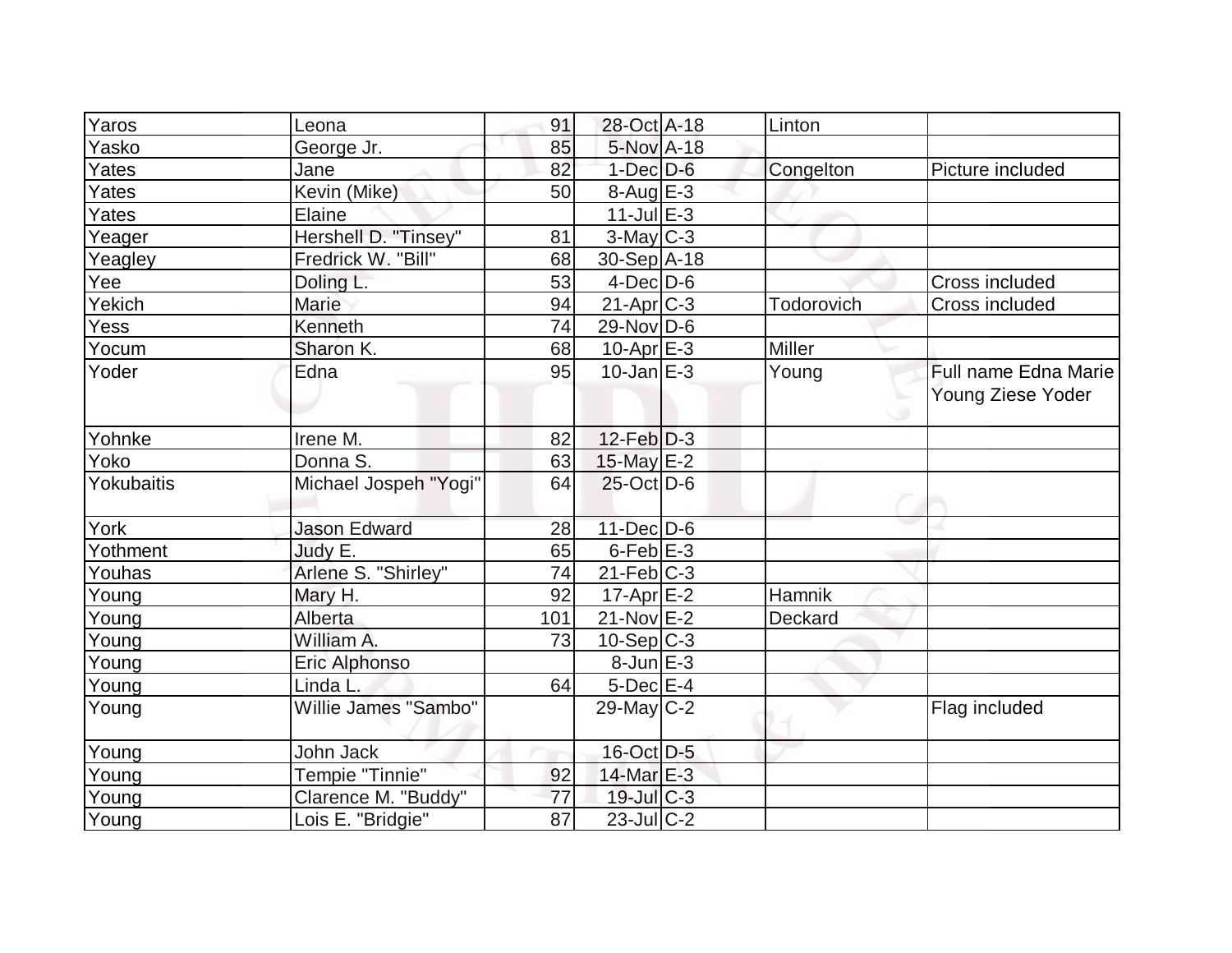| Younker            | Bruce H.              |    | $19$ -May C-3     |            | Flag included                           |
|--------------------|-----------------------|----|-------------------|------------|-----------------------------------------|
| Yu                 | Helen                 |    | $21-Nov$ E-3      |            | Picture included                        |
| Yuhas              | Andrew                | 85 | 15-Jul A-18       |            | Flag included                           |
| Yurjevich          | Martin A.             | 83 | $24$ -Apr $E-3$   |            | Flag and K of C                         |
|                    |                       |    |                   |            | emblem included                         |
| Zabrecky           | James B.              | 60 | $1-Jan$ $C-2$     |            |                                         |
| Zackey             | Helen A.              | 98 | $24$ -May C-4     | Dambek     |                                         |
| Zacny              | Patricia "Patty"      | 61 | $27$ -Nov $ D-6$  | McNamara   |                                         |
|                    | Marjorie              | 85 | 27-Nov D-5        |            |                                         |
| Zacny              | Helen                 | 91 | $11$ -Dec $D$ -6  |            |                                         |
| Zagorac<br>Zahrndt |                       | 69 | $13$ -Mar $E-3$   |            | Picture included                        |
|                    | Mary Ann              | 82 | $14$ -Jul $C-2$   |            |                                         |
| Zajac              | Harry W.              |    |                   |            | Flag included                           |
| Zak                | Henry P.              | 81 | 23-Sep A-18       |            | Flag included                           |
| Zak                | Esther E.             | 93 | 27-Nov D-4        |            |                                         |
| Zakula             | Anna Mary             | 84 | $13-Nov D-5$      |            |                                         |
| Zakutansky         | Peter                 |    | $8-Sep C-2$       |            |                                         |
| Zalazar            | Maria Sonia           |    | $6$ -May $A$ -16  |            |                                         |
| Zaleski            | Sharon M.             | 64 | $21$ -Mar $C-3$   | Rabetz     |                                         |
| Zalewski           | George J.             | 92 | 30-Sep A-18       |            |                                         |
| Zamarron           | <b>Ubaldo</b>         | 76 | $14$ -Aug C-3     |            | <b>Cross included</b>                   |
| Zambori            | Thomas F.             | 63 | $15$ -Dec $D$ -6  |            |                                         |
| Zander             | Raymond R.            | 98 | $16$ -Jul $C-2$   |            |                                         |
| Zandstra           | John Sr.              | 83 | $9$ -Aug C-4      |            |                                         |
| Zandstra           | Mathilda G. "Mert"    | 77 | $29$ -Jun $ C-3 $ |            |                                         |
| Zapata             | <b>Julia Martinez</b> | 93 | 21-Oct A-16       |            |                                         |
| Zaragoza           | Alyce R.              |    | $5-Sep$ E-3       |            |                                         |
| Zarantonello       | <b>Billie</b>         | 71 | $27$ -Feb $ E-4 $ |            |                                         |
| Zarik              | George J. "Peaches"   | 84 | 15-Nov D-7        |            | Flag included                           |
| Zarnik             | <b>Ann Marie</b>      | 85 | $19$ -Jun $C-3$   | Finkiewicz | Picture included                        |
| Zatarga            | Jacqueline Marie      | 75 | $2$ -Aug C-3      | Ward       | Jacqueline Marie<br>Barbeauld / Zatarga |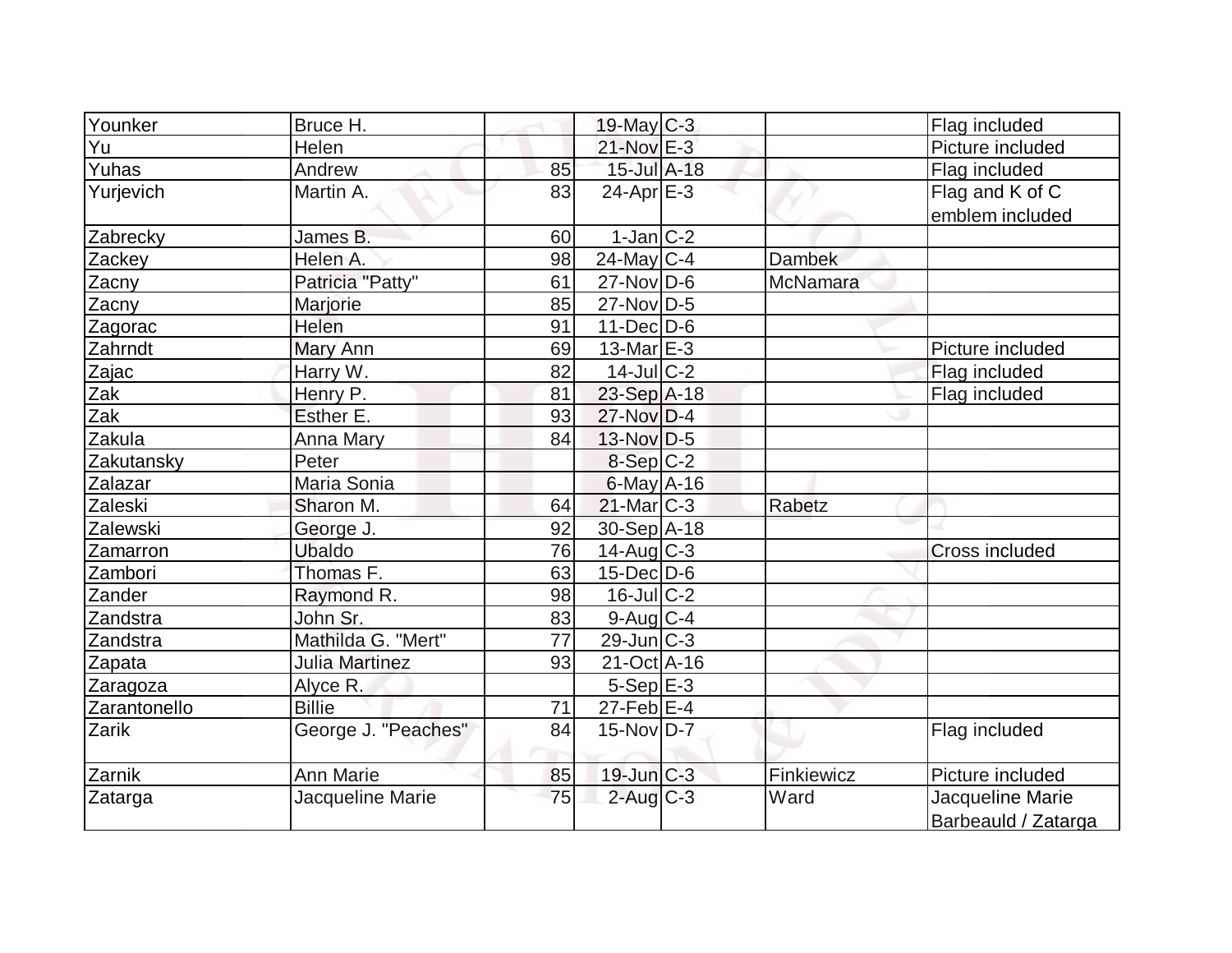| Zatkoff       | <b>Robert Terry</b>      | 54    | $3$ -Aug $E-3$    |              |                                           |
|---------------|--------------------------|-------|-------------------|--------------|-------------------------------------------|
| Zatorski      | Paul F.                  | 53    | $9$ -Feb $E-3$    |              |                                           |
| Zbinden       | Rudolph J. Jr.           | 90    | 18-Feb A-18       |              |                                           |
| Zdrojewski    | Joseph V.                | 78    | $18$ -Jun $ C-2 $ |              | Flag included                             |
| Zeffiro       | Helen                    | 86    | $8$ -May $E-2$    | <b>Sturk</b> |                                           |
| Zega          | John                     | 77    | 12-May $E-2$      |              |                                           |
| Zegarac       | Nikola                   |       | 19-Dec D-5        |              | Cross included                            |
| Zehme         | Christopher F. "Chris"   | 88    | $10$ -Oct $ D-5 $ |              |                                           |
| Zehme         | June F.                  | 93    | $24$ -May C-4     | Kleem        |                                           |
| Zehner        | Harold R.                | 77    | $5-Apr$ $E-2$     |              |                                           |
| Zeldenrust    | John Jr. "Jack"          | 73    | 30-Dec A-18       |              | Flag included                             |
| Zelenka       | James A.                 | 78    | 31-Mar C-2        |              | Flag included                             |
| Zell          | Pamela S.                | 44    | $28$ -Feb $ E-4 $ |              |                                           |
| Zell          | Joan M.                  | 71    | $7 - Aug$ $E - 4$ |              |                                           |
| Zentz         | Emma                     | 82    | $12-Sep$ E-3      |              |                                           |
| Zerebiny      | Dennis W.                | 51    | $3$ -Jan $E-4$    |              |                                           |
| <b>Ziants</b> | <b>Maxwell Neal</b>      | 1 day | $7$ -Jul $C-2$    |              |                                           |
| Zieba         | Chester                  | 79    | $15$ -Feb $C-3$   |              |                                           |
| Ziegler       | Robert F.                | 61    | $22-Sep D-4$      |              |                                           |
| Zielinski     | Helen                    | 95    | 13-Apr C-2        |              | Picture included                          |
| Zientara      | Helen C.                 | 82    | $21$ -Mar $ C-3 $ | Quint        |                                           |
| <b>Ziese</b>  | Edna                     | 95    | $10$ -Jan $E-3$   | Young        | Full name Edna Marie<br>Young Ziese Yoder |
| Zieseniss     | Patricia Maxine (Pat)    | 53    | $21$ -Jun $C-2$   | Popp         | Picture included                          |
| Zimch         | Pearl R.                 | 82    | $28$ -Jun $ C-3 $ |              |                                           |
| Zingo         | Constance P.<br>"Connie" | 78    | $14$ -Apr $C-2$   | Pakalka      |                                           |
| Zinnen        | Emily H.                 | 86    | 28-Nov E-4        | Magdanz      | Full name Emily H.<br>Zinnen (Lindberg)   |
| Zisoff        | Ronald W.                | 62    | $8$ -Dec $D-5$    |              | Picture included                          |